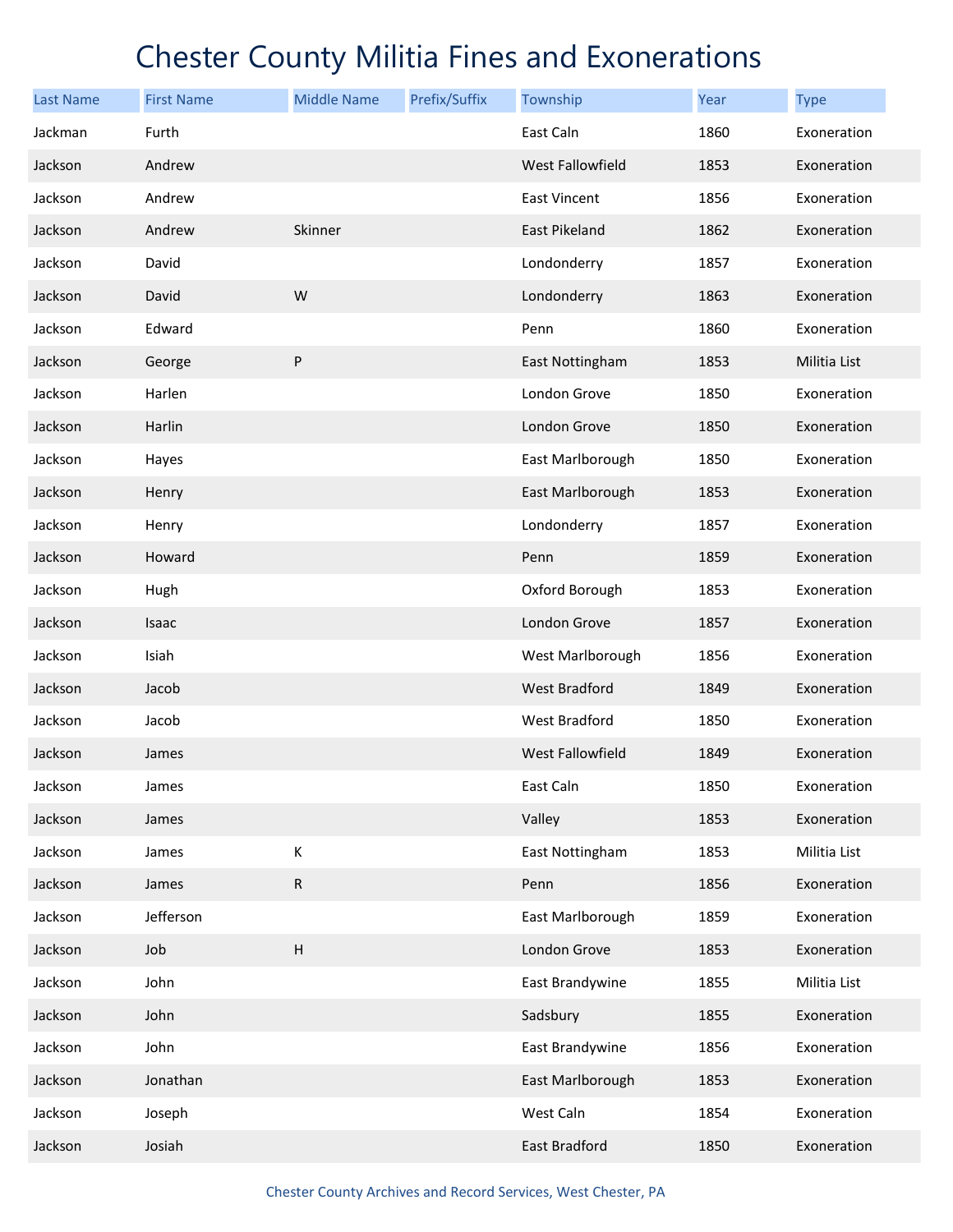| <b>Last Name</b> | <b>First Name</b> | <b>Middle Name</b>        | Prefix/Suffix | Township                | Year | <b>Type</b> |
|------------------|-------------------|---------------------------|---------------|-------------------------|------|-------------|
| Jackson          | Josiah            |                           |               | Kennett                 | 1856 | Exoneration |
| Jackson          | Lemon             |                           |               | West Fallowfield        | 1853 | Exoneration |
| Jackson          | Marshall          |                           |               | East Marlborough        | 1850 | Exoneration |
| Jackson          | Marshall          |                           |               | East Marlborough        | 1853 | Exoneration |
| Jackson          | Marshall          |                           |               | East Marlborough        | 1859 | Exoneration |
| Jackson          | Marshall          |                           |               | East Marlborough        | 1862 | Exoneration |
| Jackson          | Marshall          |                           |               | East Marlborough        | 1863 | Exoneration |
| Jackson          | Morris            |                           |               | East Marlborough        | 1856 | Exoneration |
| Jackson          | Norris            |                           |               | East Marlborough        | 1862 | Exoneration |
| Jackson          | <b>Norris</b>     | ${\sf P}$                 |               | East Marlborough        | 1863 | Exoneration |
| Jackson          | Obed              |                           |               | East Marlborough        | 1859 | Exoneration |
| Jackson          | Robert            |                           |               | East Marlborough        | 1850 | Exoneration |
| Jackson          | Robert            |                           |               | West Marlborough        | 1854 | Exoneration |
| Jackson          | Robert            | $\boldsymbol{\mathsf{A}}$ |               | West Fallowfield        | 1850 | Exoneration |
| Jackson          | Robert            | M                         |               | West Fallowfield        | 1852 | Exoneration |
| Jackson          | Samuel            |                           |               | <b>East Fallowfield</b> | 1854 | Exoneration |
| Jackson          | Samuel            |                           |               | Newlin                  | 1859 | Exoneration |
| Jackson          | Samuel            |                           |               | East Fallowfield        | 1860 | Exoneration |
| Jackson          | Sarah             |                           |               | London Grove            | 1853 | Exoneration |
| Jackson          | Stephen           | $\boldsymbol{\mathsf{H}}$ |               | East Marlborough        | 1858 | Exoneration |
| Jackson          | Stephen           | Н                         |               | East Marlborough        | 1859 | Exoneration |
| Jackson          | Thomas            |                           |               | <b>East Vincent</b>     | 1847 | Exoneration |
| Jackson          | Thomas            |                           |               | West Bradford           | 1849 | Exoneration |
| Jackson          | William           |                           |               | Lower Oxford            | 1856 | Exoneration |
| Jackson          | William           |                           |               | Penn                    | 1857 | Exoneration |
| Jackson          | William           |                           |               | Phoenixville            | 1859 | Exoneration |
| Jackson          | William           |                           |               | East Fallowfield        | 1860 | Exoneration |
| Jackson          | William           |                           |               | Phoenixville            | 1862 | Exoneration |
| Jackson          | William           | W                         |               | West Chester            | 1862 | Exoneration |
| Jacobs           | Charles           |                           |               | <b>West Vincent</b>     | 1850 | Exoneration |
| Jacobs           | George            |                           |               | East Whiteland          | 1848 | Exoneration |
| Jacobs           | George            | W                         |               | West Whiteland          | 1859 | Exoneration |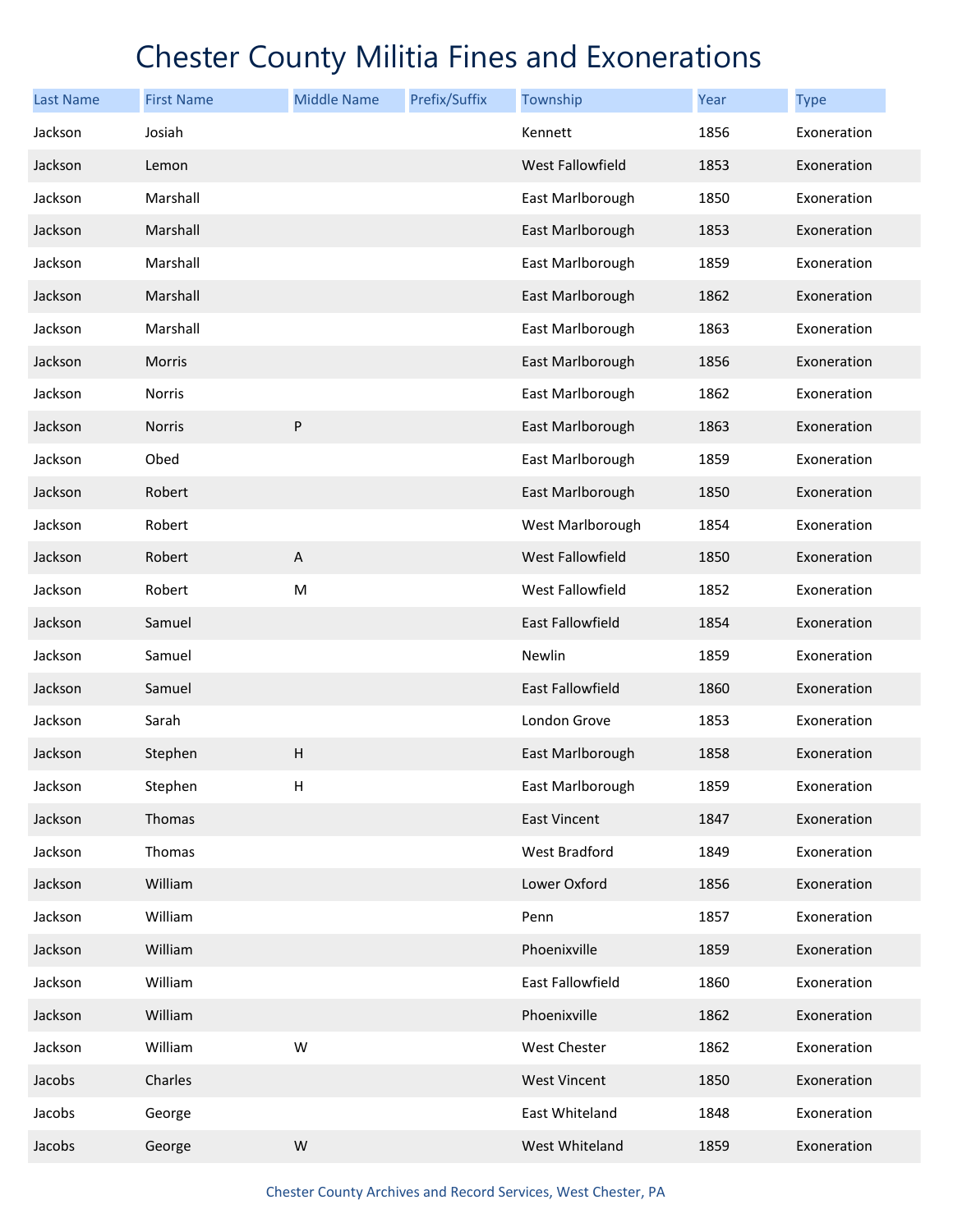| <b>Last Name</b> | <b>First Name</b> | <b>Middle Name</b> | Prefix/Suffix | Township             | Year | <b>Type</b>  |
|------------------|-------------------|--------------------|---------------|----------------------|------|--------------|
| Jacobs           | Isaac             |                    |               | <b>West Nantmeal</b> | 1859 | Exoneration  |
| Jacobs           | John              |                    |               | East Whiteland       | 1848 | Exoneration  |
| Jacobs           | John              |                    |               | East Brandywine      | 1855 | Militia List |
| Jacobs           | John              |                    |               | West Whiteland       | 1856 | Exoneration  |
| Jacobs           | Joseph            |                    |               | West Whiteland       | 1849 | Exoneration  |
| Jacobs           | Joseph            |                    |               | East Whiteland       | 1855 | Exoneration  |
| Jacobs           | Richard           |                    |               | Sadsbury             | 1850 | Exoneration  |
| Jacobs           | Richard           |                    |               | Sadsbury             | 1856 | Exoneration  |
| Jacobs           | Robert            |                    |               | East Whiteland       | 1848 | Exoneration  |
| Jacobs           | Robert            |                    |               | West Whiteland       | 1856 | Exoneration  |
| Jacobs           | Washington        |                    |               | East Coventry        | 1853 | Exoneration  |
| Jacobs           | Washington        |                    |               | <b>East Coventry</b> | 1855 | Exoneration  |
| Jacobs           | Wotan             |                    |               | <b>East Vincent</b>  | 1847 | Exoneration  |
| James            | Abner             |                    |               | <b>West Nantmeal</b> | 1856 | Militia List |
| James            | Abner             |                    |               | <b>West Nantmeal</b> | 1857 | Militia List |
| James            | Abner             |                    |               | <b>West Nantmeal</b> | 1858 | Militia List |
| James            | Calvan            |                    |               | <b>West Nantmeal</b> | 1853 | Militia List |
| James            | Calvin            |                    |               | <b>West Nantmeal</b> | 1849 | Exoneration  |
| James            | E                 | F                  |               | West Chester         | 1862 | Exoneration  |
| James            | Edmund            | D                  |               | Phoenixville         | 1858 | Exoneration  |
| James            | Edward            |                    |               | Phoenixville         | 1850 | Exoneration  |
| James            | Edward            |                    |               | Phoenixville         | 1858 | Exoneration  |
| James            | Ephraim           |                    |               | <b>West Nantmeal</b> | 1853 | Exoneration  |
| James            | Ephraim           |                    |               | <b>West Nantmeal</b> | 1856 | Militia List |
| James            | Ephraim           |                    |               | <b>West Nantmeal</b> | 1857 | Militia List |
| James            | Ephraim           | E                  |               | <b>West Nantmeal</b> | 1858 | Militia List |
| James            | Hunter            |                    |               | <b>West Nantmeal</b> | 1859 | Exoneration  |
| James            | $\mathsf J$       | W                  |               | West Marlborough     | 1859 | Exoneration  |
| James            | Jesse             |                    | Jr            | West Chester         | 1863 | Exoneration  |
| James            | John              |                    |               | Phoenixville         | 1859 | Exoneration  |
| James            | Joseph            |                    |               | <b>West Nantmeal</b> | 1853 | Militia List |
| James            | Joseph            |                    |               | <b>West Nantmeal</b> | 1858 | Militia List |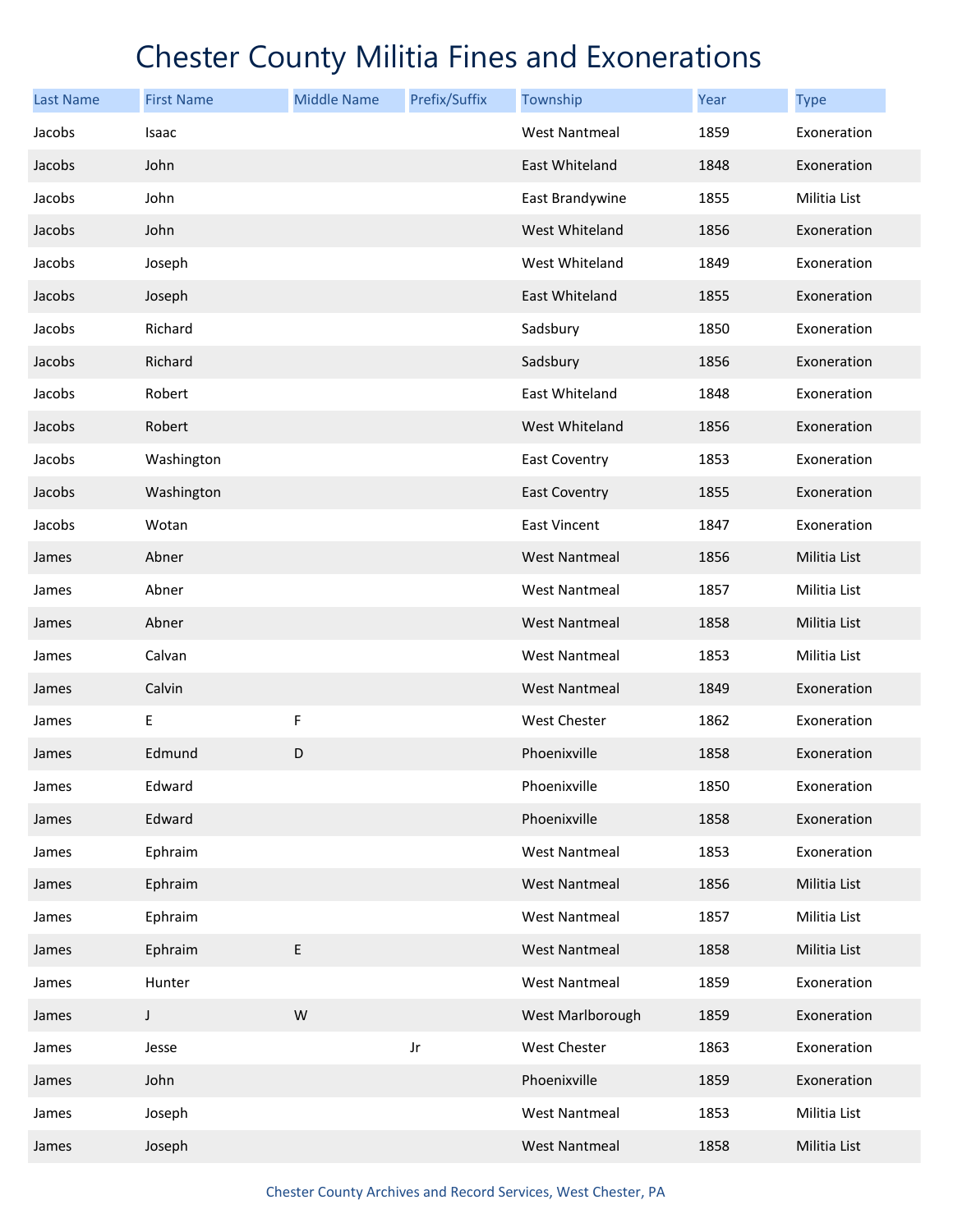| <b>Last Name</b> | <b>First Name</b> | <b>Middle Name</b> | Prefix/Suffix | Township             | Year | <b>Type</b>  |
|------------------|-------------------|--------------------|---------------|----------------------|------|--------------|
| James            | Wellington        | $\mathsf C$        |               | Westtown             | 1850 | Exoneration  |
| James            | William           |                    | Dec'd         | Phoenixville         | 1853 | Exoneration  |
| James            | William           |                    |               | West Chester         | 1857 | Exoneration  |
| Jameson          | Hamilton          |                    |               | East Fallowfield     | 1850 | Exoneration  |
| Jamison          | Alexander         |                    |               | <b>West Nantmeal</b> | 1849 | Exoneration  |
| Jamison          | $\mathsf{R}$      |                    |               | <b>West Chester</b>  | 1860 | Exoneration  |
| Janes            | Henry             | S                  |               | <b>East Nantmeal</b> | 1847 | Exoneration  |
| Jaquett          | Isaac             |                    |               | Tredyffrin           | 1847 | Exoneration  |
| Jardine          | Amos              |                    |               | Charlestown          | 1862 | Exoneration  |
| Jardine          | William           |                    |               | Charlestown          | 1862 | Exoneration  |
| Jeandll          | John              |                    |               | Pennsbury            | 1850 | Exoneration  |
| Jeferis          | Joshua            |                    |               | New Garden           | 1850 | Exoneration  |
| Jefferies        | Charles           |                    |               | Phoenixville         | 1850 | Exoneration  |
| Jefferis         | David             |                    |               | East Brandywine      | 1850 | Exoneration  |
| Jefferis         | John              | P                  |               | <b>West Chester</b>  | 1850 | Exoneration  |
| Jefferis         | John              | ${\sf P}$          |               | <b>West Chester</b>  | 1863 | Exoneration  |
| Jefferis         | Joseph            |                    |               | Phoenixville         | 1853 | Exoneration  |
| Jefferis         | ${\sf M}$         | $\sf T$            |               | <b>West Chester</b>  | 1863 | Exoneration  |
| Jefferis         | Milton            |                    |               | <b>West Chester</b>  | 1862 | Exoneration  |
| Jefferis         | Taylor            |                    |               | East Bradford        | 1850 | Exoneration  |
| Jefferris        | Ruel              |                    |               | West Bradford        | 1856 | Militia List |
| Jefferris        | William           | $\mathsf D$        |               | East Bradford        | 1862 | Exoneration  |
| Jeffers          | Tailor            |                    |               | East Brandywine      | 1858 | Militia List |
| Jeffers          | Taylor            |                    |               | East Brandywine      | 1860 | Militia List |
| Jefferson        | Isaac             |                    |               | <b>East Vincent</b>  | 1848 | Exoneration  |
| Jeffries         | Thomas            | $\sf B$            |               | Kennett Square       | 1859 | Exoneration  |
| Jeffries         | William           |                    |               | Kennett Square       | 1859 | Exoneration  |
| Jemison          | Hiram             |                    |               | Elk                  | 1862 | Exoneration  |
| Jemison          | John              |                    |               | Lower Oxford         | 1854 | Exoneration  |
| Jenkens          | John              |                    |               | Phoenixville         | 1853 | Exoneration  |
| Jenkenson        | Samuel            |                    |               | Kennett              | 1854 | Exoneration  |
| Jenkins          | David             |                    |               | West Nottingham      | 1862 | Exoneration  |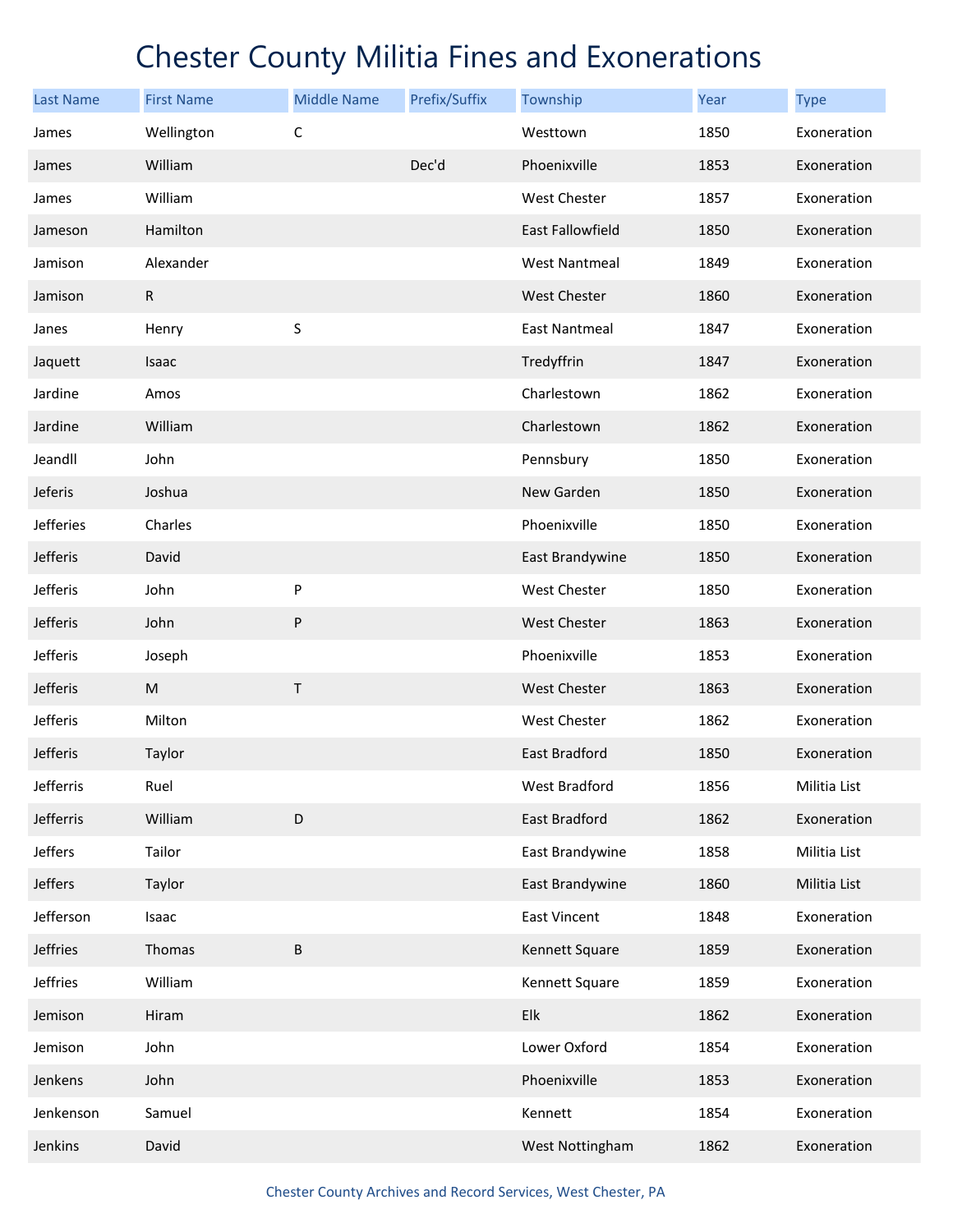| <b>Last Name</b> | <b>First Name</b> | <b>Middle Name</b>        | Prefix/Suffix | Township             | Year    | <b>Type</b>  |
|------------------|-------------------|---------------------------|---------------|----------------------|---------|--------------|
| Jenkins          | David             | M                         |               | West Nottingham      | Undated | Exoneration  |
| Jenkins          | Evan              |                           |               | Pennsbury            | 1855    | Exoneration  |
| Jenkins          | G                 | W                         |               | Phoenixville         | 1853    | Exoneration  |
| Jenkins          | John              |                           |               | Phoenixville         | 1850    | Exoneration  |
| Jenkins          | Richard           |                           |               | West Nottingham      | 1862    | Exoneration  |
| Jenkins          | Roger             |                           |               | Phoenixville         | 1850    | Exoneration  |
| Jenkins          | William           |                           |               | Hopewell             | 1859    | Exoneration  |
| Jenkins          | William           | H                         |               | <b>Upper Oxford</b>  | 1863    | Exoneration  |
| Jenkinson        | Samuel            |                           |               | Kennett              | 1859    | Exoneration  |
| Jenks            | Evan              |                           |               | East Marlborough     | 1859    | Exoneration  |
| Jenks            | James             | $\boldsymbol{\mathsf{H}}$ |               | East Brandywine      | 1859    | Militia List |
| Jennings         | Anthony           |                           |               | Phoenixville         | 1862    | Exoneration  |
| Jennison         | Alexander         |                           |               | <b>West Nantmeal</b> | 1850    | Exoneration  |
| Jequiet          | Peter             |                           |               | Franklin             | 1853    | Exoneration  |
| Jervis           | James             | F                         |               | Valley               | 1860    | Exoneration  |
| Jester           | Nathan            | $\mathsf Y$               |               | Birmingham           | 1853    | Exoneration  |
| Jester           | Thomas            | Е                         |               | Birmingham           | 1850    | Exoneration  |
| Jiles            | John              |                           |               | Lower Oxford         | 1850    | Exoneration  |
| Jimmeson         | Samuel            |                           |               | Honeybrook           | 1855    | Exoneration  |
| Jinkenson        | Samuel            |                           |               | Kennett              | 1855    | Exoneration  |
| Jinkins          | David             |                           |               | West Nottingham      | 1860    | Exoneration  |
| Jinkins          | Evan              |                           |               | East Marlborough     | 1855    | Exoneration  |
| Jinkinson        | Thomas            |                           |               | Kennett              | 1850    | Exoneration  |
| Job              | George            |                           |               | East Fallowfield     | 1857    | Exoneration  |
| Jobson           | Hoopes            | S                         |               | Birmingham           | 1857    | Exoneration  |
| Joes             | $\sf S$           | Decator                   |               | London Britain       | 1853    | Exoneration  |
| John             | Edwin             |                           |               | <b>Upper Uwchlan</b> | 1859    | Exoneration  |
| John             | Edwin             | $\sf B$                   |               | Uwchlan              | 1862    | Exoneration  |
| John             | Enos              |                           |               | West Marlborough     | 1860    | Exoneration  |
| John             | Evan              | ${\sf W}$                 |               | West Whiteland       | 1863    | Exoneration  |
| John             | J                 | Keech                     |               | West Marlborough     | 1859    | Exoneration  |
| John             | Jacob             | $\sf E$                   |               | <b>West Bradford</b> | 1856    | Militia List |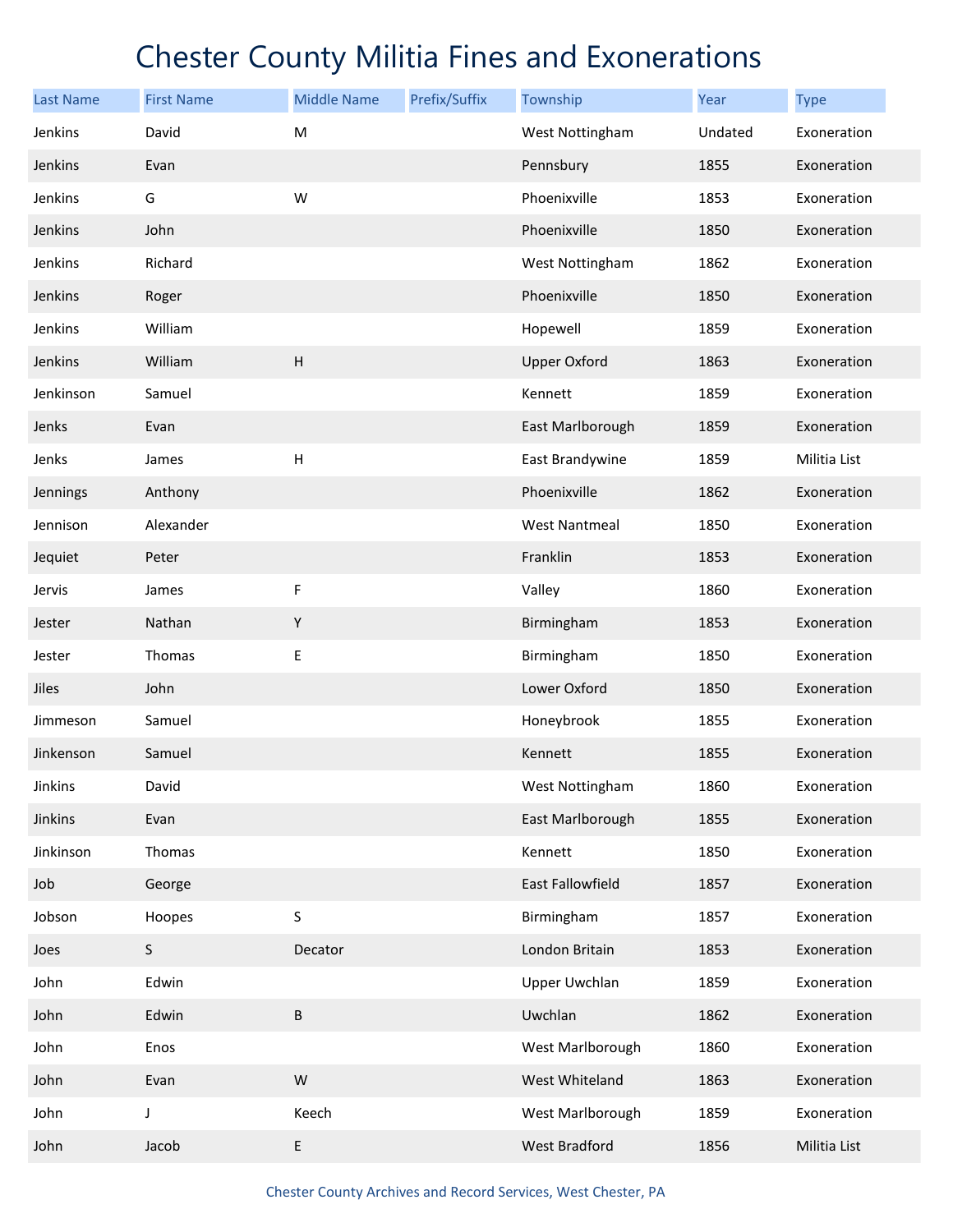| <b>Last Name</b> | <b>First Name</b> | <b>Middle Name</b>        | Prefix/Suffix | Township             | Year | <b>Type</b>  |
|------------------|-------------------|---------------------------|---------------|----------------------|------|--------------|
| John             | Jason             |                           |               | West Whiteland       | 1850 | Exoneration  |
| John             | John              | $\mathsf J$               |               | West Whiteland       | 1849 | Exoneration  |
| John             | Jordan            |                           |               | West Pikeland        | 1848 | Exoneration  |
| John             | Robert            |                           |               | Uwchlan              | 1860 | Exoneration  |
| Johns            | R                 | $\boldsymbol{\mathsf{H}}$ |               | West Chester         | 1855 | Exoneration  |
| Johnson          | Benjamin          | F                         |               | East Whiteland       | 1848 | Exoneration  |
| Johnson          | Benjamin          | F                         |               | East Whiteland       | 1849 | Exoneration  |
| Johnson          | Charles           |                           |               | West Whiteland       | 1853 | Exoneration  |
| Johnson          | David             |                           |               | North Conventry      | 1848 | Exoneration  |
| Johnson          | David             |                           |               | Charlestown          | 1848 | Exoneration  |
| Johnson          | Emeley            |                           |               | <b>East Pikeland</b> | 1863 | Exoneration  |
| Johnson          | Emly              |                           |               | <b>East Pikeland</b> | 1862 | Exoneration  |
| Johnson          | Evan              | W                         |               | <b>Upper Uwchlan</b> | 1859 | Exoneration  |
| Johnson          | Francis           |                           |               | Downingtown          | 1860 | Exoneration  |
| Johnson          | Franklin          | V                         |               | East Nottingham      | 1859 | Exoneration  |
| Johnson          | Gainor            |                           |               | Londonderry          | 1863 | Exoneration  |
| Johnson          | Garrett           |                           |               | London Grove         | 1857 | Exoneration  |
| Johnson          | George            |                           |               | Lower Oxford         | 1850 | Exoneration  |
| Johnson          | George            |                           |               | West Chester         | 1853 | Exoneration  |
| Johnson          | George            |                           |               | Pennsbury            | 1855 | Exoneration  |
| Johnson          | George            | W                         |               | Lower Oxford         | 1849 | Exoneration  |
| Johnson          | George            | W                         |               | Lower Oxford         | 1850 | Exoneration  |
| Johnson          | George            | W                         |               | Lower Oxford         | 1854 | Exoneration  |
| Johnson          | Henry             |                           |               | West Brandywine      | 1857 | Exoneration  |
| Johnson          | Hoopes            |                           |               | New London           | 1853 | Exoneration  |
| Johnson          | Isaac             |                           |               | Penn                 | 1853 | Exoneration  |
| Johnson          | Isaac             |                           |               | South Conventry      | 1855 | Exoneration  |
| Johnson          | Isaiah            |                           |               | Wallace              | 1859 | Exoneration  |
| Johnson          | James             |                           |               | Lower Oxford         | 1853 | Exoneration  |
| Johnson          | James             |                           |               | Wallace              | 1858 | Militia List |
| Johnson          | James             |                           |               | Wallace              | 1859 | Militia List |
| Johnson          | James             | $\sf B$                   |               | West Nottingham      | 1862 | Exoneration  |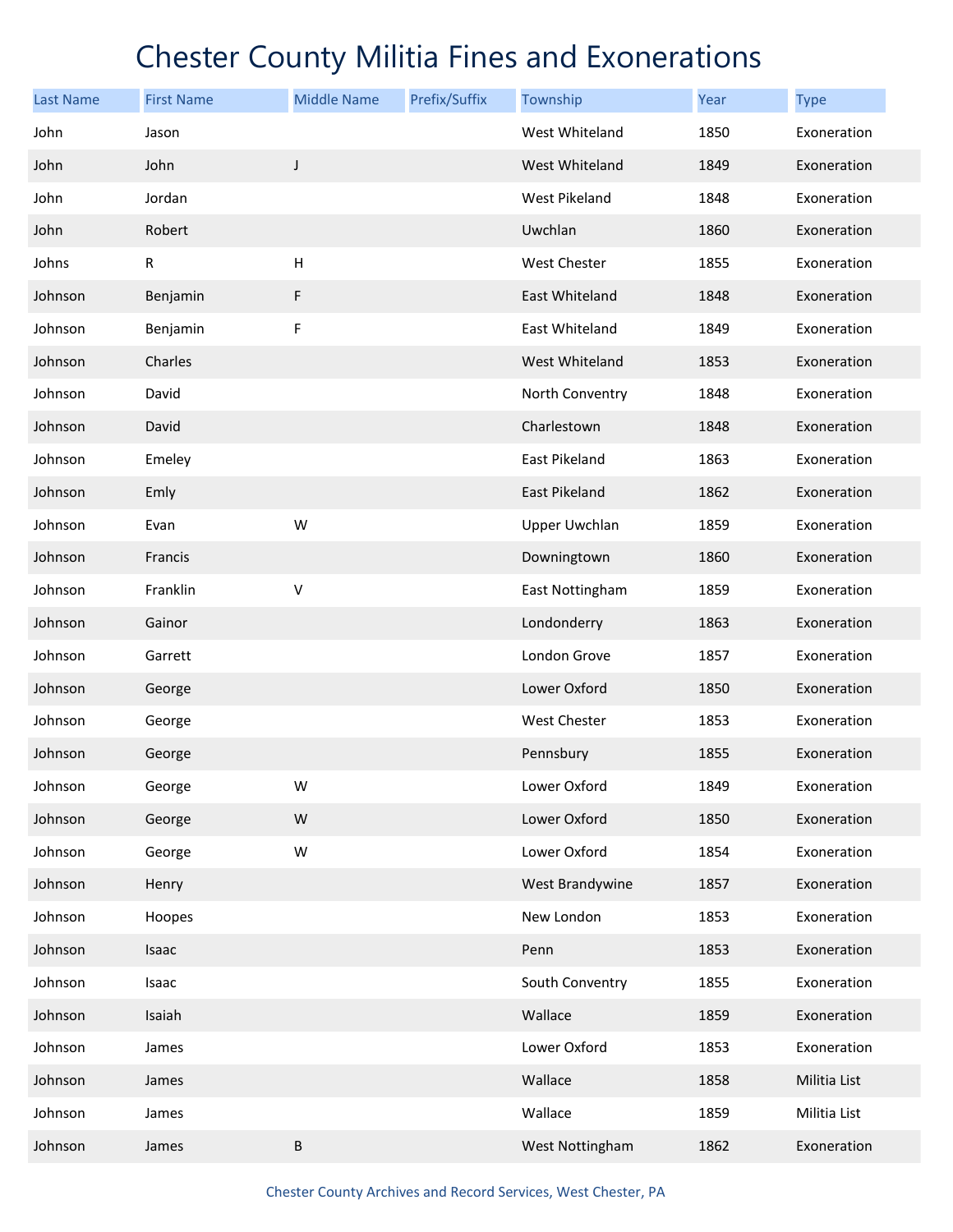| <b>Last Name</b> | <b>First Name</b> | <b>Middle Name</b> | Prefix/Suffix | Township             | Year | <b>Type</b>  |
|------------------|-------------------|--------------------|---------------|----------------------|------|--------------|
| Johnson          | Jesse             |                    |               | West Whiteland       | 1853 | Exoneration  |
| Johnson          | Jesse             |                    |               | East Nottingham      | 1856 | Exoneration  |
| Johnson          | John              |                    |               | North Conventry      | 1847 | Exoneration  |
| Johnson          | John              |                    |               | North Conventry      | 1848 | Exoneration  |
| Johnson          | John              |                    |               | Lower Oxford         | 1849 | Exoneration  |
| Johnson          | John              |                    |               | Lower Oxford         | 1850 | Exoneration  |
| Johnson          | John              |                    |               | Lower Oxford         | 1853 | Exoneration  |
| Johnson          | John              |                    |               | West Brandywine      | 1856 | Exoneration  |
| Johnson          | John              |                    |               | Wallace              | 1857 | Exoneration  |
| Johnson          | John              |                    |               | Honeybrook           | 1860 | Exoneration  |
| Johnson          | John              |                    |               | West Brandywine      | 1862 | Exoneration  |
| Johnson          | John              |                    |               | West Nottingham      | 1862 | Exoneration  |
| Johnson          | John              |                    |               | Warwick              | 1862 | Exoneration  |
| Johnson          | John              | $\mathsf F$        |               | <b>West Nantmeal</b> | 1858 | Militia List |
| Johnson          | Joseph            |                    |               | Pennsbury            | 1853 | Exoneration  |
| Johnson          | Joseph            |                    |               | Phoenixville         | 1859 | Exoneration  |
| Johnson          | Kirk              |                    |               | Kennett              | 1850 | Exoneration  |
| Johnson          | Kirk              |                    |               | Birmingham           | 1854 | Exoneration  |
| Johnson          | Kirk              |                    |               | Birmingham           | 1854 | Exoneration  |
| Johnson          | Lewis             |                    |               | Willistown           | 1862 | Exoneration  |
| Johnson          | Reuben            |                    |               | London Grove         | 1863 | Exoneration  |
| Johnson          | Rhuben            |                    |               | London Grove         | 1853 | Exoneration  |
| Johnson          | Robert            |                    |               | Wallace              | 1859 | Exoneration  |
| Johnson          | Robert            |                    |               | East Pikeland        | 1859 | Exoneration  |
| Johnson          | Samuel            |                    |               | West Whiteland       | 1853 | Exoneration  |
| Johnson          | Samuel            |                    |               | West Whiteland       | 1855 | Exoneration  |
| Johnson          | Samuel            |                    |               | London Britain       | 1858 | Exoneration  |
| Johnson          | Samuel            | $\sf B$            |               | Lower Oxford         | 1856 | Exoneration  |
| Johnson          | Thomas            |                    |               | Penn                 | 1859 | Exoneration  |
| Johnson          | Thomas            |                    |               | Uwchlan              | 1860 | Exoneration  |
| Johnson          | Thomas            | $\mathsf C$        |               | Lower Oxford         | 1858 | Exoneration  |
| Johnson          | Thomas            | E                  |               | London Britain       | 1858 | Exoneration  |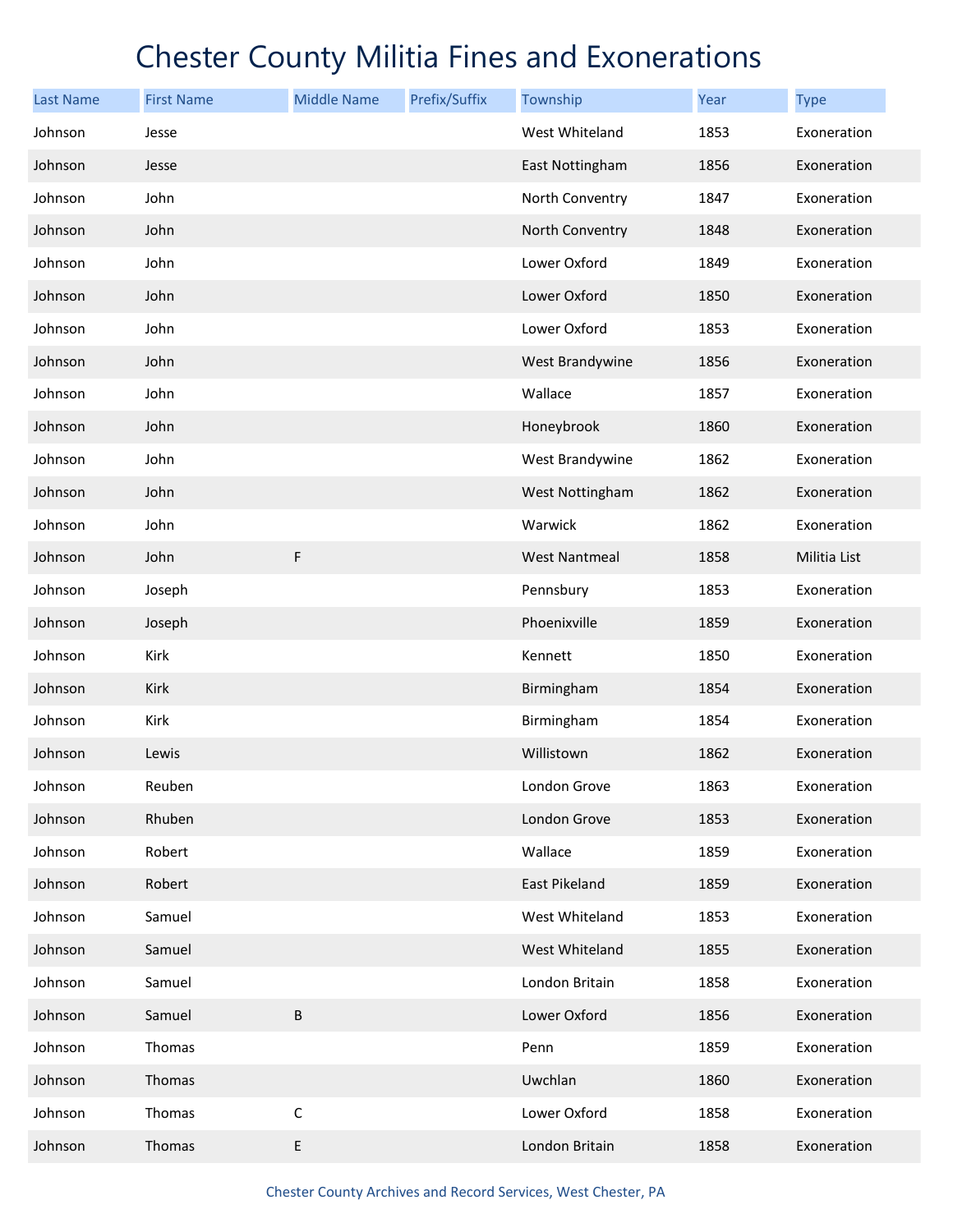| <b>Last Name</b> | <b>First Name</b> | <b>Middle Name</b> | Prefix/Suffix | Township             | Year | <b>Type</b>  |
|------------------|-------------------|--------------------|---------------|----------------------|------|--------------|
| Johnson          | Thomas            | M                  |               | Lower Oxford         | 1863 | Exoneration  |
| Johnson          | William           |                    |               | Lower Oxford         | 1849 | Exoneration  |
| Johnson          | William           |                    |               | Willistown           | 1857 | Exoneration  |
| Johnson          | William           |                    |               | Lower Oxford         | 1858 | Exoneration  |
| Johnson          | William           |                    |               | Oxford Borough       | 1860 | Exoneration  |
| Johnson          | William           | $\sf A$            |               | East Nottingham      | 1853 | Militia List |
| Johnson          | William           | A                  |               | Lower Oxford         | 1860 | Exoneration  |
| Johnson          | William           | $\sf A$            |               | Elk                  | 1860 | Exoneration  |
| Johnston         | Evan              |                    |               | Wallace              | 1853 | Exoneration  |
| Johnston         | Hoops             |                    |               | Penn                 | 1858 | Exoneration  |
| Johnston         | James             |                    |               | Lower Oxford         | 1850 | Exoneration  |
| Johnston         | James             | $\mathsf F$        |               | Lower Oxford         | 1863 | Exoneration  |
| Johnston         | John              |                    |               | North Conventry      | 1856 | Exoneration  |
| Johnston         | Mord              |                    |               | West Fallowfield     | 1856 | Exoneration  |
| Johnston         | Robert            |                    |               | Oxford Borough       | 1858 | Exoneration  |
| Johnston         | Robert            | $\mathsf A$        |               | West Fallowfield     | 1852 | Exoneration  |
| Johnston         | Samuel            |                    | Sr            | Penn                 | 1850 | Exoneration  |
| Jones            | Abner             |                    |               | Uwchlan              | 1860 | Exoneration  |
| Jones            | Alfred            |                    |               | North Conventry      | 1850 | Exoneration  |
| Jones            | Andrew            | W                  |               | West Goshen          | 1857 | Exoneration  |
| Jones            | Benjamin          | Е                  |               | East Caln            | 1853 | Exoneration  |
| Jones            | Benjamin          | W                  |               | West Marlborough     | 1849 | Exoneration  |
| Jones            | Caleb             |                    |               | <b>East Nantmeal</b> | 1856 | Exoneration  |
| Jones            | $\mathsf D$       | $\sf T$            |               | East Whiteland       | 1854 | Exoneration  |
| Jones            | Daniel            |                    |               | Phoenixville         | 1850 | Exoneration  |
| Jones            | Daniel            |                    |               | Phoenixville         | 1858 | Exoneration  |
| Jones            | David             |                    |               | North Conventry      | 1847 | Exoneration  |
| Jones            | David             |                    |               | Phoenixville         | 1853 | Exoneration  |
| Jones            | David             |                    |               | Phoenixville         | 1854 | Exoneration  |
| Jones            | David             |                    |               | <b>West Chester</b>  | 1859 | Exoneration  |
| Jones            | Edward            |                    |               | <b>Upper Oxford</b>  | 1855 | Exoneration  |
| Jones            | Enoch             |                    |               | Tredyffrin           | 1847 | Exoneration  |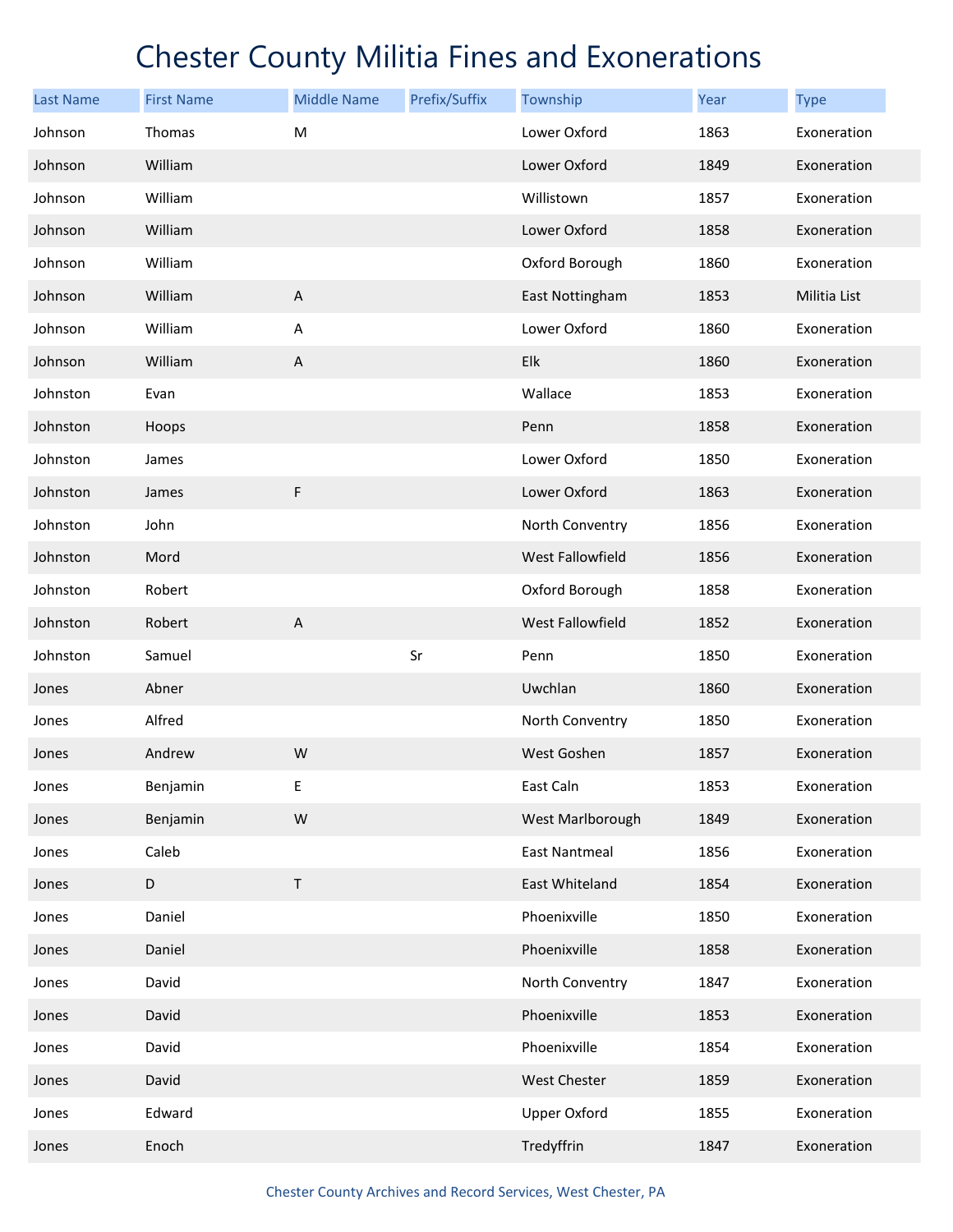| <b>Last Name</b> | <b>First Name</b> | <b>Middle Name</b> | Prefix/Suffix          | Township             | Year | <b>Type</b>  |
|------------------|-------------------|--------------------|------------------------|----------------------|------|--------------|
| Jones            | Enoch             |                    |                        | Tredyffrin           | 1850 | Exoneration  |
| Jones            | Evan              |                    |                        | Phoenixville         | 1850 | Exoneration  |
| Jones            | Evan              |                    |                        | Phoenixville         | 1853 | Exoneration  |
| Jones            | Evan              |                    |                        | Phoenixville         | 1862 | Exoneration  |
| Jones            | Franklin          | L                  |                        | West Bradford        | 1856 | Militia List |
| Jones            | George            |                    |                        | Sadsbury             | 1855 | Exoneration  |
| Jones            | Henry             |                    |                        | <b>West Vincent</b>  | 1847 | Exoneration  |
| Jones            | Hugh              |                    |                        | Hopewell             | 1863 | Exoneration  |
| Jones            | J                 | D                  |                        | Charlestown          | 1847 | Exoneration  |
| Jones            | Jesse             |                    |                        | <b>West Vincent</b>  | 1859 | Exoneration  |
| Jones            | John              |                    |                        | Tredyffrin           | 1847 | Exoneration  |
| Jones            | John              |                    |                        | <b>West Vincent</b>  | 1847 | Exoneration  |
| Jones            | John              |                    |                        | Charlestown          | 1849 | Exoneration  |
| Jones            | John              |                    |                        | <b>West Vincent</b>  | 1850 | Exoneration  |
| Jones            | John              |                    |                        | Phoenixville         | 1850 | Exoneration  |
| Jones            | John              | $\mathsf C$        |                        | New Garden           | 1863 | Exoneration  |
| Jones            | John              | W                  |                        | Honeybrook           | 1850 | Exoneration  |
| Jones            | Jonah             |                    |                        | East Brandywine      | 1853 | Exoneration  |
| Jones            | Joseph            |                    |                        | <b>Upper Uwchlan</b> | 1862 | Exoneration  |
| Jones            | Joshua            |                    | $\mathsf{J}\mathsf{r}$ | Tredyffrin           | 1847 | Exoneration  |
| Jones            | Josiah            |                    |                        | Lower Oxford         | 1849 | Exoneration  |
| Jones            | Josiah            |                    |                        | East Brandywine      | 1855 | Militia List |
| Jones            | Josiah            | S                  |                        | Lower Oxford         | 1850 | Exoneration  |
| Jones            | Lewis             |                    |                        | <b>West Nantmeal</b> | 1853 | Militia List |
| Jones            | Morgan            |                    |                        | Phoenixville         | 1853 | Exoneration  |
| Jones            | Nathan            |                    |                        | Willistown           | 1860 | Exoneration  |
| Jones            | Nathaniel         |                    |                        | Easttown             | 1858 | Exoneration  |
| Jones            | Robert            |                    |                        | Easttown             | 1849 | Exoneration  |
| Jones            | Samuel            |                    |                        | North Conventry      | 1847 | Exoneration  |
| Jones            | Samuel            |                    |                        | Tredyffrin           | 1850 | Exoneration  |
| Jones            | Samuel            |                    |                        | Uwchlan              | 1851 | Exoneration  |
| Jones            | Samuel            |                    | $\mathsf{J}\mathsf{r}$ | Lower Oxford         | 1854 | Exoneration  |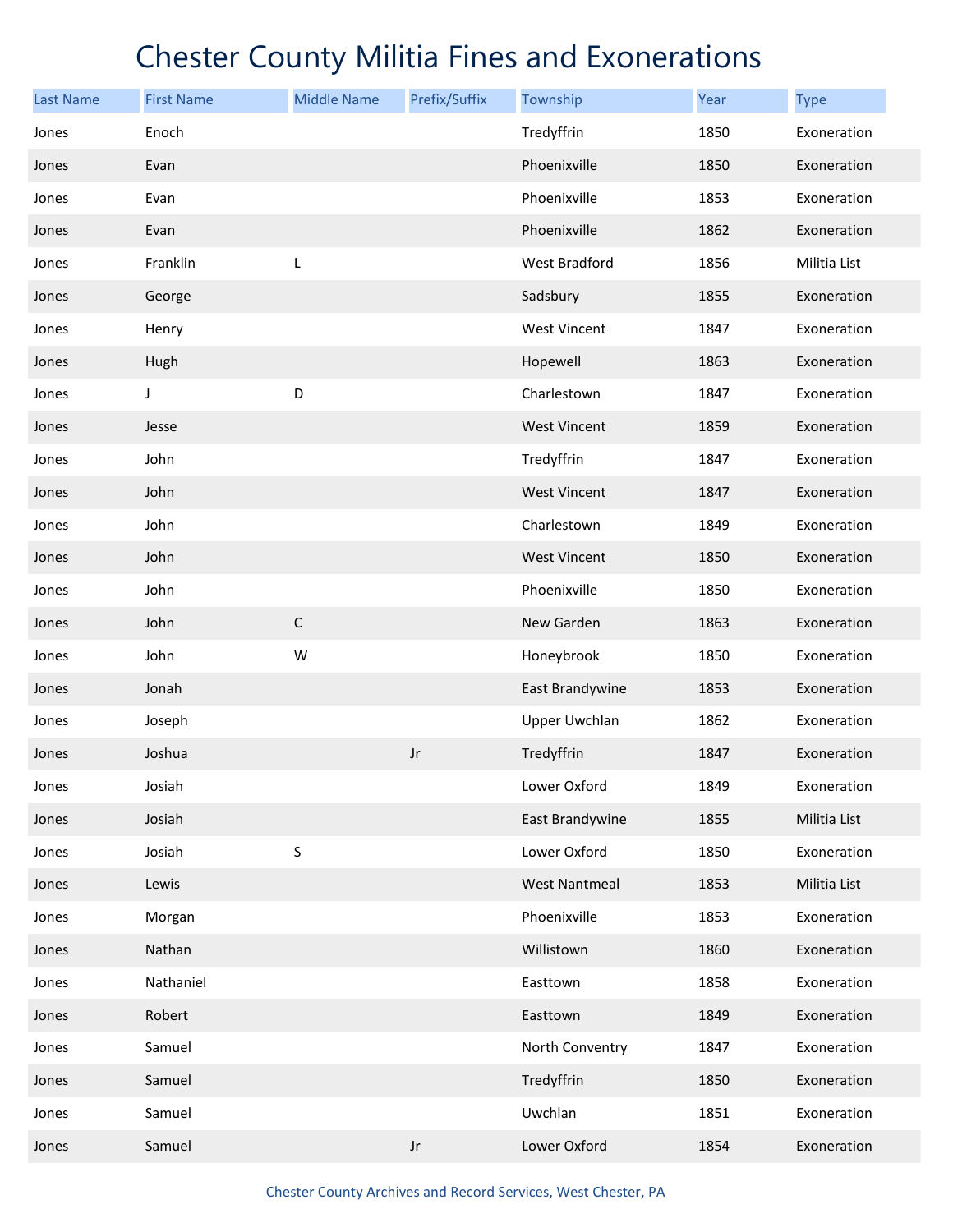| <b>Last Name</b> | <b>First Name</b> | <b>Middle Name</b> | Prefix/Suffix | Township             | Year | <b>Type</b> |
|------------------|-------------------|--------------------|---------------|----------------------|------|-------------|
| Jones            | Samuel            |                    |               | West Caln            | 1860 | Exoneration |
| Jones            | Thomas            | $\mathsf R$        |               | Honeybrook           | 1857 | Exoneration |
| Jones            | Thomas            | R                  |               | <b>West Vincent</b>  | 1862 | Exoneration |
| Jones            | William           |                    |               | Kennett              | 1850 | Exoneration |
| Jones            | William           |                    |               | East Nottingham      | 1856 | Exoneration |
| Jones            | William           |                    |               | Honeybrook           | 1858 | Exoneration |
| Jones            | William           |                    |               | West Caln            | 1860 | Exoneration |
| Jones            | William           |                    |               | <b>Upper Uwchlan</b> | 1862 | Exoneration |
| Jones            | William           |                    |               | West Marlborough     | 1862 | Exoneration |
| Jones            | Zack              |                    |               | East Nottingham      | 1854 | Exoneration |
| Jonson           | Phineas           |                    |               | Phoenixville         | 1854 | Exoneration |
| Jonson           | Robert            | $\mathsf A$        |               | <b>Upper Oxford</b>  | 1853 | Exoneration |
| Jordan           | Charles           |                    |               | East Fallowfield     | 1853 | Exoneration |
| Jordan           | Henry             |                    |               | Valley               | 1853 | Exoneration |
| Jordan           | Joseph            | $\mathsf C$        |               | West Chester         | 1853 | Exoneration |
| Jordine          | George            |                    |               | Phoenixville         | 1853 | Exoneration |
| Jordine          | John              |                    |               | Phoenixville         | 1853 | Exoneration |
| Jordine          | Lawrence          |                    |               | Phoenixville         | 1853 | Exoneration |
| Jourdan          | William           |                    |               | Phoenixville         | 1862 | Exoneration |
| Jrey             | Benjamin          |                    |               | <b>West Chester</b>  | 1854 | Exoneration |
| Kain             | Joseph            |                    |               | East Vincent         | 1863 | Exoneration |
| Kaizer           | Joshua            |                    |               | Phoenixville         | 1862 | Exoneration |
| Kaler            | Levi              | B                  |               | Phoenixville         | 1850 | Exoneration |
| Kaley            | John              |                    |               | Phoenixville         | 1853 | Exoneration |
| Kallefus         | John              |                    |               | Kennett              | 1854 | Exoneration |
| Kanady           | Maris             | W                  |               | East Fallowfield     | 1858 | Exoneration |
| Kane             | Eli               |                    |               | East Caln            | 1853 | Exoneration |
| Kane             | Thomas            |                    |               | Westtown             | 1859 | Exoneration |
| Kannahan         | William           |                    |               | Tredyffrin           | 1850 | Exoneration |
| Karnahan         | William           |                    |               | Tredyffrin           | 1849 | Exoneration |
| Kating           | Thomas            |                    |               | East Brandywine      | 1853 | Exoneration |
| Kating           | Thomas            |                    |               | East Caln            | 1855 | Exoneration |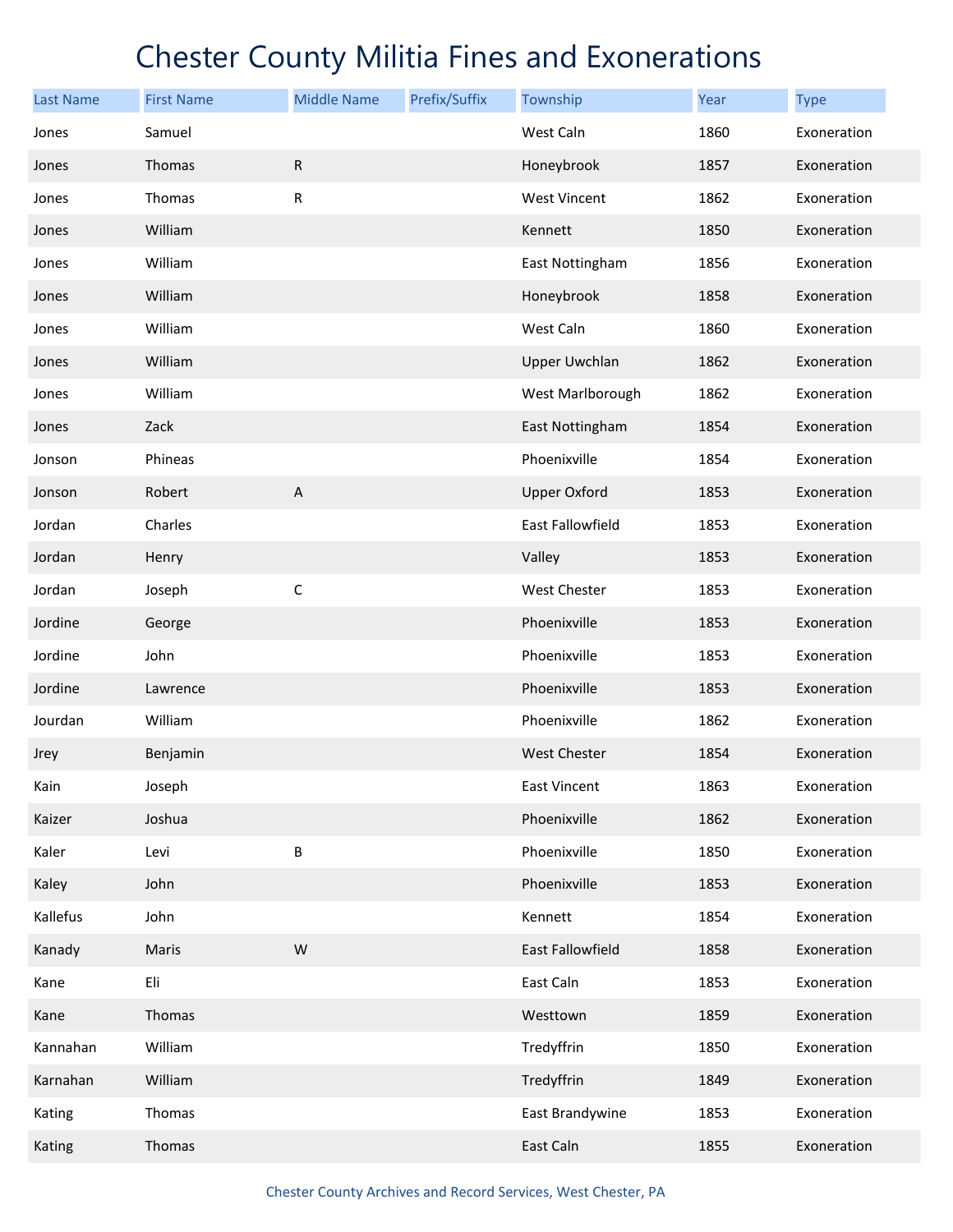| Last Name  | <b>First Name</b> | <b>Middle Name</b> | Prefix/Suffix | Township             | Year | <b>Type</b>         |
|------------|-------------------|--------------------|---------------|----------------------|------|---------------------|
| Katings    | Thomas            |                    |               | East Brandywine      | 1854 | Exoneration         |
| Katings    | Thomas            |                    |               | East Brandywine      | 1855 | <b>Militia List</b> |
| Katings    | Thomas            |                    |               | East Brandywine      | 1857 | Militia Tax         |
| Katings    | Thomas            |                    |               | East Brandywine      | 1858 | Militia List        |
| Katzwaddle | George            |                    |               | North Conventry      | 1854 | Exoneration         |
| Kaufman    | Levi              |                    |               | Phoenixville         | 1855 | Exoneration         |
| Kaufroad   | Michael           |                    |               | West Caln            | 1857 | Exoneration         |
| Kavenough  | Dennis            |                    |               | Phoenixville         | 1853 | Exoneration         |
| Kay        | John              |                    |               | <b>East Coventry</b> | 1859 | Exoneration         |
| Kay        | John              |                    |               | <b>East Coventry</b> | 1859 | Exoneration         |
| Kearns     | William           |                    |               | London Grove         | 1857 | Exoneration         |
| Keath      | John              | $\mathsf C$        |               | East Nottingham      | 1853 | Militia List        |
| Keating    | Michael           |                    |               | Kennett              | 1862 | Exoneration         |
| Keech      | George            |                    |               | East Fallowfield     | 1854 | Exoneration         |
| Keech      | Gilpen            |                    |               | West Marlborough     | 1849 | Exoneration         |
| Keech      | Jackson           |                    |               | Lower Oxford         | 1849 | Exoneration         |
| Keech      | Jesse             |                    |               | Lower Oxford         | 1849 | Exoneration         |
| Keech      | Joseph            | $\mathsf C$        |               | <b>West Bradford</b> | 1856 | Militia List        |
| Keech      | Joseph            | P                  |               | West Bradford        | 1856 | Militia List        |
| Keech      | Lee               |                    |               | Sadsbury             | 1853 | Exoneration         |
| Keech      | Moses             | $\mathsf C$        |               | West Bradford        | 1849 | Exoneration         |
| Keech      | Robert            |                    |               | East Caln            | 1856 | Exoneration         |
| Keech      | Robert            |                    |               | East Caln            | 1858 | Militia List        |
| Keef       | John              |                    | Dec'd         | Phoenixville         | 1854 | Exoneration         |
| Keef       | Patrick           |                    |               | Phoenixville         | 1858 | Exoneration         |
| Keeler     | Aaron             |                    |               | Franklin             | 1857 | Exoneration         |
| Keeler     | Aaron             |                    |               | Franklin             | 1858 | Exoneration         |
| Keeley     | Daniel            |                    |               | Uwchlan              | 1849 | Exoneration         |
| Keeley     | Jacob             |                    |               | East Vincent         | 1863 | Exoneration         |
| Keeley     | Jarome            |                    |               | Uwchlan              | 1849 | Exoneration         |
| Keeley     | Robert            |                    |               | East Vincent         | 1860 | Exoneration         |
| Keeley     | Robert            |                    |               | <b>East Vincent</b>  | 1863 | Exoneration         |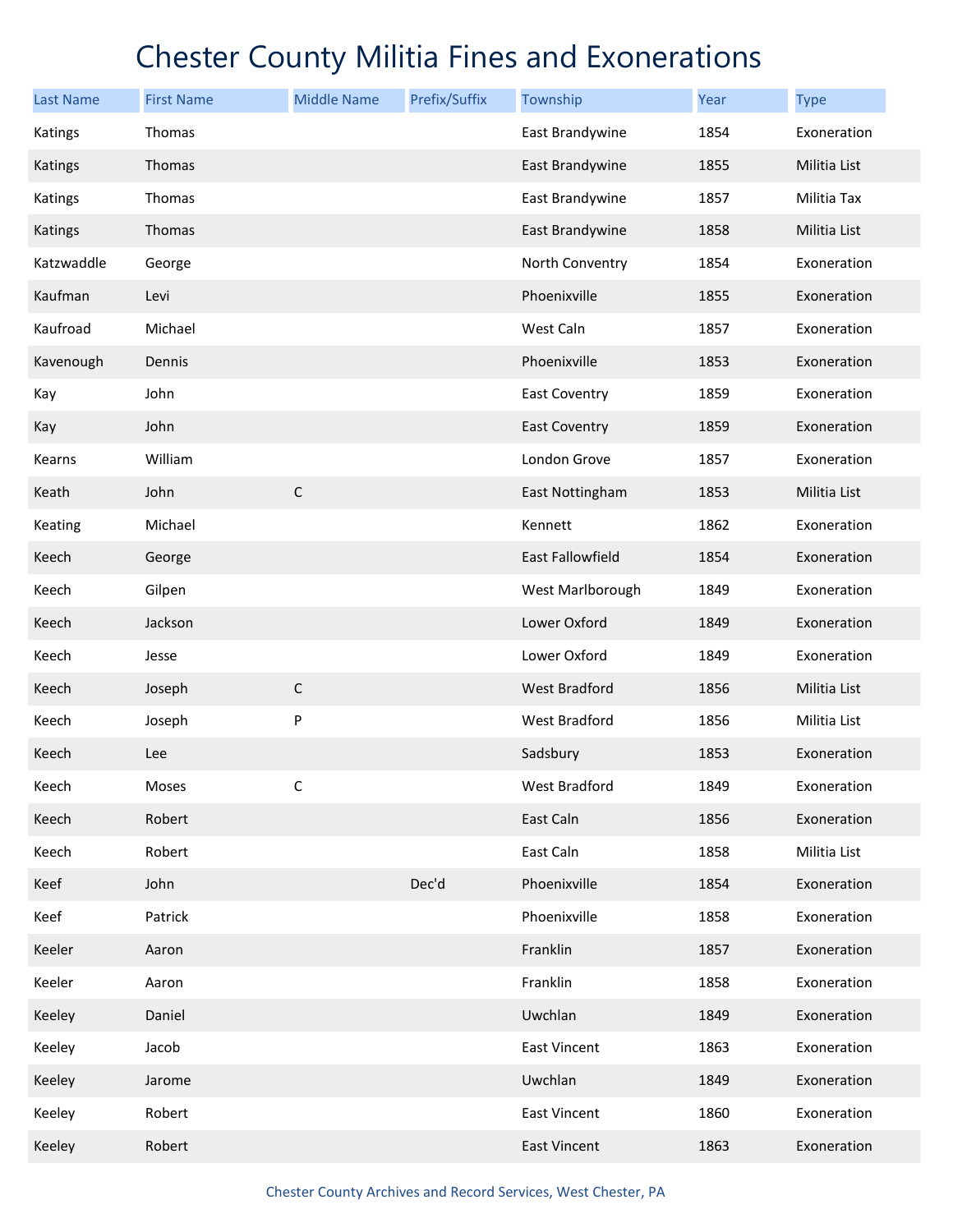| <b>Last Name</b> | <b>First Name</b> | <b>Middle Name</b> | Prefix/Suffix | Township             | Year | <b>Type</b>  |
|------------------|-------------------|--------------------|---------------|----------------------|------|--------------|
| Keeley           | William           |                    |               | Wallace              | 1858 | Militia List |
| Keeley           | William           | H                  |               | <b>East Vincent</b>  | 1862 | Exoneration  |
| Keely            | Henry             |                    |               | Charlestown          | 1847 | Exoneration  |
| Keely            | Mathias           |                    |               | <b>West Nantmeal</b> | 1849 | Exoneration  |
| Keely            | Reuben            |                    |               | <b>East Vincent</b>  | 1859 | Exoneration  |
| Keely            | William           |                    |               | <b>West Vincent</b>  | 1853 | Exoneration  |
| Keely            | William           |                    |               | Wallace              | 1859 | Militia List |
| Keems            | Jonse             |                    |               | Valley               | 1853 | Exoneration  |
| Keen             | Andrew            |                    |               | Warwick              | 1857 | Exoneration  |
| Keenan           | Jacob             |                    |               | <b>West Nantmeal</b> | 1855 | Exoneration  |
| Keenan           | Jacob             |                    |               | <b>West Nantmeal</b> | 1856 | Militia List |
| Keenan           | Jacob             |                    |               | <b>West Nantmeal</b> | 1857 | Exoneration  |
| Keenan           | Jacob             |                    |               | <b>West Nantmeal</b> | 1858 | Militia List |
| Keenan           | Jacob             |                    |               | <b>West Nantmeal</b> | 1858 | Exoneration  |
| Keenan           | Jacob             |                    |               | <b>West Nantmeal</b> | 1859 | Exoneration  |
| Keenan           | Joseph            |                    |               | <b>West Nantmeal</b> | 1856 | Militia List |
| Keenan           | Joseph            |                    |               | <b>West Nantmeal</b> | 1857 | Militia List |
| Keenan           | Joseph            |                    |               | <b>West Nantmeal</b> | 1858 | Militia List |
| Keenen           | Jacob             |                    |               | West Nantmeal        | 1853 | Militia List |
| Keenen           | Joseph            |                    |               | <b>West Nantmeal</b> | 1853 | Militia List |
| Keeth            | John              |                    |               | East Nottingham      | 1857 | Exoneration  |
| Keetley          | Thomas            |                    |               | West Nottingham      | 1857 | Exoneration  |
| Keeven           | James             |                    |               | Phoenixville         | 1858 | Exoneration  |
| Keff             | John              |                    |               | Phoenixville         | 1853 | Exoneration  |
| Keffer           | David             |                    |               | East Pikeland        | 1853 | Exoneration  |
| Keft             | Patrick           |                    |               | Phoenixville         | 1853 | Exoneration  |
| Keimer           | John              | V                  |               | West Brandywine      | 1855 | Exoneration  |
| Keimer           | John              | $\sf V$            |               | West Brandywine      | 1856 | Exoneration  |
| Keith            | John              |                    |               | West Whiteland       | 1850 | Exoneration  |
| Keith            | John              |                    |               | Elk                  | 1860 | Exoneration  |
| Keith            | William           |                    |               | Elk                  | 1859 | Exoneration  |
| Keith            | William           |                    |               | Elk                  | 1862 | Exoneration  |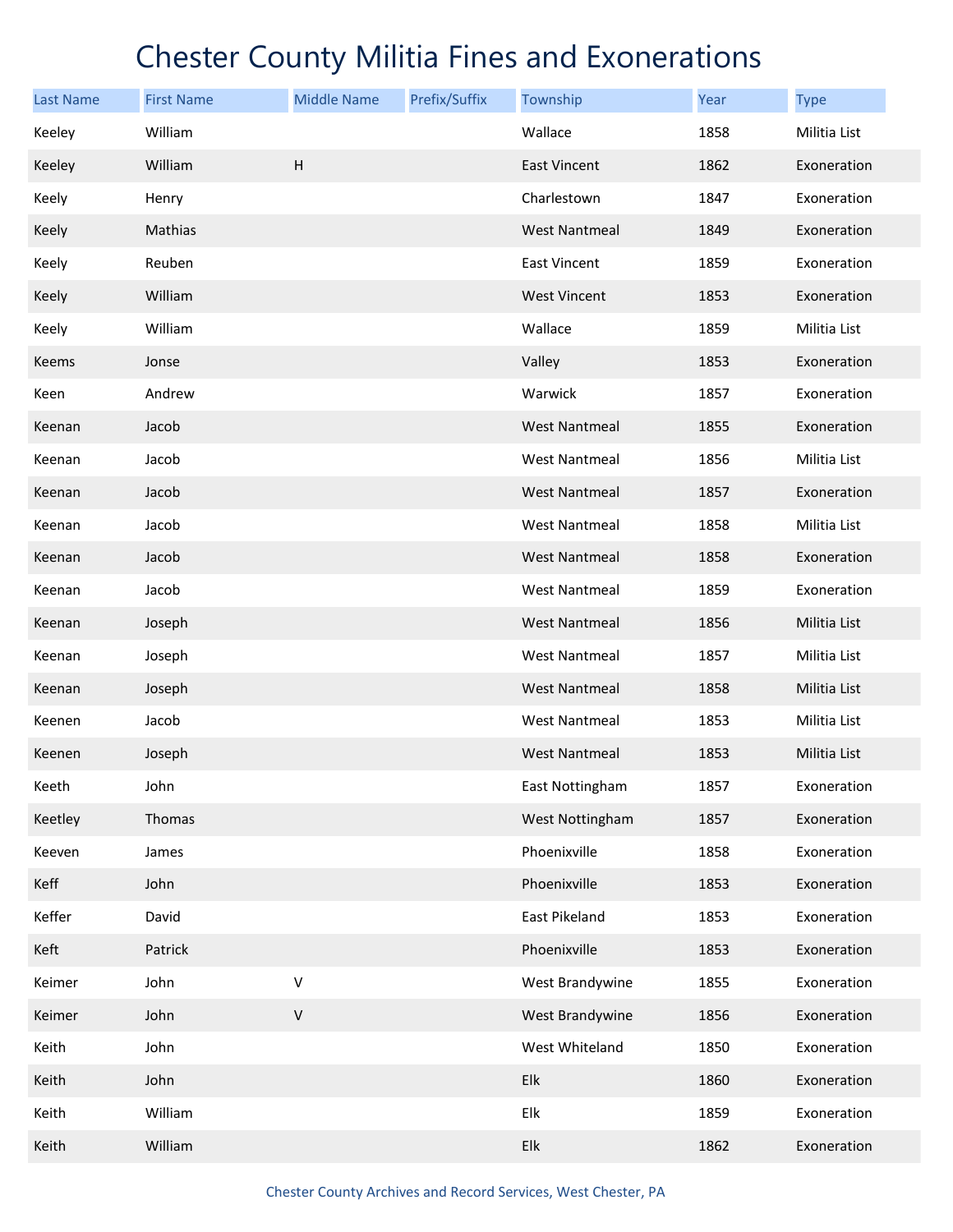| <b>Last Name</b> | <b>First Name</b> | <b>Middle Name</b> | Prefix/Suffix | Township         | Year | <b>Type</b>  |
|------------------|-------------------|--------------------|---------------|------------------|------|--------------|
| Keldennarn       | John              |                    |               | Phoenixville     | 1850 | Exoneration  |
| Keley            | Michael           |                    |               | West Marlborough | 1856 | Exoneration  |
| Keller           | Anthony           |                    |               | Phoenixville     | 1850 | Exoneration  |
| Keller           | Enos              |                    |               | North Conventry  | 1862 | Exoneration  |
| Keller           | Jacob             |                    |               | Sadsbury         | 1853 | Exoneration  |
| Keller           | John              |                    |               | North Conventry  | 1847 | Exoneration  |
| Keller           | Joseph            |                    |               | Londonderry      | 1853 | Exoneration  |
| Keller           | Joseph            |                    |               | Londonderry      | 1854 | Exoneration  |
| Keller           | Joseph            |                    |               | Londonderry      | 1857 | Exoneration  |
| Keller           | Joseph            |                    | Dec'd         | Londonderry      | 1858 | Exoneration  |
| Keller           | William           |                    |               | West Marlborough | 1850 | Exoneration  |
| Kelley           | Cornelius         |                    |               | London Britain   | 1858 | Exoneration  |
| Kelley           | Daniel            |                    |               | East Caln        | 1858 | Militia List |
| Kelley           | Daniel            |                    |               | Phoenixville     | 1859 | Exoneration  |
| Kelley           | Dennis            |                    |               | Phoenixville     | 1858 | Exoneration  |
| Kelley           | Francis           | B                  |               | Phoenixville     | 1858 | Exoneration  |
| Kelley           | Francis           | D                  |               | Phoenixville     | 1858 | Exoneration  |
| Kelley           | Francis           | D                  |               | Phoenixville     | 1859 | Exoneration  |
| Kelley           | Frank             | $\mathsf C$        |               | Phoenixville     | 1858 | Exoneration  |
| Kelley           | George            | W                  |               | Lower Oxford     | 1850 | Exoneration  |
| Kelley           | James             |                    |               | East Caln        | 1850 | Exoneration  |
| Kelley           | James             |                    |               | Phoenixville     | 1850 | Exoneration  |
| Kelley           | James             |                    |               | Phoenixville     | 1858 | Exoneration  |
| Kelley           | James             | $\sf B$            |               | Phoenixville     | 1859 | Exoneration  |
| Kelley           | Jerome            |                    |               | West Pikeland    | 1854 | Exoneration  |
| Kelley           | John              |                    |               | Phoenixville     | 1855 | Exoneration  |
| Kelley           | John              | B                  |               | Phoenixville     | 1858 | Exoneration  |
| Kelley           | Jonas             |                    |               | West Whiteland   | 1849 | Exoneration  |
| Kelley           | Jonas             |                    |               | East Whiteland   | 1852 | Exoneration  |
| Kelley           | Michael           | E                  |               | Phoenixville     | 1858 | Exoneration  |
| Kelley           | Patrick           |                    |               | Phoenixville     | 1859 | Exoneration  |
| Kelley           | Patrick           |                    |               | West Marlborough | 1859 | Exoneration  |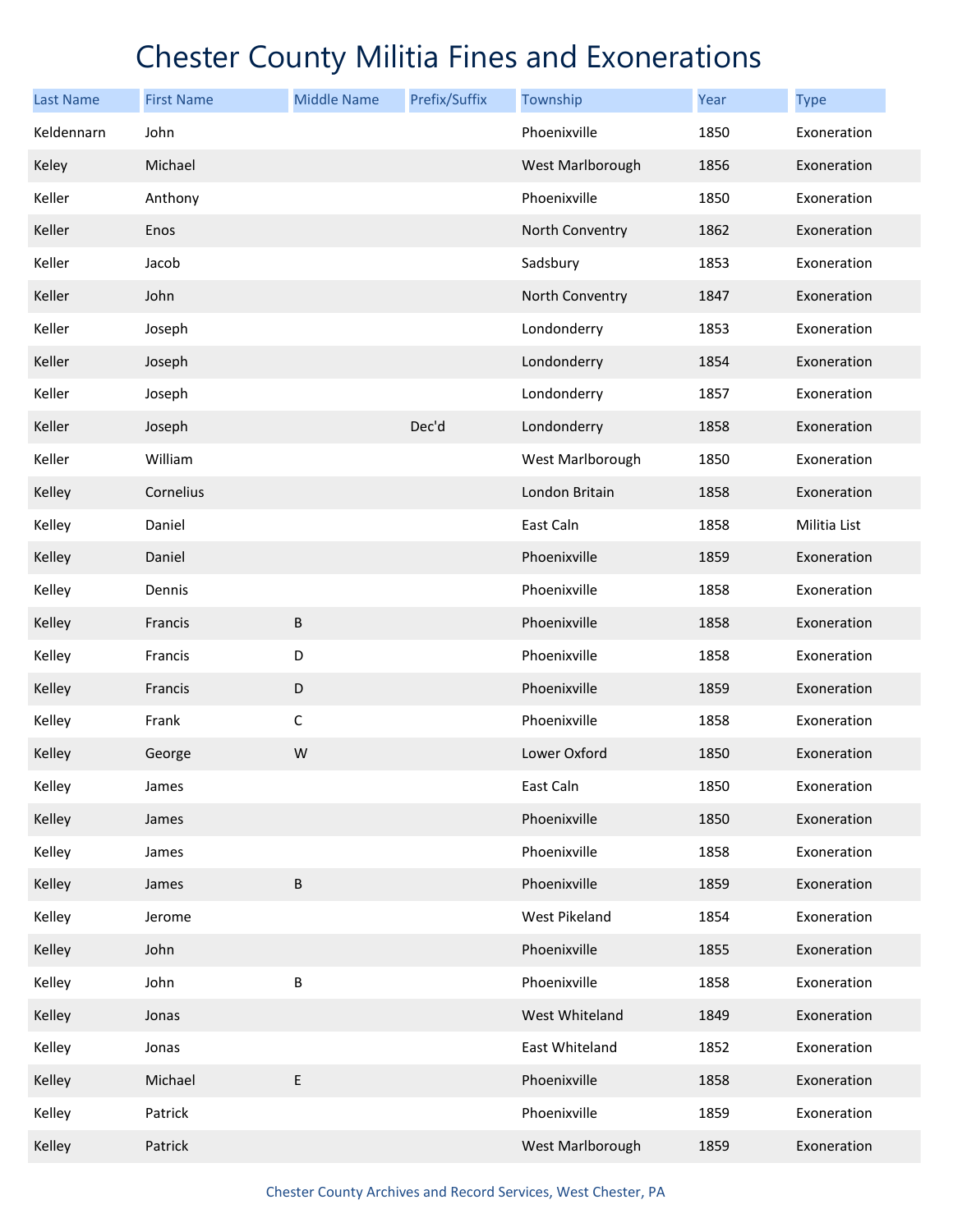| <b>Last Name</b> | <b>First Name</b> | <b>Middle Name</b>        | Prefix/Suffix | Township             | Year | <b>Type</b> |
|------------------|-------------------|---------------------------|---------------|----------------------|------|-------------|
| Kelley           | Patrick           | А                         |               | Phoenixville         | 1858 | Exoneration |
| Kelley           | S                 |                           |               | New Garden           | 1853 | Exoneration |
| Kelley           | Sylvester         |                           |               | New Garden           | 1855 | Exoneration |
| Kelley           | Sylvester         |                           |               | London Britain       | 1857 | Exoneration |
| Kelley           | William           |                           |               | Uwchlan              | 1849 | Exoneration |
| Kelly            | Anthony           |                           |               | East Bradford        | 1862 | Exoneration |
| Kelly            | Charles           |                           |               | Phoenixville         | 1862 | Exoneration |
| Kelly            | Daniel            |                           |               | Downingtown          | 1863 | Exoneration |
| Kelly            | F                 |                           |               | Phoenixville         | 1853 | Exoneration |
| Kelly            | George            | W                         |               | Lower Oxford         | 1857 | Exoneration |
| Kelly            | Henry             |                           |               | Willistown           | 1862 | Exoneration |
| Kelly            | James             |                           |               | Elk                  | 1859 | Exoneration |
| Kelly            | Jerry             |                           |               | Phoenixville         | 1858 | Exoneration |
| Kelly            | Patrick           |                           |               | Phoenixville         | 1862 | Exoneration |
| Kelly            | Samuel            |                           |               | Willistown           | 1847 | Exoneration |
| Kelly            | Samuel            |                           |               | Willistown           | 1848 | Exoneration |
| Kelly            | Silvester         |                           |               | New Garden           | 1863 | Exoneration |
| Kelly            | William           |                           |               | Phoenixville         | 1853 | Exoneration |
| Kelso            | Henry             |                           |               | Lower Oxford         | 1849 | Exoneration |
| Kelso            | Henry             |                           |               | Hopewell             | 1863 | Exoneration |
| Kelso            | Joseph            |                           |               | Lower Oxford         | 1857 | Exoneration |
| Kelso            | Joseph            | $\boldsymbol{\mathsf{H}}$ |               | Lower Oxford         | 1856 | Exoneration |
| Kelso            | William           |                           |               | Hopewell             | 1857 | Exoneration |
| Kelso            | William           |                           |               | Hopewell             | 1863 | Exoneration |
| Kelter           | Jacob             |                           |               | <b>East Vincent</b>  | 1859 | Exoneration |
| Kemble           | Daniel            | C                         |               | Kennett              | 1853 | Exoneration |
| Kemp             | James             |                           |               | Phoenixville         | 1853 | Exoneration |
| Kemp             | John              |                           |               | Phoenixville         | 1853 | Exoneration |
| Kenady           | Samuel            |                           |               | West Fallowfield     | 1853 | Exoneration |
| Kenan            | James             |                           |               | East Whiteland       | 1858 | Exoneration |
| Kenard           | Jacob             |                           |               | <b>West Nantmeal</b> | 1852 | Exoneration |
| Kendig           | Henry             |                           |               | Sadsbury             | 1850 | Exoneration |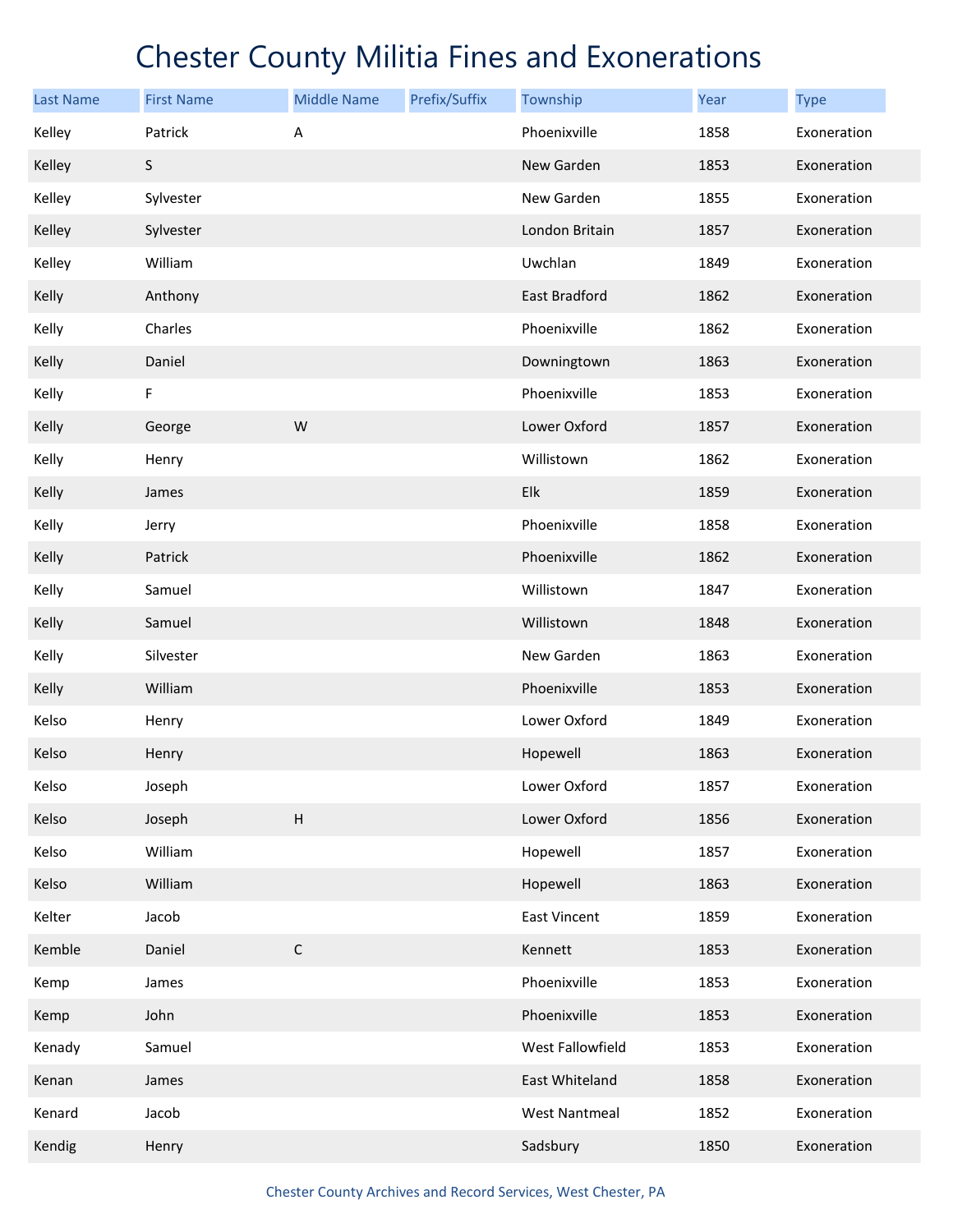| <b>Last Name</b> | <b>First Name</b> | <b>Middle Name</b> | Prefix/Suffix | Township             | Year | <b>Type</b> |
|------------------|-------------------|--------------------|---------------|----------------------|------|-------------|
| Kendig           | Henry             |                    |               | Sadsbury             | 1859 | Exoneration |
| Kendig           | Henry             |                    |               | Sadsbury             | 1860 | Exoneration |
| Kendle           | Charles           |                    |               | Phoenixville         | 1853 | Exoneration |
| Kendle           | Edward            |                    |               | Phoenixville         | 1853 | Exoneration |
| Kendle           | Samuel            |                    |               | Kennett              | 1862 | Exoneration |
| Kendle           | William           | ${\sf P}$          |               | Kennett              | 1849 | Exoneration |
| Kendle           | William           | P                  |               | Kennett              | 1850 | Exoneration |
| Kendry           | Henry             |                    |               | East Pikeland        | 1863 | Exoneration |
| Keneday          | John              |                    |               | Londonderry          | 1857 | Exoneration |
| Kenison          | John              |                    |               | Uwchlan              | 1855 | Exoneration |
| Kenison          | John              |                    |               | <b>Upper Uwchlan</b> | 1859 | Exoneration |
| Kenna            | ${\sf N}$         |                    |               | Phoenixville         | 1853 | Exoneration |
| Kennaday         | G                 | W                  |               | Sadsbury             | 1859 | Exoneration |
| Kennady          | William           |                    |               | Highland             | 1858 | Exoneration |
| Kennan           | James             |                    |               | <b>West Nantmeal</b> | 1850 | Exoneration |
| Kennan           | William           |                    |               | <b>West Nantmeal</b> | 1850 | Exoneration |
| Kenneday         | Amos              |                    |               | Oxford Borough       | 1858 | Exoneration |
| Kenneday         | Jesse             | $\mathsf O$        |               | East Nottingham      | 1858 | Exoneration |
| Kenneday         | John              | ${\sf M}$          |               | Lower Oxford         | 1856 | Exoneration |
| Kennedy          | Amos              | ${\sf R}$          |               | <b>Upper Oxford</b>  | 1855 | Exoneration |
| Kennedy          | Andrew            |                    |               | Elk                  | 1862 | Exoneration |
| Kennedy          | George            |                    |               | West Caln            | 1857 | Exoneration |
| Kennedy          | Hayes             |                    |               | East Fallowfield     | 1862 | Exoneration |
| Kennedy          | Hiram             |                    |               | Uwchlan              | 1850 | Exoneration |
| Kennedy          | Israel            |                    |               | <b>West Nantmeal</b> | 1849 | Exoneration |
| Kennedy          | James             |                    |               | East Fallowfield     | 1853 | Exoneration |
| Kennedy          | James             |                    |               | Valley               | 1855 | Exoneration |
| Kennedy          | James             |                    |               | East Fallowfield     | 1862 | Exoneration |
| Kennedy          | Jesse             |                    |               | New London           | 1849 | Exoneration |
| Kennedy          | John              |                    |               | Londonderry          | 1856 | Exoneration |
| Kennedy          | John              |                    |               | London Britain       | 1863 | Exoneration |
| Kennedy          | John              | $\sf A$            |               | <b>Upper Oxford</b>  | 1860 | Exoneration |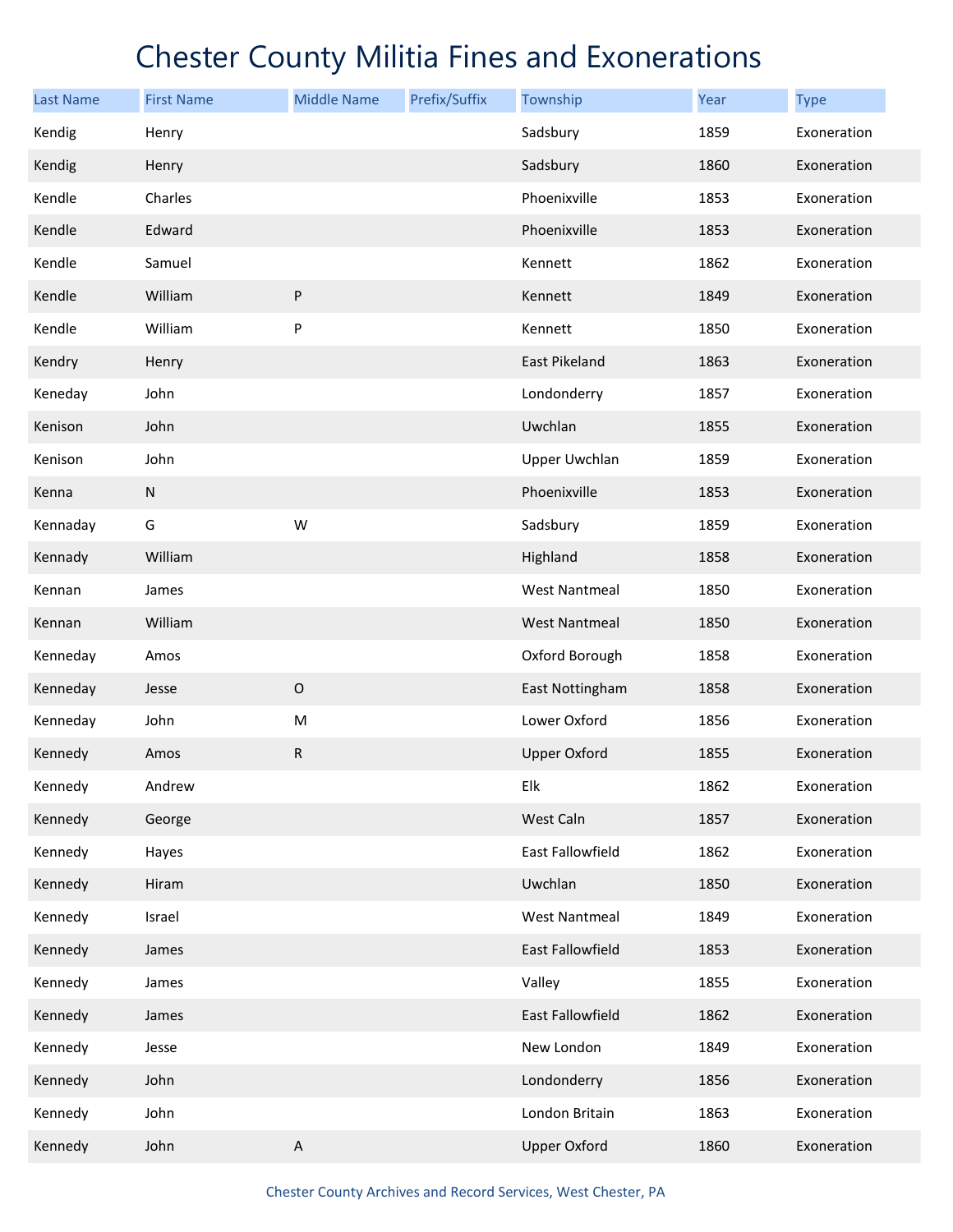| <b>Last Name</b> | <b>First Name</b> | <b>Middle Name</b>        | Prefix/Suffix | Township             | Year | <b>Type</b> |
|------------------|-------------------|---------------------------|---------------|----------------------|------|-------------|
| Kennedy          | Joseph            |                           |               | East Fallowfield     | 1857 | Exoneration |
| Kennedy          | Samuel            |                           |               | West Fallowfield     | 1850 | Exoneration |
| Kennedy          | William           |                           |               | Phoenixville         | 1859 | Exoneration |
| Kennew           | John              |                           |               | <b>West Chester</b>  | 1853 | Exoneration |
| Kenney           | Daniel            |                           |               | Charlestown          | 1849 | Exoneration |
| Kenney           | Daniel            |                           |               | Charlestown          | 1850 | Exoneration |
| Kenney           | Daniel            |                           |               | Charlestown          | 1858 | Exoneration |
| Kenney           | Danliel           |                           |               | Charlestown          | 1859 | Exoneration |
| Kenney           | Francis           |                           |               | Highland             | 1860 | Exoneration |
| Kenney           | James             |                           |               | <b>West Nantmeal</b> | 1849 | Exoneration |
| Kenney           | John              |                           |               | Phoenixville         | 1855 | Exoneration |
| Kenney           | John              |                           |               | <b>Upper Uwchlan</b> | 1862 | Exoneration |
| Kenney           | Philip            |                           |               | Phoenixville         | 1855 | Exoneration |
| Kennien          | Michael           |                           |               | West Nottingham      | 1862 | Exoneration |
| Kenny            | Dennis            |                           |               | West Whiteland       | 1850 | Exoneration |
| Kenny            | James             |                           |               | Charlestown          | 1848 | Exoneration |
| Kenny            | James             |                           |               | Uwchlan              | 1857 | Exoneration |
| Kenower          | Daniel            |                           |               | South Conventry      | 1862 | Exoneration |
| Kenshaw          | James             |                           |               | Honeybrook           | 1853 | Exoneration |
| Kent             | Benjamin          |                           |               | London Grove         | 1850 | Exoneration |
| Kent             | Benjamin          |                           |               | London Grove         | 1850 | Exoneration |
| Kent             | Benjamin          |                           |               | London Grove         | 1853 | Exoneration |
| Kent             | Garrison          |                           |               | West Fallowfield     | 1860 | Exoneration |
| Kent             | Henry             |                           |               | New Garden           | 1860 | Exoneration |
| Kent             | Henry             |                           |               | New Garden           | 1862 | Exoneration |
| Kent             | Henry             | $\sf T$                   |               | West Fallowfield     | 1855 | Exoneration |
| Kent             | Joseph            | $\boldsymbol{\mathsf{H}}$ |               | <b>Upper Oxford</b>  | 1856 | Exoneration |
| Kent             | Samuel            | $\mathsf C$               |               | <b>Upper Oxford</b>  | 1858 | Exoneration |
| Kent             | Samuel            | ${\sf R}$                 |               | Charlestown          | 1862 | Exoneration |
| Kent             | William           |                           |               | <b>Upper Oxford</b>  | 1858 | Exoneration |
| Kephart          | David             |                           |               | <b>East Nantmeal</b> | 1850 | Exoneration |
| Kephart          | John              |                           |               | Warwick              | 1860 | Exoneration |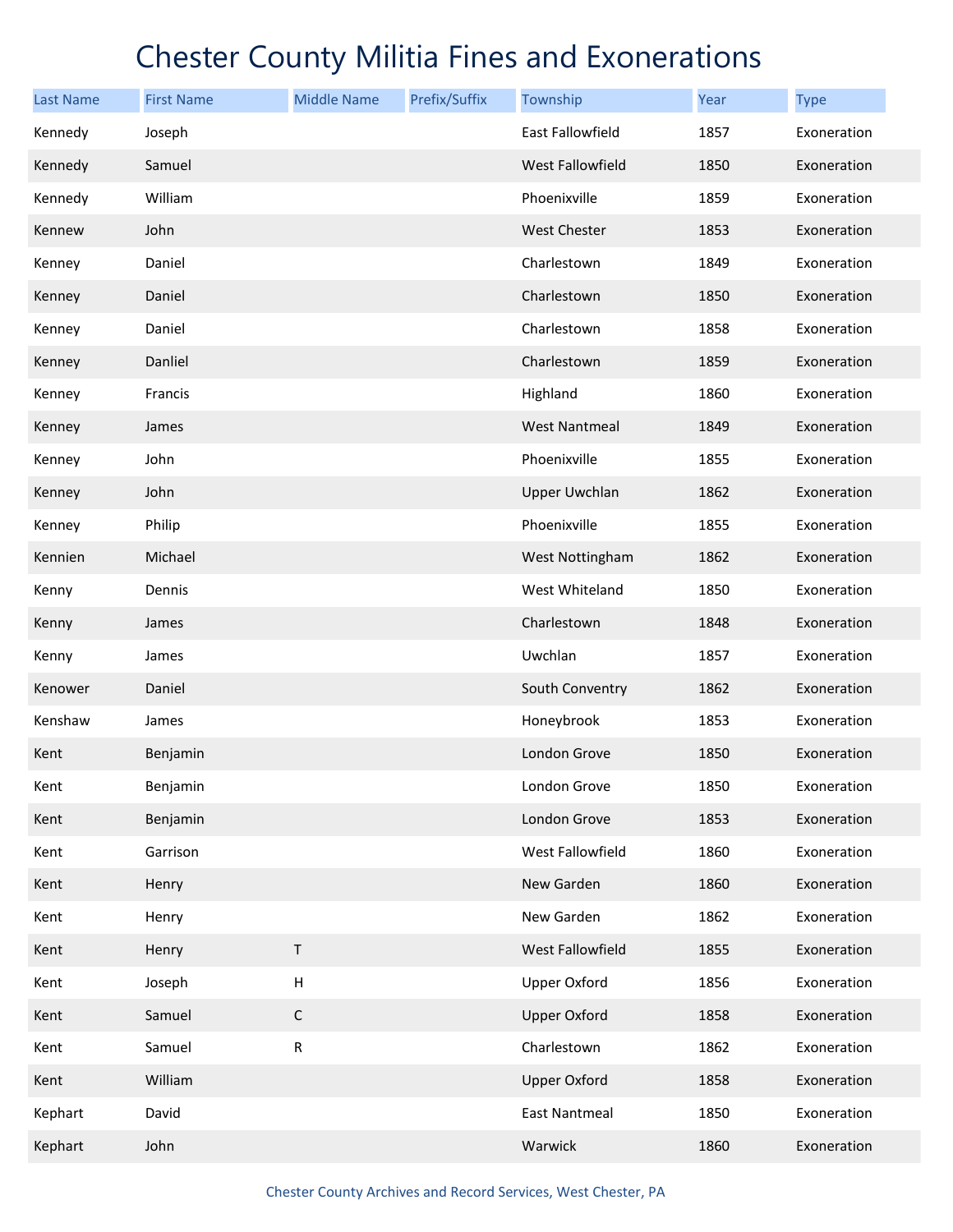| <b>Last Name</b> | <b>First Name</b> | <b>Middle Name</b> | Prefix/Suffix | Township            | Year | <b>Type</b>  |
|------------------|-------------------|--------------------|---------------|---------------------|------|--------------|
| Kepthart         | John              |                    |               | Warwick             | 1856 | Exoneration  |
| Kerk             | George            |                    |               | East Caln           | 1854 | Exoneration  |
| Kerk             | Soloman           |                    |               | Valley              | 1854 | Exoneration  |
| Kerkmer          | Henry             |                    |               | West Whiteland      | 1856 | Exoneration  |
| Kerlin           | John              | D                  |               | Sadsbury            | 1856 | Exoneration  |
| Kernes           | Reese             |                    |               | Valley              | 1854 | Exoneration  |
| Kerns            | J                 |                    |               | East Brandywine     | 1860 | Militia List |
| Kerns            | Jacob             |                    |               | East Brandywine     | 1855 | Militia List |
| Kerns            | Jacob             |                    |               | East Brandywine     | 1858 | Militia List |
| Kerns            | Jacob             |                    |               | East Brandywine     | 1859 | Militia List |
| Kerns            | Jacob             |                    |               | East Brandywine     | 1862 | Militia List |
| Kerns            | John              |                    |               | West Bradford       | 1849 | Exoneration  |
| Kerns            | John              |                    |               | East Marlborough    | 1850 | Exoneration  |
| Kerns            | Thomas            | D                  |               | West Caln           | 1854 | Exoneration  |
| Kerns            | William           |                    |               | West Goshen         | 1853 | Exoneration  |
| Kerns            | William           |                    |               | East Brandywine     | 1854 | Exoneration  |
| Kerns            | William           |                    |               | New Garden          | 1860 | Exoneration  |
| Kerns            | William           |                    |               | New Garden          | 1862 | Exoneration  |
| Kernz            | Jacob             |                    |               | East Brandywine     | 1857 | Militia Tax  |
| Kerr             | William           |                    |               | East Nottingham     | 1850 | Exoneration  |
| Kerrall          | Peter             |                    |               | Kennett             | 1854 | Exoneration  |
| Kersey           | David             |                    |               | East Fallowfield    | 1853 | Exoneration  |
| Kerwin           | Martin            |                    |               | West Chester        | 1859 | Exoneration  |
| Kesler           | H                 | $\sf S$            |               | <b>West Chester</b> | 1863 | Exoneration  |
| Ketchner         | John              |                    |               | Phoenixville        | 1862 | Exoneration  |
| Kete             | William           | P                  |               | New Garden          | 1853 | Exoneration  |
| Ketsleman        | Casper            |                    |               | New London          | 1853 | Exoneration  |
| Ketzleman        | John              |                    |               | New London          | 1857 | Exoneration  |
| Kevby            | Michael           |                    |               | Phoenixville        | 1853 | Exoneration  |
| Key              | Thomas            |                    |               | Franklin            | 1857 | Exoneration  |
| Keys             | Edward            |                    |               | East Pikeland       | 1862 | Exoneration  |
| Keyser           | Paul              |                    |               | East Pikeland       | 1863 | Exoneration  |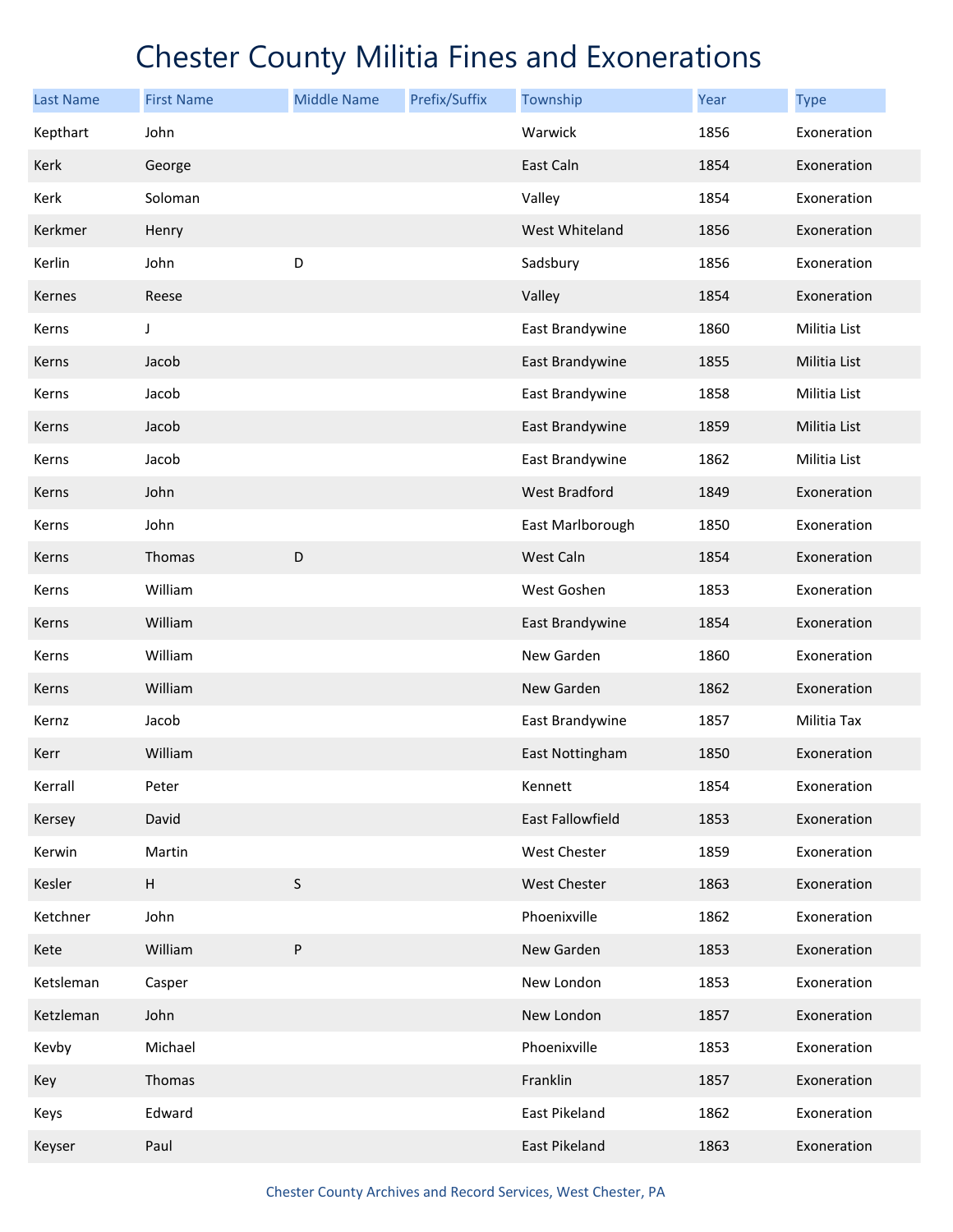| <b>Last Name</b> | <b>First Name</b> | <b>Middle Name</b> | Prefix/Suffix | Township                | Year | <b>Type</b>  |
|------------------|-------------------|--------------------|---------------|-------------------------|------|--------------|
| Kildee           | Thomas            |                    |               | Phoenixville            | 1855 | Exoneration  |
| Kildy            | Thomas            |                    |               | Phoenixville            | 1853 | Exoneration  |
| Killey           | Lewis             |                    |               | Phoenixville            | 1850 | Exoneration  |
| Killey           | Patrick           |                    |               | Phoenixville            | 1850 | Exoneration  |
| Killfall         | Patrick           |                    |               | Phoenixville            | 1853 | Exoneration  |
| Kiltpatrick      | Alexander         |                    |               | West Whiteland          | 1860 | Exoneration  |
| Kimble           | Abiah             |                    |               | Franklin                | 1853 | Exoneration  |
| Kimble           | Amos              |                    |               | Franklin                | 1853 | Exoneration  |
| Kimble           | Charles           | W                  |               | East Nottingham         | 1856 | Exoneration  |
| Kimble           | Daniel            |                    |               | Valley                  | 1854 | Exoneration  |
| Kimble           | Daniel            |                    |               | Kennett Square          | 1856 | Exoneration  |
| Kimble           | Davis             |                    |               | New London              | 1849 | Exoneration  |
| Kimble           | Ezra              |                    |               | Oxford Borough          | 1857 | Exoneration  |
| Kimble           | George            |                    |               | Londonderry             | 1850 | Exoneration  |
| Kimble           | Gilbert           |                    |               | East Nottingham         | 1849 | Exoneration  |
| Kimble           | Israel            |                    |               | Kennett Square          | 1860 | Exoneration  |
| Kimble           | Jacob             |                    |               | East Nottingham         | 1853 | Exoneration  |
| Kimble           | Jacob             |                    |               | East Nottingham         | 1853 | Militia List |
| Kimble           | James             |                    |               | West Nottingham         | 1862 | Exoneration  |
| Kimble           | Levi              |                    |               | East Nottingham         | 1850 | Exoneration  |
| Kimble           | Levi              |                    |               | <b>East Nottingham</b>  | 1850 | Exoneration  |
| Kimble           | Richard           |                    |               | West Nottingham         | 1856 | Exoneration  |
| Kimble           | Samuel            |                    |               | <b>West Nantmeal</b>    | 1849 | Exoneration  |
| Kimble           | Samuel            |                    |               | East Nottingham         | 1849 | Exoneration  |
| Kimble           | Samuel            |                    |               | <b>East Fallowfield</b> | 1853 | Exoneration  |
| Kimble           | William           |                    | $_{\rm Jr}$   | East Nottingham         | 1853 | Militia List |
| Kimble           | William           |                    |               | East Fallowfield        | 1853 | Exoneration  |
| Kimble           | William           |                    |               | East Nottingham         | 1859 | Exoneration  |
| Kime             | David             |                    |               | Warwick                 | 1853 | Exoneration  |
| Kimes            | Aaron             |                    |               | Valley                  | 1854 | Exoneration  |
| Kimes            | B                 | Franklin           |               | Newlin                  | 1850 | Exoneration  |
| Kimes            | Christian         |                    |               | East Whiteland          | 1847 | Exoneration  |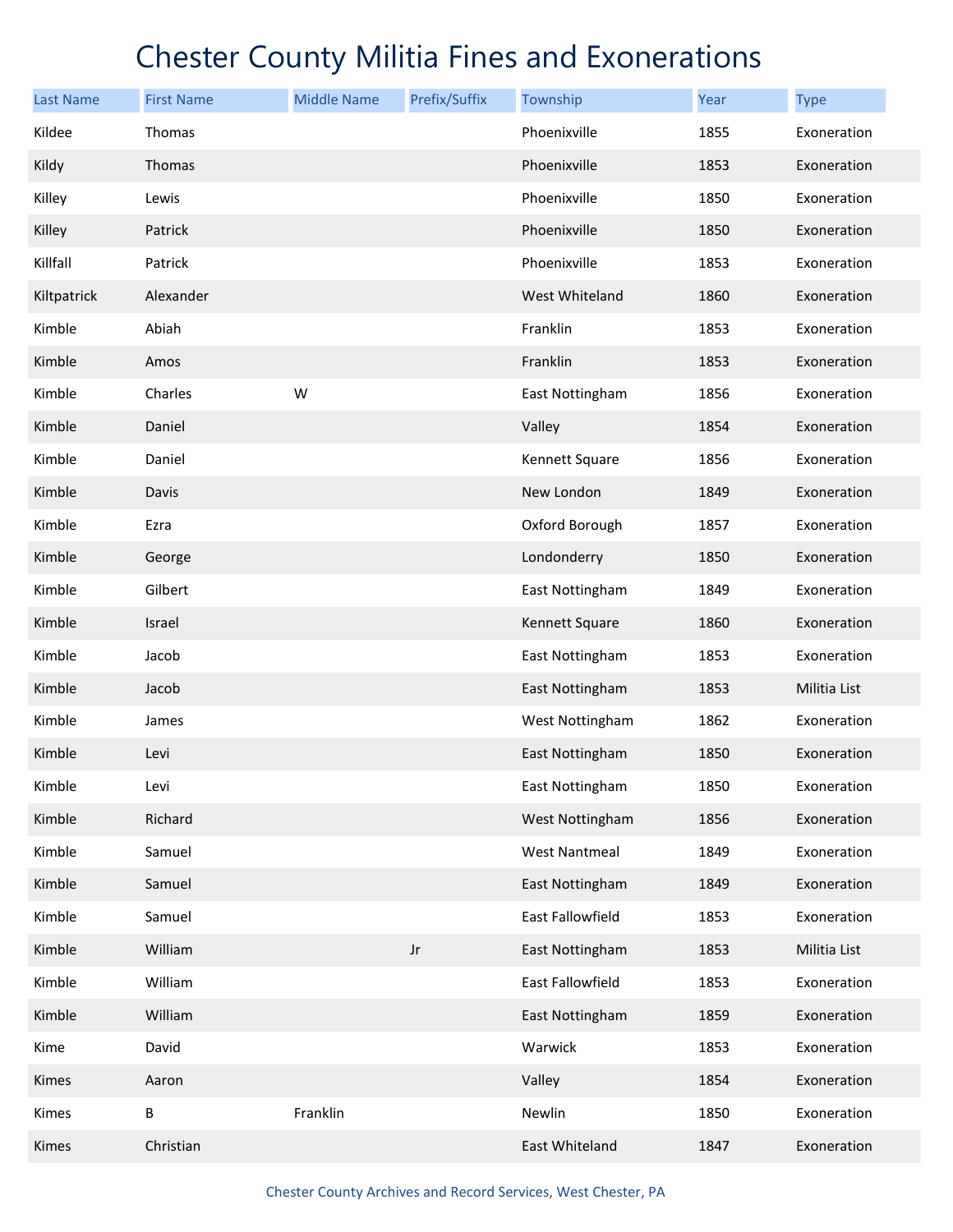| <b>Last Name</b> | <b>First Name</b> | <b>Middle Name</b>     | Prefix/Suffix | Township             | Year | <b>Type</b>  |
|------------------|-------------------|------------------------|---------------|----------------------|------|--------------|
| Kimes            | Davis             |                        |               | <b>East Vincent</b>  | 1851 | Exoneration  |
| <b>Kimes</b>     | Henry             |                        |               | Sadsbury             | 1850 | Exoneration  |
| Kimes            | Henry             |                        |               | <b>West Nantmeal</b> | 1852 | Exoneration  |
| Kimes            | Henry             |                        |               | Sadsbury             | 1856 | Exoneration  |
| Kimes            | Henry             |                        |               | <b>West Nantmeal</b> | 1858 | Militia List |
| <b>Kimes</b>     | Henry             |                        |               | <b>West Vincent</b>  | 1859 | Exoneration  |
| Kimes            | Henry             |                        |               | <b>West Nantmeal</b> | 1859 | Exoneration  |
| Kimes            | Henry             | ${\sf M}$              |               | Tredyffrin           | 1848 | Exoneration  |
| Kimes            | Jacob             |                        |               | West Vincent         | 1850 | Exoneration  |
| Kimes            | William           |                        |               | West Fallowfield     | 1852 | Exoneration  |
| Kindry           | Henry             |                        |               | East Pikeland        | 1862 | Exoneration  |
| Kine             | James             |                        |               | East Bradford        | 1855 | Exoneration  |
| Kine             | Patrick           |                        |               | Phoenixville         | 1850 | Exoneration  |
| King             | Edward            |                        |               | New Garden           | 1853 | Exoneration  |
| King             | Edward            |                        |               | New Garden           | 1855 | Exoneration  |
| King             | Elwood            |                        |               | <b>West Chester</b>  | 1863 | Exoneration  |
| King             | George            |                        | Jr            | West Pikeland        | 1854 | Exoneration  |
| King             | George            |                        |               | <b>East Pikeland</b> | 1858 | Exoneration  |
| King             | George            |                        |               | East Pikeland        | 1859 | Exoneration  |
| King             | George            |                        | Jr            | <b>West Pikeland</b> | 1862 | Exoneration  |
| King             | Henry             |                        |               | West Vincent         | 1863 | Exoneration  |
| King             | Isaac             |                        |               | Newlin               | 1858 | Exoneration  |
| King             | Isaac             |                        |               | Newlin               | 1859 | Exoneration  |
| King             | Jacob             | $\mathsf{J}\mathsf{r}$ |               | West Pikeland        | 1862 | Exoneration  |
| King             | James             |                        |               | Phoenixville         | 1850 | Exoneration  |
| King             | James             |                        |               | East Brandywine      | 1853 | Exoneration  |
| King             | James             |                        |               | Phoenixville         | 1858 | Exoneration  |
| King             | Jervist           |                        |               | East Marlborough     | 1850 | Exoneration  |
| King             | John              |                        |               | East Marlborough     | 1850 | Exoneration  |
| King             | John              |                        |               | East Marlborough     | 1853 | Exoneration  |
| King             | John              |                        |               | Highland             | 1854 | Exoneration  |
| King             | John              |                        |               | East Nottingham      | 1857 | Exoneration  |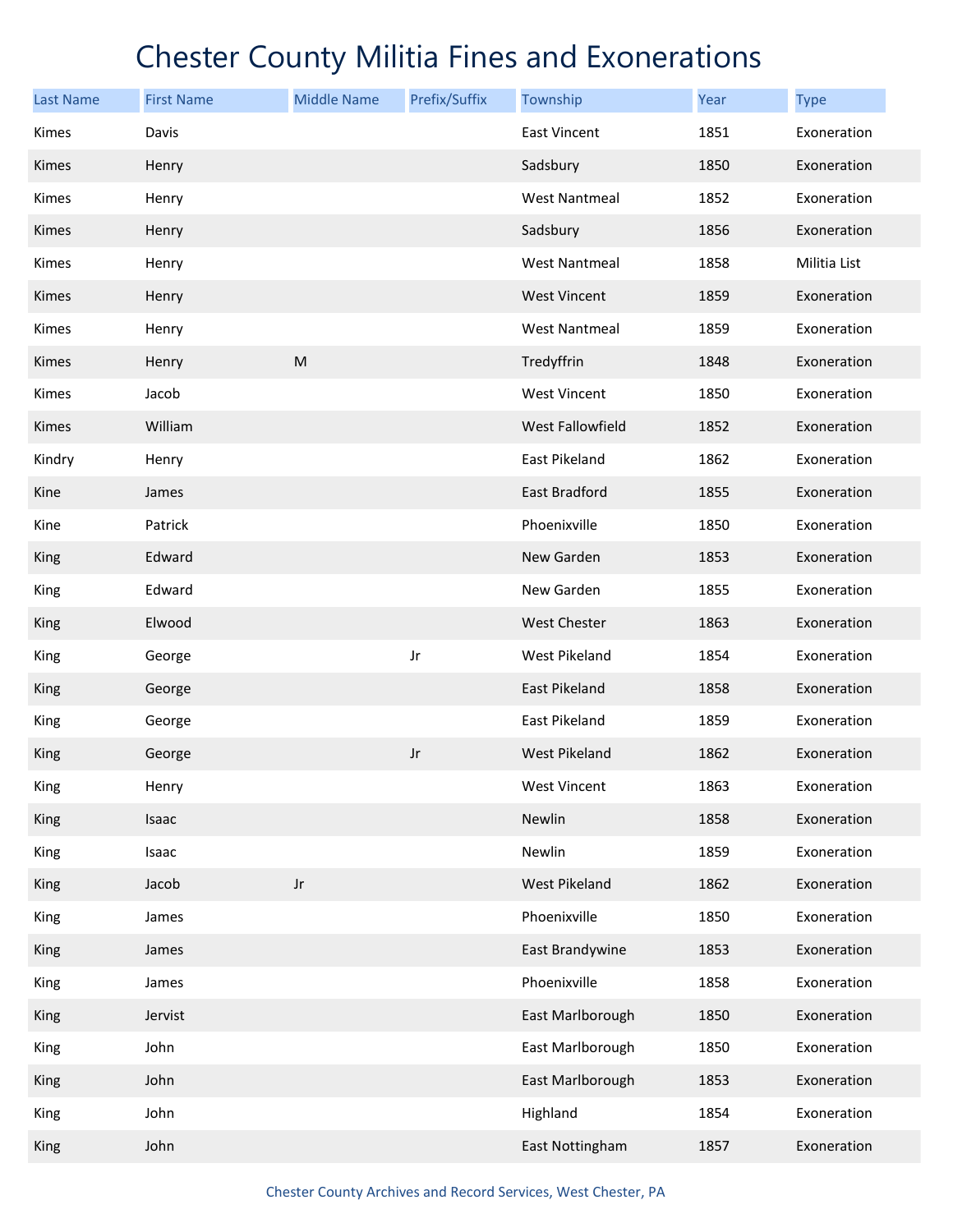| <b>Last Name</b> | <b>First Name</b> | <b>Middle Name</b> | Prefix/Suffix | Township            | Year | <b>Type</b>  |
|------------------|-------------------|--------------------|---------------|---------------------|------|--------------|
| King             | Jonas             |                    |               | Tredyffrin          | 1847 | Exoneration  |
| King             | Jonas             |                    |               | East Whiteland      | 1847 | Exoneration  |
| King             | Joseph            | G                  |               | Uwchlan             | 1857 | Exoneration  |
| King             | Martin            |                    |               | Phoenixville        | 1853 | Exoneration  |
| King             | Martin            |                    |               | Phoenixville        | 1854 | Exoneration  |
| King             | Patrick           |                    |               | Phoenixville        | 1859 | Exoneration  |
| King             | Pennel            |                    |               | West Chester        | 1860 | Exoneration  |
| King             | Plumer            |                    |               | Uwchlan             | 1855 | Exoneration  |
| King             | Samuel            |                    |               | Charlestown         | 1857 | Exoneration  |
| King             | $\mathsf T$       | $\mathsf C$        |               | Sadsbury            | 1856 | Exoneration  |
| King             | William           |                    |               | East Caln           | 1849 | Exoneration  |
| <b>King</b>      | William           |                    |               | East Brandywine     | 1855 | Militia List |
| King             | William           |                    |               | East Marlborough    | 1858 | Exoneration  |
| King             | William           |                    |               | East Brandywine     | 1858 | Militia List |
| King             | William           |                    |               | East Brandywine     | 1859 | Militia List |
| <b>King</b>      | William           |                    |               | East Brandywine     | 1860 | Militia List |
| Kingig           | Abraham           |                    |               | Sadsbury            | 1858 | Exoneration  |
| Kinkaid          | John              |                    |               | Charlestown         | 1857 | Exoneration  |
| Kinneson         | John              |                    |               | Uwchlan             | 1853 | Exoneration  |
| Kinsey           | С                 | J                  |               | <b>Upper Oxford</b> | 1861 | Exoneration  |
| Kinsey           | Edward            |                    |               | Lower Oxford        | 1854 | Exoneration  |
| Kinsey           | Edward            |                    |               | Lower Oxford        | 1856 | Exoneration  |
| Kinsey           | Jacob             |                    |               | Downingtown         | 1863 | Exoneration  |
| Kinsey           | James             |                    |               | London Grove        | 1863 | Exoneration  |
| Kinsey           | John              |                    |               | West Vincent        | 1859 | Exoneration  |
| Kinsey           | John              | ${\sf R}$          |               | <b>Upper Oxford</b> | 1854 | Exoneration  |
| Kinsey           | Thomas            |                    |               | Penn                | 1850 | Exoneration  |
| Kintz            | Benjamin          | $\mathsf V$        |               | West Caln           | 1853 | Exoneration  |
| Kinzie           | John              |                    |               | West Vincent        | 1859 | Exoneration  |
| Kipe             | Alford            |                    |               | Pennsbury           | 1850 | Exoneration  |
| Kirby            | William           |                    |               | Uwchlan             | 1853 | Exoneration  |
| Kirk             | B                 | ${\sf P}$          |               | <b>Upper Oxford</b> | 1853 | Exoneration  |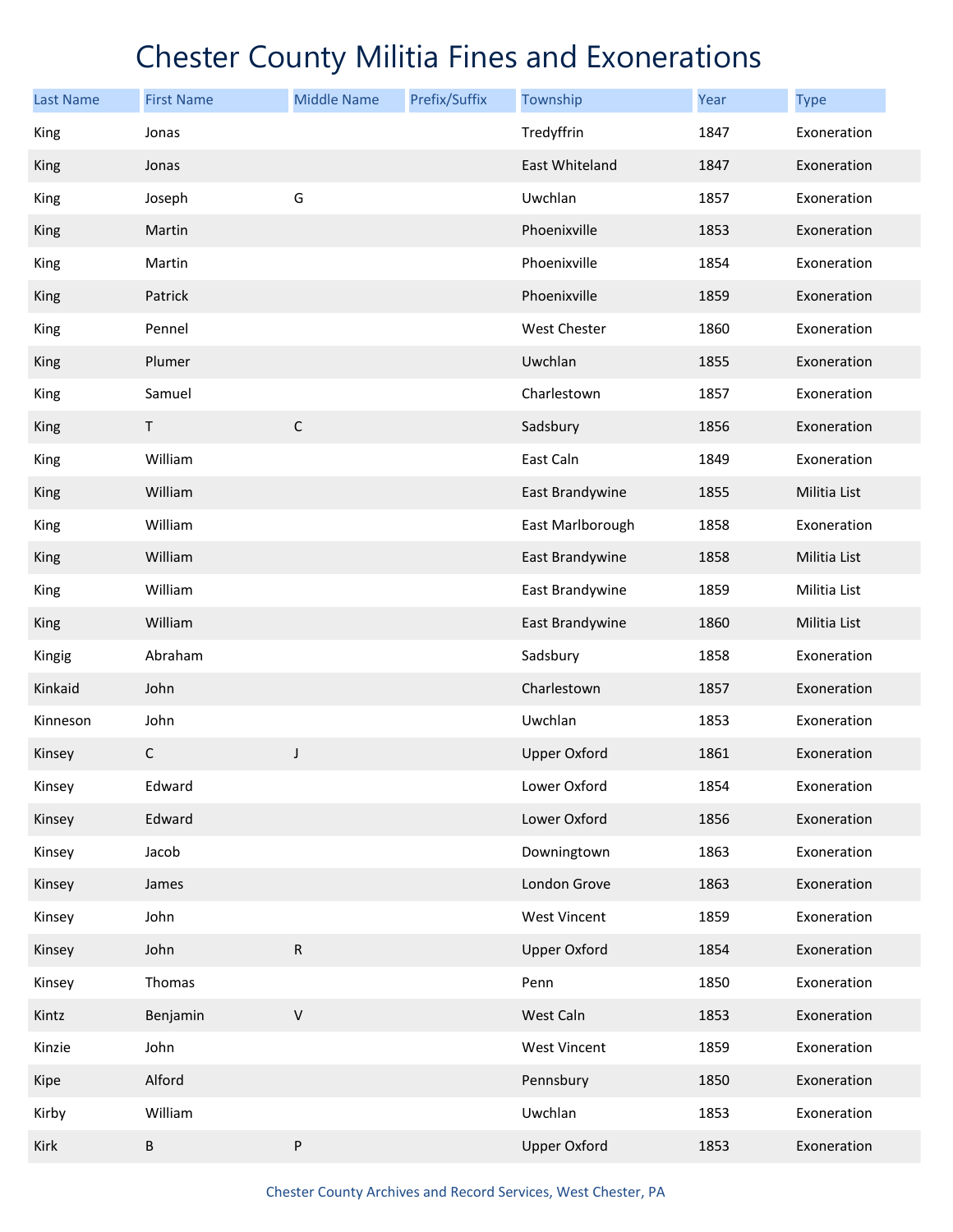| <b>Last Name</b> | <b>First Name</b> | <b>Middle Name</b>        | Prefix/Suffix | Township             | Year    | <b>Type</b>  |
|------------------|-------------------|---------------------------|---------------|----------------------|---------|--------------|
| Kirk             | Henry             |                           |               | West Nottingham      | 1862    | Exoneration  |
| Kirk             | Hiram             |                           |               | Valley               | 1860    | Exoneration  |
| Kirk             | Isaac             | S                         |               | West Nottingham      | Undated | Exoneration  |
| Kirk             | Isiah             |                           |               | West Whiteland       | 1855    | Exoneration  |
| Kirk             | Jacob             | $\boldsymbol{\mathsf{H}}$ |               | East Nottingham      | 1863    | Exoneration  |
| Kirk             | James             | $\sf S$                   |               | West Nottingham      | 1850    | Exoneration  |
| Kirk             | Jesse             | Β                         |               | West Nottingham      | 1856    | Exoneration  |
| Kirk             | Jesse             | B                         |               | West Nottingham      | 1857    | Exoneration  |
| Kirk             | Jesse             | B                         |               | West Nottingham      | Undated | Exoneration  |
| Kirk             | John              |                           |               | East Whiteland       | 1850    | Exoneration  |
| Kirk             | John              |                           |               | East Whiteland       | 1852    | Exoneration  |
| Kirk             | John              | ${\sf P}$                 |               | East Whiteland       | 1856    | Exoneration  |
| Kirk             | Joseph            |                           |               | East Marlborough     | 1855    | Exoneration  |
| Kirk             | Simpson           |                           |               | Willistown           | 1851    | Exoneration  |
| Kirk             | Wells             |                           |               | Tredyffrin           | 1860    | Exoneration  |
| Kirk             | William           | $\sf S$                   |               | West Whiteland       | 1849    | Exoneration  |
| Kirk             | William           | S                         |               | West Whiteland       | 1854    | Exoneration  |
| Kirk             | William           | $\sf T$                   |               | <b>West Chester</b>  | 1859    | Exoneration  |
| Kirke            | William           | W                         |               | East Caln            | 1858    | Militia List |
| Kirken           | Michael           |                           |               | Phoenixville         | 1853    | Exoneration  |
| Kirken           | Patrick           |                           |               | Phoenixville         | 1853    | Exoneration  |
| Kirkpatrick      | Andrew            |                           |               | <b>East Vincent</b>  | 1862    | Exoneration  |
| Kirkpatrick      | Archibald         |                           |               | Uwchlan              | 1850    | Exoneration  |
| Kirkpatrick      | George            |                           |               | <b>East Nantmeal</b> | 1855    | Exoneration  |
| Kirkpatrick      | George            |                           |               | <b>East Nantmeal</b> | 1856    | Exoneration  |
| Kirkpatrick      | Joseph            |                           |               | Warwick              | 1853    | Exoneration  |
| Kirkpatrick      | Joseph            |                           |               | <b>East Nantmeal</b> | 1858    | Exoneration  |
| Kirkpatrick      | Lorenzo           |                           |               | <b>East Nantmeal</b> | 1847    | Exoneration  |
| Kirkpatrick      | Robert            |                           |               | Tredyffrin           | 1849    | Exoneration  |
| Kirkpatrick      | Robert            |                           |               | <b>East Nantmeal</b> | 1850    | Exoneration  |
| Kirkpatrick      | Robert            |                           |               | South Conventry      | 1854    | Exoneration  |
| Kirkpatrick      | Robert            |                           |               | South Conventry      | 1855    | Exoneration  |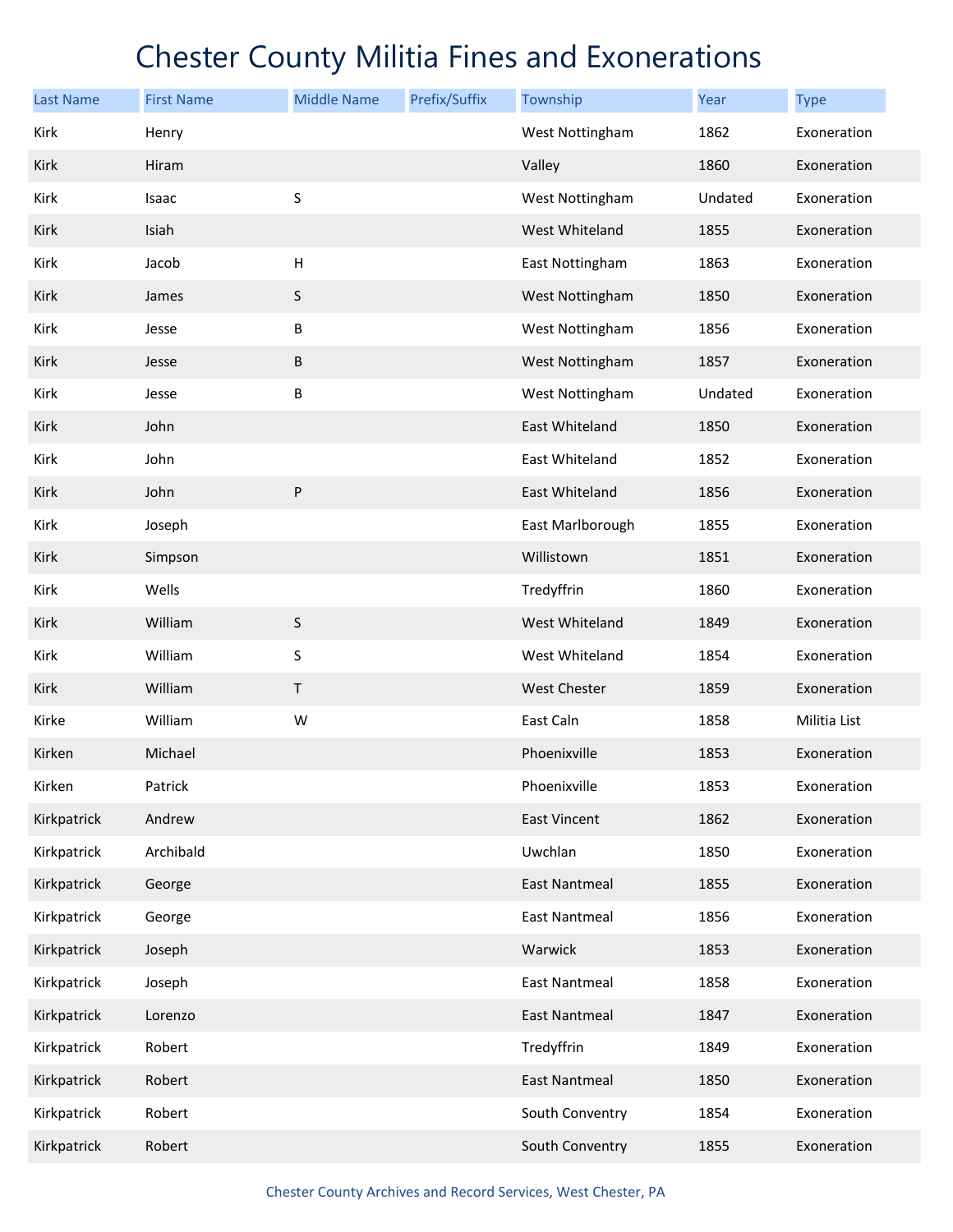| <b>Last Name</b> | <b>First Name</b> | <b>Middle Name</b> | Prefix/Suffix | Township             | Year | <b>Type</b>  |
|------------------|-------------------|--------------------|---------------|----------------------|------|--------------|
| Kirkpatrick      | Thomas            |                    |               | <b>East Nantmeal</b> | 1850 | Exoneration  |
| Kirkwood         | Robert            |                    |               | Uwchlan              | 1850 | Exoneration  |
| Kirlie           | John              |                    |               | West Bradford        | 1863 | Exoneration  |
| Kirne            | George            |                    |               | North Conventry      | 1859 | Exoneration  |
| Kirtner          | Henry             |                    |               | West Whiteland       | 1860 | Exoneration  |
| Kishoras         | Enoch             |                    |               | Easttown             | 1854 | Exoneration  |
| Kissick          | Eli               | ${\sf M}$          |               | Lower Oxford         | 1857 | Exoneration  |
| Kitchen          | John              | $\mathsf C$        |               | East Marlborough     | 1856 | Exoneration  |
| Kite             | Benjamin          |                    |               | West Marlborough     | 1850 | Exoneration  |
| Kitselman        | John              |                    |               | New London           | 1849 | Exoneration  |
| Kittleman        | Thomas            |                    |               | West Goshen          | 1860 | Exoneration  |
| Kitzelman        | David             |                    |               | East Whiteland       | 1853 | Exoneration  |
| Kitzelman        | Davis             |                    |               | East Whiteland       | 1858 | Exoneration  |
| Kitzelman        | Leonard           |                    |               | East Whiteland       | 1858 | Exoneration  |
| Kitzleman        | Davis             |                    |               | East Whiteland       | 1856 | Exoneration  |
| Kizer            | Paul              |                    |               | <b>East Vincent</b>  | 1860 | Exoneration  |
| Kline            | Charles           |                    |               | <b>West Vincent</b>  | 1853 | Exoneration  |
| Kline            | Charles           |                    |               | <b>East Coventry</b> | 1862 | Exoneration  |
| Kline            | John              |                    |               | <b>West Vincent</b>  | 1853 | Exoneration  |
| Klineback        | John              |                    |               | <b>West Pikeland</b> | 1857 | Exoneration  |
| Klingaman        | George            |                    |               | <b>West Nantmeal</b> | 1858 | Militia List |
| Klingaman        | Jacob             |                    |               | <b>West Nantmeal</b> | 1853 | Militia List |
| Klingamen        | George            |                    |               | <b>West Nantmeal</b> | 1857 | Militia List |
| Klingerman       | George            |                    |               | <b>West Nantmeal</b> | 1856 | Militia List |
| Knapp            | Charles           |                    |               | Phoenixville         | 1854 | Exoneration  |
| Knapp            | Charles           |                    |               | Phoenixville         | 1855 | Exoneration  |
| Knauer           | David             |                    |               | <b>East Nantmeal</b> | 1847 | Exoneration  |
| Knauer           | Isaiah            |                    |               | Warwick              | 1848 | Exoneration  |
| Knauer           | Jacob             |                    |               | <b>East Nantmeal</b> | 1860 | Exoneration  |
| Knauer           | Jacob             |                    |               | Warwick              | 1863 | Exoneration  |
| Knauer           | John              |                    |               | <b>East Nantmeal</b> | 1847 | Exoneration  |
| Knauer           | Jonah             |                    |               | Warwick              | 1862 | Exoneration  |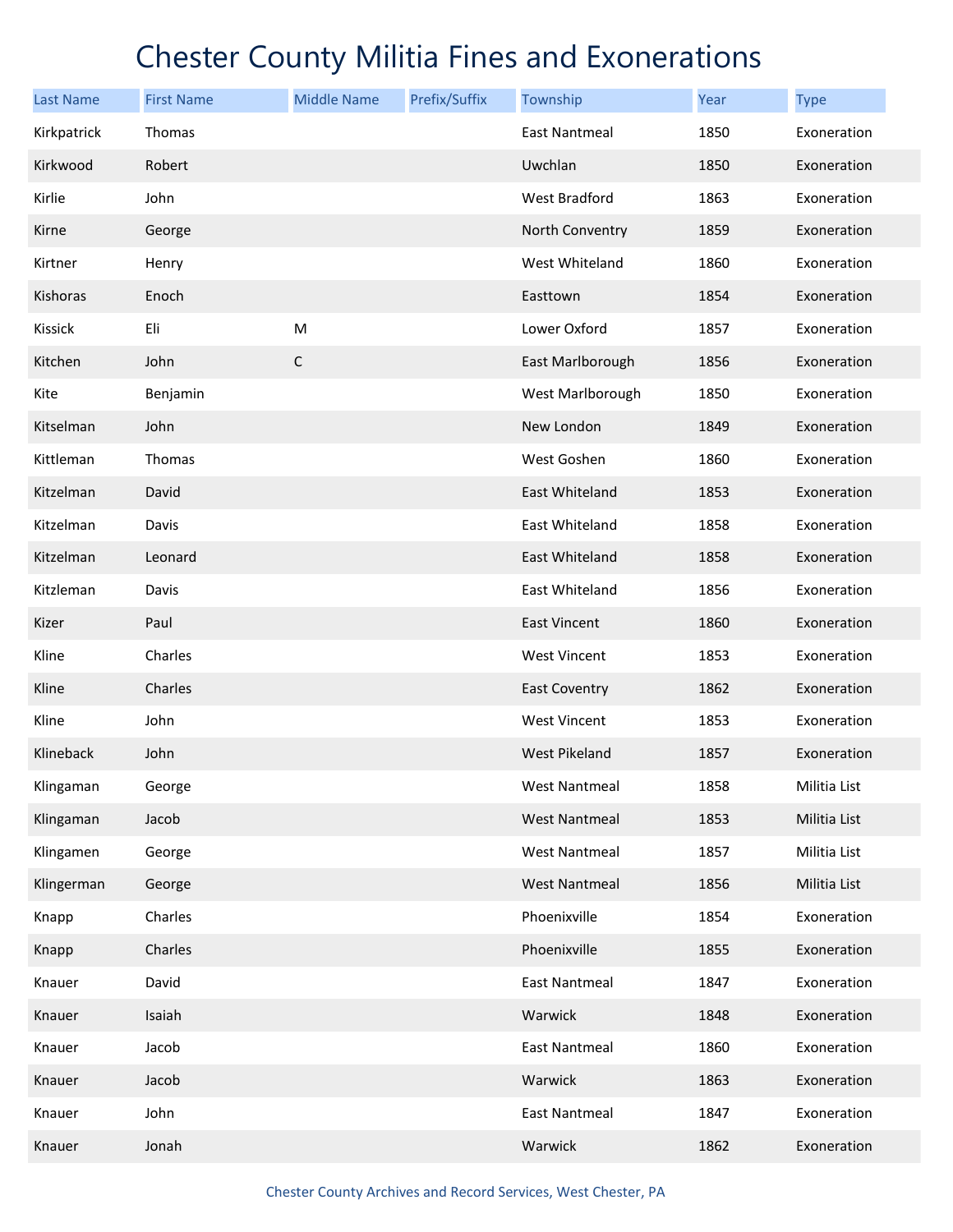| <b>Last Name</b> | <b>First Name</b> | <b>Middle Name</b> | Prefix/Suffix | Township             | Year | <b>Type</b>  |
|------------------|-------------------|--------------------|---------------|----------------------|------|--------------|
| Knight           | Abijah            |                    |               | London Grove         | 1853 | Exoneration  |
| Knight           | <b>Bissa</b>      |                    |               | East Nottingham      | 1855 | Exoneration  |
| Knight           | George            |                    |               | Londonderry          | 1850 | Exoneration  |
| Knight           | George            |                    |               | London Grove         | 1853 | Exoneration  |
| Knight           | George            | ${\sf M}$          |               | East Marlborough     | 1859 | Exoneration  |
| Knight           | George            | ${\sf M}$          |               | East Marlborough     | 1860 | Exoneration  |
| Knight           | J                 | Preston            |               | East Marlborough     | 1858 | Exoneration  |
| Knight           | John              |                    |               | West Caln            | 1849 | Exoneration  |
| Knight           | Preston           |                    |               | East Marlborough     | 1855 | Exoneration  |
| Knight           | Samuel            |                    |               | Birmingham           | 1857 | Exoneration  |
| Knoss            | Fred              |                    |               | Phoenixville         | 1859 | Exoneration  |
| Knouse           | Harman            |                    |               | Phoenixville         | 1855 | Exoneration  |
| Knouse           | Jacob             |                    |               | Valley               | 1853 | Exoneration  |
| Knouse           | Joseph            |                    |               | West Fallowfield     | 1849 | Exoneration  |
| Knox             | James             |                    |               | Lower Oxford         | 1857 | Exoneration  |
| Knox             | James             |                    |               | Lower Oxford         | 1857 | Exoneration  |
| Knox             | William           |                    |               | Phoenixville         | 1850 | Exoneration  |
| Koch             | Peter             |                    | Dec'd         | Honeybrook           | 1854 | Exoneration  |
| Kock             | Simon             |                    |               | Wallace              | 1863 | Exoneration  |
| Kolb             | John              | D                  |               | <b>East Vincent</b>  | 1851 | Exoneration  |
| Kolb             | Matthias          |                    |               | <b>East Vincent</b>  | 1856 | Exoneration  |
| Kolb             | William           |                    |               | <b>East Vincent</b>  | 1849 | Exoneration  |
| Kook             | George            |                    |               | <b>East Vincent</b>  | 1858 | Exoneration  |
| Kramer           | James             |                    |               | Valley               | 1863 | Exoneration  |
| Krause           | Charles           |                    |               | Phoenixville         | 1862 | Exoneration  |
| Krauser          | Ephraim           |                    |               | West Pikeland        | 1862 | Exoneration  |
| Krauser          | Isaac             | L                  |               | Wallace              | 1858 | Militia List |
| Krauser          | Isaac             | L                  |               | Wallace              | 1859 | Militia List |
| Krauser          | John              |                    |               | Uwchlan              | 1849 | Exoneration  |
| Krauser          | John              |                    | $_{\rm Jr}$   | Uwchlan              | 1850 | Exoneration  |
| Krauser          | John              |                    |               | Uwchlan              | 1854 | Exoneration  |
| Krauser          | Joseph            |                    |               | <b>Upper Uwchlan</b> | 1862 | Exoneration  |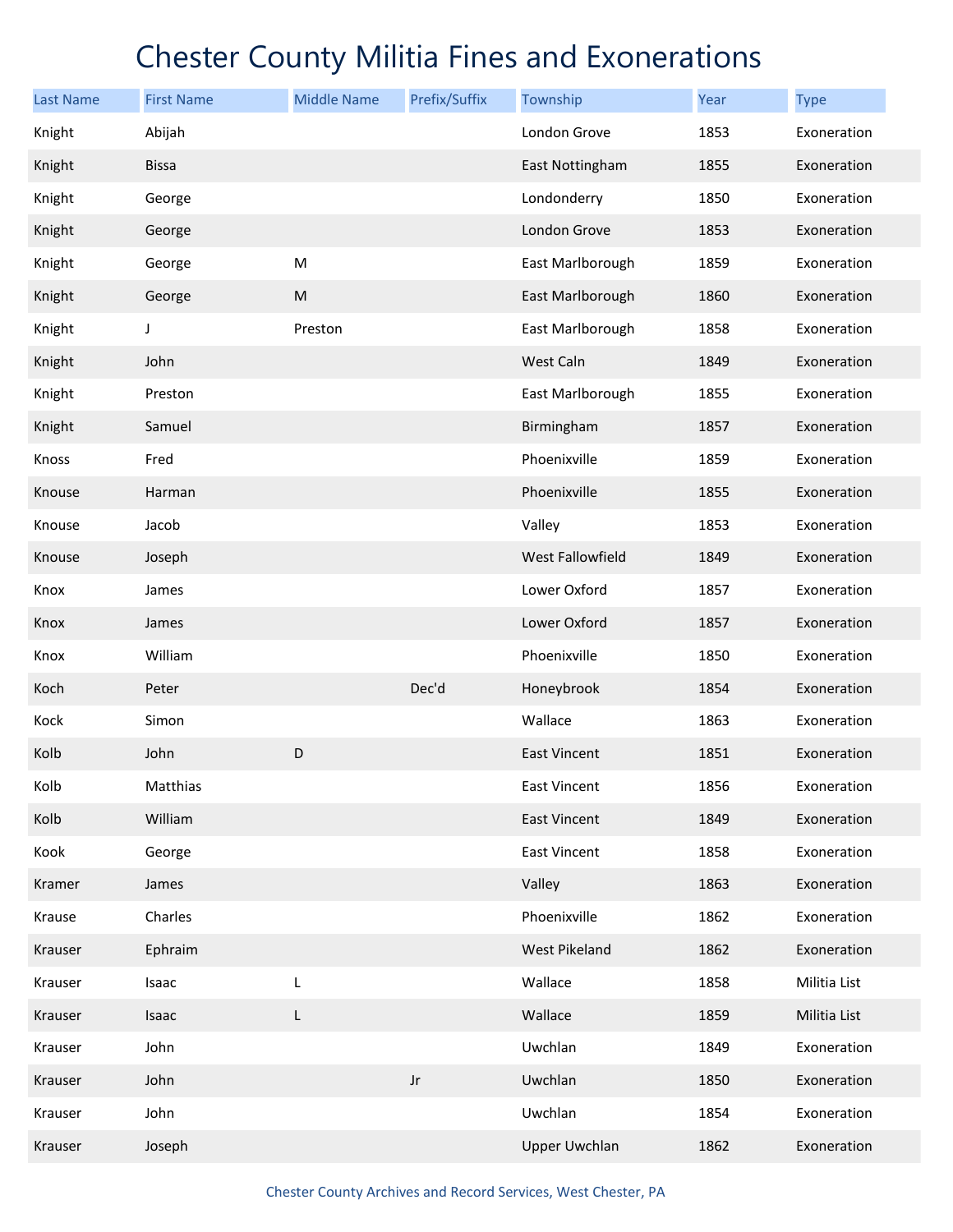| <b>Last Name</b> | <b>First Name</b> | <b>Middle Name</b> | Prefix/Suffix | Township             | Year | <b>Type</b> |
|------------------|-------------------|--------------------|---------------|----------------------|------|-------------|
| Krauser          | Lewis             |                    |               | <b>Upper Uwchlan</b> | 1862 | Exoneration |
| Krauser          | William           | $\sf H$            |               | East Pikeland        | 1863 | Exoneration |
| Kreal            | Fred              |                    |               | Phoenixville         | 1859 | Exoneration |
| Kreamer          | $\mathsf O$       | $\sf S$            |               | Phoenixville         | 1859 | Exoneration |
| Kreemer          | Samuel            |                    |               | Phoenixville         | 1854 | Exoneration |
| Kreley           | William           |                    |               | West Whiteland       | 1856 | Exoneration |
| <b>Kreps</b>     | John              |                    |               | Charlestown          | 1860 | Exoneration |
| Kuch             | Baldwin           |                    |               | Downingtown          | 1862 | Exoneration |
| Kuffman          | John              | F                  |               | Easttown             | 1863 | Exoneration |
| Kugler           | Benjamin          |                    |               | East Whiteland       | 1862 | Exoneration |
| Kugler           | David             |                    | Dec'd         | Charlestown          | 1854 | Exoneration |
| Kugler           | Joseph            |                    |               | Charlestown          | 1847 | Exoneration |
| Kugler           | Joseph            |                    |               | East Whiteland       | 1848 | Exoneration |
| Kugler           | Joseph            |                    |               | Charlestown          | 1860 | Exoneration |
| Kugler           | Joseph            |                    |               | East Pikeland        | 1863 | Exoneration |
| Kugler           | Michael           |                    |               | Charlestown          | 1855 | Exoneration |
| Kuhler           | George            | W                  |               | East Whiteland       | 1862 | Exoneration |
| Kulb             | Abraham           |                    |               | South Conventry      | 1863 | Exoneration |
| Kulken           | Daniel            |                    |               | Phoenixville         | 1853 | Exoneration |
| Kulp             | Cyrus             |                    |               | <b>West Vincent</b>  | 1859 | Exoneration |
| Kulp             | Daniel            |                    | Jr            | North Conventry      | 1847 | Exoneration |
| Kulp             | John              |                    |               | <b>East Vincent</b>  | 1848 | Exoneration |
| Kulp             | John              |                    |               | <b>East Vincent</b>  | 1850 | Exoneration |
| Kulp             | John              |                    | Sr.           | <b>East Coventry</b> | 1850 | Exoneration |
| Kulp             | Jonathan          |                    |               | <b>East Vincent</b>  | 1847 | Exoneration |
| Kulp             | Josiah            |                    |               | <b>East Coventry</b> | 1855 | Exoneration |
| Kulp             | William           |                    |               | East Vincent         | 1847 | Exoneration |
| Kungle           | William           |                    |               | East Vincent         | 1855 | Exoneration |
| Kunkle           | William           |                    |               | West Pikeland        | 1862 | Exoneration |
| Kurk             | John              |                    |               | Downingtown          | 1863 | Exoneration |
| Kurtlebine       | George            |                    |               | Elk                  | 1860 | Exoneration |
| Kurtz            | Christian         |                    |               | <b>West Nantmeal</b> | 1849 | Exoneration |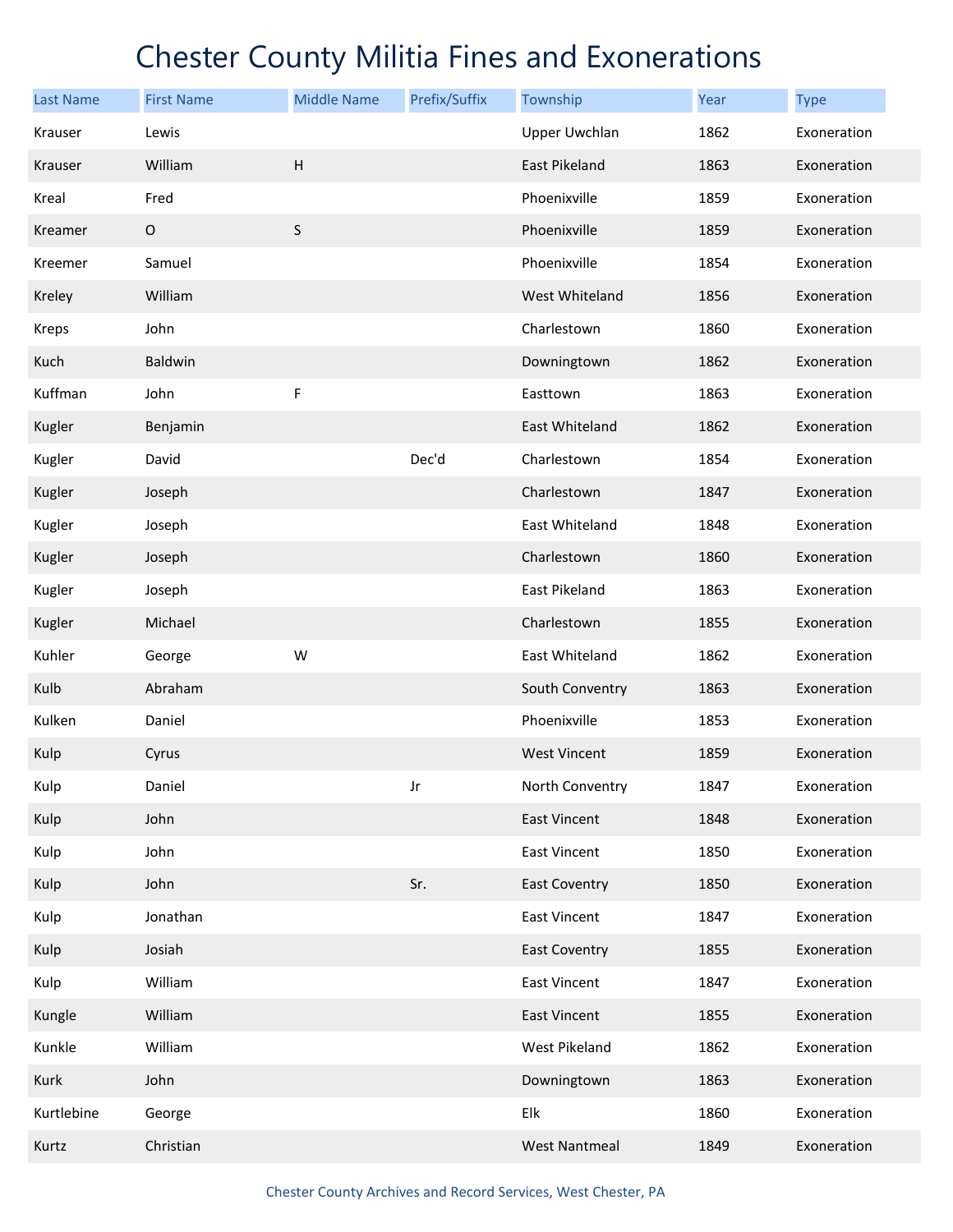| <b>Last Name</b> | <b>First Name</b> | <b>Middle Name</b> | Prefix/Suffix | Township             | Year | <b>Type</b>  |
|------------------|-------------------|--------------------|---------------|----------------------|------|--------------|
| Kurtz            | Christian         |                    |               | East Whiteland       | 1858 | Exoneration  |
| Kurtz            | Franklin          |                    |               | Valley               | 1853 | Exoneration  |
| Kurtz            | Henry             | Α                  |               | Wallace              | 1858 | Militia List |
| Kurtz            | Henry             | $\sf A$            |               | Wallace              | 1859 | Militia List |
| Kurtz            | Isaac             |                    |               | <b>West Nantmeal</b> | 1849 | Exoneration  |
| Kurtz            | Isaac             |                    |               | <b>West Nantmeal</b> | 1858 | Exoneration  |
| Kurtz            | John              |                    |               | West Caln            | 1849 | Exoneration  |
| Kurtz            | John              |                    |               | <b>West Nantmeal</b> | 1856 | Militia List |
| Kurtz            | John              |                    |               | <b>West Nantmeal</b> | 1858 | Militia List |
| Kurtz            | John              | $\sf S$            |               | Wallace              | 1858 | Militia List |
| Kurtz            | John              | S                  |               | Wallace              | 1859 | Militia List |
| Kurtz            | John              | $\sf S$            |               | Wallace              | 1862 | Exoneration  |
| Kurtz            | ${\sf N}$         | G                  |               | Wallace              | 1858 | Militia List |
| Kurtz            | Neal              | G                  |               | Wallace              | 1859 | Militia List |
| Kurtz            | Philip            |                    |               | Honeybrook           | 1855 | Exoneration  |
| Kurtz            | Samuel            |                    |               | Wallace              | 1854 | Exoneration  |
| Kurtz            | Samuel            | W                  |               | Wallace              | 1853 | Exoneration  |
| Kuskade          | John              |                    |               | Phoenixville         | 1858 | Exoneration  |
| Kutchell         | Jessie            |                    |               | Downingtown          | 1863 | Exoneration  |
| Kutzler          | Albert            |                    |               | Downingtown          | 1862 | Exoneration  |
| Kyles            | Henry             |                    |               | Kennett              | 1850 | Exoneration  |
| Labarbia         | Fred              |                    |               | West Chester         | 1854 | Exoneration  |
| Lachay           | John              |                    |               | East Caln            | 1858 | Exoneration  |
| Lacklan          | Jessy             |                    |               | Kennett              | 1850 | Exoneration  |
| Lacy             | Daniel            |                    |               | West Pikeland        | 1848 | Exoneration  |
| Lacy             | Joseph            |                    |               | Phoenixville         | 1850 | Exoneration  |
| Lacy             | William           |                    |               | Phoenixville         | 1855 | Exoneration  |
| Ladner           | Christian         |                    |               | <b>East Vincent</b>  | 1848 | Exoneration  |
| Lafferty         | Andey             |                    |               | <b>West Vincent</b>  | 1863 | Exoneration  |
| Lafferty         | Arthur            |                    |               | East Nottingham      | 1850 | Exoneration  |
| Lafferty         | Charles           |                    |               | Sadsbury             | 1858 | Exoneration  |
| Lafferty         | D                 | D                  |               | East Nottingham      | 1856 | Exoneration  |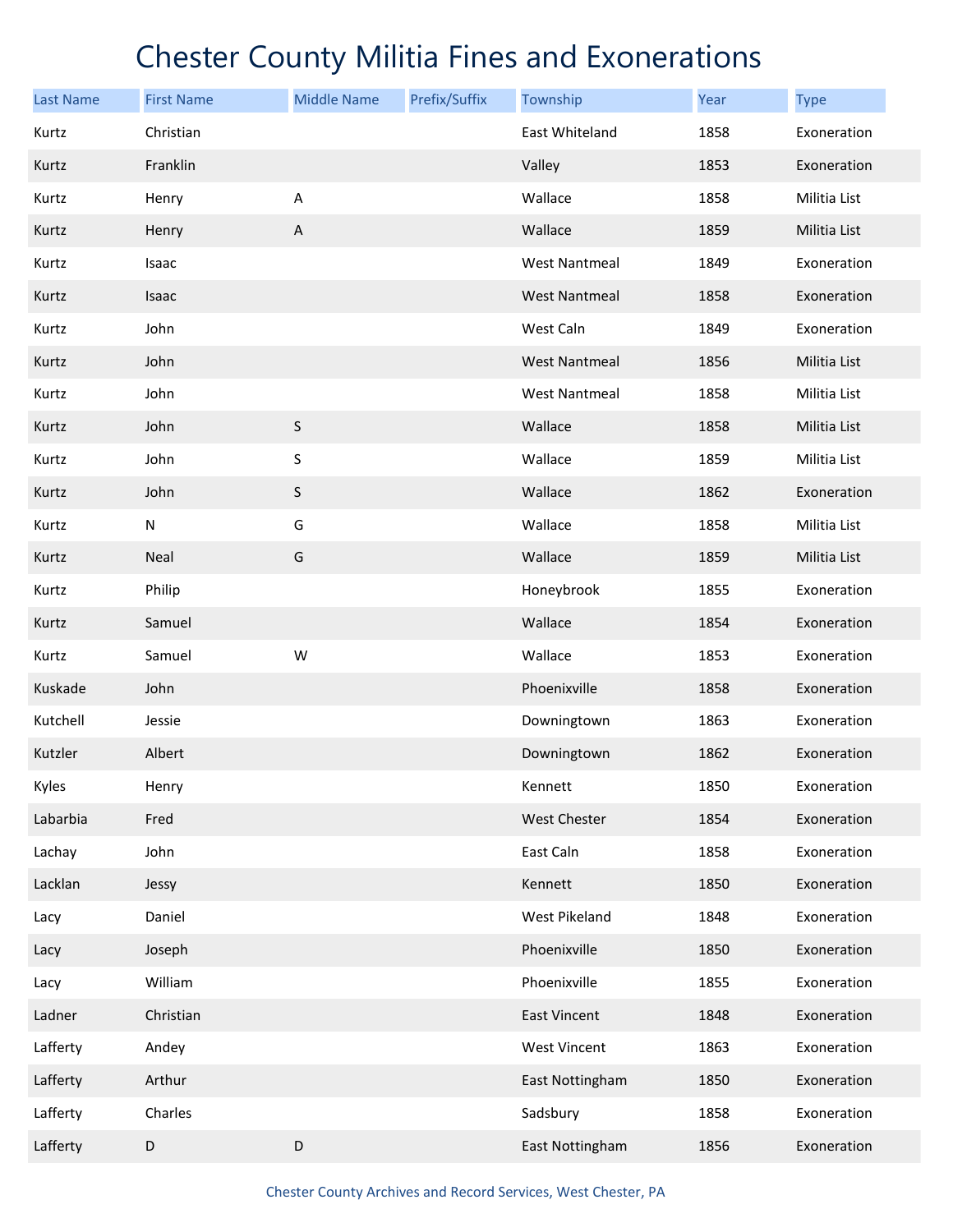| <b>Last Name</b> | <b>First Name</b> | <b>Middle Name</b> | Prefix/Suffix | Township             | Year | <b>Type</b>  |
|------------------|-------------------|--------------------|---------------|----------------------|------|--------------|
| Lafferty         | Daniel            |                    |               | <b>West Pikeland</b> | 1860 | Exoneration  |
| Lafferty         | Daniel            |                    |               | Phoenixville         | 1862 | Exoneration  |
| Lafferty         | John              |                    |               | East Nottingham      | 1856 | Exoneration  |
| Lafferty         | Martin            |                    |               | London Britain       | 1862 | Exoneration  |
| Lafferty         | Samuel            |                    |               | Sadsbury             | 1853 | Exoneration  |
| Lahey            | Michael           |                    |               | West Whiteland       | 1860 | Exoneration  |
| Lainhoff         | William           |                    |               | West Whiteland       | 1849 | Exoneration  |
| Lainhoff         | William           |                    |               | West Whiteland       | 1850 | Exoneration  |
| Lair             | Frederick         | F                  | Dec'd         | <b>East Vincent</b>  | 1849 | Exoneration  |
| Laird            | Elijah            |                    |               | Charlestown          | 1850 | Exoneration  |
| Laird            | John              |                    |               | East Caln            | 1858 | Militia List |
| Laird            | Thomas            |                    |               | East Caln            | 1858 | Militia List |
| Laird            | Thomas            |                    |               | East Caln            | 1858 | Exoneration  |
| Lalley           | William           |                    |               | Kennett              | 1854 | Exoneration  |
| Lamas            | Thomas            | S                  |               | <b>West Vincent</b>  | 1855 | Exoneration  |
| Lamb             | Edward            |                    |               | New London           | 1849 | Exoneration  |
| Lamb             | Robert            |                    |               | Oxford Borough       | 1857 | Exoneration  |
| Lambert          | Thomas            |                    |               | Highland             | 1854 | Exoneration  |
| Lamborn          | Charles           |                    |               | Kennett              | 1855 | Exoneration  |
| Lamborn          | Charles           |                    |               | Kennett              | 1857 | Exoneration  |
| Lamborn          | Edward            |                    |               | <b>Upper Oxford</b>  | 1857 | Exoneration  |
| Lamborn          | Habson            |                    |               | New Garden           | 1853 | Exoneration  |
| Lamborn          | Henry             |                    |               | Kennett              | 1849 | Exoneration  |
| Lamborn          | Henry             |                    |               | Kennett              | 1855 | Exoneration  |
| Lamborn          | Henry             |                    |               | Kennett              | 1857 | Exoneration  |
| Lamborn          | John              |                    |               | Kennett              | 1849 | Exoneration  |
| Lamborn          | John              |                    |               | New Garden           | 1853 | Exoneration  |
| Lamborn          | John              |                    |               | Kennett              | 1853 | Exoneration  |
| Lamborn          | Joseph            |                    |               | <b>Upper Oxford</b>  | 1853 | Exoneration  |
| Lamborn          | Joseph            |                    |               | West Bradford        | 1856 | Militia List |
| Lamborn          | Joseph            | Т                  |               | West Bradford        | 1853 | Exoneration  |
| Lamborn          | Lewis             |                    |               | East Marlborough     | 1854 | Exoneration  |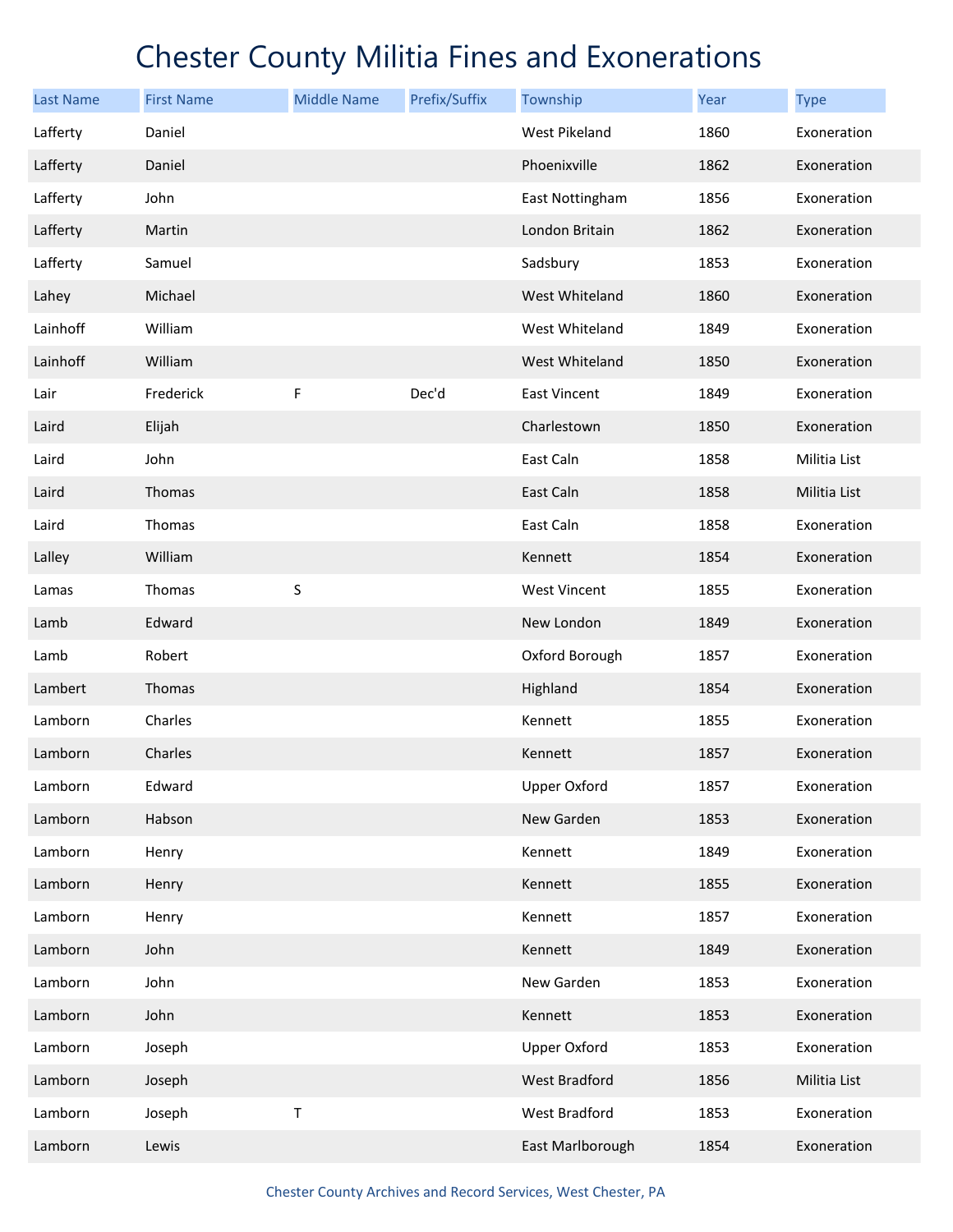| <b>Last Name</b> | <b>First Name</b> | <b>Middle Name</b> | Prefix/Suffix | Township             | Year | <b>Type</b> |
|------------------|-------------------|--------------------|---------------|----------------------|------|-------------|
| Lamborn          | Stephen           |                    |               | Kennett              | 1857 | Exoneration |
| Lamborn          | Thomas            |                    |               | New Garden           | 1854 | Exoneration |
| Lamborn          | Thomas            |                    |               | New Garden           | 1855 | Exoneration |
| Lamborn          | Townsend          |                    |               | West Bradford        | 1862 | Exoneration |
| Lambourn         | Lewis             |                    |               | East Marlborough     | 1853 | Exoneration |
| Lamma            | Reece             |                    |               | Lower Oxford         | 1853 | Exoneration |
| Lamma            | Reese             |                    |               | Lower Oxford         | 1857 | Exoneration |
| Lammey           | Joseph            |                    |               | <b>West Nantmeal</b> | 1849 | Exoneration |
| Lammey           | Joseph            |                    |               | Honeybrook           | 1862 | Exoneration |
| Lammy            | John              |                    |               | <b>West Nantmeal</b> | 1852 | Exoneration |
| Lammy            | John              |                    |               | <b>West Nantmeal</b> | 1859 | Exoneration |
| Lammy            | Joseph            |                    |               | <b>West Nantmeal</b> | 1850 | Exoneration |
| Lamont           | James             |                    |               | London Britain       | 1859 | Exoneration |
| Lampink          | John              |                    |               | West Caln            | 1860 | Exoneration |
| Lampsel          | George            |                    |               | Penn                 | 1853 | Exoneration |
| Landas           | Daniel            |                    |               | <b>West Vincent</b>  | 1847 | Exoneration |
| Lane             | Dennis            |                    |               | Birmingham           | 1853 | Exoneration |
| Lane             | Dennis            |                    |               | Birmingham           | 1854 | Exoneration |
| Lane             | Dennis            |                    |               | Birmingham           | 1855 | Exoneration |
| Lane             | Dennis            |                    |               | Thornbury            | 1862 | Exoneration |
| Lane             | James             |                    |               | Pocopson             | 1858 | Exoneration |
| Lang             | George            |                    |               | <b>East Vincent</b>  | 1855 | Exoneration |
| Lang             | Harry             |                    |               | Kennett Square       | 1858 | Exoneration |
| Langly           | Malin             |                    |               | Kennett              | 1849 | Exoneration |
| Lankester        | James             |                    |               | Pennsbury            | 1850 | Exoneration |
| Lannen           | Martin            |                    |               | Phoenixville         | 1858 | Exoneration |
| Lapp             | Charles           |                    |               | Hopewell             | 1858 | Exoneration |
| Lapp             | Harris            |                    |               | East Whiteland       | 1853 | Exoneration |
| Lapp             | Isaac             |                    |               | West Goshen          | 1854 | Exoneration |
| Lard             | James             |                    |               | West Bradford        | 1853 | Exoneration |
| Larkin           | Isaac             |                    |               | New Garden           | 1862 | Exoneration |
| Larkins          | George            |                    |               | East Brandywine      | 1854 | Exoneration |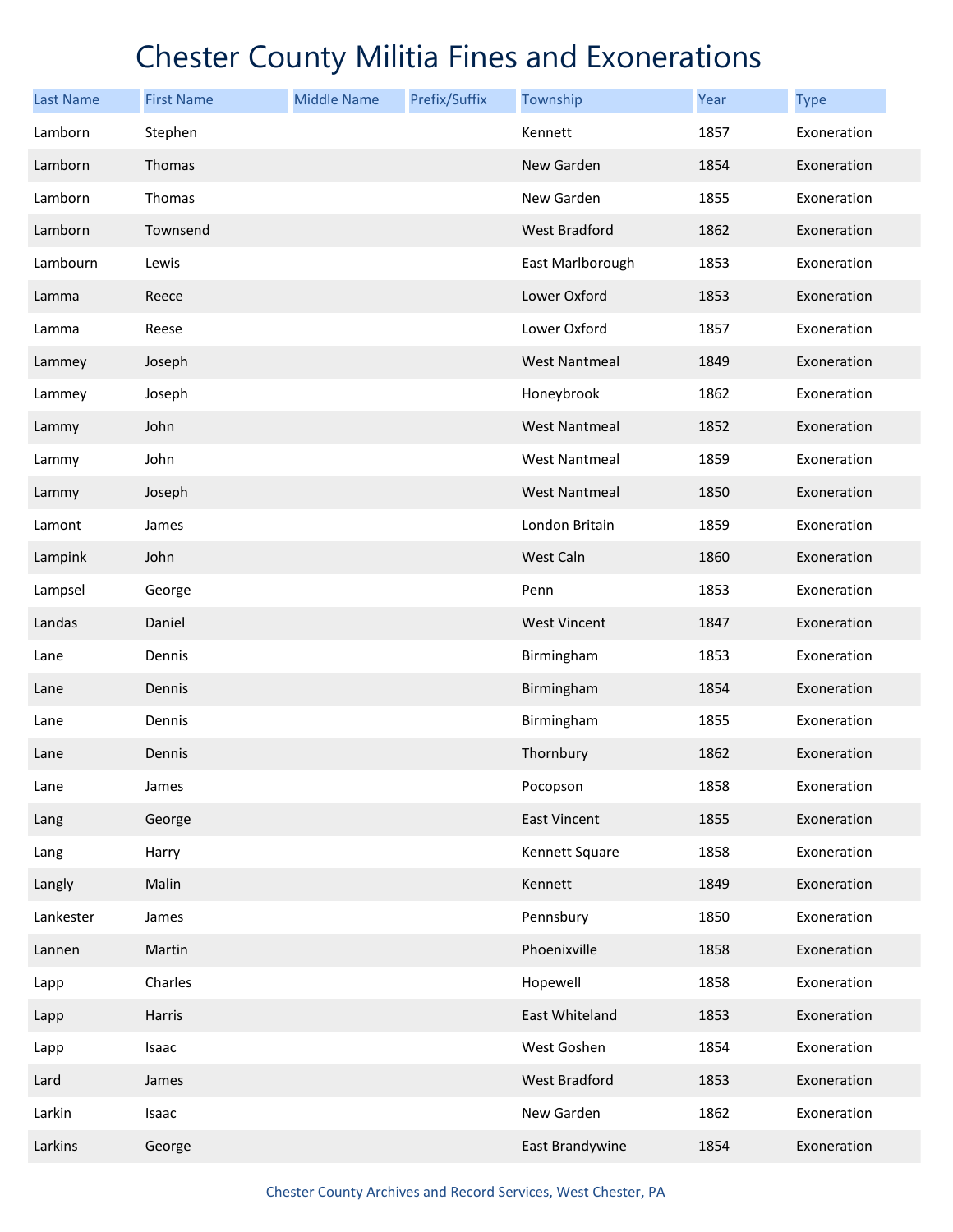| <b>Last Name</b> | <b>First Name</b> | <b>Middle Name</b> | Prefix/Suffix | Township             | Year | <b>Type</b>  |
|------------------|-------------------|--------------------|---------------|----------------------|------|--------------|
| Larkins          | George            |                    |               | East Brandywine      | 1855 | Exoneration  |
| Larkins          | George            |                    |               | East Brandywine      | 1855 | Militia List |
| Larkins          | John              |                    |               | East Brandywine      | 1855 | Militia List |
| Larkins          | John              |                    |               | East Brandywine      | 1855 | Exoneration  |
| Larkins          | John              |                    |               | East Brandywine      | 1857 | Militia Tax  |
| Larkins          | John              |                    |               | East Brandywine      | 1860 | Militia List |
| Larkins          | John              |                    |               | East Brandywine      | 1862 | Militia List |
| Larky            | John              |                    |               | East Caln            | 1858 | Militia List |
| Larne            | Edward            |                    |               | Phoenixville         | 1850 | Exoneration  |
| Larrence         | Andrew            |                    |               | <b>West Nantmeal</b> | 1852 | Exoneration  |
| Larry            | Francis           |                    |               | Kennett              | 1850 | Exoneration  |
| Lastley          | Jonathan          |                    |               | East Brandywine      | 1860 | Militia List |
| Laton            | Roland            |                    |               | Honeybrook           | 1857 | Exoneration  |
| Latshaw          | Christian         |                    |               | <b>East Vincent</b>  | 1849 | Exoneration  |
| Latshaw          | Christian         |                    |               | <b>East Vincent</b>  | 1850 | Exoneration  |
| Latshaw          | David             |                    |               | <b>East Vincent</b>  | 1849 | Exoneration  |
| Latshaw          | Francis           |                    |               | West Pikeland        | 1862 | Exoneration  |
| Latshaw          | John              |                    |               | West Pikeland        | 1848 | Exoneration  |
| Latshaw          | John              |                    |               | West Pikeland        | 1850 | Exoneration  |
| Latshaw          | John              |                    |               | <b>East Pikeland</b> | 1850 | Exoneration  |
| Latta            | W                 | S                  | Dr            | Sadsbury             | 1855 | Exoneration  |
| Latta            | ${\sf W}$         | $\sf S$            | Dr            | Sadsbury             | 1856 | Exoneration  |
| Latter           | Isaac             |                    |               | London Britain       | 1853 | Exoneration  |
| Laucett          | Nathan            |                    |               | Kennett              | 1858 | Exoneration  |
| Laughland        | Thomas            |                    |               | East Goshen          | 1850 | Exoneration  |
| Laughlin         | Martin            |                    |               | Westtown             | 1849 | Exoneration  |
| Laughlin         | Robert            |                    |               | Phoenixville         | 1854 | Exoneration  |
| Laughlin         | Robert            |                    |               | Phoenixville         | 1858 | Exoneration  |
| Laughlin         | Robert            |                    |               | Phoenixville         | 1862 | Exoneration  |
| Lauks            | John              |                    |               | <b>East Vincent</b>  | 1855 | Exoneration  |
| Laurie           | Joseph            |                    |               | Sadsbury             | 1850 | Exoneration  |
| Laury            | Christian         |                    |               | Honeybrook           | 1850 | Exoneration  |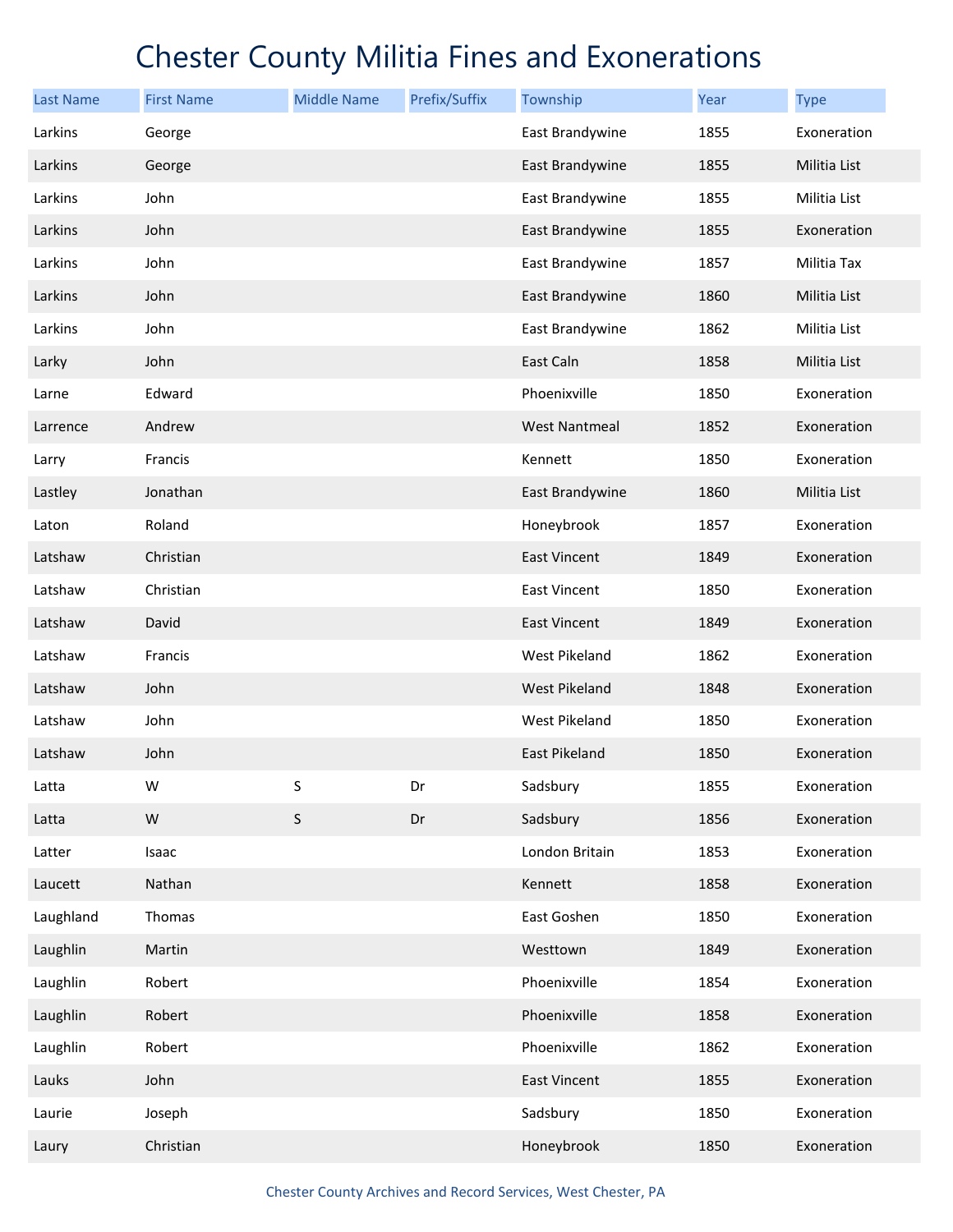| <b>Last Name</b> | <b>First Name</b> | <b>Middle Name</b> | Prefix/Suffix | Township             | Year | <b>Type</b>  |
|------------------|-------------------|--------------------|---------------|----------------------|------|--------------|
| Lavallett        | T                 | G                  |               | West Chester         | 1855 | Exoneration  |
| Laver            | Esenas            |                    |               | East Pikeland        | 1857 | Exoneration  |
| Laver            | Jacob             |                    |               | <b>East Vincent</b>  | 1858 | Exoneration  |
| Laverty          | Bernard           |                    |               | East Nottingham      | 1850 | Exoneration  |
| Laverty          | Robert            |                    |               | East Nottingham      | 1850 | Exoneration  |
| Lavery           | John              |                    |               | <b>West Chester</b>  | 1858 | Exoneration  |
| Law              | Charles           |                    |               | South Conventry      | 1854 | Exoneration  |
| Law              | Davis             |                    |               | <b>East Vincent</b>  | 1851 | Exoneration  |
| Law              | George            |                    |               | Phoenixville         | 1850 | Exoneration  |
| Law              | Henry             | $\overline{H}$     |               | Charlestown          | 1862 | Exoneration  |
| Law              | John              |                    |               | West Whiteland       | 1849 | Exoneration  |
| Law              | Joseph            |                    |               | South Conventry      | 1855 | Exoneration  |
| Law              | Mathew            |                    |               | Phoenixville         | 1855 | Exoneration  |
| Law              | Matthias          |                    |               | Phoenixville         | 1850 | Exoneration  |
| Law              | Robert            | $\mathsf C$        |               | East Goshen          | 1862 | Exoneration  |
| Law              | Samuel            |                    |               | East Vincent         | 1851 | Exoneration  |
| Lawlly           | John              | D                  |               | East Fallowfield     | 1853 | Exoneration  |
| Lawrance         | Francis           |                    |               | Phoenixville         | 1855 | Exoneration  |
| Lawrance         | Henry             |                    |               | West Brandywine      | 1854 | Exoneration  |
| Lawrance         | John              |                    |               | Honeybrook           | 1855 | Exoneration  |
| Lawrance         | Samuel            |                    |               | Honeybrook           | 1855 | Exoneration  |
| Lawrance         | Thompson          |                    |               | West Brandywine      | 1854 | Exoneration  |
| Lawrence         | Benjamin          |                    |               | Honeybrook           | 1862 | Exoneration  |
| Lawrence         | Thompson          |                    |               | West Brandywine      | 1855 | Exoneration  |
| Lawrence         | Thompson          |                    |               | West Brandywine      | 1857 | Exoneration  |
| Lawrence         | Thompson          |                    |               | <b>West Nantmeal</b> | 1858 | Militia List |
| Lawrence         | William           |                    |               | Lower Oxford         | 1849 | Exoneration  |
| Lawrey           | William           |                    |               | Phoenixville         | 1854 | Exoneration  |
| Laws             | John              |                    |               | Easttown             | 1849 | Exoneration  |
| Laws             | John              |                    |               | West Whiteland       | 1856 | Exoneration  |
| Laws             | Mathew            |                    |               | East Whiteland       | 1856 | Exoneration  |
| Laws             | Thomas            |                    |               | West Pikeland        | 1847 | Exoneration  |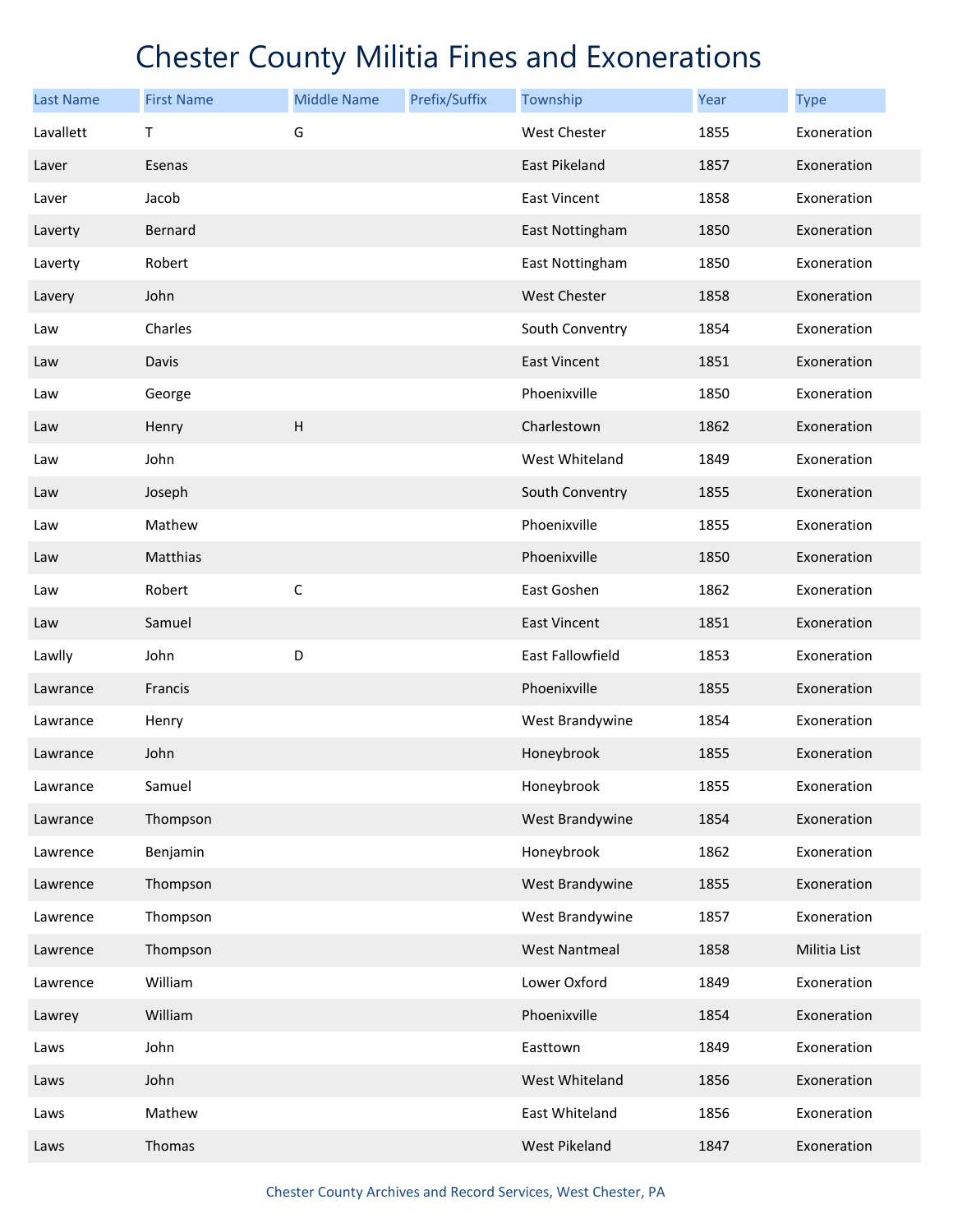| <b>Last Name</b> | <b>First Name</b> | <b>Middle Name</b> | Prefix/Suffix | Township                | Year | <b>Type</b>  |
|------------------|-------------------|--------------------|---------------|-------------------------|------|--------------|
| Layton           | John              |                    |               | <b>West Nantmeal</b>    | 1853 | Exoneration  |
| Layton           | Rolan             |                    |               | <b>West Nantmeal</b>    | 1853 | Militia List |
| Leaman           | Isaac             |                    |               | <b>West Vincent</b>     | 1857 | Exoneration  |
| Leamey           | Stephen           |                    |               | Easttown                | 1863 | Exoneration  |
| Leamy            | Stephen           |                    |               | Easttown                | 1849 | Exoneration  |
| Lear             | Henry             |                    |               | East Whiteland          | 1847 | Exoneration  |
| Lear             | Rufus             |                    |               | West Chester            | 1858 | Exoneration  |
| Leary            | John              |                    |               | London Britain          | 1862 | Exoneration  |
| Leavengood       | Ephraim           |                    |               | South Conventry         | 1850 | Exoneration  |
| Lee              | Charles           |                    |               | East Whiteland          | 1847 | Exoneration  |
| Lee              | Charles           |                    |               | East Whiteland          | 1848 | Exoneration  |
| Lee              | Charles           |                    |               | Tredyffrin              | 1848 | Exoneration  |
| Lee              | Edward            |                    |               | East Caln               | 1853 | Exoneration  |
| Lee              | Henry             |                    |               | East Fallowfield        | 1853 | Exoneration  |
| Lee              | Isaac             |                    |               | East Marlborough        | 1850 | Exoneration  |
| Lee              | James             |                    |               | <b>East Fallowfield</b> | 1850 | Exoneration  |
| Lee              | John              |                    |               | Tredyffrin              | 1847 | Exoneration  |
| Lee              | John              |                    |               | Charlestown             | 1848 | Exoneration  |
| Lee              | John              |                    |               | East Whiteland          | 1848 | Exoneration  |
| Lee              | Joseph            | ${\sf N}$          |               | Elk                     | 1859 | Exoneration  |
| Lee              | Josiah            | P                  |               | West Nottingham         | 1853 | Exoneration  |
| Lee              | Josiah            | ${\sf P}$          |               | West Nottingham         | 1857 | Exoneration  |
| Lee              | Michael           |                    |               | Phoenixville            | 1853 | Exoneration  |
| Lee              | Moses             |                    |               | New London              | 1857 | Exoneration  |
| Leeding          | William           |                    |               | East Vincent            | 1862 | Exoneration  |
| Leedom           | William           |                    |               | Easttown                | 1857 | Exoneration  |
| Leek             | Isaac             |                    |               | Lower Oxford            | 1857 | Exoneration  |
| Leek             | John              |                    |               | East Nottingham         | 1850 | Exoneration  |
| Leever           | James             |                    |               | Phoenixville            | 1853 | Exoneration  |
| Leeyman          | Patrick           |                    |               | Uwchlan                 | 1855 | Exoneration  |
| Lefever          | Jacob             |                    |               | Lower Oxford            | 1849 | Exoneration  |
| Lefever          | John              |                    |               | Easttown                | 1849 | Exoneration  |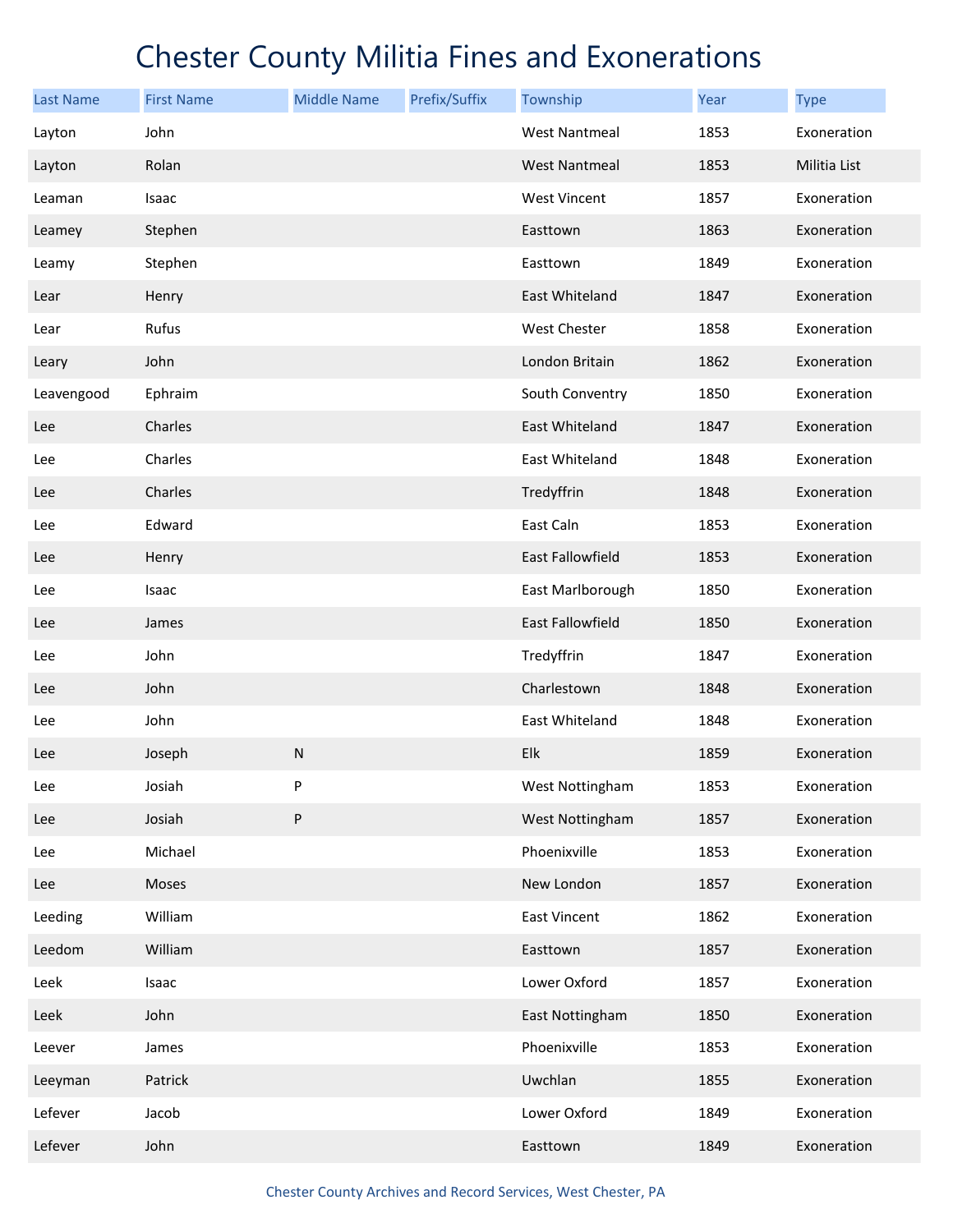| <b>Last Name</b> | <b>First Name</b> | <b>Middle Name</b> | Prefix/Suffix | Township             | Year | <b>Type</b> |
|------------------|-------------------|--------------------|---------------|----------------------|------|-------------|
| Leff             | William           |                    |               | Londonderry          | 1862 | Exoneration |
| Lefler           | Martin            |                    |               | Phoenixville         | 1853 | Exoneration |
| Leighton         | L.                | W                  |               | <b>East Nantmeal</b> | 1850 | Exoneration |
| Leighton         | Samuel            |                    |               | Warwick              | 1863 | Exoneration |
| Leininger        | Jacob             |                    |               | East Pikeland        | 1859 | Exoneration |
| Leininger        | John              |                    |               | East Pikeland        | 1859 | Exoneration |
| Leister          | Joseph            |                    |               | <b>East Coventry</b> | 1853 | Exoneration |
| Lelley           | Caleb             |                    |               | East Fallowfield     | 1854 | Exoneration |
| Lemen            | Allan             |                    |               | West Fallowfield     | 1850 | Exoneration |
| Lemmen           | Patrick           |                    |               | Uwchlan              | 1853 | Exoneration |
| Lemmon           | John              |                    |               | London Britain       | 1859 | Exoneration |
| Lemon            | A                 | H                  |               | Hopewell             | 1863 | Exoneration |
| Lemon            | Allen             |                    |               | East Nottingham      | 1857 | Exoneration |
| Lemon            | David             |                    |               | New Garden           | 1860 | Exoneration |
| Lemon            | James             |                    |               | West Fallowfield     | 1856 | Exoneration |
| Lemon            | James             |                    |               | New London           | 1857 | Exoneration |
| Lemon            | James             |                    |               | Lower Oxford         | 1858 | Exoneration |
| Lemon            | John              |                    |               | Lower Oxford         | 1856 | Exoneration |
| Lemon            | Joseph            |                    |               | New Garden           | 1855 | Exoneration |
| Lemon            | Peter             |                    |               | New Garden           | 1854 | Exoneration |
| Lemon            | William           |                    |               | New London           | 1853 | Exoneration |
| Lemon            | William           |                    |               | New Garden           | 1855 | Exoneration |
| Lemon            | William           | ${\sf P}$          |               | New London           | 1853 | Exoneration |
| Lemon            | William           | $\sf T$            |               | New London           | 1858 | Exoneration |
| Lenard           | Lot               |                    |               | London Grove         | 1853 | Exoneration |
| Lenard           | Lot               | $\mathsf E$        |               | London Grove         | 1850 | Exoneration |
| Lenard           | Pennock           | $\sf E$            |               | West Marlborough     | 1856 | Exoneration |
| Lenard           | William           |                    |               | East Nottingham      | 1856 | Exoneration |
| Lenay            | Francis           | ${\sf M}$          |               | West Fallowfield     | 1850 | Exoneration |
| Lenderman        | William           |                    |               | Thornbury            | 1849 | Exoneration |
| Lennard          | Daniel            |                    |               | Kennett              | 1850 | Exoneration |
| Lennard          | John              | $\sf E$            |               | Kennett              | 1849 | Exoneration |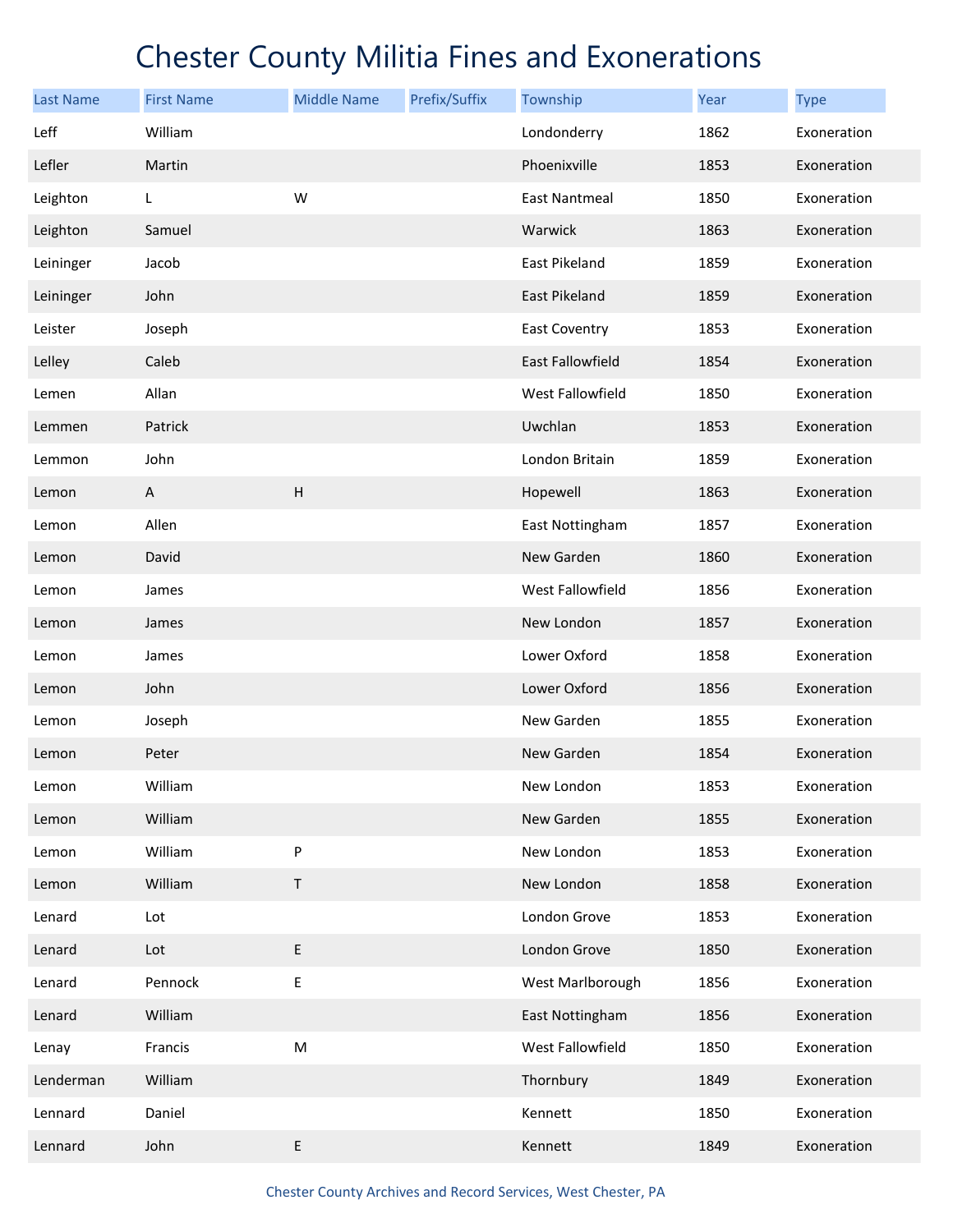| <b>Last Name</b> | <b>First Name</b> | <b>Middle Name</b>        | Prefix/Suffix          | Township             | Year | <b>Type</b>  |
|------------------|-------------------|---------------------------|------------------------|----------------------|------|--------------|
| Lennon           | Walter            |                           |                        | Phoenixville         | 1855 | Exoneration  |
| Lennord          | Lotty             |                           |                        | London Grove         | 1850 | Exoneration  |
| Leonard          | Dennis            |                           |                        | East Whiteland       | 1862 | Exoneration  |
| Leonard          | Franklin          |                           |                        | Willistown           | 1854 | Exoneration  |
| Leonard          | Lewis             |                           |                        | Lower Oxford         | 1849 | Exoneration  |
| Leonard          | Pennock           | $\sf E$                   |                        | West Marlborough     | 1857 | Exoneration  |
| Leonard          | Thomas            |                           |                        | West Chester         | 1860 | Exoneration  |
| Leonard          | William           | $\mathsf V$               |                        | <b>West Vincent</b>  | 1862 | Exoneration  |
| Lerew            | John              |                           |                        | Honeybrook           | 1858 | Exoneration  |
| Lerkey           | Moses             |                           |                        | Newlin               | 1854 | Exoneration  |
| Leslie           | George            |                           |                        | West Pikeland        | 1857 | Exoneration  |
| Leslie           | John              |                           | $\mathsf{J}\mathsf{r}$ | West Bradford        | 1856 | Militia List |
| Leslie           | John              |                           |                        | Willistown           | 1862 | Exoneration  |
| Leslie           | John              | $\sf V$                   |                        | Willistown           | 1862 | Exoneration  |
| Leslie           | Jonathan          |                           |                        | West Bradford        | 1856 | Militia List |
| Lessig           | David             |                           |                        | <b>West Nantmeal</b> | 1853 | Militia List |
| Lester           | Joseph            |                           |                        | Valley               | 1854 | Exoneration  |
| Letzenburg       | Thomas            | $\overline{H}$            |                        | Tredyffrin           | 1847 | Exoneration  |
| Leven            | Jacob             | S                         |                        | <b>East Vincent</b>  | 1859 | Exoneration  |
| Leven            | Jacob             | S                         |                        | <b>East Vincent</b>  | 1860 | Exoneration  |
| Lever            | Zenas             |                           |                        | East Whiteland       | 1847 | Exoneration  |
| Levis            | Joseph            | K                         |                        | Lower Oxford         | 1860 | Exoneration  |
| Levis            | Lewis             |                           |                        | East Bradford        | 1853 | Exoneration  |
| Levis            | Samuel            |                           |                        | Kennett              | 1856 | Exoneration  |
| Levis            | William           |                           |                        | Kennett              | 1849 | Exoneration  |
| Levy             | William           | H                         |                        | East Nottingham      | 1853 | Militia List |
| Levy             | William           | $\boldsymbol{\mathsf{H}}$ |                        | East Nottingham      | 1853 | Exoneration  |
| Lewin            | John              |                           |                        | <b>East Vincent</b>  | 1849 | Exoneration  |
| Lewis            | Allen             |                           |                        | Tredyffrin           | 1847 | Exoneration  |
| Lewis            | Benjamin          | F                         |                        | Newlin               | 1858 | Exoneration  |
| Lewis            | Benjamin          | Τ                         |                        | East Brandywine      | 1850 | Exoneration  |
| Lewis            | Bennett           |                           |                        | Tredyffrin           | 1850 | Exoneration  |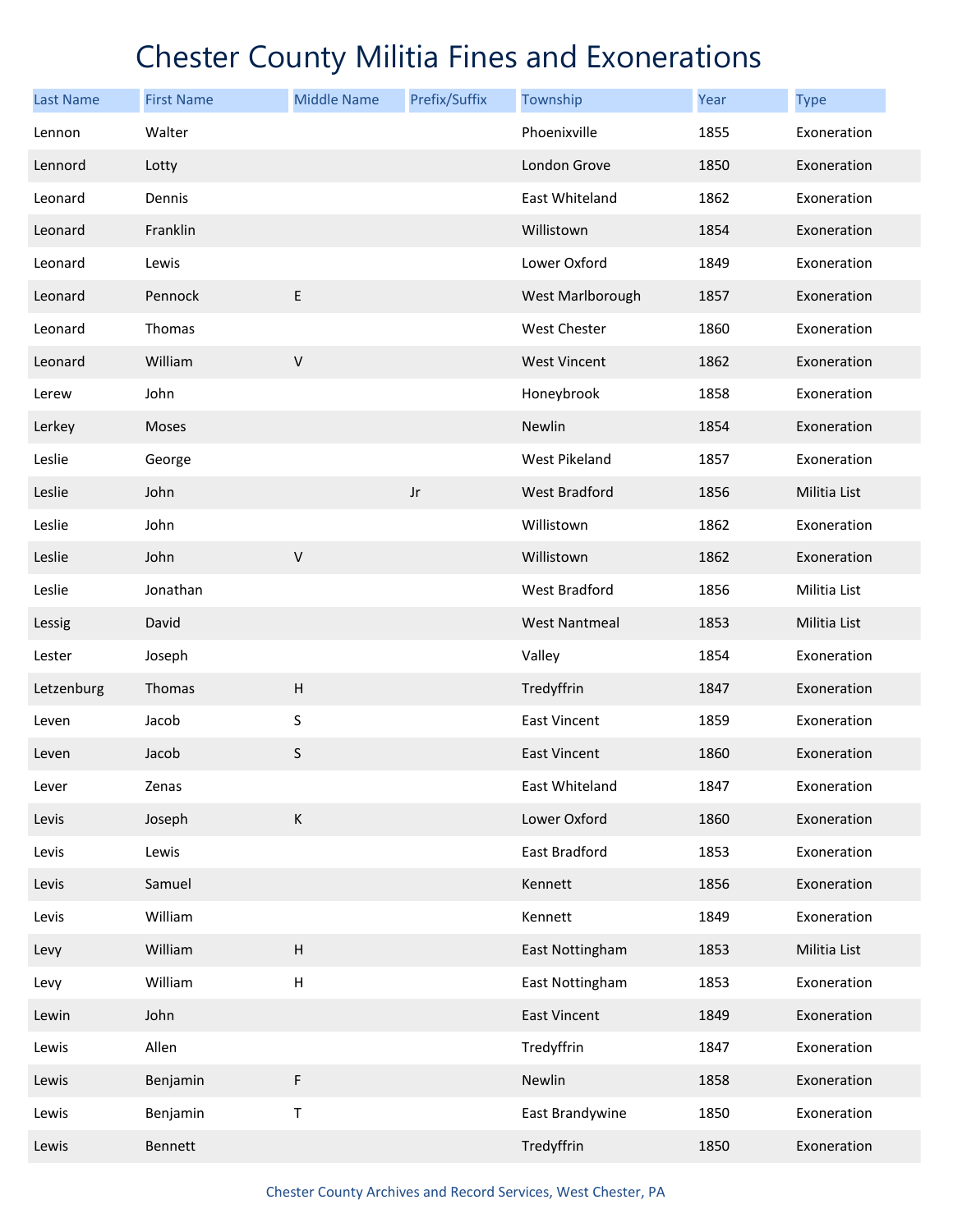| <b>Last Name</b> | <b>First Name</b> | <b>Middle Name</b> | Prefix/Suffix | Township             | Year | <b>Type</b>  |
|------------------|-------------------|--------------------|---------------|----------------------|------|--------------|
| Lewis            | Clinton           | D                  |               | Honeybrook           | 1859 | Exoneration  |
| Lewis            | Curtis            |                    |               | Kennett              | 1849 | Exoneration  |
| Lewis            | Curtis            |                    | Dec'd         | Kennett              | 1857 | Exoneration  |
| Lewis            | D                 | $\mathsf C$        |               | <b>West Chester</b>  | 1855 | Exoneration  |
| Lewis            | Elijah            |                    |               | Willistown           | 1862 | Exoneration  |
| Lewis            | Evan              |                    |               | <b>West Nantmeal</b> | 1853 | Militia List |
| Lewis            | Evan              |                    |               | <b>West Nantmeal</b> | 1856 | Militia List |
| Lewis            | Evan              |                    |               | <b>West Nantmeal</b> | 1857 | Militia List |
| Lewis            | Evan              |                    |               | <b>West Nantmeal</b> | 1858 | Militia List |
| Lewis            | Evans             |                    |               | Wallace              | 1858 | Militia List |
| Lewis            | Garit             |                    |               | Kennett              | 1850 | Exoneration  |
| Lewis            | Isaac             |                    |               | Wallace              | 1853 | Exoneration  |
| Lewis            | Isaac             |                    |               | Wallace              | 1858 | Militia List |
| Lewis            | Isaac             |                    |               | Wallace              | 1859 | Militia List |
| Lewis            | Isaac             | B                  |               | <b>Upper Uwchlan</b> | 1863 | Exoneration  |
| Lewis            | Isaac             | $\sf T$            |               | East Brandywine      | 1855 | Militia List |
| Lewis            | Isaac             | Τ                  |               | East Brandywine      | 1860 | Militia List |
| Lewis            | John              |                    |               | Easttown             | 1847 | Exoneration  |
| Lewis            | John              |                    |               | Lower Oxford         | 1849 | Exoneration  |
| Lewis            | John              |                    |               | Honeybrook           | 1850 | Exoneration  |
| Lewis            | John              |                    |               | <b>East Vincent</b>  | 1858 | Exoneration  |
| Lewis            | John              |                    |               | <b>East Vincent</b>  | 1862 | Exoneration  |
| Lewis            | John              | E                  |               | East Vincent         | 1863 | Exoneration  |
| Lewis            | John              | F                  |               | New Garden           | 1850 | Exoneration  |
| Lewis            | Joseph            |                    |               | <b>East Vincent</b>  | 1858 | Exoneration  |
| Lewis            | Joseph            | $\sf H$            |               | Uwchlan              | 1860 | Exoneration  |
| Lewis            | Lewis             | P                  |               | <b>West Nantmeal</b> | 1853 | Militia List |
| Lewis            | Lewis             | P                  |               | <b>West Nantmeal</b> | 1856 | Militia List |
| Lewis            | Lewis             | P                  |               | <b>West Nantmeal</b> | 1857 | Militia List |
| Lewis            | Lewis             | P                  |               | <b>West Nantmeal</b> | 1858 | Militia List |
| Lewis            | Nathaniel         |                    |               | Kennett              | 1849 | Exoneration  |
| Lewis            | Reuben            | E                  |               | Willistown           | 1853 | Exoneration  |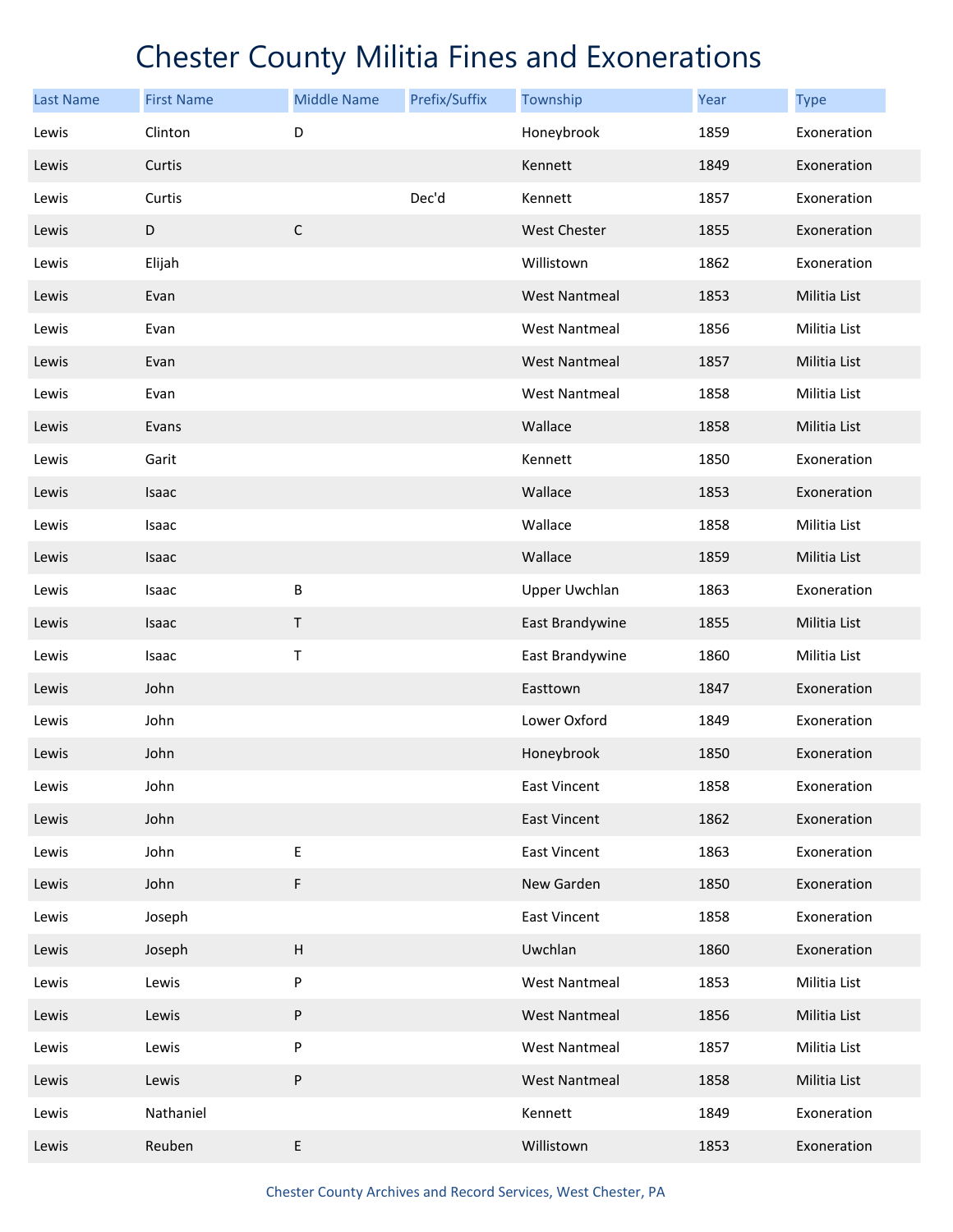| <b>Last Name</b> | <b>First Name</b> | <b>Middle Name</b> | Prefix/Suffix | Township             | <b>Year</b> | <b>Type</b>         |
|------------------|-------------------|--------------------|---------------|----------------------|-------------|---------------------|
| Lewis            | Richard           |                    |               | Phoenixville         | 1850        | Exoneration         |
| Lewis            | Samuel            |                    |               | East Whiteland       | 1849        | Exoneration         |
| Lewis            | Samuel            |                    |               | Honeybrook           | 1853        | Exoneration         |
| Lewis            | Samuel            |                    |               | <b>West Nantmeal</b> | 1853        | Militia List        |
| Lewis            | Samuel            |                    |               | East Brandywine      | 1855        | Militia List        |
| Lewis            | Samuel            |                    |               | <b>West Nantmeal</b> | 1856        | <b>Militia List</b> |
| Lewis            | Samuel            |                    |               | East Brandywine      | 1857        | Militia Tax         |
| Lewis            | Samuel            |                    |               | <b>West Nantmeal</b> | 1857        | Exoneration         |
| Lewis            | Samuel            |                    |               | East Brandywine      | 1858        | Militia List        |
| Lewis            | Samuel            |                    |               | East Pikeland        | 1859        | Exoneration         |
| Lewis            | Samuel            |                    |               | Honeybrook           | 1862        | Exoneration         |
| Lewis            | Samuel            | M                  |               | <b>West Nantmeal</b> | 1849        | Exoneration         |
| Lewis            | Thomas            |                    |               | Lower Oxford         | 1849        | Exoneration         |
| Lewis            | Thomas            |                    |               | Phoenixville         | 1853        | Exoneration         |
| Lewis            | Thomas            |                    |               | West Chester         | 1857        | Exoneration         |
| Lewis            | Thomas            |                    |               | London Grove         | 1862        | Exoneration         |
| Lewis            | Thomas            |                    |               | West Nottingham      | 1862        | Exoneration         |
| Lewis            | Thomas            | $\sf B$            |               | <b>West Nantmeal</b> | 1850        | Exoneration         |
| Lewis            | Thomas            | J                  |               | Uwchlan              | 1853        | Exoneration         |
| Lewis            | Thomas            | S                  |               | <b>West Chester</b>  | 1860        | Exoneration         |
| Lewis            | Washington        | B                  |               | East Goshen          | 1857        | Exoneration         |
| Lewis            | William           |                    |               | Honeybrook           | 1853        | Exoneration         |
| Lewis            | William           |                    |               | Honeybrook           | 1853        | Exoneration         |
| Lewis            | William           |                    |               | Honeybrook           | 1854        | Exoneration         |
| Lewis            | William           |                    |               | East Caln            | 1854        | Exoneration         |
| Lewis            | William           |                    |               | Wallace              | 1859        | Militia List        |
| Lewis            | William           |                    |               | West Chester         | 1859        | Exoneration         |
| Lewis            | William           |                    |               | West Chester         | 1863        | Exoneration         |
| Lewis            | William           | L                  |               | East Caln            | 1853        | Exoneration         |
| Lewis            | Zenos             |                    |               | New London           | 1853        | Exoneration         |
| Libhart          | Adam              |                    |               | Phoenixville         | 1853        | Exoneration         |
| Lichty           | Tobias            |                    |               | <b>East Coventry</b> | 1854        | Exoneration         |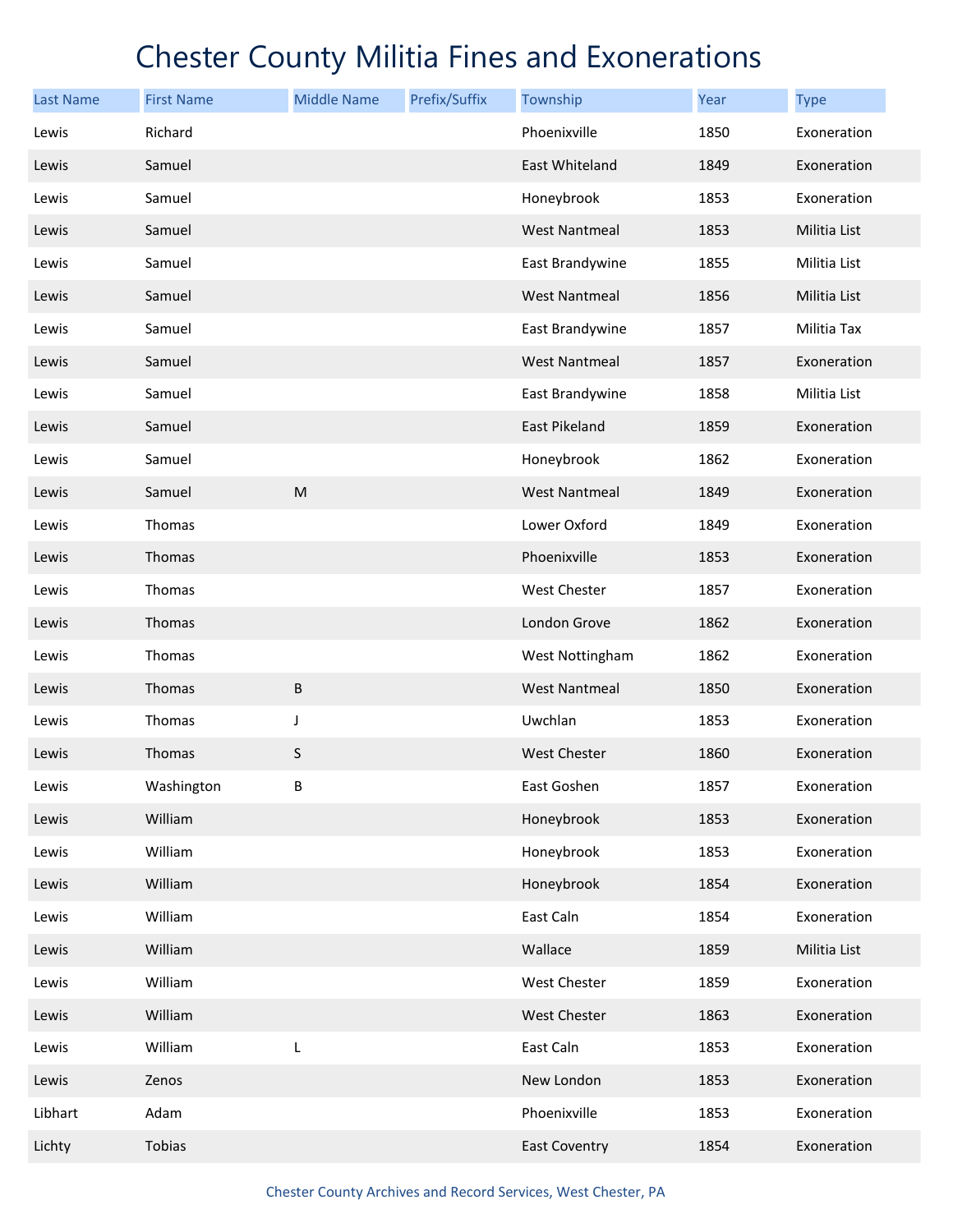| <b>Last Name</b> | <b>First Name</b> | <b>Middle Name</b> | Prefix/Suffix | Township             | Year | <b>Type</b>  |
|------------------|-------------------|--------------------|---------------|----------------------|------|--------------|
| Lickly           | Martin            |                    |               | Honeybrook           | 1862 | Exoneration  |
| Ligget           | Caleb             |                    |               | West Brandywine      | 1856 | Exoneration  |
| Liggett          | James             |                    |               | <b>West Nantmeal</b> | 1860 | Exoneration  |
| Liggett          | John              |                    |               | <b>East Nantmeal</b> | 1857 | Exoneration  |
| Lightfoot        | J                 | S                  |               | Sadsbury             | 1857 | Exoneration  |
| Lightfoot        | Jeremiah          |                    |               | West Bradford        | 1849 | Exoneration  |
| Lightfoot        | Joseph            |                    |               | East Brandywine      | 1855 | Militia List |
| Lightfoot        | Joseph            |                    |               | East Brandywine      | 1857 | Militia Tax  |
| Lilley           | Abner             |                    |               | Uwchlan              | 1851 | Exoneration  |
| Lilley           | Caleb             |                    |               | Honeybrook           | 1853 | Exoneration  |
| Lilley           | James             |                    |               | Sadsbury             | 1850 | Exoneration  |
| Lilley           | Robert            |                    |               | <b>Upper Uwchlan</b> | 1862 | Exoneration  |
| Lilley           | Robert            | B                  |               | Wallace              | 1858 | Militia List |
| Lilley           | Robert            | B                  |               | Wallace              | 1859 | Militia List |
| Lilley           | Samuel            |                    |               | East Caln            | 1858 | Exoneration  |
| Lilly            | Ellis             |                    |               | West Fallowfield     | 1852 | Exoneration  |
| Lilly            | John              |                    |               | West Bradford        | 1850 | Exoneration  |
| Lilly            | Samuel            |                    |               | East Caln            | 1858 | Militia List |
| Lilly            | Thomas            |                    |               | West Bradford        | 1849 | Exoneration  |
| Linah            | Patrick           |                    |               | Phoenixville         | 1854 | Exoneration  |
| Linch            | John              |                    |               | West Vincent         | 1847 | Exoneration  |
| Linch            | William           |                    |               | West Chester         | 1853 | Exoneration  |
| Lincoln          | Mordecai          |                    |               | Sadsbury             | 1850 | Exoneration  |
| Lindecombe       | Henry             |                    |               | West Brandywine      | 1858 | Exoneration  |
| Lindeman         | Henry             |                    |               | West Chester         | 1863 | Exoneration  |
| Linderman        | John              | ${\sf R}$          |               | <b>West Nantmeal</b> | 1853 | Militia List |
| Lindley          | Jacob             |                    |               | West Nottingham      | 1860 | Exoneration  |
| Lindley          | T                 | D                  |               | East Caln            | 1850 | Exoneration  |
| Lindley          | Thomas            | D                  |               | East Caln            | 1853 | Exoneration  |
| Lindon           | James             |                    |               | Phoenixville         | 1853 | Exoneration  |
| Lindon           | John              |                    |               | Phoenixville         | 1853 | Exoneration  |
| Lindsey          | James             |                    |               | Lower Oxford         | 1857 | Exoneration  |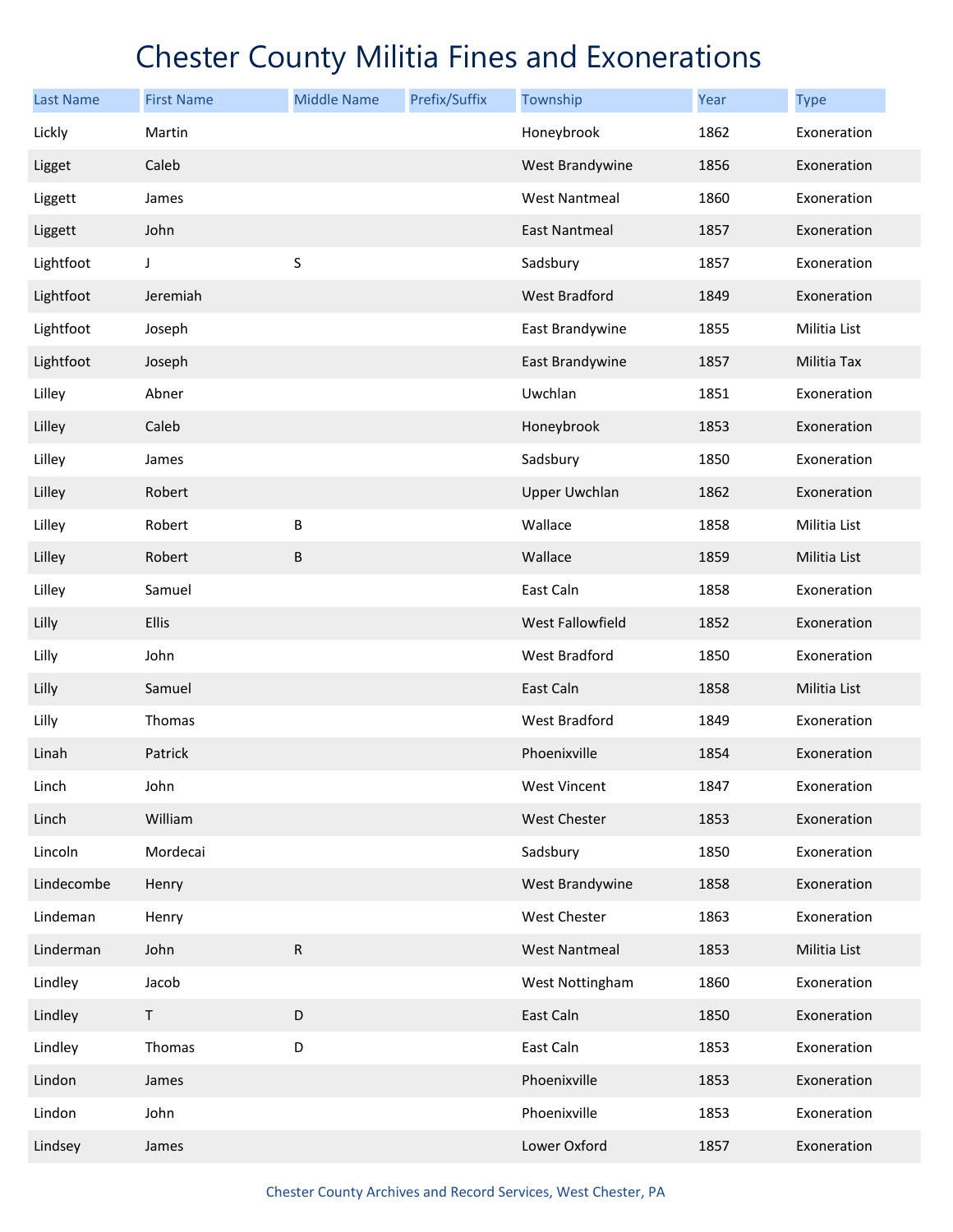| <b>Last Name</b> | <b>First Name</b> | <b>Middle Name</b>        | Prefix/Suffix | Township             | Year | <b>Type</b> |
|------------------|-------------------|---------------------------|---------------|----------------------|------|-------------|
| Linegan          | Samuel            |                           |               | Downingtown          | 1860 | Exoneration |
| Lininger         | Jacob             |                           |               | <b>East Vincent</b>  | 1854 | Exoneration |
| Link             | Paul              |                           |               | <b>East Pikeland</b> | 1860 | Exoneration |
| Linkert          | John              |                           |               | Uwchlan              | 1849 | Exoneration |
| Linkhorn         | George            |                           |               | Sadsbury             | 1853 | Exoneration |
| Linniger         | Jacob             |                           |               | Uwchlan              | 1851 | Exoneration |
| Linsebigler      | Franklin          |                           | q             | East Vincent         | 1862 | Exoneration |
| Linsebigter      | Franklin          |                           |               | <b>East Vincent</b>  | 1863 | Exoneration |
| Linsenbigler     | Franklin          |                           |               | <b>East Vincent</b>  | 1855 | Exoneration |
| Linsenbigler     | Franklin          |                           |               | <b>East Vincent</b>  | 1856 | Exoneration |
| Linsey           | Andrew            |                           |               | East Caln            | 1855 | Exoneration |
| Linsey           | John              |                           |               | West Fallowfield     | 1852 | Exoneration |
| Linsey           | John              |                           |               | West Fallowfield     | 1853 | Exoneration |
| Linsey           | John              |                           |               | West Fallowfield     | 1857 | Exoneration |
| Linsey           | John              |                           |               | Newlin               | 1858 | Exoneration |
| Linsey           | Peter             |                           |               | West Whiteland       | 1863 | Exoneration |
| Linsey           | William           |                           |               | West Fallowfield     | 1862 | Exoneration |
| Linsey           | William           | $\sf H$                   |               | New London           | 1853 | Exoneration |
| Linton           | Caleb             |                           |               | Honeybrook           | 1857 | Exoneration |
| Linton           | James             |                           |               | West Fallowfield     | 1863 | Exoneration |
| Linton           | Nathan            |                           |               | West Fallowfield     | 1849 | Exoneration |
| Linton           | Nathan            |                           |               | West Fallowfield     | 1854 | Exoneration |
| Linton           | Samuel            |                           |               | West Fallowfield     | 1855 | Exoneration |
| Linton           | William           |                           |               | West Fallowfield     | 1855 | Exoneration |
| Lions            | Dennis            |                           |               | East Caln            | 1854 | Exoneration |
| Lippard          | Adam              |                           |               | Phoenixville         | 1850 | Exoneration |
| Lipps            | Jacob             |                           |               | East Pikeland        | 1859 | Exoneration |
| Little           | Andrew            |                           |               | East Whiteland       | 1849 | Exoneration |
| Little           | Samuel            |                           |               | London Britain       | 1862 | Exoneration |
| Litzenburg       | Thomas            | $\boldsymbol{\mathsf{H}}$ |               | Tredyffrin           | 1848 | Exoneration |
| Livengood        | Augustis          |                           |               | South Conventry      | 1847 | Exoneration |
| Livingood        | James             |                           |               | Honeybrook           | 1857 | Exoneration |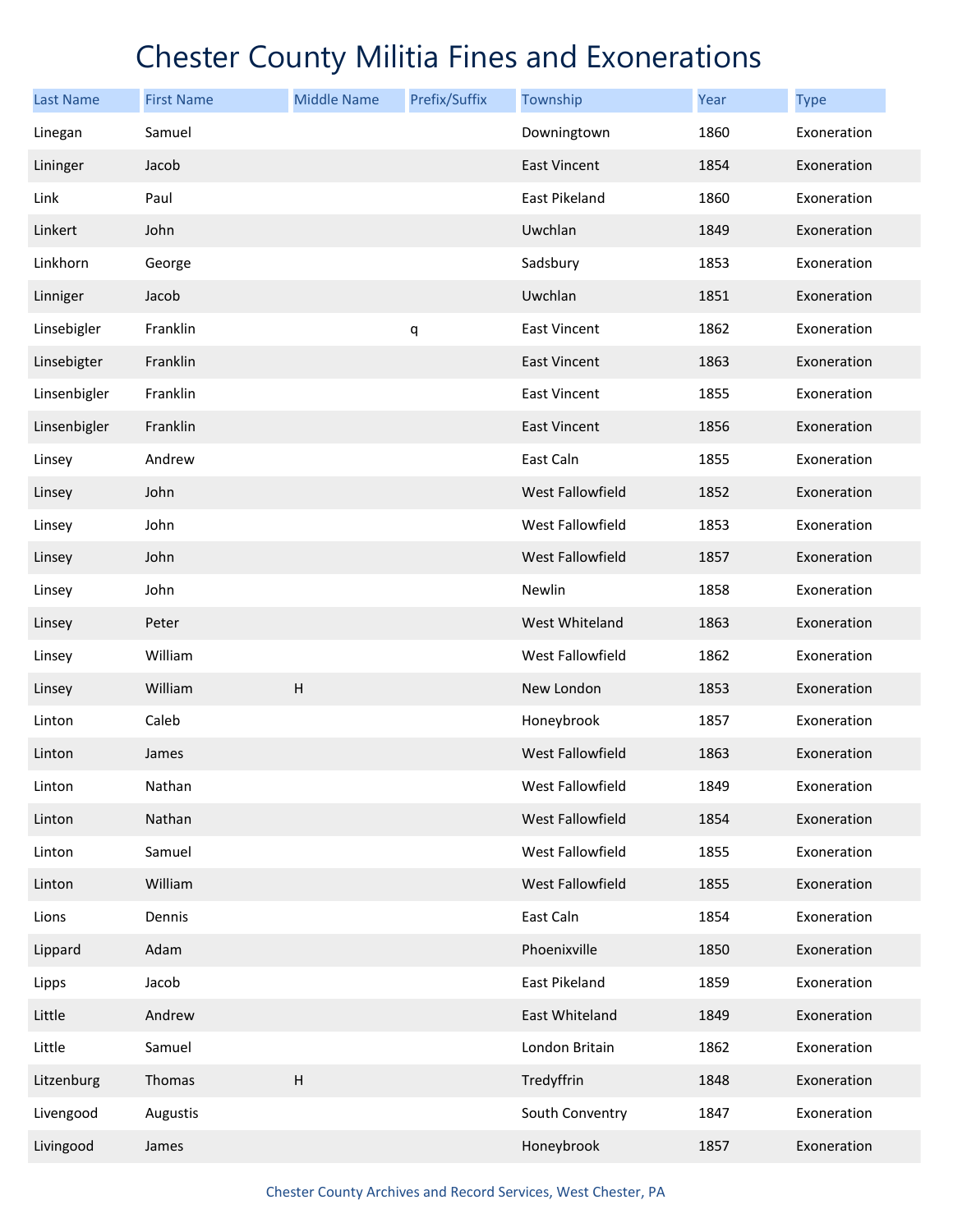| <b>Last Name</b> | <b>First Name</b> | <b>Middle Name</b> | Prefix/Suffix | Township             | Year | <b>Type</b>         |
|------------------|-------------------|--------------------|---------------|----------------------|------|---------------------|
| Ller             | George            |                    |               | West Fallowfield     | 1852 | Exoneration         |
| Llewellyn        | Thomas            |                    | Minor         | Charlestown          | 1847 | Exoneration         |
| Lloyd            | George            |                    |               | Willistown           | 1847 | Exoneration         |
| Lloyd            | George            | W                  |               | Lower Oxford         | 1863 | Exoneration         |
| Lloyd            | John              |                    |               | North Conventry      | 1847 | Exoneration         |
| Lloyd            | John              |                    |               | Penn                 | 1853 | Exoneration         |
| Lloyd            | John              |                    |               | Penn                 | 1857 | Exoneration         |
| Lloyd            | Samuel            | W                  |               | East Vincent         | 1849 | Exoneration         |
| Lloyd            | Thomas            | ${\sf R}$          |               | Sadsbury             | 1850 | Exoneration         |
| Lloyd            | Washington        |                    |               | East Nottingham      | 1853 | <b>Militia List</b> |
| Lloyds           | James             |                    |               | Phoenixville         | 1850 | Exoneration         |
| Load             | Jacob             |                    |               | Phoenixville         | 1855 | Exoneration         |
| Loag             | William           |                    |               | Valley               | 1853 | Exoneration         |
| Loag             | William           | R                  |               | <b>West Nantmeal</b> | 1849 | Exoneration         |
| Lobbe            | George            |                    |               | Phoenixville         | 1850 | Exoneration         |
| Lock             | William           |                    |               | <b>West Nantmeal</b> | 1858 | Militia List        |
| Lockard          | David             |                    |               | <b>East Nantmeal</b> | 1847 | Exoneration         |
| Lockard          | David             |                    |               | <b>East Nantmeal</b> | 1857 | Exoneration         |
| Lockard          | Samuel            |                    |               | West Pikeland        | 1862 | Exoneration         |
| Lockart          | Newlin            |                    |               | Honeybrook           | 1859 | Exoneration         |
| Lockart          | Nulin             |                    |               | East Caln            | 1854 | Exoneration         |
| Lockhart         | George            |                    |               | West Marlborough     | 1859 | Exoneration         |
| Lockhart         | William           |                    |               | East Caln            | 1850 | Exoneration         |
| Lodge            | Joseph            |                    |               | <b>Upper Uwchlan</b> | 1860 | Exoneration         |
| Lodner           | John              |                    |               | East Coventry        | 1860 | Exoneration         |
| Loebe            | Loebe             |                    |               | West Chester         | 1863 | Exoneration         |
| Logan            | Benjamin          |                    |               | Willistown           | 1857 | Exoneration         |
| Logan            | Jacob             |                    |               | East Marlborough     | 1858 | Exoneration         |
| Logan            | Jacob             |                    |               | East Marlborough     | 1859 | Exoneration         |
| Logan            | John              |                    |               | West Marlborough     | 1851 | Exoneration         |
| Logan            | John              |                    |               | West Marlborough     | 1853 | Exoneration         |
| Logan            | Joseph            |                    |               | Thornbury            | 1855 | Exoneration         |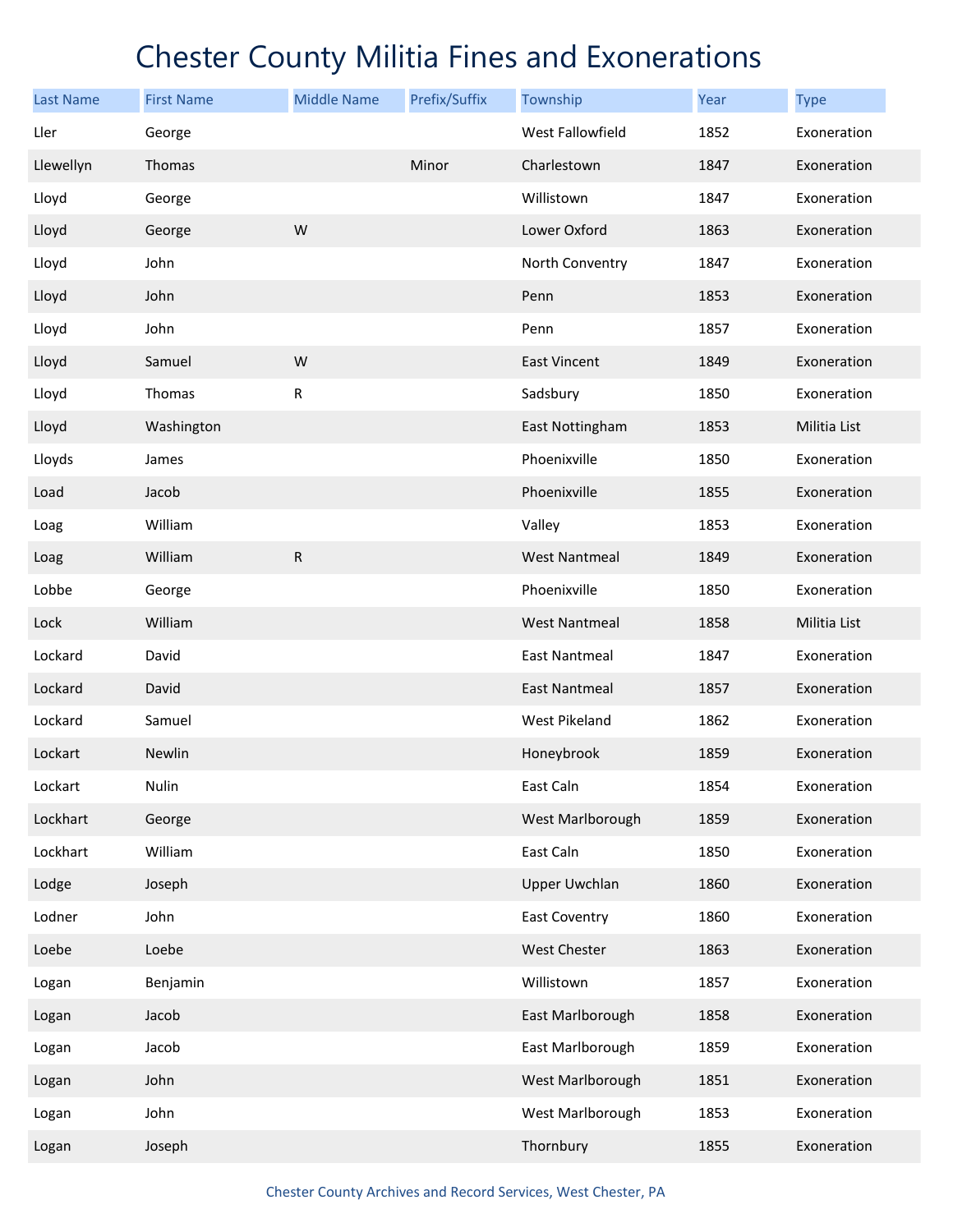| <b>Last Name</b> | <b>First Name</b> | <b>Middle Name</b>        | Prefix/Suffix | Township             | Year | <b>Type</b>  |
|------------------|-------------------|---------------------------|---------------|----------------------|------|--------------|
| Logan            | Joseph            | P                         |               | East Goshen          | 1862 | Exoneration  |
| Loge             | Joseph            |                           |               | East Brandywine      | 1857 | Militia Tax  |
| Lognhan          | James             |                           |               | Valley               | 1855 | Exoneration  |
| Loller           | Bennet            |                           |               | East Marlborough     | 1853 | Exoneration  |
| Loller           | Francis           |                           |               | Kennett              | 1849 | Exoneration  |
| Loller           | Harlin            |                           |               | Kennett              | 1849 | Exoneration  |
| Loller           | John              |                           |               | East Fallowfield     | 1850 | Exoneration  |
| Loller           | John              |                           |               | East Fallowfield     | 1853 | Exoneration  |
| Lolley           | James             |                           |               | London Britain       | 1862 | Exoneration  |
| Lolley           | William           |                           |               | West Bradford        | 1853 | Exoneration  |
| Lollier          | John              |                           |               | London Grove         | 1853 | Exoneration  |
| Lomis            | William           |                           |               | West Whiteland       | 1858 | Exoneration  |
| Long             | Bayard            |                           |               | East Whiteland       | 1848 | Exoneration  |
| Long             | Charles           |                           |               | Phoenixville         | 1850 | Exoneration  |
| Long             | D                 | ${\sf M}$                 |               | <b>West Nantmeal</b> | 1856 | Militia List |
| Long             | D                 | ${\sf M}$                 |               | <b>West Nantmeal</b> | 1857 | Militia List |
| Long             | Henry             |                           |               | Hopewell             | 1863 | Exoneration  |
| Long             | Isaac             |                           |               | Uwchlan              | 1853 | Exoneration  |
| Long             | Isaac             |                           |               | Uwchlan              | 1854 | Exoneration  |
| Long             | James             | A                         |               | Valley               | 1862 | Exoneration  |
| Long             | John              | Н                         |               | Honeybrook           | 1862 | Exoneration  |
| Long             | Joseph            |                           |               | Valley               | 1854 | Exoneration  |
| Long             | Josiah            |                           |               | Franklin             | 1860 | Exoneration  |
| Long             | William           | $\sf H$                   |               | West Nottingham      | 1858 | Exoneration  |
| Longabaugh       | J                 | V.N.                      |               | Phoenixville         | 1854 | Exoneration  |
| Longabough       | Jesse             |                           |               | Honeybrook           | 1850 | Exoneration  |
| Longacker        | A                 |                           |               | Phoenixville         | 1859 | Exoneration  |
| Longacker        | Albert            |                           |               | Phoenixville         | 1855 | Exoneration  |
| Longacker        | David             |                           |               | <b>East Vincent</b>  | 1850 | Exoneration  |
| Longacker        | Edward            |                           |               | East Whiteland       | 1858 | Exoneration  |
| Longacker        | John              | S                         |               | East Vincent         | 1863 | Exoneration  |
| Longacker        | Reuben            | $\boldsymbol{\mathsf{H}}$ |               | East Vincent         | 1862 | Exoneration  |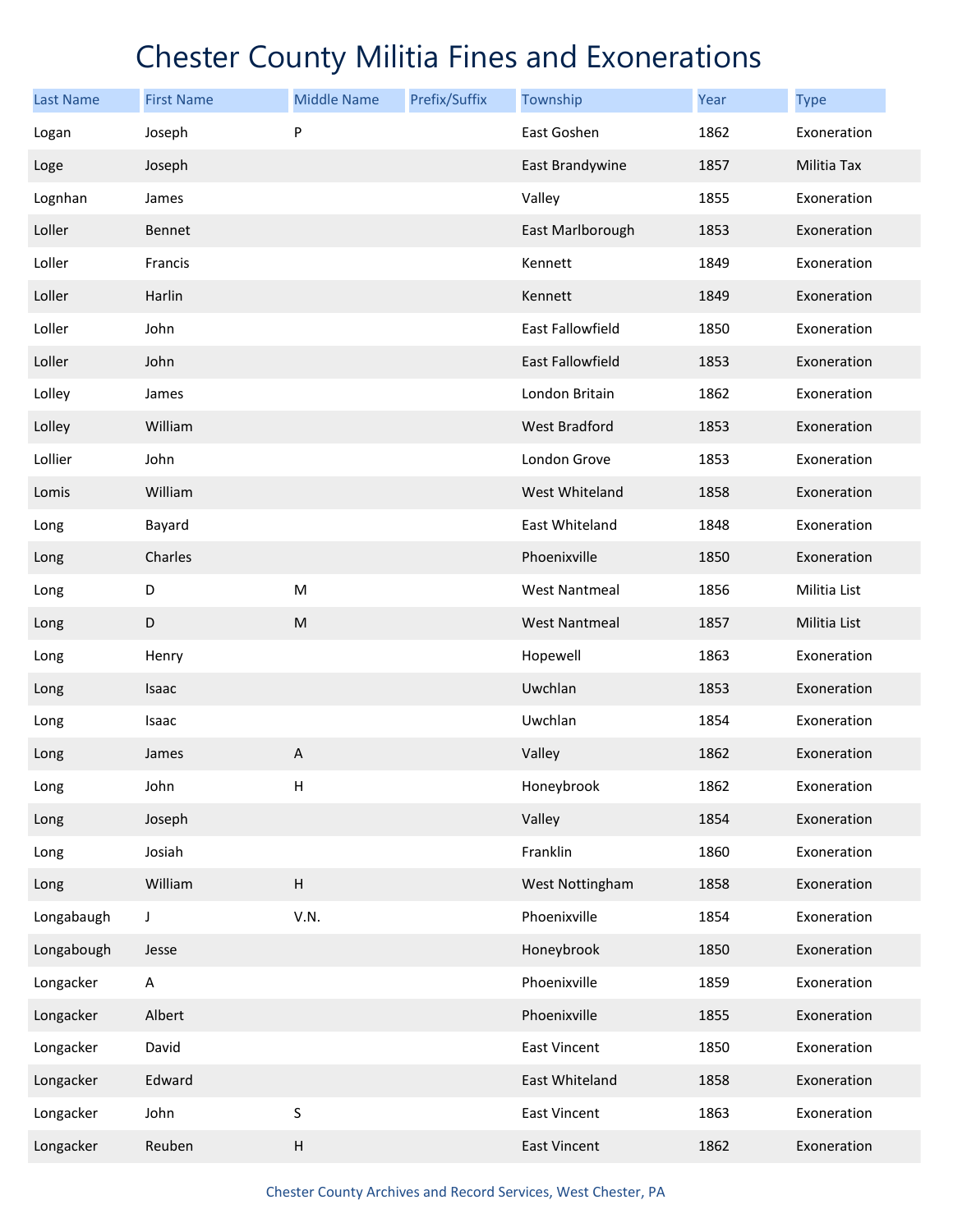| <b>Last Name</b> | <b>First Name</b> | <b>Middle Name</b> | Prefix/Suffix | Township             | Year | <b>Type</b> |
|------------------|-------------------|--------------------|---------------|----------------------|------|-------------|
| Longacre         | Isaac             |                    |               | Charlestown          | 1860 | Exoneration |
| Longacre         | Levi              |                    |               | Charlestown          | 1860 | Exoneration |
| Longaker         | John              |                    |               | East Pikeland        | 1858 | Exoneration |
| Longaker         | John              |                    |               | East Pikeland        | 1863 | Exoneration |
| Longan           | James             |                    |               | Valley               | 1854 | Exoneration |
| Longanker        | Kenery            |                    |               | <b>East Vincent</b>  | 1847 | Exoneration |
| Longenaker       | Edward            |                    |               | <b>West Vincent</b>  | 1848 | Exoneration |
| Longnecker       | John              |                    |               | <b>East Coventry</b> | 1849 | Exoneration |
| Longoose         | Jacob             |                    |               | <b>East Vincent</b>  | 1849 | Exoneration |
| Longstreth       | Abraham           |                    |               | <b>East Bradford</b> | 1855 | Exoneration |
| Longstreth       | Abraham           |                    |               | <b>East Bradford</b> | 1859 | Exoneration |
| Longstreth       | John              |                    |               | Schuylkill           | 1849 | Exoneration |
| Longstreth       | Lewis             |                    |               | <b>East Bradford</b> | 1863 | Exoneration |
| Louden           | Levi              |                    |               | East Whiteland       | 1848 | Exoneration |
| Love             | George            |                    |               | East Marlborough     | 1858 | Exoneration |
| Love             | Hunter            |                    |               | East Goshen          | 1860 | Exoneration |
| Love             | Hunter            | S                  |               | Willistown           | 1857 | Exoneration |
| Love             | Hunter            | $\sf S$            |               | Willistown           | 1857 | Exoneration |
| Love             | James             |                    | Jr            | West Fallowfield     | 1854 | Exoneration |
| Love             | Newton            | $\sf B$            |               | West Fallowfield     | 1850 | Exoneration |
| Love             | Stephen           |                    |               | Charlestown          | 1847 | Exoneration |
| Love             | Thomas            | $\mathsf J$        |               | West Fallowfield     | 1854 | Exoneration |
| Lovel            | Jonathan          |                    |               | Franklin             | 1853 | Exoneration |
| Lovell           | Richard           | ${\sf M}$          |               | London Britain       | 1863 | Exoneration |
| Loway            | William           |                    |               | Phoenixville         | 1853 | Exoneration |
| Lowden           | Benjamin          |                    |               | Tredyffrin           | 1847 | Exoneration |
| Lowery           | Patrick           |                    |               | Birmingham           | 1855 | Exoneration |
| Lowry            | Caleb             |                    |               | Franklin             | 1859 | Exoneration |
| Lowry            | Edward            |                    |               | Honeybrook           | 1859 | Exoneration |
| Lowry            | Samuel            |                    |               | Franklin             | 1859 | Exoneration |
| Lubold           | Lewis             |                    |               | East Pikeland        | 1854 | Exoneration |
| Lucy             | John              |                    |               | London Britain       | 1857 | Exoneration |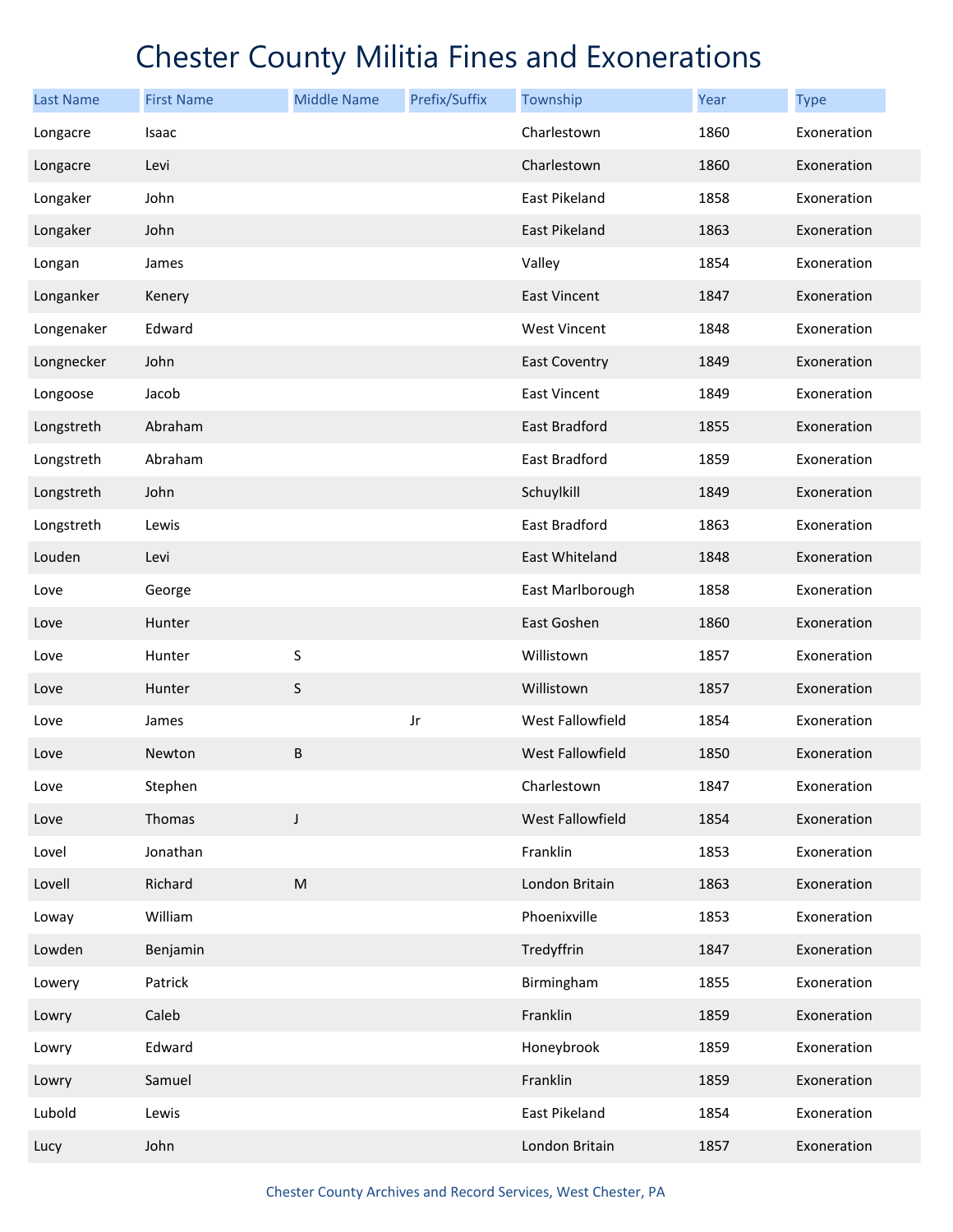| <b>Last Name</b> | <b>First Name</b> | <b>Middle Name</b> | Prefix/Suffix | Township            | Year | <b>Type</b>  |
|------------------|-------------------|--------------------|---------------|---------------------|------|--------------|
| Lucy             | John              |                    |               | London Britain      | 1858 | Exoneration  |
| Ludley           | George            |                    |               | <b>Upper Oxford</b> | 1853 | Exoneration  |
| Ludwick          | Augustus          |                    |               | Wallace             | 1862 | Exoneration  |
| Ludwick          | Edward            |                    |               | <b>West Vincent</b> | 1853 | Exoneration  |
| Ludwick          | Harlan            |                    |               | Uwchlan             | 1851 | Exoneration  |
| Ludwick          | Harlan            |                    |               | Uwchlan             | 1855 | Exoneration  |
| Ludwick          | Harlen            |                    |               | East Caln           | 1858 | Militia List |
| Ludwick          | Harlen            |                    |               | Downingtown         | 1863 | Exoneration  |
| Ludwick          | Henry             |                    |               | West Whiteland      | 1849 | Exoneration  |
| Ludwick          | Isaiah            |                    |               | East Whiteland      | 1862 | Exoneration  |
| Ludwick          | John              |                    |               | Tredyffrin          | 1853 | Exoneration  |
| Ludwick          | John              |                    |               | South Conventry     | 1855 | Exoneration  |
| Ludwick          | Morris            |                    |               | East Brandywine     | 1860 | Militia List |
| Ludwick          | Morris            |                    |               | East Brandywine     | 1862 | Militia List |
| Ludwick          | Morris            |                    |               | East Brandywine     | 1862 | Exoneration  |
| Ludwick          | Moses             |                    |               | Uwchlan             | 1855 | Exoneration  |
| Ludwick          | Samuel            |                    |               | East Caln           | 1858 | Militia List |
| Ludwig           | Edwin             |                    |               | East Vincent        | 1862 | Exoneration  |
| Ludwig           | Edwin             |                    |               | East Vincent        | 1863 | Exoneration  |
| Ludwig           | William           |                    |               | <b>East Vincent</b> | 1863 | Exoneration  |
| Lukans           | R                 | н                  |               | Downingtown         | 1863 | Exoneration  |
| Lukemire         | Robert            |                    |               | Phoenixville        | 1859 | Exoneration  |
| Lukens           | Charles           |                    |               | East Fallowfield    | 1850 | Exoneration  |
| Lukens           | Charles           |                    |               | West Fallowfield    | 1855 | Exoneration  |
| Lukens           | Charles           |                    |               | West Caln           | 1860 | Exoneration  |
| Lukens           | Charles           | G                  |               | West Fallowfield    | 1853 | Exoneration  |
| Lukens           | Joseph            |                    |               | London Grove        | 1860 | Exoneration  |
| Lukens           | Thomas            |                    |               | East Vincent        | 1848 | Exoneration  |
| Lukens           | Thomas            |                    |               | East Vincent        | 1849 | Exoneration  |
| Lukens           | Thomas            |                    |               | East Vincent        | 1853 | Exoneration  |
| Lukins           | Clarkson          |                    |               | Highland            | 1857 | Exoneration  |
| Lumis            | Thomas            |                    |               | <b>West Vincent</b> | 1857 | Exoneration  |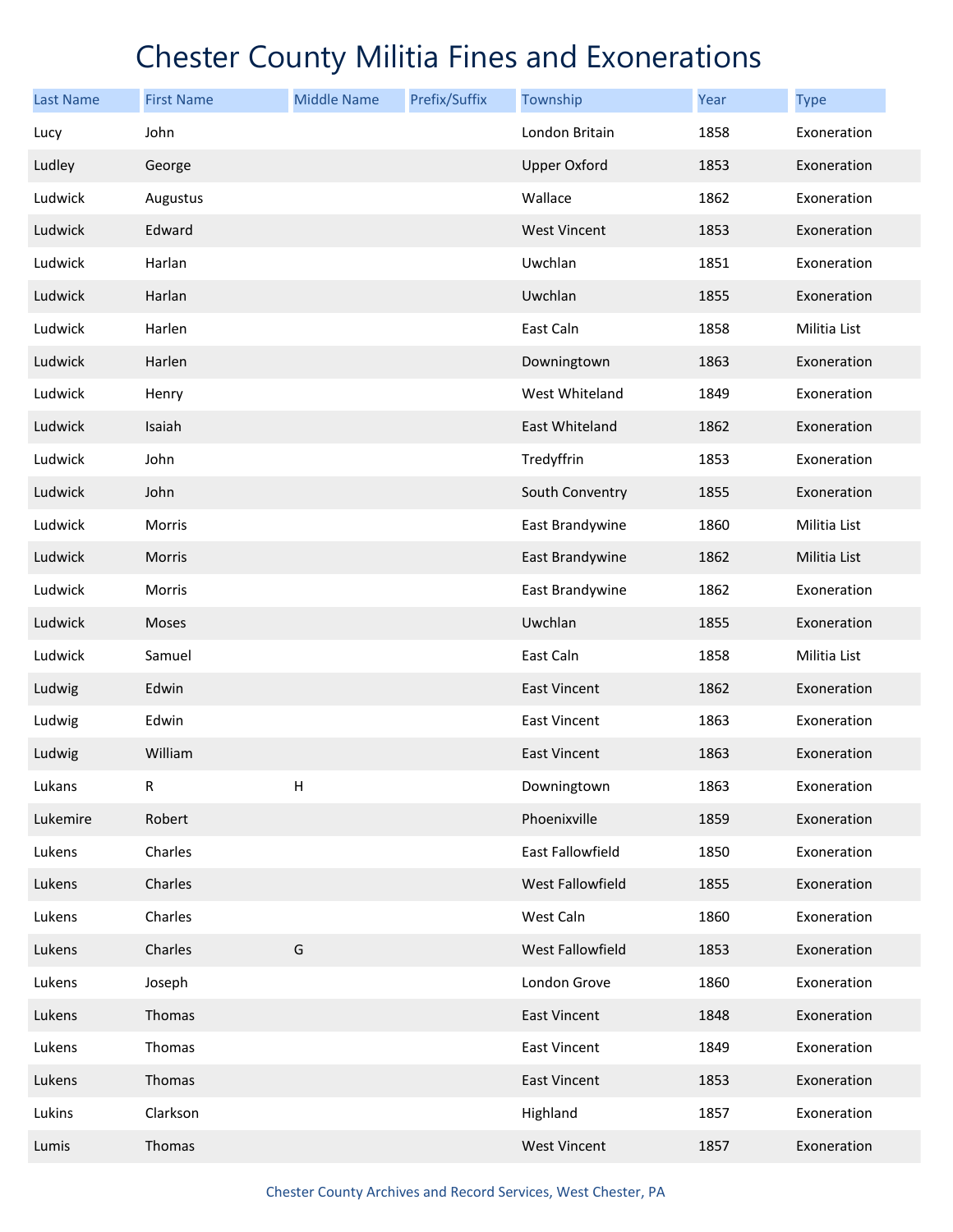| <b>Last Name</b> | <b>First Name</b> | <b>Middle Name</b> | Prefix/Suffix | Township             | Year | <b>Type</b>  |
|------------------|-------------------|--------------------|---------------|----------------------|------|--------------|
| Lutjasel         | John              |                    |               | <b>East Nantmeal</b> | 1862 | Exoneration  |
| Lutz             | Peter             |                    |               | Schuylkill           | 1848 | Exoneration  |
| Lyle             | James             | $\mathsf{C}$       |               | Lower Oxford         | 1858 | Exoneration  |
| Lynch            | Cornelius         |                    |               | East Bradford        | 1862 | Exoneration  |
| Lynch            | Cornelius         | Υ                  |               | London Britain       | 1862 | Exoneration  |
| Lynch            | Daniel            |                    |               | London Britain       | 1857 | Exoneration  |
| Lynch            | George            |                    |               | Phoenixville         | 1853 | Exoneration  |
| Lynch            | Humphrey          |                    |               | London Britain       | 1858 | Exoneration  |
| Lynch            | James             |                    |               | East Whiteland       | 1848 | Exoneration  |
| Lynch            | James             |                    |               | Tredyffrin           | 1848 | Exoneration  |
| Lynch            | James             |                    |               | West Fallowfield     | 1862 | Exoneration  |
| Lynch            | John              |                    |               | East Nottingham      | 1849 | Exoneration  |
| Lynch            | John              | W                  |               | West Chester         | 1860 | Exoneration  |
| Lynch            | Matthew           |                    |               | Londonderry          | 1857 | Exoneration  |
| Lynch            | Owen              |                    |               | East Whiteland       | 1862 | Exoneration  |
| Lynch            | Robert            |                    |               | East Nottingham      | 1856 | Exoneration  |
| Lynch            | Robert            |                    |               | East Nottingham      | 1857 | Exoneration  |
| Lynch            | Thomas            |                    |               | Phoenixville         | 1859 | Exoneration  |
| Lynch            | Thomas            |                    | Dec'd         | Phoenixville         | 1862 | Exoneration  |
| Lynch            | William           |                    |               | Phoenixville         | 1853 | Exoneration  |
| Lynk             | Simon             |                    |               | East Pikeland        | 1862 | Exoneration  |
| Lynn             | Alexander         |                    |               | Phoenixville         | 1854 | Exoneration  |
| Lynn             | Thomas            |                    |               | Sadsbury             | 1853 | Exoneration  |
| Lyons            | Dennis            |                    |               | West Brandywine      | 1852 | Exoneration  |
| Lyons            | Dennis            |                    |               | East Caln            | 1858 | Militia List |
| Lyons            | James             |                    |               | Phoenixville         | 1850 | Exoneration  |
| Lyons            | John              |                    |               | Phoenixville         | 1855 | Exoneration  |
| Lyons            | John              |                    |               | Phoenixville         | 1858 | Exoneration  |
| Lyons            | Josiah            |                    |               | London Grove         | 1850 | Exoneration  |
| Lyons            | Josiah            |                    |               | London Grove         | 1850 | Exoneration  |
| Lysle            | Robert            |                    | Jr            | Franklin             | 1855 | Exoneration  |
| Lysle            | Wilson            |                    |               | Kennett              | 1858 | Exoneration  |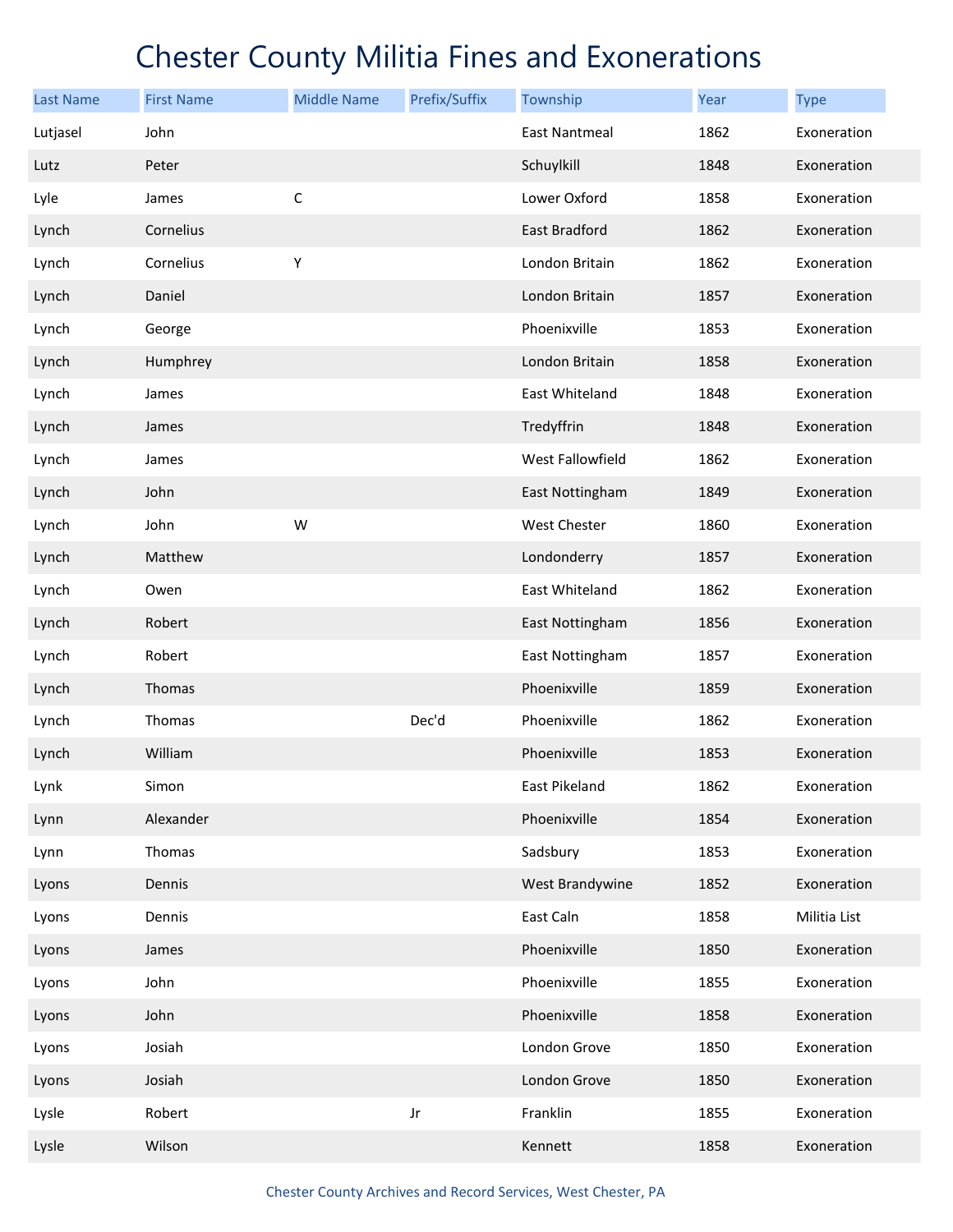| <b>Last Name</b> | <b>First Name</b> | <b>Middle Name</b> | Prefix/Suffix | Township             | Year | <b>Type</b>  |
|------------------|-------------------|--------------------|---------------|----------------------|------|--------------|
| Mabin            | John              |                    |               | East Vincent         | 1860 | Exoneration  |
| Macbeth          | James             |                    |               | <b>West Bradford</b> | 1850 | Exoneration  |
| Mace             | Brinton           |                    |               | East Brandywine      | 1860 | Militia List |
| Mace             | <b>Brinton</b>    | W                  |               | East Caln            | 1858 | Militia List |
| Mace             | Brinton           | W                  |               | East Brandywine      | 1862 | Militia List |
| Mace             | Robert            |                    |               | New London           | 1849 | Exoneration  |
| Mace             | Robert            |                    |               | East Marlborough     | 1859 | Exoneration  |
| MacFarlan        | Thomas            |                    |               | Warwick              | 1863 | Exoneration  |
| MacFarland       | Edward            |                    |               | East Marlborough     | 1856 | Exoneration  |
| Macintire        | Henry             |                    |               | Schuylkill           | 1849 | Exoneration  |
| Macintire        | Robert            |                    |               | Lower Oxford         | 1850 | Exoneration  |
| Mack             | David             |                    |               | Tredyffrin           | 1859 | Exoneration  |
| Mack             | John              |                    |               | West Whiteland       | 1859 | Exoneration  |
| Mack             | John              |                    |               | New Garden           | 1860 | Exoneration  |
| Mack             | William           |                    |               | East Vincent         | 1853 | Exoneration  |
| Mack             | William           |                    |               | <b>East Vincent</b>  | 1854 | Exoneration  |
| Mack             | William           |                    |               | West Whiteland       | 1859 | Exoneration  |
| Mackelray        | Patrick           |                    |               | <b>West Pikeland</b> | 1850 | Exoneration  |
| Mackey           | David             |                    |               | Penn                 | 1850 | Exoneration  |
| Mackey           | Elisha            |                    |               | Penn                 | 1863 | Exoneration  |
| Mackey           | George            |                    |               | Lower Oxford         | 1850 | Exoneration  |
| Macky            | John              |                    |               | New Garden           | 1850 | Exoneration  |
| Maconly          | Washington        |                    |               | Kennett              | 1849 | Exoneration  |
| Madden           | John              |                    |               | Phoenixville         | 1854 | Exoneration  |
| Magargee         | Franklin          |                    |               | London Grove         | 1852 | Exoneration  |
| Magaw            | Alfred            |                    |               | East Nottingham      | 1859 | Exoneration  |
| Magaw            | James             | B                  |               | East Nottingham      | 1863 | Exoneration  |
| Maginley         | Hugh              |                    |               | East Whiteland       | 1858 | Exoneration  |
| Maguire          | John              |                    |               | West Chester         | 1857 | Exoneration  |
| Maguire          | William           |                    |               | West Chester         | 1862 | Exoneration  |
| Magunegin        | Isaac             |                    |               | Kennett              | 1850 | Exoneration  |
| Mahan            | Hugh              |                    |               | West Marlborough     | 1859 | Exoneration  |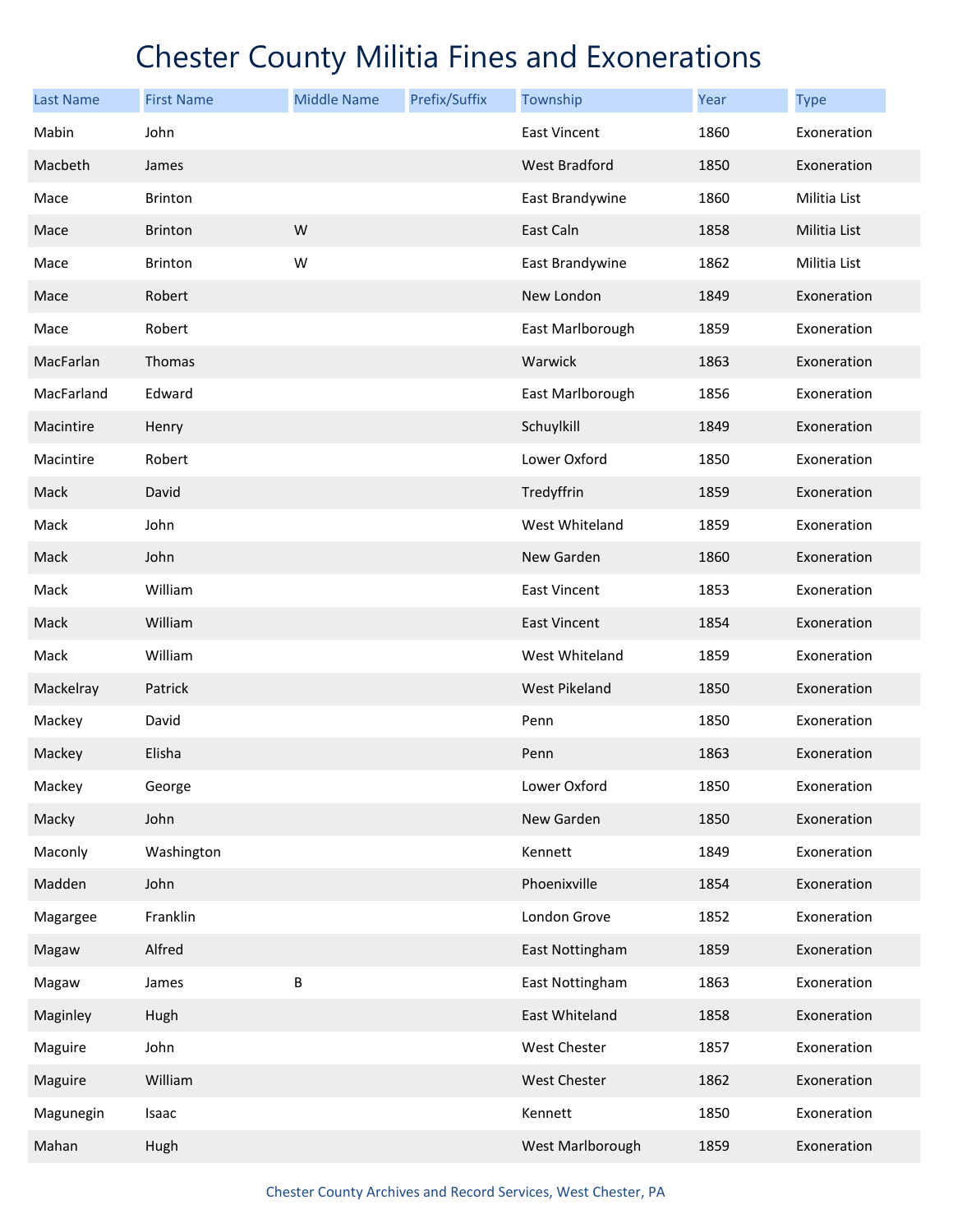| <b>Last Name</b> | <b>First Name</b> | <b>Middle Name</b> | Prefix/Suffix | Township             | Year | <b>Type</b> |
|------------------|-------------------|--------------------|---------------|----------------------|------|-------------|
| Mahan            | James             |                    |               | Lower Oxford         | 1849 | Exoneration |
| Mahan            | John              |                    |               | Lower Oxford         | 1849 | Exoneration |
| Mahan            | John              |                    |               | East Nottingham      | 1858 | Exoneration |
| Mahan            | Thomas            |                    |               | Lower Oxford         | 1849 | Exoneration |
| Mahan            | Thomas            |                    |               | Lower Oxford         | 1862 | Exoneration |
| Maharg           | James             |                    |               | Hopewell             | 1863 | Exoneration |
| Mahter           | Leonard           |                    |               | Phoenixville         | 1858 | Exoneration |
| Maitland         | Alexander         |                    |               | East Fallowfield     | 1850 | Exoneration |
| Maitland         | James             | Α                  |               | Lower Oxford         | 1850 | Exoneration |
| Maitland         | James             | G                  |               | East Caln            | 1850 | Exoneration |
| Maitland         | Samuel            |                    |               | Elk                  | 1859 | Exoneration |
| Maitland         | Thomas            |                    |               | West Caln            | 1863 | Exoneration |
| Major            | George            |                    |               | East Coventry        | 1853 | Exoneration |
| Major            | George            |                    |               | <b>East Coventry</b> | 1854 | Exoneration |
| Major            | William           |                    |               | Kennett              | 1856 | Exoneration |
| Makim            | Amsy              |                    |               | West Brandywine      | 1852 | Exoneration |
| Malany           | Michael           |                    |               | London Britain       | 1854 | Exoneration |
| Malany           | Pat               |                    |               | London Britain       | 1854 | Exoneration |
| Malch            | Julius            |                    |               | West Chester         | 1855 | Exoneration |
| Maleey           | John              |                    |               | <b>East Nantmeal</b> | 1857 | Exoneration |
| Maley            | James             |                    |               | Phoenixville         | 1858 | Exoneration |
| Maley            | John              |                    |               | Uwchlan              | 1855 | Exoneration |
| Malin            | James             |                    |               | Kennett              | 1853 | Exoneration |
| Malin            | Joseph            |                    | Jr            | East Whiteland       | 1847 | Exoneration |
| Malin            | Joseph            |                    |               | East Whiteland       | 1848 | Exoneration |
| Malin            | Phineas           |                    |               | New Garden           | 1860 | Exoneration |
| Malin            | Taylor            |                    |               | New Garden           | 1854 | Exoneration |
| Malin            | Taylor            |                    |               | East Marlborough     | 1855 | Exoneration |
| Malin            | Thomas            |                    |               | West Whiteland       | 1855 | Exoneration |
| Malone           | John              | ${\sf R}$          |               | Sadsbury             | 1850 | Exoneration |
| Malone           | Thomas            |                    |               | East Goshen          | 1858 | Exoneration |
| Maloney          | Patrick           |                    |               | East Goshen          | 1850 | Exoneration |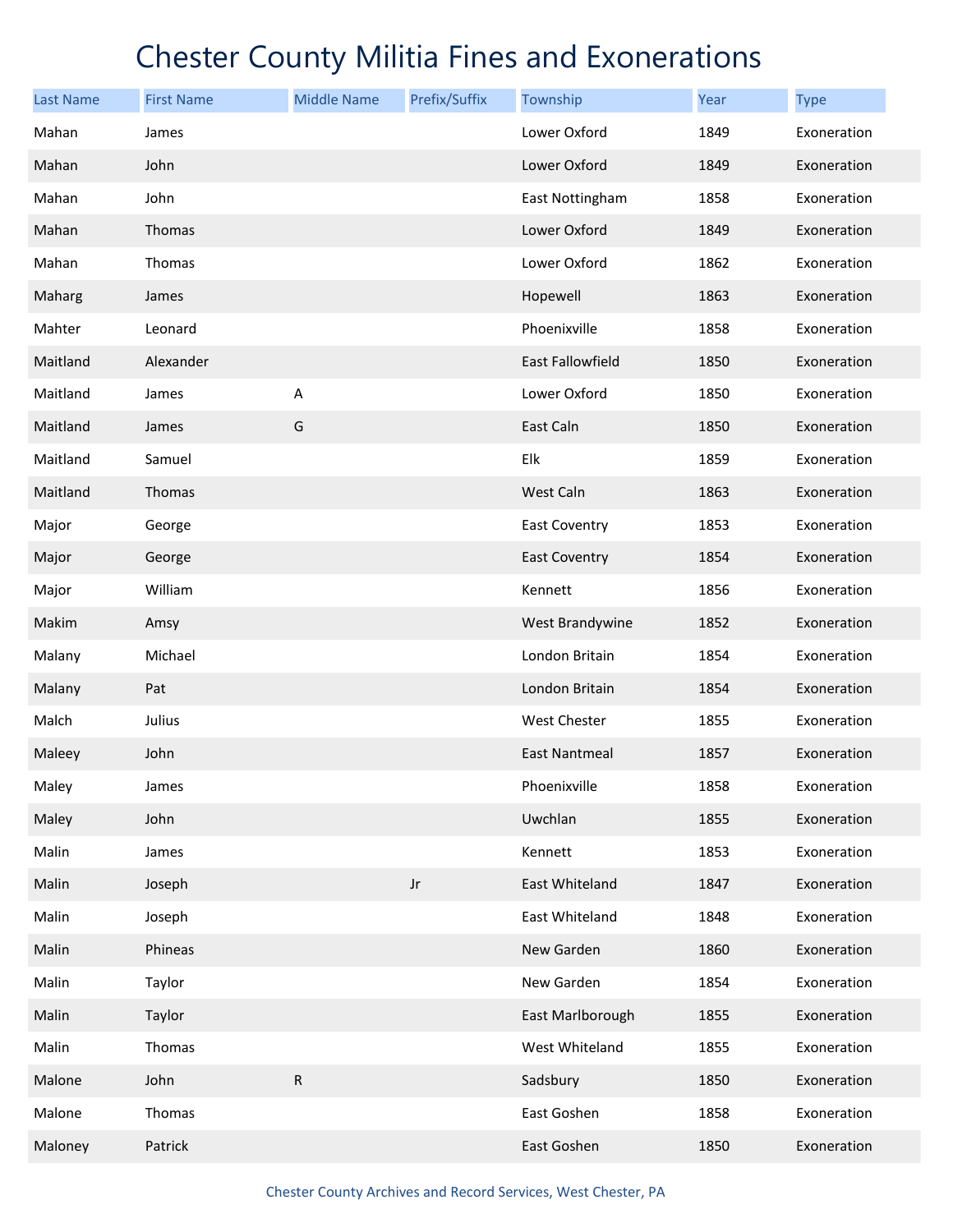| <b>Last Name</b> | <b>First Name</b> | <b>Middle Name</b> | Prefix/Suffix | Township             | Year | <b>Type</b>  |
|------------------|-------------------|--------------------|---------------|----------------------|------|--------------|
| Maloney          | Washington        |                    |               | Lower Oxford         | 1857 | Exoneration  |
| Malony           | William           |                    |               | East Nottingham      | 1849 | Exoneration  |
| Malsed           | Charles           |                    |               | East Caln            | 1850 | Exoneration  |
| Malseed          | Charles           |                    |               | East Caln            | 1853 | Exoneration  |
| Man              | Paschall          |                    |               | East Caln            | 1853 | Exoneration  |
| Manahan          | Denis             |                    |               | London Grove         | 1850 | Exoneration  |
| Mancrief         | James             |                    |               | Phoenixville         | 1854 | Exoneration  |
| Mancrief         | John              |                    |               | Phoenixville         | 1858 | Exoneration  |
| Mandenhall       | William           |                    |               | West Brandywine      | 1855 | Exoneration  |
| Maney            | James             |                    |               | Uwchlan              | 1849 | Exoneration  |
| Manley           | Edmund            | S                  |               | West Goshen          | 1860 | Exoneration  |
| Manley           | Edwin             | S                  |               | West Goshen          | 1858 | Exoneration  |
| Manley           | John              |                    |               | Valley               | 1855 | Exoneration  |
| Manley           | Michael           |                    |               | Phoenixville         | 1855 | Exoneration  |
| Mann             | Davis             |                    |               | East Caln            | 1850 | Exoneration  |
| Mann             | Jonathan          |                    |               | Valley               | 1863 | Exoneration  |
| Mann             | Paschall          |                    |               | East Caln            | 1850 | Exoneration  |
| Mann             | William           |                    |               | East Marlborough     | 1855 | Exoneration  |
| Mann             | William           |                    |               | Newlin               | 1857 | Exoneration  |
| Mannen           | Edward            |                    |               | <b>West Pikeland</b> | 1857 | Exoneration  |
| Manney           | James             |                    |               | Wallace              | 1853 | Exoneration  |
| Manning          | Martin            |                    |               | West Chester         | 1863 | Exoneration  |
| Manning          | Thomas            |                    |               | West Chester         | 1863 | Exoneration  |
| Manning          | William           |                    |               | <b>West Chester</b>  | 1863 | Exoneration  |
| Mans             | Levi              |                    |               | Phoenixville         | 1853 | Exoneration  |
| Mansel           | Morris            |                    |               | <b>West Vincent</b>  | 1858 | Exoneration  |
| March            | B                 | F                  |               | <b>East Coventry</b> | 1858 | Exoneration  |
| March            | Daniel            |                    |               | East Pikeland        | 1860 | Exoneration  |
| March            | George            |                    |               | West Bradford        | 1856 | Militia List |
| March            | John              |                    |               | <b>West Vincent</b>  | 1854 | Exoneration  |
| March            | John              |                    |               | Uwchlan              | 1855 | Exoneration  |
| March            | John              |                    |               | East Pikeland        | 1859 | Exoneration  |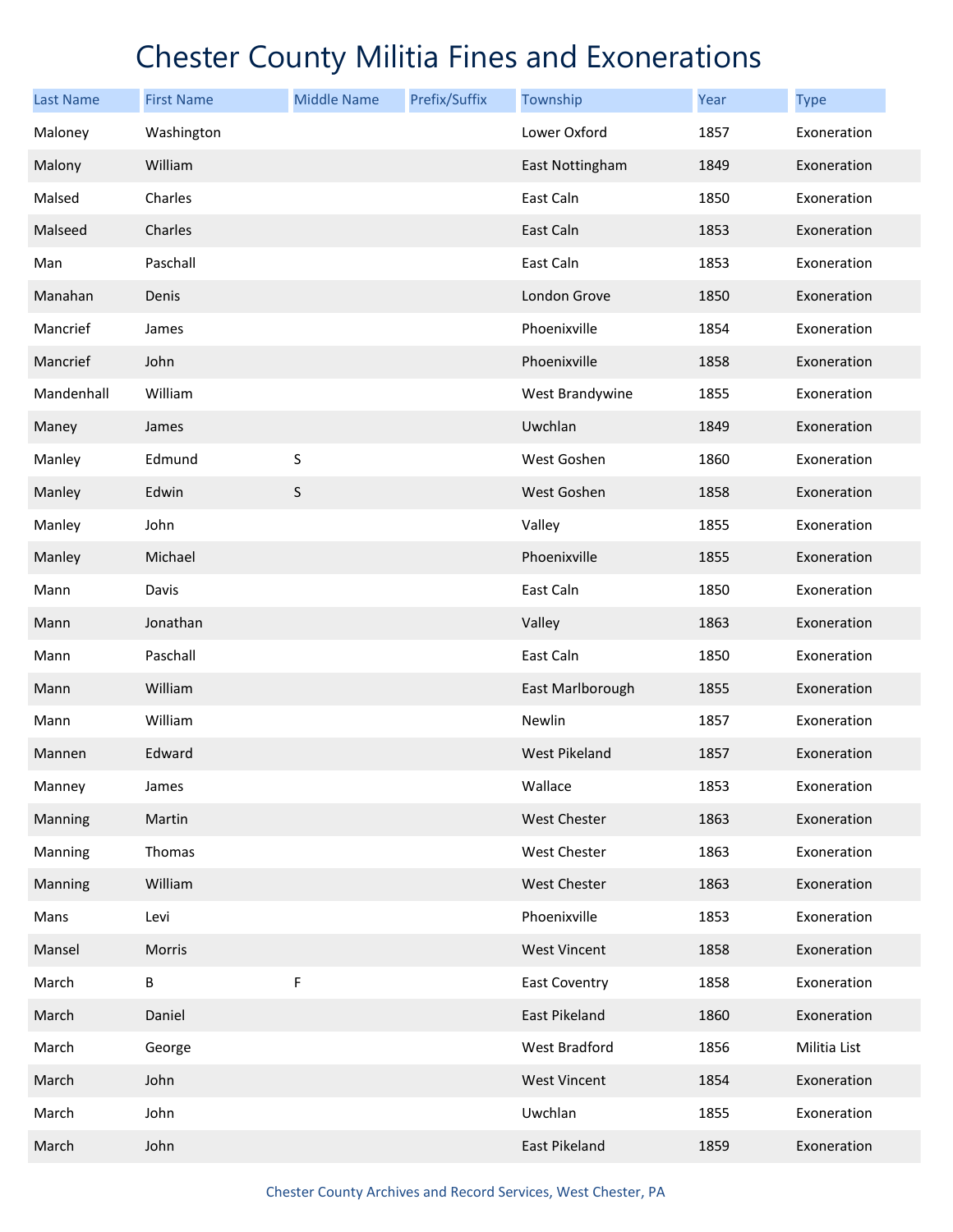| <b>Last Name</b> | <b>First Name</b> | <b>Middle Name</b>        | Prefix/Suffix | Township             | Year | <b>Type</b>  |
|------------------|-------------------|---------------------------|---------------|----------------------|------|--------------|
| Marchall         | Ezra              |                           |               | East Marlborough     | 1850 | Exoneration  |
| Mardock          | Alex              |                           |               | <b>West Nantmeal</b> | 1856 | Militia List |
| Mardock          | Alexander         | Ε                         |               | <b>West Nantmeal</b> | 1857 | Militia List |
| Mardock          | Alexander         | E                         |               | <b>West Nantmeal</b> | 1858 | Militia List |
| Mardock          | Alexander         | $\mathsf E$               |               | <b>West Nantmeal</b> | 1859 | Exoneration  |
| Mardock          | James             | $\boldsymbol{\mathsf{A}}$ |               | <b>West Nantmeal</b> | 1853 | Militia List |
| Mardock          | James             | Α                         |               | <b>West Nantmeal</b> | 1856 | Militia List |
| Mardock          | James             | A                         |               | <b>West Nantmeal</b> | 1857 | Militia List |
| Mardock          | James             | Α                         |               | <b>West Nantmeal</b> | 1858 | Militia List |
| Mardock          | James             | A                         |               | <b>West Nantmeal</b> | 1859 | Exoneration  |
| Mardock          | Rees              |                           |               | <b>West Nantmeal</b> | 1857 | Militia List |
| Maris            | George            |                           |               | West Whiteland       | 1859 | Exoneration  |
| Maris            | William           |                           |               | Uwchlan              | 1851 | Exoneration  |
| Markel           | Joseph            |                           |               | <b>East Nantmeal</b> | 1847 | Exoneration  |
| Markey           | James             |                           |               | West Chester         | 1863 | Exoneration  |
| Markey           | Moses             |                           |               | Newlin               | 1855 | Exoneration  |
| Markle           | George            | $\mathsf C$               |               | South Conventry      | 1858 | Exoneration  |
| Markwood         | Jacob             |                           |               | Easttown             | 1854 | Exoneration  |
| Markwood         | John              |                           |               | Easttown             | 1855 | Exoneration  |
| Marok            | Lewis             |                           |               | <b>East Pikeland</b> | 1862 | Exoneration  |
| Marpole          | Joseph            |                           |               | Honeybrook           | 1853 | Exoneration  |
| Marrow           | Robert            | $\mathsf J$               |               | Franklin             | 1863 | Exoneration  |
| Marsh            | Abner             |                           |               | London Grove         | 1862 | Exoneration  |
| Marshall         |                   |                           | Dr            | <b>West Chester</b>  | 1860 | Exoneration  |
| Marshall         | Abner             |                           |               | Kennett              | 1854 | Exoneration  |
| Marshall         | Abraham           |                           | $_{\rm Jr}$   | <b>West Bradford</b> | 1856 | Militia List |
| Marshall         | Bayard            |                           |               | West Bradford        | 1853 | Exoneration  |
| Marshall         | Cloud             |                           |               | West Bradford        | 1853 | Exoneration  |
| Marshall         | Cloud             |                           |               | West Bradford        | 1856 | Militia List |
| Marshall         | David             |                           |               | East Fallowfield     | 1857 | Exoneration  |
| Marshall         | David             |                           |               | East Brandywine      | 1860 | Militia List |
| Marshall         | David             | $\sf T$                   |               | West Fallowfield     | 1850 | Exoneration  |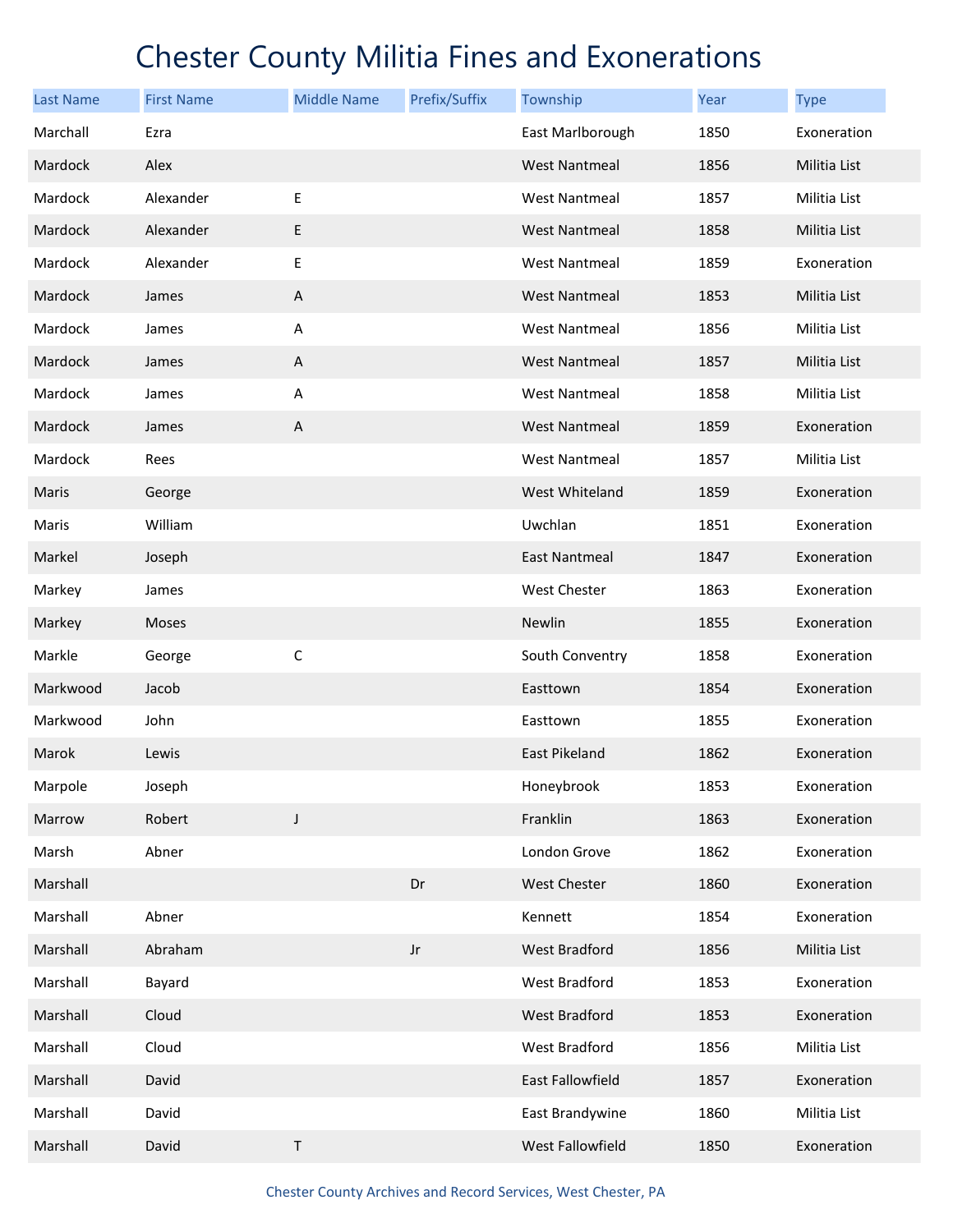| <b>Last Name</b> | <b>First Name</b> | <b>Middle Name</b> | Prefix/Suffix | Township             | Year | <b>Type</b>        |
|------------------|-------------------|--------------------|---------------|----------------------|------|--------------------|
| Marshall         | Ezra              |                    |               | East Marlborough     | 1853 | Exoneration        |
| Marshall         | Ezra              |                    |               | Newlin               | 1859 | Exoneration        |
| Marshall         | Hoopes            |                    |               | Westtown             | 1857 | Exoneration        |
| Marshall         | Hoops             |                    |               | Westtown             | 1854 | Exoneration        |
| Marshall         | Hughes            |                    |               | Newlin               | 1855 | Exoneration        |
| Marshall         | Hughs             |                    |               | <b>Newlin</b>        | 1856 | Exoneration        |
| Marshall         | Isaac             |                    |               | East Bradford        | 1850 | Exoneration        |
| Marshall         | James             |                    |               | West Caln            | 1862 | Exoneration        |
| Marshall         | John              |                    |               | East Brandywine      | 1855 | Militia List       |
| Marshall         | John              |                    |               | East Brandywine      | 1857 | <b>Militia Tax</b> |
| Marshall         | John              |                    |               | East Brandywine      | 1858 | Militia List       |
| Marshall         | John              |                    |               | East Brandywine      | 1860 | Militia List       |
| Marshall         | John              | B                  |               | West Bradford        | 1860 | Exoneration        |
| Marshall         | Johnson           |                    |               | West Marlborough     | 1849 | Exoneration        |
| Marshall         | Joseph            | ${\sf N}$          |               | Pennsbury            | 1862 | Exoneration        |
| Marshall         | P                 | E                  |               | <b>West Chester</b>  | 1863 | Exoneration        |
| Marshall         | Umphrey           |                    |               | East Caln            | 1853 | Exoneration        |
| Marshall         | William           |                    |               | <b>West Bradford</b> | 1856 | Militia List       |
| Marshel          | William           |                    |               | Kennett              | 1849 | Exoneration        |
| Marshel          | William           |                    |               | Kennett              | 1850 | Exoneration        |
| Marshel          | William           | P                  |               | London Grove         | 1850 | Exoneration        |
| Martar           | Nicholas          |                    |               | Phoenixville         | 1858 | Exoneration        |
| Martial          | Pennoch           |                    |               | London Grove         | 1850 | Exoneration        |
| Martial          | Pennock           |                    |               | London Grove         | 1850 | Exoneration        |
| Martial          | William           | $\mathsf T$        |               | London Grove         | 1850 | Exoneration        |
| Martin           | Aaron             |                    |               | West Caln            | 1862 | Exoneration        |
| Martin           | Benjamin          |                    |               | Uwchlan              | 1853 | Exoneration        |
| Martin           | Benjamin          |                    |               | Uwchlan              | 1854 | Exoneration        |
| Martin           | Charles           |                    |               | West Chester         | 1860 | Exoneration        |
| Martin           | Cheney            |                    |               | West Bradford        | 1856 | Militia List       |
| Martin           | David             | К                  |               | West Caln            | 1862 | Exoneration        |
| Martin           | G                 | Carter             |               | East Bradford        | 1862 | Exoneration        |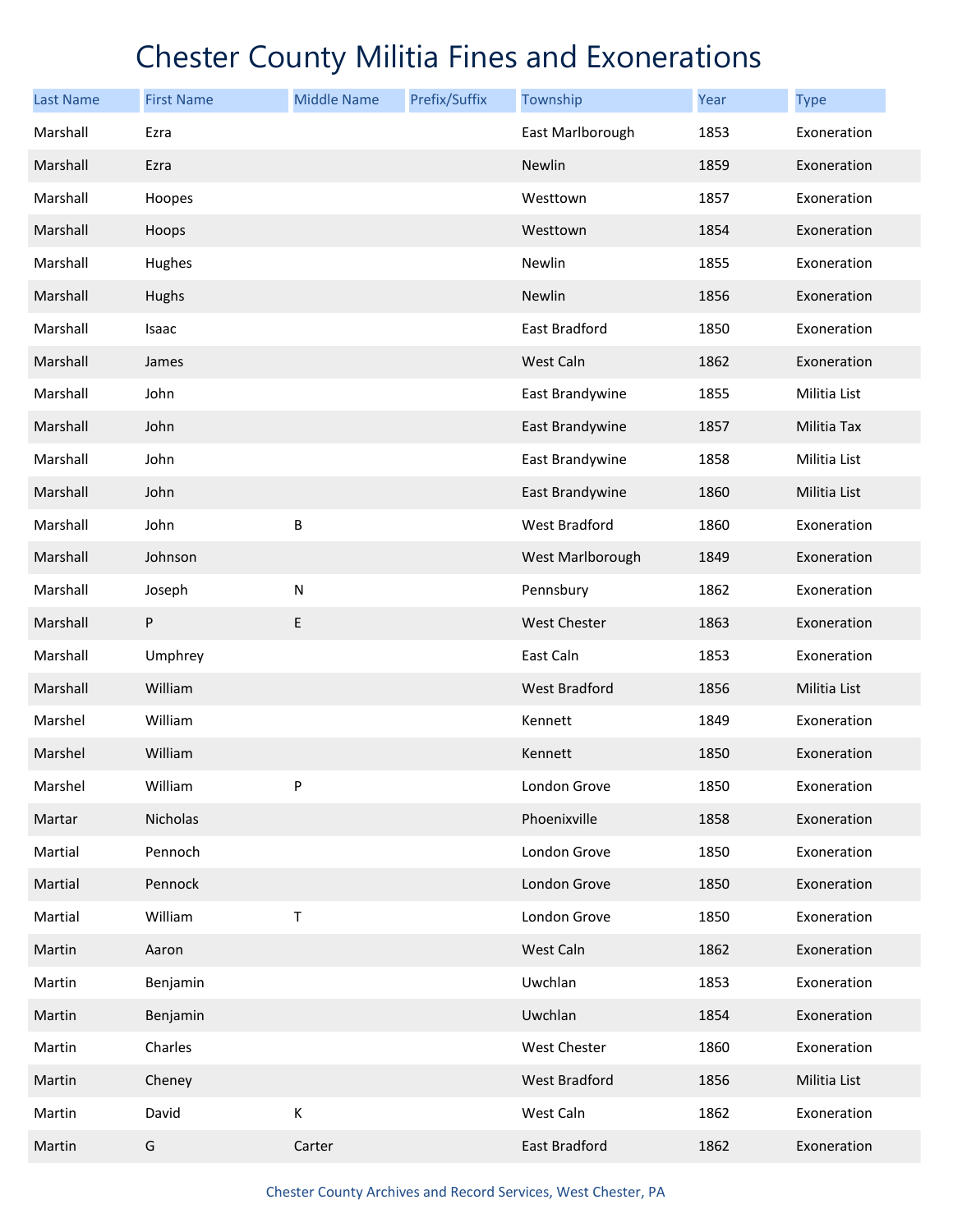| <b>Last Name</b> | <b>First Name</b> | <b>Middle Name</b> | Prefix/Suffix | Township             | Year | <b>Type</b>  |
|------------------|-------------------|--------------------|---------------|----------------------|------|--------------|
| Martin           | George            |                    |               | East Marlborough     | 1853 | Exoneration  |
| Martin           | George            | $\mathsf C$        |               | West Bradford        | 1856 | Militia List |
| Martin           | Hawey             |                    |               | Pocopson             | 1853 | Exoneration  |
| Martin           | Hugh              |                    |               | Sadsbury             | 1856 | Exoneration  |
| Martin           | James             |                    |               | East Caln            | 1856 | Exoneration  |
| Martin           | James             |                    |               | Phoenixville         | 1862 | Exoneration  |
| Martin           | John              |                    |               | Wallace              | 1853 | Exoneration  |
| Martin           | John              |                    |               | Wallace              | 1855 | Exoneration  |
| Martin           | John              |                    |               | East Caln            | 1858 | Militia List |
| Martin           | John              |                    |               | East Caln            | 1859 | Exoneration  |
| Martin           | Lewis             |                    |               | East Fallowfield     | 1854 | Exoneration  |
| Martin           | Lewis             |                    |               | West Bradford        | 1856 | Militia List |
| Martin           | Owen              |                    |               | Phoenixville         | 1853 | Exoneration  |
| Martin           | Owen              |                    |               | Phoenixville         | 1854 | Exoneration  |
| Martin           | Samuel            |                    |               | West Bradford        | 1856 | Militia List |
| Martin           | Samuel            |                    |               | East Bradford        | 1863 | Exoneration  |
| Martin           | Samuel            | S                  |               | Kennett              | 1863 | Exoneration  |
| Martin           | Warrick           |                    |               | <b>West Bradford</b> | 1853 | Exoneration  |
| Martin           | William           |                    |               | Sadsbury             | 1850 | Exoneration  |
| Martin           | William           |                    |               | Valley               | 1853 | Exoneration  |
| Martin           | William           |                    |               | East Marlborough     | 1859 | Exoneration  |
| Mase             | Thomas            |                    |               | London Britain       | 1854 | Exoneration  |
| Maskey           | John              |                    |               | New Garden           | 1853 | Exoneration  |
| Mason            | Ben               |                    |               | East Brandywine      | 1860 | Militia List |
| Mason            | Lewis             |                    |               | West Fallowfield     | 1856 | Exoneration  |
| Mason            | $\mathsf{R}$      | D                  |               | East Caln            | 1858 | Exoneration  |
| Mason            | Richard           |                    |               | East Brandywine      | 1857 | Militia Tax  |
| Mason            | Richard           |                    |               | East Caln            | 1858 | Militia List |
| Mason            | Richard           |                    |               | East Caln            | 1860 | Exoneration  |
| Mason            | William           |                    |               | Warwick              | 1850 | Exoneration  |
| Mason            | William           |                    |               | Thornbury            | 1862 | Exoneration  |
| Mason            | William           | $\sf B$            |               | Kennett Square       | 1859 | Exoneration  |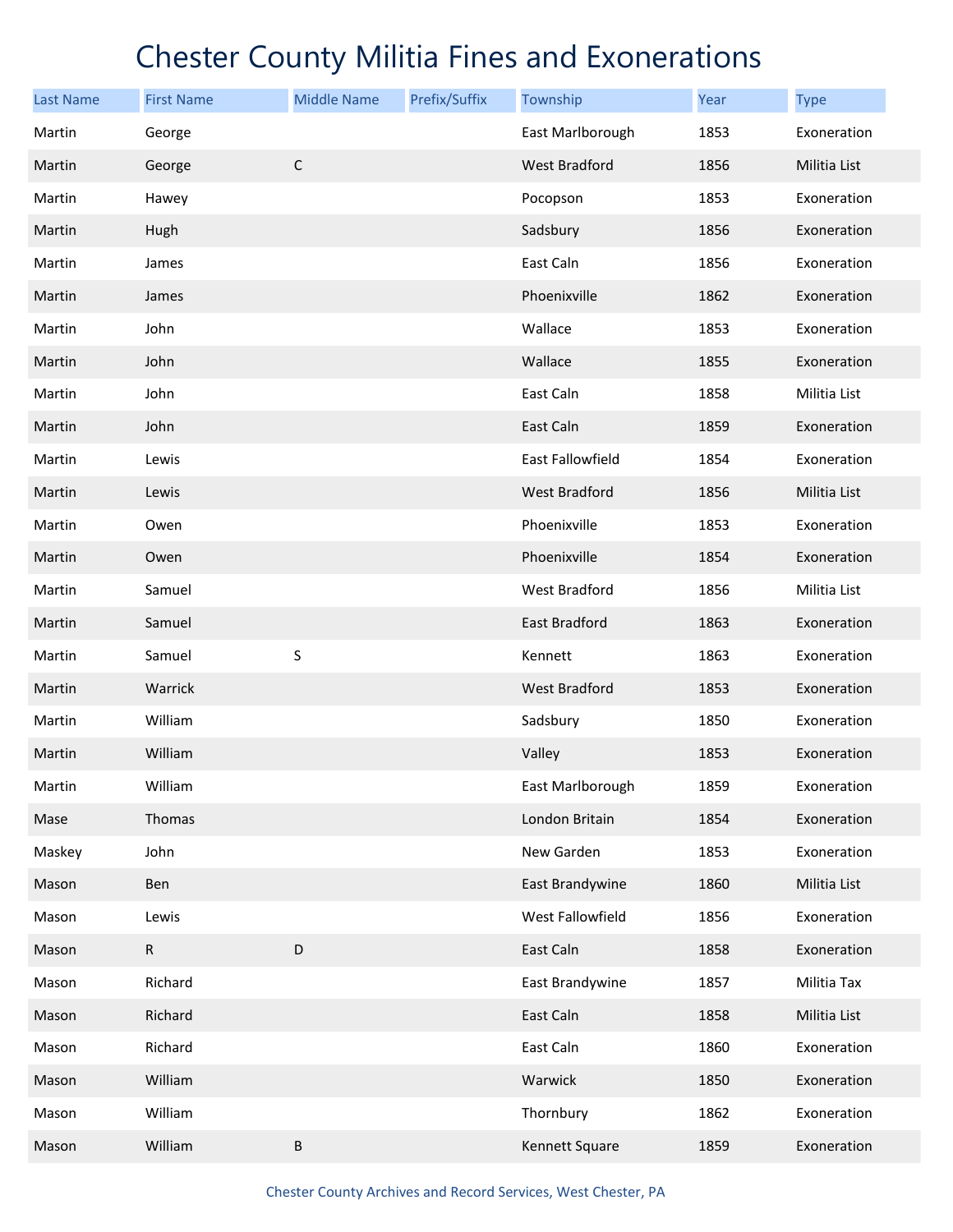| <b>Last Name</b> | <b>First Name</b> | <b>Middle Name</b> | Prefix/Suffix | Township             | Year | <b>Type</b>  |
|------------------|-------------------|--------------------|---------------|----------------------|------|--------------|
| Massee           | William           | $\mathsf C$        |               | Phoenixville         | 1858 | Exoneration  |
| Massey           | Daniel            |                    |               | West Fallowfield     | 1853 | Exoneration  |
| Massey           | Eli               |                    |               | Willistown           | 1851 | Exoneration  |
| Massey           | John              |                    |               | Pocopson             | 1854 | Exoneration  |
| Massey           | John              |                    |               | Uwchlan              | 1857 | Exoneration  |
| Massey           | Joseph            | $\mathsf J$        |               | Highland             | 1860 | Exoneration  |
| Massey           | Samuel            | A                  |               | Lower Oxford         | 1853 | Exoneration  |
| Massey           | Thomas            | J                  |               | Willistown           | 1851 | Exoneration  |
| Massey           | William           | L                  | Dec'd         | West Chester         | 1862 | Exoneration  |
| Mast             | John              | L                  |               | Honeybrook           | 1862 | Exoneration  |
| Masterson        | Patrick           |                    |               | Westtown             | 1854 | Exoneration  |
| Matlack          | George            |                    |               | East Brandywine      | 1857 | Militia Tax  |
| Matlack          | George            |                    |               | East Brandywine      | 1859 | Militia List |
| Matlack          | George            |                    |               | East Brandywine      | 1860 | Militia List |
| Matlack          | James             |                    |               | East Brandywine      | 1855 | Militia List |
| Matlack          | James             |                    |               | East Caln            | 1858 | Exoneration  |
| Matlock          | $\mathsf C$       |                    |               | Thornbury            | 1853 | Exoneration  |
| Matlock          | Caleb             | $\mathsf J$        |               | West Goshen          | 1860 | Exoneration  |
| Matlock          | George            |                    |               | East Brandywine      | 1858 | Militia List |
| Matlock          | George            |                    |               | East Brandywine      | 1862 | Militia List |
| Matlock          | James             | M                  |               | East Caln            | 1858 | Militia List |
| Matlock          | Richard           |                    |               | East Brandywine      | 1862 | Militia List |
| Matre            | Bartholomew       |                    |               | East Whiteland       | 1852 | Exoneration  |
| Matson           | Anthony           |                    |               | <b>East Vincent</b>  | 1856 | Exoneration  |
| Matthets         | Jesse             | G                  |               | West Nottingham      | 1858 | Exoneration  |
| Matthews         | Charles           |                    |               | Phoenixville         | 1850 | Exoneration  |
| Matthews         | John              |                    |               | Lower Oxford         | 1857 | Exoneration  |
| Mauger           | John              |                    |               | <b>West Nantmeal</b> | 1853 | Militia List |
| Maul             | Nathan            |                    |               | Londonderry          | 1853 | Exoneration  |
| Maulder          | Townsend          |                    |               | West Goshen          | 1853 | Exoneration  |
| Maule            | Benjamin          |                    |               | West Fallowfield     | 1849 | Exoneration  |
| Maule            | Nathan            |                    |               | West Fallowfield     | 1849 | Exoneration  |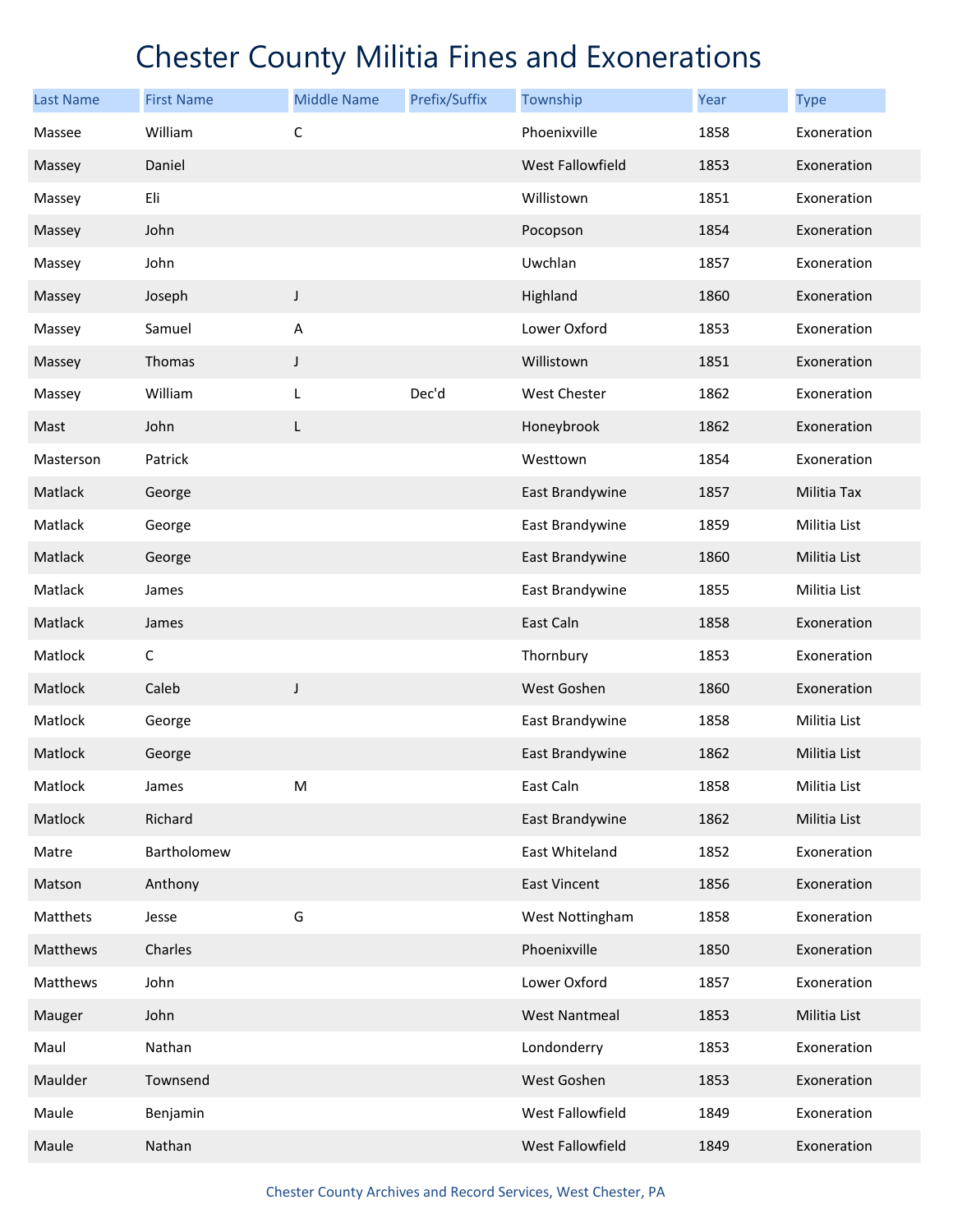| <b>Last Name</b> | <b>First Name</b> | <b>Middle Name</b> | Prefix/Suffix | Township             | <b>Year</b> | <b>Type</b>  |
|------------------|-------------------|--------------------|---------------|----------------------|-------------|--------------|
| Maule            | Nathan            |                    |               | Highland             | 1860        | Exoneration  |
| Maxin            | James             | $\mathsf H$        |               | South Conventry      | 1857        | Exoneration  |
| Maxson           | George            |                    |               | <b>Upper Uwchlan</b> | 1860        | Exoneration  |
| Maxton           | James             |                    |               | South Conventry      | 1850        | Exoneration  |
| Maxton           | Milton            |                    |               | East Bradford        | 1850        | Exoneration  |
| Mayberry         | James             |                    |               | East Caln            | 1849        | Exoneration  |
| Mayby            | John              |                    |               | Uwchlan              | 1853        | Exoneration  |
| Mayer            | F                 | Michael            |               | New London           | 1853        | Exoneration  |
| Mayer            | Nathan            |                    |               | East Vincent         | 1860        | Exoneration  |
| <b>Mayres</b>    | David             |                    |               | Tredyffrin           | 1863        | Exoneration  |
| Mayton           | James             | L                  |               | West Marlborough     | Undated     | Exoneration  |
| McAdams          | Robert            |                    |               | Phoenixville         | 1854        | Exoneration  |
| McAdams          | Robert            |                    |               | Phoenixville         | 1855        | Exoneration  |
| McAdams          | William           |                    |               | Thornbury            | 1853        | Exoneration  |
| McAfee           | Joseph            |                    |               | Phoenixville         | 1855        | Exoneration  |
| McAffee          | Joseph            |                    |               | Willistown           | 1857        | Exoneration  |
| McAffee          | Joshua            |                    |               | Easttown             | 1849        | Exoneration  |
| McAffery         | Barney            |                    |               | Phoenixville         | 1853        | Exoneration  |
| McAlduff         | John              |                    |               | Uwchlan              | 1849        | Exoneration  |
| McAlhattan       | Michael           |                    |               | Phoenixville         | 1858        | Exoneration  |
| McAlister        | John              |                    | Jr            | Phoenixville         | 1850        | Exoneration  |
| McAlister        | John              |                    |               | New London           | 1857        | Exoneration  |
| McAllister       | E                 |                    |               | Phoenixville         | 1853        | Exoneration  |
| McAllister       | Edward            |                    |               | Phoenixville         | 1858        | Exoneration  |
| McAllister       | James             |                    |               | Sadsbury             | 1855        | Exoneration  |
| McAllister       | James             | ${\sf R}$          |               | East Nottingham      | 1854        | Exoneration  |
| McAllister       | John              |                    |               | Phoenixville         | 1853        | Exoneration  |
| McAllister       | Joseph            | B                  |               | Phoenixville         | 1854        | Exoneration  |
| McAllister       | Richard           |                    |               | <b>Upper Oxford</b>  | 1855        | Exoneration  |
| McAllister       | William           |                    |               | Penn                 | 1863        | Exoneration  |
| McAlter          | John              |                    |               | Phoenixville         | 1853        | Exoneration  |
| MCan             |                   |                    |               | East Brandywine      | 1855        | Militia List |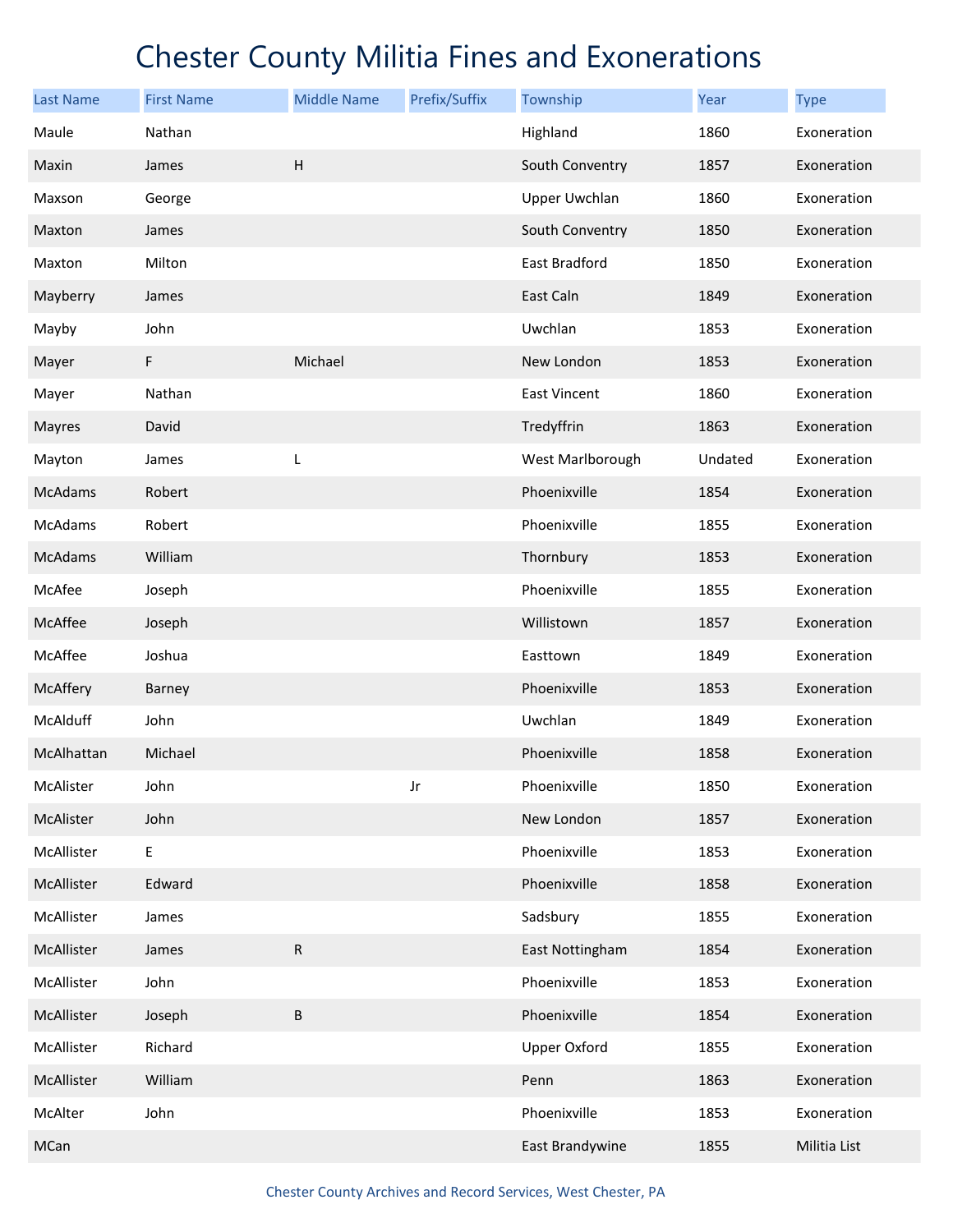| <b>Last Name</b> | <b>First Name</b> | <b>Middle Name</b>     | Prefix/Suffix | Township         | Year | <b>Type</b>  |
|------------------|-------------------|------------------------|---------------|------------------|------|--------------|
| MCann            | Charles           |                        |               | East Brandywine  | 1859 | Militia List |
| <b>MCann</b>     | Charles           |                        |               | East Brandywine  | 1860 | Militia List |
| McAnnelly        | Harrison          |                        |               | Honeybrook       | 1860 | Exoneration  |
| McBride          | Cyrus             |                        |               | West Fallowfield | 1854 | Exoneration  |
| McBride          | Gilbert           |                        |               | Phoenixville     | 1853 | Exoneration  |
| McBride          | Hugh              |                        |               | Westtown         | 1855 | Exoneration  |
| McBride          | Jesse             |                        |               | Uwchlan          | 1850 | Exoneration  |
| McBride          | John              |                        |               | Phoenixville     | 1850 | Exoneration  |
| McBride          | Mark              |                        |               | Phoenixville     | 1853 | Exoneration  |
| McBride          | Michael           |                        |               | Phoenixville     | 1853 | Exoneration  |
| McBride          | Michael           |                        |               | Phoenixville     | 1854 | Exoneration  |
| McBride          | Michael           |                        |               | Phoenixville     | 1854 | Exoneration  |
| McBride          | Michael           |                        |               | Phoenixville     | 1859 | Exoneration  |
| McBride          | Richard           |                        |               | Phoenixville     | 1858 | Exoneration  |
| McBride          | Syrus             |                        |               | West Fallowfield | 1852 | Exoneration  |
| McBride          | William           |                        |               | West Fallowfield | 1850 | Exoneration  |
| McBride          | William           |                        |               | Hopewell         | 1857 | Exoneration  |
| McBride          | William           |                        |               | Highland         | 1858 | Exoneration  |
| McBride          | William           | $\boldsymbol{\lambda}$ |               | West Fallowfield | 1854 | Exoneration  |
| McCabe           | Edward            |                        |               | Phoenixville     | 1858 | Exoneration  |
| McCabe           | Peter             |                        |               | Phoenixville     | 1853 | Exoneration  |
| McCaferty        | James             |                        |               | Penn             | 1850 | Exoneration  |
| McCafferty       | George            |                        |               | East Goshen      | 1860 | Exoneration  |
| McCafferty       | John              |                        |               | Westtown         | 1860 | Exoneration  |
| McCahn           | David             |                        |               | Tredyffrin       | 1859 | Exoneration  |
| McCale           | John              |                        |               | Phoenixville     | 1853 | Exoneration  |
| McCale           | John              |                        |               | Phoenixville     | 1854 | Exoneration  |
| McCale           | Michael           |                        |               | Phoenixville     | 1853 | Exoneration  |
| McCale           | Michael           |                        |               | Phoenixville     | 1858 | Exoneration  |
| McCale           | Thomas            |                        |               | Phoenixville     | 1853 | Exoneration  |
| McCalicher       | Levi              |                        |               | Warwick          | 1862 | Exoneration  |
| McCall           | James             |                        |               | East Marlborough | 1855 | Exoneration  |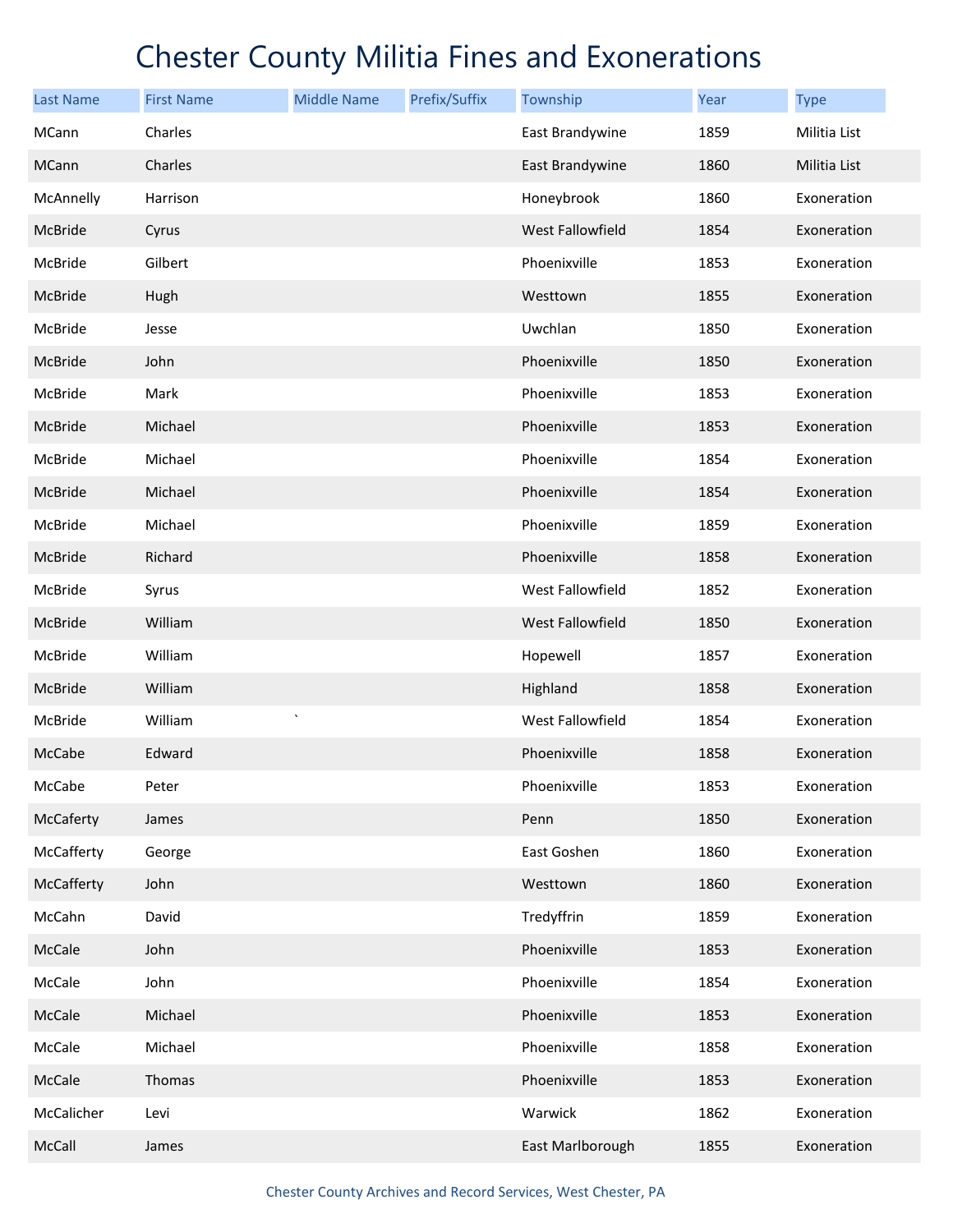| <b>Last Name</b> | <b>First Name</b> | <b>Middle Name</b> | Prefix/Suffix          | Township             | Year | <b>Type</b>  |
|------------------|-------------------|--------------------|------------------------|----------------------|------|--------------|
| McCall           | John              |                    |                        | Phoenixville         | 1853 | Exoneration  |
| McCall           | Josiah            |                    |                        | Kennett              | 1853 | Exoneration  |
| McCall           | Josiah            |                    |                        | Kennett              | 1858 | Exoneration  |
| McCall           | Michael           |                    |                        | Phoenixville         | 1859 | Exoneration  |
| McCallab         | Charles           |                    |                        | Downingtown          | 1863 | Exoneration  |
| McCalley         | Phillips          |                    |                        | East Nantmeal        | 1853 | Exoneration  |
| McCalvey         | Daniel            |                    |                        | West Pikeland        | 1857 | Exoneration  |
| McCan            | Charles           |                    |                        | East Brandywine      | 1857 | Militia Tax  |
| McCan            | John              |                    |                        | Phoenixville         | 1850 | Exoneration  |
| McCan            | William           |                    |                        | Penn                 | 1850 | Exoneration  |
| McCanley         | James             |                    |                        | Lower Oxford         | 1849 | Exoneration  |
| McCanley         | James             |                    |                        | Lower Oxford         | 1853 | Exoneration  |
| McCanlley        | James             |                    |                        | Highland             | 1858 | Exoneration  |
| McCann           | Charles           |                    |                        | East Brandywine      | 1858 | Militia List |
| McCann           | Charles           |                    |                        | East Brandywine      | 1860 | Exoneration  |
| McCann           | Davis             |                    |                        | East Whiteland       | 1848 | Exoneration  |
| McCann           | Davis             |                    |                        | East Whiteland       | 1852 | Exoneration  |
| McCann           | Francis           |                    |                        | East Goshen          | 1860 | Exoneration  |
| McCann           | James             |                    |                        | Phoenixville         | 1850 | Exoneration  |
| McCann           | John              |                    |                        | <b>East Coventry</b> | 1850 | Exoneration  |
| McCann           | John              |                    |                        | East Vincent         | 1856 | Exoneration  |
| McCann           | John              |                    |                        | Phoenixville         | 1859 | Exoneration  |
| McCann           | Michael           |                    |                        | Phoenixville         | 1853 | Exoneration  |
| McCann           | Michael           |                    |                        | Phoenixville         | 1853 | Exoneration  |
| McCann           | Michael           |                    |                        | Phoenixville         | 1858 | Exoneration  |
| McCann           | Peter             |                    |                        | Phoenixville         | 1859 | Exoneration  |
| McCann           | William           | $\sf H$            |                        | East Bradford        | 1863 | Exoneration  |
| McCanna          | William           |                    |                        | Sadsbury             | 1855 | Exoneration  |
| McCardle         | James             | Α                  |                        | West Nottingham      | 1862 | Exoneration  |
| McCarney         | James             |                    |                        | East Goshen          | 1853 | Exoneration  |
| McCarragher      | Elish             |                    |                        | East Brandywine      | 1855 | Militia List |
| McCarraher       | James             |                    | $\mathsf{J}\mathsf{r}$ | East Brandywine      | 1858 | Militia List |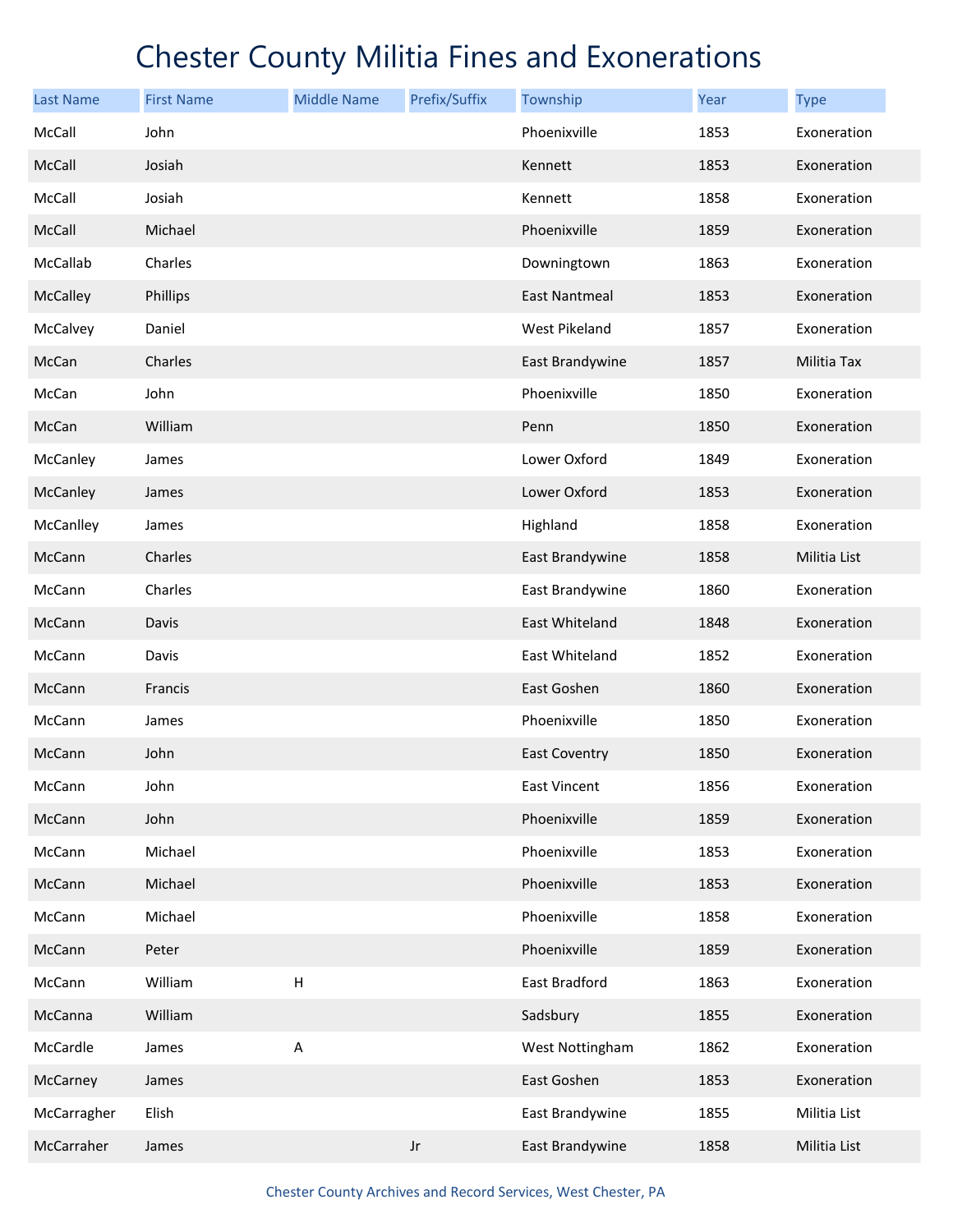| <b>Last Name</b> | <b>First Name</b> | <b>Middle Name</b> | Prefix/Suffix | Township            | Year | <b>Type</b>  |
|------------------|-------------------|--------------------|---------------|---------------------|------|--------------|
| McCarraher       | James             |                    |               | East Brandywine     | 1859 | Militia List |
| McCarraher       | James             |                    | $_{\rm Jr}$   | East Brandywine     | 1860 | Militia List |
| McCarraher       | James             |                    |               | East Brandywine     | 1863 | Exoneration  |
| McCarraher       | William           |                    |               | East Brandywine     | 1857 | Militia Tax  |
| McCarraher       | William           |                    |               | East Brandywine     | 1858 | Militia List |
| McCarraher       | William           |                    |               | East Brandywine     | 1859 | Militia List |
| McCarrahun       | James             |                    | Jr            | East Brandywine     | 1857 | Militia Tax  |
| McCarregher      | William           |                    |               | East Brandywine     | 1855 | Militia List |
| McCarron         | John              |                    |               | <b>West Vincent</b> | 1859 | Exoneration  |
| McCarron         | John              |                    |               | <b>West Vincent</b> | 1859 | Exoneration  |
| McCarter         | Alexander         |                    |               | <b>Upper Oxford</b> | 1856 | Exoneration  |
| McCarter         | Alexander         |                    |               | Wallace             | 1863 | Exoneration  |
| McCarter         | Andrew            |                    |               | Lower Oxford        | 1857 | Exoneration  |
| McCarter         | Andrew            |                    |               | Lower Oxford        | 1863 | Exoneration  |
| McCarter         | James             |                    |               | <b>Upper Oxford</b> | 1853 | Exoneration  |
| McCarter         | James             |                    |               | <b>Upper Oxford</b> | 1854 | Exoneration  |
| McCarter         | James             |                    |               | <b>Upper Oxford</b> | 1857 | Exoneration  |
| McCarter         | James             |                    |               | <b>Upper Oxford</b> | 1858 | Exoneration  |
| McCarter         | John              |                    |               | <b>Upper Oxford</b> | 1853 | Exoneration  |
| McCarter         | John              | $\mathsf Y$        |               | <b>Upper Oxford</b> | 1855 | Exoneration  |
| McCarter         | John              | Υ                  |               | <b>Upper Oxford</b> | 1856 | Exoneration  |
| McCartney        | Felix             |                    |               | New Garden          | 1860 | Exoneration  |
| McCartny         | John              |                    |               | Kennett             | 1849 | Exoneration  |
| McCarty          | Alexander         |                    |               | <b>Upper Oxford</b> | 1855 | Exoneration  |
| McCarty          | James             |                    |               | <b>Upper Oxford</b> | 1855 | Exoneration  |
| McCarty          | Jerry             |                    |               | West Whiteland      | 1862 | Exoneration  |
| McCarty          | William           |                    |               | Phoenixville        | 1850 | Exoneration  |
| McCaskey         | Hugh              |                    |               | Uwchlan             | 1851 | Exoneration  |
| McCaslin         | James             |                    |               | Lower Oxford        | 1849 | Exoneration  |
| McCasner         | Thomas            |                    |               | Lower Oxford        | 1853 | Exoneration  |
| McCaughey        | Thomas            |                    |               | Valley              | 1862 | Exoneration  |
| McCaul           | James             |                    |               | London Grove        | 1852 | Exoneration  |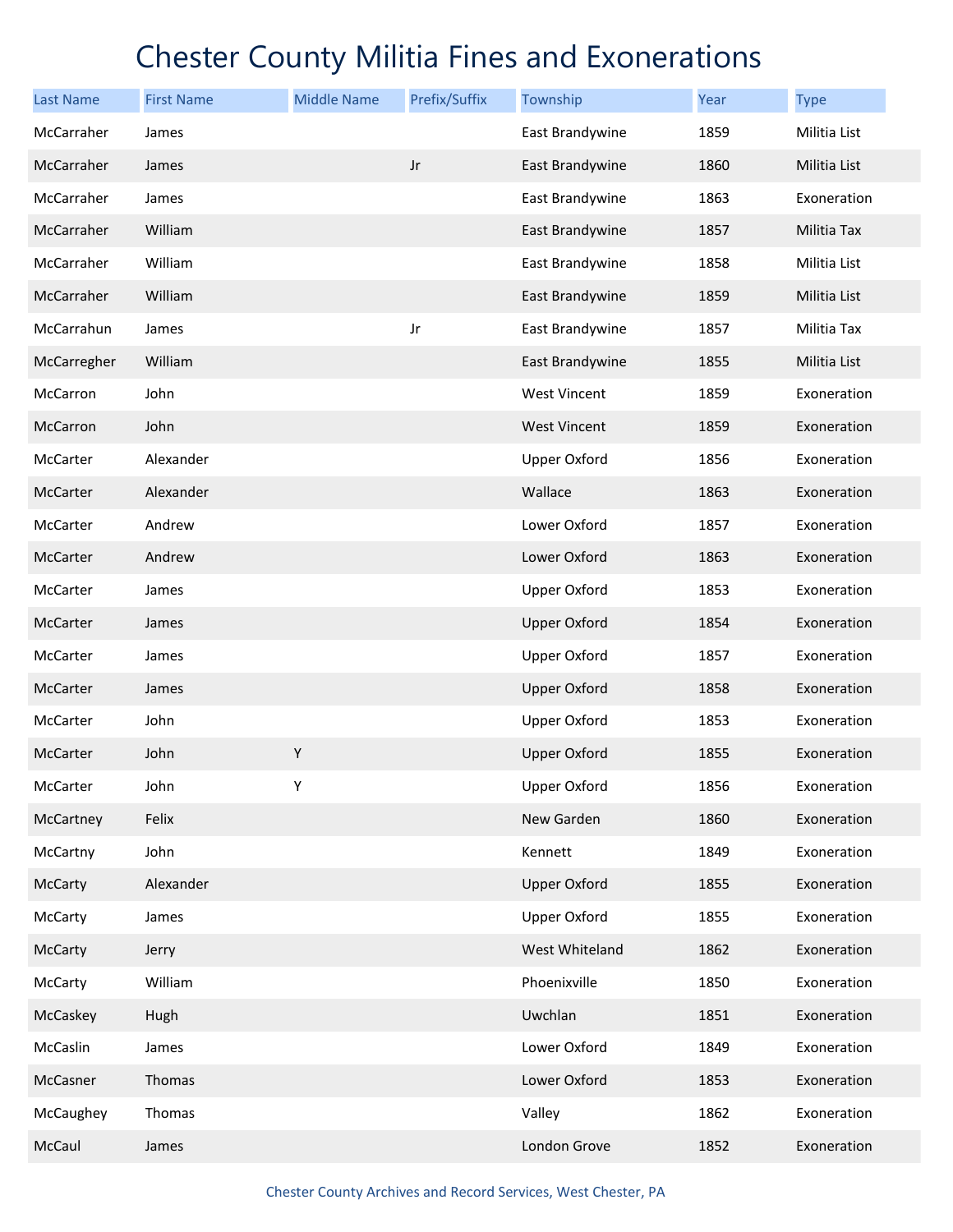| <b>Last Name</b> | <b>First Name</b> | <b>Middle Name</b> | Prefix/Suffix | Township            | <b>Year</b> | <b>Type</b>  |
|------------------|-------------------|--------------------|---------------|---------------------|-------------|--------------|
| McCauley         | Daniel            |                    |               | Phoenixville        | 1862        | Exoneration  |
| McCauley         | Isaac             |                    |               | Valley              | 1858        | Exoneration  |
| McCauley         | John              |                    |               | West Chester        | 1860        | Exoneration  |
| McCauley         | John              |                    |               | East Nottingham     | 1862        | Exoneration  |
| McCauley         | John              |                    |               | East Nottingham     | 1863        | Exoneration  |
| McCauley         | Samuel            |                    |               | Lower Oxford        | 1850        | Exoneration  |
| McCaully         | William           |                    |               | West Bradford       | 1860        | Exoneration  |
| McCauslin        | Thomas            |                    |               | East Nottingham     | 1858        | Exoneration  |
| McCay            | Patrick           |                    |               | West Goshen         | 1853        | Exoneration  |
| McCelvey         | Edward            |                    |               | West Marlborough    | Undated     | Exoneration  |
| McCenahan        | Robert            |                    |               | Oxford Borough      | 1857        | Exoneration  |
| McChenin         | Samuel            | B                  |               | Penn                | 1850        | Exoneration  |
| McClaferty       | John              |                    |               | Kennett             | 1849        | Exoneration  |
| McClain          | Archibald         |                    |               | Tredyffrin          | 1849        | Exoneration  |
| McClain          | James             |                    |               | West Fallowfield    | 1853        | Exoneration  |
| McClain          | John              |                    |               | <b>Upper Oxford</b> | 1853        | Exoneration  |
| McClair          | Thomas            |                    |               | Kennett             | 1853        | Exoneration  |
| McClane          | Jordon            |                    |               | Honeybrook          | 1854        | Exoneration  |
| McClany          | James             |                    |               | East Caln           | 1853        | Exoneration  |
| McClare          | Charles           |                    |               | Kennett             | 1850        | Exoneration  |
| McClaskey        | Joseph            |                    |               | Phoenixville        | 1855        | Exoneration  |
| McClean          | James             | Lewis              |               | Londonderry         | 1863        | Exoneration  |
| McClean          | William           |                    |               | Franklin            | 1855        | Exoneration  |
| McCleary         | Joseph            |                    |               | East Nottingham     | 1853        | Militia List |
| McCleary         | Joseph            | M                  |               | West Nottingham     | 1862        | Exoneration  |
| McCleas          | William           |                    |               | East Brandywine     | 1853        | Exoneration  |
| McClease         | George            |                    |               | West Fallowfield    | 1849        | Exoneration  |
| McClease         | William           |                    |               | East Goshen         | 1857        | Exoneration  |
| McClees          | David             |                    |               | Uwchlan             | 1850        | Exoneration  |
| McClees          | John              |                    | $_{\rm Jr}$   | Honeybrook          | 1862        | Exoneration  |
| McCleese         | John              |                    |               | Warwick             | 1856        | Exoneration  |
| McClellan        | Robert            | ${\sf W}$          |               | West Brandywine     | 1850        | Exoneration  |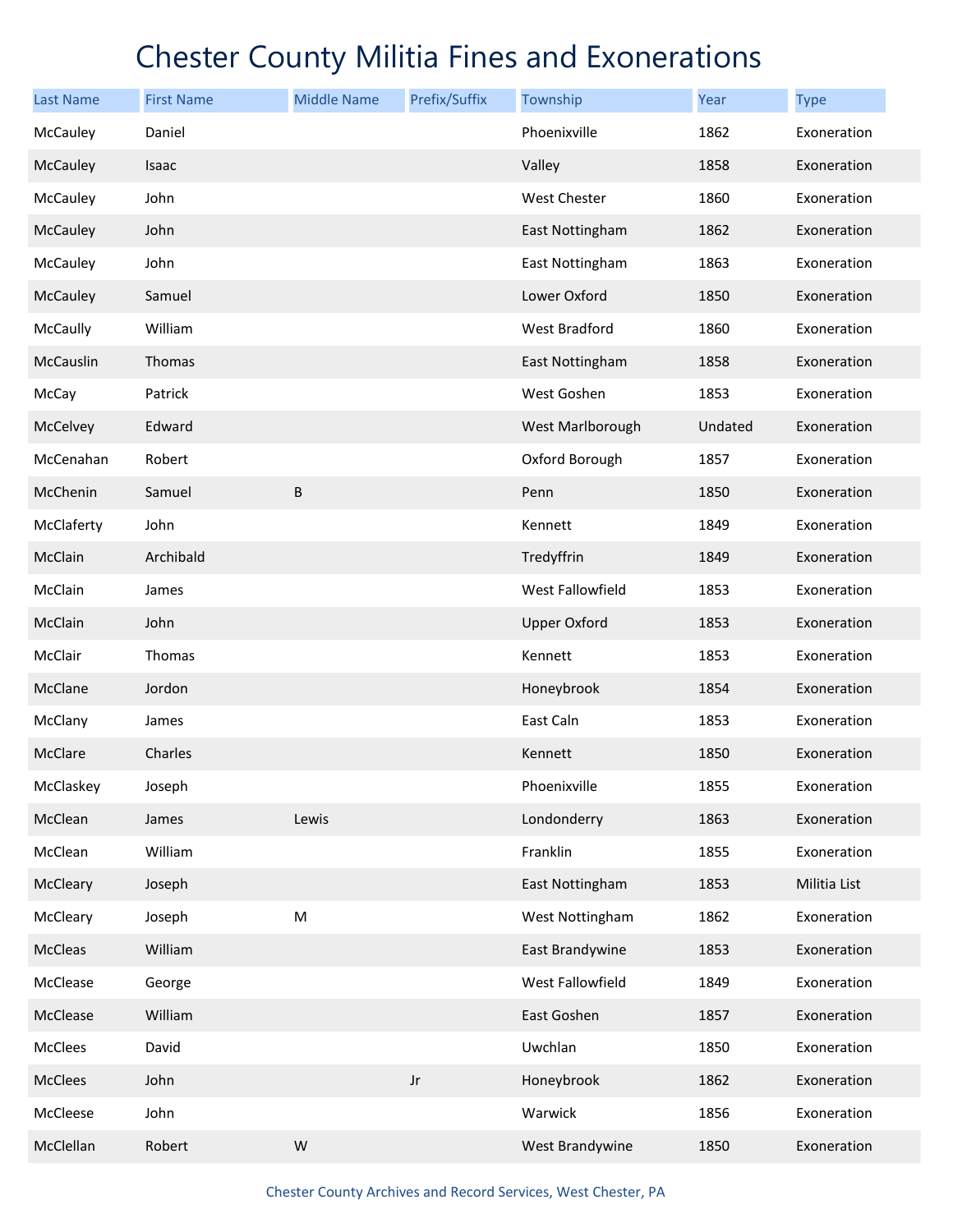| <b>Last Name</b>  | <b>First Name</b> | <b>Middle Name</b> | Prefix/Suffix | Township                | Year | <b>Type</b>  |
|-------------------|-------------------|--------------------|---------------|-------------------------|------|--------------|
| McClellan         | Thomas            |                    |               | Londonderry             | 1856 | Exoneration  |
| McClelland        | Edward            |                    |               | Phoenixville            | 1859 | Exoneration  |
| McClelland        | James             |                    |               | Phoenixville            | 1859 | Exoneration  |
| McClelland        | John              |                    |               | Phoenixville            | 1858 | Exoneration  |
| McClellen         | Alexander         |                    |               | <b>Upper Oxford</b>     | 1858 | Exoneration  |
| McClellen         | Robert            | L                  | M.D.          | <b>West Fallowfield</b> | 1858 | Exoneration  |
| McClemens         | Michael           |                    |               | West Fallowfield        | 1850 | Exoneration  |
| <b>McClemons</b>  | Michael           |                    |               | West Fallowfield        | 1855 | Exoneration  |
| McClenen          | A                 |                    |               | Phoenixville            | 1853 | Exoneration  |
| McClennan         | John              |                    |               | East Caln               | 1853 | Exoneration  |
| <b>McClimans</b>  | Michael           |                    |               | West Fallowfield        | 1856 | Exoneration  |
| <b>McClimmons</b> | Thomas            |                    |               | <b>West Fallowfield</b> | 1849 | Exoneration  |
| McCling           | Patrick           |                    |               | Phoenixville            | 1850 | Exoneration  |
| McClintock        | Robert            |                    |               | West Whiteland          | 1862 | Exoneration  |
| McClone           | Timothy           |                    |               | Phoenixville            | 1853 | Exoneration  |
| McCloskey         | A                 |                    |               | Phoenixville            | 1853 | Exoneration  |
| McCloskey         | Anthony           |                    |               | Phoenixville            | 1853 | Exoneration  |
| McCloskey         | Daniel            |                    |               | <b>West Chester</b>     | 1855 | Exoneration  |
| McCloskey         | Dennis            |                    |               | Phoenixville            | 1853 | Exoneration  |
| McCloskey         | James             |                    |               | <b>West Pikeland</b>    | 1857 | Exoneration  |
| McCloskey         | John              |                    |               | Phoenixville            | 1855 | Exoneration  |
| McCloskey         | Joseph            |                    |               | Phoenixville            | 1853 | Exoneration  |
| McCloskey         | Robert            |                    |               | Phoenixville            | 1854 | Exoneration  |
| McCloskey         | Samuel            |                    |               | Uwchlan                 | 1860 | Exoneration  |
| McClosky          | Dennis            |                    |               | Phoenixville            | 1850 | Exoneration  |
| McCluar           | William           |                    |               | Thornbury               | 1853 | Exoneration  |
| McCluer           | Charles           |                    |               | East Marlborough        | 1850 | Exoneration  |
| McCluer           | William           |                    |               | East Marlborough        | 1850 | Exoneration  |
| McCluer           | William           |                    |               | East Marlborough        | 1850 | Exoneration  |
| McClune           | James             |                    |               | <b>West Nantmeal</b>    | 1852 | Exoneration  |
| McClune           | James             |                    |               | <b>West Nantmeal</b>    | 1853 | Militia List |
| McClune           | William           |                    |               | West Brandywine         | 1855 | Exoneration  |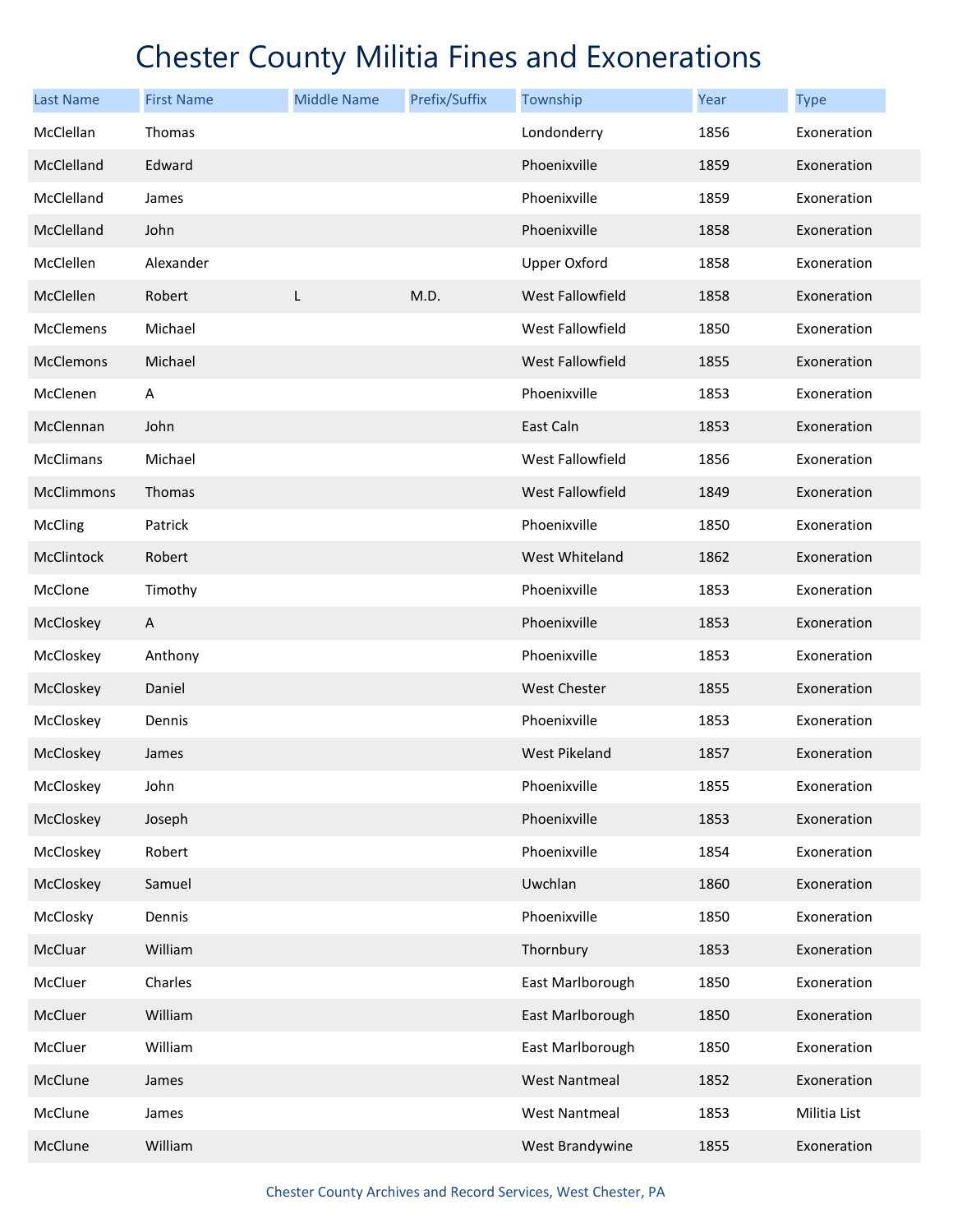| <b>Last Name</b> | <b>First Name</b> | <b>Middle Name</b> | Prefix/Suffix | Township        | Year | <b>Type</b>  |
|------------------|-------------------|--------------------|---------------|-----------------|------|--------------|
| McClure          | Baxter            | В                  |               | Wallace         | 1859 | Militia List |
| McClure          | Benjamin          |                    |               | East Brandywine | 1853 | Exoneration  |
| McClure          | Benjamin          |                    |               | East Brandywine | 1860 | Militia List |
| McClure          | James             |                    |               | East Brandywine | 1853 | Exoneration  |
| McClure          | James             |                    | Jr            | East Brandywine | 1858 | Militia List |
| McClure          | James             |                    |               | Wallace         | 1858 | Militia List |
| McClure          | James             |                    |               | West Caln       | 1858 | Exoneration  |
| McClure          | James             |                    |               | Wallace         | 1859 | Militia List |
| McClure          | James             |                    |               | West Caln       | 1860 | Exoneration  |
| McClure          | James             | G                  |               | Wallace         | 1857 | Exoneration  |
| McClure          | James             | G                  |               | Wallace         | 1858 | Militia List |
| McClure          | James             | G                  |               | Wallace         | 1859 | Militia List |
| McClure          | John              |                    | Jr            | East Brandywine | 1857 | Militia Tax  |
| McClure          | Joseph            |                    |               | Easttown        | 1847 | Exoneration  |
| McClure          | Samuel            |                    |               | East Brandywine | 1858 | Militia List |
| McClure          | Samuel            |                    |               | East Brandywine | 1860 | Militia List |
| McClure          | William           |                    |               | Tredyffrin      | 1849 | Exoneration  |
| McClure          | William           |                    |               | Tredyffrin      | 1849 | Exoneration  |
| McClure          | William           |                    |               | Birmingham      | 1863 | Exoneration  |
| McClurg          | John              |                    |               | Lower Oxford    | 1849 | Exoneration  |
| McClurg          | Samuel            |                    |               | West Nottingham | 1855 | Exoneration  |
| McClurg          | Samuel            | $\mathsf J$        |               | Lower Oxford    | 1860 | Exoneration  |
| McCluskey        | John              |                    |               | Phoenixville    | 1854 | Exoneration  |
| McCoil           | Patrick           |                    |               | Phoenixville    | 1853 | Exoneration  |
| McCoin           | John              |                    |               | Phoenixville    | 1850 | Exoneration  |
| McColl           | John              |                    |               | Phoenixville    | 1850 | Exoneration  |
| McCollough       | J                 | W                  |               | West Chester    | 1857 | Exoneration  |
| McCollough       | James             |                    |               | Pennsbury       | 1862 | Exoneration  |
| McCollough       | John              |                    |               | Phoenixville    | 1853 | Exoneration  |
| McCollough       | Patrick           |                    |               | Phoenixville    | 1853 | Exoneration  |
| McCollough       | Patrick           |                    |               | Phoenixville    | 1853 | Exoneration  |
| McCollough       | Peter             |                    |               | Phoenixville    | 1853 | Exoneration  |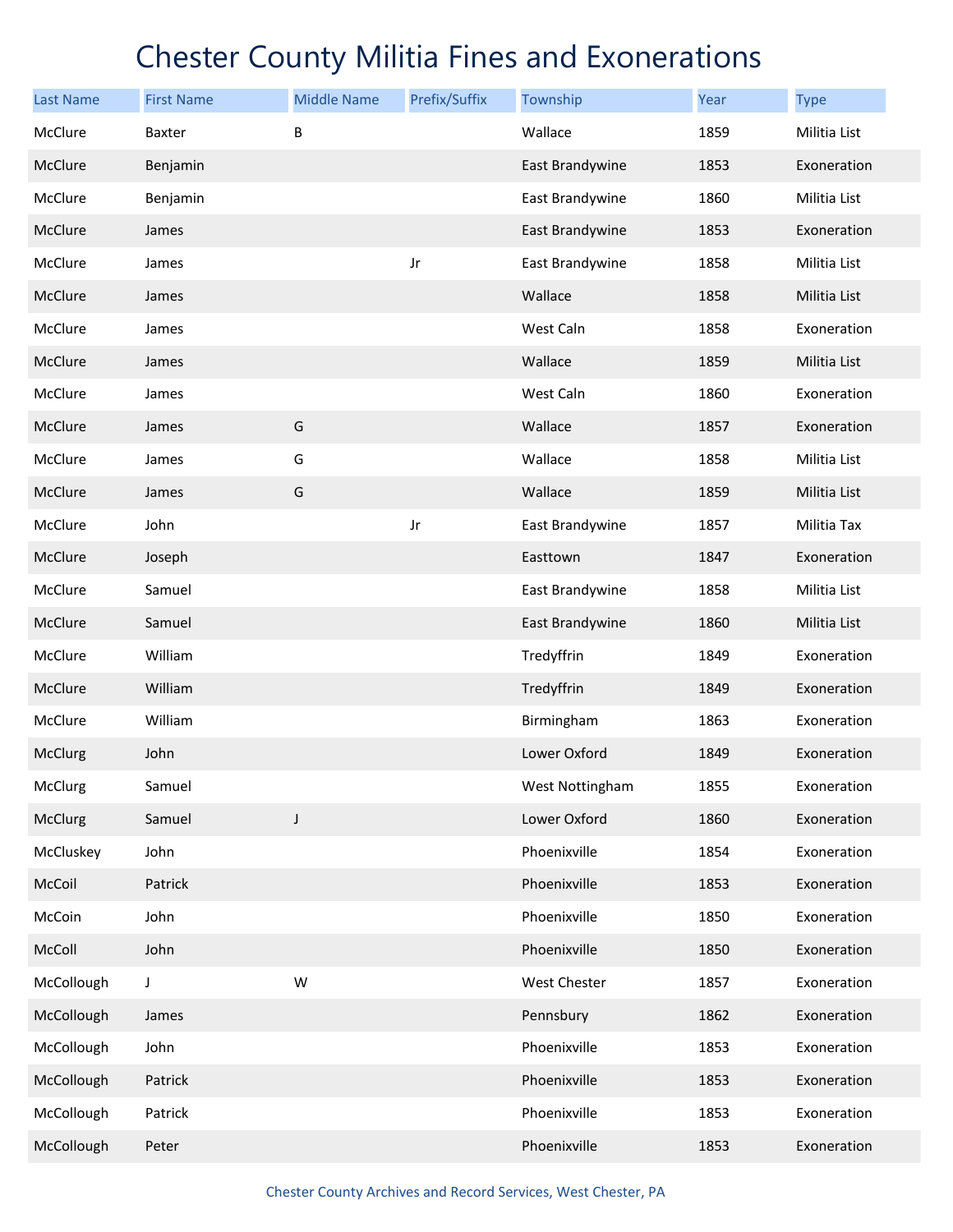| <b>Last Name</b> | <b>First Name</b> | <b>Middle Name</b> | Prefix/Suffix | Township                | Year | <b>Type</b>  |
|------------------|-------------------|--------------------|---------------|-------------------------|------|--------------|
| McConaghey       | Daniel            |                    |               | East Fallowfield        | 1862 | Exoneration  |
| McConnall        | Jefferey          |                    |               | East Fallowfield        | 1854 | Exoneration  |
| McConnel         | George            | B                  |               | <b>Upper Oxford</b>     | 1854 | Exoneration  |
| McConnel         | Joseph            | B                  |               | <b>West Fallowfield</b> | 1850 | Exoneration  |
| McConnel         | Randal            |                    |               | Phoenixville            | 1850 | Exoneration  |
| McConnell        | Aaron             | H                  |               | Valley                  | 1854 | Exoneration  |
| McConnell        | J                 | $\mathsf C$        |               | Honeybrook              | 1859 | Exoneration  |
| McConnell        | James             |                    |               | Phoenixville            | 1854 | Exoneration  |
| McConnell        | Jefrey            | B                  |               | West Fallowfield        | 1850 | Exoneration  |
| McConnell        | Patrick           |                    |               | Kennett                 | 1855 | Exoneration  |
| McConnell        | Samuel            |                    |               | West Fallowfield        | 1853 | Exoneration  |
| McConoghy        | John              |                    |               | Charlestown             | 1855 | Exoneration  |
| McCool           | James             |                    |               | Phoenixville            | 1859 | Exoneration  |
| McCool           | John              |                    |               | Phoenixville            | 1858 | Exoneration  |
| McCord           | David             |                    |               | Phoenixville            | 1850 | Exoneration  |
| McCord           | John              | ${\sf P}$          |               | <b>West Nantmeal</b>    | 1856 | Militia List |
| McCord           | Joseph            |                    |               | Phoenixville            | 1850 | Exoneration  |
| McCord           | Joseph            |                    |               | Phoenixville            | 1854 | Exoneration  |
| McCorkel         | Elexander         |                    |               | West Marlborough        | 1850 | Exoneration  |
| McCorkill        | George            | H                  |               | Valley                  | 1854 | Exoneration  |
| McCorkle         | Hugh              |                    |               | Hopewell                | 1863 | Exoneration  |
| McCorkle         | Robert            |                    |               | Valley                  | 1855 | Exoneration  |
| McCorkle         | William           |                    |               | East Nottingham         | 1860 | Exoneration  |
| McCorkle         | William           |                    |               | <b>East Fallowfield</b> | 1862 | Exoneration  |
| McCormick        | Alex              |                    |               | Oxford Borough          | 1854 | Exoneration  |
| McCormick        | Charles           |                    |               | West Marlborough        | 1856 | Exoneration  |
| McCormick        | Daniel            |                    |               | West Chester            | 1860 | Exoneration  |
| McCormick        | Hugh              |                    |               | East Goshen             | 1858 | Exoneration  |
| McCormick        | James             |                    |               | East Nottingham         | 1853 | Militia List |
| McCormick        | Jesse             |                    |               | Oxford Borough          | 1855 | Exoneration  |
| McCormick        | Robert            |                    |               | West Chester            | 1853 | Exoneration  |
| McCormick        | William           |                    |               | West Chester            | 1855 | Exoneration  |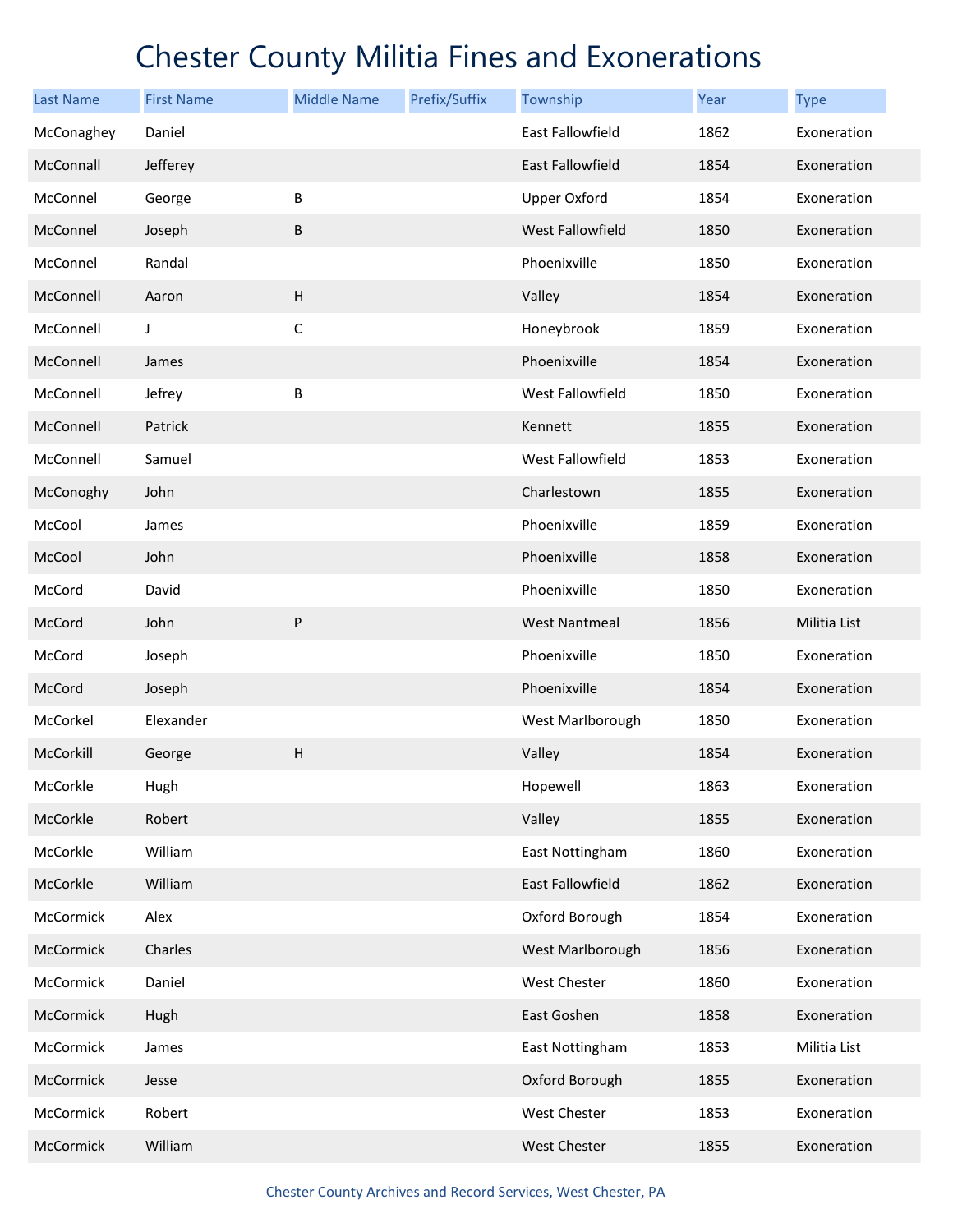| <b>Last Name</b> | <b>First Name</b> | <b>Middle Name</b> | Prefix/Suffix | Township             | Year | <b>Type</b>  |
|------------------|-------------------|--------------------|---------------|----------------------|------|--------------|
| McCormick        | William           | M                  |               | West Nottingham      | 1862 | Exoneration  |
| McCounegh        | Thomas            |                    |               | Hopewell             | 1856 | Exoneration  |
| McCourt          | William           |                    |               | Phoenixville         | 1853 | Exoneration  |
| McCouth          | William           |                    |               | East Whiteland       | 1847 | Exoneration  |
| McCouth          | William           |                    |               | Tredyffrin           | 1847 | Exoneration  |
| McCoy            | Amar              |                    |               | Charlestown          | 1853 | Exoneration  |
| McCoy            | Charles           |                    |               | Easttown             | 1853 | Exoneration  |
| McCoy            | Charles           |                    |               | Easttown             | 1854 | Exoneration  |
| McCoy            | Charles           |                    |               | West Goshen          | 1860 | Exoneration  |
| McCoy            | Emer              |                    |               | Charlestown          | 1848 | Exoneration  |
| McCoy            | Emmor             |                    |               | Charlestown          | 1847 | Exoneration  |
| McCoy            | Emmor             | $\sf E$            |               | Honeybrook           | 1857 | Exoneration  |
| McCoy            | Hugh              |                    |               | Phoenixville         | 1853 | Exoneration  |
| McCoy            | James             |                    |               | West Whiteland       | 1850 | Exoneration  |
| McCoy            | John              |                    |               | East Bradford        | 1855 | Exoneration  |
| McCoy            | Thomas            |                    |               | <b>West Pikeland</b> | 1855 | Exoneration  |
| McCoy            | William           |                    |               | <b>West Nantmeal</b> | 1852 | Exoneration  |
| McCoy            | William           |                    |               | East Bradford        | 1855 | Exoneration  |
| McCoy            | William           |                    |               | East Goshen          | 1855 | Exoneration  |
| McCrea           | Henry             |                    |               | East Marlborough     | 1859 | Exoneration  |
| McCreary         | Airam             |                    |               | West Nottingham      | 1853 | Exoneration  |
| McCreary         | Andrew            |                    |               | Honeybrook           | 1859 | Exoneration  |
| McCreary         | George            |                    |               | East Nottingham      | 1857 | Exoneration  |
| McCrey           | Joseph            |                    |               | East Nottingham      | 1857 | Exoneration  |
| McCrossan        | Thomas            |                    |               | Honeybrook           | 1859 | Exoneration  |
| McCrossen        | Thomas            |                    |               | Honeybrook           | 1858 | Exoneration  |
| McCrosson        | James             |                    |               | Phoenixville         | 1858 | Exoneration  |
| McCroy           | Thomas            |                    |               | <b>West Nantmeal</b> | 1858 | Militia List |
| McCue            | George            |                    |               | Phoenixville         | 1855 | Exoneration  |
| McCue            | James             |                    |               | Phoenixville         | 1854 | Exoneration  |
| McCue            | James             |                    |               | West Goshen          | 1860 | Exoneration  |
| McCullah         | James             |                    |               | Kennett              | 1849 | Exoneration  |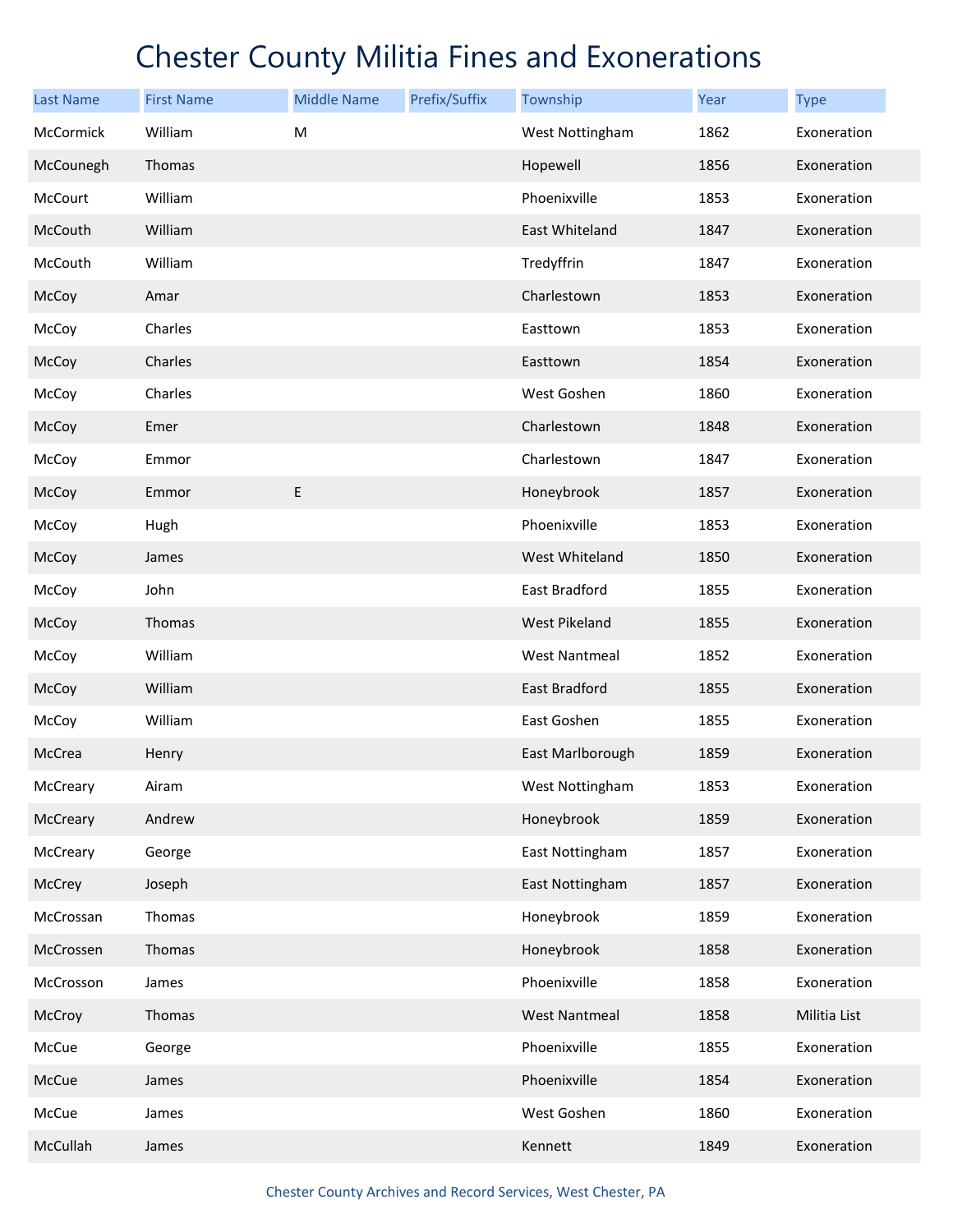| <b>Last Name</b> | <b>First Name</b> | <b>Middle Name</b> | Prefix/Suffix | Township            | Year | <b>Type</b>  |
|------------------|-------------------|--------------------|---------------|---------------------|------|--------------|
| McCullen         | John              |                    |               | Kennett             | 1862 | Exoneration  |
| McCulloch        | Joseph            |                    |               | East Nottingham     | 1850 | Exoneration  |
| McCullough       | Addison           |                    |               | West Whiteland      | 1849 | Exoneration  |
| McCullough       | Charles           |                    |               | East Caln           | 1858 | Militia List |
| McCullough       | Charles           |                    |               | East Caln           | 1859 | Exoneration  |
| McCullough       | Charles           |                    |               | Downingtown         | 1862 | Exoneration  |
| McCullough       | Henry             |                    |               | <b>West Chester</b> | 1860 | Exoneration  |
| McCullough       | Henry             |                    |               | East Bradford       | 1862 | Exoneration  |
| McCullough       | J                 |                    |               | West Chester        | 1860 | Exoneration  |
| McCullough       | J                 | Lewis              |               | West Goshen         | 1863 | Exoneration  |
| McCullough       | James             |                    |               | Phoenixville        | 1850 | Exoneration  |
| McCullough       | John              |                    |               | Phoenixville        | 1854 | Exoneration  |
| McCullough       | John              |                    |               | Phoenixville        | 1854 | Exoneration  |
| McCullough       | John              |                    |               | Phoenixville        | 1855 | Exoneration  |
| McCullough       | John              |                    |               | Phoenixville        | 1858 | Exoneration  |
| McCullough       | Joseph            |                    |               | East Nottingham     | 1849 | Exoneration  |
| McCullough       | William           |                    |               | Lower Oxford        | 1849 | Exoneration  |
| McCullugh        | James             |                    |               | West Goshen         | 1854 | Exoneration  |
| McCulough        | James             |                    |               | Kennett             | 1854 | Exoneration  |
| McCurdy          | John              |                    |               | Charlestown         | 1850 | Exoneration  |
| McCurdy          | John              |                    |               | Wallace             | 1859 | Militia List |
| McCurdy          | John              | ${\sf W}$          |               | Charlestown         | 1849 | Exoneration  |
| McCusky          | John              |                    |               | Phoenixville        | 1859 | Exoneration  |
| McCutchen        | Samuel            |                    |               | Sadsbury            | 1850 | Exoneration  |
| McDade           | James             |                    |               | Phoenixville        | 1850 | Exoneration  |
| McDade           | James             |                    |               | Phoenixville        | 1855 | Exoneration  |
| McDade           | Samuel            |                    |               | <b>Upper Oxford</b> | 1861 | Exoneration  |
| McDaniel         | Darius            |                    |               | East Fallowfield    | 1853 | Exoneration  |
| McDaniel         | John              |                    |               | New London          | 1860 | Exoneration  |
| McDaniel         | Joseph            |                    |               | New London          | 1860 | Exoneration  |
| McDaniel         | William           | Τ                  |               | Elk                 | 1858 | Exoneration  |
| McDavitt         | Patrick           |                    |               | Phoenixville        | 1862 | Exoneration  |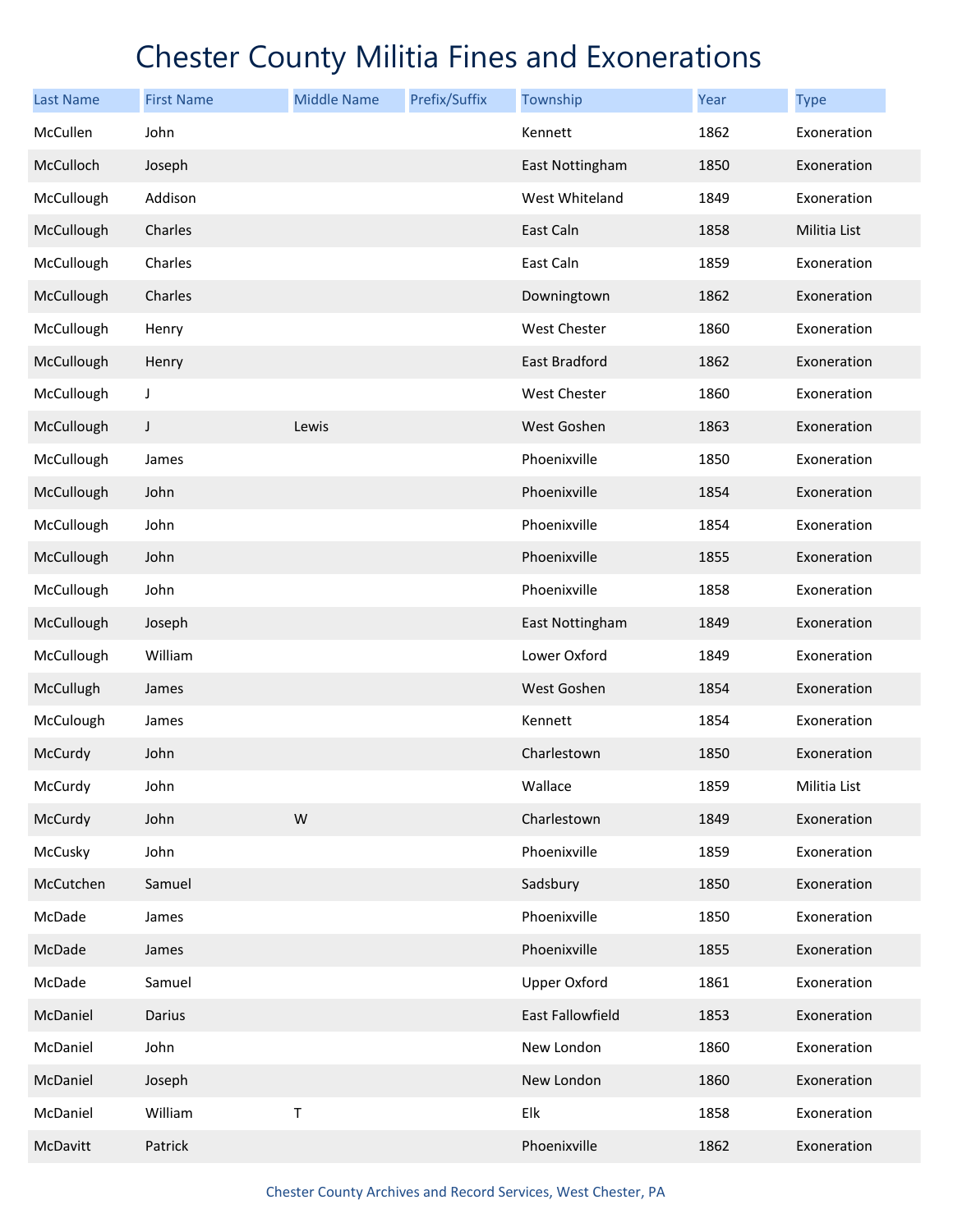| <b>Last Name</b> | <b>First Name</b> | <b>Middle Name</b> | Prefix/Suffix | Township             | Year | <b>Type</b>  |
|------------------|-------------------|--------------------|---------------|----------------------|------|--------------|
| McDermon         | Isaac             |                    | Dec'd         | Uwchlan              | 1851 | Exoneration  |
| McDermott        | Frank             |                    |               | Phoenixville         | 1859 | Exoneration  |
| McDermott        | James             |                    |               | Phoenixville         | 1854 | Exoneration  |
| McDermott        | Owen              |                    |               | Phoenixville         | 1859 | Exoneration  |
| McDevett         | William           |                    |               | East Caln            | 1853 | Exoneration  |
| McDivit          | John              |                    |               | <b>West Chester</b>  | 1855 | Exoneration  |
| McDole           | John              |                    |               | East Whiteland       | 1852 | Exoneration  |
| McDoll           | James             |                    |               | New London           | 1853 | Exoneration  |
| McDonagh         | Edward            |                    |               | Phoenixville         | 1853 | Exoneration  |
| McDonah          | Michael           |                    |               | West Bradford        | 1856 | Militia List |
| McDonal          | Francis           |                    |               | Lower Oxford         | 1853 | Exoneration  |
| McDonald         | Anderson          |                    |               | <b>West Bradford</b> | 1849 | Exoneration  |
| McDonald         | Archibald         |                    |               | Sadsbury             | 1850 | Exoneration  |
| McDonald         | Archibald         |                    |               | Valley               | 1853 | Exoneration  |
| McDonald         | В                 | Franklin           |               | East Nottingham      | 1862 | Exoneration  |
| McDonald         | Charles           |                    |               | East Nottingham      | 1853 | Militia List |
| McDonald         | Frances           |                    |               | East Nottingham      | 1856 | Exoneration  |
| McDonald         | Harman            |                    |               | Valley               | 1860 | Exoneration  |
| McDonald         | Harman            |                    |               | East Marlborough     | 1862 | Exoneration  |
| McDonald         | John              |                    |               | East Nottingham      | 1856 | Exoneration  |
| McDonald         | Richard           |                    |               | Oxford Borough       | 1857 | Exoneration  |
| McDonald         | Richard           |                    |               | East Nottingham      | 1857 | Exoneration  |
| McDonald         | William           |                    |               | Lower Oxford         | 1849 | Exoneration  |
| McDonaugh        | Cornelius         |                    |               | Phoenixville         | 1854 | Exoneration  |
| McDonnal         | Joseph            |                    |               | Elk                  | 1862 | Exoneration  |
| McDonnell        | Francis           |                    |               | East Nottingham      | 1858 | Exoneration  |
| McDonnell        | James             |                    |               | Phoenixville         | 1862 | Exoneration  |
| McDonnell        | Levi              |                    |               | Lower Oxford         | 1857 | Exoneration  |
| McDonnell        | Park              |                    |               | West Fallowfield     | 1858 | Exoneration  |
| McDonnell        | Robert            |                    |               | Highland             | 1857 | Exoneration  |
| McDonnell        | William           |                    |               | Oxford Borough       | 1859 | Exoneration  |
| McDonnick        | Michael           |                    |               | Kennett              | 1850 | Exoneration  |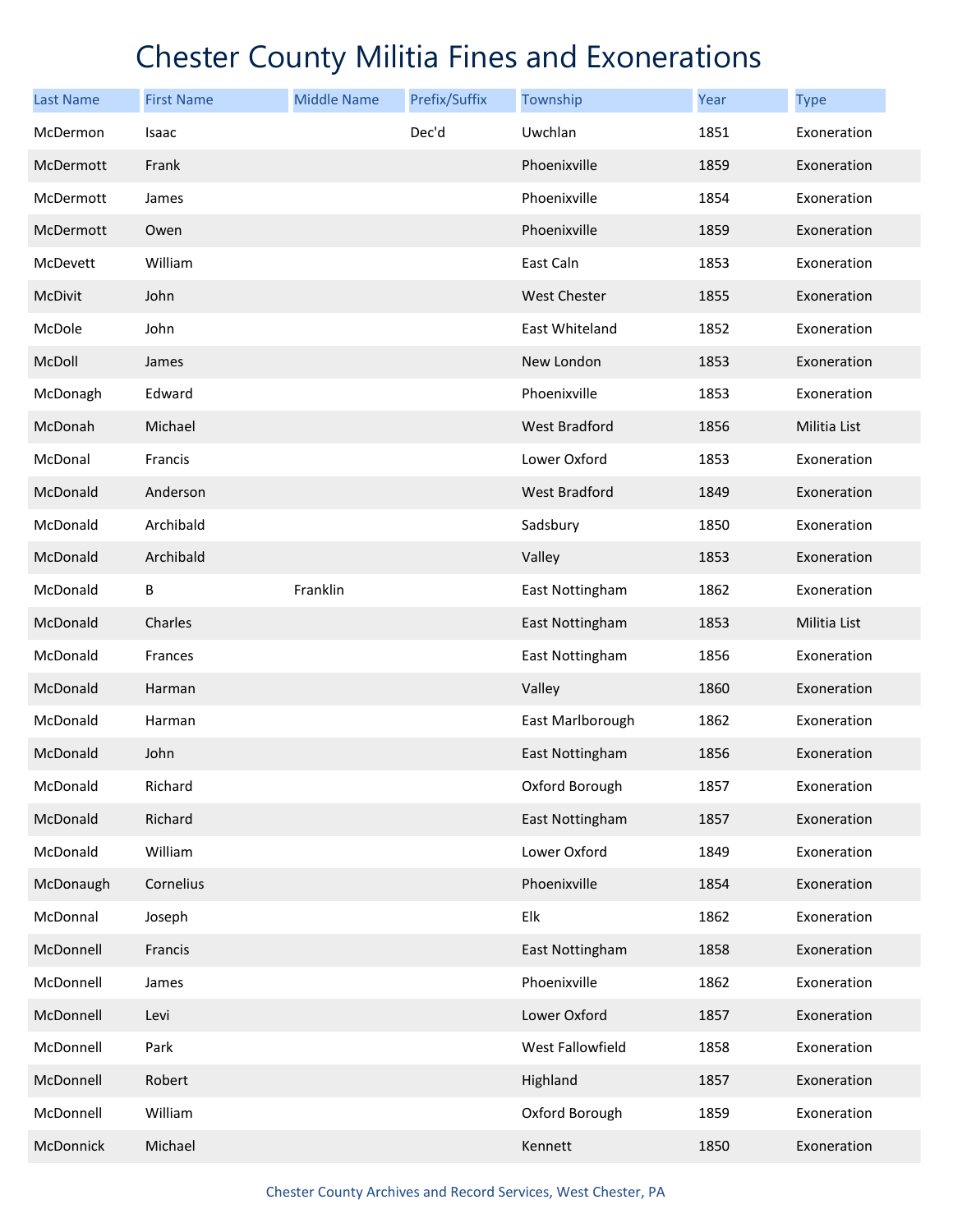| <b>Last Name</b> | <b>First Name</b> | <b>Middle Name</b> | Prefix/Suffix | Township            | Year | <b>Type</b> |
|------------------|-------------------|--------------------|---------------|---------------------|------|-------------|
| McDonough        | Corneleus         |                    |               | Phoenixville        | 1850 | Exoneration |
| McDonough        | Edward            |                    |               | Phoenixville        | 1850 | Exoneration |
| McDonough        | Michael           |                    |               | Willistown          | 1851 | Exoneration |
| McDorment        | James             |                    |               | Phoenixville        | 1853 | Exoneration |
| McDorment        | Michael           |                    |               | Phoenixville        | 1853 | Exoneration |
| McDormet         | Frank             |                    |               | Phoenixville        | 1853 | Exoneration |
| McDougal         | Robert            |                    |               | Phoenixville        | 1850 | Exoneration |
| McDould          | William           |                    |               | <b>Upper Oxford</b> | 1856 | Exoneration |
| McDowell         | James             | B                  |               | East Nottingham     | 1850 | Exoneration |
| McDowell         | John              |                    |               | Willistown          | 1851 | Exoneration |
| McDowell         | John              |                    |               | Phoenixville        | 1853 | Exoneration |
| McDowell         | John              |                    |               | Phoenixville        | 1859 | Exoneration |
| McDowell         | Lewis             |                    |               | New London          | 1863 | Exoneration |
| McDowell         | William           |                    |               | London Britain      | 1854 | Exoneration |
| McDuary          | John              |                    |               | Schuylkill          | 1849 | Exoneration |
| McDuffy          | John              |                    |               | Phoenixville        | 1850 | Exoneration |
| McElhaney        | Robert            |                    |               | Phoenixville        | 1859 | Exoneration |
| McElhattan       | James             |                    |               | Phoenixville        | 1859 | Exoneration |
| McElheny         | James             |                    | Jr            | Honeybrook          | 1862 | Exoneration |
| McElheny         | John              |                    |               | Honeybrook          | 1862 | Exoneration |
| McEnally         | James             |                    |               | Phoenixville        | 1850 | Exoneration |
| McEnally         | Thomas            |                    |               | Phoenixville        | 1853 | Exoneration |
| McEnally         | William           |                    |               | Phoenixville        | 1853 | Exoneration |
| McEnnelly        | Pennock           |                    |               | London Grove        | 1862 | Exoneration |
| McEwin           | Robert            |                    |               | Phoenixville        | 1853 | Exoneration |
| McEwing          | James             |                    |               | Warwick             | 1863 | Exoneration |
| McEwing          | John              |                    |               | Warwick             | 1863 | Exoneration |
| McEwing          | Jonathan          |                    |               | Warwick             | 1863 | Exoneration |
| McFadden         | George            |                    |               | Elk                 | 1859 | Exoneration |
| McFadden         | James             |                    |               | Phoenixville        | 1850 | Exoneration |
| McFadden         | James             |                    |               | New Garden          | 1860 | Exoneration |
| McFadden         | James             |                    |               | Elk                 | 1863 | Exoneration |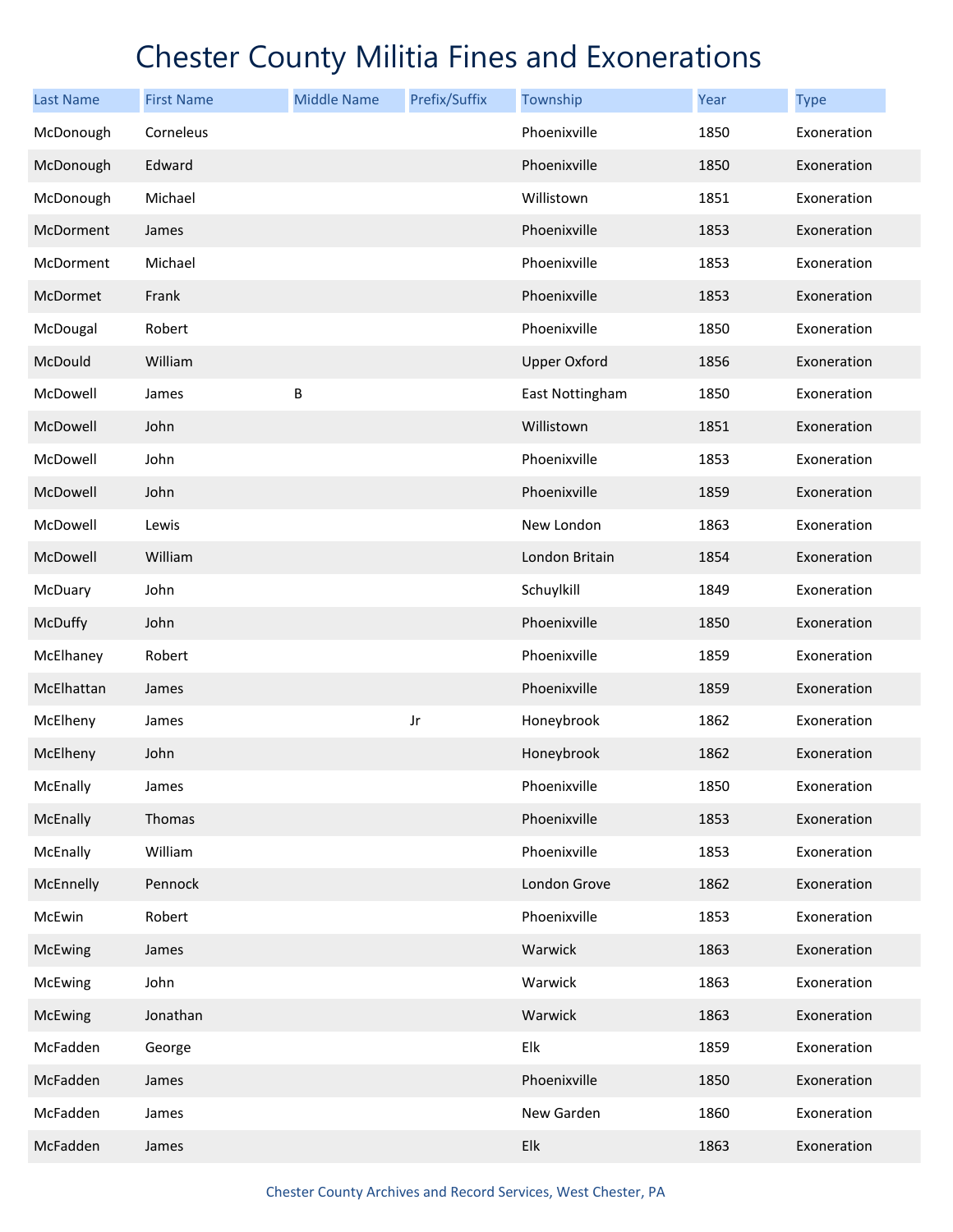| <b>Last Name</b> | <b>First Name</b> | <b>Middle Name</b> | Prefix/Suffix          | Township                | <b>Year</b> | <b>Type</b>  |
|------------------|-------------------|--------------------|------------------------|-------------------------|-------------|--------------|
| McFadden         | James             | B                  |                        | Phoenixville            | 1853        | Exoneration  |
| McFadden         | James             | W                  |                        | Elk                     | 1862        | Exoneration  |
| McFadden         | Patrick           |                    |                        | <b>West Chester</b>     | 1862        | Exoneration  |
| McFadden         | William           |                    |                        | Phoenixville            | 1853        | Exoneration  |
| McFaddin         | Thomas            |                    |                        | Kennett                 | 1855        | Exoneration  |
| McFaden          | Mesamor           |                    |                        | <b>East Fallowfield</b> | 1850        | Exoneration  |
| McFadgon         | Thomas            |                    |                        | Kennett                 | 1856        | Exoneration  |
| McFadion         | Abner             |                    |                        | Thornbury               | 1849        | Exoneration  |
| McFadion         | Israel            |                    |                        | Kennett                 | 1850        | Exoneration  |
| McFall           | Francis           |                    |                        | West Chester            | 1862        | Exoneration  |
| <b>McFalls</b>   | Francis           |                    |                        | West Chester            | 1854        | Exoneration  |
| McFarlan         | Alford            |                    |                        | New Garden              | 1854        | Exoneration  |
| McFarlan         | Alfred            |                    |                        | West Marlborough        | 1862        | Exoneration  |
| McFarlan         | Amos              | B                  |                        | East Caln               | 1849        | Exoneration  |
| McFarlan         | Isaac             |                    |                        | Kennett                 | 1859        | Exoneration  |
| McFarlan         | James             |                    |                        | East Brandywine         | 1857        | Militia Tax  |
| McFarlan         | James             |                    |                        | East Brandywine         | 1858        | Militia List |
| McFarlan         | James             |                    |                        | East Brandywine         | 1859        | Militia List |
| McFarlan         | James             |                    |                        | East Brandywine         | 1860        | Militia List |
| McFarlan         | James             |                    | Jr                     | East Brandywine         | 1862        | Militia List |
| McFarlan         | James             | В                  | Jr                     | East Brandywine         | 1859        | Militia List |
| McFarlan         | James             | $\sf B$            | $_{\rm Jr}$            | East Brandywine         | 1860        | Militia List |
| McFarlan         | James             | B                  |                        | East Brandywine         | 1862        | Exoneration  |
| McFarlan         | Joseph            | ${\sf M}$          |                        | West Whiteland          | 1860        | Exoneration  |
| McFarlan         | Josiah            |                    |                        | Valley                  | 1863        | Exoneration  |
| McFarlan         | Lewis             |                    |                        | North Conventry         | 1847        | Exoneration  |
| McFarlan         | Richard           |                    | Jr                     | East Brandywine         | 1860        | Militia List |
| McFarlan         | Richard           | $\sf B$            |                        | East Brandywine         | 1859        | Militia List |
| McFarlan         | Richard           | B                  |                        | East Brandywine         | 1860        | Militia List |
| McFarlan         | William           |                    |                        | Warwick                 | 1862        | Exoneration  |
| McFarlan         | William           |                    |                        | <b>Upper Uwchlan</b>    | 1863        | Exoneration  |
| McFarlan         | William           | $\mathsf D$        | $\mathsf{J}\mathsf{r}$ | East Brandywine         | 1859        | Militia List |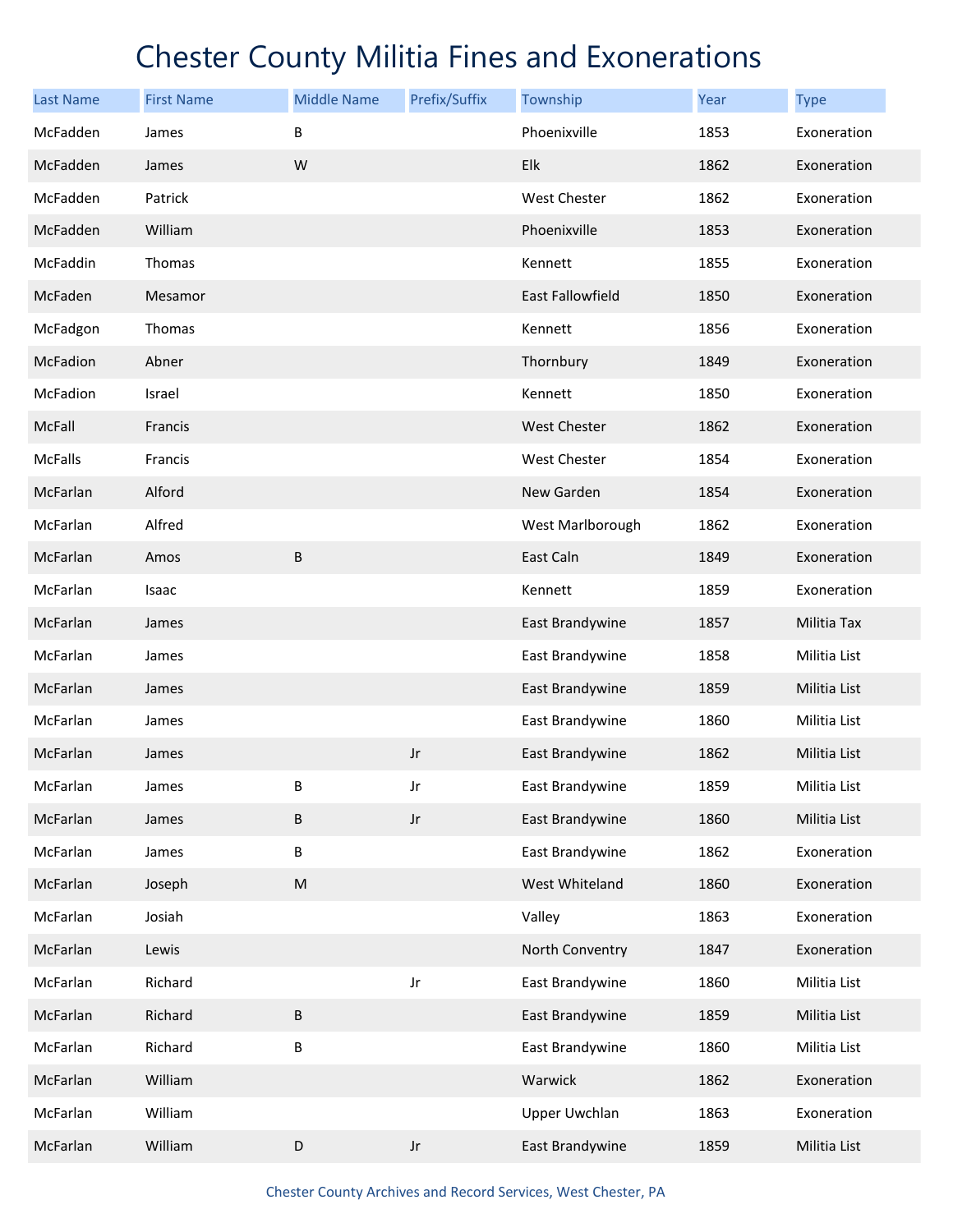| <b>Last Name</b> | <b>First Name</b> | <b>Middle Name</b> | Prefix/Suffix | Township             | Year | <b>Type</b>  |
|------------------|-------------------|--------------------|---------------|----------------------|------|--------------|
| McFarland        | D                 | G.W.               |               | Phoenixville         | 1850 | Exoneration  |
| McFarland        | Daniel            |                    |               | North Conventry      | 1850 | Exoneration  |
| McFarland        | Isaac             |                    |               | Kennett              | 1856 | Exoneration  |
| McFarland        | William           |                    |               | Uwchlan              | 1853 | Exoneration  |
| McFarland        | William           |                    |               | Uwchlan              | 1854 | Exoneration  |
| McFarland        | William           |                    |               | North Conventry      | 1862 | Exoneration  |
| McFarlin         | В                 | F                  |               | West Goshen          | 1850 | Exoneration  |
| McFarlin         | George            |                    |               | <b>West Bradford</b> | 1856 | Militia List |
| McFarlin         | Joseph            |                    |               | New Garden           | 1850 | Exoneration  |
| McFarlin         | William           |                    |               | Warwick              | 1848 | Exoneration  |
| McFarlin         | William           |                    |               | Kennett              | 1849 | Exoneration  |
| McFeat           | Walter            |                    |               | <b>East Vincent</b>  | 1862 | Exoneration  |
| McFeat           | Walton            |                    |               | <b>East Vincent</b>  | 1863 | Exoneration  |
| McFee            | Andrew            |                    |               | West Whiteland       | 1858 | Exoneration  |
| McFerty          | John              |                    |               | East Marlborough     | 1853 | Exoneration  |
| <b>McFetters</b> | James             |                    |               | Honeybrook           | 1858 | Exoneration  |
| McFillen         | John              |                    |               | Sadsbury             | 1856 | Exoneration  |
| McGarey          | Owen              |                    |               | Phoenixville         | 1850 | Exoneration  |
| McGarger         | Hugh              |                    |               | Penn                 | 1850 | Exoneration  |
| McGarguy         | Н                 |                    |               | East Fallowfield     | 1854 | Exoneration  |
| McGaw            | George            |                    |               | East Nottingham      | 1859 | Exoneration  |
| McGaw            | John              |                    |               | East Nottingham      | 1858 | Exoneration  |
| McGee            | John              |                    |               | Sadsbury             | 1850 | Exoneration  |
| McGeever         | Anthony           |                    |               | Phoenixville         | 1858 | Exoneration  |
| McGeever         | Neily             |                    |               | Phoenixville         | 1859 | Exoneration  |
| McGeever         | Owen              |                    |               | Phoenixville         | 1853 | Exoneration  |
| McGeveren        | Edward            |                    |               | Kennett              | 1862 | Exoneration  |
| McGill           | John              |                    |               | Charlestown          | 1850 | Exoneration  |
| McGill           | John              |                    |               | Charlestown          | 1857 | Exoneration  |
| McGill           | John              |                    |               | Charlestown          | 1859 | Exoneration  |
| McGill           | John              |                    |               | West Whiteland       | 1860 | Exoneration  |
| McGill           | Patrick           |                    |               | Phoenixville         | 1853 | Exoneration  |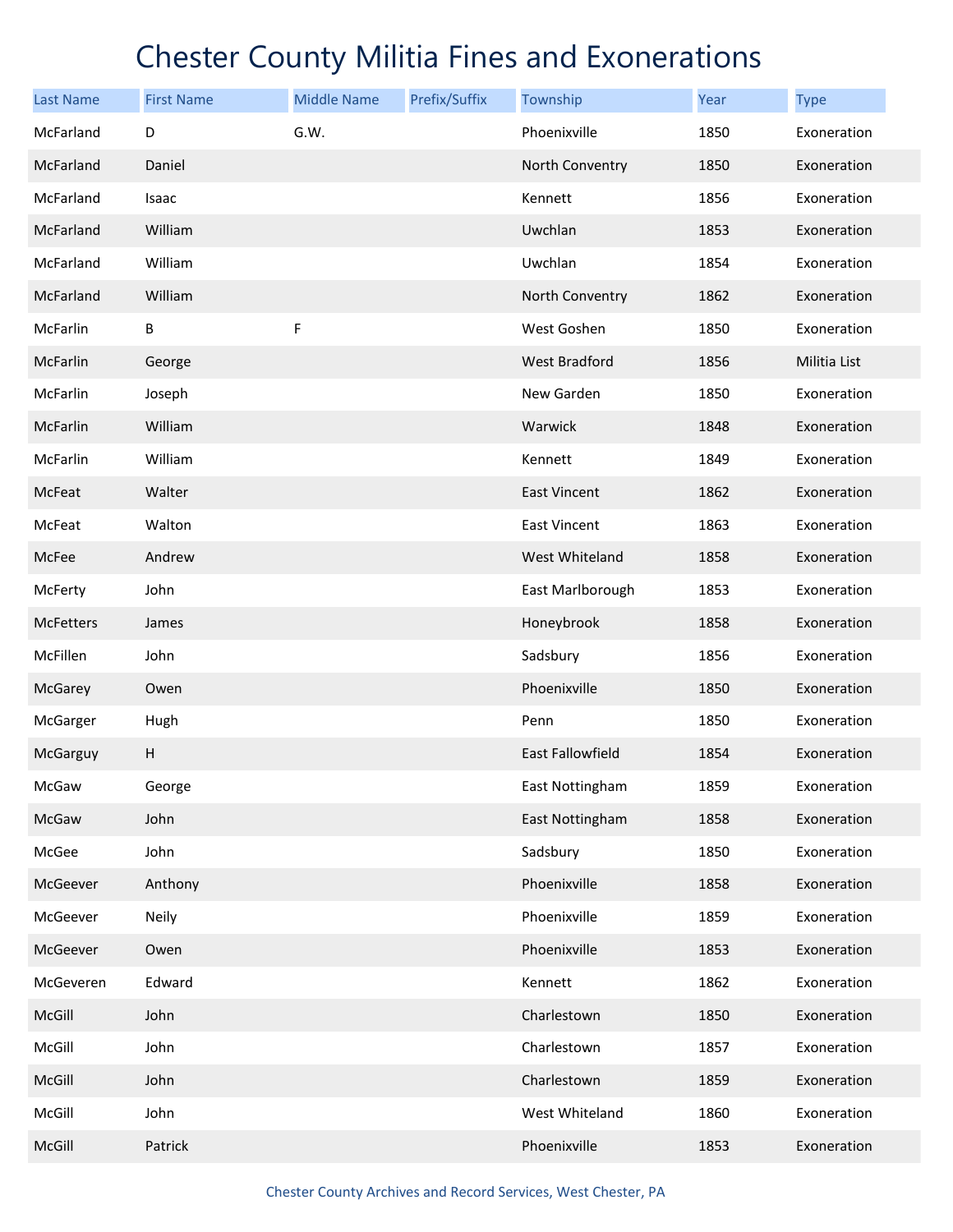| <b>Last Name</b> | <b>First Name</b> | <b>Middle Name</b> | Prefix/Suffix | Township                | Year    | <b>Type</b>  |
|------------------|-------------------|--------------------|---------------|-------------------------|---------|--------------|
| McGillan         | James             |                    |               | <b>West Fallowfield</b> | 1853    | Exoneration  |
| McGingan         | John              |                    |               | West Nottingham         | Undated | Exoneration  |
| McGinley         | Dennis            |                    |               | Phoenixville            | 1850    | Exoneration  |
| McGinley         | Dennis            |                    |               | Phoenixville            | 1853    | Exoneration  |
| McGinley         | Michael           |                    |               | Kennett                 | 1850    | Exoneration  |
| <b>McGinness</b> | Hiram             |                    |               | Sadsbury                | 1850    | Exoneration  |
| McGinney         | Samuel            |                    |               | Honeybrook              | 1862    | Exoneration  |
| McGinyre         | Edward            |                    |               | West Whiteland          | 1863    | Exoneration  |
| McGlaughlin      | Anthony           |                    |               | Phoenixville            | 1855    | Exoneration  |
| McGlaughlin      | Daniel            |                    |               | West Whiteland          | 1849    | Exoneration  |
| McGlaughlin      | David             |                    |               | Valley                  | 1855    | Exoneration  |
| McGlaughlin      | Joseph            |                    |               | East Nottingham         | 1853    | Militia List |
| McGlee           | William           |                    |               | West Whiteland          | 1858    | Exoneration  |
| McGlehlon        | George            |                    |               | Kennett                 | 1850    | Exoneration  |
| McGlinchey       | Patrick           |                    |               | Phoenixville            | 1853    | Exoneration  |
| McGlinchey       | Patrick           |                    |               | Phoenixville            | 1854    | Exoneration  |
| McGlinchy        | Hugh              |                    |               | Phoenixville            | 1850    | Exoneration  |
| McGlinchy        | Patrick           |                    |               | Phoenixville            | 1853    | Exoneration  |
| McGlochlin       | Francis           |                    |               | Phoenixville            | 1850    | Exoneration  |
| McGlone          | Edward            |                    |               | Phoenixville            | 1850    | Exoneration  |
| McGlone          | John              |                    |               | Phoenixville            | 1859    | Exoneration  |
| McGlouchen       | David             |                    |               | London Grove            | 1853    | Exoneration  |
| McGoldrick       | Patrick           |                    |               | West Nottingham         | 1860    | Exoneration  |
| McGolligan       | Isaac             |                    |               | Kennett                 | 1854    | Exoneration  |
| McGonegal        | Barney            |                    |               | Schuylkill              | 1849    | Exoneration  |
| McGore           | Isaac             |                    |               | West Caln               | 1855    | Exoneration  |
| McGorgan         | John              |                    |               | Phoenixville            | 1853    | Exoneration  |
| McGovern         | Frances           |                    |               | West Marlborough        | 1853    | Exoneration  |
| McGovern         | Frank             |                    |               | West Marlborough        | 1862    | Exoneration  |
| McGovern         | Peter             |                    |               | West Fallowfield        | 1850    | Exoneration  |
| McGovren         | Frank             |                    |               | West Marlborough        | 1854    | Exoneration  |
| McGowen          | Charles           |                    |               | <b>Upper Uwchlan</b>    | 1862    | Exoneration  |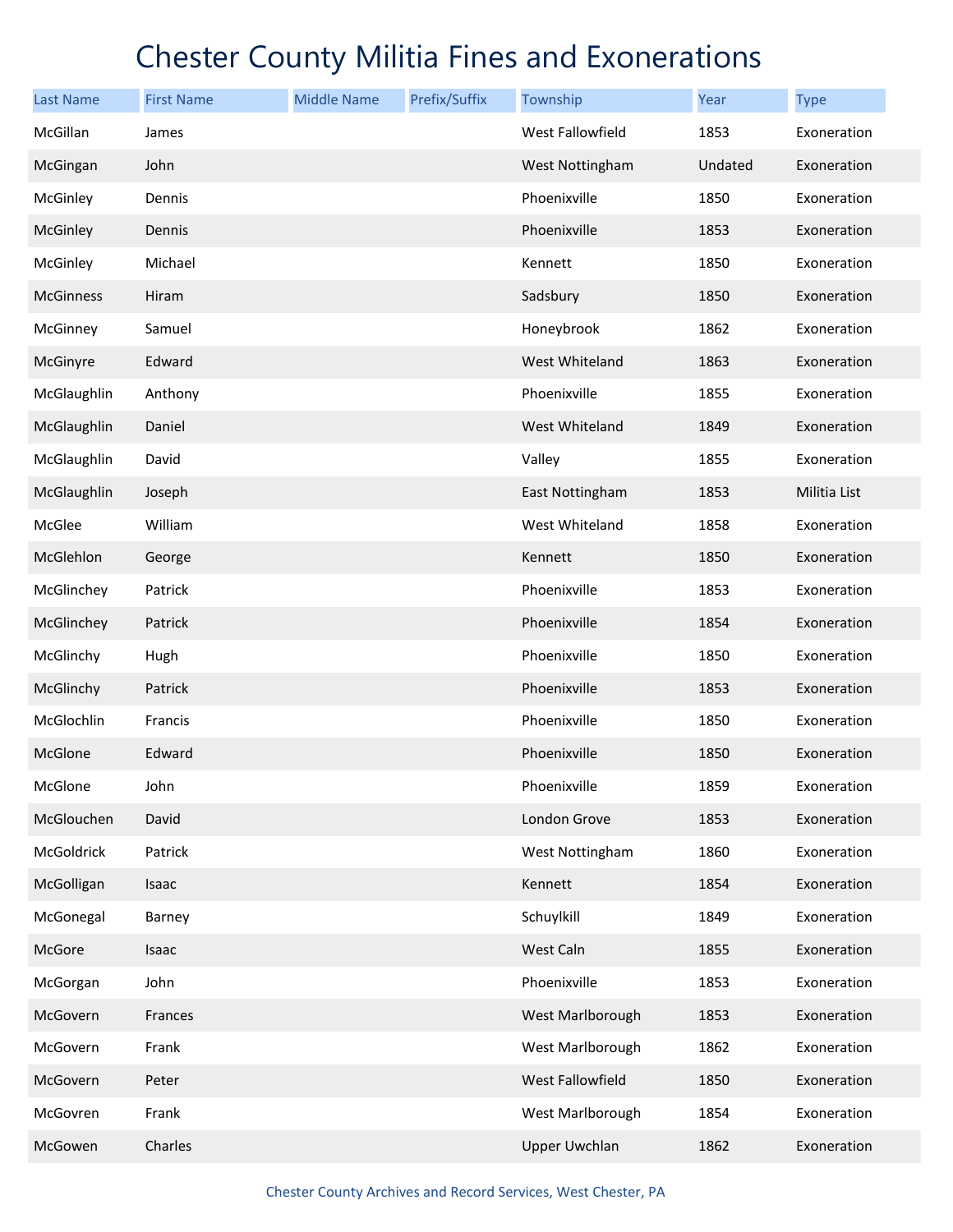| <b>Last Name</b> | <b>First Name</b> | <b>Middle Name</b> | Prefix/Suffix | Township             | Year | <b>Type</b>  |
|------------------|-------------------|--------------------|---------------|----------------------|------|--------------|
| McGowen          | Edward            |                    |               | Kennett              | 1863 | Exoneration  |
| McGowen          | John              |                    |               | Phoenixville         | 1850 | Exoneration  |
| McGraff          | John              |                    |               | West Chester         | 1855 | Exoneration  |
| McGraff          | Richard           |                    |               | East Marlborough     | 1855 | Exoneration  |
| McGrath          | John              |                    |               | East Caln            | 1850 | Exoneration  |
| McGrath          | John              |                    |               | <b>West Chester</b>  | 1854 | Exoneration  |
| McGrath          | John              |                    |               | West Goshen          | 1858 | Exoneration  |
| McGraw           | John              |                    |               | East Caln            | 1853 | Exoneration  |
| McGraw           | Joseph            |                    |               | Phoenixville         | 1862 | Exoneration  |
| McGregor         | James             |                    |               | Sadsbury             | 1850 | Exoneration  |
| McGrogan         | Owen              |                    |               | Phoenixville         | 1853 | Exoneration  |
| McGuchian        | James             |                    |               | Phoenixville         | 1862 | Exoneration  |
| McGuckain        | Henry             |                    |               | Phoenixville         | 1859 | Exoneration  |
| McGuckain        | John              |                    |               | Phoenixville         | 1858 | Exoneration  |
| McGugan          | John              |                    |               | East Fallowfield     | 1853 | Exoneration  |
| McGugin          | Patrick           |                    |               | Phoenixville         | 1850 | Exoneration  |
| McGuigan         | Frank             |                    |               | <b>West Chester</b>  | 1855 | Exoneration  |
| McGuigan         | Samuel            |                    |               | New London           | 1853 | Exoneration  |
| McGuigan         | Sudey             |                    |               | New London           | 1853 | Exoneration  |
| <b>McGuigans</b> | James             |                    |               | <b>West Pikeland</b> | 1847 | Exoneration  |
| McGuigens        | Thomas            |                    |               | West Pikeland        | 1847 | Exoneration  |
| McGuigin         | William           |                    |               | Penn                 | 1850 | Exoneration  |
| McGuin           | James             |                    |               | Lower Oxford         | 1850 | Exoneration  |
| McGuire          | Andrew            |                    |               | Londonderry          | 1853 | Exoneration  |
| McGuire          | Joseph            |                    |               | West Fallowfield     | 1855 | Exoneration  |
| McGukey          | Charles           |                    |               | Phoenixville         | 1850 | Exoneration  |
| McGullam         | Roger             |                    |               | <b>West Nantmeal</b> | 1857 | Militia List |
| McGune           | Samuel            |                    |               | West Fallowfield     | 1853 | Exoneration  |
| McGurk           | John              |                    |               | Charlestown          | 1854 | Exoneration  |
| McGurk           | Patrick           |                    |               | Phoenixville         | 1853 | Exoneration  |
| McHannah         | Neal              |                    |               | Phoenixville         | 1850 | Exoneration  |
| McHarg           | James             |                    |               | Lower Oxford         | 1854 | Exoneration  |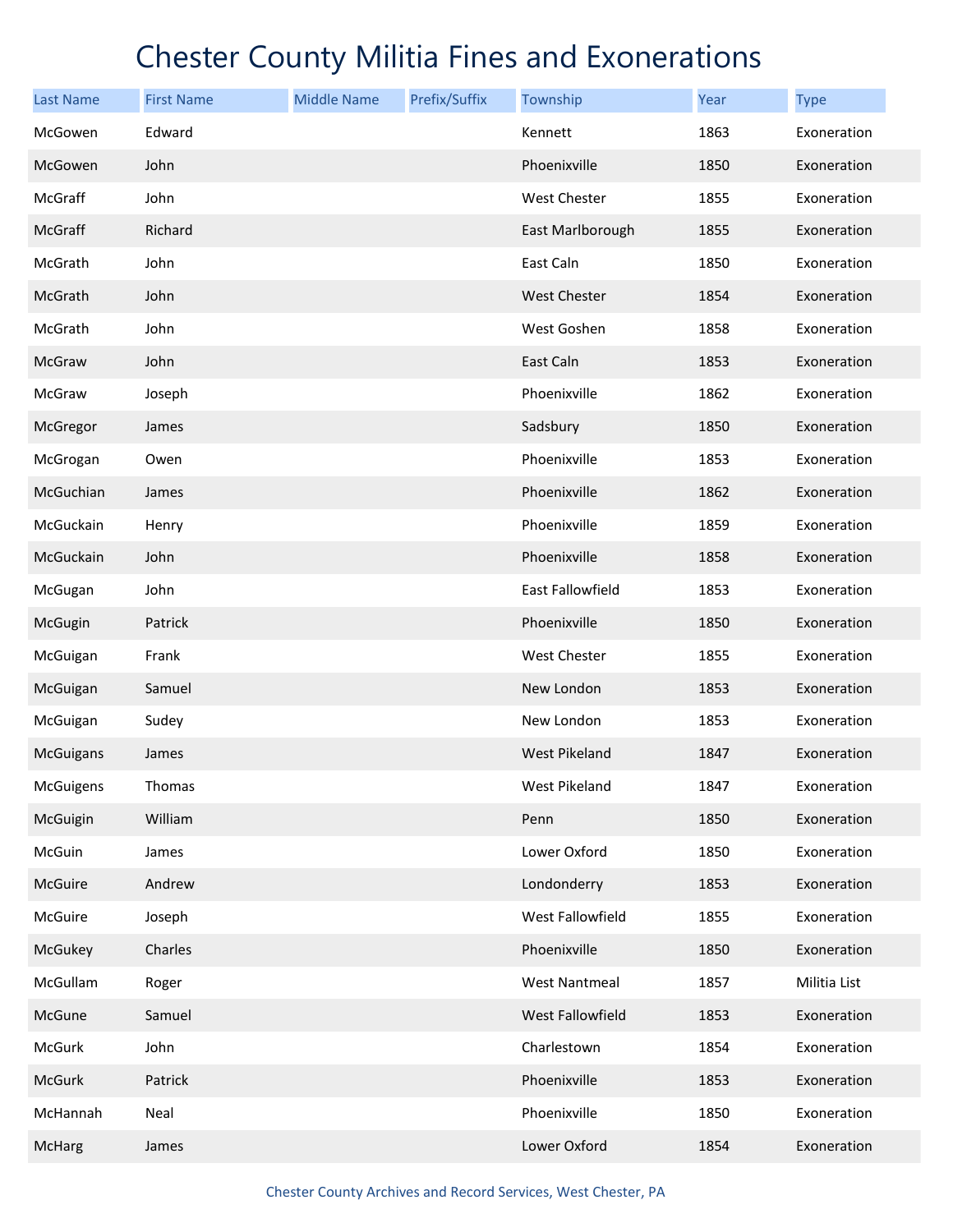| <b>Last Name</b> | <b>First Name</b> | <b>Middle Name</b> | Prefix/Suffix          | Township         | Year | <b>Type</b>        |
|------------------|-------------------|--------------------|------------------------|------------------|------|--------------------|
| McHarg           | James             |                    |                        | Lower Oxford     | 1858 | Exoneration        |
| McHartanby       | Joseph            |                    |                        | Tredyffrin       | 1859 | Exoneration        |
| McHeim           | Robert            |                    |                        | Honeybrook       | 1853 | Exoneration        |
| McHenny          | James             |                    |                        | Willistown       | 1847 | Exoneration        |
| McHenry          | John              |                    | Jr                     | East Nottingham  | 1857 | Exoneration        |
| McHenry          | Moses             |                    |                        | New London       | 1857 | Exoneration        |
| <b>McHessick</b> | David             |                    |                        | East Caln        | 1853 | Exoneration        |
| McIbroy          | John              |                    |                        | Phoenixville     | 1850 | Exoneration        |
| McIntier         | Franklin          |                    |                        | East Brandywine  | 1855 | Militia List       |
| McIntier         | Franklin          |                    |                        | East Brandywine  | 1857 | <b>Militia Tax</b> |
| McIntier         | John              |                    |                        | East Brandywine  | 1856 | Exoneration        |
| McIntire         | Barney            |                    |                        | Birmingham       | 1854 | Exoneration        |
| McIntire         | James             |                    |                        | Lower Oxford     | 1853 | Exoneration        |
| McIntire         | John              |                    |                        | Schuylkill       | 1848 | Exoneration        |
| McIntire         | John              |                    |                        | East Nottingham  | 1849 | Exoneration        |
| McIntire         | John              |                    |                        | East Nottingham  | 1850 | Exoneration        |
| McIntire         | John              |                    |                        | West Fallowfield | 1854 | Exoneration        |
| McIntire         | John              |                    |                        | Lower Oxford     | 1863 | Exoneration        |
| McIntire         | John              | Τ                  |                        | Lower Oxford     | 1862 | Exoneration        |
| McIntire         | Joseph            |                    |                        | East Caln        | 1858 | Militia List       |
| McIntire         | Joseph            |                    |                        | Valley           | 1860 | Exoneration        |
| McIntire         | Joseph            |                    | Dec'd                  | East Nottingham  | 1863 | Exoneration        |
| McIntire         | Robert            |                    |                        | East Nottingham  | 1853 | Militia List       |
| McIntire         | Robert            |                    | $\mathsf{J}\mathsf{r}$ | East Nottingham  | 1860 | Exoneration        |
| McIntire         | William           |                    |                        | Hopewell         | 1863 | Exoneration        |
| McIntyre         | John              | W                  | $_{\rm Jr}$            | East Whiteland   | 1853 | Exoneration        |
| McIntyre         | Robert            |                    |                        | Lower Oxford     | 1849 | Exoneration        |
| McIntyre         | Robert            |                    |                        | Lower Oxford     | 1849 | Exoneration        |
| McIntyre         | Wilson            |                    |                        | East Whiteland   | 1855 | Exoneration        |
| McJodan          | William           |                    |                        | Tredyffrin       | 1847 | Exoneration        |
| McJoden          | William           |                    |                        | East Whiteland   | 1847 | Exoneration        |
| McKale           | John              |                    |                        | Phoenixville     | 1855 | Exoneration        |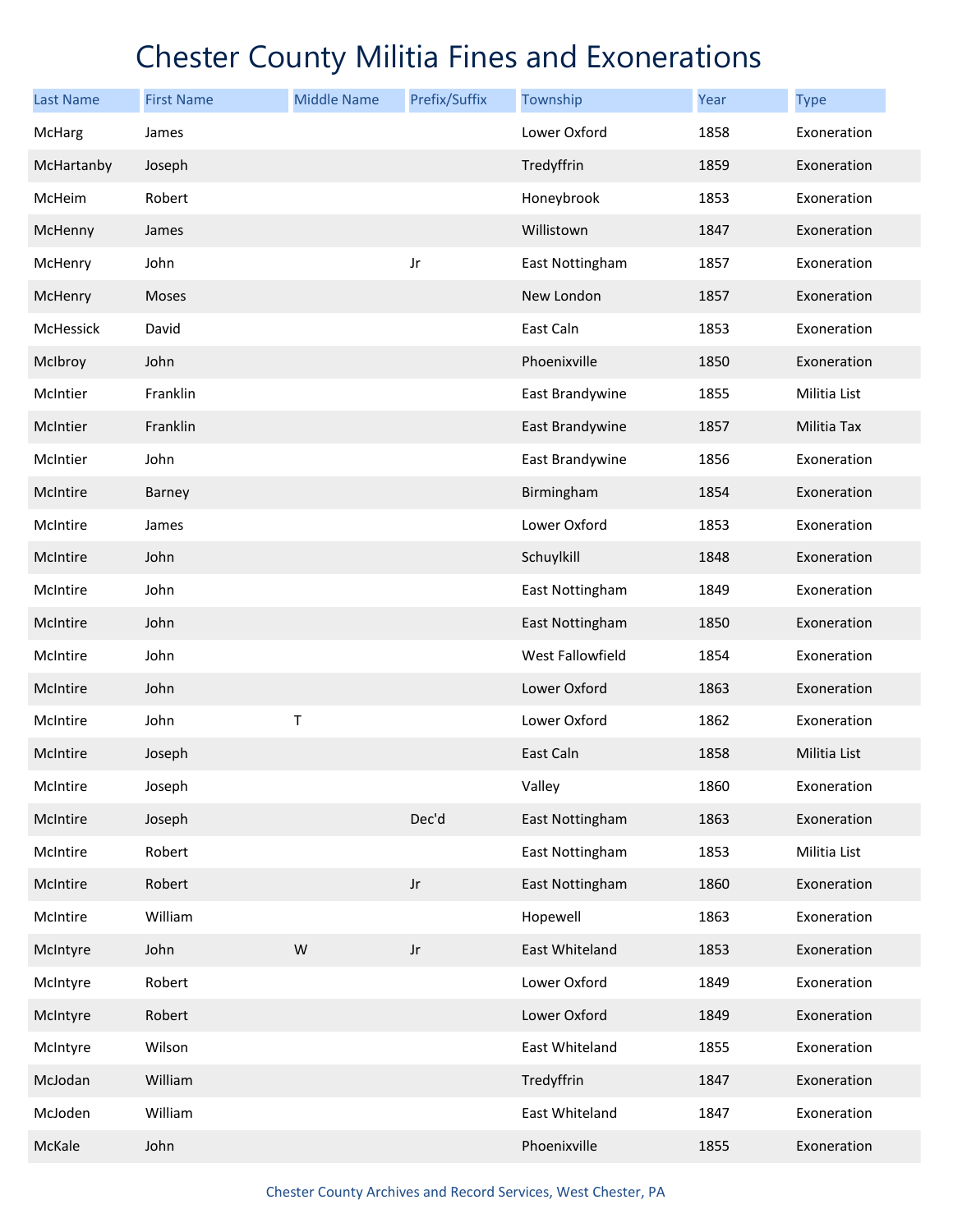| <b>Last Name</b> | <b>First Name</b> | <b>Middle Name</b> | Prefix/Suffix | Township             | Year | <b>Type</b>  |
|------------------|-------------------|--------------------|---------------|----------------------|------|--------------|
| McKay            | John              |                    |               | Charlestown          | 1859 | Exoneration  |
| McKay            | William           |                    |               | <b>West Chester</b>  | 1860 | Exoneration  |
| <b>McKearns</b>  | James             |                    |               | Lower Oxford         | 1853 | Exoneration  |
| McKee            | John              |                    |               | Penn                 | 1855 | Exoneration  |
| McKee            | Samuel            |                    |               | Wallace              | 1859 | Militia List |
| McKee            | Samuel            |                    |               | Wallace              | 1859 | Exoneration  |
| McKeever         | Alfred            |                    |               | East Caln            | 1853 | Exoneration  |
| McKeever         | Samuel            |                    |               | Phoenixville         | 1854 | Exoneration  |
| McKelvey         | Charles           |                    |               | West Marlborough     | 1859 | Exoneration  |
| McKelvey         | Edward            |                    |               | West Marlborough     | 1859 | Exoneration  |
| McKelvey         | John              |                    |               | West Marlborough     | 1859 | Exoneration  |
| McKelvy          | James             |                    |               | West Marlborough     | 1856 | Exoneration  |
| McKenley         | George            |                    |               | West Chester         | 1853 | Exoneration  |
| McKenna          | James             |                    |               | <b>West Chester</b>  | 1862 | Exoneration  |
| McKenna          | William           |                    |               | Phoenixville         | 1859 | Exoneration  |
| McKenney         | Jacob             |                    |               | East Caln            | 1854 | Exoneration  |
| McKenny          | Andrew            |                    |               | East Whiteland       | 1856 | Exoneration  |
| McKenny          | Andrew            |                    |               | East Whiteland       | 1858 | Exoneration  |
| McKenny          | Peter             |                    |               | East Whiteland       | 1854 | Exoneration  |
| McKenny          | Peter             |                    |               | East Whiteland       | 1856 | Exoneration  |
| McKerns          | John              |                    |               | Lower Oxford         | 1849 | Exoneration  |
| McKewen          | James             |                    |               | Phoenixville         | 1855 | Exoneration  |
| <b>McKillips</b> | John              |                    |               | Sadsbury             | 1856 | Exoneration  |
| McKim            | Alexander         |                    |               | Westtown             | 1859 | Exoneration  |
| McKim            | Amzi              |                    |               | <b>West Nantmeal</b> | 1853 | Exoneration  |
| McKim            | Amzi              |                    |               | <b>West Nantmeal</b> | 1853 | Militia List |
| McKim            | Joseph            |                    |               | <b>West Nantmeal</b> | 1853 | Militia List |
| McKim            | Joseph            |                    |               | West Nantmeal        | 1858 | Militia List |
| McKimm           | Jefferson         |                    |               | Sadsbury             | 1850 | Exoneration  |
| McKimm           | Samuel            |                    |               | <b>West Chester</b>  | 1855 | Exoneration  |
| McKinley         | George            |                    |               | Wallace              | 1854 | Exoneration  |
| McKinn           | Robert            |                    |               | Honeybrook           | 1855 | Exoneration  |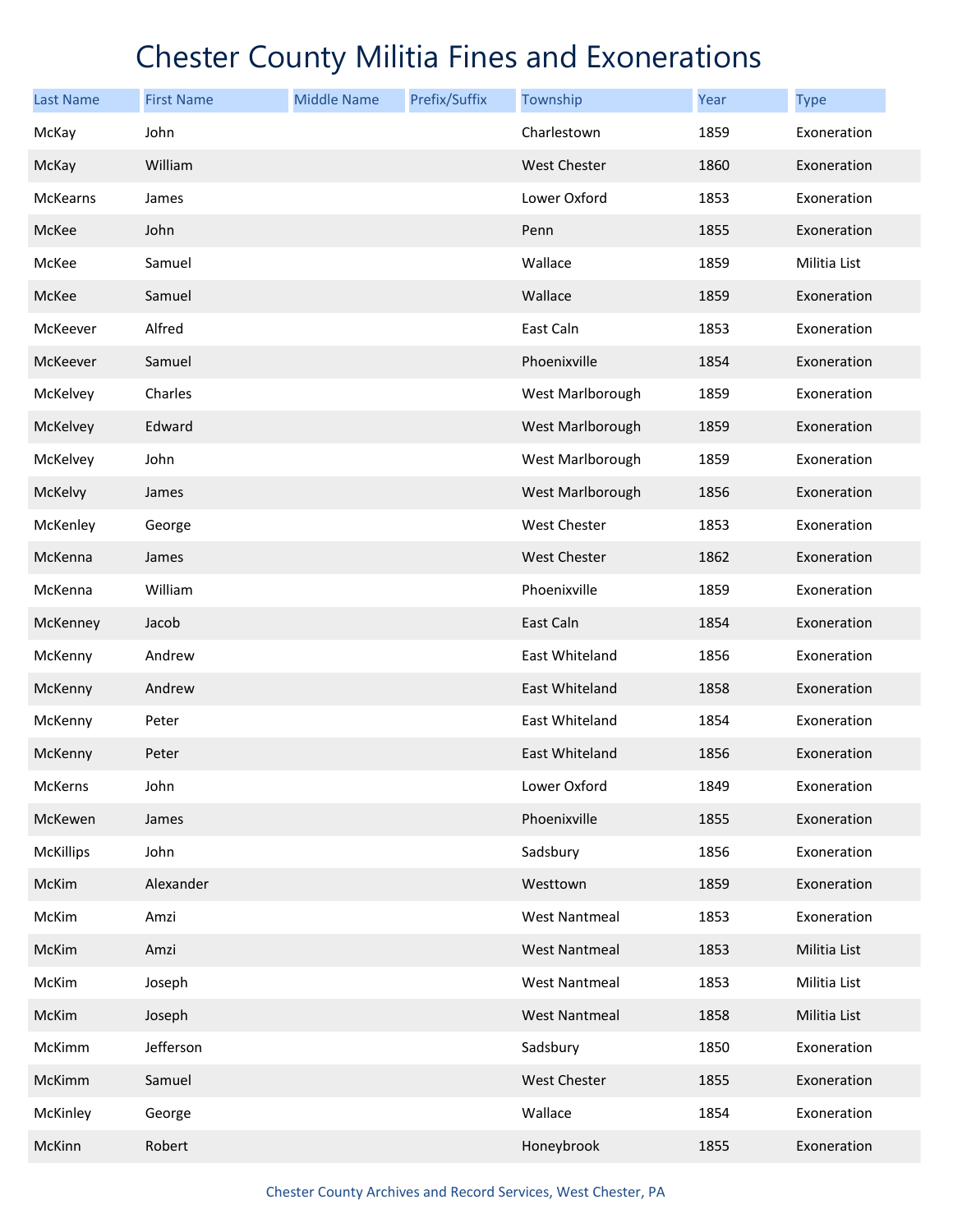| <b>Last Name</b> | <b>First Name</b> | <b>Middle Name</b>        | Prefix/Suffix | Township             | Year | <b>Type</b>  |
|------------------|-------------------|---------------------------|---------------|----------------------|------|--------------|
| McKissick        | Isaac             |                           |               | Charlestown          | 1859 | Exoneration  |
| McKissick        | James             |                           |               | Lower Oxford         | 1849 | Exoneration  |
| McKissick        | James             |                           |               | East Nottingham      | 1853 | Exoneration  |
| McKissick        | John              | $\mathsf K$               |               | Lower Oxford         | 1853 | Exoneration  |
| McKiver          | Aaron             |                           |               | West Fallowfield     | 1853 | Exoneration  |
| McKnelly         | Amos              |                           |               | <b>West Bradford</b> | 1850 | Exoneration  |
| McKnight         | James             |                           |               | Phoenixville         | 1859 | Exoneration  |
| McKuen           | Christopher       | $\sf B$                   |               | New Garden           | 1863 | Exoneration  |
| McL              | David             |                           |               | West Fallowfield     | 1852 | Exoneration  |
| McLain           | Charles           |                           |               | Kennett              | 1855 | Exoneration  |
| McLane           | Allen             |                           |               | Lower Oxford         | 1862 | Exoneration  |
| McLarnan         | Hugh              |                           |               | Phoenixville         | 1859 | Exoneration  |
| McLarnan         | John              |                           |               | Phoenixville         | 1859 | Exoneration  |
| McLarnan         | Thomas            |                           |               | Phoenixville         | 1859 | Exoneration  |
| McLaughin        | William           |                           |               | East Caln            | 1854 | Exoneration  |
| McLaughlin       | James             |                           |               | West Brandywine      | 1850 | Exoneration  |
| McLaughlin       | Jeferson          |                           |               | <b>East Nantmeal</b> | 1848 | Exoneration  |
| McLaughlin       | John              |                           |               | East Brandywine      | 1855 | Militia List |
| McLaughlin       | John              |                           |               | East Brandywine      | 1858 | Militia List |
| McLaughlin       | John              |                           |               | East Brandywine      | 1859 | Militia List |
| McLaughlin       | John              |                           |               | East Brandywine      | 1860 | Militia List |
| McLaughlin       | John              | $\mathsf D$               |               | East Brandywine      | 1862 | Militia List |
| McLaughlin       | Lewis             |                           |               | <b>Upper Uwchlan</b> | 1862 | Exoneration  |
| McLaughlin       | Samuel            |                           |               | Valley               | 1854 | Exoneration  |
| McLaughlin       | William           |                           |               | East Brandywine      | 1855 | Militia List |
| McLaughlin       | William           |                           |               | East Brandywine      | 1857 | Militia Tax  |
| McLaughlin       | William           | $\sf B$                   |               | East Brandywine      | 1855 | Exoneration  |
| McLaughlin       | William           | $\mathsf D$               |               | East Brandywine      | 1850 | Exoneration  |
| McLaughlin       | William           | $\mathsf D$               |               | East Brandywine      | 1853 | Exoneration  |
| McLaughlin       | William           | $\mathsf D$               |               | East Brandywine      | 1860 | Militia List |
| McLaughlin       | William           | $\boldsymbol{\mathsf{H}}$ |               | East Brandywine      | 1860 | Militia List |
| McLaughlin       | William           | $\boldsymbol{\mathsf{H}}$ |               | East Brandywine      | 1862 | Militia List |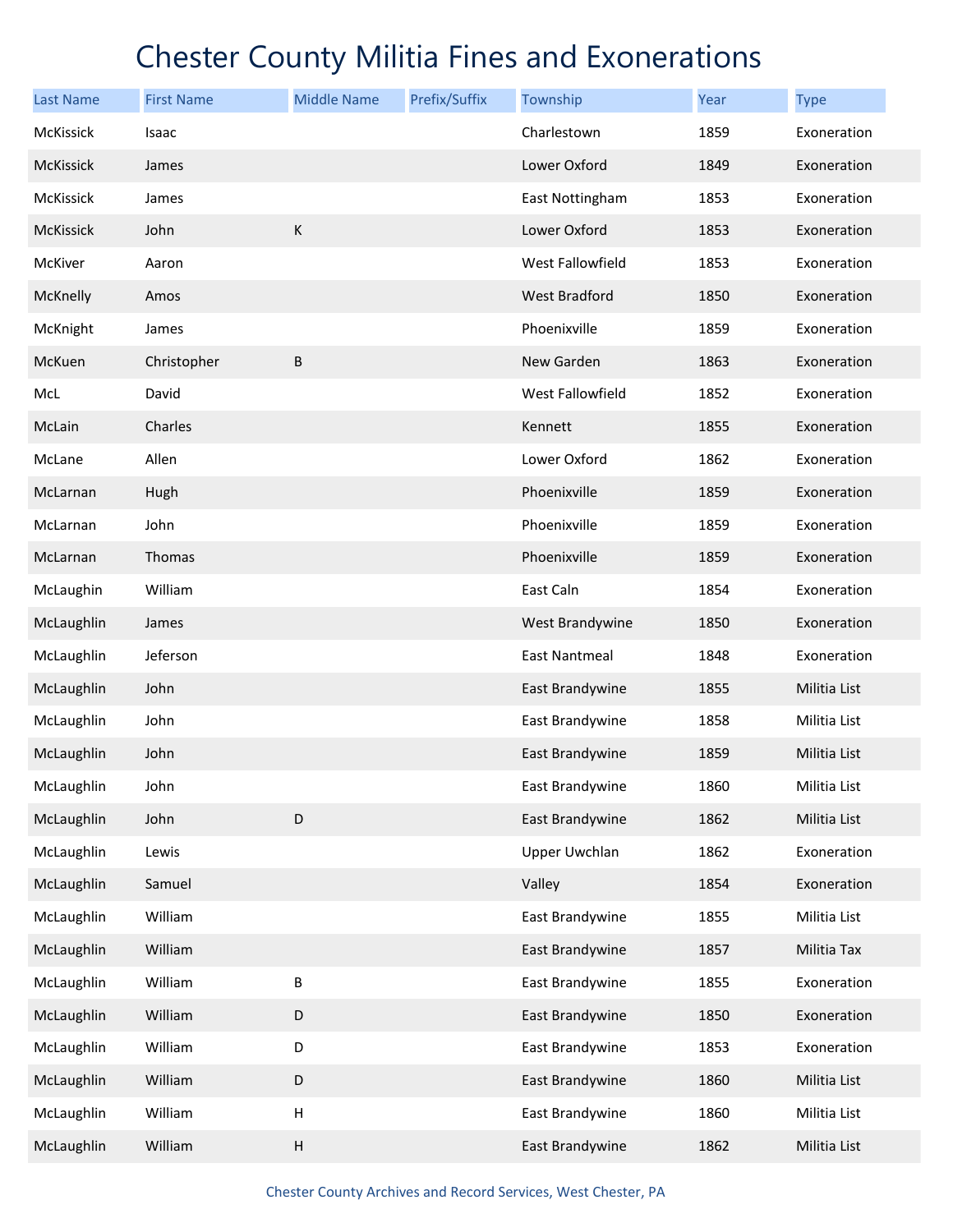| <b>Last Name</b> | <b>First Name</b> | <b>Middle Name</b>        | Prefix/Suffix | Township         | Year | <b>Type</b>  |
|------------------|-------------------|---------------------------|---------------|------------------|------|--------------|
| McLea            | Α                 | Jackson                   |               | West Marlborough | 1857 | Exoneration  |
| McLea            | Davis             |                           |               | London Grove     | 1852 | Exoneration  |
| McLea            | Davis             |                           |               | London Grove     | 1853 | Exoneration  |
| McLea            | James             |                           |               | Londonderry      | 1853 | Exoneration  |
| McLea            | William           |                           |               | Londonderry      | 1855 | Exoneration  |
| McLean           | James             | $\sf S$                   |               | Londonderry      | 1862 | Exoneration  |
| Mclear           | Alford            |                           |               | Charlestown      | 1854 | Exoneration  |
| McLear           | Edward            |                           |               | Schuylkill       | 1849 | Exoneration  |
| McLear           | George            |                           |               | East Whiteland   | 1853 | Exoneration  |
| McLear           | James             |                           |               | East Whiteland   | 1852 | Exoneration  |
| McLeary          | John              | Τ                         |               | Elk              | 1862 | Exoneration  |
| McLee            | Andrew            |                           |               | West Whiteland   | 1862 | Exoneration  |
| McLee            | Jackson           |                           |               | East Marlborough | 1855 | Exoneration  |
| McLee            | William           |                           |               | West Marlborough | 1851 | Exoneration  |
| McLee            | William           |                           |               | West Whiteland   | 1860 | Exoneration  |
| McLeer           | James             |                           |               | Schuylkill       | 1848 | Exoneration  |
| McLeer           | Peter             |                           |               | Phoenixville     | 1854 | Exoneration  |
| McLeer           | Peter             |                           |               | Phoenixville     | 1858 | Exoneration  |
| McLeere          | George            |                           |               | Willistown       | 1857 | Exoneration  |
| <b>MClees</b>    | William           |                           |               | East Brandywine  | 1855 | Militia List |
| McLerg           | John              | А                         |               | East Nottingham  | 1858 | Exoneration  |
| McLewis          | John              |                           |               | Phoenixville     | 1854 | Exoneration  |
| McLoughlin       | Francis           |                           |               | Phoenixville     | 1850 | Exoneration  |
| MClure           | Benjamin          |                           |               | East Brandywine  | 1862 | Militia List |
| MClure           | John              |                           | Jr            | East Brandywine  | 1855 | Militia List |
| McLurg           | James             | $\boldsymbol{\mathsf{H}}$ |               | West Nottingham  | 1862 | Exoneration  |
| McMaltin         | William           |                           |               | West Marlborough | 1857 | Exoneration  |
| McManis          | William           |                           |               | Phoenixville     | 1853 | Exoneration  |
| McMann           | Michael           |                           |               | Elk              | 1862 | Exoneration  |
| <b>McMannes</b>  | Hugh              |                           |               | West Fallowfield | 1850 | Exoneration  |
| McMannus         | John              |                           |               | Phoenixville     | 1858 | Exoneration  |
| McMaster         | Joseph            |                           |               | Elk              | 1862 | Exoneration  |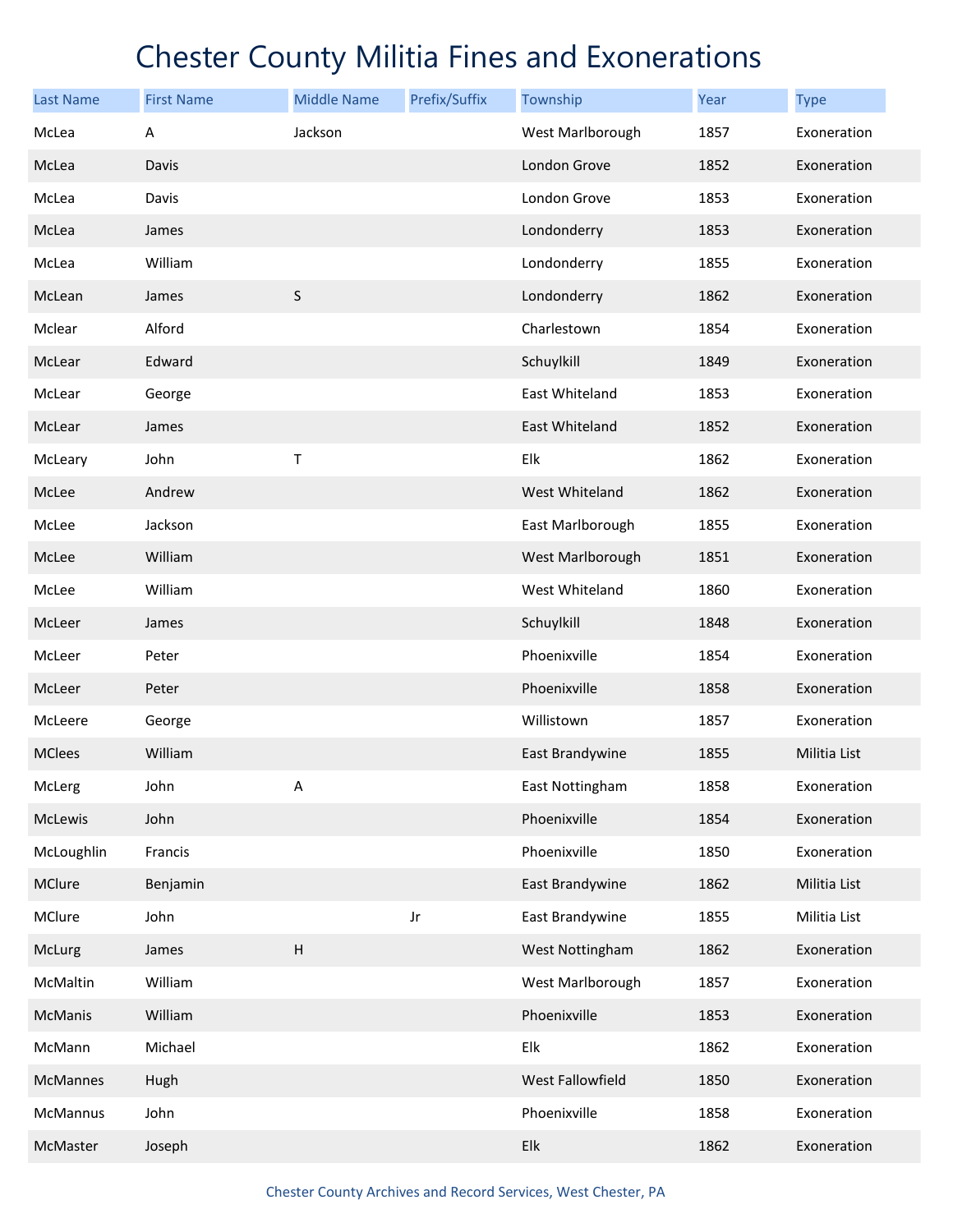| <b>Last Name</b> | <b>First Name</b> | <b>Middle Name</b> | Prefix/Suffix | Township                | Year | <b>Type</b> |
|------------------|-------------------|--------------------|---------------|-------------------------|------|-------------|
| McMichael        | Elijah            |                    |               | Lower Oxford            | 1863 | Exoneration |
| McMichael        | Enoch             |                    |               | Lower Oxford            | 1850 | Exoneration |
| McMichael        | Enoch             |                    |               | Lower Oxford            | 1857 | Exoneration |
| McMichael        | Jesse             |                    |               | Lower Oxford            | 1849 | Exoneration |
| McMichael        | Jesse             |                    |               | Lower Oxford            | 1850 | Exoneration |
| McMicheal        | Enock             |                    |               | Lower Oxford            | 1858 | Exoneration |
| McMichel         | Enoch             |                    |               | Lower Oxford            | 1856 | Exoneration |
| McMin            | Hugh              |                    |               | <b>West Fallowfield</b> | 1850 | Exoneration |
| McMinn           | Alfred            |                    |               | West Whiteland          | 1862 | Exoneration |
| McMinn           | Henry             |                    |               | Sadsbury                | 1855 | Exoneration |
| McMinn           | Hugh              |                    |               | West Fallowfield        | 1855 | Exoneration |
| McMiskey         | Crom              |                    |               | East Whiteland          | 1847 | Exoneration |
| McMisty          | Crom              |                    |               | Tredyffrin              | 1847 | Exoneration |
| McMonigal        | John              |                    |               | Phoenixville            | 1858 | Exoneration |
| McMullen         | Daniel            |                    |               | Phoenixville            | 1850 | Exoneration |
| McMullen         | Edwin             |                    |               | West Marlborough        | 1849 | Exoneration |
| McMullen         | William           |                    |               | West Marlborough        | 1851 | Exoneration |
| McMullin         | Daniel            |                    |               | Phoenixville            | 1855 | Exoneration |
| McMullin         | Patrick           |                    |               | Willistown              | 1860 | Exoneration |
| McMurphy         | Patrick           |                    |               | Phoenixville            | 1853 | Exoneration |
| McMutten         | Sephen            |                    |               | East Marlborough        | 1850 | Exoneration |
| McNail           | Ashton            | ${\sf R}$          |               | <b>Upper Oxford</b>     | 1855 | Exoneration |
| McNamee          | Barney            |                    |               | West Whiteland          | 1850 | Exoneration |
| McNamee          | Patrick           |                    |               | West Whiteland          | 1849 | Exoneration |
| McNaught         | Alexander         |                    |               | West Caln               | 1853 | Exoneration |
| McNaught         | Alexander         |                    |               | West Caln               | 1854 | Exoneration |
| McNaught         | Samuel            |                    |               | West Caln               | 1857 | Exoneration |
| McNeal           | Alex              |                    |               | <b>Upper Oxford</b>     | 1862 | Exoneration |
| McNeal           | John              |                    |               | Westtown                | 1858 | Exoneration |
| McNeal           | Peter             |                    |               | East Whiteland          | 1849 | Exoneration |
| McNeal           | William           | P                  |               | <b>Upper Oxford</b>     | 1863 | Exoneration |
| McNeil           | Alexander         |                    | Dec'd         | <b>Upper Oxford</b>     | 1850 | Exoneration |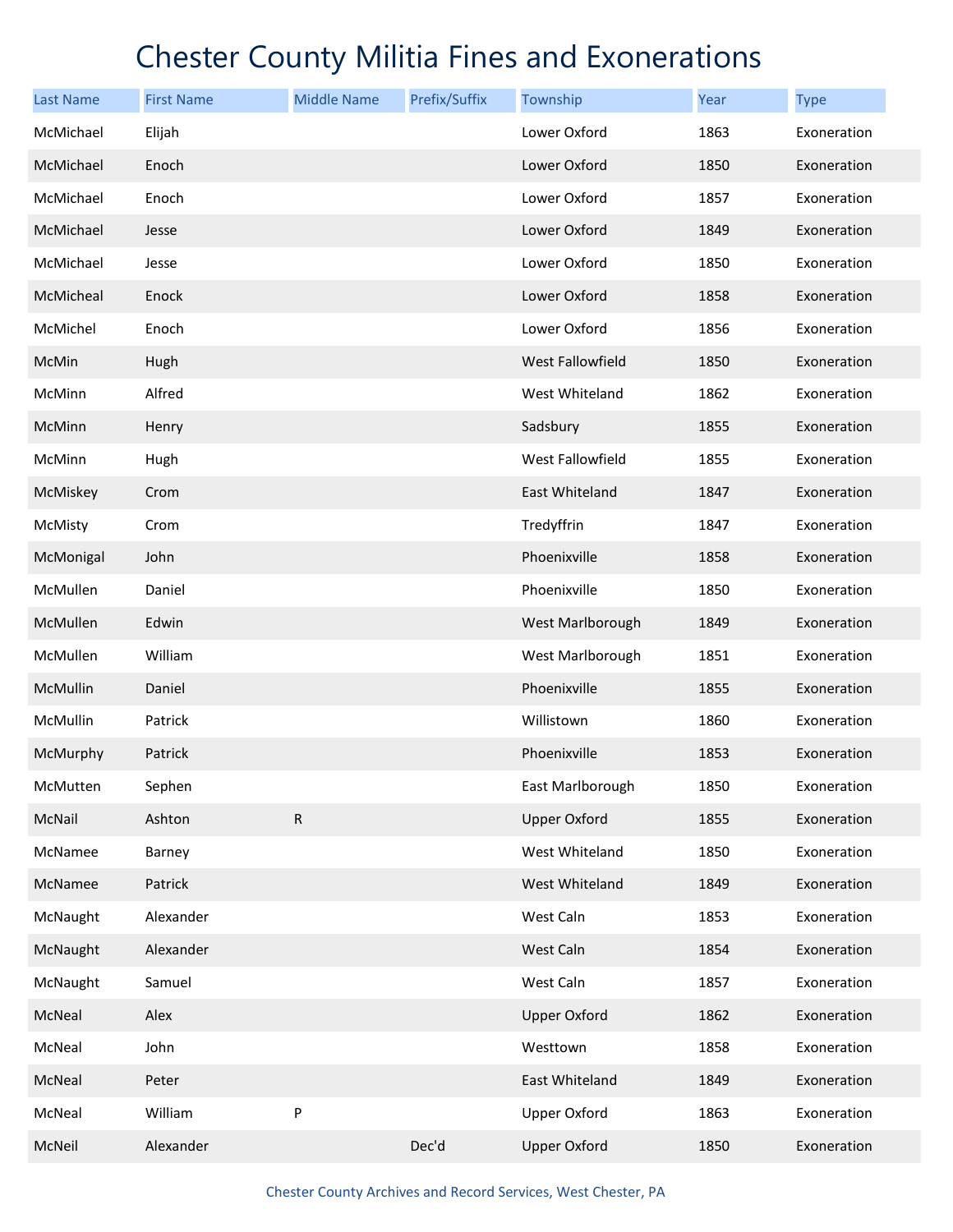| Last Name         | <b>First Name</b> | <b>Middle Name</b>        | Prefix/Suffix | Township             | Year | <b>Type</b>  |
|-------------------|-------------------|---------------------------|---------------|----------------------|------|--------------|
| McNeil            | Andrew            |                           |               | West Fallowfield     | 1853 | Exoneration  |
| McNeil            | Ashton            | ${\sf R}$                 |               | <b>Upper Oxford</b>  | 1850 | Exoneration  |
| McNeil            | Peter             |                           |               | East Whiteland       | 1850 | Exoneration  |
| McNeil            | William           | ${\sf R}$                 |               | <b>Upper Oxford</b>  | 1856 | Exoneration  |
| McNeill           | Peter             |                           |               | Tredyffrin           | 1847 | Exoneration  |
| McNickle          | John              |                           |               | Phoenixville         | 1862 | Exoneration  |
| McNough           | Pat               |                           |               | London Britain       | 1854 | Exoneration  |
| McNulty           | John              |                           |               | East Whiteland       | 1850 | Exoneration  |
| McNutt            | William           |                           |               | Lower Oxford         | 1858 | Exoneration  |
| McNutt            | William           |                           |               | Lower Oxford         | 1860 | Exoneration  |
| McNutt            | William           |                           |               | <b>Upper Oxford</b>  | 1862 | Exoneration  |
| McOnathy          | Ellis             |                           | Dec'd         | Highland             | 1858 | Exoneration  |
| McPherson         | John              |                           |               | Phoenixville         | 1859 | Exoneration  |
| McQuade           | Edward            |                           |               | Phoenixville         | 1862 | Exoneration  |
| McQuade           | Hugh              |                           |               | Phoenixville         | 1858 | Exoneration  |
| McQuade           | Hugh              |                           |               | Phoenixville         | 1859 | Exoneration  |
| McQuade           | Michael           |                           |               | Phoenixville         | 1859 | Exoneration  |
| McQuade           | Michael           |                           |               | Phoenixville         | 1859 | Exoneration  |
| McQuillam         | Rodger            |                           |               | <b>West Nantmeal</b> | 1858 | Militia List |
| <b>McQuirns</b>   | Alex              |                           |               | West Whiteland       | 1862 | Exoneration  |
| McRee             | David             | D                         |               | West Nottingham      | 1857 | Exoneration  |
| <b>McRissick</b>  | Ralph             |                           |               | West Fallowfield     | 1849 | Exoneration  |
| McSlawer          | John              |                           |               | <b>West Pikeland</b> | 1847 | Exoneration  |
| McVeey            | ${\sf N}$         | $\sf T$                   |               | Phoenixville         | 1853 | Exoneration  |
| McVey             | Alex              |                           |               | West Fallowfield     | 1856 | Exoneration  |
| McVey             | John              | $\boldsymbol{\mathsf{H}}$ |               | East Nottingham      | 1858 | Exoneration  |
| McVoy             | John              |                           |               | West Whiteland       | 1862 | Exoneration  |
| McVoy             | William           |                           |               | West Whiteland       | 1862 | Exoneration  |
| McWade            | Michael           |                           |               | Phoenixville         | 1855 | Exoneration  |
| <b>McWilliams</b> | Hugh              |                           |               | East Pikeland        | 1859 | Exoneration  |
| McWilliams        | John              | ${\sf M}$                 |               | West Caln            | 1862 | Exoneration  |
| <b>McWilliams</b> | Pat               |                           |               | New Garden           | 1854 | Exoneration  |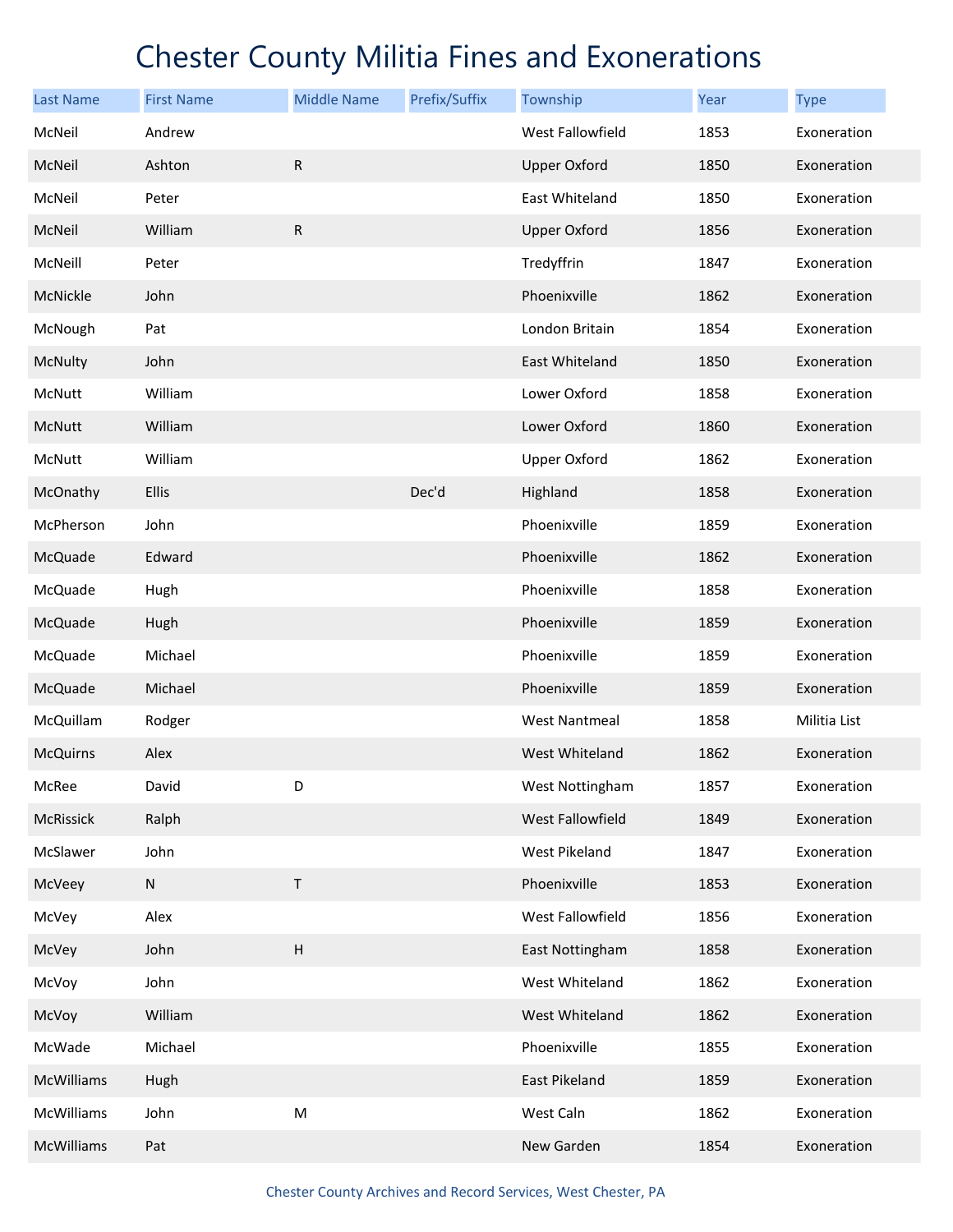| <b>Last Name</b>  | <b>First Name</b> | <b>Middle Name</b> | Prefix/Suffix | Township                | Year | <b>Type</b> |
|-------------------|-------------------|--------------------|---------------|-------------------------|------|-------------|
| <b>McWilliams</b> | Samuel            |                    |               | East Fallowfield        | 1854 | Exoneration |
| <b>McWilliams</b> | Samuel            |                    |               | <b>East Fallowfield</b> | 1858 | Exoneration |
| <b>McWilliams</b> | William           |                    |               | West Caln               | 1860 | Exoneration |
| Meaden            | Andrew            |                    |               | Phoenixville            | 1850 | Exoneration |
| Mean              | Isaac             |                    |               | West Nottingham         | 1860 | Exoneration |
| Mean              | James             |                    |               | Uwchlan                 | 1853 | Exoneration |
| Meanough          | Bowen             |                    |               | West Chester            | 1855 | Exoneration |
| Means             | Isaac             |                    |               | West Nottingham         | 1859 | Exoneration |
| Mearnes           | A                 | J                  |               | Franklin                | 1858 | Exoneration |
| Mearns            | Andrew            | J                  |               | Franklin                | 1863 | Exoneration |
| Meckenary         | John              |                    |               | Pennsbury               | 1850 | Exoneration |
| Medra             | James             |                    |               | <b>East Bradford</b>    | 1862 | Exoneration |
| Meeks             | William           |                    |               | Phoenixville            | 1858 | Exoneration |
| Meeser            | Jacob             |                    |               | Phoenixville            | 1850 | Exoneration |
| Megaw             | George            |                    |               | West Nottingham         | 1860 | Exoneration |
| Megaw             | John              |                    | $_{\rm Jr}$   | East Nottingham         | 1850 | Exoneration |
| Megonegal         | <b>Barnett</b>    |                    |               | Schuylkill              | 1848 | Exoneration |
| Meighen           | Andrew            |                    |               | Phoenixville            | 1854 | Exoneration |
| Mekin             | Henry             |                    |               | Tredyffrin              | 1853 | Exoneration |
| Meley             | Andrew            |                    |               | Phoenixville            | 1850 | Exoneration |
| Melington         | Jacob             |                    |               | London Grove            | 1850 | Exoneration |
| Mellin            | Lorensa           |                    |               | New Garden              | 1850 | Exoneration |
| Mellon            | David             |                    |               | Westtown                | 1862 | Exoneration |
| Mellon            | Jackson           |                    |               | Kennett                 | 1850 | Exoneration |
| Mellon            | Jackson           |                    |               | East Marlborough        | 1857 | Exoneration |
| Mellon            | James             |                    |               | Phoenixville            | 1855 | Exoneration |
| Mellon            | James             |                    |               | Kennett Square          | 1858 | Exoneration |
| Mellon            | L                 |                    |               | New Garden              | 1853 | Exoneration |
| Mellon            | Taylor            |                    |               | Kennett                 | 1849 | Exoneration |
| Mellon            | Taylor            |                    |               | New Garden              | 1853 | Exoneration |
| Mellon            | Taylor            |                    |               | New Garden              | 1855 | Exoneration |
| Mellon            | Washington        |                    |               | East Caln               | 1850 | Exoneration |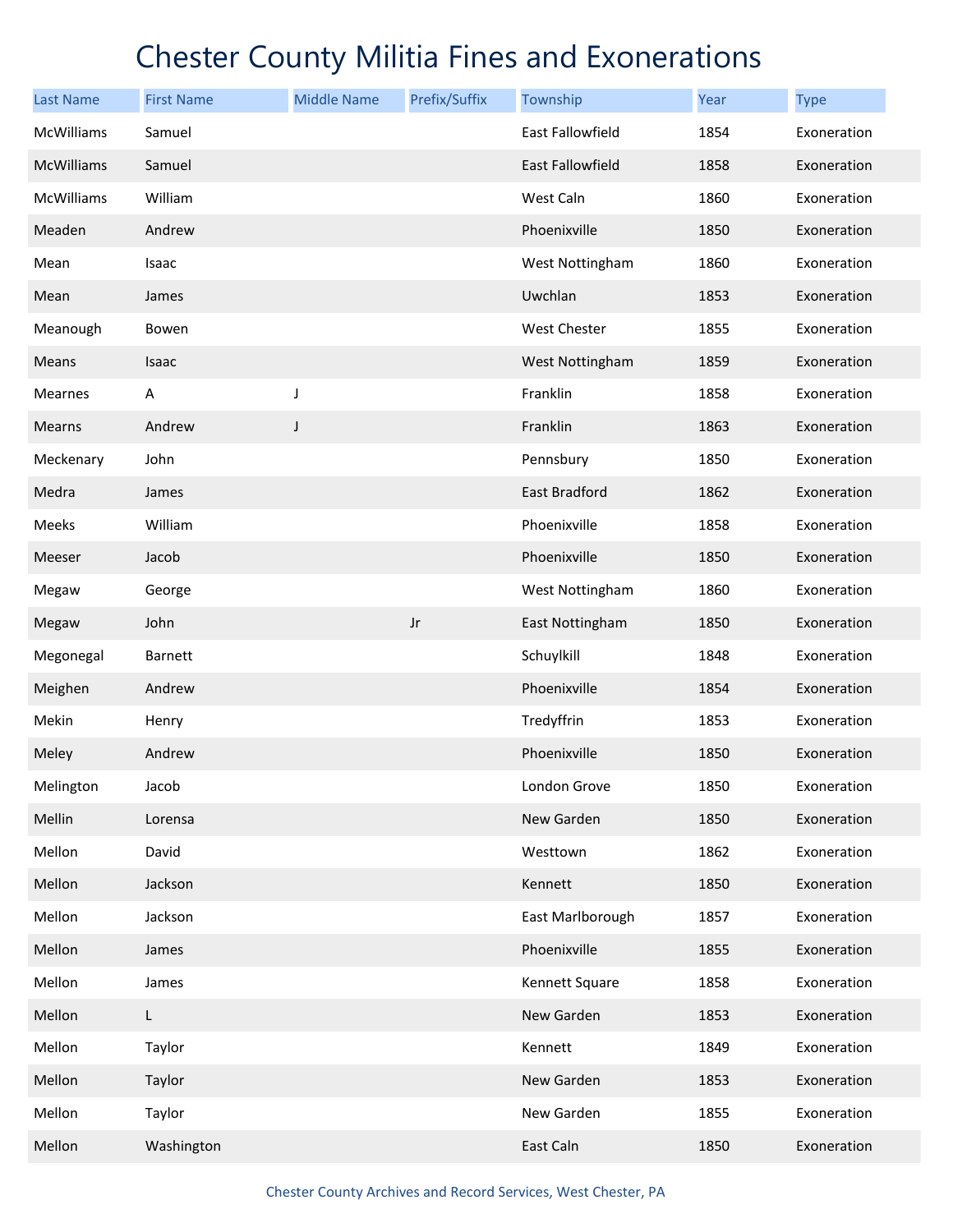| <b>Last Name</b> | <b>First Name</b> | <b>Middle Name</b> | Prefix/Suffix | Township            | <b>Year</b> | <b>Type</b> |
|------------------|-------------------|--------------------|---------------|---------------------|-------------|-------------|
| Melon            | James             |                    |               | Kennett             | 1855        | Exoneration |
| Melon            | Thomas            |                    |               | New Garden          | 1853        | Exoneration |
| Melven           | Thomas            |                    |               | Phoenixville        | 1853        | Exoneration |
| Melville         | John              |                    |               | Phoenixville        | 1850        | Exoneration |
| Melvin           | Martin            |                    |               | Phoenixville        | 1853        | Exoneration |
| Melvin           | Thomas            |                    |               | Phoenixville        | 1854        | Exoneration |
| Melvon           | James             |                    |               | Phoenixville        | 1855        | Exoneration |
| Menaugh          | Joseph            | $\mathsf{R}$       |               | Westtown            | 1863        | Exoneration |
| Mendanall        | Samuel            |                    |               | East Brandywine     | 1854        | Exoneration |
| Mendanhall       | David             |                    |               | East Caln           | 1850        | Exoneration |
| Mendanhall       | James             | К                  |               | Uwchlan             | 1849        | Exoneration |
| Mendanhall       | Robert            |                    |               | Sadsbury            | 1850        | Exoneration |
| Mendenhall       | Aaron             |                    |               | Pennsbury           | 1855        | Exoneration |
| Mendenhall       | Aaron             |                    |               | <b>West Chester</b> | 1855        | Exoneration |
| Mendenhall       | Alford            |                    |               | Pennsbury           | 1854        | Exoneration |
| Mendenhall       | Amor              |                    |               | Honeybrook          | 1854        | Exoneration |
| Mendenhall       | Caleb             |                    |               | Pennsbury           | 1855        | Exoneration |
| Mendenhall       | Clarkson          |                    |               | Kennett             | 1862        | Exoneration |
| Mendenhall       | David             |                    |               | East Caln           | 1849        | Exoneration |
| Mendenhall       | David             |                    |               | East Brandywine     | 1853        | Exoneration |
| Mendenhall       | David             |                    |               | East Brandywine     | 1853        | Exoneration |
| Mendenhall       | Elwood            |                    |               | Kennett             | 1854        | Exoneration |
| Mendenhall       | Isaac             |                    |               | East Caln           | 1854        | Exoneration |
| Mendenhall       | Jacob             |                    |               | Pennsbury           | 1854        | Exoneration |
| Mendenhall       | Joseph            |                    |               | East Brandywine     | 1853        | Exoneration |
| Mendenhall       | Lewis             |                    |               | East Brandywine     | 1854        | Exoneration |
| Mendenhall       | Sam               |                    |               | Wallace             | 1855        | Exoneration |
| Mendenhall       | Samuel            |                    |               | East Brandywine     | 1853        | Exoneration |
| Mendenhall       | William           |                    |               | West Brandywine     | 1854        | Exoneration |
| Mendenhall       | William           |                    |               | West Brandywine     | 1857        | Exoneration |
| Mendinghall      | Robert            |                    |               | East Marlborough    | 1854        | Exoneration |
| Mendinghall      | Robert            |                    |               | Penn                | 1855        | Exoneration |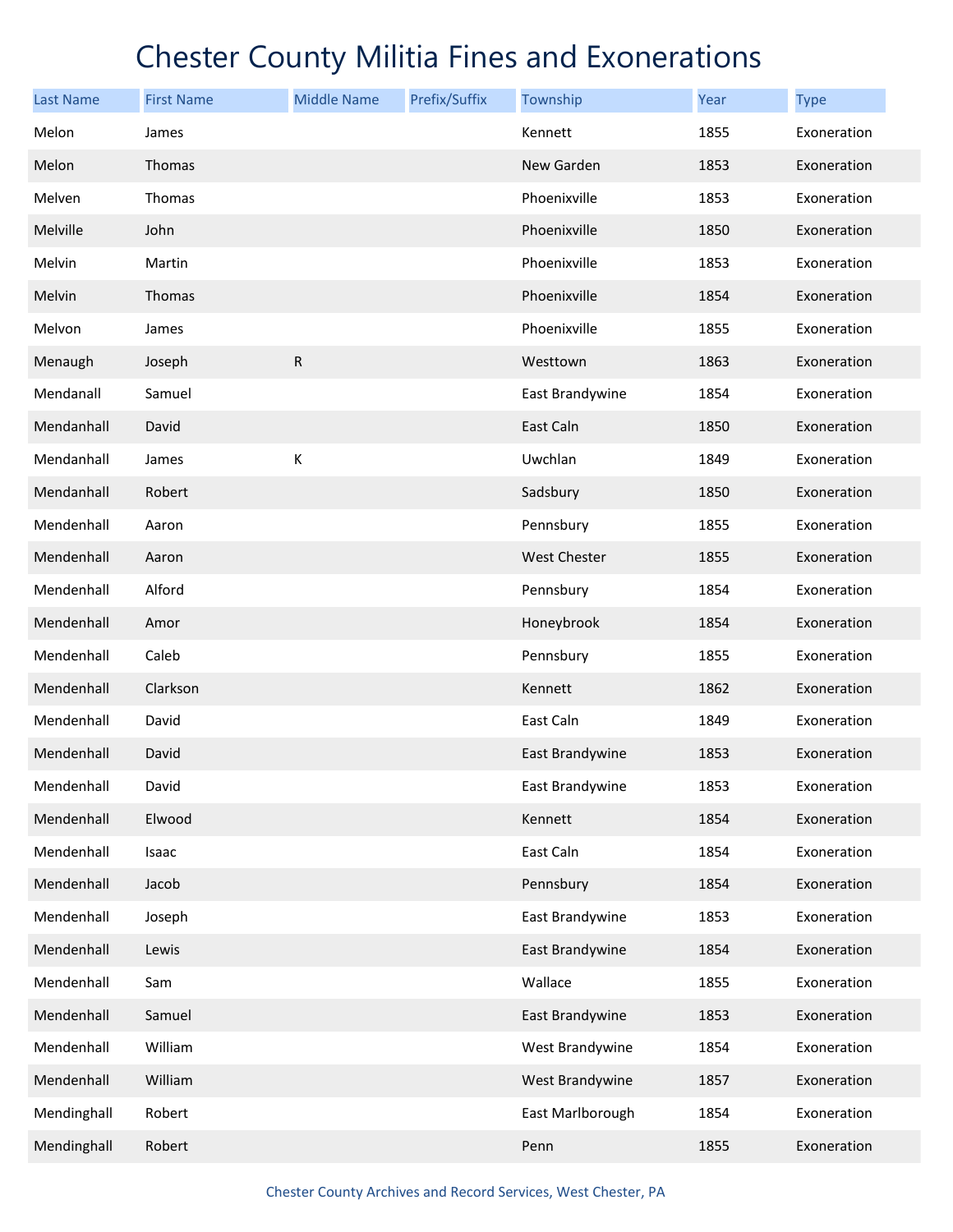| <b>Last Name</b> | <b>First Name</b> | <b>Middle Name</b> | Prefix/Suffix | Township             | Year | <b>Type</b>  |
|------------------|-------------------|--------------------|---------------|----------------------|------|--------------|
| Mendinhall       | Amos              |                    |               | West Brandywine      | 1854 | Exoneration  |
| Menick           | George            |                    |               | East Pikeland        | 1859 | Exoneration  |
| Menick           | Joseph            |                    |               | East Pikeland        | 1862 | Exoneration  |
| Menick           | Joseph            |                    |               | East Pikeland        | 1863 | Exoneration  |
| Meradith         | Thomas            |                    |               | <b>West Vincent</b>  | 1848 | Exoneration  |
| Mercer           | Daniel            |                    |               | Kennett              | 1862 | Exoneration  |
| Mercer           | Fairlamb          |                    |               | West Bradford        | 1856 | Militia List |
| Mercer           | George            |                    |               | Sadsbury             | 1850 | Exoneration  |
| Mercer           | George            |                    |               | East Bradford        | 1862 | Exoneration  |
| Mercer           | Jacob             |                    |               | West Pikeland        | 1847 | Exoneration  |
| Mercer           | James             |                    |               | West Whiteland       | 1859 | Exoneration  |
| Mercer           | Joseph            |                    |               | East Whiteland       | 1862 | Exoneration  |
| Mercer           | Pearce            |                    |               | West Chester         | 1863 | Exoneration  |
| Mercer           | Penock            |                    |               | East Marlborough     | 1853 | Exoneration  |
| Mercer           | Richard           |                    |               | East Bradford        | 1862 | Exoneration  |
| Mercer           | Stewart           |                    |               | West Whiteland       | 1850 | Exoneration  |
| Mercer           | Thomas            | Baker              |               | East Bradford        | 1859 | Exoneration  |
| Mercer           | William           |                    |               | <b>East Bradford</b> | 1862 | Exoneration  |
| Mercer           | William           |                    |               | West Chester         | 1862 | Exoneration  |
| Meredith         | Abraham           |                    |               | Uwchlan              | 1849 | Exoneration  |
| Meredith         | Abraham           |                    |               | Uwchlan              | 1850 | Exoneration  |
| Meredith         | Daniel            |                    |               | West Whiteland       | 1858 | Exoneration  |
| Meredith         | George            |                    |               | West Chester         | 1855 | Exoneration  |
| Meredith         | George            |                    | Dec'd         | <b>West Chester</b>  | 1860 | Exoneration  |
| Meredith         | Isaac             |                    | Jr            | West Whiteland       | 1849 | Exoneration  |
| Meredith         | James             |                    |               | South Conventry      | 1847 | Exoneration  |
| Meredith         | John              |                    |               | Kennett              | 1849 | Exoneration  |
| Meredith         | John              |                    |               | East Fallowfield     | 1854 | Exoneration  |
| Meredith         | John              | Q.A.               |               | South Conventry      | 1862 | Exoneration  |
| Meredith         | Joseph            |                    |               | West Whiteland       | 1856 | Exoneration  |
| Meredith         | Kishara           |                    |               | East Caln            | 1854 | Exoneration  |
| Meredith         | L                 | $\sf B$            |               | West Chester         | 1854 | Exoneration  |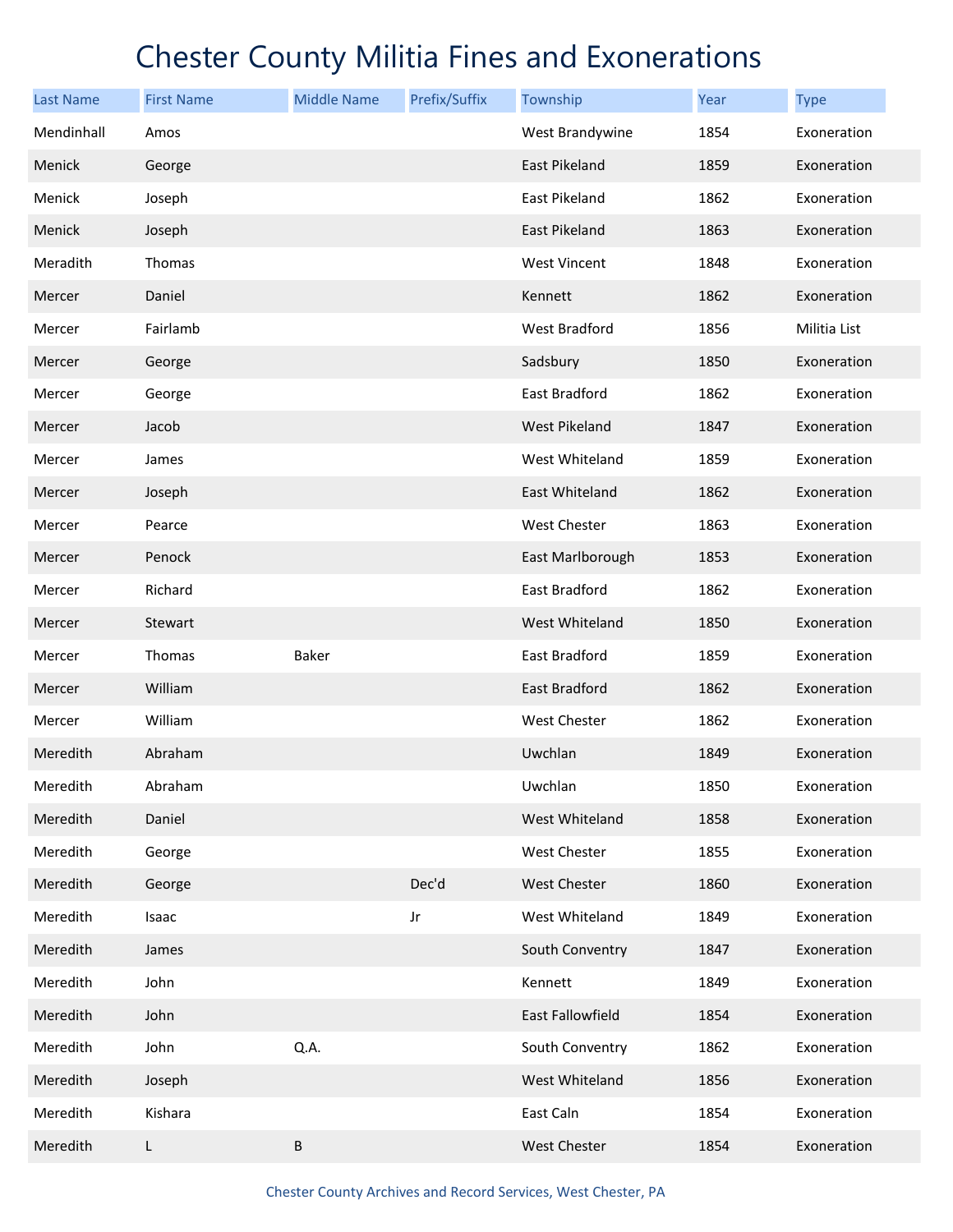| <b>Last Name</b> | <b>First Name</b> | <b>Middle Name</b> | Prefix/Suffix | Township             | <b>Year</b> | <b>Type</b>  |
|------------------|-------------------|--------------------|---------------|----------------------|-------------|--------------|
| Meredith         | Peter             |                    |               | Uwchlan              | 1849        | Exoneration  |
| Meredith         | Peter             |                    |               | Uwchlan              | 1850        | Exoneration  |
| Meredith         | Peter             |                    |               | Uwchlan              | 1851        | Exoneration  |
| Meredith         | Peter             |                    |               | Uwchlan              | 1853        | Exoneration  |
| Meredith         | Peter             |                    |               | <b>Upper Uwchlan</b> | 1859        | Exoneration  |
| Meredith         | Richard           |                    |               | South Conventry      | 1848        | Exoneration  |
| Meredith         | S                 | B                  |               | West Chester         | 1862        | Exoneration  |
| Meredith         | William           |                    |               | Kennett              | 1849        | Exoneration  |
| Meredith         | William           | $\mathsf C$        |               | West Whiteland       | 1858        | Exoneration  |
| Merser           | Daniel            |                    |               | Kennett              | 1854        | Exoneration  |
| Merser           | Henry             |                    |               | Valley               | 1854        | Exoneration  |
| Mersor           | Daniel            |                    |               | Kennett              | 1849        | Exoneration  |
| Merter           | Leonard           |                    |               | Phoenixville         | 1862        | Exoneration  |
| Mesinore         | Thomas            |                    |               | New Garden           | 1850        | Exoneration  |
| Messimer         | John              |                    |               | New London           | 1853        | Exoneration  |
| Messinger        | Henry             |                    |               | Phoenixville         | 1850        | Exoneration  |
| Metcalf          | John              | $\mathsf C$        |               | Lower Oxford         | 1849        | Exoneration  |
| Metz             | Jesse             |                    |               | North Conventry      | 1848        | Exoneration  |
| Metzler          | Charles           |                    |               | West Pikeland        | 1847        | Exoneration  |
| Metzler          | Nelson            |                    |               | <b>East Vincent</b>  | 1853        | Exoneration  |
| Meyers           | Jesse             |                    |               | West Fallowfield     | 1855        | Exoneration  |
| Mfarlan          | James             |                    | $_{\rm Jr}$   | East Brandywine      | 1855        | Militia List |
| MFarlan          | James             | B                  | $_{\rm Jr}$   | East Brandywine      | 1858        | Militia List |
| Michan           | Thomas            |                    |               | Phoenixville         | 1853        | Exoneration  |
| Michener         | Albert            |                    |               | New Garden           | 1862        | Exoneration  |
| Michener         | Cortland          |                    |               | Londonderry          | 1850        | Exoneration  |
| Michener         | James             |                    |               | South Conventry      | 1858        | Exoneration  |
| Michener         | James             |                    |               | New London           | 1859        | Exoneration  |
| Michener         | Lee               |                    | Dec'd         | New Garden           | 1860        | Exoneration  |
| Michner          | George            |                    |               | South Conventry      | 1848        | Exoneration  |
| Michner          | Mahlon            |                    |               | London Grove         | 1853        | Exoneration  |
| Mickins          | Henry             |                    |               | East Whiteland       | 1848        | Exoneration  |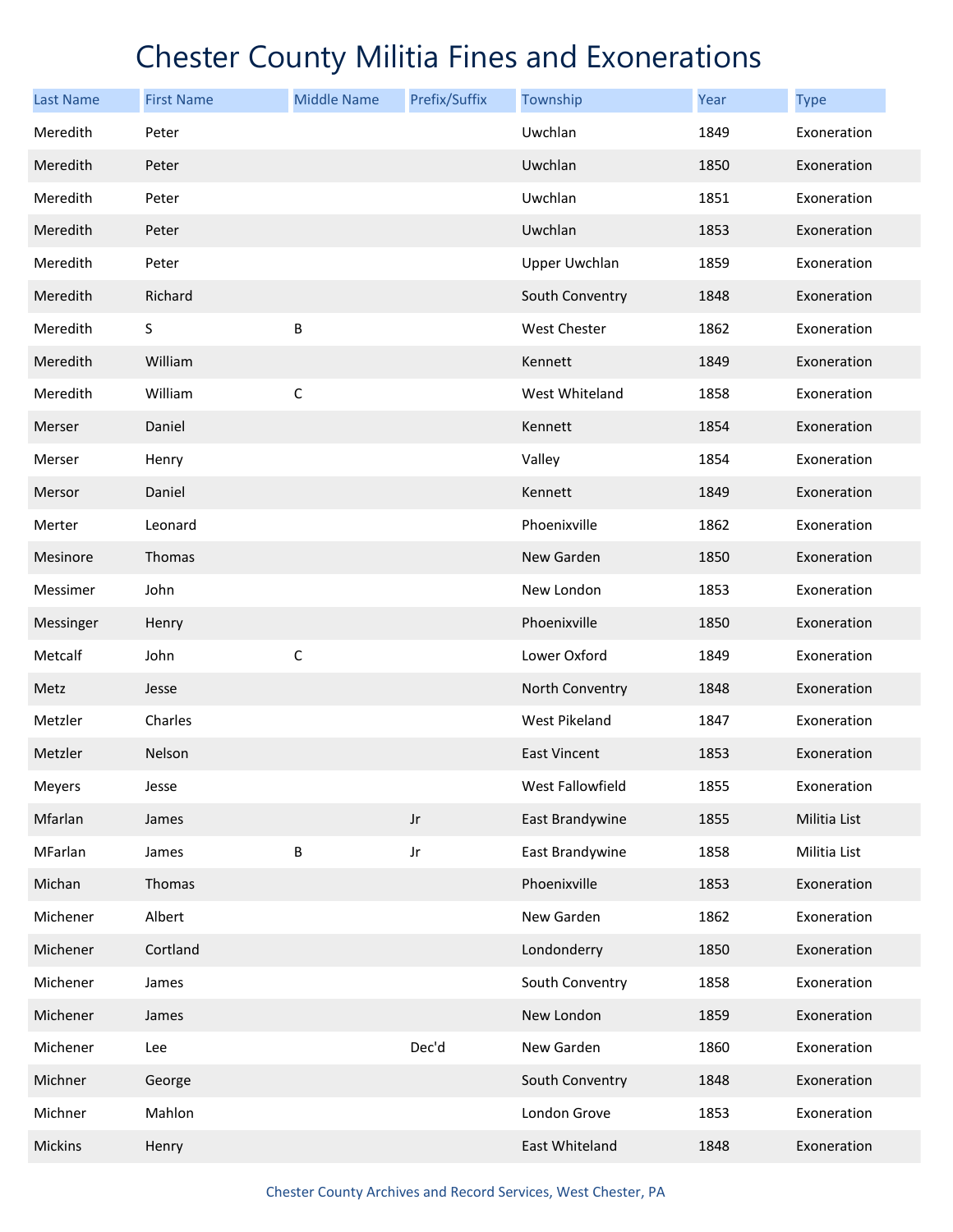| <b>Last Name</b> | <b>First Name</b> | <b>Middle Name</b> | Prefix/Suffix | Township                | Year | <b>Type</b>  |
|------------------|-------------------|--------------------|---------------|-------------------------|------|--------------|
| Middleton        | Elijah            |                    |               | Sadsbury                | 1857 | Exoneration  |
| Middleton        | John              |                    |               | West Caln               | 1862 | Exoneration  |
| Middleton        | William           |                    |               | Sadsbury                | 1855 | Exoneration  |
| Mildon           | Pat               |                    |               | <b>West Chester</b>     | 1855 | Exoneration  |
| Miles            | Amer              |                    |               | West Chester            | 1862 | Exoneration  |
| Miles            | Amor              |                    |               | <b>West Chester</b>     | 1857 | Exoneration  |
| Miles            | Daniel            |                    |               | East Marlborough        | 1856 | Exoneration  |
| Miles            | David             |                    |               | East Caln               | 1858 | Militia List |
| Miles            | Emmer             |                    |               | West Goshen             | 1853 | Exoneration  |
| Miles            | George            |                    |               | South Conventry         | 1857 | Exoneration  |
| Miles            | James             |                    |               | Penn                    | 1857 | Exoneration  |
| Miles            | John              |                    |               | <b>West Fallowfield</b> | 1852 | Exoneration  |
| Miles            | Joshua            |                    |               | East Caln               | 1849 | Exoneration  |
| Miles            | Joshua            |                    |               | West Brandywine         | 1850 | Exoneration  |
| Miles            | Joshua            |                    |               | East Caln               | 1850 | Exoneration  |
| Miles            | Lewis             |                    |               | Phoenixville            | 1850 | Exoneration  |
| Miles            | Τ                 | Miller             |               | South Conventry         | 1847 | Exoneration  |
| Miles            | W                 |                    |               | Phoenixville            | 1853 | Exoneration  |
| Miles            | William           | Α                  |               | <b>West Nantmeal</b>    | 1852 | Exoneration  |
| Milett           | William           |                    |               | London Grove            | 1853 | Exoneration  |
| Miley            | William           |                    | Jr            | East Whiteland          | 1862 | Exoneration  |
| Milington        | Isaac             | B                  |               | London Grove            | 1850 | Exoneration  |
| Millan           | James             |                    |               | Phoenixville            | 1854 | Exoneration  |
| Millard          | James             |                    |               | East Whiteland          | 1852 | Exoneration  |
| Millard          | John              |                    |               | South Conventry         | 1858 | Exoneration  |
| Millard          | John              |                    |               | Warwick                 | 1863 | Exoneration  |
| Millen           | James             |                    |               | Kennett                 | 1862 | Exoneration  |
| Miller           |                   |                    |               | East Fallowfield        | 1854 | Exoneration  |
| Miller           | Aaron             |                    |               | Highland                | 1860 | Exoneration  |
| Miller           | Aaron             |                    |               | Highland                | 1862 | Exoneration  |
| Miller           | Adam              |                    |               | East Whiteland          | 1847 | Exoneration  |
| Miller           | Adam              |                    |               | Tredyffrin              | 1847 | Exoneration  |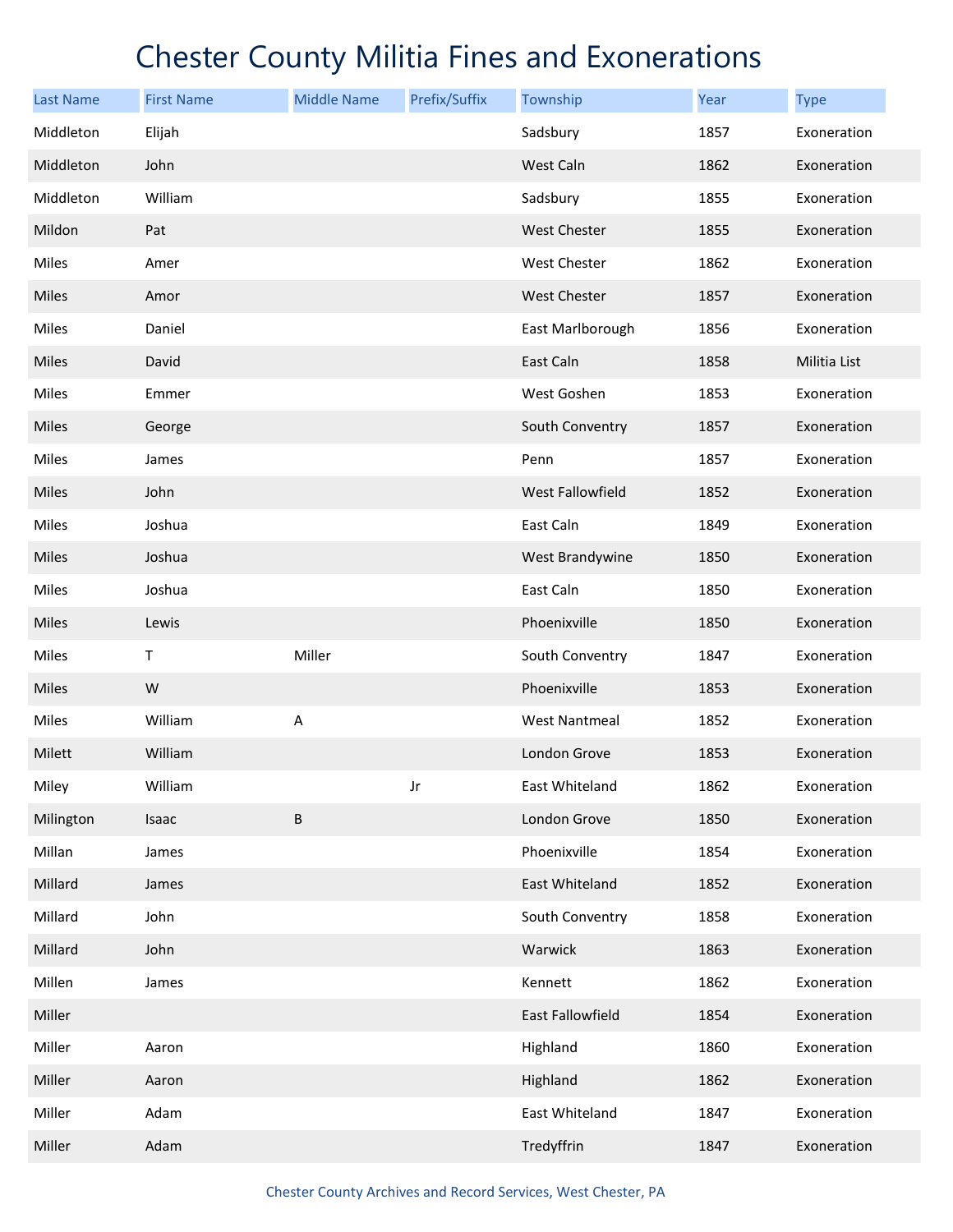| <b>Last Name</b> | <b>First Name</b> | <b>Middle Name</b> | Prefix/Suffix | Township             | Year | <b>Type</b>  |
|------------------|-------------------|--------------------|---------------|----------------------|------|--------------|
| Miller           | Adam              |                    |               | East Whiteland       | 1847 | Exoneration  |
| Miller           | Adam              |                    |               | East Whiteland       | 1849 | Exoneration  |
| Miller           | Adolph            |                    |               | East Pikeland        | 1860 | Exoneration  |
| Miller           | Amos              |                    |               | Honeybrook           | 1857 | Exoneration  |
| Miller           | Andrew            |                    |               | Phoenixville         | 1850 | Exoneration  |
| Miller           | Andrew            |                    |               | West Marlborough     | 1862 | Exoneration  |
| Miller           | Chandler          | P                  |               | <b>East Vincent</b>  | 1859 | Exoneration  |
| Miller           | Charles           |                    |               | <b>West Nantmeal</b> | 1856 | Militia List |
| Miller           | Daniel            |                    |               | Phoenixville         | 1850 | Exoneration  |
| Miller           | David             |                    |               | London Grove         | 1852 | Exoneration  |
| Miller           | David             |                    |               | <b>East Vincent</b>  | 1860 | Exoneration  |
| Miller           | Davis             |                    |               | New Garden           | 1850 | Exoneration  |
| Miller           | Davis             |                    |               | <b>East Vincent</b>  | 1854 | Exoneration  |
| Miller           | Davis             |                    |               | <b>East Coventry</b> | 1859 | Exoneration  |
| Miller           | Davis             |                    |               | <b>East Coventry</b> | 1859 | Exoneration  |
| Miller           | Edward            |                    |               | <b>West Vincent</b>  | 1848 | Exoneration  |
| Miller           | Edward            |                    |               | <b>West Vincent</b>  | 1853 | Exoneration  |
| Miller           | Ellis             |                    |               | Uwchlan              | 1850 | Exoneration  |
| Miller           | Ellis             |                    |               | Uwchlan              | 1851 | Exoneration  |
| Miller           | Ellis             |                    |               | Downingtown          | 1860 | Exoneration  |
| Miller           | Enoch             |                    |               | New Garden           | 1860 | Exoneration  |
| Miller           | Ephraim           |                    |               | <b>East Vincent</b>  | 1851 | Exoneration  |
| Miller           | Ephraim           |                    |               | East Vincent         | 1860 | Exoneration  |
| Miller           | Firm              |                    |               | West Bradford        | 1853 | Exoneration  |
| Miller           | Firm              |                    |               | East Caln            | 1855 | Exoneration  |
| Miller           | Firm              |                    |               | East Caln            | 1859 | Exoneration  |
| Miller           | Firman            |                    |               | East Caln            | 1860 | Exoneration  |
| Miller           | George            |                    |               | Willistown           | 1847 | Exoneration  |
| Miller           | George            |                    |               | Charlestown          | 1849 | Exoneration  |
| Miller           | George            |                    |               | East Vincent         | 1851 | Exoneration  |
| Miller           | George            | W                  |               | East Brandywine      | 1855 | Militia List |
| Miller           | Н                 | Jackson            |               | <b>Upper Oxford</b>  | 1850 | Exoneration  |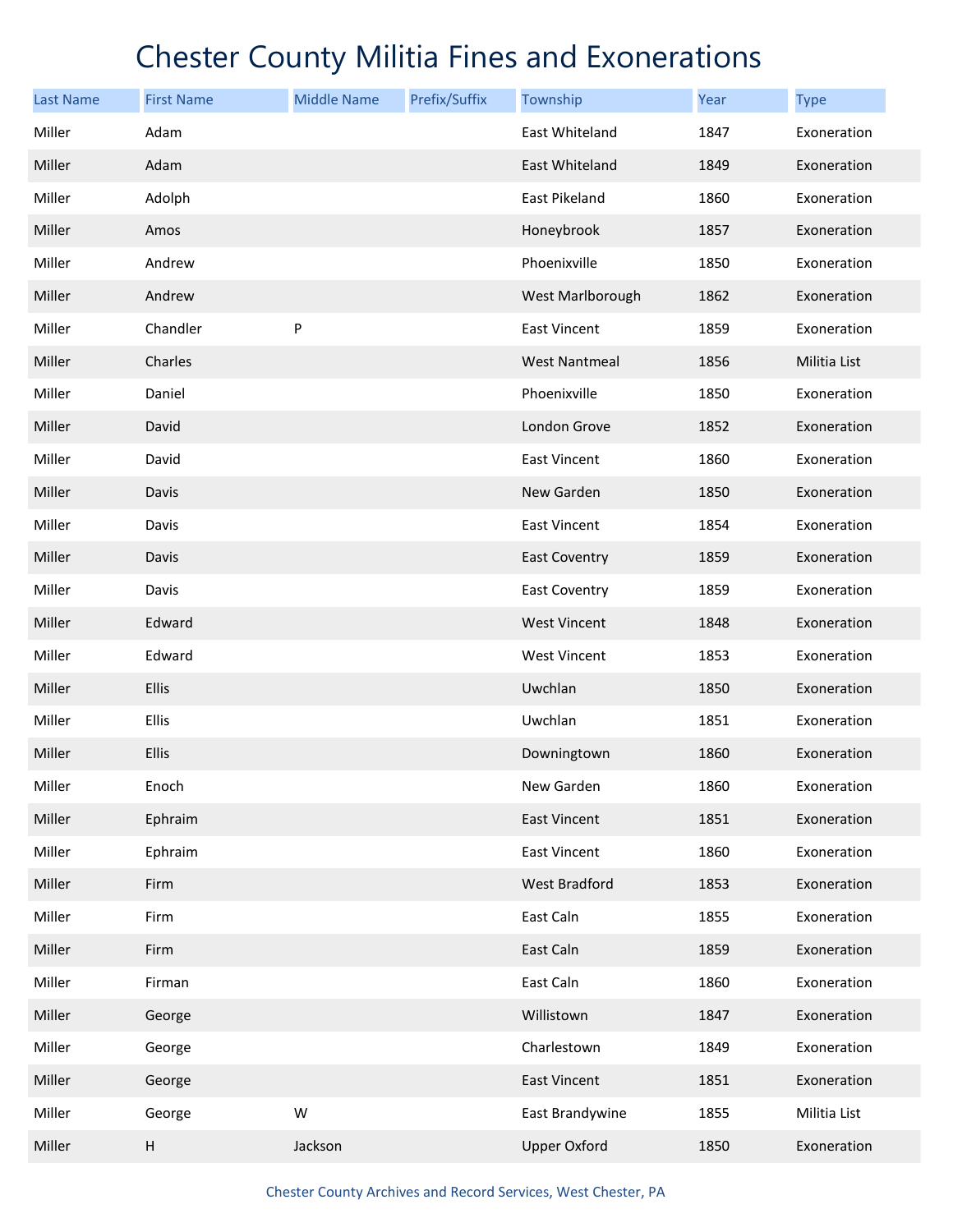| <b>Last Name</b> | <b>First Name</b> | <b>Middle Name</b> | Prefix/Suffix          | Township             | Year | <b>Type</b>  |
|------------------|-------------------|--------------------|------------------------|----------------------|------|--------------|
| Miller           | Henry             |                    |                        | <b>West Vincent</b>  | 1847 | Exoneration  |
| Miller           | Henry             | J                  |                        | <b>Upper Oxford</b>  | 1858 | Exoneration  |
| Miller           | Isaac             |                    |                        | Honeybrook           | 1860 | Exoneration  |
| Miller           | Jacob             |                    |                        | South Conventry      | 1858 | Exoneration  |
| Miller           | Jacob             |                    |                        | Lower Oxford         | 1862 | Exoneration  |
| Miller           | Jacob             | W                  |                        | East Caln            | 1853 | Exoneration  |
| Miller           | James             |                    |                        | West Vincent         | 1847 | Exoneration  |
| Miller           | James             |                    |                        | Honeybrook           | 1850 | Exoneration  |
| Miller           | James             |                    |                        | <b>West Vincent</b>  | 1850 | Exoneration  |
| Miller           | James             |                    |                        | East Fallowfield     | 1854 | Exoneration  |
| Miller           | James             |                    |                        | Highland             | 1854 | Exoneration  |
| Miller           | James             | $\sf E$            |                        | West Fallowfield     | 1850 | Exoneration  |
| Miller           | Jeremiah          |                    |                        | Honeybrook           | 1857 | Exoneration  |
| Miller           | Jesse             |                    |                        | Kennett Square       | 1858 | Exoneration  |
| Miller           | Jesse             |                    |                        | Kennett Square       | 1862 | Exoneration  |
| Miller           | John              |                    |                        | <b>West Vincent</b>  | 1850 | Exoneration  |
| Miller           | John              |                    |                        | <b>Upper Oxford</b>  | 1850 | Exoneration  |
| Miller           | John              |                    |                        | <b>West Vincent</b>  | 1850 | Exoneration  |
| Miller           | John              |                    |                        | Warwick              | 1850 | Exoneration  |
| Miller           | John              |                    |                        | London Grove         | 1852 | Exoneration  |
| Miller           | John              |                    |                        | West Nantmeal        | 1853 | Militia List |
| Miller           | John              |                    |                        | Willistown           | 1853 | Exoneration  |
| Miller           | John              |                    |                        | Honeybrook           | 1853 | Exoneration  |
| Miller           | John              |                    |                        | <b>West Nantmeal</b> | 1853 | Militia List |
| Miller           | John              |                    |                        | <b>West Vincent</b>  | 1857 | Exoneration  |
| Miller           | John              |                    | $\mathsf{J}\mathsf{r}$ | Lower Oxford         | 1857 | Exoneration  |
| Miller           | John              |                    | Sr                     | Lower Oxford         | 1857 | Exoneration  |
| Miller           | John              |                    |                        | Lower Oxford         | 1858 | Exoneration  |
| Miller           | John              |                    |                        | Lower Oxford         | 1858 | Exoneration  |
| Miller           | John              |                    |                        | Phoenixville         | 1859 | Exoneration  |
| Miller           | John              |                    |                        | East Vincent         | 1859 | Exoneration  |
| Miller           | John              |                    |                        | East Pikeland        | 1859 | Exoneration  |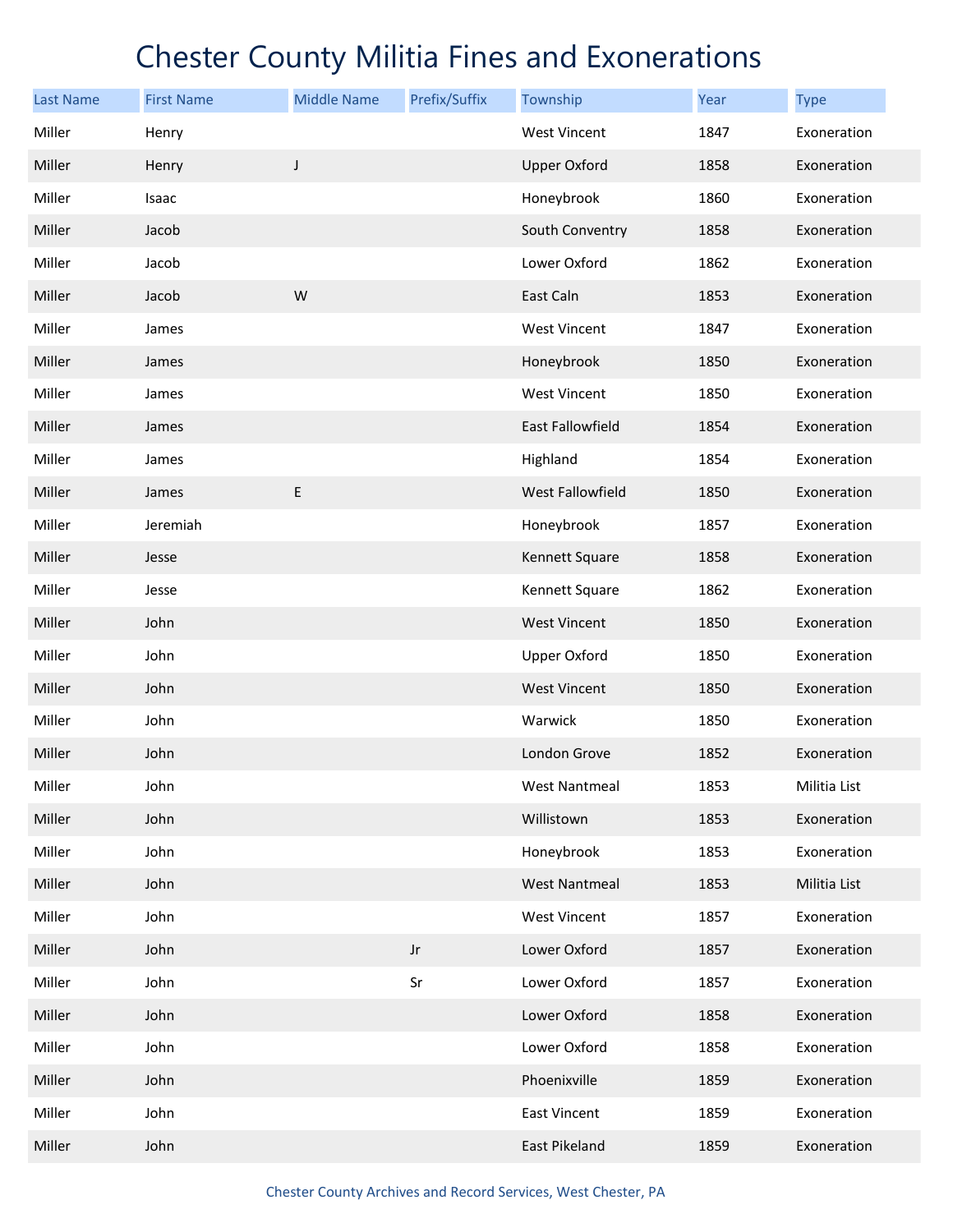| <b>Last Name</b> | <b>First Name</b> | <b>Middle Name</b> | Prefix/Suffix | Township             | Year | <b>Type</b>  |
|------------------|-------------------|--------------------|---------------|----------------------|------|--------------|
| Miller           | John              |                    |               | <b>West Nantmeal</b> | 1862 | Exoneration  |
| Miller           | John              |                    |               | Lower Oxford         | 1863 | Exoneration  |
| Miller           | John              | B                  |               | West Fallowfield     | 1853 | Exoneration  |
| Miller           | John              | $\mathsf C$        |               | <b>West Nantmeal</b> | 1857 | Militia List |
| Miller           | John              | $\mathsf C$        |               | <b>West Nantmeal</b> | 1858 | Militia List |
| Miller           | John              | $\mathsf D$        |               | <b>Upper Oxford</b>  | 1858 | Exoneration  |
| Miller           | John              | ${\sf N}$          |               | <b>East Vincent</b>  | 1856 | Exoneration  |
| Miller           | John              | ${\sf R}$          |               | Wallace              | 1862 | Exoneration  |
| Miller           | John              | W                  |               | East Goshen          | 1857 | Exoneration  |
| Miller           | Jonah             |                    |               | Phoenixville         | 1850 | Exoneration  |
| Miller           | Jonathan          | J                  |               | Phoenixville         | 1862 | Exoneration  |
| Miller           | Jones             |                    |               | <b>East Vincent</b>  | 1851 | Exoneration  |
| Miller           | Joseph            |                    |               | <b>West Nantmeal</b> | 1853 | Militia List |
| Miller           | Joseph            |                    |               | <b>West Nantmeal</b> | 1858 | Militia List |
| Miller           | Joseph            |                    |               | <b>West Nantmeal</b> | 1858 | Militia List |
| Miller           | Joseph            | $\mathsf C$        |               | West Nottingham      | 1850 | Exoneration  |
| Miller           | Joseph            | $\mathsf{H}$       |               | <b>Upper Oxford</b>  | 1860 | Exoneration  |
| Miller           | Josh              |                    |               | Phoenixville         | 1853 | Exoneration  |
| Miller           | Levi              |                    |               | <b>West Vincent</b>  | 1850 | Exoneration  |
| Miller           | Lewis             |                    |               | East Marlborough     | 1855 | Exoneration  |
| Miller           | Lewis             | J                  |               | Uwchlan              | 1853 | Exoneration  |
| Miller           | Lewis             | $\mathsf J$        |               | <b>West Vincent</b>  | 1859 | Exoneration  |
| Miller           | Lewis             | J                  |               | <b>West Vincent</b>  | 1862 | Exoneration  |
| Miller           | Mahlan            |                    |               | Phoenixville         | 1854 | Exoneration  |
| Miller           | Mordecai          |                    |               | West Caln            | 1854 | Exoneration  |
| Miller           | Newton            |                    |               | Uwchlan              | 1857 | Exoneration  |
| Miller           | Ophy              |                    |               | New Garden           | 1850 | Exoneration  |
| Miller           | Otho              |                    |               | East Marlborough     | 1850 | Exoneration  |
| Miller           | Otho              |                    |               | East Marlborough     | 1855 | Exoneration  |
| Miller           | $\mathsf{R}$      |                    |               | New London           | 1853 | Exoneration  |
| Miller           | Robert            |                    |               | West Bradford        | 1850 | Exoneration  |
| Miller           | Robert            |                    |               | <b>West Vincent</b>  | 1853 | Exoneration  |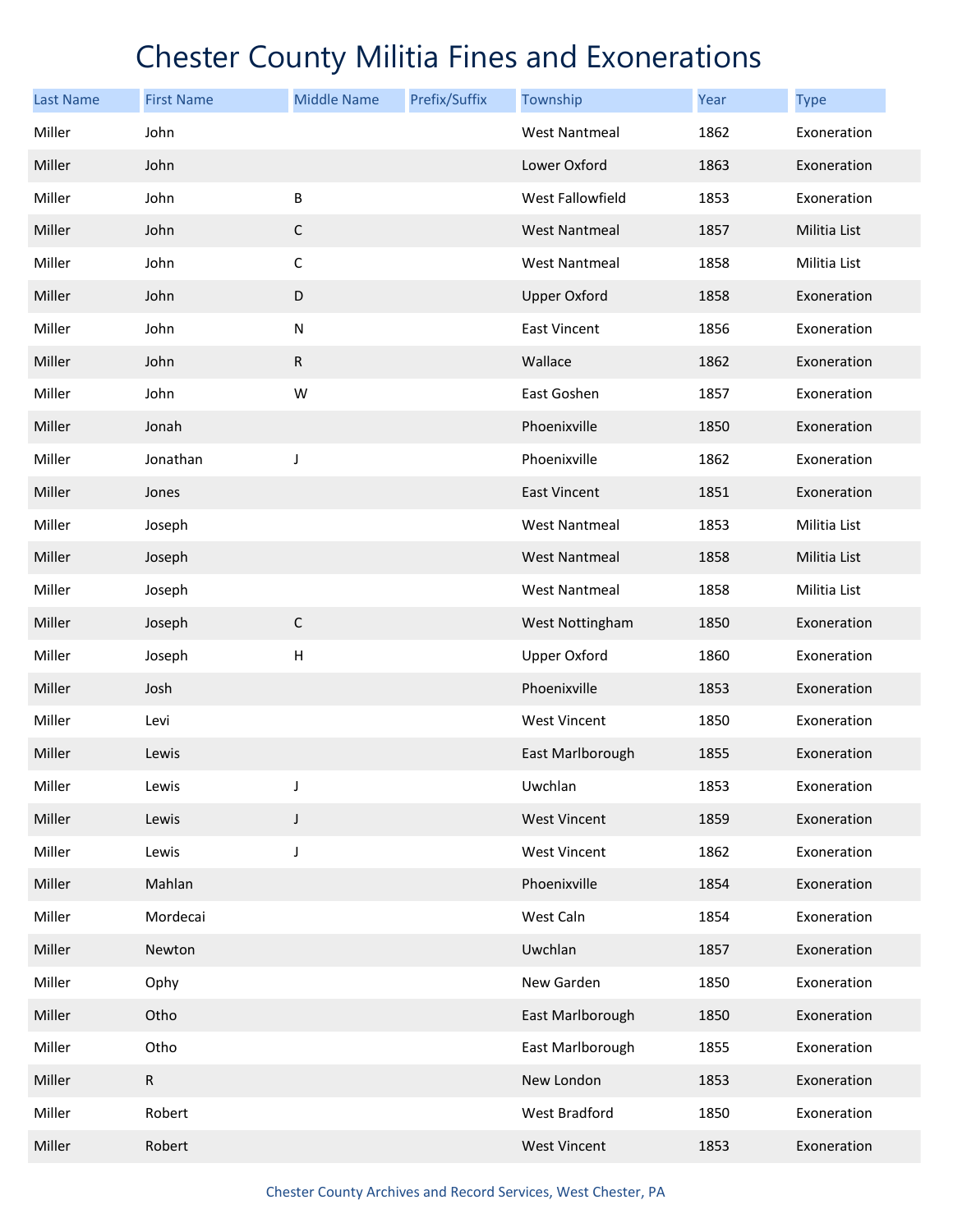| <b>Last Name</b> | <b>First Name</b> | <b>Middle Name</b> | Prefix/Suffix | Township             | Year | <b>Type</b>  |
|------------------|-------------------|--------------------|---------------|----------------------|------|--------------|
| Miller           | Robert            |                    |               | <b>West Vincent</b>  | 1855 | Exoneration  |
| Miller           | Robert            | B                  |               | East Caln            | 1853 | Exoneration  |
| Miller           | Russell           |                    |               | West Fallowfield     | 1852 | Exoneration  |
| Miller           | Samuel            |                    |               | <b>East Nantmeal</b> | 1847 | Exoneration  |
| Miller           | Samuel            |                    | Dec'd         | West Fallowfield     | 1850 | Exoneration  |
| Miller           | Samuel            |                    |               | South Conventry      | 1863 | Exoneration  |
| Miller           | Samuel            | W                  |               | New Garden           | 1863 | Exoneration  |
| Miller           | Stephen           | S                  |               | <b>Upper Oxford</b>  | 1858 | Exoneration  |
| Miller           | Thomas            |                    |               | <b>West Nantmeal</b> | 1853 | Militia List |
| Miller           | Thomas            |                    |               | Warwick              | 1860 | Exoneration  |
| Miller           | Thomas            | B                  |               | Highland             | 1860 | Exoneration  |
| Miller           | William           |                    |               | East Caln            | 1849 | Exoneration  |
| Miller           | William           |                    |               | Valley               | 1854 | Exoneration  |
| Miller           | William           |                    |               | Uwchlan              | 1855 | Exoneration  |
| Miller           | William           |                    |               | <b>West Nantmeal</b> | 1857 | Militia List |
| Miller           | William           |                    |               | <b>West Pikeland</b> | 1857 | Exoneration  |
| Miller           | William           |                    |               | East Nottingham      | 1859 | Exoneration  |
| Miller           | William           |                    |               | <b>East Pikeland</b> | 1859 | Exoneration  |
| Miller           | William           |                    |               | Uwchlan              | 1862 | Exoneration  |
| Miller           | William           |                    |               | Pennsbury            | 1862 | Exoneration  |
| Miller           | William           | Α                  |               | Westtown             | 1849 | Exoneration  |
| Miller           | William           | G                  |               | East Fallowfield     | 1857 | Exoneration  |
| Millerd          | George            | W                  |               | West Nottingham      | 1860 | Exoneration  |
| Millholden       | Christopher       |                    |               | Phoenixville         | 1862 | Exoneration  |
| Millhouse        | Thomas            |                    |               | New Garden           | 1853 | Exoneration  |
| Millhouse        | Thomas            |                    |               | New Garden           | 1855 | Exoneration  |
| Millhouse        | Thomas            |                    |               | Kennett Square       | 1856 | Exoneration  |
| Milligan         | Isaac             | B                  |               | London Grove         | 1853 | Exoneration  |
| Milligan         | Levi              |                    |               | <b>West Nantmeal</b> | 1856 | Militia List |
| Milligan         | Levi              |                    |               | <b>West Nantmeal</b> | 1857 | Militia List |
| Milligan         | Levi              |                    |               | West Nantmeal        | 1858 | Militia List |
| Milligan         | Nathan            |                    |               | Wallace              | 1858 | Militia List |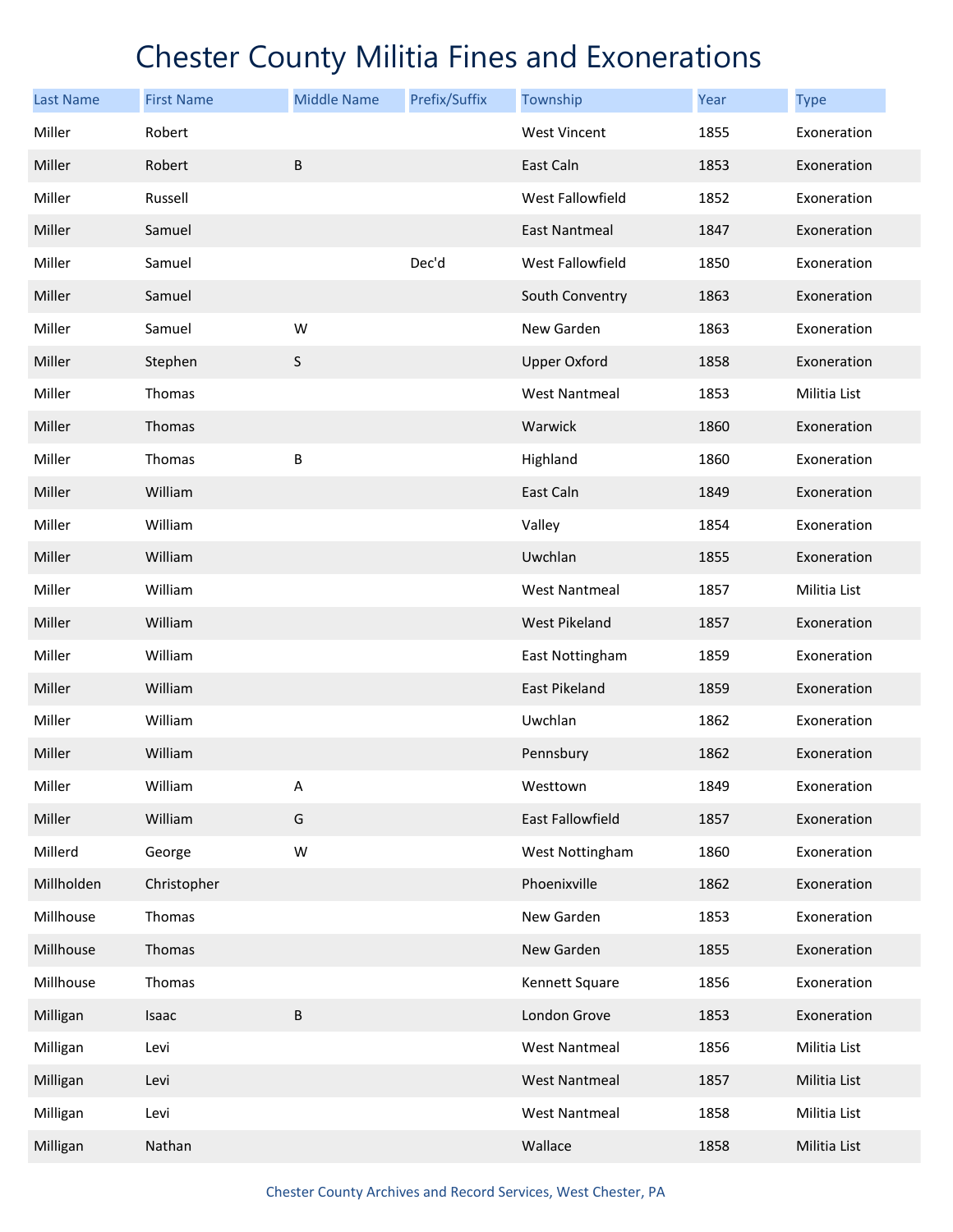| <b>Last Name</b> | <b>First Name</b> | <b>Middle Name</b> | Prefix/Suffix | Township             | Year | <b>Type</b>  |
|------------------|-------------------|--------------------|---------------|----------------------|------|--------------|
| Milligan         | Smith             |                    |               | Franklin             | 1859 | Exoneration  |
| Milligan         | William           |                    |               | Charlestown          | 1850 | Exoneration  |
| Millington       | William           |                    |               | Phoenixville         | 1858 | Exoneration  |
| Milller          | John              | B                  |               | Highland             | 1858 | Exoneration  |
| Millner          | William           |                    |               | West Chester         | 1854 | Exoneration  |
| Mills            | George            | $\sf S$            |               | <b>Upper Oxford</b>  | 1850 | Exoneration  |
| Mills            | Isaac             |                    |               | Penn                 | 1854 | Exoneration  |
| Mills            | John              |                    |               | Willistown           | 1857 | Exoneration  |
| Mills            | Jonathan          |                    |               | East Caln            | 1860 | Exoneration  |
| Mills            | Jonathan          |                    |               | Phoenixville         | 1862 | Exoneration  |
| Mills            | Jonathan          | G                  |               | Honeybrook           | 1859 | Exoneration  |
| Mills            | Thomas            | B                  |               | Honeybrook           | 1853 | Exoneration  |
| Milone           | Francis           |                    |               | New London           | 1853 | Exoneration  |
| Milrath          | Lewis             |                    |               | West Nottingham      | 1856 | Exoneration  |
| Ming             | Thomas            |                    |               | West Fallowfield     | 1852 | Exoneration  |
| Minker           | William           |                    |               | <b>West Vincent</b>  | 1857 | Exoneration  |
| Minnehand        | John              |                    |               | Phoenixville         | 1855 | Exoneration  |
| Minster          | Enos              |                    |               | East Whiteland       | 1847 | Exoneration  |
| Minster          | Enos              |                    |               | East Whiteland       | 1848 | Exoneration  |
| Minster          | Н                 | $\sf B$            |               | Valley               | 1857 | Exoneration  |
| Minster          | Henry             | С                  |               | Valley               | 1863 | Exoneration  |
| Minster          | William           |                    |               | East Caln            | 1850 | Exoneration  |
| Mirry            | Jacob             |                    |               | <b>East Nantmeal</b> | 1848 | Exoneration  |
| Missimen         | Samuel            |                    |               | London Britain       | 1859 | Exoneration  |
| Missimer         | Jacob             |                    |               | London Britain       | 1857 | Exoneration  |
| Missimer         | Josiah            | К                  |               | Uwchlan              | 1849 | Exoneration  |
| Missimer         | Samuel            |                    |               | London Britain       | 1857 | Exoneration  |
| Mitchel          | Alexander         |                    |               | East Brandywine      | 1862 | Exoneration  |
| Mitchel          | Francis           |                    |               | Easttown             | 1857 | Exoneration  |
| Mitchel          | George            |                    |               | West Marlborough     | 1849 | Exoneration  |
| Mitchel          | John              |                    |               | East Caln            | 1858 | Militia List |
| Mitchel          | John              |                    |               | East Vincent         | 1860 | Exoneration  |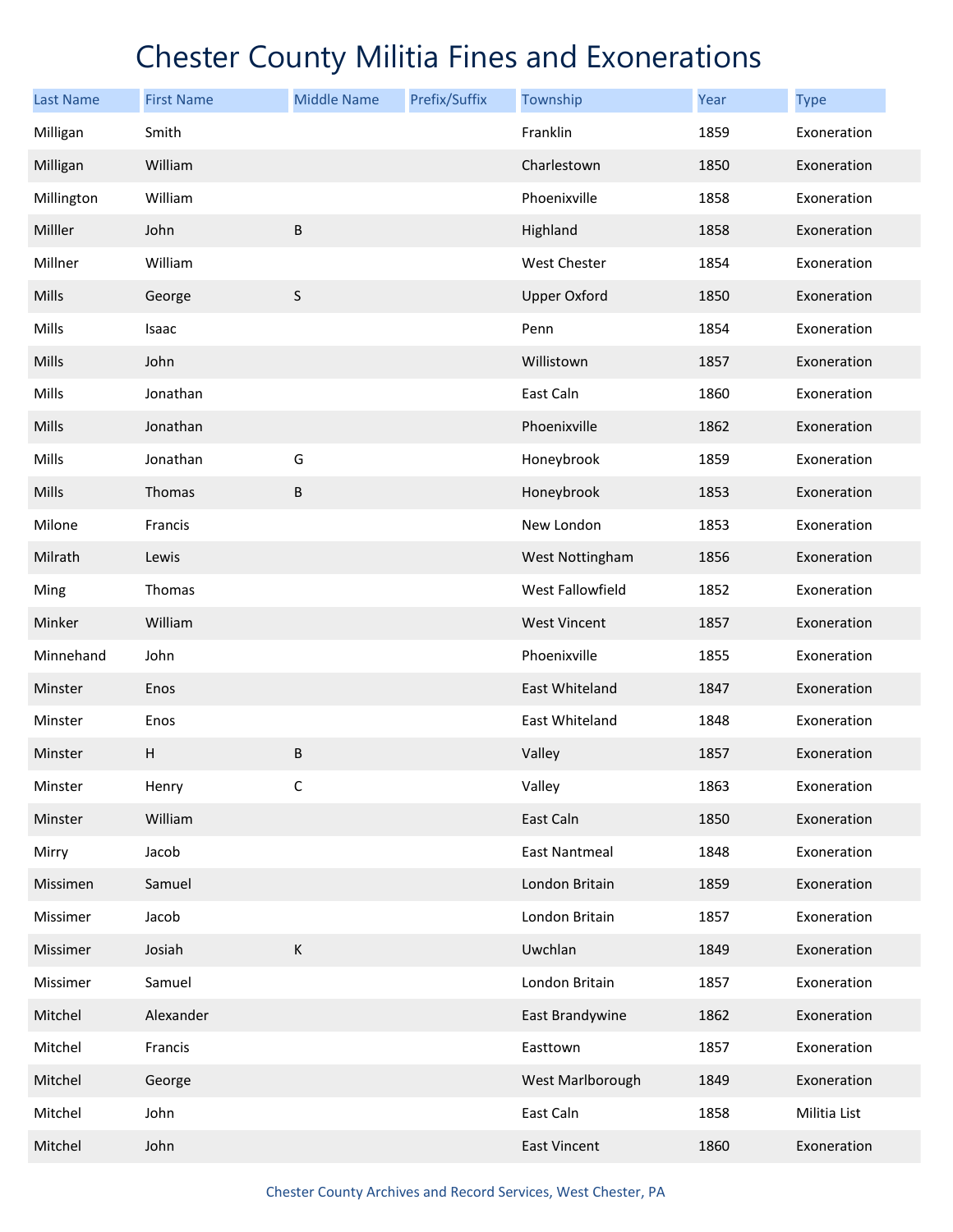| <b>Last Name</b> | <b>First Name</b> | <b>Middle Name</b> | Prefix/Suffix | Township             | Year | <b>Type</b> |
|------------------|-------------------|--------------------|---------------|----------------------|------|-------------|
| Mitchel          | Joseph            |                    |               | Phoenixville         | 1853 | Exoneration |
| Mitchel          | Joseph            |                    |               | London Grove         | 1853 | Exoneration |
| Mitchel          | William           |                    |               | East Goshen          | 1855 | Exoneration |
| Mitchell         | Andrew            |                    |               | West Marlborough     | 1857 | Exoneration |
| Mitchell         | Joseph            |                    |               | Phoenixville         | 1854 | Exoneration |
| Mitchell         | Joseph            |                    |               | East Vincent         | 1856 | Exoneration |
| Mitchener        | James             |                    |               | South Conventry      | 1863 | Exoneration |
| Mitchener        | Nathan            |                    |               | South Conventry      | 1863 | Exoneration |
| Mitchenor        | A                 |                    |               | Phoenixville         | 1853 | Exoneration |
| Mitchner         | Amos              |                    |               | East Caln            | 1854 | Exoneration |
| Mitchner         | James             |                    |               | South Conventry      | 1855 | Exoneration |
| Mitchner         | Samuel            |                    |               | East Caln            | 1853 | Exoneration |
| Mitshner         | Lee               |                    |               | New Garden           | 1853 | Exoneration |
| Mock             | Davis             |                    |               | <b>West Vincent</b>  | 1854 | Exoneration |
| Mock             | Davis             |                    |               | <b>West Vincent</b>  | 1862 | Exoneration |
| Mock             | George            |                    |               | <b>West Vincent</b>  | 1847 | Exoneration |
| Mock             | George            |                    |               | <b>West Vincent</b>  | 1854 | Exoneration |
| Mock             | George            |                    |               | <b>West Vincent</b>  | 1854 | Exoneration |
| Mock             | Jacob             |                    |               | East Vincent         | 1849 | Exoneration |
| Mock             | Samuel            |                    |               | East Whiteland       | 1852 | Exoneration |
| Mock             | William           |                    |               | West Vincent         | 1857 | Exoneration |
| Mock             | William           |                    |               | <b>Upper Uwchlan</b> | 1863 | Exoneration |
| Mode             | Allen             |                    |               | East Fallowfield     | 1862 | Exoneration |
| Mode             | James             | $\sf B$            |               | East Fallowfield     | 1853 | Exoneration |
| Moegal           | Charles           |                    |               | Phoenixville         | 1853 | Exoneration |
| Molany           | James             |                    |               | Penn                 | 1850 | Exoneration |
| Molany           | Smith             |                    |               | Penn                 | 1850 | Exoneration |
| Molseed          | Charles           |                    |               | Valley               | 1855 | Exoneration |
| Molsua           | Charles           |                    |               | Valley               | 1854 | Exoneration |
| Monaghan         | $\mathsf{R}$      |                    |               | <b>West Chester</b>  | 1863 | Exoneration |
| Monaghan         | Richard           |                    |               | West Whiteland       | 1859 | Exoneration |
| Monaghan         | Richard           |                    |               | West Chester         | 1862 | Exoneration |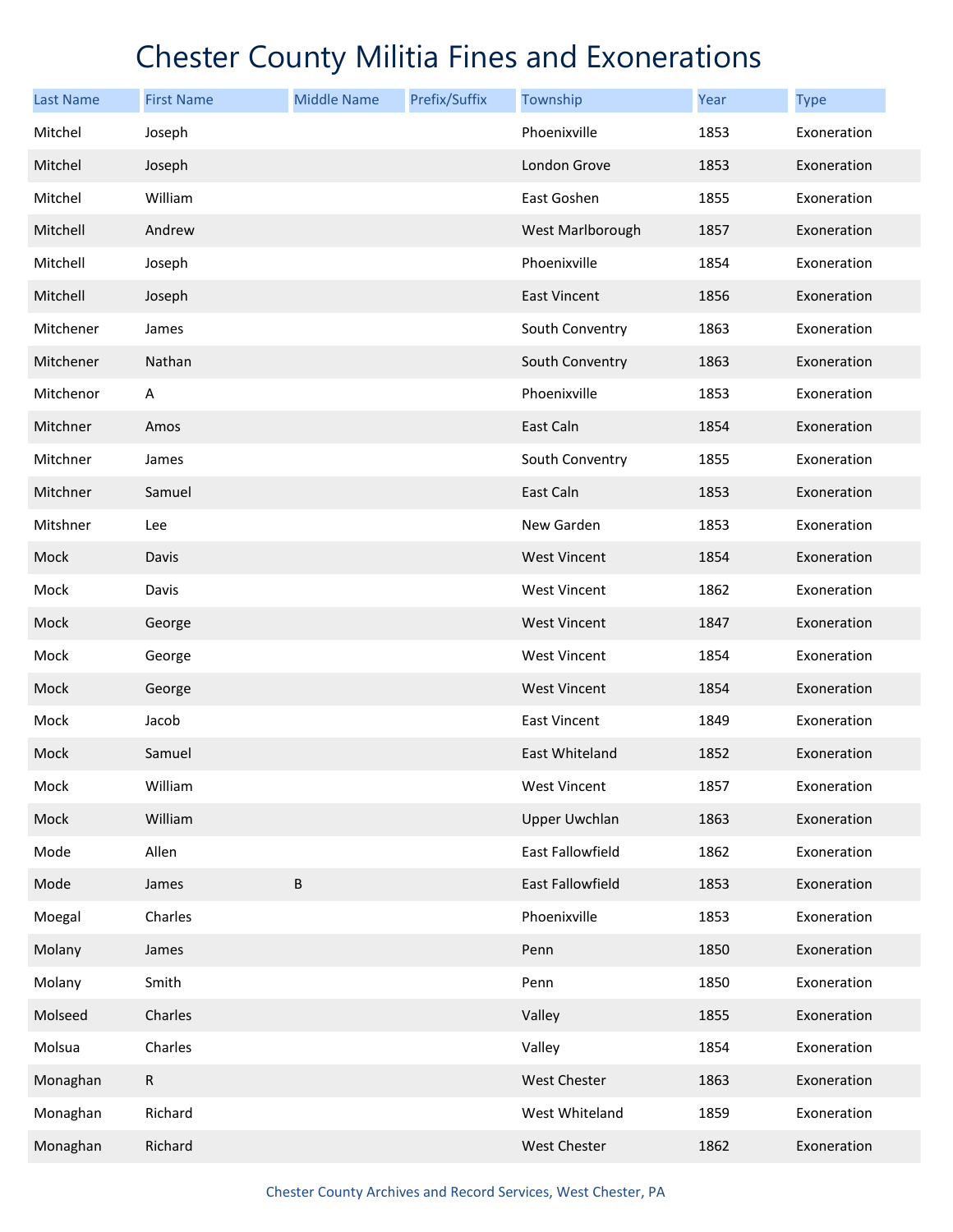| <b>Last Name</b> | <b>First Name</b> | <b>Middle Name</b>        | Prefix/Suffix | Township            | Year | <b>Type</b> |
|------------------|-------------------|---------------------------|---------------|---------------------|------|-------------|
| Monaghan         | Robert            | C                         |               | <b>West Chester</b> | 1850 | Exoneration |
| Monaghen         | $\mathsf R$       | E                         |               | <b>West Chester</b> | 1853 | Exoneration |
| Monahin          | Denis             |                           |               | London Grove        | 1850 | Exoneration |
| Moncreef         | Charles           |                           |               | Phoenixville        | 1853 | Exoneration |
| Moncrieff        | John              |                           |               | Phoenixville        | 1855 | Exoneration |
| Mondle           | Daniel            |                           |               | West Marlborough    | 1860 | Exoneration |
| Monehan          | Andrew            |                           |               | Phoenixville        | 1858 | Exoneration |
| Monehan          | Andrew            |                           |               | Phoenixville        | 1859 | Exoneration |
| Monks            | Thomas            |                           |               | Newlin              | 1849 | Exoneration |
| Montague         | James             |                           |               | Charlestown         | 1847 | Exoneration |
| Montague         | James             |                           |               | Charlestown         | 1850 | Exoneration |
| Montgomery       | James             |                           |               | Phoenixville        | 1854 | Exoneration |
| Montgomery       | James             |                           |               | Phoenixville        | 1855 | Exoneration |
| Montgomery       | James             | $\boldsymbol{\mathsf{A}}$ |               | New London          | 1860 | Exoneration |
| Montgomery       | Jefferson         |                           |               | Lower Oxford        | 1849 | Exoneration |
| Montgomery       | Michael           |                           |               | Lower Oxford        | 1850 | Exoneration |
| Montgomery       | Michael           |                           |               | New London          | 1853 | Exoneration |
| Montgomery       | Michael           |                           |               | Lower Oxford        | 1853 | Exoneration |
| Montgomery       | Thomas            |                           |               | London Grove        | 1853 | Exoneration |
| Montgomery       | Thomas            |                           |               | Phoenixville        | 1855 | Exoneration |
| Montgomery       | Thomas            |                           |               | Franklin            | 1855 | Exoneration |
| Montgomery       | William           |                           |               | Franklin            | 1858 | Exoneration |
| Montgomery       | William           |                           |               | Phoenixville        | 1859 | Exoneration |
| Montgomery       | William           | $\boldsymbol{\mathsf{A}}$ |               | East Nottingham     | 1858 | Exoneration |
| Moode            | Samuel            |                           |               | East Whiteland      | 1859 | Exoneration |
| Moondy           | Christian         |                           |               | Honeybrook          | 1850 | Exoneration |
| Mooney           | Daniel            |                           |               | West Nottingham     | 1853 | Exoneration |
| Mooney           | Hugh              | $\sf B$                   |               | West Whiteland      | 1859 | Exoneration |
| Mooney           | James             |                           |               | East Whiteland      | 1854 | Exoneration |
| Mooney           | John              |                           |               | Charlestown         | 1860 | Exoneration |
| Mooney           | John              | $\boldsymbol{\mathsf{A}}$ |               | West Whiteland      | 1860 | Exoneration |
| Mooney           | Sandrus           |                           |               | West Nottingham     | 1853 | Exoneration |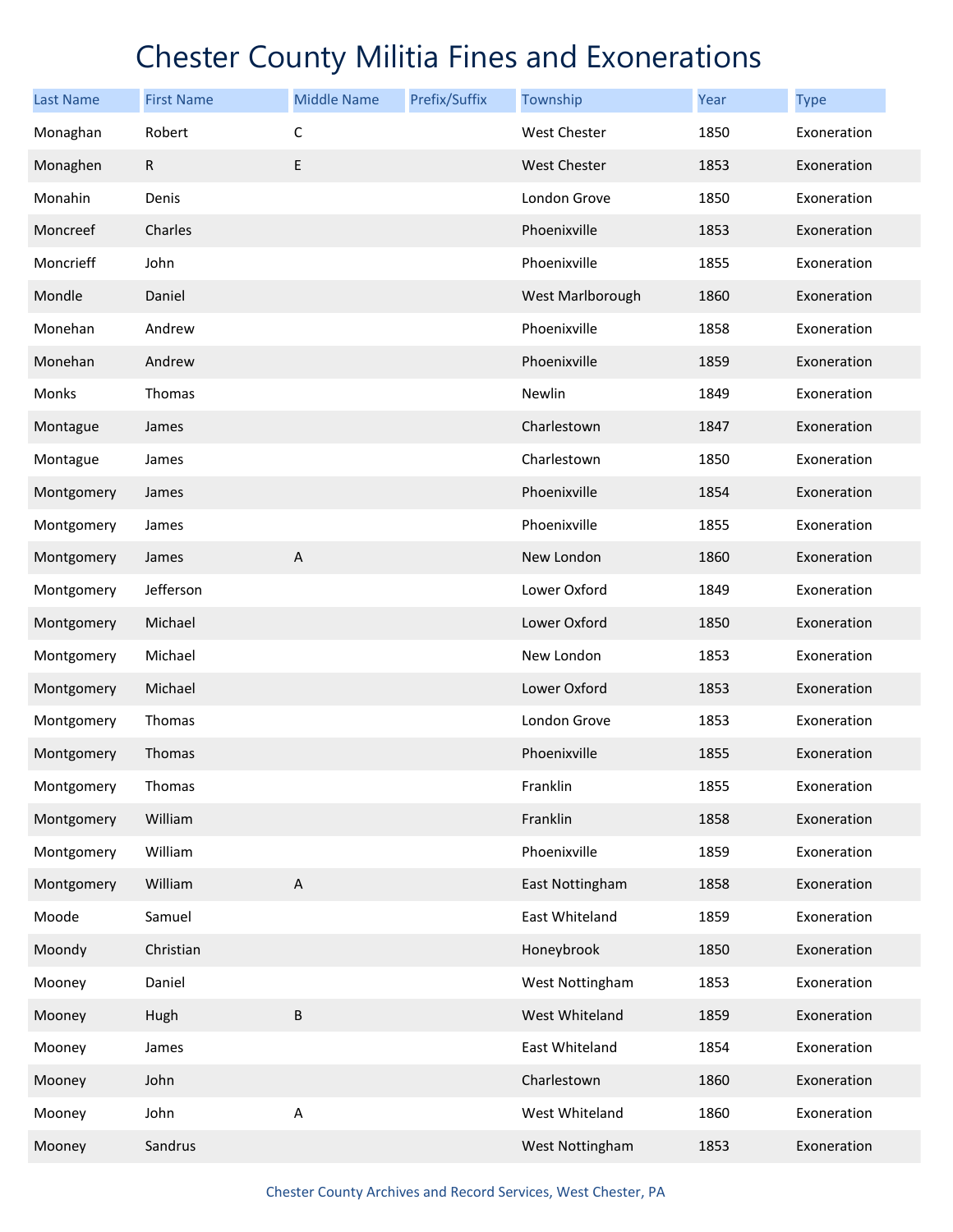| <b>Last Name</b> | <b>First Name</b> | <b>Middle Name</b>        | Prefix/Suffix | Township             | Year | <b>Type</b>  |
|------------------|-------------------|---------------------------|---------------|----------------------|------|--------------|
| Mooney           | Vincent           |                           |               | West Whiteland       | 1862 | Exoneration  |
| Mooney           | Vincent           |                           |               | West Whiteland       | 1863 | Exoneration  |
| Moonshower       | Daniel            |                           |               | Phoenixville         | 1853 | Exoneration  |
| Moonshower       | Enos              | L                         |               | <b>East Vincent</b>  | 1862 | Exoneration  |
| Moor             | Eliza             | $\mathsf C$               |               | <b>West Nantmeal</b> | 1852 | Exoneration  |
| Moor             | George            | L                         |               | East Brandywine      | 1858 | Militia List |
| Moor             | Henry             | Alen                      |               | Kennett              | 1849 | Exoneration  |
| Moor             | Isaac             |                           |               | London Grove         | 1850 | Exoneration  |
| Moore            | Abisha            |                           |               | West Fallowfield     | 1849 | Exoneration  |
| Moore            | Amos              |                           |               | Phoenixville         | 1858 | Exoneration  |
| Moore            | С                 | P                         |               | Birmingham           | 1855 | Exoneration  |
| Moore            | Christian         |                           |               | West Whiteland       | 1850 | Exoneration  |
| Moore            | Cromwell          |                           |               | Birmingham           | 1850 | Exoneration  |
| Moore            | Cromwell          |                           |               | Birmingham           | 1857 | Exoneration  |
| Moore            | David             |                           |               | East Brandywine      | 1854 | Exoneration  |
| Moore            | David             | $\boldsymbol{\mathsf{A}}$ |               | East Brandywine      | 1855 | Militia List |
| Moore            | David             | Α                         |               | East Brandywine      | 1857 | Militia Tax  |
| Moore            | David             | $\boldsymbol{\mathsf{A}}$ |               | East Brandywine      | 1858 | Militia List |
| Moore            | David             | Α                         |               | East Brandywine      | 1859 | Militia List |
| Moore            | David             | A                         |               | East Brandywine      | 1860 | Militia List |
| Moore            | David             | Α                         |               | East Brandywine      | 1862 | Militia List |
| Moore            | Eber              |                           |               | Thornbury            | 1855 | Exoneration  |
| Moore            | Eli               | $\sf S$                   |               | Westtown             | 1853 | Exoneration  |
| Moore            | Elis              |                           |               | Thornbury            | 1854 | Exoneration  |
| Moore            | Enoch             |                           |               | London Grove         | 1862 | Exoneration  |
| Moore            | Evan              |                           |               | East Whiteland       | 1848 | Exoneration  |
| Moore            | Franklin          |                           |               | East Vincent         | 1856 | Exoneration  |
| Moore            | G                 | L                         |               | East Brandywine      | 1862 | Militia List |
| Moore            | George            |                           |               | East Whiteland       | 1850 | Exoneration  |
| Moore            | George            |                           |               | Sadsbury             | 1853 | Exoneration  |
| Moore            | George            |                           |               | Phoenixville         | 1854 | Exoneration  |
| Moore            | George            |                           |               | West Bradford        | 1856 | Militia List |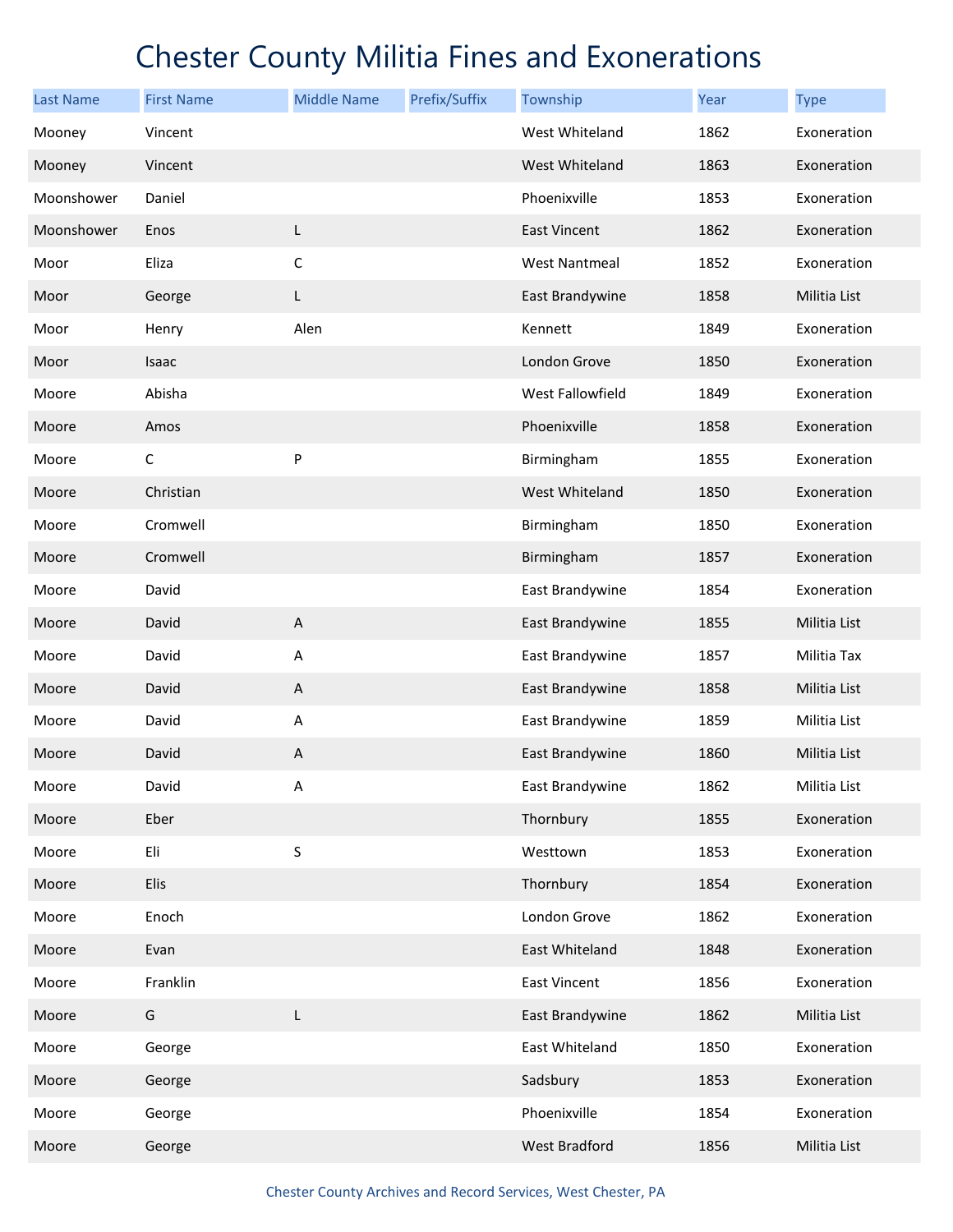| <b>Last Name</b> | <b>First Name</b> | <b>Middle Name</b> | Prefix/Suffix | Township             | Year | <b>Type</b>  |
|------------------|-------------------|--------------------|---------------|----------------------|------|--------------|
| Moore            | George            |                    |               | Newlin               | 1863 | Exoneration  |
| Moore            | George            | L                  |               | East Brandywine      | 1855 | Militia List |
| Moore            | George            | L                  |               | East Brandywine      | 1857 | Militia Tax  |
| Moore            | George            | L                  |               | East Brandywine      | 1859 | Militia List |
| Moore            | George            | L                  |               | East Brandywine      | 1860 | Militia List |
| Moore            | Gideon            | $\sf S$            |               | <b>Upper Uwchlan</b> | 1863 | Exoneration  |
| Moore            | Harrison          |                    |               | West Marlborough     | 1857 | Exoneration  |
| Moore            | Henry             | ${\sf M}$          |               | Sadsbury             | 1859 | Exoneration  |
| Moore            | Hugh              |                    |               | Lower Oxford         | 1849 | Exoneration  |
| Moore            | Isaac             |                    |               | Lower Oxford         | 1849 | Exoneration  |
| Moore            | Isaac             |                    |               | West Brandywine      | 1850 | Exoneration  |
| Moore            | Isaac             |                    |               | West Brandywine      | 1854 | Exoneration  |
| Moore            | Isaac             |                    |               | West Brandywine      | 1857 | Exoneration  |
| Moore            | Isaac             |                    |               | West Brandywine      | 1858 | Exoneration  |
| Moore            | James             |                    |               | <b>Upper Oxford</b>  | 1850 | Exoneration  |
| Moore            | James             |                    |               | Hopewell             | 1855 | Exoneration  |
| Moore            | James             |                    |               | Wallace              | 1863 | Exoneration  |
| Moore            | James             | ${\sf M}$          |               | Sadsbury             | 1858 | Exoneration  |
| Moore            | James             | P                  |               | West Fallowfield     | 1853 | Exoneration  |
| Moore            | James             | T                  |               | West Caln            | 1853 | Exoneration  |
| Moore            | Jeremiah          |                    |               | West Brandywine      | 1857 | Exoneration  |
| Moore            | Jeremiah          |                    |               | West Brandywine      | 1858 | Exoneration  |
| Moore            | Jeremiah          |                    |               | West Brandywine      | 1860 | Exoneration  |
| Moore            | John              |                    |               | West Chester         | 1850 | Exoneration  |
| Moore            | John              |                    |               | West Brandywine      | 1852 | Exoneration  |
| Moore            | John              |                    |               | East Nottingham      | 1856 | Exoneration  |
| Moore            | John              |                    |               | East Nottingham      | 1857 | Exoneration  |
| Moore            | John              |                    |               | Hopewell             | 1859 | Exoneration  |
| Moore            | John              |                    |               | Hopewell             | 1863 | Exoneration  |
| Moore            | John              | $\sf B$            |               | Kennett Square       | 1856 | Exoneration  |
| Moore            | John              | W                  |               | Valley               | 1860 | Exoneration  |
| Moore            | Josiah            |                    |               | Wallace              | 1855 | Exoneration  |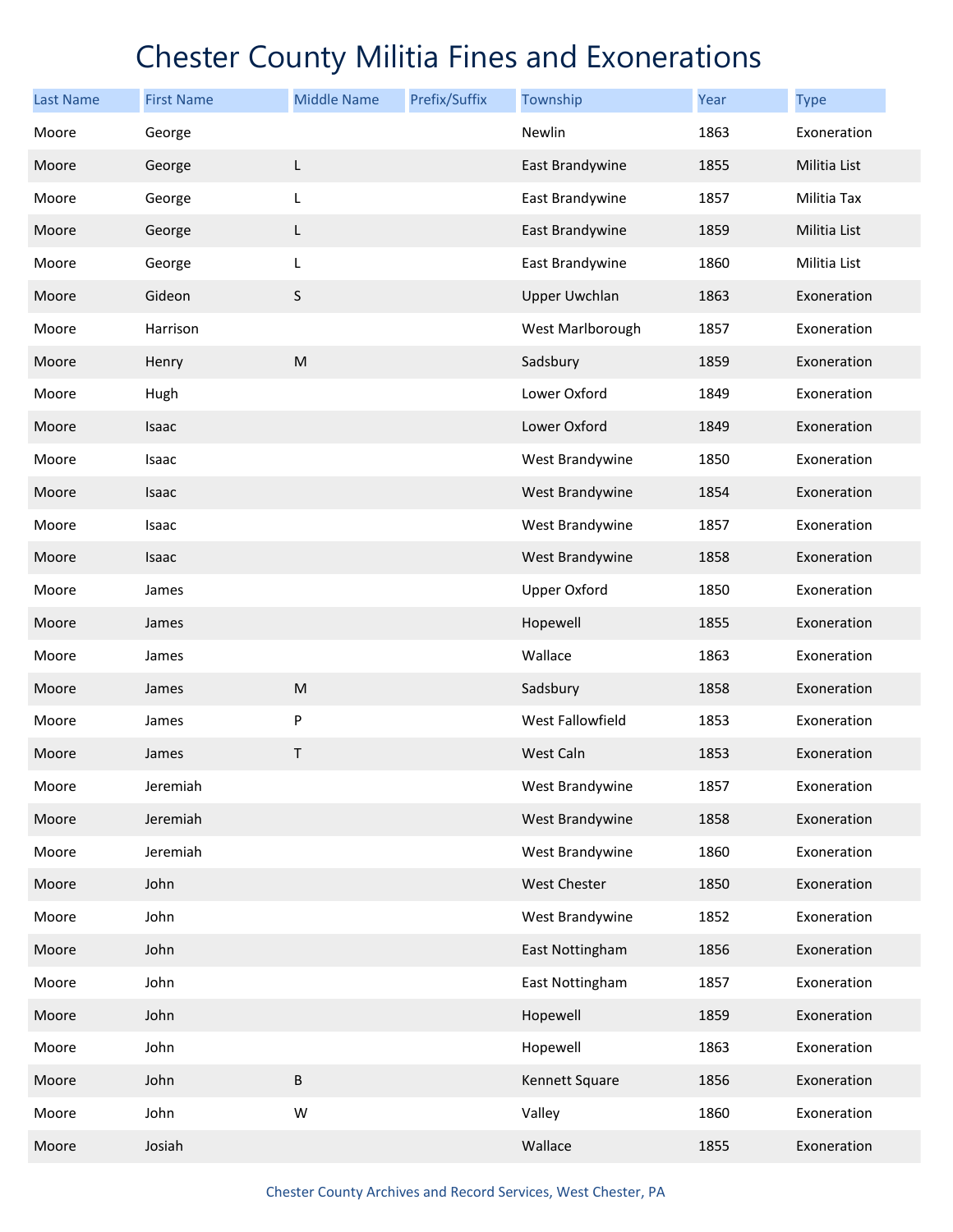| <b>Last Name</b> | <b>First Name</b> | <b>Middle Name</b>        | Prefix/Suffix | Township             | Year | <b>Type</b>  |
|------------------|-------------------|---------------------------|---------------|----------------------|------|--------------|
| Moore            | Leonard           | R                         |               | <b>Upper Uwchlan</b> | 1863 | Exoneration  |
| Moore            | Marsh             |                           |               | Schuylkill           | 1849 | Exoneration  |
| Moore            | Patrick           |                           |               | Phoenixville         | 1850 | Exoneration  |
| Moore            | Penrose           |                           |               | East Brandywine      | 1858 | Militia List |
| Moore            | Penrose           |                           |               | East Brandywine      | 1860 | Militia List |
| Moore            | Rachel            |                           |               | <b>Upper Uwchlan</b> | 1862 | Exoneration  |
| Moore            | Sam               | К                         |               | East Goshen          | 1850 | Exoneration  |
| Moore            | Samuel            |                           |               | East Caln            | 1854 | Exoneration  |
| Moore            | Samuel            |                           |               | Sadsbury             | 1856 | Exoneration  |
| Moore            | Samuel            |                           |               | Sadsbury             | 1858 | Exoneration  |
| Moore            | Sharples          |                           |               | New Garden           | 1855 | Exoneration  |
| Moore            | Thomas            |                           |               | Lower Oxford         | 1849 | Exoneration  |
| Moore            | William           |                           |               | Lower Oxford         | 1849 | Exoneration  |
| Moore            | William           |                           |               | West Brandywine      | 1850 | Exoneration  |
| Moore            | William           |                           |               | Sadsbury             | 1850 | Exoneration  |
| Moore            | William           |                           |               | West Fallowfield     | 1853 | Exoneration  |
| Moore            | William           |                           |               | East Nottingham      | 1856 | Exoneration  |
| Moore            | William           |                           |               | Sadsbury             | 1857 | Exoneration  |
| Moore            | William           |                           |               | Elk                  | 1860 | Exoneration  |
| Moore            | William           |                           |               | <b>West Pikeland</b> | 1862 | Exoneration  |
| Moore            | William           | С                         |               | Elk                  | 1862 | Exoneration  |
| Moore            | William           | ${\sf P}$                 |               | East Brandywine      | 1862 | Militia List |
| Moore            | William           | P                         |               | East Brandywine      | 1863 | Exoneration  |
| Moore            | Wilson            |                           |               | West Whiteland       | 1850 | Exoneration  |
| Moore            | Wilson            |                           |               | Wallace              | 1859 | Militia List |
| Moorey           | Nathan            | $\boldsymbol{\mathsf{A}}$ |               | <b>East Vincent</b>  | 1851 | Exoneration  |
| Moran            | Andrew            |                           |               | Phoenixville         | 1858 | Exoneration  |
| Moran            | Dennis            |                           |               | East Whiteland       | 1858 | Exoneration  |
| Moran            | James             |                           |               | West Whiteland       | 1859 | Exoneration  |
| Moran            | Peter             |                           |               | Phoenixville         | 1853 | Exoneration  |
| Moran            | Peter             | Β                         |               | Phoenixville         | 1858 | Exoneration  |
| Moran            | Thomas            |                           |               | Westtown             | 1860 | Exoneration  |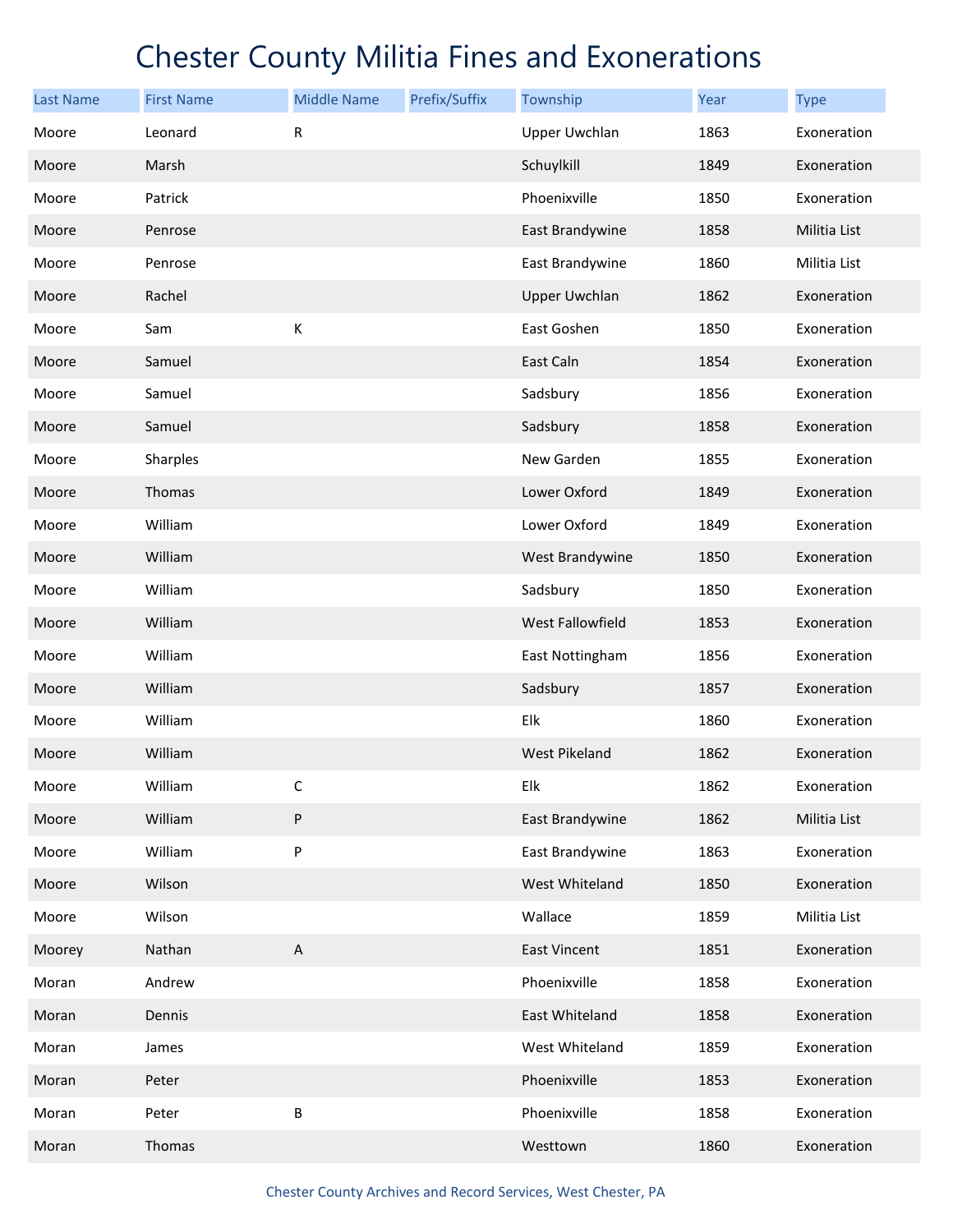| <b>Last Name</b> | <b>First Name</b> | <b>Middle Name</b> | Prefix/Suffix | Township             | Year    | <b>Type</b>  |
|------------------|-------------------|--------------------|---------------|----------------------|---------|--------------|
| More             | Evans             |                    |               | Tredyffrin           | 1848    | Exoneration  |
| Morell           | Stephen           |                    |               | Kennett              | 1849    | Exoneration  |
| Morfett          | Samuel            |                    |               | Phoenixville         | 1850    | Exoneration  |
| Morgan           | Benjamin          |                    |               | <b>East Vincent</b>  | 1862    | Exoneration  |
| Morgan           | George            | W                  |               | Phoenixville         | 1850    | Exoneration  |
| Morgan           | John              |                    |               | Phoenixville         | 1850    | Exoneration  |
| Morgan           | John              |                    |               | Phoenixville         | 1850    | Exoneration  |
| Morgan           | John              |                    |               | Phoenixville         | 1855    | Exoneration  |
| Morgan           | John              |                    |               | Phoenixville         | 1862    | Exoneration  |
| Morgan           | William           |                    |               | East Whiteland       | 1847    | Exoneration  |
| Morgan           | William           |                    |               | Tredyffrin           | 1847    | Exoneration  |
| Morgan           | William           | B                  |               | Westtown             | 1854    | Exoneration  |
| Morgas           | George            |                    |               | East Whiteland       | 1852    | Exoneration  |
| Moris            | Abel              |                    |               | West Nottingham      | 1860    | Exoneration  |
| Morison          | Harlin            |                    |               | London Grove         | 1850    | Exoneration  |
| Morison          | Joseph            |                    |               | Pennsbury            | 1850    | Exoneration  |
| Morison          | Samuel            |                    |               | West Nottingham      | 1860    | Exoneration  |
| Morre            | John              |                    |               | West Nottingham      | 1857    | Exoneration  |
| Morris           | Abel              | Α                  |               | West Nottingham      | 1859    | Exoneration  |
| Morris           | Asaph             |                    |               | Phoenixville         | 1862    | Exoneration  |
| Morris           | Enos              |                    |               | Uwchlan              | 1863    | Exoneration  |
| Morris           | John              | $\sf S$            |               | <b>West Nantmeal</b> | 1856    | Militia List |
| Morris           | Jonathan          |                    |               | Easttown             | 1853    | Exoneration  |
| Morris           | Jonathan          | $\sf T$            |               | Easttown             | 1849    | Exoneration  |
| Morris           | Joseph            | E                  |               | Valley               | 1862    | Exoneration  |
| Morris           | Joseph            | $\mathsf J$        |               | Uwchlan              | 1854    | Exoneration  |
| Morris           | Morris            |                    |               | Uwchlan              | 1862    | Exoneration  |
| Morris           | Morris            |                    |               | Uwchlan              | 1863    | Exoneration  |
| Morris           | Patrick           |                    |               | East Fallowfield     | 1854    | Exoneration  |
| Morris           | Phineas           |                    |               | West Nottingham      | Undated | Exoneration  |
| Morris           | Preston           |                    |               | Phoenixville         | 1855    | Exoneration  |
| Morris           | Stephen           |                    |               | East Whiteland       | 1862    | Exoneration  |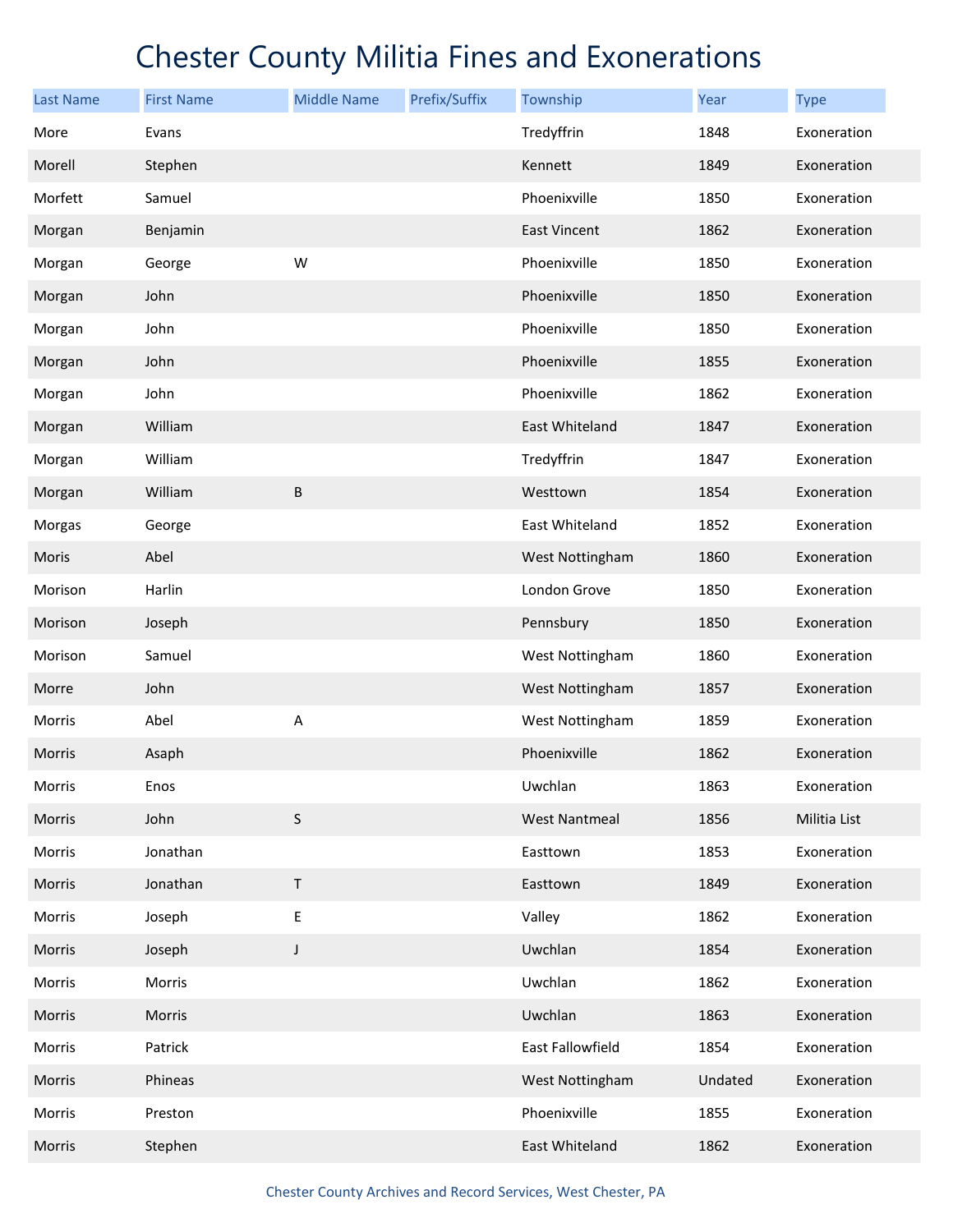| <b>Last Name</b> | <b>First Name</b> | <b>Middle Name</b>        | Prefix/Suffix | Township             | Year | <b>Type</b> |
|------------------|-------------------|---------------------------|---------------|----------------------|------|-------------|
| Morris           | William           |                           |               | <b>East Nantmeal</b> | 1860 | Exoneration |
| Morrison         | Andrew            |                           |               | Phoenixville         | 1850 | Exoneration |
| Morrison         | David             |                           |               | Lower Oxford         | 1849 | Exoneration |
| Morrison         | George            |                           |               | Phoenixville         | 1850 | Exoneration |
| Morrison         | Isaac             |                           |               | Uwchlan              | 1851 | Exoneration |
| Morrison         | Isaac             |                           |               | <b>West Vincent</b>  | 1859 | Exoneration |
| Morrison         | Isaac             |                           |               | <b>West Vincent</b>  | 1859 | Exoneration |
| Morrison         | James             | $\boldsymbol{\mathsf{A}}$ |               | West Nottingham      | 1856 | Exoneration |
| Morrison         | James             | E                         |               | West Nottingham      | 1862 | Exoneration |
| Morrison         | John              |                           |               | West Nottingham      | 1858 | Exoneration |
| Morrison         | John              | $\boldsymbol{\mathsf{A}}$ |               | West Fallowfield     | 1849 | Exoneration |
| Morrison         | Joseph            |                           |               | London Britain       | 1853 | Exoneration |
| Morrison         | P                 | W                         |               | Elk                  | 1858 | Exoneration |
| Morrison         | William           |                           |               | Phoenixville         | 1850 | Exoneration |
| Morrow           | Robert            |                           |               | <b>Upper Oxford</b>  | 1850 | Exoneration |
| Morrow           | Thomas            |                           |               | London Grove         | 1850 | Exoneration |
| Morrow           | Thomas            |                           |               | London Grove         | 1850 | Exoneration |
| Mortimer         | John              |                           |               | Phoenixville         | 1850 | Exoneration |
| Mortimer         | John              |                           |               | Phoenixville         | 1853 | Exoneration |
| Mortimer         | John              |                           |               | Phoenixville         | 1854 | Exoneration |
| Morton           | Benjamin          |                           |               | West Goshen          | 1853 | Exoneration |
| Morton           | Joseph            | $\mathsf{R}$              |               | West Chester         | 1862 | Exoneration |
| Moser            | Gideon            |                           |               | North Conventry      | 1848 | Exoneration |
| Moses            | Abraham           |                           |               | Charlestown          | 1855 | Exoneration |
| Moses            | Davis             |                           |               | East Brandywine      | 1853 | Exoneration |
| Moses            | James             |                           |               | Charlestown          | 1859 | Exoneration |
| Moses            | James             |                           |               | Charlestown          | 1860 | Exoneration |
| Moses            | John              |                           |               | West Pikeland        | 1850 | Exoneration |
| Moses            | Joseph            |                           |               | <b>West Vincent</b>  | 1850 | Exoneration |
| Moses            | Michael           |                           |               | East Pikeland        | 1850 | Exoneration |
| Moses            | Samuel            |                           |               | London Grove         | 1853 | Exoneration |
| Moses            | Samuel            |                           |               | <b>West Vincent</b>  | 1857 | Exoneration |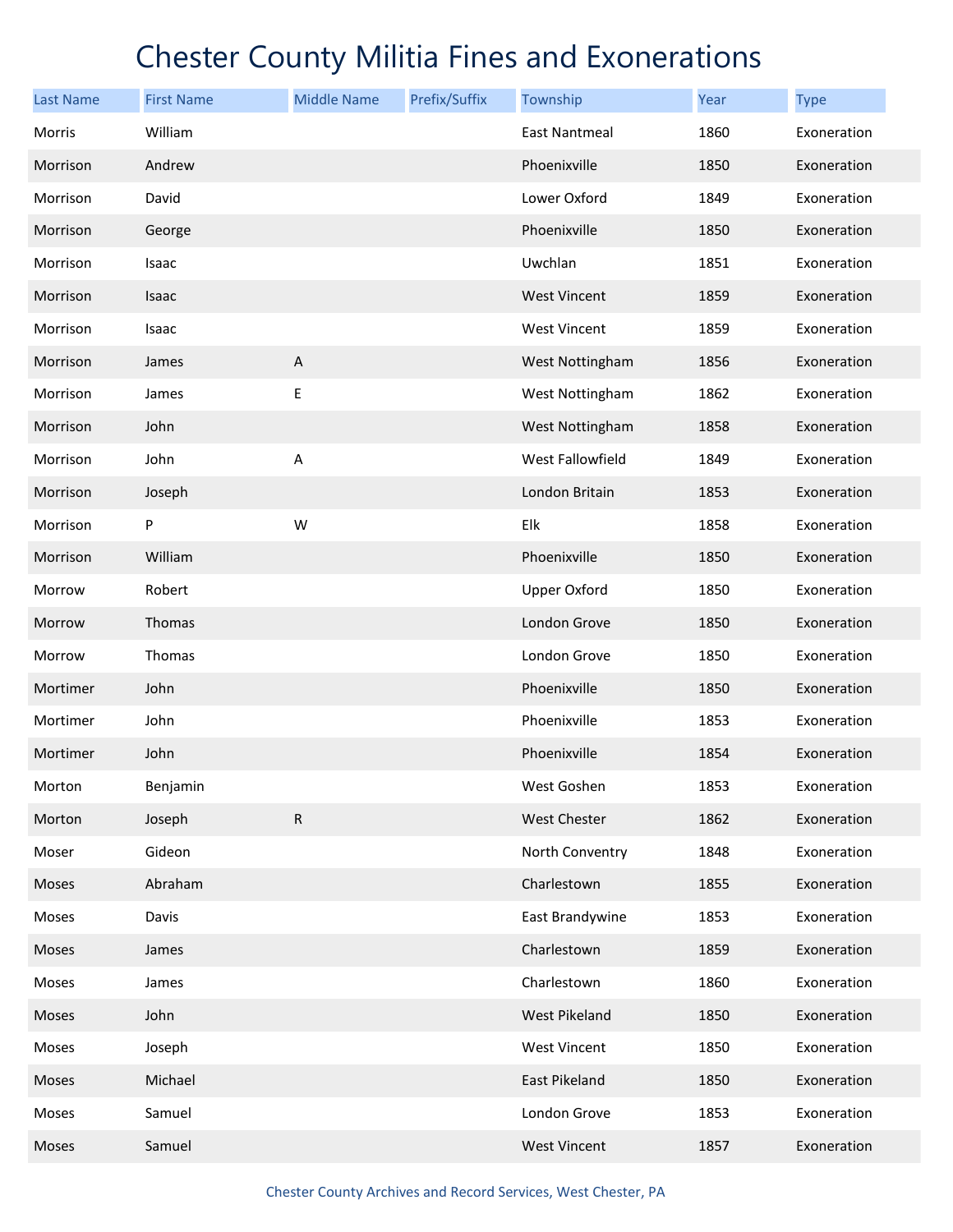| <b>Last Name</b> | <b>First Name</b> | <b>Middle Name</b> | Prefix/Suffix | Township             | Year | <b>Type</b>  |
|------------------|-------------------|--------------------|---------------|----------------------|------|--------------|
| Moses            | Samuel            |                    |               | East Pikeland        | 1862 | Exoneration  |
| <b>Moss</b>      | Thomas            |                    |               | Phoenixville         | 1853 | Exoneration  |
| Mosteler         | George            |                    |               | West Pikeland        | 1855 | Exoneration  |
| Mosteller        | George            | $\mathsf C$        |               | <b>West Vincent</b>  | 1863 | Exoneration  |
| Moudy            | Christian         |                    |               | <b>West Nantmeal</b> | 1853 | Militia List |
| Moudy            | Christian         |                    |               | <b>West Nantmeal</b> | 1853 | Exoneration  |
| Moudy            | Christian         |                    |               | <b>West Nantmeal</b> | 1856 | Militia List |
| Moudy            | Christian         |                    |               | <b>West Nantmeal</b> | 1857 | Militia List |
| Moudy            | Christian         |                    |               | West Nantmeal        | 1858 | Militia List |
| Moudy            | John              |                    |               | <b>West Nantmeal</b> | 1856 | Militia List |
| Moudy            | John              |                    |               | West Nantmeal        | 1857 | Militia List |
| Moudy            | John              |                    |               | <b>West Nantmeal</b> | 1858 | Militia List |
| Moudy            | William           |                    |               | West Nantmeal        | 1857 | Militia List |
| Moudy            | William           |                    |               | <b>West Nantmeal</b> | 1858 | Militia List |
| Moudy            | William           |                    |               | <b>West Nantmeal</b> | 1859 | Exoneration  |
| Moudy            | William           |                    |               | <b>West Nantmeal</b> | 1860 | Exoneration  |
| Moulder          | Davis             |                    |               | West Goshen          | 1862 | Exoneration  |
| Moulder          | Garrett           |                    |               | <b>West Chester</b>  | 1862 | Exoneration  |
| Mowner           | Joseph            |                    |               | East Coventry        | 1853 | Exoneration  |
| Mowner           | Samuel            |                    |               | <b>East Coventry</b> | 1853 | Exoneration  |
| Mowrey           | William           |                    |               | <b>East Vincent</b>  | 1855 | Exoneration  |
| Mowry            | Benjamin          |                    |               | East Pikeland        | 1863 | Exoneration  |
| Moyer            | Benjamin          |                    |               | <b>East Vincent</b>  | 1847 | Exoneration  |
| Moyer            | Enos              |                    |               | <b>West Vincent</b>  | 1863 | Exoneration  |
| Moyer            | John              |                    |               | Phoenixville         | 1855 | Exoneration  |
| Moyer            | John              |                    |               | Downingtown          | 1862 | Exoneration  |
| Moyers           | J                 | $\mathsf C$        |               | Sadsbury             | 1858 | Exoneration  |
| Moyers           | John              | $\mathsf C$        |               | Sadsbury             | 1857 | Exoneration  |
| Mughan           | Andrew            |                    |               | Phoenixville         | 1853 | Exoneration  |
| Mulighill        | Thomas            |                    |               | East Fallowfield     | 1858 | Exoneration  |
| Mull             | Joseph            |                    |               | Londonderry          | 1857 | Exoneration  |
| Mull             | Joseph            |                    |               | Londonderry          | 1862 | Exoneration  |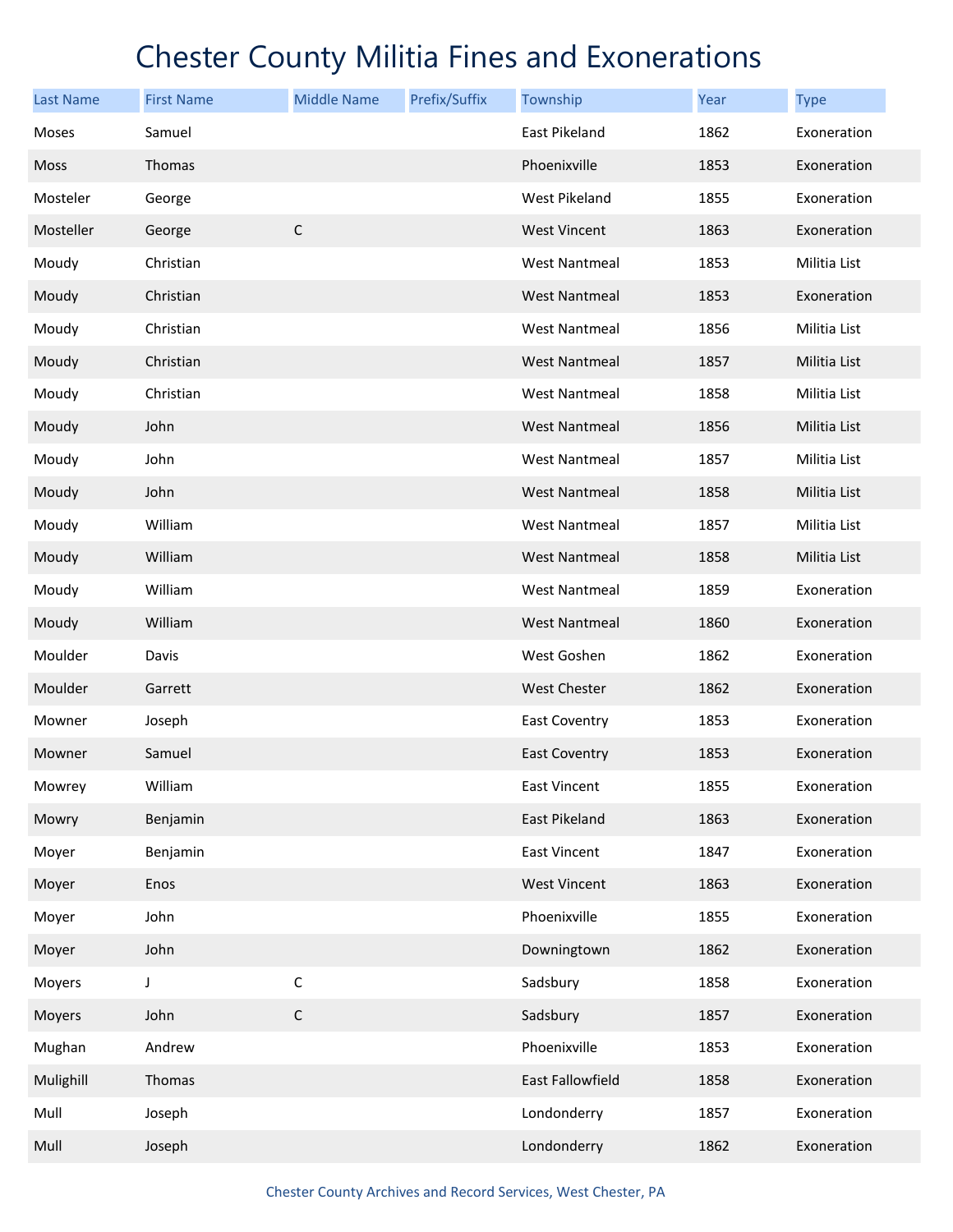| <b>Last Name</b> | <b>First Name</b> | <b>Middle Name</b>        | Prefix/Suffix | Township         | Year | <b>Type</b>  |
|------------------|-------------------|---------------------------|---------------|------------------|------|--------------|
| Mullen           | Alexander         |                           |               | East Brandywine  | 1857 | Militia Tax  |
| Mullen           | David             | $\mathsf J$               |               | West Nottingham  | 1850 | Exoneration  |
| Mullen           | Emmor             | $\boldsymbol{\mathsf{H}}$ |               | Willistown       | 1853 | Exoneration  |
| Mullen           | Isaac             |                           |               | Phoenixville     | 1854 | Exoneration  |
| Mullen           | John              |                           |               | West Marlborough | 1849 | Exoneration  |
| Mullen           | John              |                           |               | Phoenixville     | 1850 | Exoneration  |
| Mullen           | John              |                           |               | West Marlborough | 1850 | Exoneration  |
| Mullen           | John              |                           |               | Phoenixville     | 1854 | Exoneration  |
| Mullen           | John              | B                         |               | East Brandywine  | 1857 | Militia Tax  |
| Mullen           | John              | $\sf B$                   |               | East Brandywine  | 1860 | Exoneration  |
| Mullen           | John              | B                         |               | Downingtown      | 1860 | Exoneration  |
| Mullen           | John              | $\boldsymbol{\mathsf{H}}$ |               | Phoenixville     | 1858 | Exoneration  |
| Mullen           | John              | $\boldsymbol{\mathsf{H}}$ |               | Phoenixville     | 1859 | Exoneration  |
| Mullen           | Owen              |                           |               | Phoenixville     | 1853 | Exoneration  |
| Mullen           | Patrick           |                           |               | Phoenixville     | 1853 | Exoneration  |
| Mullen           | Thomas            |                           |               | Lower Oxford     | 1850 | Exoneration  |
| Mullen           | William           |                           |               | West Marlborough | 1850 | Exoneration  |
| Mullen           | William           | $\mathsf C$               |               | West Nottingham  | 1850 | Exoneration  |
| Mulley           | John              |                           | Dec'd         | Charlestown      | 1854 | Exoneration  |
| Mullin           | George            |                           |               | Newlin           | 1860 | Exoneration  |
| Mullin           | Jacob             |                           |               | Tredyffrin       | 1847 | Exoneration  |
| Mullin           | John              |                           |               | London Grove     | 1853 | Exoneration  |
| Mullin           | John              |                           |               | East Brandywine  | 1855 | Militia List |
| Mullin           | John              |                           |               | West Marlborough | 1855 | Exoneration  |
| Mullin           | John              | $\sf B$                   |               | East Brandywine  | 1859 | Militia List |
| Mullin           | John              | $\sf B$                   |               | East Brandywine  | 1860 | Militia List |
| Mullin           | John              | S                         |               | East Caln        | 1858 | Militia List |
| Mullin           | Joseph            |                           |               | Tredyffrin       | 1847 | Exoneration  |
| Mullin           | Reese             |                           |               | Newlin           | 1857 | Exoneration  |
| Mullin           | Richard           |                           |               | Willistown       | 1857 | Exoneration  |
| Mullin           | Richard           |                           |               | Willistown       | 1857 | Exoneration  |
| Mullin           | Thomas            |                           |               | Uwchlan          | 1853 | Exoneration  |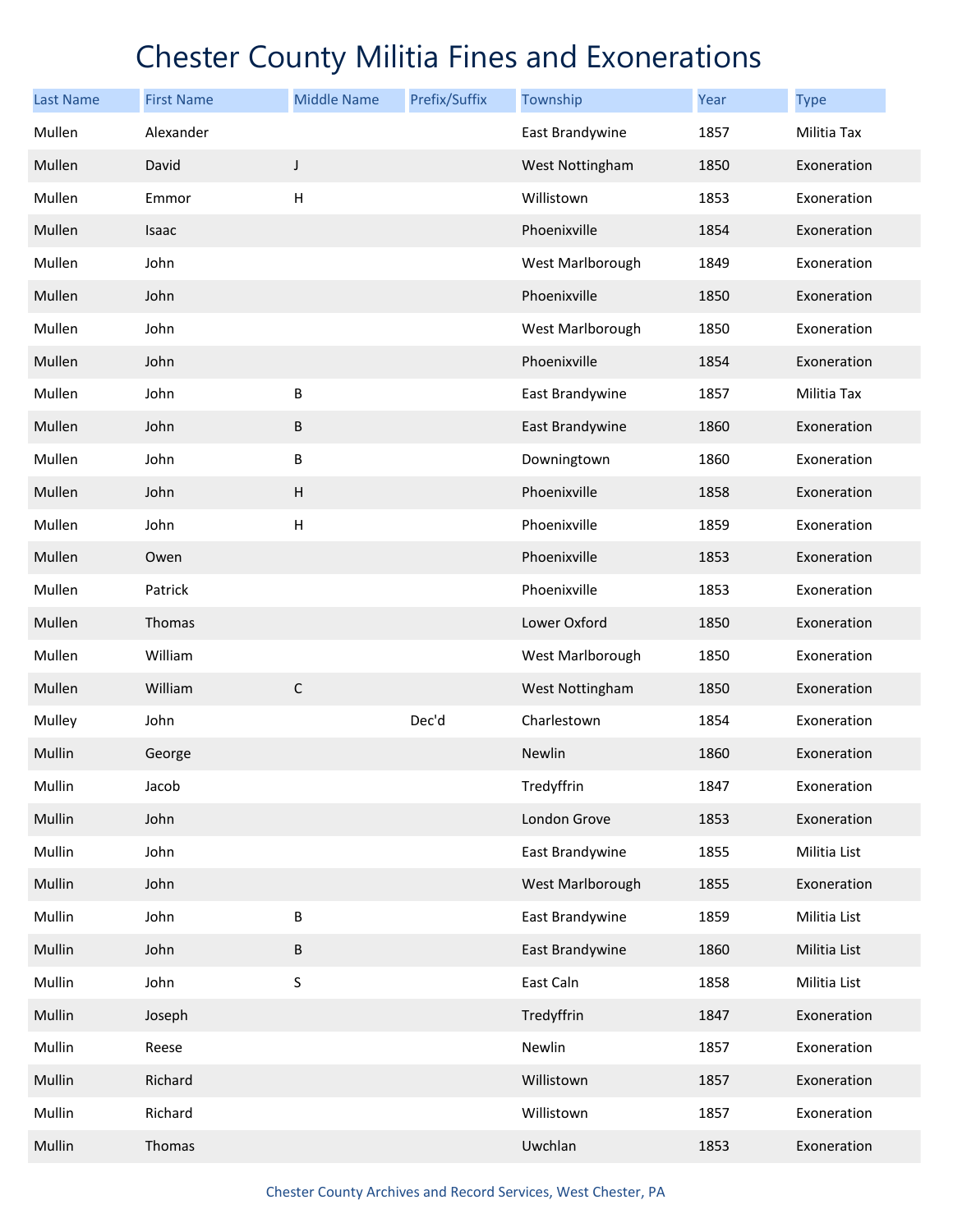| <b>Last Name</b> | <b>First Name</b> | <b>Middle Name</b> | Prefix/Suffix | Township                | Year | <b>Type</b>  |
|------------------|-------------------|--------------------|---------------|-------------------------|------|--------------|
| Mullin           | William           |                    |               | West Marlborough        | 1850 | Exoneration  |
| Mullin           | William           |                    |               | <b>West Fallowfield</b> | 1856 | Exoneration  |
| Mullin           | William           |                    |               | West Marlborough        | 1857 | Exoneration  |
| Mullin           | William           | $\mathsf C$        |               | West Nottingham         | 1855 | Exoneration  |
| Mullin           | William           | $\mathsf C$        |               | West Nottingham         | 1858 | Exoneration  |
| Muloy            | Andrew            |                    |               | <b>West Chester</b>     | 1855 | Exoneration  |
| Mulvin           | James             |                    |               | Phoenixville            | 1853 | Exoneration  |
| Muncroff         | W                 |                    |               | Phoenixville            | 1853 | Exoneration  |
| Munderly         | George            |                    |               | West Brandywine         | 1852 | Exoneration  |
| Mundle           | David             |                    |               | Lower Oxford            | 1853 | Exoneration  |
| Mundle           | Isaac             |                    |               | East Nottingham         | 1859 | Exoneration  |
| Munhallen        | Israel            |                    |               | East Brandywine         | 1853 | Exoneration  |
| Munholland       | Oliver            |                    |               | East Whiteland          | 1858 | Exoneration  |
| Munshour         | John              |                    |               | East Vincent            | 1850 | Exoneration  |
| Munshower        | John              |                    |               | <b>East Vincent</b>     | 1848 | Exoneration  |
| Munshower        | Levi              |                    |               | Phoenixville            | 1862 | Exoneration  |
| Munshower        | Michael           |                    |               | Phoenixville            | 1858 | Exoneration  |
| Munshower        | Michael           |                    |               | Phoenixville            | 1862 | Exoneration  |
| Muntshower       | Daniel            |                    |               | Phoenixville            | 1858 | Exoneration  |
| Muntshower       | Henry             |                    |               | Phoenixville            | 1854 | Exoneration  |
| Muntshower       | Michael           |                    |               | Phoenixville            | 1859 | Exoneration  |
| Murdagh          | Robert            |                    | $_{\rm Jr}$   | East Nottingham         | 1849 | Exoneration  |
| Murdock          | Alexander         | E                  |               | <b>West Nantmeal</b>    | 1852 | Exoneration  |
| Murdock          | James             |                    |               | <b>West Nantmeal</b>    | 1853 | Exoneration  |
| Murdock          | James             |                    |               | East Caln               | 1856 | Exoneration  |
| Murdock          | James             |                    |               | East Caln               | 1858 | Militia List |
| Murdock          | Reese             |                    |               | <b>West Nantmeal</b>    | 1860 | Exoneration  |
| Murdugh          | Joseph            |                    |               | Oxford Borough          | 1854 | Exoneration  |
| Murey            | Benjamin          | ${\sf R}$          |               | Charlestown             | 1857 | Exoneration  |
| Murfey           | Arthur            |                    |               | Phoenixville            | 1850 | Exoneration  |
| Murley           | George            |                    |               | East Caln               | 1853 | Exoneration  |
| Murphey          | Isaac             |                    |               | Penn                    | 1856 | Exoneration  |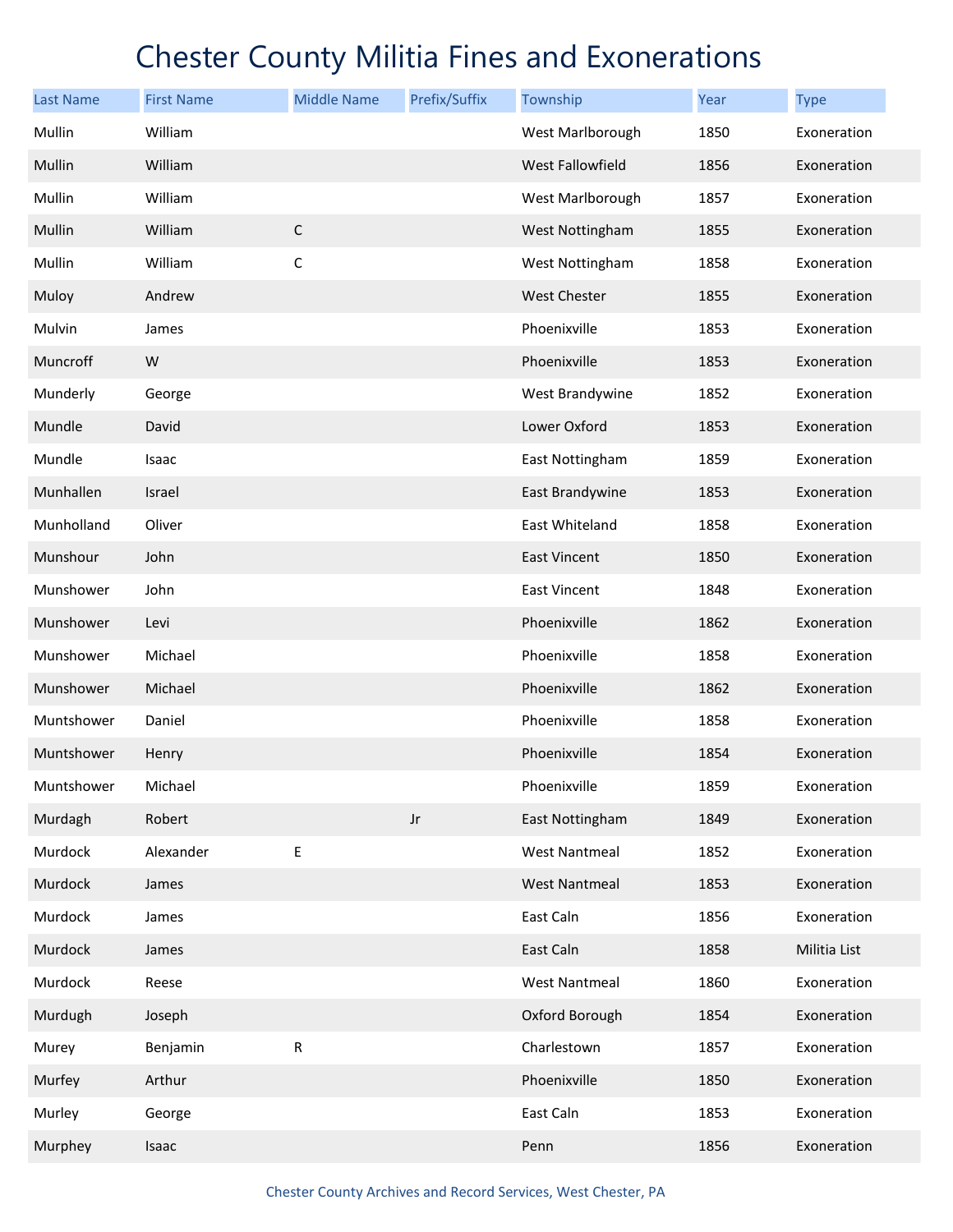| <b>Last Name</b> | <b>First Name</b> | <b>Middle Name</b> | Prefix/Suffix | Township             | Year | <b>Type</b>  |
|------------------|-------------------|--------------------|---------------|----------------------|------|--------------|
| Murphey          | John              |                    |               | Sadsbury             | 1850 | Exoneration  |
| Murphey          | John              |                    |               | Phoenixville         | 1855 | Exoneration  |
| Murphey          | Robert            |                    |               | Penn                 | 1850 | Exoneration  |
| Murphey          | William           |                    |               | Westtown             | 1850 | Exoneration  |
| Murphey          | William           |                    |               | Phoenixville         | 1854 | Exoneration  |
| Murphy           | Arthur            |                    |               | Phoenixville         | 1853 | Exoneration  |
| Murphy           | Edward            |                    |               | East Coventry        | 1855 | Exoneration  |
| Murphy           | Edward            |                    |               | <b>West Chester</b>  | 1862 | Exoneration  |
| Murphy           | Edward            |                    |               | Warwick              | 1863 | Exoneration  |
| Murphy           | Isaac             |                    |               | Phoenixville         | 1853 | Exoneration  |
| Murphy           | Isaac             |                    |               | Penn                 | 1853 | Exoneration  |
| Murphy           | John              |                    |               | Lower Oxford         | 1857 | Exoneration  |
| Murphy           | John              |                    |               | London Britain       | 1857 | Exoneration  |
| Murphy           | John              |                    |               | Phoenixville         | 1858 | Exoneration  |
| Murphy           | Martin            |                    |               | Phoenixville         | 1858 | Exoneration  |
| Murphy           | Michael           |                    |               | Lower Oxford         | 1849 | Exoneration  |
| Murphy           | Michael           |                    |               | Lower Oxford         | 1857 | Exoneration  |
| Murphy           | Miles             |                    |               | Pocopson             | 1857 | Exoneration  |
| Murphy           | Peter             |                    |               | Lower Oxford         | 1863 | Exoneration  |
| Murphy           | Samuel            |                    |               | Phoenixville         | 1858 | Exoneration  |
| Murphy           | Thomas            |                    |               | Lower Oxford         | 1849 | Exoneration  |
| Murphy           | Thomas            |                    |               | <b>West Nantmeal</b> | 1856 | Militia List |
| Murphy           | Thomas            |                    |               | <b>West Nantmeal</b> | 1857 | Militia List |
| Murphy           | William           |                    |               | Phoenixville         | 1858 | Exoneration  |
| Murray           | Charles           |                    |               | <b>East Nantmeal</b> | 1862 | Exoneration  |
| Murray           | Cyrus             |                    |               | Uwchlan              | 1851 | Exoneration  |
| Murray           | Cyrus             |                    |               | <b>East Nantmeal</b> | 1853 | Exoneration  |
| Murray           | James             |                    |               | <b>East Nantmeal</b> | 1862 | Exoneration  |
| Murrey           | Daniel            |                    |               | West Nottingham      | 1862 | Exoneration  |
| Murrey           | George            | B                  |               | West Chester         | 1860 | Exoneration  |
| Murrey           | James             |                    |               | West Chester         | 1855 | Exoneration  |
| Murrey           | John              |                    |               | Phoenixville         | 1859 | Exoneration  |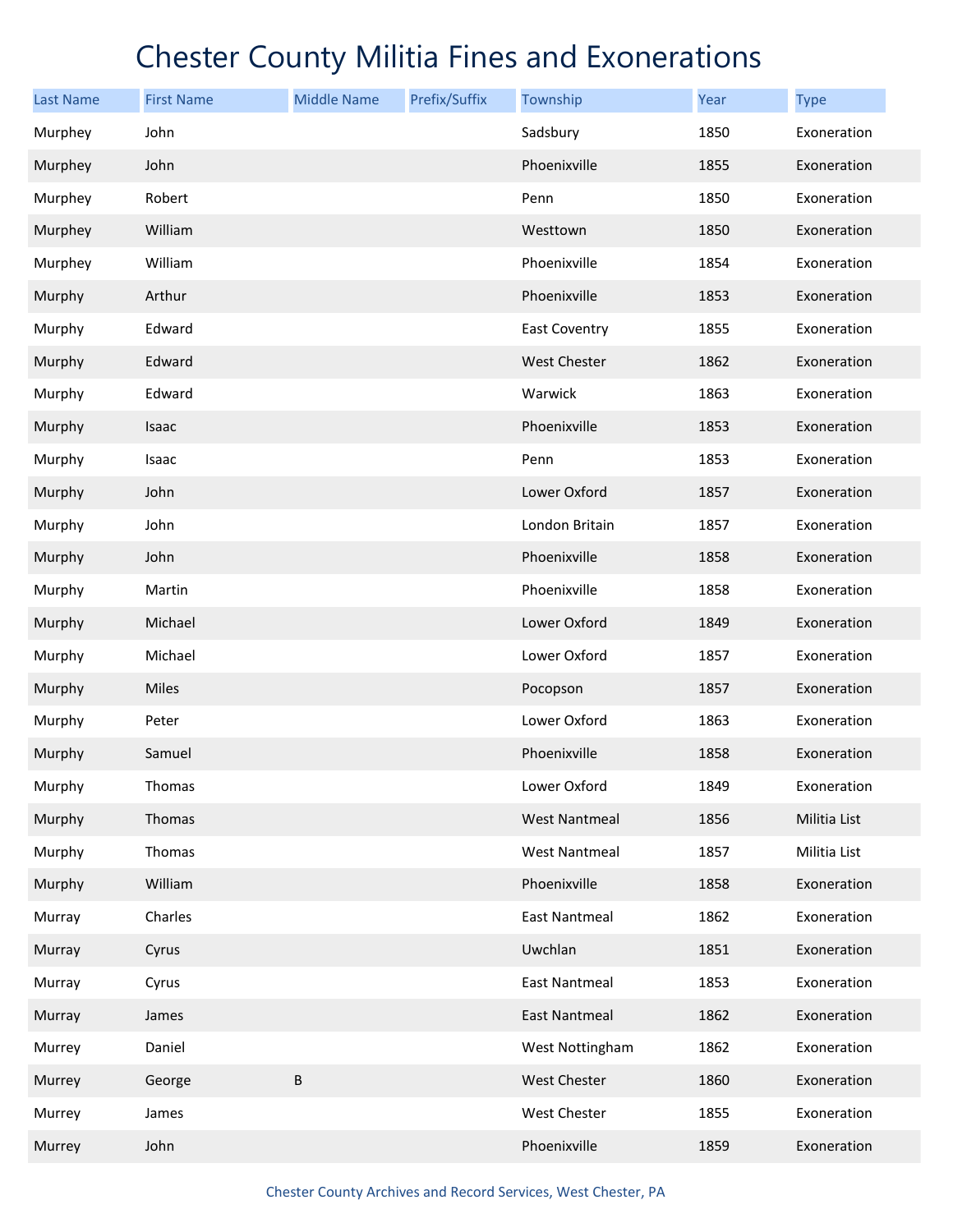| <b>Last Name</b> | <b>First Name</b> | <b>Middle Name</b>        | Prefix/Suffix | Township             | Year | <b>Type</b>  |
|------------------|-------------------|---------------------------|---------------|----------------------|------|--------------|
| Murrey           | John              |                           |               | Wallace              | 1862 | Exoneration  |
| Murrey           | John              |                           |               | West Nottingham      | 1862 | Exoneration  |
| Murrey           | Levi              |                           |               | South Conventry      | 1862 | Exoneration  |
| Murry            | Andrew            |                           |               | <b>West Nantmeal</b> | 1852 | Exoneration  |
| Murry            | Benjamin          |                           |               | West Pikeland        | 1847 | Exoneration  |
| Murry            | Benjamin          |                           |               | Tredyffrin           | 1849 | Exoneration  |
| Murry            | Benjamin          |                           |               | Tredyffrin           | 1849 | Exoneration  |
| Murry            | Benjamin          |                           |               | Charlestown          | 1860 | Exoneration  |
| Murry            | Benjamin          | К                         |               | Charlestown          | 1859 | Exoneration  |
| Murry            | George            |                           |               | West Brandywine      | 1854 | Exoneration  |
| Murry            | George            |                           |               | Honeybrook           | 1862 | Exoneration  |
| Murry            | John              |                           |               | <b>East Nantmeal</b> | 1847 | Exoneration  |
| Murry            | William           |                           |               | London Grove         | 1852 | Exoneration  |
| Musdah           | Joseph            |                           |               | Lower Oxford         | 1858 | Exoneration  |
| Myce             | Richard           | $\boldsymbol{\mathsf{H}}$ |               | Charlestown          | 1849 | Exoneration  |
| Myer             | Jacob             |                           |               | East Caln            | 1853 | Exoneration  |
| <b>Myers</b>     | Alonial           |                           |               | West Pikeland        | 1847 | Exoneration  |
| <b>Myers</b>     | Calvin            |                           |               | West Chester         | 1863 | Exoneration  |
| <b>Myers</b>     | James             |                           |               | East Brandywine      | 1855 | Militia List |
| <b>Myers</b>     | James             |                           |               | Uwchlan              | 1862 | Exoneration  |
| <b>Myers</b>     | Thomas            |                           |               | West Bradford        | 1849 | Exoneration  |
| <b>Myers</b>     | William           |                           |               | West Fallowfield     | 1855 | Exoneration  |
| <b>Myres</b>     | John              |                           |               | East Bradford        | 1862 | Exoneration  |
| Nailer           | Robert            |                           | Dec'd         | Uwchlan              | 1851 | Exoneration  |
| Nailor           | Isaac             |                           |               | East Vincent         | 1860 | Exoneration  |
| Nall             | John              |                           |               | Elk                  | 1862 | Exoneration  |
| Narval           | Christopher       |                           |               | <b>East Nantmeal</b> | 1848 | Exoneration  |
| Narvel           | Charles           |                           |               | East Nantmeal        | 1860 | Exoneration  |
| Narvel           | Christian         | ${\sf N}$                 |               | Uwchlan              | 1854 | Exoneration  |
| Narvil           | $\mathsf C$       |                           |               | <b>East Nantmeal</b> | 1855 | Exoneration  |
| Narvil           | Christian         |                           |               | <b>East Nantmeal</b> | 1856 | Exoneration  |
| Narvil           | Christian         |                           |               | <b>East Nantmeal</b> | 1857 | Exoneration  |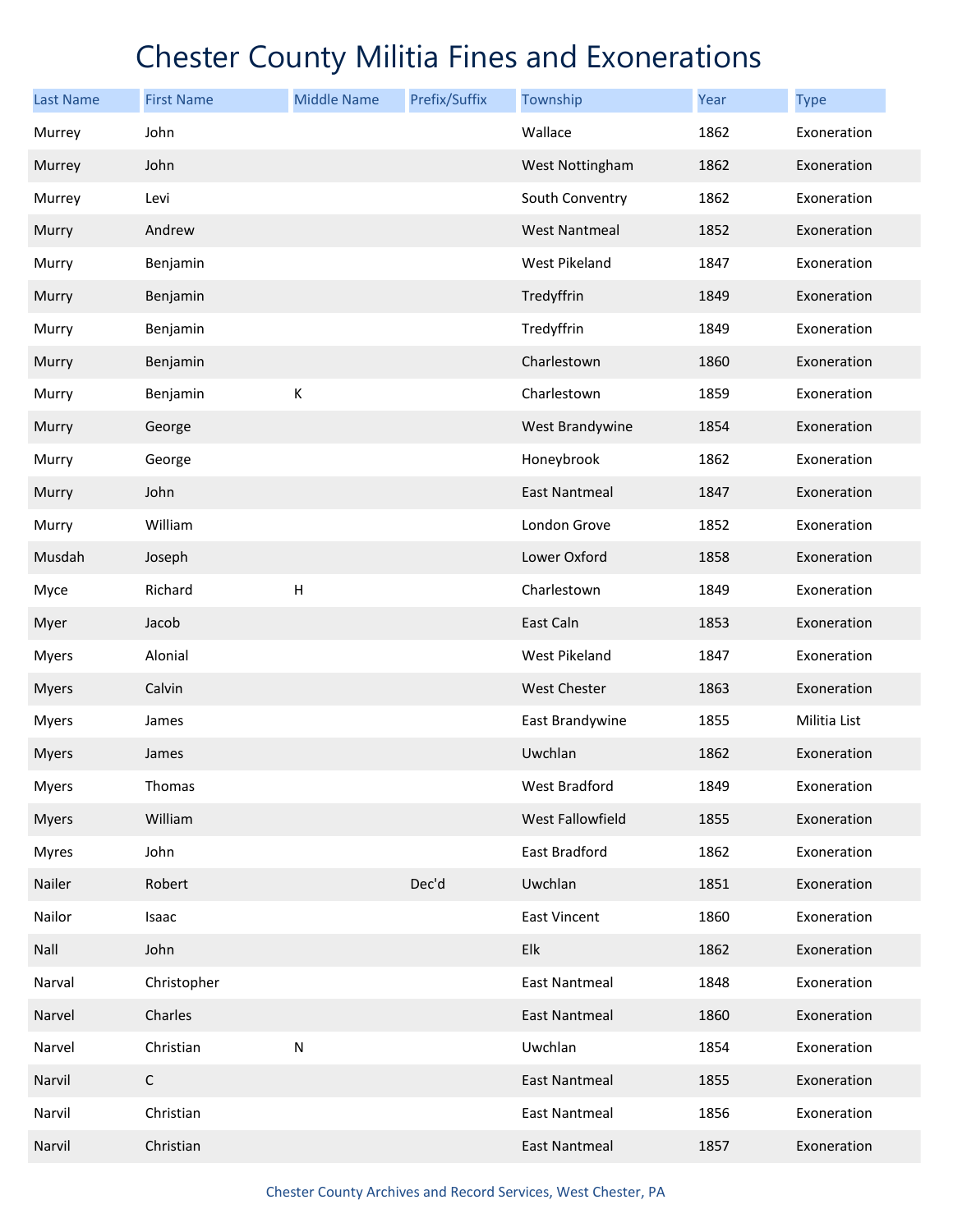| <b>Last Name</b> | <b>First Name</b> | <b>Middle Name</b>        | Prefix/Suffix | Township             | Year | <b>Type</b>  |
|------------------|-------------------|---------------------------|---------------|----------------------|------|--------------|
| Narvil           | Christian         |                           |               | <b>East Nantmeal</b> | 1858 | Exoneration  |
| Nash             | Martin            |                           |               | West Marlborough     | 1853 | Exoneration  |
| Nathan           | Patt              |                           |               | Thornbury            | 1854 | Exoneration  |
| <b>Natt</b>      | William           |                           |               | Westtown             | 1862 | Exoneration  |
| Naylor           | Jacob             |                           |               | Valley               | 1853 | Exoneration  |
| Naylor           | James             | $\boldsymbol{\mathsf{H}}$ |               | <b>West Chester</b>  | 1862 | Exoneration  |
| Naylor           | Samuel            |                           |               | West Chester         | 1862 | Exoneration  |
| Naylor           | Thomas            |                           |               | East Fallowfield     | 1860 | Exoneration  |
| Neal             | David             |                           |               | West Caln            | 1854 | Exoneration  |
| <b>Neal</b>      | David             |                           |               | <b>West Nantmeal</b> | 1856 | Militia List |
| Neal             | David             |                           |               | <b>West Nantmeal</b> | 1857 | Exoneration  |
| Neal             | Joseph            |                           |               | West Caln            | 1860 | Exoneration  |
| Neal             | Thomas            |                           |               | Charlestown          | 1859 | Exoneration  |
| Neal             | William           |                           |               | New London           | 1849 | Exoneration  |
| Neals            | Ceyney            |                           |               | Pocopson             | 1853 | Exoneration  |
| <b>Neals</b>     | Henry             | $\mathsf C$               |               | West Caln            | 1862 | Exoneration  |
| Neals            | John              | W                         |               | West Chester         | 1853 | Exoneration  |
| Nealy            | Samuel            |                           |               | Wallace              | 1859 | Militia List |
| Nearey           | Lee               |                           |               | New Garden           | 1854 | Exoneration  |
| Nearey           | Wilson            |                           |               | West Fallowfield     | 1853 | Exoneration  |
| Neary            | Michael           |                           |               | Phoenixville         | 1853 | Exoneration  |
| Neason           | William           |                           |               | Phoenixville         | 1850 | Exoneration  |
| Neaver           | Samuel            |                           |               | East Whiteland       | 1848 | Exoneration  |
| Nebit            | John              |                           |               | Uwchlan              | 1851 | Exoneration  |
| Nedery           | Harison           |                           |               | Kennett              | 1849 | Exoneration  |
| Nedery           | Lea               |                           |               | New London           | 1849 | Exoneration  |
| Nedry            | Harrison          |                           |               | New Garden           | 1854 | Exoneration  |
| Neeley           | Samuel            |                           |               | Wallace              | 1858 | Militia List |
| Neeling          | Daniel            |                           |               | Lower Oxford         | 1854 | Exoneration  |
| <b>Neelings</b>  | James             |                           |               | Lower Oxford         | 1849 | Exoneration  |
| Neelings         | John              |                           |               | Lower Oxford         | 1849 | Exoneration  |
| Neely            | <b>Byard</b>      |                           |               | East Marlborough     | 1850 | Exoneration  |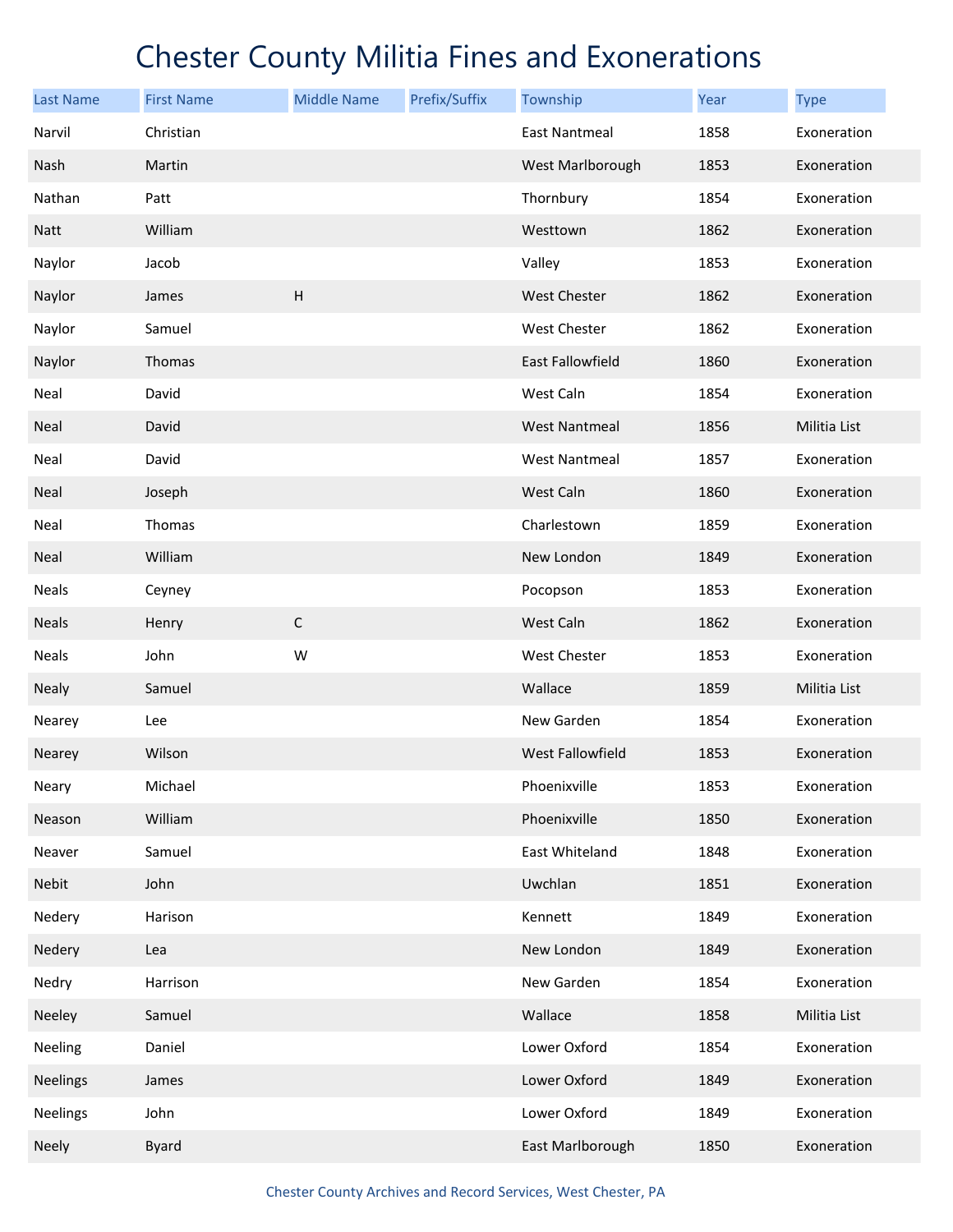| <b>Last Name</b> | <b>First Name</b> | <b>Middle Name</b> | Prefix/Suffix | Township             | Year | <b>Type</b>  |
|------------------|-------------------|--------------------|---------------|----------------------|------|--------------|
| Neely            | Robert            | C                  |               | <b>West Nantmeal</b> | 1849 | Exoneration  |
| Neely            | Samuel            |                    |               | Wallace              | 1858 | Exoneration  |
| Neely            | Washington        |                    |               | East Nantmeal        | 1847 | Exoneration  |
| <b>Neely</b>     | William           |                    |               | <b>East Nantmeal</b> | 1847 | Exoneration  |
| Neeson           | Charles           |                    |               | Phoenixville         | 1855 | Exoneration  |
| Neiffer          | Joseph            |                    |               | Uwchlan              | 1853 | Exoneration  |
| Neil             | Thomas            |                    |               | East Fallowfield     | 1854 | Exoneration  |
| Neil             | Thomas            |                    |               | <b>Upper Oxford</b>  | 1858 | Exoneration  |
| Neil             | William           |                    |               | West Caln            | 1857 | Exoneration  |
| Neilds           | Chaney            |                    |               | Willistown           | 1851 | Exoneration  |
| Neill            | Joseph            |                    |               | Honeybrook           | 1862 | Exoneration  |
| <b>Neill</b>     | William           |                    |               | West Caln            | 1849 | Exoneration  |
| Neiman           | Isaac             |                    |               | South Conventry      | 1858 | Exoneration  |
| Neiman           | Osias             |                    |               | North Conventry      | 1857 | Exoneration  |
| Neiman           | Sylvester         |                    |               | East Pikeland        | 1863 | Exoneration  |
| Nellens          | George            |                    |               | West Fallowfield     | 1863 | Exoneration  |
| Nelmes           | James             |                    |               | East Caln            | 1858 | Militia List |
| Nelson           | Charles           |                    |               | Phoenixville         | 1850 | Exoneration  |
| Nelson           | George            | $\mathsf C$        |               | Penn                 | 1858 | Exoneration  |
| Nelson           | Henry             |                    |               | Phoenixville         | 1850 | Exoneration  |
| Nelson           | John              |                    |               | Phoenixville         | 1850 | Exoneration  |
| Nelson           | Washington        |                    |               | Uwchlan              | 1851 | Exoneration  |
| Nely             | George            | W                  |               | West Brandywine      | 1852 | Exoneration  |
| Nessimer         | Jacob             |                    |               | New London           | 1849 | Exoneration  |
| Nestea           | John              |                    |               | Phoenixville         | 1859 | Exoneration  |
| Nester           | Jacob             |                    |               | East Vincent         | 1848 | Exoneration  |
| Netherby         | A                 | Н                  |               | Kennett              | 1853 | Exoneration  |
| Nethere          | Samuel            |                    |               | East Fallowfield     | 1850 | Exoneration  |
| Netherly         | Tailor            |                    |               | West Fallowfield     | 1850 | Exoneration  |
| Netherry         | Harison           |                    |               | Kennett              | 1850 | Exoneration  |
| Netherry         | Harrison          |                    |               | Kennett              | 1849 | Exoneration  |
| Netherry         | Tayler            |                    |               | West Fallowfield     | 1852 | Exoneration  |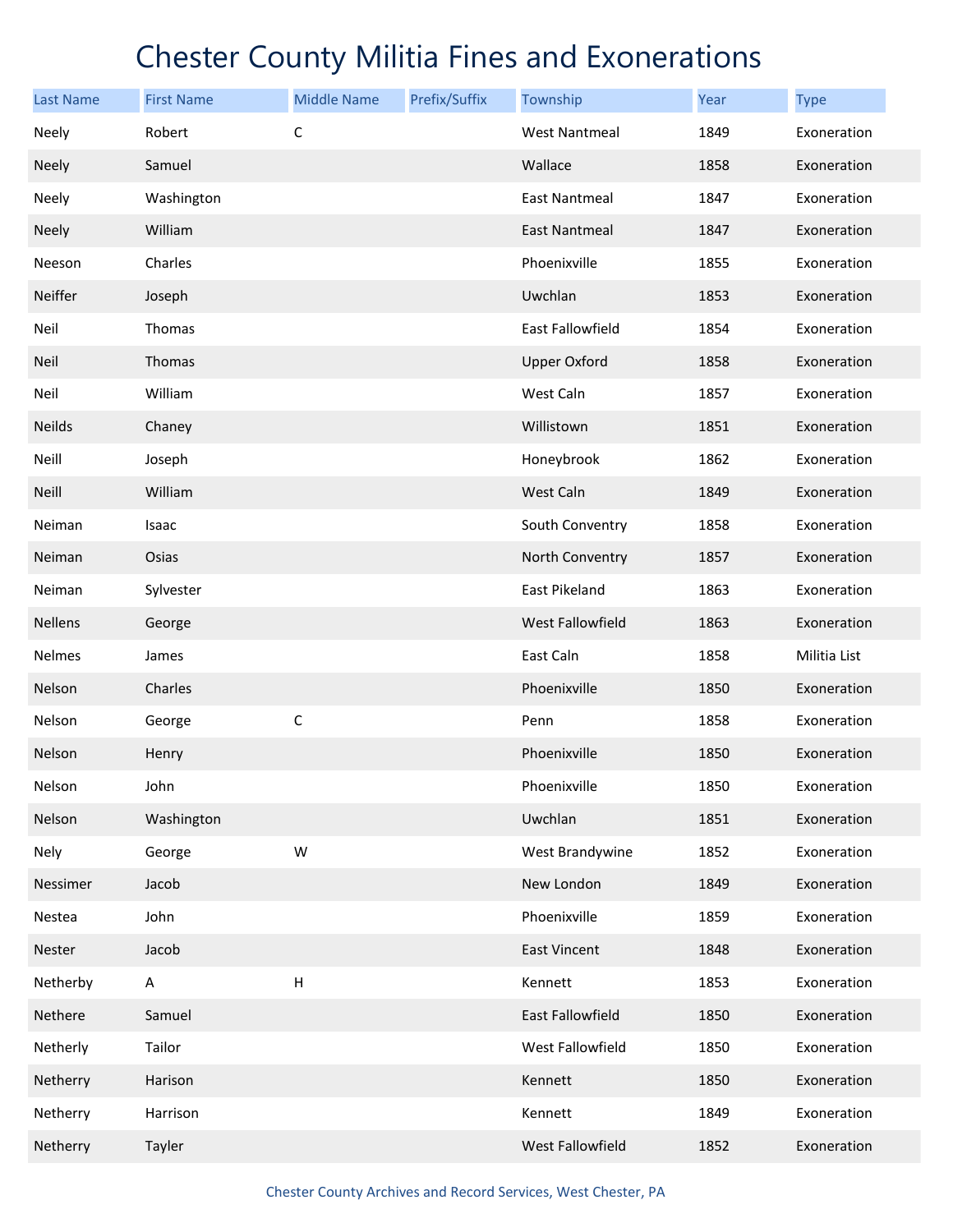| <b>Last Name</b> | <b>First Name</b> | <b>Middle Name</b> | Prefix/Suffix | Township                | Year | <b>Type</b>  |
|------------------|-------------------|--------------------|---------------|-------------------------|------|--------------|
| Netherry         | Wilson            |                    |               | West Fallowfield        | 1852 | Exoneration  |
| Nethery          | <b>Byard</b>      |                    |               | Newlin                  | 1859 | Exoneration  |
| Nethery          | Lee               |                    |               | New Garden              | 1860 | Exoneration  |
| Nethery          | Mitch             |                    |               | West Fallowfield        | 1856 | Exoneration  |
| Nethery          | Samuel            |                    |               | East Caln               | 1858 | Militia List |
| Nethery          | Washington        |                    |               | <b>West Chester</b>     | 1855 | Exoneration  |
| Neuthery         | Samuel            |                    |               | East Caln               | 1856 | Exoneration  |
| Nevan            | P                 |                    |               | Thornbury               | 1853 | Exoneration  |
| Newberrey        | James             |                    |               | East Bradford           | 1855 | Exoneration  |
| Newcomber        | Joseph            | W                  |               | <b>West Vincent</b>     | 1862 | Exoneration  |
| Newcomer         | Joseph            | W                  |               | West Vincent            | 1863 | Exoneration  |
| Newel            | James             |                    |               | Lower Oxford            | 1850 | Exoneration  |
| Newell           | James             |                    |               | East Nottingham         | 1853 | Militia List |
| Newheighton      | Augustus          |                    |               | Honeybrook              | 1854 | Exoneration  |
| Newlin           | George            |                    |               | Highland                | 1862 | Exoneration  |
| Newlin           | Henry             |                    |               | <b>West Fallowfield</b> | 1850 | Exoneration  |
| Newlin           | James             |                    |               | East Fallowfield        | 1857 | Exoneration  |
| Newlin           | John              |                    |               | Kennett                 | 1850 | Exoneration  |
| Newlin           | Samuel            |                    |               | West Whiteland          | 1849 | Exoneration  |
| Newman           | Isaac             |                    |               | South Conventry         | 1855 | Exoneration  |
| Newman           | John              |                    |               | West Chester            | 1854 | Exoneration  |
| Newman           | John              |                    |               | West Chester            | 1855 | Exoneration  |
| Newnabaur        | Agustis           |                    |               | Honeybrook              | 1853 | Exoneration  |
| Newton           | John              |                    |               | Easttown                | 1855 | Exoneration  |
| Ney              | Daniel            |                    |               | Honeybrook              | 1860 | Exoneration  |
| <b>Neyles</b>    | Maris             |                    |               | East Vincent            | 1847 | Exoneration  |
| Neyman           | Isaac             |                    |               | East Vincent            | 1851 | Exoneration  |
| <b>Nice</b>      | William           |                    |               | <b>West Vincent</b>     | 1859 | Exoneration  |
| Nicholds         | James             |                    |               | Newlin                  | 1854 | Exoneration  |
| Nichols          | A                 |                    |               | Birmingham              | 1855 | Exoneration  |
| Nichols          | Egbert            |                    |               | West Chester            | 1855 | Exoneration  |
| Nichols          | Elias             |                    |               | <b>West Vincent</b>     | 1862 | Exoneration  |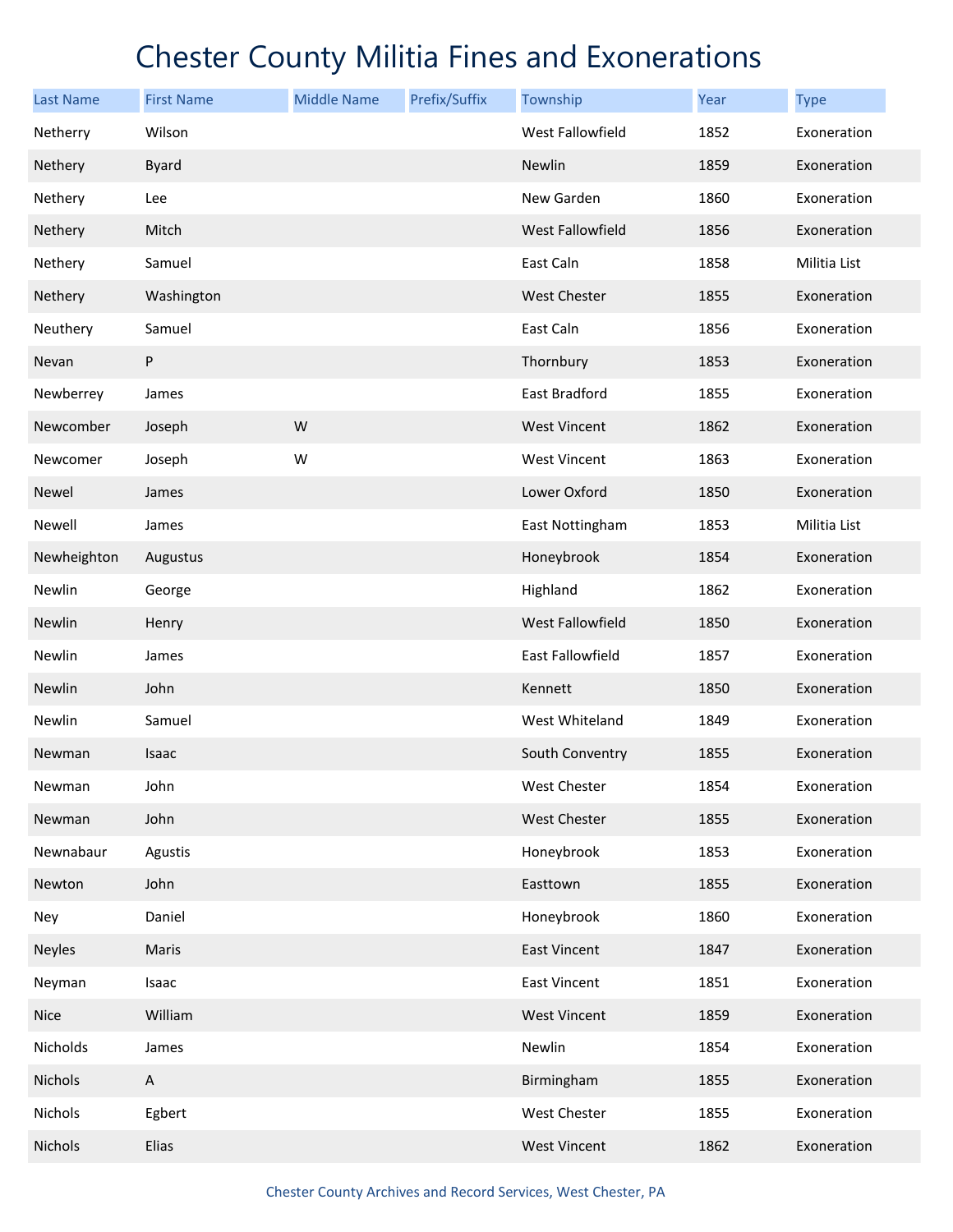| <b>Last Name</b> | <b>First Name</b> | <b>Middle Name</b>        | Prefix/Suffix | Township                | <b>Year</b> | <b>Type</b>  |
|------------------|-------------------|---------------------------|---------------|-------------------------|-------------|--------------|
| Nichols          | George            |                           |               | East Caln               | 1849        | Exoneration  |
| <b>Nichols</b>   | Jacob             |                           |               | Phoenixville            | 1850        | Exoneration  |
| Nichols          | Jacob             |                           |               | Uwchlan                 | 1850        | Exoneration  |
| Nichols          | John              |                           |               | Newlin                  | 1850        | Exoneration  |
| Nichols          | Lewis             |                           |               | <b>East Fallowfield</b> | 1858        | Exoneration  |
| Nichols          | Newton            |                           |               | West Marlborough        | 1849        | Exoneration  |
| Nichols          | Pemberton         |                           |               | Phoenixville            | 1853        | Exoneration  |
| Nichols          | Seth              |                           |               | Penn                    | 1857        | Exoneration  |
| Nichols          | Thomas            |                           |               | Newlin                  | 1849        | Exoneration  |
| <b>Nichols</b>   | Thomas            |                           |               | London Britain          | 1853        | Exoneration  |
| Nichols          | Webster           | А                         |               | <b>East Fallowfield</b> | 1858        | Exoneration  |
| Nichols          | William           |                           |               | <b>East Bradford</b>    | 1859        | Exoneration  |
| Nicholson        | Lamborn           |                           |               | West Fallowfield        | 1850        | Exoneration  |
| Nicholson        | Thomas            |                           |               | Sadsbury                | 1853        | Exoneration  |
| Nicholtz         | Henry             |                           |               | London Grove            | 1853        | Exoneration  |
| Nickel           | Ben               |                           |               | East Brandywine         | 1860        | Militia List |
| Nickel           | Benjamin          |                           |               | East Brandywine         | 1859        | Militia List |
| <b>Nickels</b>   | <b>Newtin</b>     |                           |               | London Grove            | 1852        | Exoneration  |
| Nickels          | Thomas            |                           |               | New Garden              | 1850        | Exoneration  |
| Nickle           | Henry             | M                         |               | Phoenixville            | 1862        | Exoneration  |
| <b>Nickles</b>   | Seth              |                           |               | Penn                    | 1858        | Exoneration  |
| Nicols           | Seth              |                           |               | Penn                    | 1859        | Exoneration  |
| Nields           | Eber              |                           |               | East Marlborough        | 1860        | Exoneration  |
| Nields           | Eber              |                           |               | East Marlborough        | 1862        | Exoneration  |
| Night            | Abja              |                           |               | London Grove            | 1852        | Exoneration  |
| <b>Nilds</b>     | Daniel            | $\boldsymbol{\mathsf{A}}$ |               | Lower Oxford            | 1853        | Exoneration  |
| Nixon            | David             |                           |               | Phoenixville            | 1850        | Exoneration  |
| Nixon            | J                 |                           |               | Phoenixville            | 1853        | Exoneration  |
| Nixon            | John              |                           |               | Phoenixville            | 1854        | Exoneration  |
| Nixon            | William           |                           |               | Phoenixville            | 1850        | Exoneration  |
| Noogen           | John              |                           |               | Phoenixville            | 1853        | Exoneration  |
| Noome            | William           |                           |               | Phoenixville            | 1862        | Exoneration  |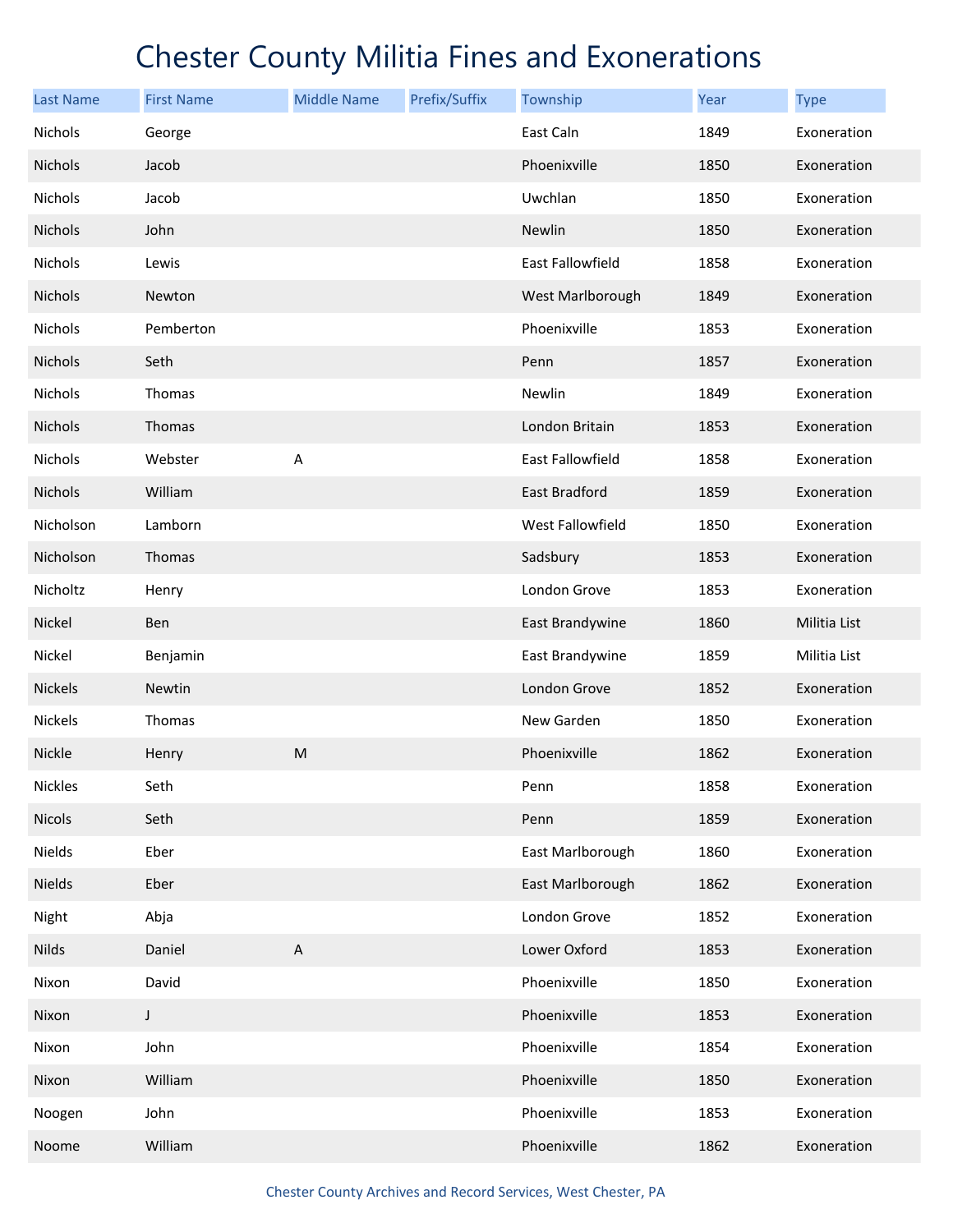| <b>Last Name</b> | <b>First Name</b> | <b>Middle Name</b> | Prefix/Suffix | Township         | Year | <b>Type</b>  |
|------------------|-------------------|--------------------|---------------|------------------|------|--------------|
| Norris           | Jeffery           |                    |               | West Whiteland   | 1862 | Exoneration  |
| Norris           | Randel            | E                  |               | East Whiteland   | 1856 | Exoneration  |
| Norris           | Randel            | Е                  |               | East Whiteland   | 1858 | Exoneration  |
| Northammer       | George            |                    |               | Honeybrook       | 1850 | Exoneration  |
| Northammer       | Nichalas          |                    |               | Honeybrook       | 1855 | Exoneration  |
| Northammer       | William           |                    |               | Honeybrook       | 1855 | Exoneration  |
| Northemer        | Nicholas          |                    |               | Honeybrook       | 1857 | Exoneration  |
| Notheffer        | J                 | ${\sf M}$          | Dec'd         | Kennett Square   | 1862 | Exoneration  |
| Nothhelfer       | Michael           |                    |               | Kennett Square   | 1859 | Exoneration  |
| Nouberger        | Samuel            |                    |               | North Conventry  | 1857 | Exoneration  |
| Nugent           | M                 |                    |               | Phoenixville     | 1853 | Exoneration  |
| Nugent           | W                 |                    |               | Phoenixville     | 1853 | Exoneration  |
| Nugent           | William           |                    |               | Tredyffrin       | 1853 | Exoneration  |
| Null             | Alexander         |                    |               | East Nottingham  | 1853 | Militia List |
| Null             | Alexander         |                    |               | East Nottingham  | 1857 | Exoneration  |
| Null             | Alexander         | W                  |               | New London       | 1849 | Exoneration  |
| Null             | Barckley          |                    |               | East Nottingham  | 1853 | Militia List |
| Null             | Barckley          |                    |               | East Nottingham  | 1853 | Exoneration  |
| Null             | Barclay           |                    |               | New London       | 1853 | Exoneration  |
| Null             | George            |                    |               | East Nottingham  | 1853 | Militia List |
| Null             | George            | W                  |               | Valley           | 1860 | Exoneration  |
| Null             | Jacob             |                    |               | East Nottingham  | 1855 | Exoneration  |
| Null             | John              |                    |               | East Nottingham  | 1857 | Exoneration  |
| Null             | Wallace           |                    |               | East Nottingham  | 1850 | Exoneration  |
| Null             | Wallace           |                    |               | Valley           | 1855 | Exoneration  |
| Null             | Wallace           |                    |               | East Nottingham  | 1856 | Exoneration  |
| Nulty            | John              |                    |               | Phoenixville     | 1853 | Exoneration  |
| Nulty            | Mathew            |                    |               | Phoenixville     | 1853 | Exoneration  |
| Nuton            | Joseph            |                    |               | Phoenixville     | 1859 | Exoneration  |
| <b>Nutt</b>      | David             |                    |               | East Marlborough | 1859 | Exoneration  |
| <b>Nutt</b>      | Erwin             |                    |               | West Marlborough | 1850 | Exoneration  |
| <b>Nutt</b>      | Sprowel           |                    |               | West Fallowfield | 1852 | Exoneration  |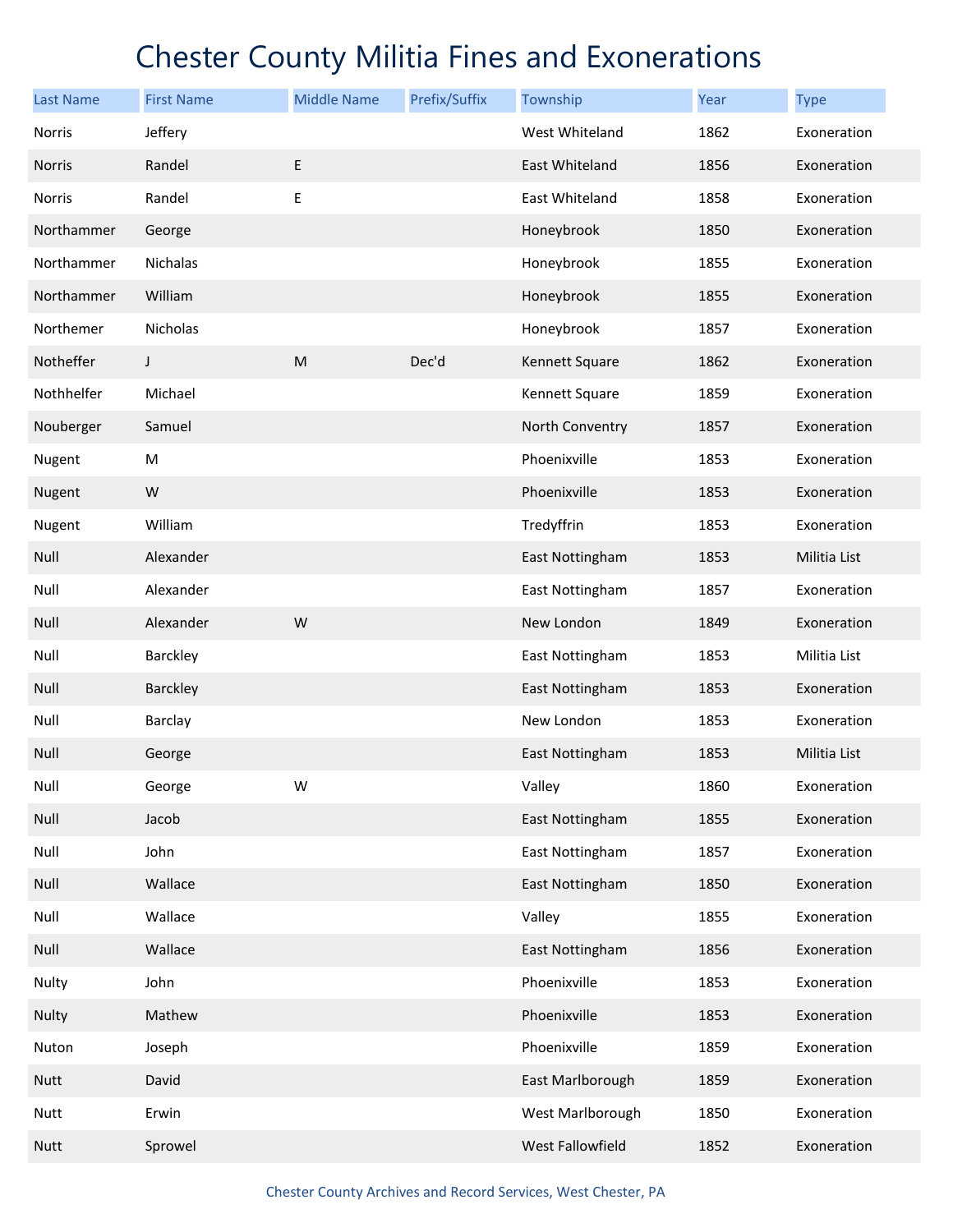| <b>Last Name</b> | <b>First Name</b> | <b>Middle Name</b> | Prefix/Suffix | Township            | <b>Year</b> | <b>Type</b> |
|------------------|-------------------|--------------------|---------------|---------------------|-------------|-------------|
| Nutt             | William           |                    |               | Lower Oxford        | 1858        | Exoneration |
| <b>Nutt</b>      | Wilmer            |                    |               | East Marlborough    | 1859        | Exoneration |
| Nuzer            | William           |                    |               | Willistown          | 1857        | Exoneration |
| Nuzum            | William           |                    |               | Willistown          | 1847        | Exoneration |
| Nuzum            | William           |                    |               | Willistown          | 1851        | Exoneration |
| <b>Nyce</b>      | David             |                    |               | Charlestown         | 1857        | Exoneration |
| Nyce             | Jacob             | $\sf U$            |               | Charlestown         | 1858        | Exoneration |
| <b>Nyce</b>      | William           |                    |               | Phoenixville        | 1854        | Exoneration |
| Nyman            | Barnard           |                    |               | <b>West Vincent</b> | 1862        | Exoneration |
| Nyman            | Isaac             |                    |               | South Conventry     | 1858        | Exoneration |
| Nyman            | Isaac             |                    |               | <b>West Vincent</b> | 1862        | Exoneration |
| Nyman            | Jacob             |                    |               | South Conventry     | 1862        | Exoneration |
| Nyman            | Sylvester         |                    |               | East Pikeland       | 1858        | Exoneration |
| Nyman            | Sylvester         |                    |               | <b>West Vincent</b> | 1862        | Exoneration |
| Oakes            | Pierce            |                    |               | West Whiteland      | 1854        | Exoneration |
| Oakford          | Benjamin          |                    |               | <b>Upper Oxford</b> | 1857        | Exoneration |
| Oakford          | John              |                    |               | <b>Upper Oxford</b> | 1863        | Exoneration |
| Oasborn          | Joseph            |                    |               | West Goshen         | 1850        | Exoneration |
| Ober             | Peter             |                    |               | <b>West Vincent</b> | 1853        | Exoneration |
| Oberholtzer      | Joseph            |                    |               | East Pikeland       | 1859        | Exoneration |
| Obrian           | David             |                    |               | Birmingham          | 1854        | Exoneration |
| OBrian           | James             |                    |               | Birmingham          | 1857        | Exoneration |
| OBrian           | Patrick           |                    |               | Birmingham          | 1857        | Exoneration |
| O'Brian          | Charles           |                    |               | Phoenixville        | 1850        | Exoneration |
| O'Brian          | James             |                    |               | Thornbury           | 1862        | Exoneration |
| O'Brian          | James             |                    |               | <b>West Chester</b> | 1863        | Exoneration |
| O'Brian          | John              |                    |               | Westtown            | 1854        | Exoneration |
| O'Brian          | Luke              |                    |               | Phoenixville        | 1850        | Exoneration |
| O'Brian          | Patrick           |                    |               | Kennett             | 1849        | Exoneration |
| O'Brian          | Patrick           |                    |               | East Goshen         | 1860        | Exoneration |
| O'Brian          | Robert            |                    |               | West Pikeland       | 1862        | Exoneration |
| O'Brian          | William           |                    |               | West Chester        | 1854        | Exoneration |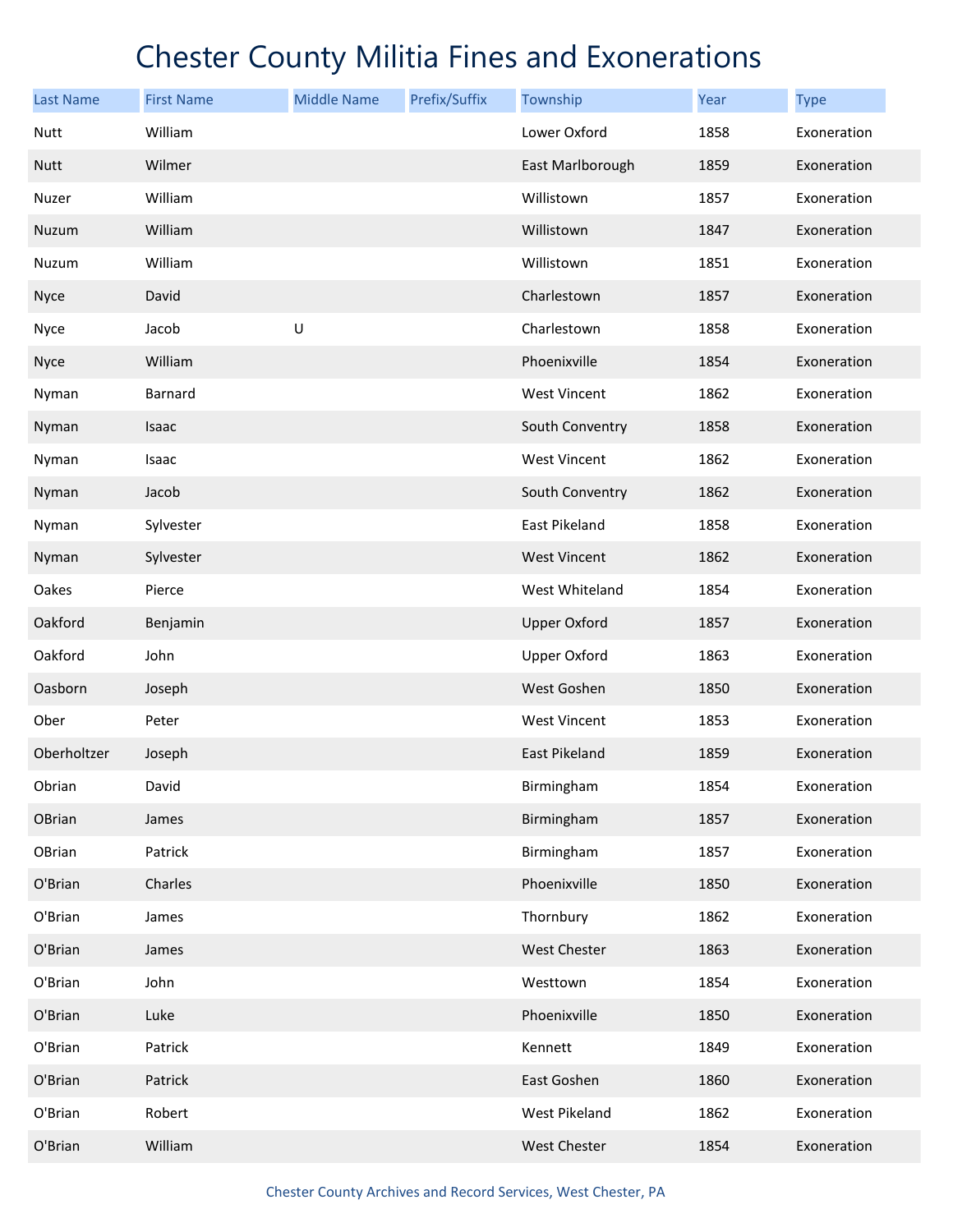| <b>Last Name</b> | <b>First Name</b> | <b>Middle Name</b> | Prefix/Suffix | Township            | Year | <b>Type</b> |
|------------------|-------------------|--------------------|---------------|---------------------|------|-------------|
| Obrien           | David             |                    |               | Birmingham          | 1853 | Exoneration |
| <b>OBrien</b>    | <b>Thomas</b>     |                    |               | West Bradford       | 1850 | Exoneration |
| Obrien           | William           |                    |               | East Bradford       | 1855 | Exoneration |
| O'Brien          | Patrick           |                    |               | <b>West Chester</b> | 1858 | Exoneration |
| O'Brion          | Patrick           |                    |               | Kennett             | 1850 | Exoneration |
| O'Calahan        | Frank             |                    |               | East Caln           | 1849 | Exoneration |
| O'Connell        | Patrick           |                    |               | London Britain      | 1859 | Exoneration |
| O'Conner         | Martin            |                    |               | <b>West Chester</b> | 1859 | Exoneration |
| O'Donell         | Michael           |                    |               | Phoenixville        | 1853 | Exoneration |
| O'Donnall        | Cornelius         |                    |               | Phoenixville        | 1855 | Exoneration |
| O'Donnall        | Michael           |                    |               | Phoenixville        | 1855 | Exoneration |
| O'Donnall        | Pat               |                    |               | Phoenixville        | 1855 | Exoneration |
| O'Donnel         | Cornelius         |                    |               | Phoenixville        | 1853 | Exoneration |
| O'Donnel         | Hugh              | $\mathsf C$        |               | West Goshen         | 1850 | Exoneration |
| O'Donnel         | Patrick           |                    |               | Phoenixville        | 1850 | Exoneration |
| O'Donnell        | Daniel            |                    |               | Phoenixville        | 1853 | Exoneration |
| O'Donnell        | Daniel            |                    |               | Phoenixville        | 1859 | Exoneration |
| O'Donnell        | Н                 |                    |               | Phoenixville        | 1853 | Exoneration |
| O'Donnell        | Hugh              |                    |               | Phoenixville        | 1854 | Exoneration |
| O'Donnell        | Michael           |                    |               | London Grove        | 1850 | Exoneration |
| O'Donnell        | Michael           |                    |               | London Grove        | 1850 | Exoneration |
| O'Donnell        | Patrick           | B                  |               | Phoenixville        | 1858 | Exoneration |
| O'Donnell        | William           |                    |               | Phoenixville        | 1858 | Exoneration |
| Ogden            | John              |                    |               | Schuylkill          | 1849 | Exoneration |
| Ogle             | Henry             |                    |               | Pennsbury           | 1854 | Exoneration |
| O'Har            | Andrew            |                    |               | Phoenixville        | 1850 | Exoneration |
| O'Hara           | James             |                    |               | Phoenixville        | 1854 | Exoneration |
| O'Harra          | Barney            |                    |               | Phoenixville        | 1853 | Exoneration |
| O'Harra          | James             |                    |               | Phoenixville        | 1850 | Exoneration |
| O'Harra          | James             |                    |               | Phoenixville        | 1853 | Exoneration |
| O'Little         | Charles           |                    |               | East Whiteland      | 1862 | Exoneration |
| Oliver           | Andrew            |                    |               | Lower Oxford        | 1853 | Exoneration |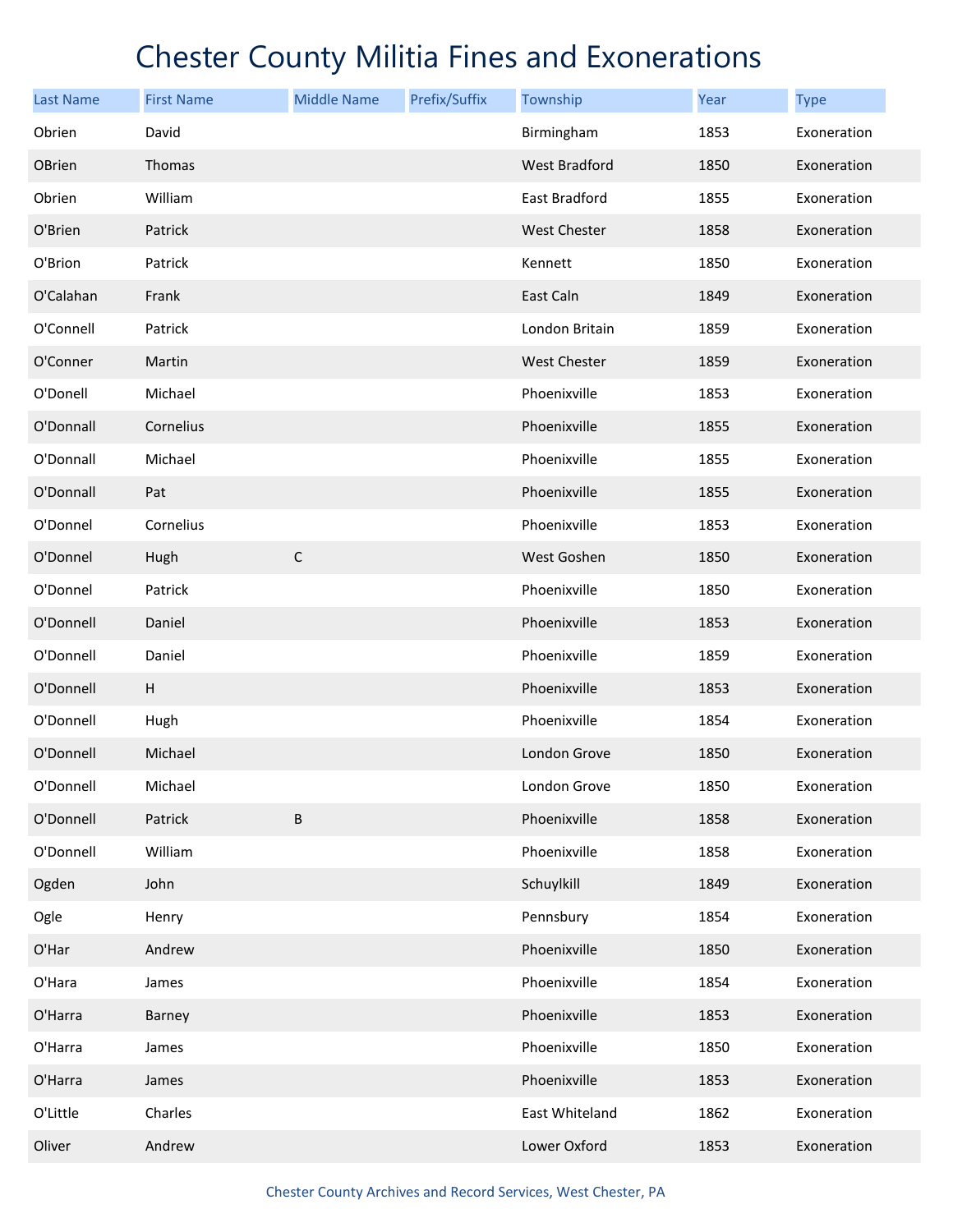| <b>Last Name</b> | <b>First Name</b> | <b>Middle Name</b> | Prefix/Suffix | Township            | Year    | <b>Type</b>  |
|------------------|-------------------|--------------------|---------------|---------------------|---------|--------------|
| Oliver           | Jeremiah          |                    |               | Lower Oxford        | 1850    | Exoneration  |
| Oliver           | Jeremiah          |                    |               | West Marlborough    | Undated | Exoneration  |
| Oliver           | Samuel            |                    |               | Lower Oxford        | 1849    | Exoneration  |
| Oliver           | Samuel            |                    |               | Lower Oxford        | 1849    | Exoneration  |
| Oliver           | Samuel            |                    |               | Lower Oxford        | 1850    | Exoneration  |
| Oliver           | Samuel            |                    |               | Lower Oxford        | 1856    | Exoneration  |
| Oliver           | Samuel            |                    |               | Lower Oxford        | 1857    | Exoneration  |
| Oliver           | William           |                    |               | Uwchlan             | 1853    | Exoneration  |
| Olwine           | William           |                    |               | Charlestown         | 1849    | Exoneration  |
| Olwine           | William           |                    |               | Charlestown         | 1850    | Exoneration  |
| O'Neal           | A                 |                    |               | Phoenixville        | 1853    | Exoneration  |
| O'Neal           | Arthur            |                    |               | Phoenixville        | 1853    | Exoneration  |
| O'Neal           | Barnett           |                    |               | Phoenixville        | 1850    | Exoneration  |
| O'Neal           | Barnett           |                    |               | Phoenixville        | 1850    | Exoneration  |
| O'Neal           | Boyer             |                    |               | Phoenixville        | 1853    | Exoneration  |
| O'Neal           | Dennis            |                    |               | Phoenixville        | 1850    | Exoneration  |
| O'Neal           | Edward            |                    |               | Phoenixville        | 1853    | Exoneration  |
| O'Neal           | Francis           |                    |               | East Caln           | 1855    | Exoneration  |
| O'Neal           | Hugh              |                    |               | Phoenixville        | 1850    | Exoneration  |
| O'Neal           | Hugh              |                    |               | Phoenixville        | 1850    | Exoneration  |
| O'Neal           | John              |                    |               | Phoenixville        | 1850    | Exoneration  |
| O'Neal           | John              |                    |               | <b>West Chester</b> | 1859    | Exoneration  |
| O'Neal           | John              |                    |               | Phoenixville        | 1862    | Exoneration  |
| O'Neal           | Joseph            |                    |               | Phoenixville        | 1853    | Exoneration  |
| O'Neil           | Charles           |                    |               | Phoenixville        | 1858    | Exoneration  |
| O'Neil           | Edward            |                    |               | Phoenixville        | 1858    | Exoneration  |
| O'Neil           | Francis           |                    |               | East Caln           | 1858    | Militia List |
| O'Neil           | Hugh              |                    |               | Phoenixville        | 1858    | Exoneration  |
| O'Neil           | John              |                    |               | <b>Upper Oxford</b> | 1850    | Exoneration  |
| O'Neil           | Joseph            |                    |               | Phoenixville        | 1854    | Exoneration  |
| O'Neil           | Roger             |                    |               | Phoenixville        | 1855    | Exoneration  |
| O'Niel           | Edmond            |                    |               | West Whiteland      | 1862    | Exoneration  |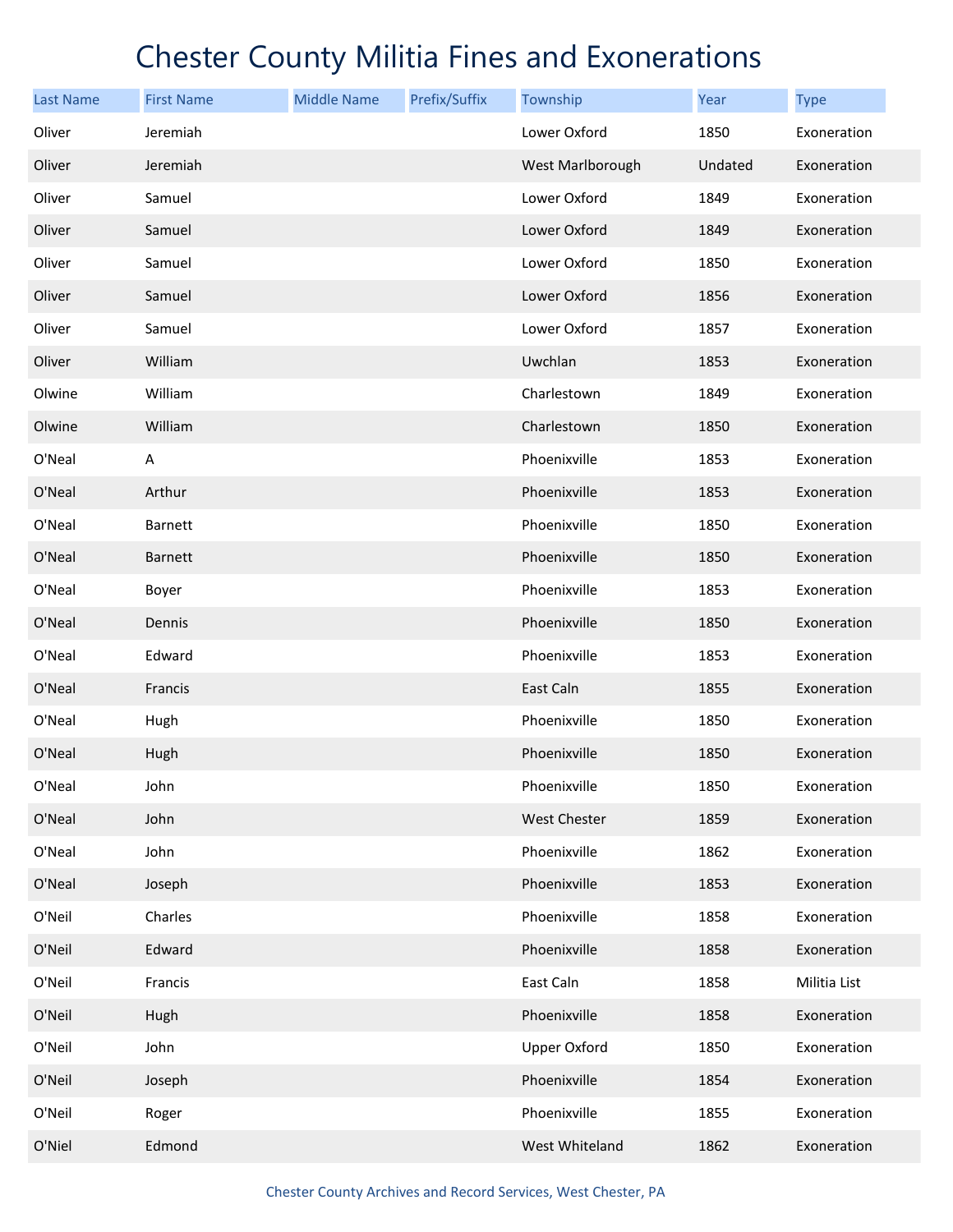| <b>Last Name</b> | <b>First Name</b> | <b>Middle Name</b> | Prefix/Suffix | Township             | Year | <b>Type</b> |
|------------------|-------------------|--------------------|---------------|----------------------|------|-------------|
| Only             | Frances           |                    |               | East Caln            | 1854 | Exoneration |
| Ore              | Thomas            |                    |               | East Fallowfield     | 1862 | Exoneration |
| O'Reff           | William           |                    |               | Phoenixville         | 1853 | Exoneration |
| Orin             | James             |                    |               | West Goshen          | 1855 | Exoneration |
| Orin             | Wilson            |                    | Dec'd         | New Garden           | 1854 | Exoneration |
| Orner            | Augustus          |                    |               | Phoenixville         | 1858 | Exoneration |
| Orner            | George            |                    |               | Schuylkill           | 1848 | Exoneration |
| Orner            | George            |                    |               | Schuylkill           | 1849 | Exoneration |
| Orner            | Joseph            |                    |               | Schuylkill           | 1848 | Exoneration |
| Orner            | Valentine         |                    |               | Phoenixville         | 1850 | Exoneration |
| Orner            | Valentine         |                    |               | Phoenixville         | 1858 | Exoneration |
| Oro              | Lewis             |                    |               | <b>West Nantmeal</b> | 1850 | Exoneration |
| Orr              | Amos              |                    |               | Uwchlan              | 1853 | Exoneration |
| Orr              | Lewis             |                    |               | Uwchlan              | 1851 | Exoneration |
| Orr              | Robert            |                    |               | Uwchlan              | 1853 | Exoneration |
| Orr              | Robert            | ${\sf R}$          |               | Uwchlan              | 1854 | Exoneration |
| Orr              | Thomas            |                    |               | West Marlborough     | 1856 | Exoneration |
| Orr              | William           |                    |               | East Marlborough     | 1862 | Exoneration |
| Orr              | William           | $\mathsf{H}$       |               | East Marlborough     | 1859 | Exoneration |
| Ortlip           | Andrew            |                    |               | <b>Upper Oxford</b>  | 1850 | Exoneration |
| Ortlip           | George            |                    |               | London Grove         | 1857 | Exoneration |
| Ortlip           | Israel            |                    | Dec'd         | <b>Upper Oxford</b>  | 1853 | Exoneration |
| Ortlip           | Jefferson         |                    |               | <b>East Nantmeal</b> | 1853 | Exoneration |
| Ortlip           | John              |                    |               | North Conventry      | 1854 | Exoneration |
| Ortlip           | Samuel            | B                  |               | Kennett              | 1854 | Exoneration |
| Ortlip           | William           |                    |               | Penn                 | 1857 | Exoneration |
| Osborn           | Charles           |                    |               | Kennett Square       | 1860 | Exoneration |
| Osborn           | Joseph            |                    |               | Westtown             | 1849 | Exoneration |
| Osmond           | Henry             |                    |               | West Whiteland       | 1854 | Exoneration |
| Osmond           | Henry             |                    |               | West Whiteland       | 1855 | Exoneration |
| Osmond           | John              | P                  |               | London Britain       | 1850 | Exoneration |
| Ostine           | John              |                    |               | Phoenixville         | 1855 | Exoneration |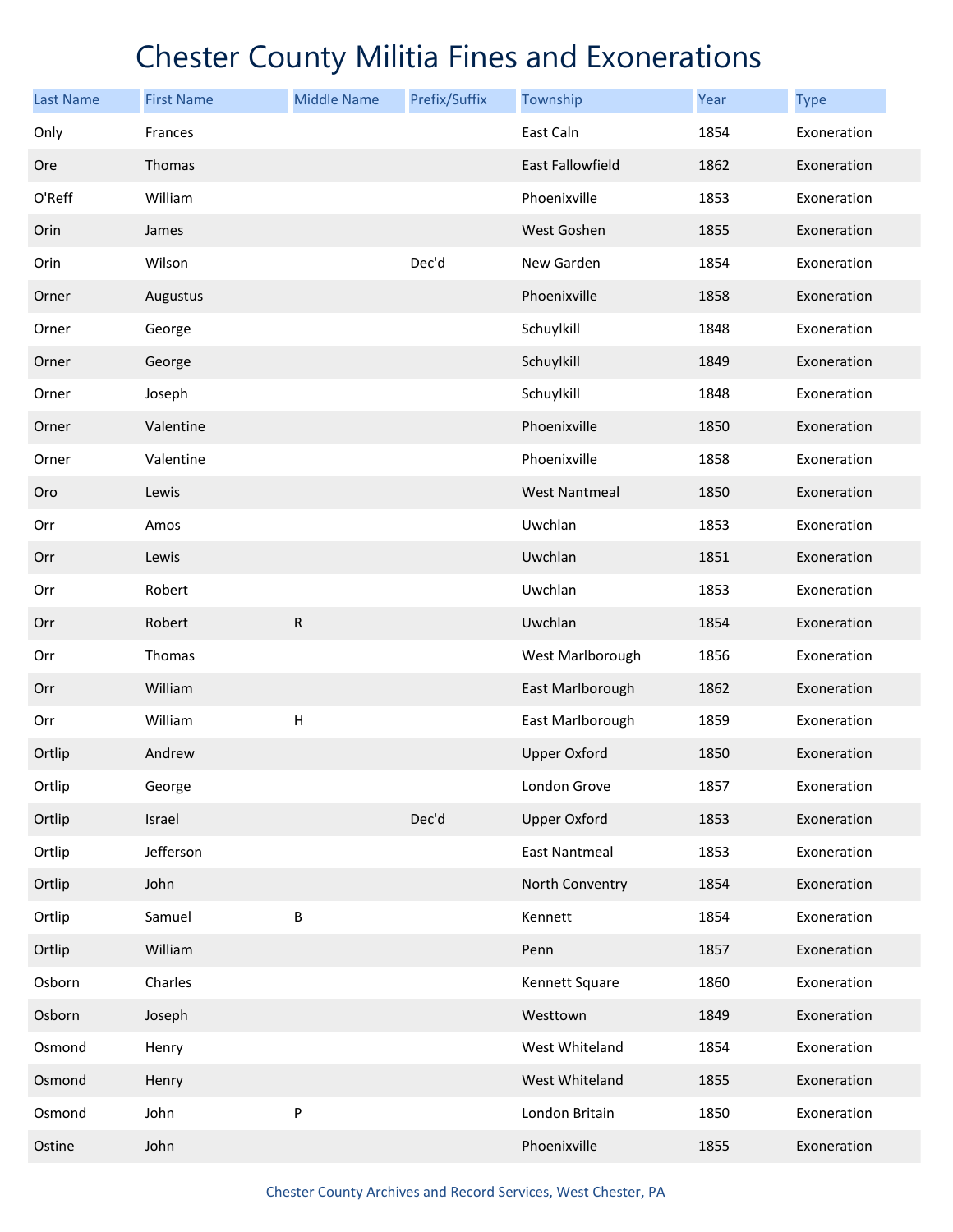| <b>Last Name</b> | <b>First Name</b> | <b>Middle Name</b> | Prefix/Suffix | Township             | <b>Year</b> | <b>Type</b> |
|------------------|-------------------|--------------------|---------------|----------------------|-------------|-------------|
| Otinger          | William           |                    |               | Phoenixville         | 1850        | Exoneration |
| Otley            | Dutton            |                    |               | Kennett              | 1849        | Exoneration |
| Ottenger         | Henry             |                    |               | Schuylkill           | 1849        | Exoneration |
| Otterson         | James             |                    |               | Phoenixville         | 1854        | Exoneration |
| Ottey            | Enoch             |                    |               | Willistown           | 1857        | Exoneration |
| Ottinger         | J                 |                    |               | Phoenixville         | 1853        | Exoneration |
| Ottinger         | Jacob             |                    |               | East Coventry        | 1862        | Exoneration |
| Ottoo            | William           |                    |               | East Vincent         | 1849        | Exoneration |
| Otty             | Philip            | B                  |               | Sadsbury             | 1860        | Exoneration |
| Overdorf         | Frank             |                    |               | <b>East Vincent</b>  | 1862        | Exoneration |
| Overdorf         | John              |                    |               | East Vincent         | 1851        | Exoneration |
| Overdorf         | John              |                    |               | <b>East Vincent</b>  | 1853        | Exoneration |
| Overdorf         | John              |                    |               | <b>East Vincent</b>  | 1855        | Exoneration |
| Overdorf         | Levi              |                    |               | East Pikeland        | 1857        | Exoneration |
| Overdorf         | Levi              |                    |               | East Pikeland        | 1860        | Exoneration |
| Overdurf         | Jacob             |                    |               | North Conventry      | 1847        | Exoneration |
| Overholtzer      | Henry             |                    |               | <b>East Coventry</b> | 1859        | Exoneration |
| Overholtzer      | Henry             |                    |               | <b>East Coventry</b> | 1859        | Exoneration |
| Overholtzer      | Henry             |                    |               | East Coventry        | 1862        | Exoneration |
| Overholtzer      | Isaac             |                    |               | <b>East Vincent</b>  | 1859        | Exoneration |
| Owen             | Henry             | P                  |               | New Garden           | 1863        | Exoneration |
| Owen             | John              |                    |               | Willistown           | 1848        | Exoneration |
| Owen             | Noah              |                    |               | Phoenixville         | 1853        | Exoneration |
| Owron            | Wilson            |                    |               | Kennett              | 1850        | Exoneration |
| Oxly             | Elisha            |                    |               | West Fallowfield     | 1852        | Exoneration |
| Packenham        | John              |                    |               | East Caln            | 1853        | Exoneration |
| Packer           | Thomas            |                    |               | New Garden           | 1853        | Exoneration |
| Packer           | William           |                    |               | West Nottingham      | 1859        | Exoneration |
| Packer           | William           |                    |               | Lower Oxford         | 1860        | Exoneration |
| Padgett          | Horace            |                    |               | Valley               | 1863        | Exoneration |
| Page             | Charles           |                    |               | East Pikeland        | 1854        | Exoneration |
| Page             | Charles           | $\sf A$            |               | <b>West Vincent</b>  | 1859        | Exoneration |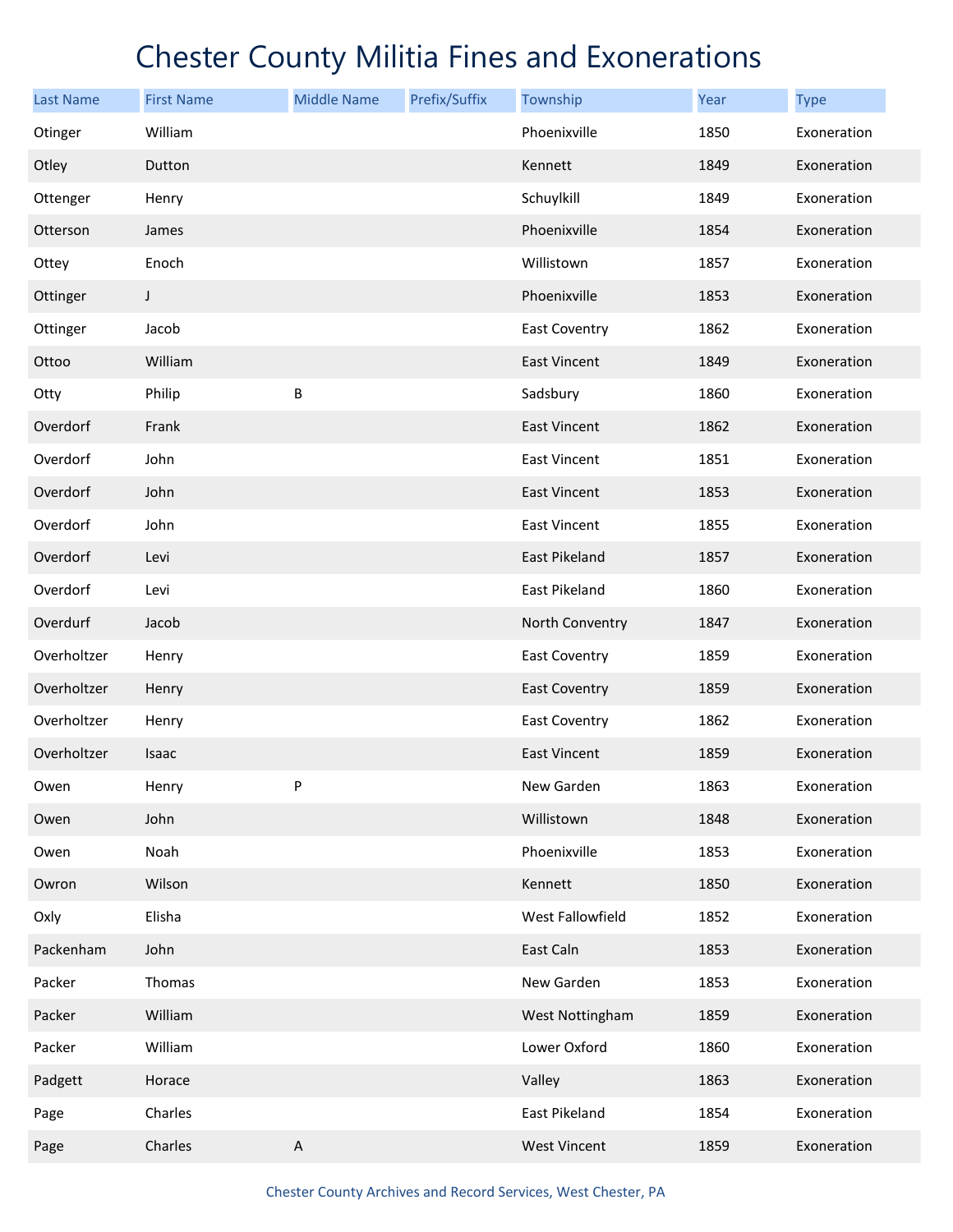| <b>Last Name</b> | <b>First Name</b> | <b>Middle Name</b> | Prefix/Suffix | Township             | Year | <b>Type</b>  |
|------------------|-------------------|--------------------|---------------|----------------------|------|--------------|
| Page             | Davis             |                    | Jr            | Wallace              | 1859 | Militia List |
| Page             | John              |                    |               | Phoenixville         | 1858 | Exoneration  |
| Page             | William           |                    |               | East Whiteland       | 1847 | Exoneration  |
| Page             | William           |                    |               | Tredyffrin           | 1847 | Exoneration  |
| Page             | William           |                    |               | Tredyffrin           | 1848 | Exoneration  |
| Page             | William           |                    |               | East Whiteland       | 1849 | Exoneration  |
| Paget            | Harris            |                    |               | Valley               | 1854 | Exoneration  |
| Painter          | $\sf B$           |                    |               | Uwchlan              | 1855 | Exoneration  |
| Painter          | Cyrus             |                    |               | West Chester         | 1853 | Exoneration  |
| Painter          | Isaac             |                    |               | <b>West Vincent</b>  | 1853 | Exoneration  |
| Painter          | Isaac             |                    |               | <b>West Vincent</b>  | 1859 | Exoneration  |
| Painter          | Jacob             |                    |               | <b>West Vincent</b>  | 1848 | Exoneration  |
| Painter          | John              |                    |               | East Vincent         | 1848 | Exoneration  |
| Palmer           | E                 | $\sf H$            |               | West Chester         | 1863 | Exoneration  |
| Palmer           | Joseph            |                    |               | East Caln            | 1849 | Exoneration  |
| Palmer           | Joseph            |                    |               | West Marlborough     | 1859 | Exoneration  |
| Palmer           | Joseph            | W                  |               | Valley               | 1863 | Exoneration  |
| Palmer           | Lewis             |                    |               | Westtown             | 1854 | Exoneration  |
| Palmer           | Marshall          |                    |               | West Bradford        | 1850 | Exoneration  |
| Palmer           | Marshall          |                    |               | Valley               | 1853 | Exoneration  |
| Park             | James             |                    |               | West Chester         | 1855 | Exoneration  |
| Park             | John              |                    |               | East Caln            | 1849 | Exoneration  |
| Park             | John              |                    |               | East Brandywine      | 1857 | Militia Tax  |
| Parke            | Abiah             |                    |               | East Caln            | 1853 | Exoneration  |
| Parke            | James             | J                  |               | East Caln            | 1853 | Exoneration  |
| Parke            | James             | J                  |               | East Caln            | 1858 | Militia List |
| Parke            | James             | J                  |               | East Caln            | 1859 | Exoneration  |
| Parke            | Thomas            | $\sf S$            |               | East Caln            | 1858 | Militia List |
| Parke            | Thomas            | $\sf S$            |               | East Caln            | 1859 | Exoneration  |
| Parker           | Edward            |                    |               | Uwchlan              | 1849 | Exoneration  |
| Parker           | Edward            |                    |               | <b>West Nantmeal</b> | 1859 | Exoneration  |
| Parker           | Henry             | ${\sf R}$          |               | Downingtown          | 1860 | Exoneration  |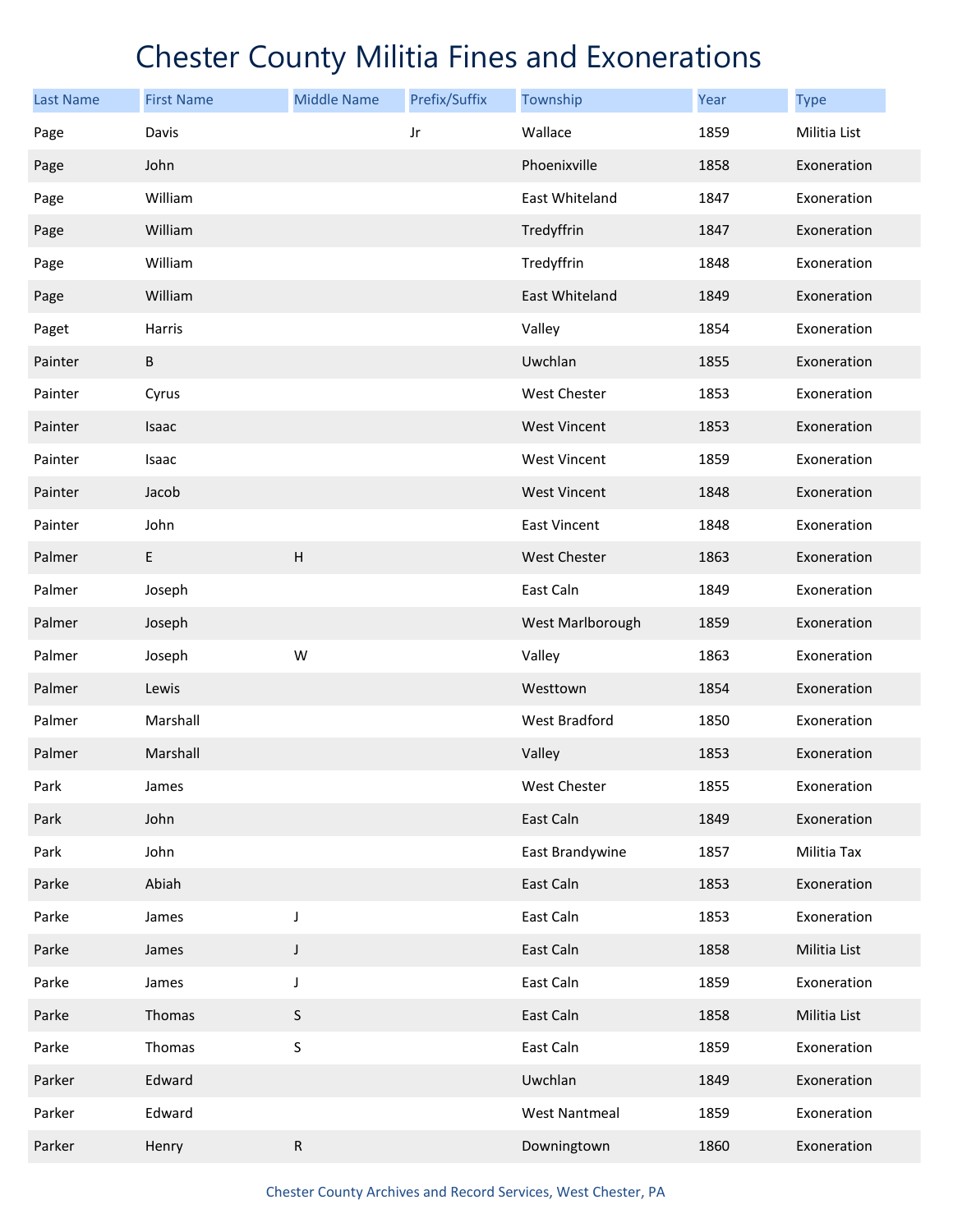| <b>Last Name</b> | <b>First Name</b> | <b>Middle Name</b> | Prefix/Suffix | Township             | Year | <b>Type</b>  |
|------------------|-------------------|--------------------|---------------|----------------------|------|--------------|
| Parker           | Jacob             |                    |               | Pennsbury            | 1862 | Exoneration  |
| Parker           | John              |                    |               | London Britain       | 1853 | Exoneration  |
| Parker           | Joseph            |                    |               | Pocopson             | 1854 | Exoneration  |
| Parker           | Joseph            |                    |               | Pocopson             | 1855 | Exoneration  |
| Parker           | Joseph            | ${\sf R}$          |               | East Bradford        | 1863 | Exoneration  |
| Parker           | Robert            |                    |               | Warwick              | 1862 | Exoneration  |
| Parker           | Robert            | S                  |               | Lower Oxford         | 1853 | Exoneration  |
| Parker           | Thomas            |                    |               | <b>West Nantmeal</b> | 1860 | Exoneration  |
| Parker           | William           |                    |               | Pennsbury            | 1853 | Exoneration  |
| Parker           | William           |                    |               | Pocopson             | 1855 | Exoneration  |
| Parker           | William           | W                  |               | Pennsbury            | 1860 | Exoneration  |
| Parlaiment       | John              |                    |               | <b>West Nantmeal</b> | 1850 | Exoneration  |
| Parlament        | James             |                    |               | <b>West Nantmeal</b> | 1856 | Militia List |
| Parliament       | James             |                    |               | <b>West Nantmeal</b> | 1855 | Exoneration  |
| Parliament       | James             |                    |               | <b>West Nantmeal</b> | 1860 | Exoneration  |
| Parliament       | James             |                    |               | <b>West Nantmeal</b> | 1862 | Exoneration  |
| Parner           | Lewis             |                    |               | Westtown             | 1853 | Exoneration  |
| Parnsett         | Addison           |                    |               | West Whiteland       | 1853 | Exoneration  |
| Parson           | William           |                    |               | Tredyffrin           | 1863 | Exoneration  |
| Parsonage        | St. Andrew's      |                    |               | <b>West Vincent</b>  | 1859 | Exoneration  |
| Parsons          | William           |                    |               | Willistown           | 1853 | Exoneration  |
| Parven           | Frank             |                    |               | Phoenixville         | 1853 | Exoneration  |
| Parvin           | Francis           | ${\sf R}$          |               | Phoenixville         | 1850 | Exoneration  |
| Pass             | George            | W                  |               | West Brandywine      | 1850 | Exoneration  |
| Pass             | Irwin             |                    |               | Franklin             | 1860 | Exoneration  |
| Pass             | Thomas            |                    |               | Charlestown          | 1849 | Exoneration  |
| Pass             | Thomas            |                    |               | London Britain       | 1860 | Exoneration  |
| Pass             | Thomas            |                    |               | London Britain       | 1862 | Exoneration  |
| Passmore         | $\mathsf C$       | J                  |               | Kennett              | 1862 | Exoneration  |
| Passmore         | $\mathsf C$       | Jackson            |               | Kennett              | 1856 | Exoneration  |
| Passmore         | Edwin             |                    |               | Kennett              | 1849 | Exoneration  |
| Passmore         | Edwin             |                    |               | Kennett              | 1853 | Exoneration  |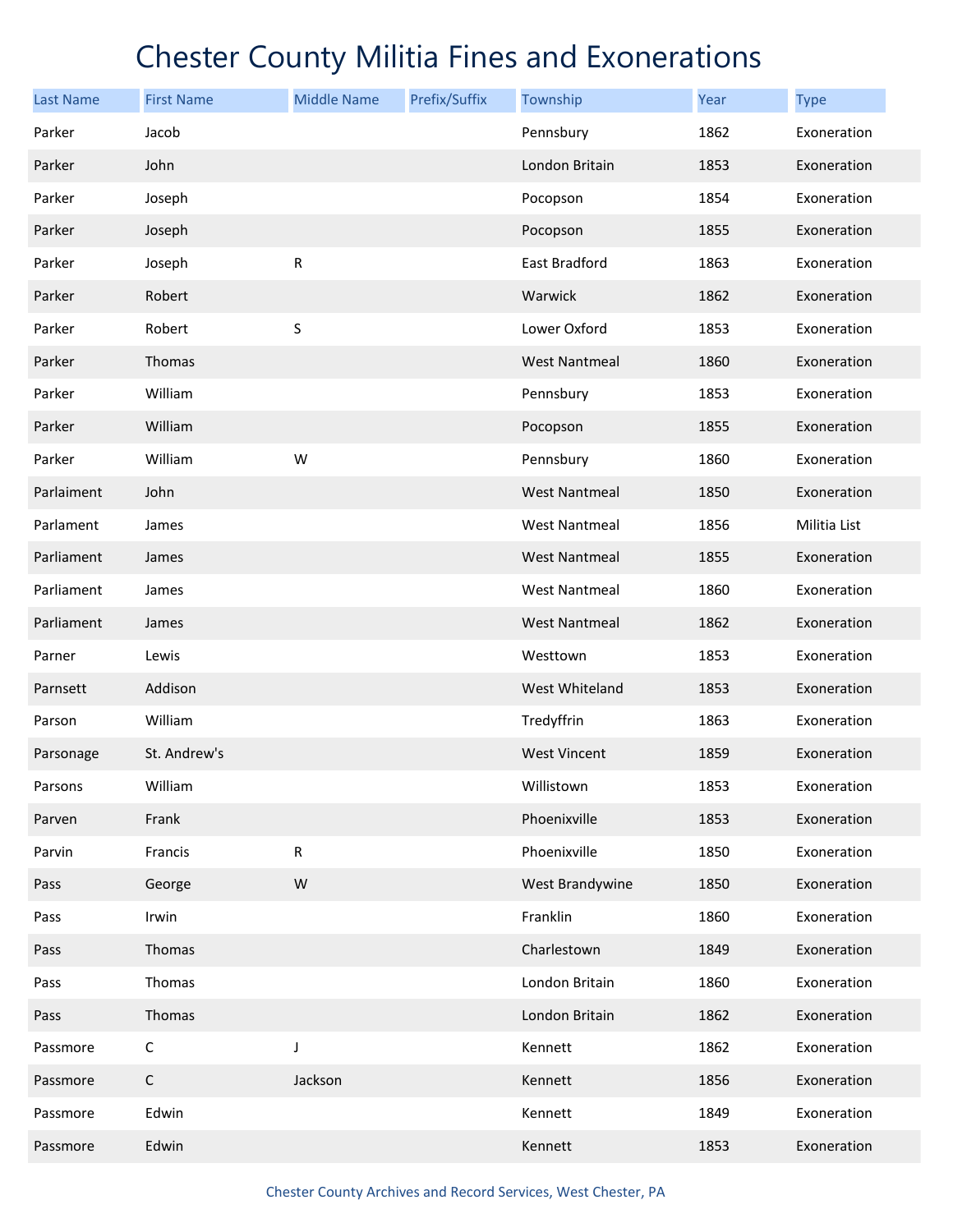| <b>Last Name</b> | <b>First Name</b> | <b>Middle Name</b>        | Prefix/Suffix | Township             | Year | <b>Type</b>  |
|------------------|-------------------|---------------------------|---------------|----------------------|------|--------------|
| Passmore         | Edwin             |                           |               | Kennett              | 1856 | Exoneration  |
| Passmore         | Enoch             |                           |               | Kennett              | 1850 | Exoneration  |
| Passmore         | George            | B                         |               | East Nottingham      | 1858 | Exoneration  |
| Passmore         | Jackson           |                           |               | Kennett              | 1855 | Exoneration  |
| Passmore         | Joseph            |                           |               | East Goshen          | 1855 | Exoneration  |
| Passmore         | Joseph            | W                         |               | Newlin               | 1849 | Exoneration  |
| Passmore         | Samuel            | W                         |               | East Nottingham      | 1860 | Exoneration  |
| Patchel          | David             |                           |               | Penn                 | 1862 | Exoneration  |
| Patchell         | John              |                           |               | West Bradford        | 1850 | Exoneration  |
| Patchell         | Thomas            |                           |               | Easttown             | 1853 | Exoneration  |
| Paterson         | Samuel            |                           |               | South Conventry      | 1847 | Exoneration  |
| Patrick          | James             |                           |               | Sadsbury             | 1850 | Exoneration  |
| Patrick          | John              | M                         |               | Highland             | 1862 | Exoneration  |
| Patrick          | Robert            | J                         |               | Charlestown          | 1860 | Exoneration  |
| Pattaut          | James             |                           |               | Phoenixville         | 1853 | Exoneration  |
| Patterson        | Able              |                           |               | East Caln            | 1858 | Militia List |
| Patterson        | Abner             |                           |               | <b>West Nantmeal</b> | 1857 | Militia List |
| Patterson        | Abner             |                           |               | <b>West Nantmeal</b> | 1860 | Exoneration  |
| Patterson        | Benjamin          |                           |               | East Whiteland       | 1853 | Exoneration  |
| Patterson        | Benjamin          |                           |               | East Whiteland       | 1854 | Exoneration  |
| Patterson        | Benjamin          |                           |               | East Whiteland       | 1855 | Exoneration  |
| Patterson        | Charles           |                           |               | East Goshen          | 1862 | Exoneration  |
| Patterson        | Charly            |                           |               | East Goshen          | 1862 | Exoneration  |
| Patterson        | David             |                           |               | East Nantmeal        | 1857 | Exoneration  |
| Patterson        | Emmor             |                           |               | East Whiteland       | 1854 | Exoneration  |
| Patterson        | F                 | $\sf S$                   |               | West Goshen          | 1857 | Exoneration  |
| Patterson        | Hugh              |                           |               | Charlestown          | 1850 | Exoneration  |
| Patterson        | Hugh              |                           |               | Phoenixville         | 1854 | Exoneration  |
| Patterson        | Hugh              |                           |               | Phoenixville         | 1859 | Exoneration  |
| Patterson        | Jacob             |                           |               | Kennett              | 1849 | Exoneration  |
| Patterson        | James             |                           |               | <b>West Nantmeal</b> | 1857 | Militia List |
| Patterson        | John              | $\boldsymbol{\mathsf{A}}$ |               | <b>West Nantmeal</b> | 1858 | Militia List |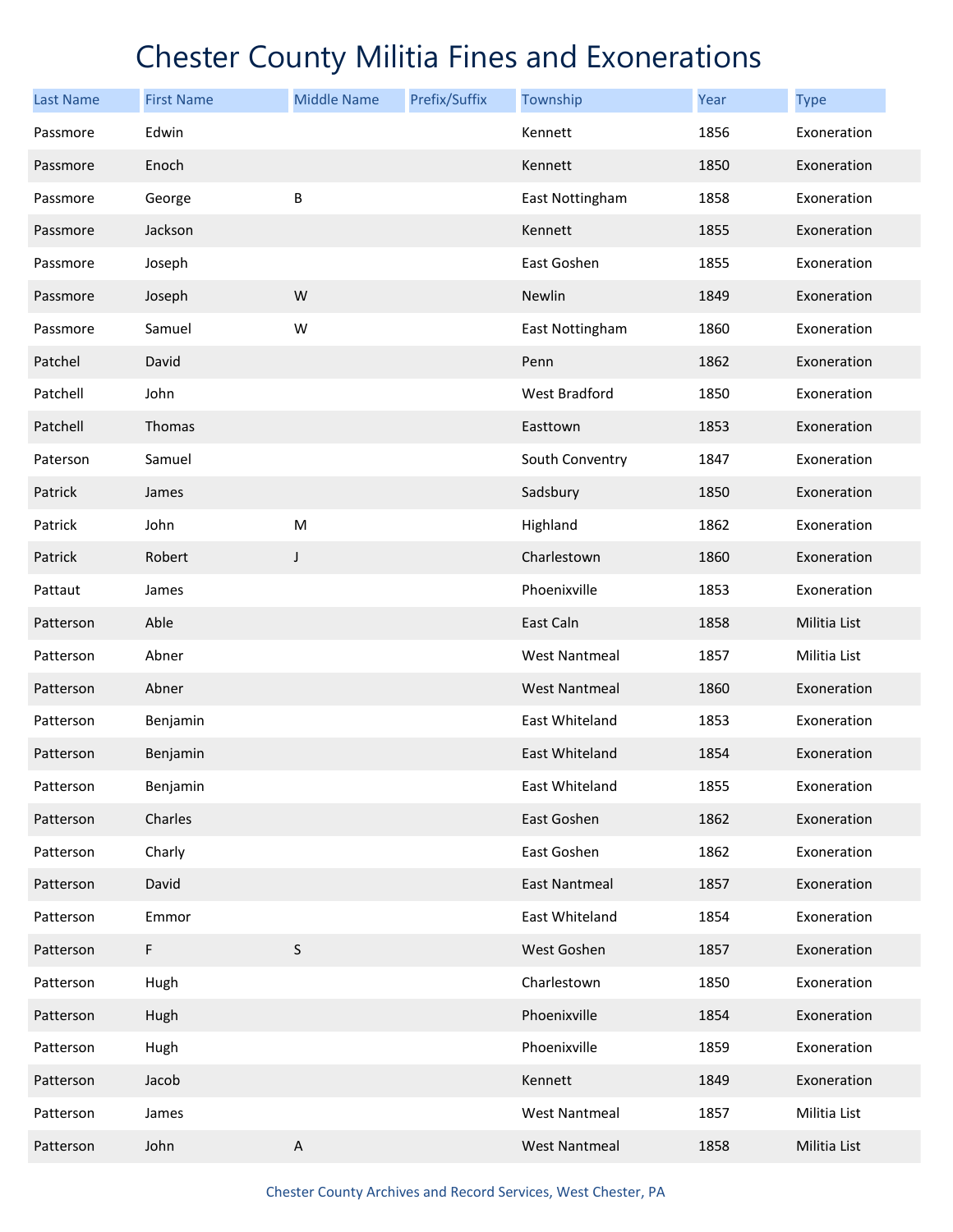| <b>Last Name</b> | <b>First Name</b> | <b>Middle Name</b> | Prefix/Suffix | Township             | Year | <b>Type</b>  |
|------------------|-------------------|--------------------|---------------|----------------------|------|--------------|
| Patterson        | John              | F                  |               | East Pikeland        | 1862 | Exoneration  |
| Patterson        | Joseph            |                    |               | Phoenixville         | 1850 | Exoneration  |
| Patterson        | Michael           |                    |               | Elk                  | 1862 | Exoneration  |
| Patterson        | <b>Norris</b>     |                    |               | East Whiteland       | 1849 | Exoneration  |
| Patterson        | Oliver            |                    |               | West Goshen          | 1857 | Exoneration  |
| Patterson        | Robert            |                    |               | West Brandywine      | 1852 | Exoneration  |
| Patterson        | Robert            |                    |               | West Brandywine      | 1855 | Exoneration  |
| Patterson        | Robert            |                    |               | East Fallowfield     | 1860 | Exoneration  |
| Patterson        | Smith             |                    |               | East Whiteland       | 1856 | Exoneration  |
| Patterson        | Thomas            | $\mathsf J$        |               | Newlin               | 1855 | Exoneration  |
| Patterson        | William           |                    |               | Phoenixville         | 1850 | Exoneration  |
| Patterson        | William           |                    |               | Phoenixville         | 1853 | Exoneration  |
| Patterson        | William           |                    |               | <b>West Chester</b>  | 1853 | Exoneration  |
| Pattin           | James             |                    |               | Kennett              | 1850 | Exoneration  |
| Patton           | Archibald         | Е                  |               | <b>West Vincent</b>  | 1847 | Exoneration  |
| Patton           | Henry             |                    |               | <b>East Bradford</b> | 1855 | Exoneration  |
| Patton           | James             |                    |               | Phoenixville         | 1850 | Exoneration  |
| Patton           | James             |                    |               | Sadsbury             | 1850 | Exoneration  |
| Patton           | James             |                    |               | <b>West Nantmeal</b> | 1856 | Militia List |
| Patton           | James             |                    |               | <b>West Nantmeal</b> | 1857 | Militia List |
| Patton           | James             |                    |               | Honeybrook           | 1862 | Exoneration  |
| Patton           | James             | $\sf S$            |               | <b>West Nantmeal</b> | 1858 | Militia List |
| Patton           | John              |                    |               | Kennett              | 1853 | Exoneration  |
| Patton           | John              |                    |               | Kennett              | 1854 | Exoneration  |
| Patton           | Linton            |                    |               | Honeybrook           | 1857 | Exoneration  |
| Patton           | William           |                    |               | Phoenixville         | 1855 | Exoneration  |
| Paul             | David             |                    |               | <b>West Vincent</b>  | 1848 | Exoneration  |
| Paul             | Henry             |                    |               | Phoenixville         | 1853 | Exoneration  |
| Paul             | Henry             |                    |               | Phoenixville         | 1854 | Exoneration  |
| Paul             | Henry             |                    |               | Phoenixville         | 1855 | Exoneration  |
| Paul             | Robert            |                    |               | East Brandywine      | 1854 | Exoneration  |
| Paul             | William           |                    |               | <b>East Vincent</b>  | 1848 | Exoneration  |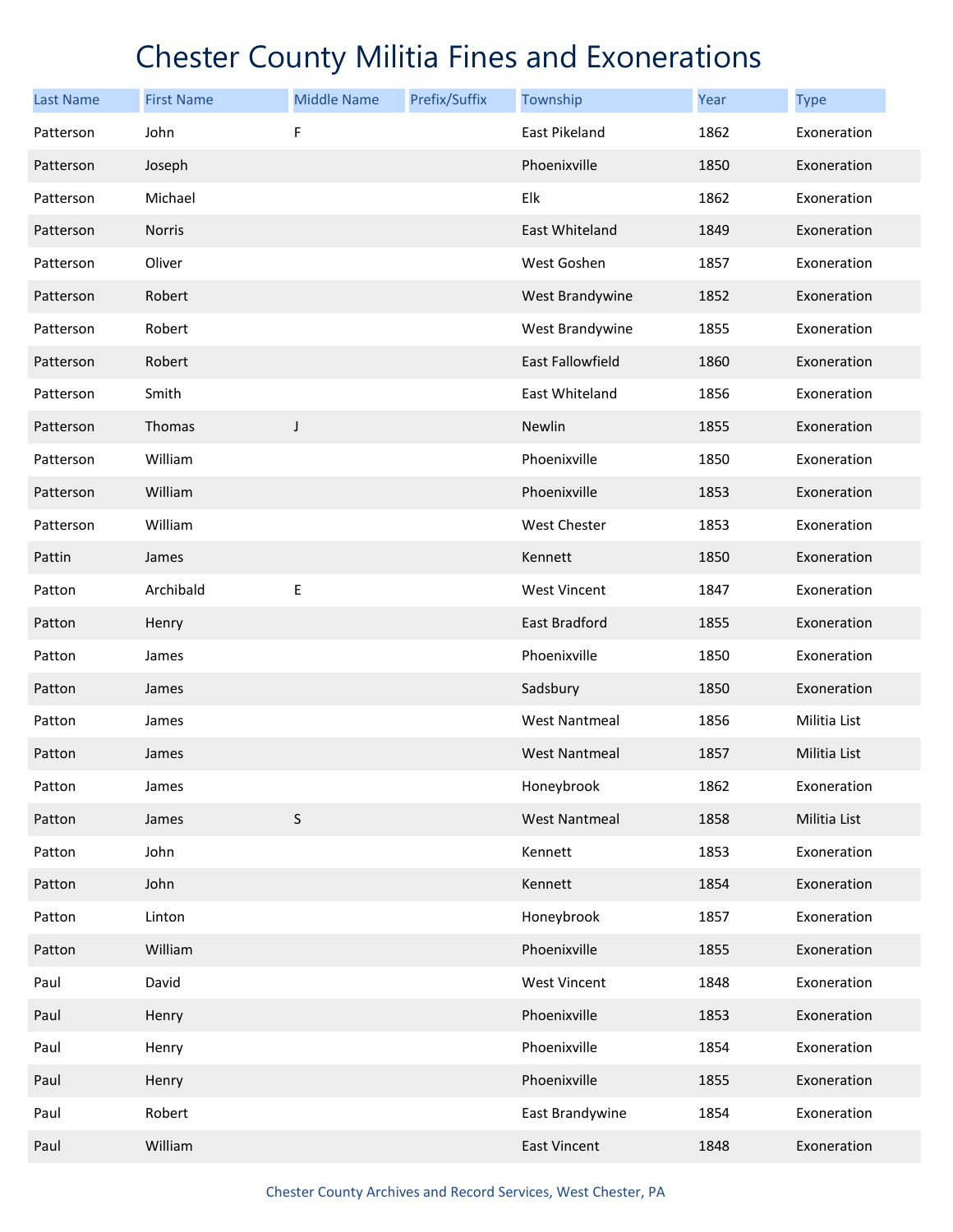| <b>Last Name</b> | <b>First Name</b> | <b>Middle Name</b> | Prefix/Suffix | Township             | Year | <b>Type</b>  |
|------------------|-------------------|--------------------|---------------|----------------------|------|--------------|
| Pauling          | George            |                    |               | <b>West Nantmeal</b> | 1849 | Exoneration  |
| Pauling          | Luther            |                    |               | <b>West Nantmeal</b> | 1859 | Exoneration  |
| Paulson          | George            |                    |               | London Grove         | 1853 | Exoneration  |
| Pawling          | Abner             |                    |               | <b>West Nantmeal</b> | 1857 | Exoneration  |
| Pawling          | Isaac             | L                  |               | <b>West Nantmeal</b> | 1853 | Militia List |
| Pawling          | John              | $\mathsf D$        |               | Uwchlan              | 1862 | Exoneration  |
| Pawling          | Nathan            |                    |               | East Whiteland       | 1848 | Exoneration  |
| Pawling          | Robert            |                    |               | Honeybrook           | 1862 | Exoneration  |
| Paxson           | Jacob             |                    |               | East Brandywine      | 1862 | Militia List |
| Payne            | Elijah            |                    |               | East Caln            | 1850 | Exoneration  |
| Payne            | John              |                    |               | West Bradford        | 1849 | Exoneration  |
| Peace            | Samuel            |                    |               | Phoenixville         | 1854 | Exoneration  |
| Peacock          | E                 | V                  |               | East Caln            | 1856 | Exoneration  |
| Peacock          | Eli               |                    |               | East Caln            | 1858 | Militia List |
| Peacock          | Eli               | V                  |               | East Caln            | 1859 | Exoneration  |
| Peacock          | Eli               | $\sf V$            |               | Downingtown          | 1862 | Exoneration  |
| Peacock          | Eli               | V                  |               | Downingtown          | 1863 | Exoneration  |
| Peapels          | William           |                    |               | London Grove         | 1850 | Exoneration  |
| Pearce           | Franklin          |                    |               | Kennett              | 1850 | Exoneration  |
| Pearce           | George            | W                  |               | East Caln            | 1850 | Exoneration  |
| Pearce           | John              |                    |               | East Whiteland       | 1856 | Exoneration  |
| Pearce           | Joshua            |                    |               | Kennett              | 1849 | Exoneration  |
| Pearce           | William           |                    |               | West Chester         | 1862 | Exoneration  |
| Pearl            | Jacob             |                    |               | Honeybrook           | 1855 | Exoneration  |
| Pearsol          | Peter             |                    | Dec'd         | Honeybrook           | 1854 | Exoneration  |
| Pearson          | Amos              |                    |               | Pennsbury            | 1850 | Exoneration  |
| Pearson          | Daniel            |                    |               | Phoenixville         | 1853 | Exoneration  |
| Pearson          | G                 | W                  |               | Kennett              | 1853 | Exoneration  |
| Pearson          | George            |                    |               | East Bradford        | 1862 | Exoneration  |
| Pearson          | $\mathsf J$       | $\mathsf J$        |               | Phoenixville         | 1853 | Exoneration  |
| Pearson          | Lewellyn          |                    |               | East Bradford        | 1862 | Exoneration  |
| Pearson          | Pemberton         |                    |               | West Goshen          | 1853 | Exoneration  |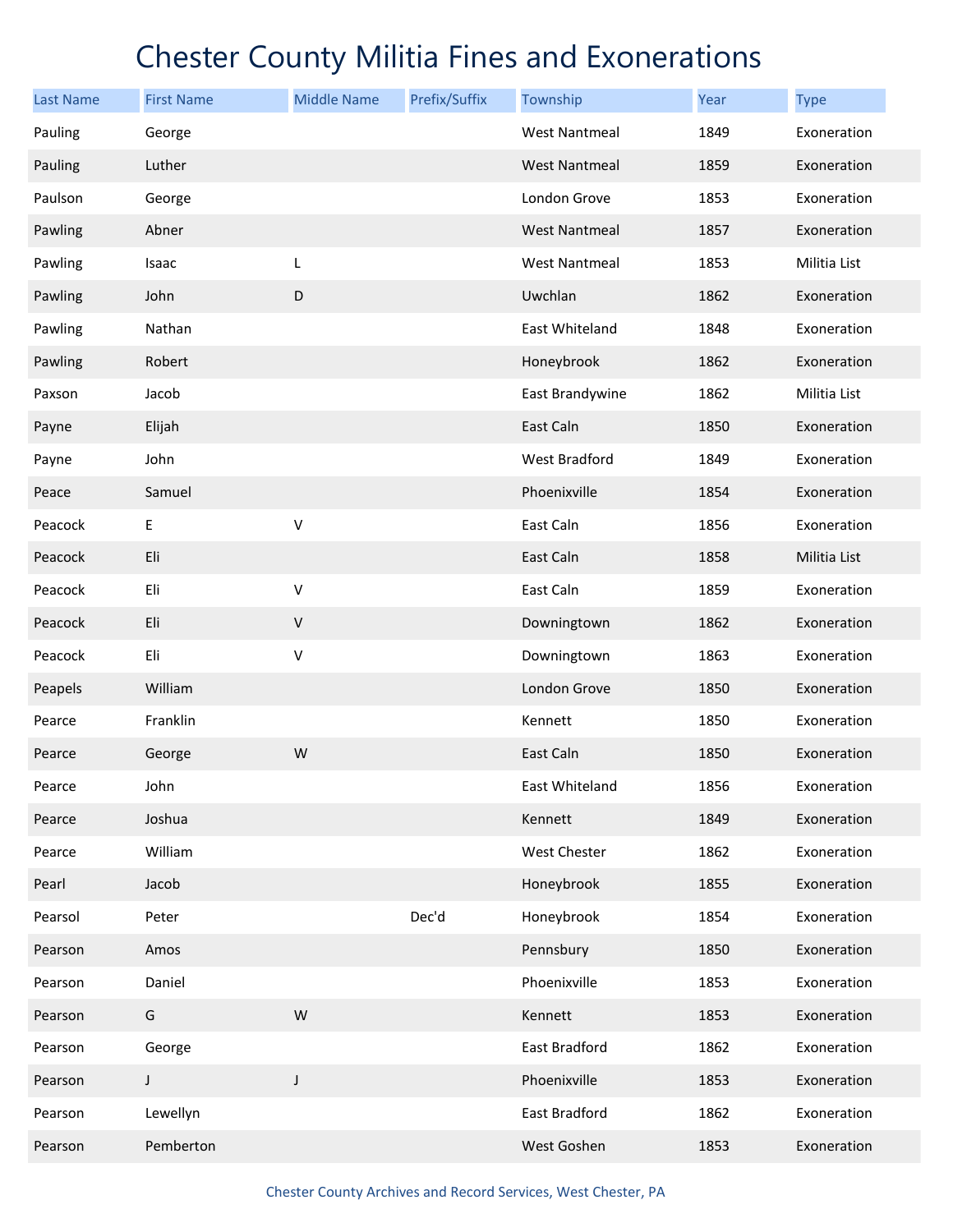| <b>Last Name</b> | <b>First Name</b> | <b>Middle Name</b> | Prefix/Suffix | Township             | Year | <b>Type</b>  |
|------------------|-------------------|--------------------|---------------|----------------------|------|--------------|
| Pearson          | William           |                    |               | Schuylkill           | 1849 | Exoneration  |
| Pechin           | John              | $\mathsf A$        |               | West Whiteland       | 1855 | Exoneration  |
| Peck             | Abraham           |                    |               | Charlestown          | 1855 | Exoneration  |
| Peck             | John              |                    |               | <b>West Nantmeal</b> | 1850 | Exoneration  |
| Peck             | John              |                    |               | Uwchlan              | 1850 | Exoneration  |
| Peck             | Thomas            |                    |               | East Brandywine      | 1855 | Militia List |
| Peck             | Thomas            |                    |               | East Brandywine      | 1857 | Militia Tax  |
| Pedrick          | George            |                    |               | Highland             | 1854 | Exoneration  |
| Pedrick          | John              |                    |               | East Fallowfield     | 1850 | Exoneration  |
| Pedrick          | John              |                    |               | Newlin               | 1853 | Exoneration  |
| Pedrick          | John              |                    |               | Newlin               | 1854 | Exoneration  |
| Peery            | George            |                    |               | Elk                  | 1858 | Exoneration  |
| Peery            | William           |                    |               | East Nottingham      | 1853 | Militia List |
| Peirce           | James             | $\mathsf A$        |               | West Nottingham      | 1860 | Exoneration  |
| Peirce           | Joshua            |                    |               | East Marlborough     | 1850 | Exoneration  |
| Peirce           | Richardson        |                    |               | Westtown             | 1850 | Exoneration  |
| Peirse           | Gilpin            | B                  | Dr            | East Fallowfield     | 1854 | Exoneration  |
| Peirse           | Lukins            |                    |               | East Fallowfield     | 1854 | Exoneration  |
| Pellet           | Enoc              |                    |               | Honeybrook           | 1850 | Exoneration  |
| Pence            | John              |                    |               | Charlestown          | 1857 | Exoneration  |
| Penington        | Nathaniel         |                    |               | East Caln            | 1849 | Exoneration  |
| Penington        | William           |                    |               | Kennett              | 1850 | Exoneration  |
| Peninton         | William           |                    |               | East Caln            | 1854 | Exoneration  |
| Pennall          | Isaac             |                    |               | East Caln            | 1850 | Exoneration  |
| Pennall          | John              |                    |               | East Caln            | 1850 | Exoneration  |
| Pennell          | David             |                    |               | <b>Upper Oxford</b>  | 1859 | Exoneration  |
| Pennell          | David             |                    |               | <b>Upper Oxford</b>  | 1860 | Exoneration  |
| Pennepacker      | Arnold            |                    |               | North Conventry      | 1853 | Exoneration  |
| Pennepacker      | Nathan            |                    |               | Uwchlan              | 1853 | Exoneration  |
| Pennepacker      | Nathan            |                    |               | Uwchlan              | 1854 | Exoneration  |
| Penneypacker     | George            | Α                  |               | East Vincent         | 1851 | Exoneration  |
| Pennington       | Edwin             |                    |               | <b>Upper Oxford</b>  | 1862 | Exoneration  |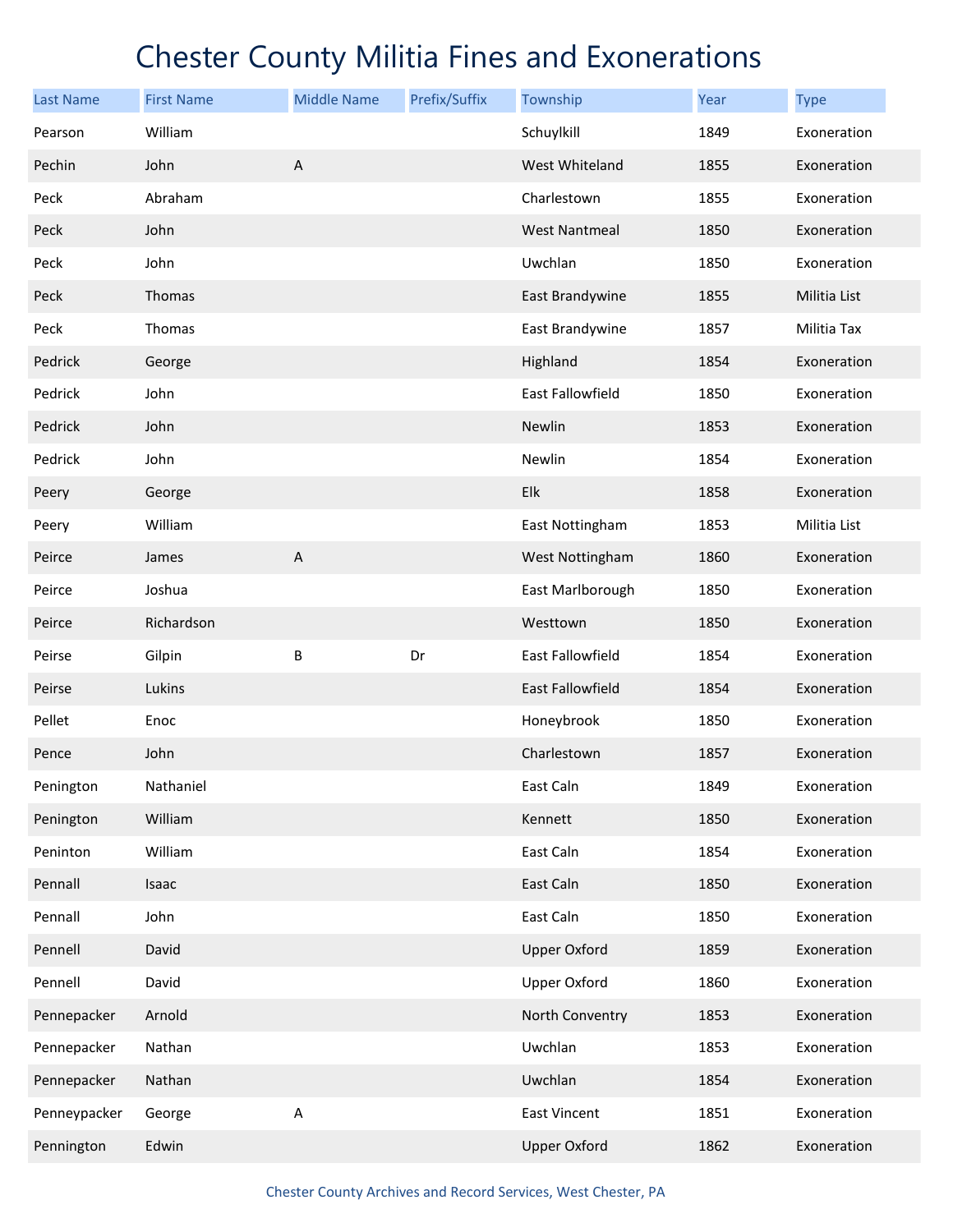| <b>Last Name</b> | <b>First Name</b> | <b>Middle Name</b> | Prefix/Suffix          | Township                | Year    | <b>Type</b> |
|------------------|-------------------|--------------------|------------------------|-------------------------|---------|-------------|
| Pennington       | J                 | B                  |                        | West Chester            | 1855    | Exoneration |
| Pennington       | John              |                    |                        | East Fallowfield        | 1860    | Exoneration |
| Pennington       | William           |                    |                        | West Caln               | 1860    | Exoneration |
| Pennock          | Abraham           |                    |                        | West Marlborough        | 1853    | Exoneration |
| Pennock          | Barkly            |                    |                        | Kennett                 | 1850    | Exoneration |
| Pennock          | Caleb             | $\mathsf T$        |                        | <b>East Fallowfield</b> | 1854    | Exoneration |
| Pennock          | Eber              |                    |                        | Newlin                  | 1849    | Exoneration |
| Pennock          | Enock             |                    |                        | West Marlborough        | Undated | Exoneration |
| Pennock          | Evan              | $\top$             |                        | West Marlborough        | 1849    | Exoneration |
| Pennock          | George            |                    |                        | Kennett                 | 1854    | Exoneration |
| Pennock          | Hayes             |                    |                        | East Nottingham         | 1857    | Exoneration |
| Pennock          | Jacob             |                    |                        | Penn                    | 1857    | Exoneration |
| Pennock          | Jacob             |                    |                        | West Marlborough        | 1860    | Exoneration |
| Pennock          | Jesse             |                    |                        | East Marlborough        | 1856    | Exoneration |
| Pennock          | Joel              |                    |                        | Kennett                 | 1850    | Exoneration |
| Pennock          | Joseph            |                    | $\mathsf{J}\mathsf{r}$ | West Marlborough        | 1849    | Exoneration |
| Pennock          | Joseph            |                    |                        | West Fallowfield        | 1852    | Exoneration |
| Pennock          | Levis             |                    | $\mathsf{J}\mathsf{r}$ | West Marlborough        | 1853    | Exoneration |
| Pennock          | Lydia             |                    |                        | West Marlborough        | 1855    | Exoneration |
| Pennock          | Morton            |                    |                        | Kennett                 | 1854    | Exoneration |
| Pennock          | Robert            |                    |                        | Lower Oxford            | 1849    | Exoneration |
| Pennock          | William           |                    |                        | London Grove            | 1850    | Exoneration |
| Pennock          | William           |                    |                        | London Grove            | 1850    | Exoneration |
| Pennypacker      | Abraham           |                    |                        | <b>East Vincent</b>     | 1862    | Exoneration |
| Pennypacker      | Alben             |                    |                        | West Pikeland           | 1862    | Exoneration |
| Pennypacker      | Daniel            |                    |                        | West Bradford           | 1849    | Exoneration |
| Pennypacker      | Daniel            |                    |                        | West Vincent            | 1859    | Exoneration |
| Pennypacker      | George            |                    |                        | Uwchlan                 | 1855    | Exoneration |
| Pennypacker      | George            |                    |                        | Charlestown             | 1860    | Exoneration |
| Pennypacker      | $\mathsf J$       | $\mathsf J$        |                        | West Chester            | 1862    | Exoneration |
| Pennypacker      | Jacob             |                    |                        | North Conventry         | 1850    | Exoneration |
| Pennypacker      | Joseph            | B                  |                        | Schuylkill              | 1848    | Exoneration |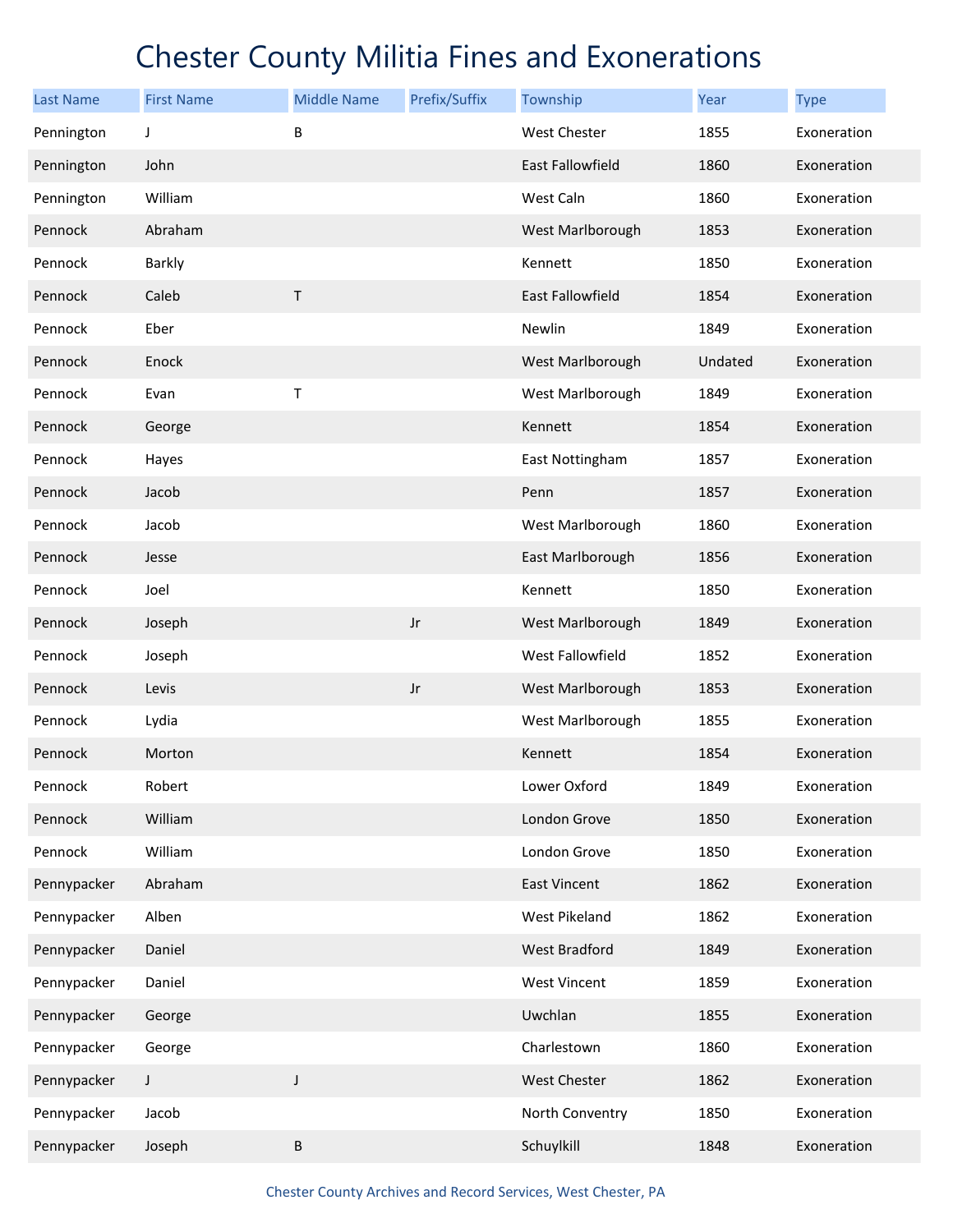| <b>Last Name</b> | <b>First Name</b> | <b>Middle Name</b> | Prefix/Suffix | Township             | Year | <b>Type</b>  |
|------------------|-------------------|--------------------|---------------|----------------------|------|--------------|
| Pennypacker      | Levi              |                    |               | West Pikeland        | 1862 | Exoneration  |
| Pennypacker      | Lewis             |                    |               | <b>West Pikeland</b> | 1855 | Exoneration  |
| Pennypacker      | Mathias           |                    |               | West Pikeland        | 1850 | Exoneration  |
| Pennypacker      | Milton            |                    |               | <b>West Pikeland</b> | 1855 | Exoneration  |
| Pennypacker      | Nathan            |                    | Dr.           | Charlestown          | 1858 | Exoneration  |
| Pennypacker      | Richard           |                    |               | North Conventry      | 1850 | Exoneration  |
| Pennypacker      | Richard           |                    | "Son"         | North Conventry      | 1850 | Exoneration  |
| Pennypacker      | Thomas            |                    |               | <b>West Bradford</b> | 1856 | Militia List |
| Penrose          | James             |                    |               | East Caln            | 1853 | Exoneration  |
| Penrose          | James             |                    |               | <b>West Chester</b>  | 1860 | Exoneration  |
| Penrose          | Robert            |                    |               | Phoenixville         | 1853 | Exoneration  |
| Peoples          | William           |                    |               | <b>West Bradford</b> | 1850 | Exoneration  |
| Peoples          | William           |                    |               | East Caln            | 1855 | Exoneration  |
| Peoples          | William           |                    |               | East Caln            | 1858 | Militia List |
| Pepels           | William           |                    |               | London Grove         | 1850 | Exoneration  |
| Perk             | John              |                    |               | Uwchlan              | 1854 | Exoneration  |
| Perkins          | J                 | D                  |               | <b>East Nantmeal</b> | 1855 | Exoneration  |
| Perkins          | John              | $\mathsf D$        |               | East Nantmeal        | 1856 | Exoneration  |
| Perrey           | Joseph            |                    |               | East Vincent         | 1855 | Exoneration  |
| Perry            | Alfred            |                    |               | Franklin             | 1863 | Exoneration  |
| Perry            | David             |                    |               | South Conventry      | 1858 | Exoneration  |
| Perry            | E                 | B                  |               | West Fallowfield     | 1849 | Exoneration  |
| Perry            | J                 | Risden             |               | East Whiteland       | 1852 | Exoneration  |
| Person           | Pemberton         |                    |               | West Goshen          | 1854 | Exoneration  |
| Pery             | David             |                    |               | South Conventry      | 1857 | Exoneration  |
| Peskett          | Jonathan          |                    |               | East Caln            | 1858 | Militia List |
| Peterman         | Bohden            |                    |               | Uwchlan              | 1860 | Exoneration  |
| Peterman         | George            |                    |               | East Caln            | 1850 | Exoneration  |
| Peterman         | George            |                    |               | Uwchlan              | 1851 | Exoneration  |
| Peterman         | George            |                    |               | East Brandywine      | 1855 | Militia List |
| Peterman         | George            |                    |               | East Brandywine      | 1859 | Militia List |
| Peterman         | George            |                    |               | East Brandywine      | 1860 | Exoneration  |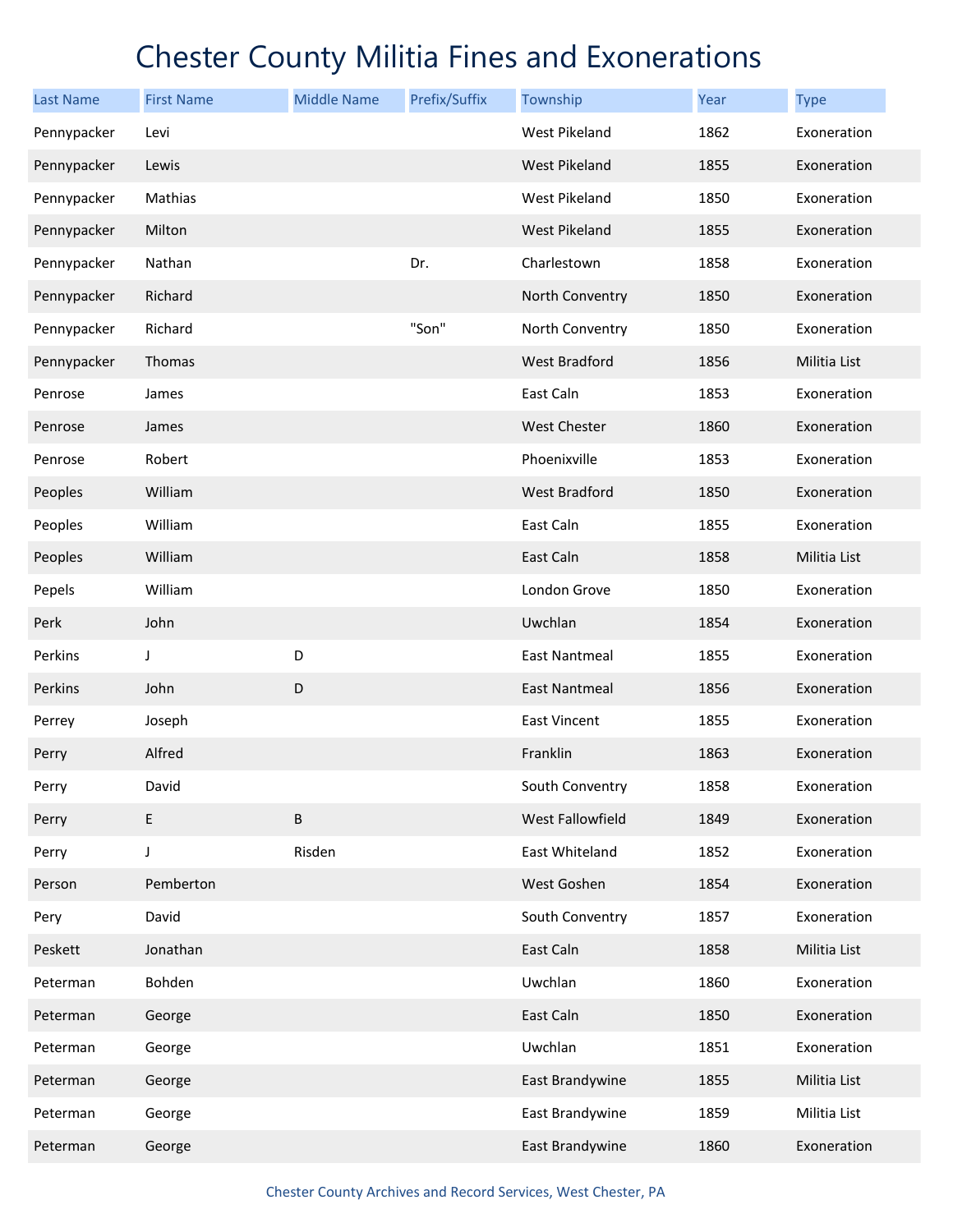| <b>Last Name</b> | <b>First Name</b> | <b>Middle Name</b> | Prefix/Suffix | Township             | Year    | <b>Type</b>  |
|------------------|-------------------|--------------------|---------------|----------------------|---------|--------------|
| Peterman         | George            |                    |               | East Brandywine      | 1860    | Militia List |
| Peterman         | Morris            | ${\sf R}$          |               | <b>East Vincent</b>  | 1860    | Exoneration  |
| Petters          | John              | A                  |               | East Whiteland       | 1862    | Exoneration  |
| Pew              | Davis             | F                  |               | Tredyffrin           | 1847    | Exoneration  |
| Pharoah          | Thomas            |                    | Dec'd         | West Goshen          | 1850    | Exoneration  |
| Pharoah          | Thomas            |                    | Dec'd         | West Goshen          | 1851    | Exoneration  |
| Phelps           | John              |                    |               | West Chester         | 1863    | Exoneration  |
| Philips          | Charles           |                    |               | New Garden           | 1850    | Exoneration  |
| Philips          | D                 | J                  |               | Phoenixville         | 1859    | Exoneration  |
| Philips          | G                 | $\sf S$            |               | Phoenixville         | 1858    | Exoneration  |
| Philips          | G                 | $\sf S$            |               | Phoenixville         | 1859    | Exoneration  |
| Philips          | Jones             |                    |               | Phoenixville         | 1862    | Exoneration  |
| Philips          | Josiah            |                    |               | <b>East Nantmeal</b> | 1850    | Exoneration  |
| Philips          | Lewis             |                    |               | East Nantmeal        | 1847    | Exoneration  |
| Philips          | Newton            |                    |               | West Fallowfield     | 1858    | Exoneration  |
| Philips          | Robert            |                    |               | West Nottingham      | 1860    | Exoneration  |
| Philips          | Robert            |                    |               | West Nottingham      | 1862    | Exoneration  |
| Philips          | Samuel            |                    |               | West Fallowfield     | 1853    | Exoneration  |
| Philips          | Seth              |                    |               | West Nottingham      | 1850    | Exoneration  |
| Phillips         | Benjamin          | B                  |               | West Nottingham      | 1856    | Exoneration  |
| Phillips         | Benjamin          | F                  |               | West Nottingham      | 1862    | Exoneration  |
| Phillips         | Charles           | D                  |               | Tredyffrin           | 1857    | Exoneration  |
| Phillips         | David             |                    |               | <b>East Nantmeal</b> | 1847    | Exoneration  |
| Phillips         | David             |                    |               | <b>East Nantmeal</b> | 1848    | Exoneration  |
| Phillips         | John              | Τ                  |               | West Nottingham      | Undated | Exoneration  |
| Phillips         | Lewis             |                    |               | <b>East Nantmeal</b> | 1848    | Exoneration  |
| Phillips         | P                 | J                  |               | Phoenixville         | 1850    | Exoneration  |
| Phillips         | Thomas            |                    |               | Phoenixville         | 1850    | Exoneration  |
| Phillips         | William           | $\sf T$            |               | West Nottingham      | 1860    | Exoneration  |
| Phipps           | Aaron             |                    |               | Uwchlan              | 1849    | Exoneration  |
| Phipps           | Aaron             |                    |               | Uwchlan              | 1851    | Exoneration  |
| Phipps           | Aaron             |                    |               | Uwchlan              | 1855    | Exoneration  |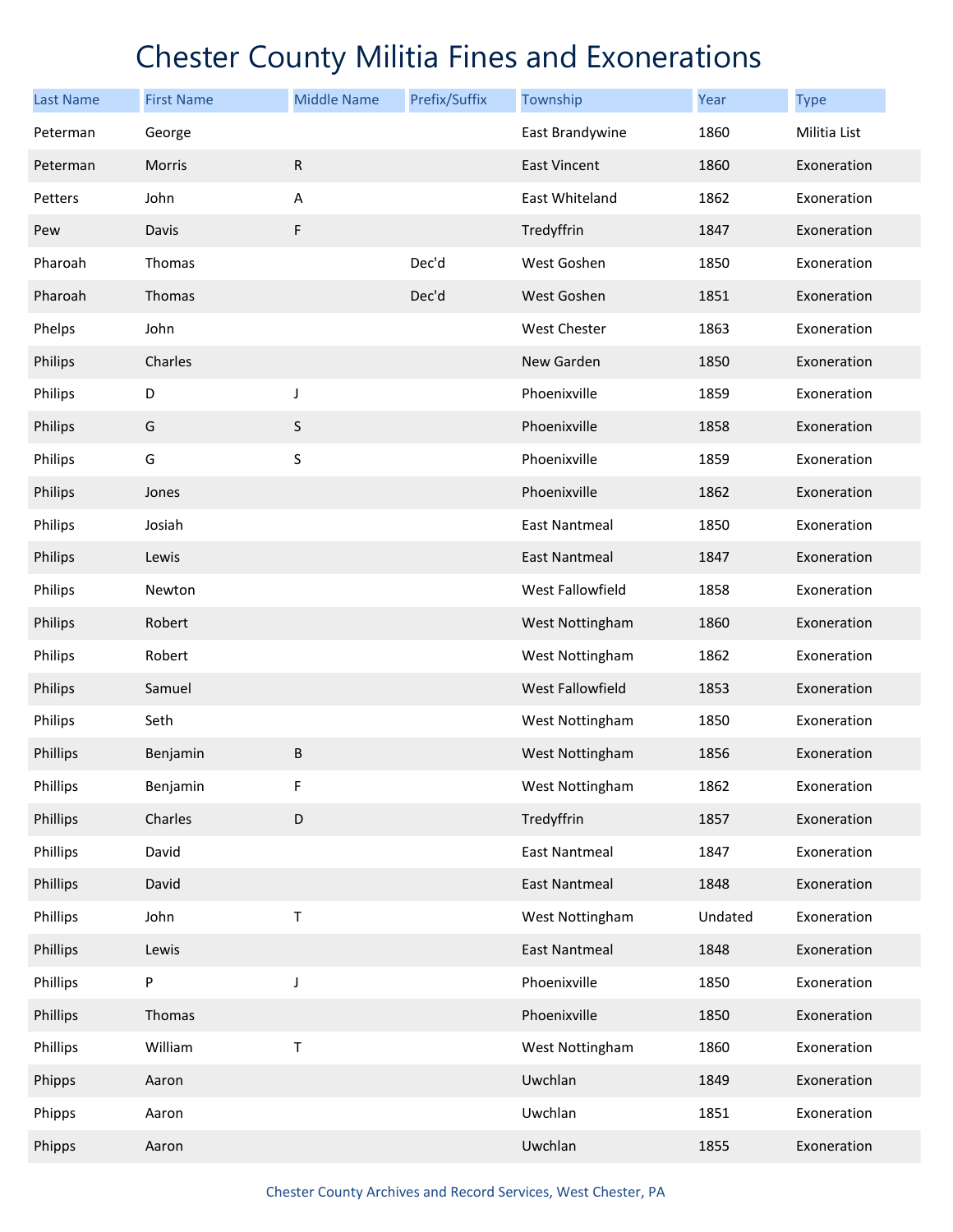| <b>Last Name</b> | <b>First Name</b> | <b>Middle Name</b> | Prefix/Suffix | Township                | Year | <b>Type</b> |
|------------------|-------------------|--------------------|---------------|-------------------------|------|-------------|
| Phipps           | Aaron             |                    |               | East Bradford           | 1860 | Exoneration |
| Phipps           | Clayton           |                    |               | East Whiteland          | 1862 | Exoneration |
| Phipps           | Elisha            |                    |               | West Fallowfield        | 1850 | Exoneration |
| Phipps           | Elisha            |                    |               | <b>East Fallowfield</b> | 1862 | Exoneration |
| Phipps           | James             | W                  |               | East Fallowfield        | 1850 | Exoneration |
| Phipps           | Joseph            |                    |               | West Caln               | 1849 | Exoneration |
| Phipps           | Lewis             |                    |               | <b>Upper Uwchlan</b>    | 1862 | Exoneration |
| Phipps           | Samuel            |                    |               | <b>West Chester</b>     | 1857 | Exoneration |
| Phips            | Benjamin          |                    |               | West Nottingham         | 1857 | Exoneration |
| Phy              | George            |                    |               | East Whiteland          | 1847 | Exoneration |
| Phy              | George            |                    |               | Phoenixville            | 1850 | Exoneration |
| Phy              | Rudolph           |                    |               | Valley                  | 1855 | Exoneration |
| Phybns           | Ralph             |                    |               | London Grove            | 1853 | Exoneration |
| Pickell          | Charles           |                    |               | Sadsbury                | 1850 | Exoneration |
| Pickering        | William           |                    |               | East Nottingham         | 1862 | Exoneration |
| Picket           | Jonathan          |                    |               | East Caln               | 1858 | Exoneration |
| Pickhart         | Christian         |                    |               | East Vincent            | 1863 | Exoneration |
| Pickle           | Frank             |                    |               | Kennett Square          | 1862 | Exoneration |
| Pickle           | John              |                    |               | Kennett Square          | 1858 | Exoneration |
| Pierce           | Abner             | Н                  |               | East Bradford           | 1863 | Exoneration |
| Pierce           | Benjamin          |                    |               | London Britain          | 1863 | Exoneration |
| Pierce           | Benjamin          | F                  |               | West Nottingham         | 1855 | Exoneration |
| Pierce           | Ephraim           |                    |               | Charlestown             | 1862 | Exoneration |
| Pierce           | Franklin          |                    |               | Kennett                 | 1853 | Exoneration |
| Pierce           | Franklin          |                    |               | Kennett                 | 1862 | Exoneration |
| Pierce           | Isaac             | $\mathsf J$        |               | Newlin                  | 1849 | Exoneration |
| Pierce           | J                 | ${\sf R}$          |               | Sadsbury                | 1857 | Exoneration |
| Pierce           | Jacob             |                    |               | New Garden              | 1863 | Exoneration |
| Pierce           | John              |                    |               | East Whiteland          | 1853 | Exoneration |
| Pierce           | John              |                    |               | Kennett                 | 1853 | Exoneration |
| Pierce           | John              | Lee                |               | East Marlborough        | 1857 | Exoneration |
| Pierce           | John              | ${\sf M}$          |               | Kennett                 | 1863 | Exoneration |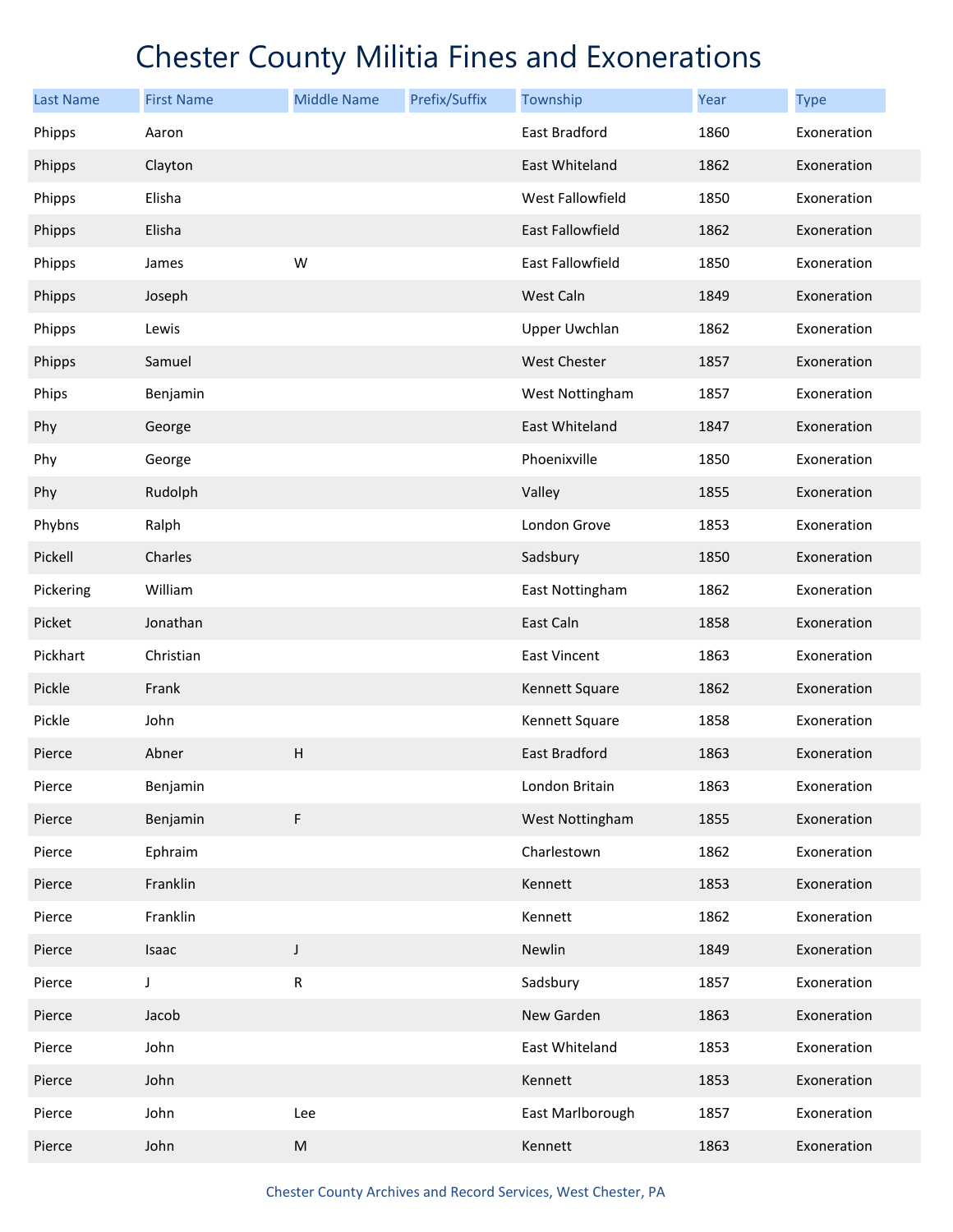| <b>Last Name</b> | <b>First Name</b> | <b>Middle Name</b> | Prefix/Suffix | Township                | Year    | <b>Type</b> |
|------------------|-------------------|--------------------|---------------|-------------------------|---------|-------------|
| Pierce           | John              | W                  |               | Thornbury               | 1860    | Exoneration |
| Pierce           | Marshall          |                    |               | Kennett                 | 1853    | Exoneration |
| Pierce           | Marshall          |                    |               | West Chester            | 1855    | Exoneration |
| Pierce           | Martial           |                    |               | Kennett                 | 1850    | Exoneration |
| Pierce           | Samuel            | $\mathsf C$        |               | West Nottingham         | 1862    | Exoneration |
| Pierce           | Samuel            | $\mathsf C$        |               | West Nottingham         | Undated | Exoneration |
| Pierce           | Thomas            |                    |               | Uwchlan                 | 1851    | Exoneration |
| Piersol          | John              |                    |               | Honeybrook              | 1859    | Exoneration |
| Pierson          | Edward            | B                  |               | New Garden              | 1863    | Exoneration |
| Pigeon           | Daniel            |                    |               | West Whiteland          | 1860    | Exoneration |
| Pike             | Irwin             |                    |               | <b>East Nantmeal</b>    | 1853    | Exoneration |
| Pile             | Jacob             | $\sf H$            |               | <b>East Fallowfield</b> | 1858    | Exoneration |
| Pim              | William           |                    |               | <b>West Nantmeal</b>    | 1862    | Exoneration |
| Pine             | Joseph            |                    |               | Valley                  | 1854    | Exoneration |
| Pineset          | Addison           |                    |               | East Whiteland          | 1850    | Exoneration |
| Pinkerton        | Elisha            |                    |               | Uwchlan                 | 1850    | Exoneration |
| Pinkerton        | Elisha            |                    |               | Uwchlan                 | 1854    | Exoneration |
| Pinkerton        | John              | J                  |               | <b>West Chester</b>     | 1862    | Exoneration |
| Pinn             | Thomas            |                    | Dec'd         | East Caln               | 1862    | Exoneration |
| Pinrose          | Robert            |                    |               | Phoenixville            | 1850    | Exoneration |
| Pithem           | James             |                    |               | Honeybrook              | 1850    | Exoneration |
| Pitt             | Arthur            | E                  |               | East Nottingham         | 1853    | Exoneration |
| Pitt             | David             | ${\sf M}$          |               | Elk                     | 1862    | Exoneration |
| Pitt             | Jesse             |                    |               | <b>East Nantmeal</b>    | 1847    | Exoneration |
| Pitt             | John              |                    |               | East Nottingham         | 1854    | Exoneration |
| Pitt             | Strickland        |                    |               | Birmingham              | 1863    | Exoneration |
| Pittom           | Edward            |                    |               | Honeybrook              | 1855    | Exoneration |
| Pittom           | Joseph            |                    |               | Honeybrook              | 1857    | Exoneration |
| Place            | Mahlon            |                    |               | Phoenixville            | 1859    | Exoneration |
| Plaine           | James             |                    |               | Phoenixville            | 1850    | Exoneration |
| Plaise           | Francis           |                    |               | East Vincent            | 1858    | Exoneration |
| Plank            | David             |                    |               | Honeybrook              | 1855    | Exoneration |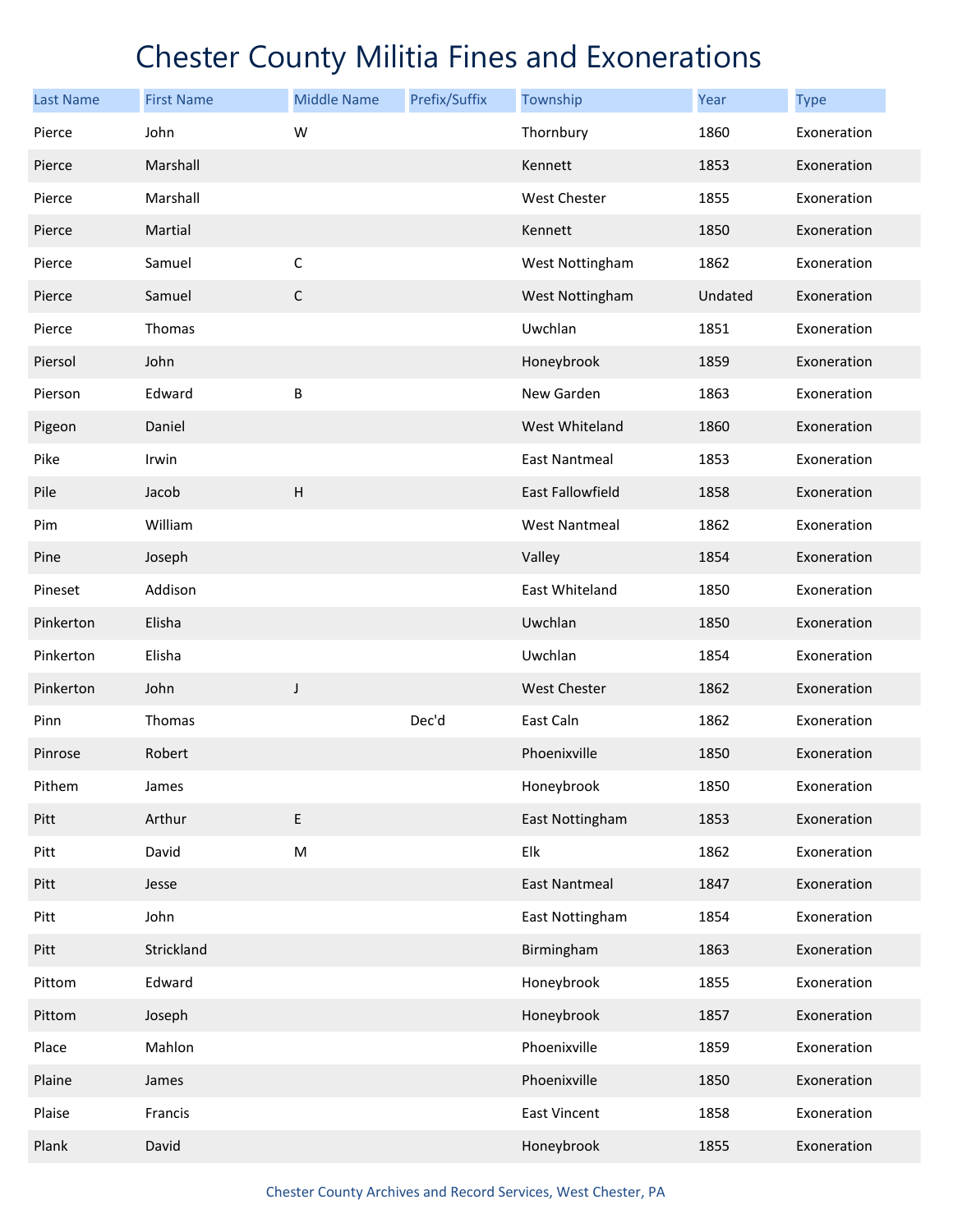| <b>Last Name</b> | <b>First Name</b> | <b>Middle Name</b> | Prefix/Suffix | Township             | <b>Year</b> | <b>Type</b>  |
|------------------|-------------------|--------------------|---------------|----------------------|-------------|--------------|
| Plankenbeler     | Peter             |                    |               | Sadsbury             | 1857        | Exoneration  |
| Plankenton       | Alfred            |                    |               | Kennett              | 1850        | Exoneration  |
| Plankenton       | Peter             |                    |               | Kennett              | 1850        | Exoneration  |
| Plankington      | Alfred            |                    |               | Kennett              | 1853        | Exoneration  |
| Plankinton       | Peter             |                    |               | Kennett              | 1849        | Exoneration  |
| Plankinton       | Wilmer            |                    |               | Kennett              | 1862        | Exoneration  |
| Plankinton       | Wilmore           |                    |               | East Fallowfield     | 1862        | Exoneration  |
| Platt            | Lewis             |                    |               | <b>East Coventry</b> | 1859        | Exoneration  |
| Platt            | Lewis             |                    |               | <b>East Coventry</b> | 1859        | Exoneration  |
| Plumby           | James             |                    |               | Penn                 | 1850        | Exoneration  |
| Plumby           | Wilton            |                    |               | Penn                 | 1850        | Exoneration  |
| Plumer           | Richard           |                    |               | Westtown             | 1863        | Exoneration  |
| Plunk            | Joseph            |                    |               | West Caln            | 1862        | Exoneration  |
| Pogson           | Joseph            |                    |               | East Brandywine      | 1855        | Exoneration  |
| Pogson           | Joseph            |                    |               | East Brandywine      | 1855        | Militia List |
| Pogson           | Joseph            |                    |               | East Brandywine      | 1857        | Militia Tax  |
| Pogson           | Joseph            |                    |               | East Brandywine      | 1859        | Militia List |
| Poinsett         | Addison           |                    |               | Willistown           | 1848        | Exoneration  |
| Polack           | William           |                    |               | Lower Oxford         | 1858        | Exoneration  |
| Poley            | Jacob             |                    |               | <b>West Vincent</b>  | 1854        | Exoneration  |
| Poley            | John              |                    |               | <b>West Vincent</b>  | 1854        | Exoneration  |
| Pollock          | $\mathsf J$       | ${\sf W}$          |               | East Nottingham      | 1856        | Exoneration  |
| Pollock          | John              |                    |               | East Nottingham      | 1849        | Exoneration  |
| Pollock          | John              | ${\sf W}$          |               | East Nottingham      | 1860        | Exoneration  |
| Pollock          | John              | W                  |               | Hopewell             | 1863        | Exoneration  |
| Pollock          | Robert            |                    |               | Phoenixville         | 1850        | Exoneration  |
| Pollock          | Samuel            |                    |               | East Nottingham      | 1855        | Exoneration  |
| Polsgrove        | Joseph            |                    |               | <b>West Nantmeal</b> | 1853        | Militia List |
| Pond             | Russel            |                    |               | Penn                 | 1850        | Exoneration  |
| Pond             | Russell           |                    |               | Penn                 | 1853        | Exoneration  |
| Pond             | Russell           |                    |               | Penn                 | 1855        | Exoneration  |
| Pontsler         | John              |                    |               | Penn                 | 1850        | Exoneration  |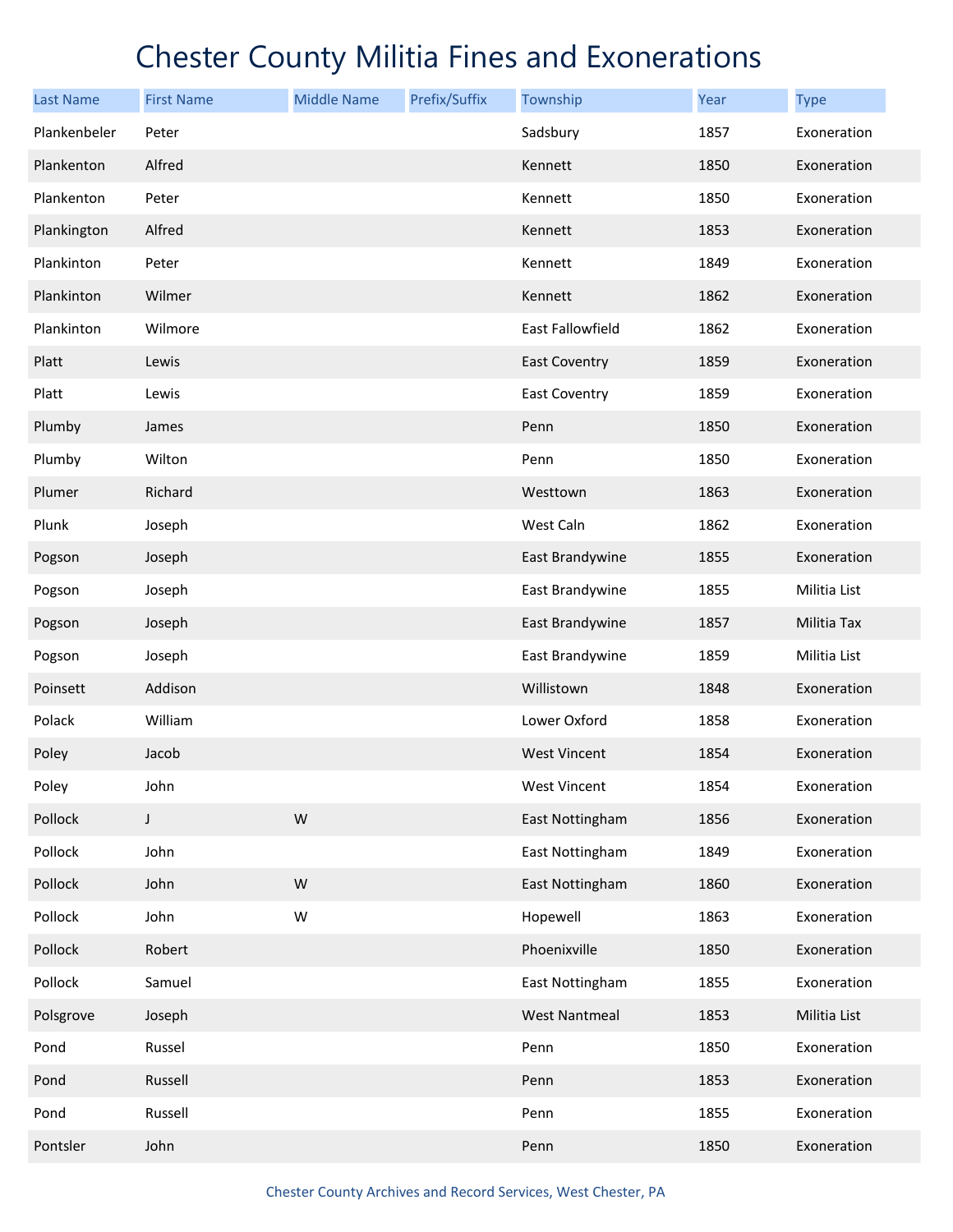| <b>Last Name</b> | <b>First Name</b> | <b>Middle Name</b> | Prefix/Suffix          | Township             | Year | <b>Type</b>  |
|------------------|-------------------|--------------------|------------------------|----------------------|------|--------------|
| Pontzler         | James             |                    |                        | Penn                 | 1863 | Exoneration  |
| Pool             | High              |                    |                        | East Brandywine      | 1863 | Exoneration  |
| Pool             | Hugh              |                    |                        | East Brandywine      | 1859 | Militia List |
| Pool             | Hugh              |                    |                        | East Brandywine      | 1860 | Militia List |
| Pool             | Hugh              |                    |                        | East Brandywine      | 1862 | Militia List |
| Pool             | William           |                    |                        | East Nottingham      | 1860 | Exoneration  |
| Pork             | John              |                    |                        | East Brandywine      | 1858 | Militia List |
| Pork             | John              |                    |                        | East Brandywine      | 1859 | Militia List |
| Poroel           | John              |                    |                        | West Marlborough     | 1849 | Exoneration  |
| Porter           | David             |                    |                        | London Grove         | 1852 | Exoneration  |
| Porter           | John              |                    |                        | South Conventry      | 1858 | Exoneration  |
| Porter           | John              |                    |                        | South Conventry      | 1863 | Exoneration  |
| Porter           | Samuel            |                    |                        | South Conventry      | 1862 | Exoneration  |
| Porter           | William           | ${\sf N}$          |                        | Phoenixville         | 1853 | Exoneration  |
| Post             | William           |                    |                        | East Caln            | 1855 | Exoneration  |
| Potter           | James             |                    |                        | Sadsbury             | 1850 | Exoneration  |
| Potts            | Charles           |                    |                        | Westtown             | 1849 | Exoneration  |
| Potts            | Charles           |                    |                        | Willistown           | 1854 | Exoneration  |
| Potts            | David             |                    |                        | <b>East Nantmeal</b> | 1857 | Exoneration  |
| Potts            | David             |                    |                        | <b>West Vincent</b>  | 1859 | Exoneration  |
| Potts            | Е                 |                    |                        | Westtown             | 1853 | Exoneration  |
| Potts            | Edward            |                    |                        | Westtown             | 1854 | Exoneration  |
| Potts            | J                 |                    |                        | West Whiteland       | 1854 | Exoneration  |
| Potts            | James             | $\mathsf C$        |                        | Highland             | 1860 | Exoneration  |
| Potts            | Joshua            |                    |                        | Sadsbury             | 1850 | Exoneration  |
| Potts            | Nathaniel         |                    | $\mathsf{J}\mathsf{r}$ | Warwick              | 1862 | Exoneration  |
| Potts            | Thomas            |                    |                        | West Fallowfield     | 1849 | Exoneration  |
| Potts            | William           |                    |                        | New London           | 1849 | Exoneration  |
| Potts            | William           |                    |                        | West Whiteland       | 1854 | Exoneration  |
| Pouldry          | Isaac             |                    |                        | West Goshen          | 1854 | Exoneration  |
| Poulson          | L                 | $\sf H$            |                        | New Garden           | 1853 | Exoneration  |
| Powel            | Aleson            |                    |                        | West Marlborough     | 1851 | Exoneration  |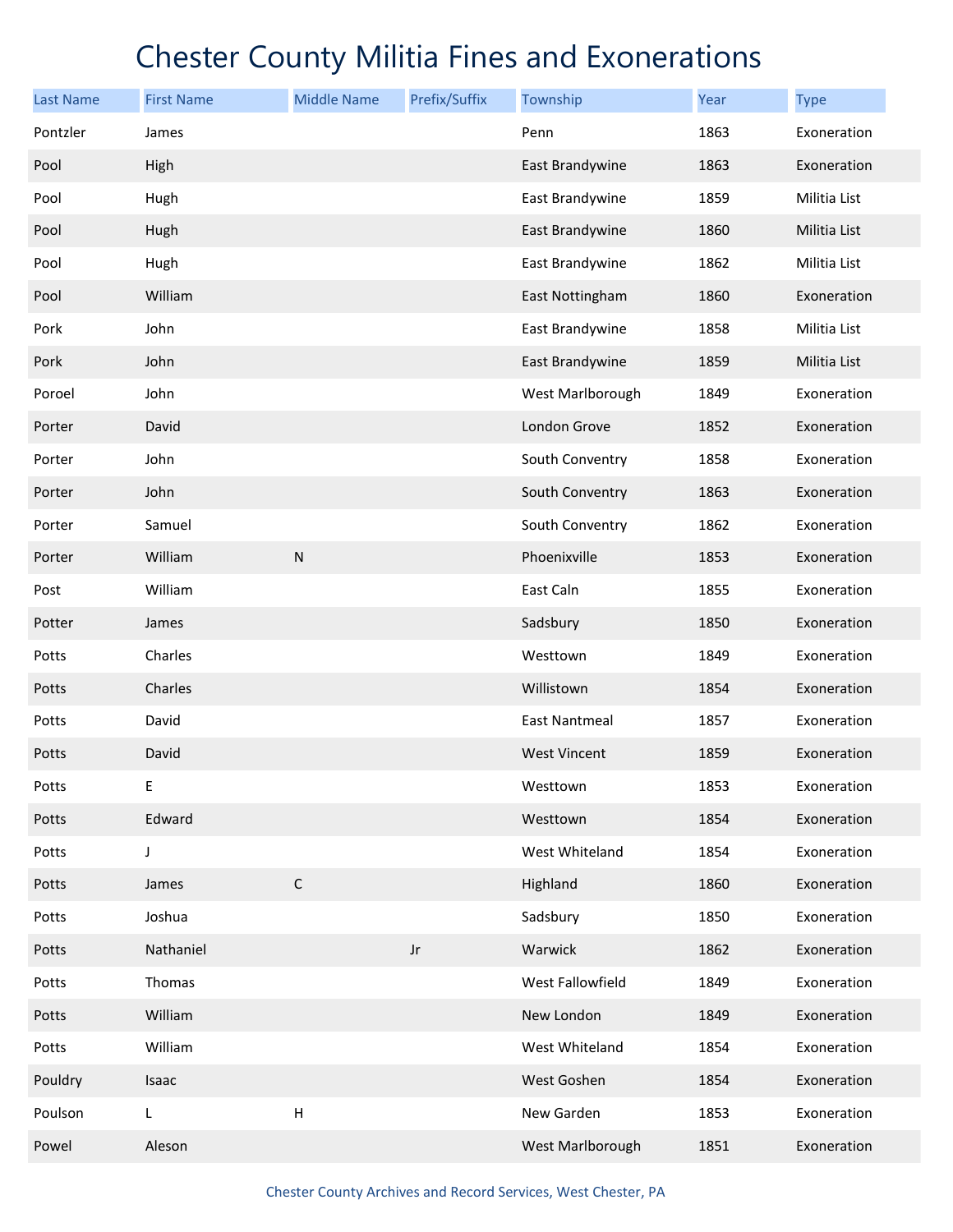| <b>Last Name</b> | <b>First Name</b> | <b>Middle Name</b>        | Prefix/Suffix | Township         | Year | <b>Type</b>  |
|------------------|-------------------|---------------------------|---------------|------------------|------|--------------|
| Powel            | John              |                           |               | East Caln        | 1858 | Militia List |
| Powel            | Jospeh            |                           |               | Lower Oxford     | 1850 | Exoneration  |
| Powell           | Abraham           |                           |               | Charlestown      | 1862 | Exoneration  |
| Powell           | Allison           |                           |               | West Marlborough | 1853 | Exoneration  |
| Powell           | Allison           |                           |               | West Marlborough | 1859 | Exoneration  |
| Powell           | Allison           |                           |               | West Marlborough | 1860 | Exoneration  |
| Powell           | Ezekiel           |                           |               | Charlestown      | 1855 | Exoneration  |
| Powell           | Ezekiel           |                           |               | Charlestown      | 1857 | Exoneration  |
| Powell           | Ezekiel           |                           |               | Charlestown      | 1860 | Exoneration  |
| Powell           | George            |                           |               | East Caln        | 1850 | Exoneration  |
| Powell           | Israel            |                           | Jr            | Uwchlan          | 1862 | Exoneration  |
| Powell           | John              | W                         |               | Downingtown      | 1860 | Exoneration  |
| Powell           | Lewis             |                           |               | Penn             | 1853 | Exoneration  |
| Powell           | Lewis             |                           |               | Penn             | 1854 | Exoneration  |
| Powell           | Richard           |                           | Dec'd         | East Fallowfield | 1850 | Exoneration  |
| Powell           | Samuel            |                           |               | London Grove     | 1853 | Exoneration  |
| Powell           | Thomas            |                           | Jr            | Penn             | 1858 | Exoneration  |
| Powell           | William           |                           |               | Penn             | 1856 | Exoneration  |
| Powell           | Wilson            |                           |               | Highland         | 1860 | Exoneration  |
| Powell           | Wilson            |                           |               | Highland         | 1862 | Exoneration  |
| Power            | John              |                           |               | Westtown         | 1858 | Exoneration  |
| Power            | John              |                           |               | Westtown         | 1859 | Exoneration  |
| Powers           | John              |                           |               | Sadsbury         | 1850 | Exoneration  |
| Poye             | William           |                           |               | East Whiteland   | 1848 | Exoneration  |
| Pratt            | George            |                           |               | Westtown         | 1849 | Exoneration  |
| Pratt            | Henry             | L                         |               | West Bradford    | 1856 | Militia List |
| Pratt            | John              | ${\sf M}$                 |               | East Goshen      | 1855 | Exoneration  |
| Pratt            | Joseph            |                           |               | East Bradford    | 1859 | Exoneration  |
| Pratt            | Joseph            | $\boldsymbol{\mathsf{H}}$ |               | West Bradford    | 1856 | Militia List |
| Pratt            | Joseph            | W                         |               | Franklin         | 1859 | Exoneration  |
| Pratt            | Phinihas          |                           |               | East Goshen      | 1855 | Exoneration  |
| Pratt            | Robert            |                           |               | Willistown       | 1857 | Exoneration  |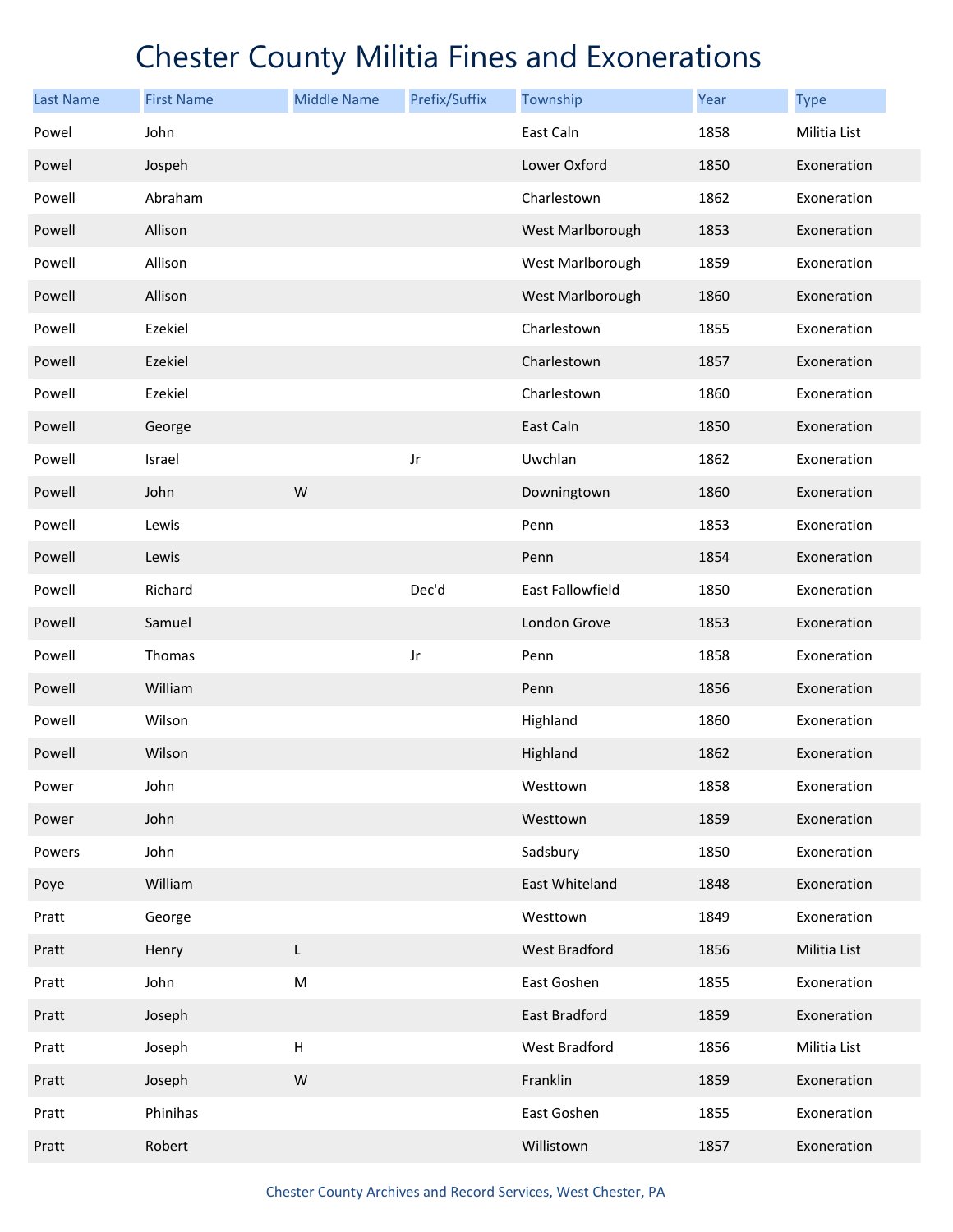| <b>Last Name</b> | <b>First Name</b> | <b>Middle Name</b>                                                                                         | Prefix/Suffix | Township            | Year | <b>Type</b> |
|------------------|-------------------|------------------------------------------------------------------------------------------------------------|---------------|---------------------|------|-------------|
| Pratt            | Thomas            |                                                                                                            |               | East Nottingham     | 1850 | Exoneration |
| Predrix          | Thomas            |                                                                                                            |               | Uwchlan             | 1849 | Exoneration |
| Preston          | Charles           |                                                                                                            |               | London Grove        | 1850 | Exoneration |
| Preston          | Charles           |                                                                                                            |               | London Grove        | 1850 | Exoneration |
| Preston          | E                 |                                                                                                            |               | Pocopson            | 1853 | Exoneration |
| Preston          | Ellis             |                                                                                                            |               | East Marlborough    | 1854 | Exoneration |
| Preston          | Ellis             | P                                                                                                          |               | East Marlborough    | 1859 | Exoneration |
| Preston          | Howard            |                                                                                                            |               | Londonderry         | 1854 | Exoneration |
| Preston          | Howard            |                                                                                                            |               | Londonderry         | 1855 | Exoneration |
| Preston          | Howard            |                                                                                                            |               | Londonderry         | 1857 | Exoneration |
| Preston          | Levi              |                                                                                                            |               | Kennett             | 1849 | Exoneration |
| Preston          | Levi              |                                                                                                            |               | Kennett             | 1854 | Exoneration |
| Preston          | Marshall          |                                                                                                            |               | East Marlborough    | 1857 | Exoneration |
| Preston          | Simpson           |                                                                                                            |               | <b>West Chester</b> | 1863 | Exoneration |
| Preston          | Smith             |                                                                                                            |               | London Grove        | 1850 | Exoneration |
| Preston          | Smith             |                                                                                                            |               | London Grove        | 1853 | Exoneration |
| Preston          | Smith             |                                                                                                            |               | Londonderry         | 1854 | Exoneration |
| Preston          | Smith             |                                                                                                            |               | London Grove        | 1863 | Exoneration |
| Preston          | Thomas            |                                                                                                            | Jr            | East Marlborough    | 1855 | Exoneration |
| Preston          | Thomas            |                                                                                                            | Jr            | East Marlborough    | 1856 | Exoneration |
| Preston          | Thomas            |                                                                                                            | Jr            | East Marlborough    | 1859 | Exoneration |
| Preston          | William           |                                                                                                            |               | London Britain      | 1850 | Exoneration |
| Preston          | William           | Н                                                                                                          |               | East Marlborough    | 1857 | Exoneration |
| Preston          | William           | $\sf H$                                                                                                    |               | East Bradford       | 1862 | Exoneration |
| Preston          | William           | Н                                                                                                          |               | East Bradford       | 1863 | Exoneration |
| Preston          | William           | Henry                                                                                                      |               | East Marlborough    | 1859 | Exoneration |
| Preston          | Wilson            | Β                                                                                                          |               | East Marlborough    | 1857 | Exoneration |
| Preston          | Wilson            | B                                                                                                          |               | East Marlborough    | 1859 | Exoneration |
| Price            | A                 | D                                                                                                          |               | North Conventry     | 1857 | Exoneration |
| Price            | Edwin             |                                                                                                            |               | Phoenixville        | 1859 | Exoneration |
| Price            | Ischar            |                                                                                                            |               | East Caln           | 1853 | Exoneration |
| Price            | James             | $\mathsf{M}% _{T}=\mathsf{M}_{T}\!\left( a,b\right) ,\ \mathsf{M}_{T}=\mathsf{M}_{T}\!\left( a,b\right) ,$ |               | Westtown            | 1849 | Exoneration |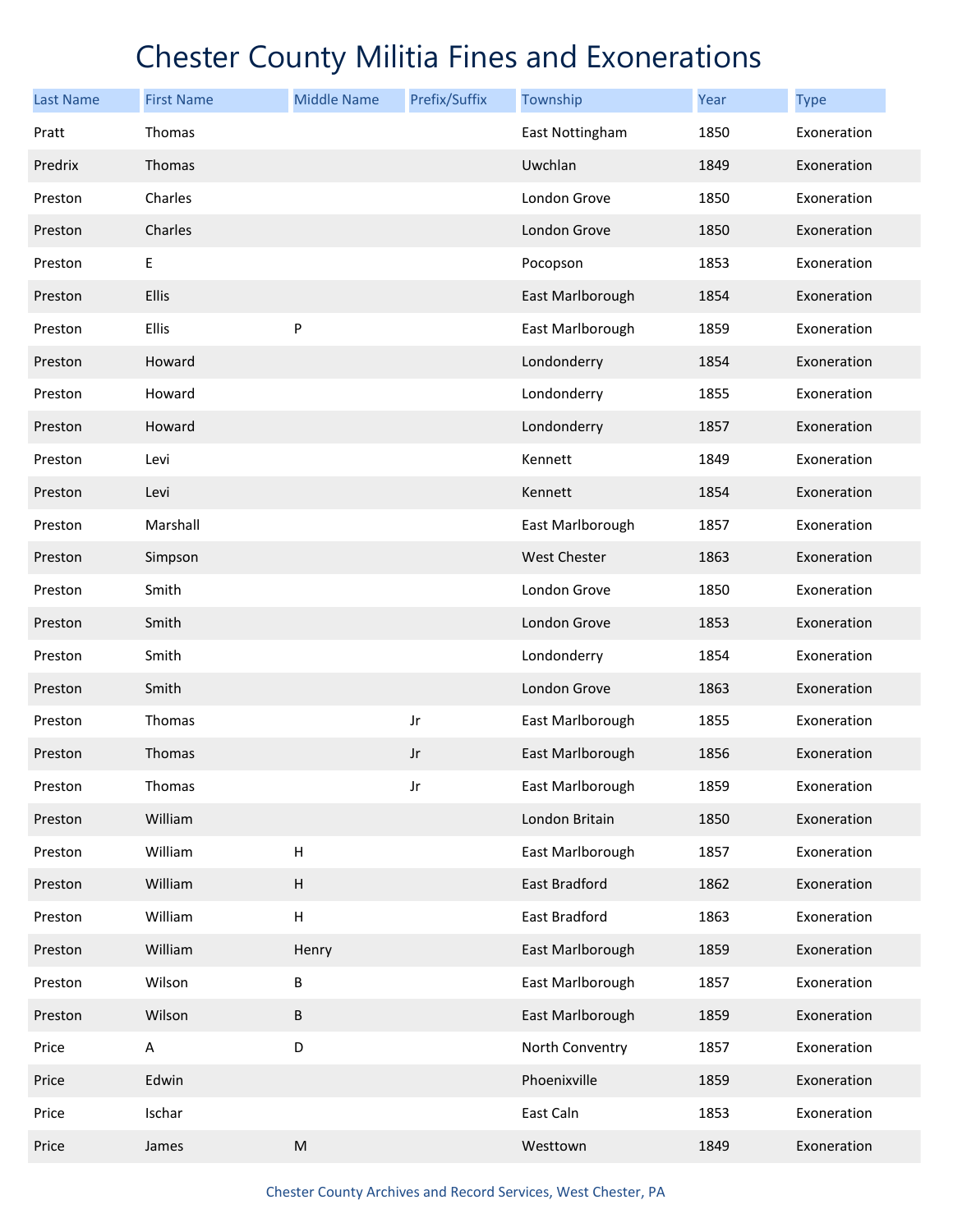| <b>Last Name</b> | <b>First Name</b> | <b>Middle Name</b> | Prefix/Suffix | Township             | <b>Year</b> | <b>Type</b>  |
|------------------|-------------------|--------------------|---------------|----------------------|-------------|--------------|
| Price            | James             | M                  |               | Westtown             | 1853        | Exoneration  |
| Price            | John              | ${\sf R}$          |               | North Conventry      | 1847        | Exoneration  |
| Price            | William           |                    |               | London Grove         | 1853        | Exoneration  |
| Price            | William           |                    |               | <b>East Vincent</b>  | 1862        | Exoneration  |
| Prichard         | John              |                    |               | Phoenixville         | 1855        | Exoneration  |
| Prichart         | John              |                    |               | Phoenixville         | 1853        | Exoneration  |
| Priers           | John              |                    |               | Phoenixville         | 1850        | Exoneration  |
| Priest           | Abraham           |                    |               | West Goshen          | 1850        | Exoneration  |
| Priest           | Abraham           |                    |               | West Goshen          | 1854        | Exoneration  |
| Priest           | Washington        |                    |               | <b>West Chester</b>  | 1863        | Exoneration  |
| Priest           | Wilmer            | F                  |               | East Goshen          | 1863        | Exoneration  |
| Pritchard        | James             |                    |               | Phoenixville         | 1854        | Exoneration  |
| Pritchet         | Rodman            |                    |               | Tredyffrin           | 1847        | Exoneration  |
| Prizer           | Abraham           |                    |               | <b>East Nantmeal</b> | 1847        | Exoneration  |
| Prizer           | Abraham           |                    |               | <b>East Nantmeal</b> | 1857        | Exoneration  |
| Prizer           | John              |                    |               | <b>East Nantmeal</b> | 1847        | Exoneration  |
| Prizer           | Lewis             |                    |               | <b>East Coventry</b> | 1853        | Exoneration  |
| Proudfoot        | George            |                    |               | Easttown             | 1849        | Exoneration  |
| Prutzeter        | J                 | $\mathsf C$        |               | London Grove         | 1853        | Exoneration  |
| Puchner          | Aaron             |                    |               | <b>East Vincent</b>  | 1862        | Exoneration  |
| Puff             | John              |                    |               | Birmingham           | 1857        | Exoneration  |
| Pugett           | Harris            |                    |               | Newlin               | 1860        | Exoneration  |
| Pugett           | Isaac             |                    |               | Newlin               | 1860        | Exoneration  |
| Pugh             | Abram             |                    |               | <b>West Vincent</b>  | 1863        | Exoneration  |
| Pugh             | Caleb             |                    |               | West Bradford        | 1856        | Militia List |
| Pugh             | James             |                    |               | Phoenixville         | 1854        | Exoneration  |
| Pugh             | John              |                    |               | <b>West Vincent</b>  | 1854        | Exoneration  |
| Pugh             | $\mathsf R$       |                    |               | East Nottingham      | 1856        | Exoneration  |
| Pugh             | Reese             |                    |               | East Nottingham      | 1853        | Militia List |
| Pugh             | Reese             |                    |               | East Nottingham      | 1863        | Exoneration  |
| Pugh             | Townsend          |                    |               | East Nottingham      | 1862        | Exoneration  |
| Pumroy           | Nehemiah          |                    |               | East Nottingham      | 1858        | Exoneration  |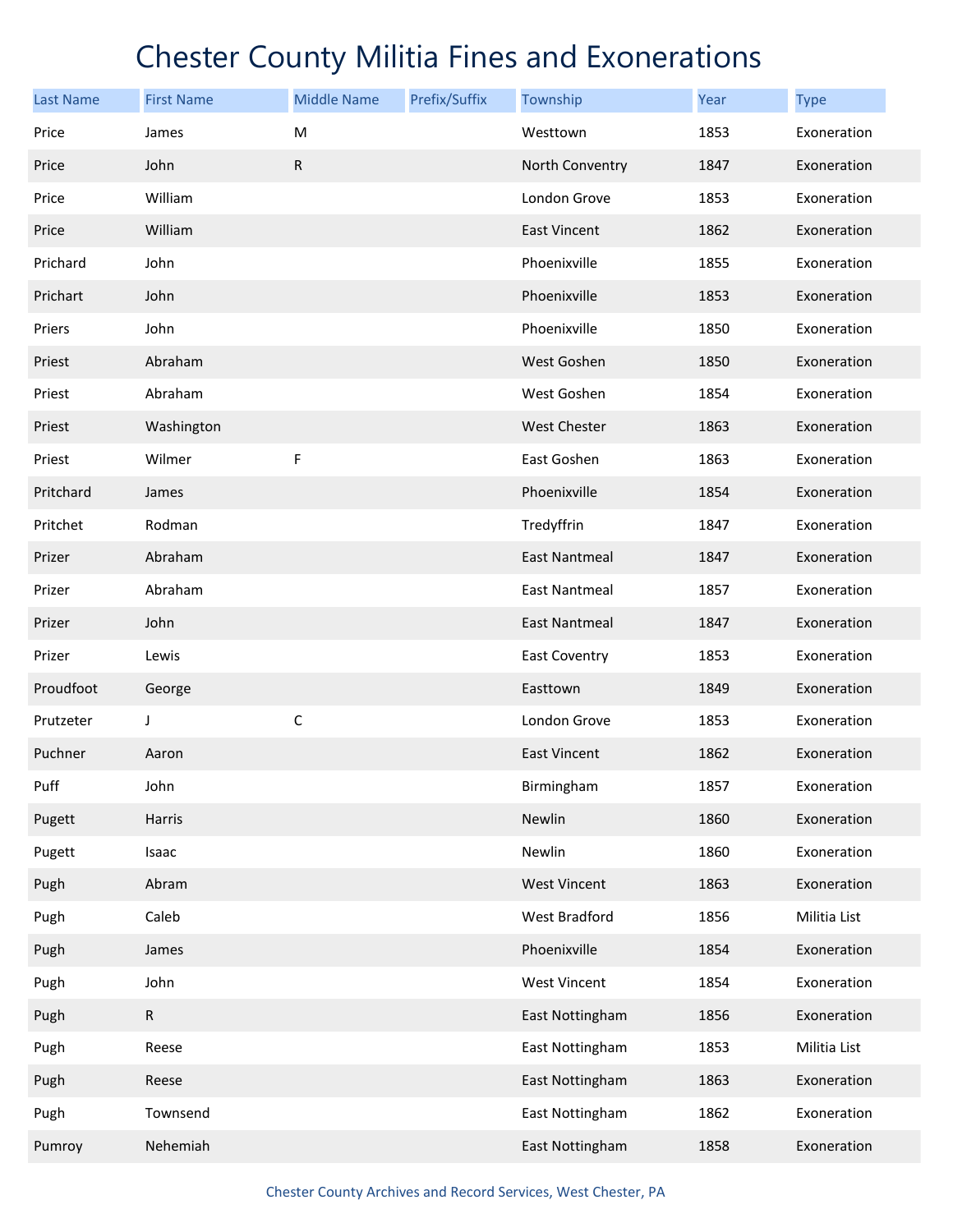| <b>Last Name</b> | <b>First Name</b> | <b>Middle Name</b> | Prefix/Suffix | Township             | Year | <b>Type</b>  |
|------------------|-------------------|--------------------|---------------|----------------------|------|--------------|
| Purdue           | William           | F                  |               | West Caln            | 1849 | Exoneration  |
| Purl             | Harrison          |                    |               | West Caln            | 1862 | Exoneration  |
| Purle            | Lemuel            |                    |               | <b>West Nantmeal</b> | 1858 | Militia List |
| Purle            | Samuel            | G                  |               | Honeybrook           | 1859 | Exoneration  |
| Purner           | William           |                    |               | Kennett              | 1850 | Exoneration  |
| Purpel           | J                 | $\sf A$            |               | Phoenixville         | 1859 | Exoneration  |
| Purvis           | William           |                    |               | <b>West Nantmeal</b> | 1852 | Exoneration  |
| Pusey            | Caleb             |                    |               | East Caln            | 1850 | Exoneration  |
| Pusey            | Caleb             |                    |               | Uwchlan              | 1851 | Exoneration  |
| Pusey            | Caleb             |                    | Dec'd         | East Caln            | 1853 | Exoneration  |
| Pusey            | David             |                    |               | London Grove         | 1854 | Exoneration  |
| Pusey            | David             |                    |               | East Marlborough     | 1856 | Exoneration  |
| Pusey            | James             |                    |               | East Marlborough     | 1850 | Exoneration  |
| Pusey            | Jesse             | D                  |               | London Grove         | 1853 | Exoneration  |
| Pusey            | Joel              |                    |               | London Grove         | 1850 | Exoneration  |
| Pusey            | Joel              |                    |               | London Grove         | 1850 | Exoneration  |
| Pusey            | Joel              |                    |               | London Grove         | 1857 | Exoneration  |
| Pusey            | Jonas             |                    |               | East Brandywine      | 1855 | Militia List |
| Pusey            | Joseph            |                    |               | West Marlborough     | 1849 | Exoneration  |
| Pusey            | Joseph            |                    |               | East Caln            | 1863 | Exoneration  |
| Pusey            | Joshua            | В                  |               | London Grove         | 1850 | Exoneration  |
| Pyle             | Adley             |                    |               | Phoenixville         | 1850 | Exoneration  |
| Pyle             | В                 | F                  |               | West Chester         | 1855 | Exoneration  |
| Pyle             | Benjamin          | P                  |               | West Marlborough     | 1859 | Exoneration  |
| Pyle             | Darlington        |                    |               | London Grove         | 1857 | Exoneration  |
| Pyle             | Darlington        |                    |               | London Grove         | 1862 | Exoneration  |
| Pyle             | David             | В                  |               | East Marlborough     | 1862 | Exoneration  |
| Pyle             | Ezra              |                    |               | <b>Upper Uwchlan</b> | 1859 | Exoneration  |
| Pyle             | George            |                    |               | West Bradford        | 1856 | Militia List |
| Pyle             | Hannah            |                    |               | Londonderry          | 1850 | Exoneration  |
| Pyle             | Henry             | W                  |               | Kennett Square       | 1862 | Exoneration  |
| Pyle             | Isaac             |                    |               | New Garden           | 1853 | Exoneration  |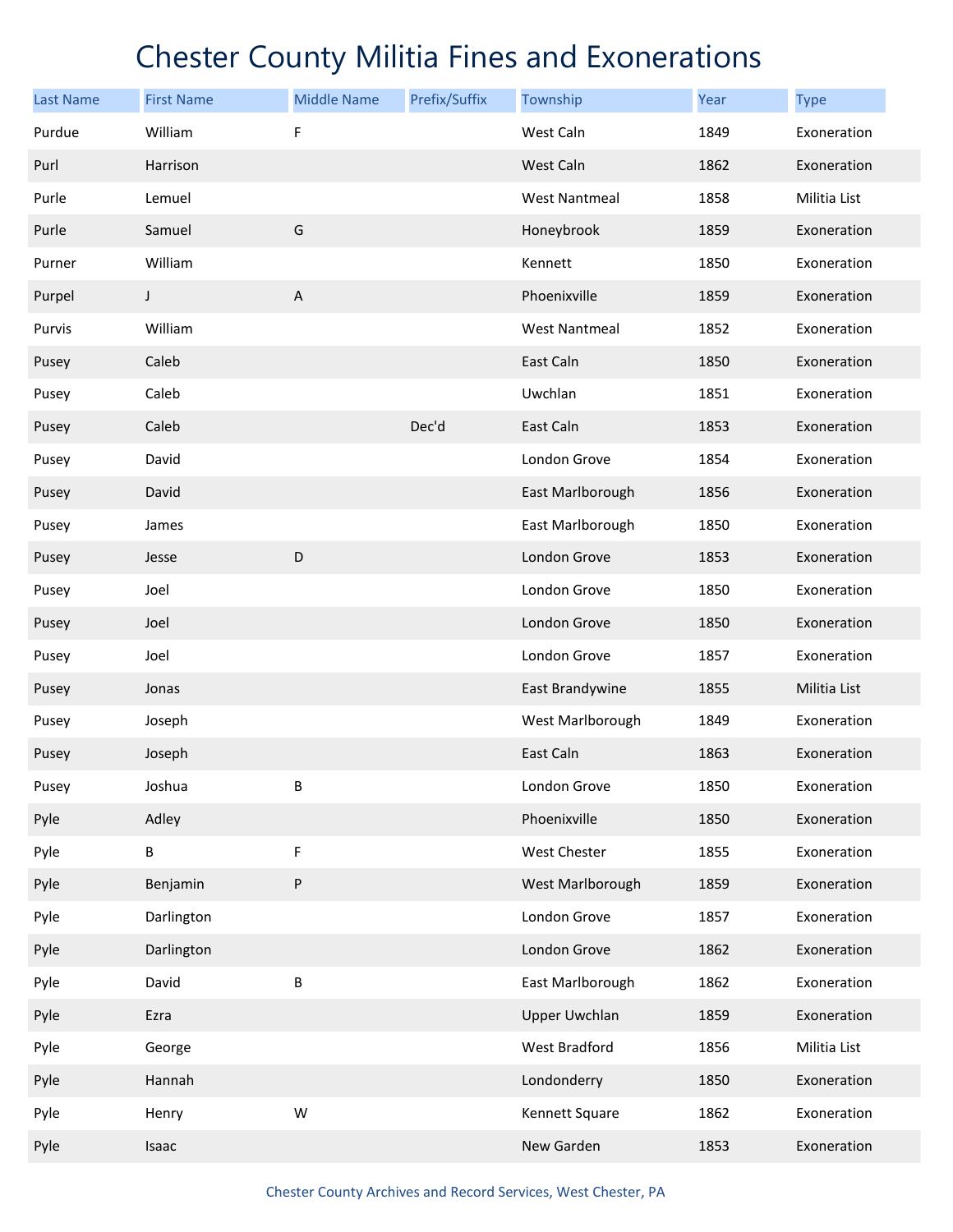| <b>Last Name</b> | <b>First Name</b> | <b>Middle Name</b>                                                                                         | Prefix/Suffix | Township            | Year    | <b>Type</b> |
|------------------|-------------------|------------------------------------------------------------------------------------------------------------|---------------|---------------------|---------|-------------|
| Pyle             | Isaac             |                                                                                                            |               | New Garden          | 1854    | Exoneration |
| Pyle             | J                 | A                                                                                                          |               | West Chester        | 1863    | Exoneration |
| Pyle             | J                 | Kersey                                                                                                     |               | East Fallowfield    | 1860    | Exoneration |
| Pyle             | J                 | $\mathsf{M}% _{T}=\mathsf{M}_{T}\!\left( a,b\right) ,\ \mathsf{M}_{T}=\mathsf{M}_{T}\!\left( a,b\right) ,$ |               | Pennsbury           | 1853    | Exoneration |
| Pyle             | J                 | Miller                                                                                                     |               | Lower Oxford        | 1857    | Exoneration |
| Pyle             | James             |                                                                                                            |               | Kennett             | 1849    | Exoneration |
| Pyle             | James             | В                                                                                                          |               | East Fallowfield    | 1853    | Exoneration |
| Pyle             | James             | ${\sf M}$                                                                                                  |               | Lower Oxford        | 1860    | Exoneration |
| Pyle             | John              |                                                                                                            |               | New Garden          | 1853    | Exoneration |
| Pyle             | John              |                                                                                                            |               | New Garden          | 1855    | Exoneration |
| Pyle             | John              |                                                                                                            |               | Kennett             | 1859    | Exoneration |
| Pyle             | John              |                                                                                                            |               | London Grove        | 1862    | Exoneration |
| Pyle             | Joshua            |                                                                                                            |               | Kennett             | 1849    | Exoneration |
| Pyle             | Joshua            |                                                                                                            |               | West Marlborough    | 1849    | Exoneration |
| Pyle             | Joshua            |                                                                                                            |               | West Marlborough    | 1850    | Exoneration |
| Pyle             | Joshua            |                                                                                                            |               | West Fallowfield    | 1853    | Exoneration |
| Pyle             | Joshua            |                                                                                                            |               | Highland            | 1854    | Exoneration |
| Pyle             | Lewis             |                                                                                                            |               | West Marlborough    | 1849    | Exoneration |
| Pyle             | Lewis             |                                                                                                            |               | West Marlborough    | Undated | Exoneration |
| Pyle             | Martin            |                                                                                                            |               | Kennett Square      | 1858    | Exoneration |
| Pyle             | Martin            |                                                                                                            |               | Londonderry         | 1860    | Exoneration |
| Pyle             | Miflin            |                                                                                                            |               | Kennett             | 1849    | Exoneration |
| Pyle             | Morton            |                                                                                                            |               | Londonderry         | 1862    | Exoneration |
| Pyle             | Parmer            |                                                                                                            |               | Phoenixville        | 1850    | Exoneration |
| Pyle             | Pearson           |                                                                                                            | Dec'd         | Kennett             | 1849    | Exoneration |
| Pyle             | Permer            |                                                                                                            |               | <b>East Vincent</b> | 1851    | Exoneration |
| Pyle             | Samuel            |                                                                                                            |               | East Marlborough    | 1850    | Exoneration |
| Pyle             | Samuel            |                                                                                                            | Jr            | Kennett             | 1850    | Exoneration |
| Pyle             | Samuel            |                                                                                                            |               | East Marlborough    | 1850    | Exoneration |
| Pyle             | Samuel            |                                                                                                            |               | New Garden          | 1855    | Exoneration |
| Pyle             | Thomas            |                                                                                                            |               | Kennett Square      | 1856    | Exoneration |
| Pyle             | William           |                                                                                                            |               | West Marlborough    | 1850    | Exoneration |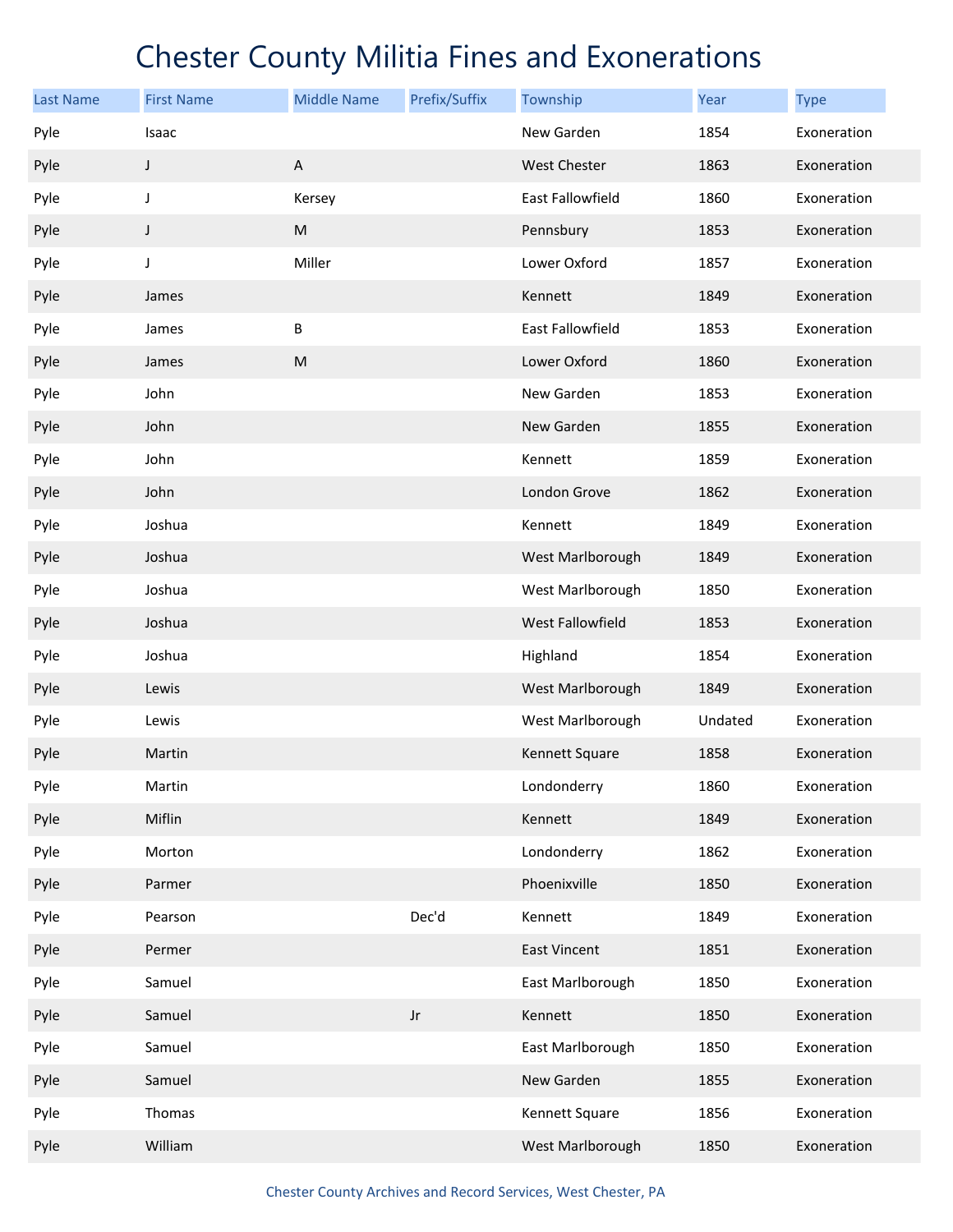| <b>Last Name</b> | <b>First Name</b> | <b>Middle Name</b> | Prefix/Suffix | Township             | Year | <b>Type</b> |
|------------------|-------------------|--------------------|---------------|----------------------|------|-------------|
| Pyle             | William           |                    |               | West Marlborough     | 1850 | Exoneration |
| Pyle             | William           |                    |               | East Pikeland        | 1853 | Exoneration |
| Pyle             | William           |                    |               | West Marlborough     | 1862 | Exoneration |
| Quaid            | John              |                    |               | Honeybrook           | 1862 | Exoneration |
| Quail            | Joseph            |                    |               | London Grove         | 1857 | Exoneration |
| Quay             | David             |                    |               | <b>West Vincent</b>  | 1847 | Exoneration |
| Quay             | David             |                    |               | West Pikeland        | 1855 | Exoneration |
| Quay             | Frederick         |                    |               | West Pikeland        | 1860 | Exoneration |
| Quay             | Fredrick          |                    |               | East Pikeland        | 1862 | Exoneration |
| Quay             | John              |                    |               | <b>West Pikeland</b> | 1855 | Exoneration |
| Quay             | John              |                    |               | West Pikeland        | 1863 | Exoneration |
| Quay             | John              | $\mathsf J$        |               | <b>East Coventry</b> | 1849 | Exoneration |
| Quay             | Madison           |                    |               | West Pikeland        | 1860 | Exoneration |
| Quay             | Thomas            |                    |               | East Whiteland       | 1850 | Exoneration |
| Quay             | Thomas            | D                  |               | West Chester         | 1855 | Exoneration |
| Quay             | William           |                    |               | <b>West Vincent</b>  | 1847 | Exoneration |
| Quay             | William           |                    |               | <b>West Vincent</b>  | 1848 | Exoneration |
| Quick            | Charles           | M                  |               | Phoenixville         | 1850 | Exoneration |
| Quidlanel        | Leon              |                    |               | Phoenixville         | 1859 | Exoneration |
| Quig             | John              |                    |               | Phoenixville         | 1854 | Exoneration |
| Quig             | Reuben            |                    |               | East Coventry        | 1850 | Exoneration |
| Quig             | Reuben            |                    |               | <b>East Coventry</b> | 1853 | Exoneration |
| Quig             | William           |                    |               | <b>East Coventry</b> | 1854 | Exoneration |
| Quigley          | Daniel            |                    |               | Phoenixville         | 1854 | Exoneration |
| Quigley          | John              |                    |               | New London           | 1859 | Exoneration |
| Quigley          | William           |                    | Dec'd         | <b>Upper Oxford</b>  | 1850 | Exoneration |
| Quigly           | James             |                    |               | New London           | 1857 | Exoneration |
| Quimby           | Abner             |                    |               | Willistown           | 1860 | Exoneration |
| Quimly           | Isaac             |                    |               | New Garden           | 1850 | Exoneration |
| Quin             | Arthur            |                    |               | Phoenixville         | 1850 | Exoneration |
| Quin             | James             |                    |               | Phoenixville         | 1850 | Exoneration |
| Quin             | John              |                    |               | Penn                 | 1850 | Exoneration |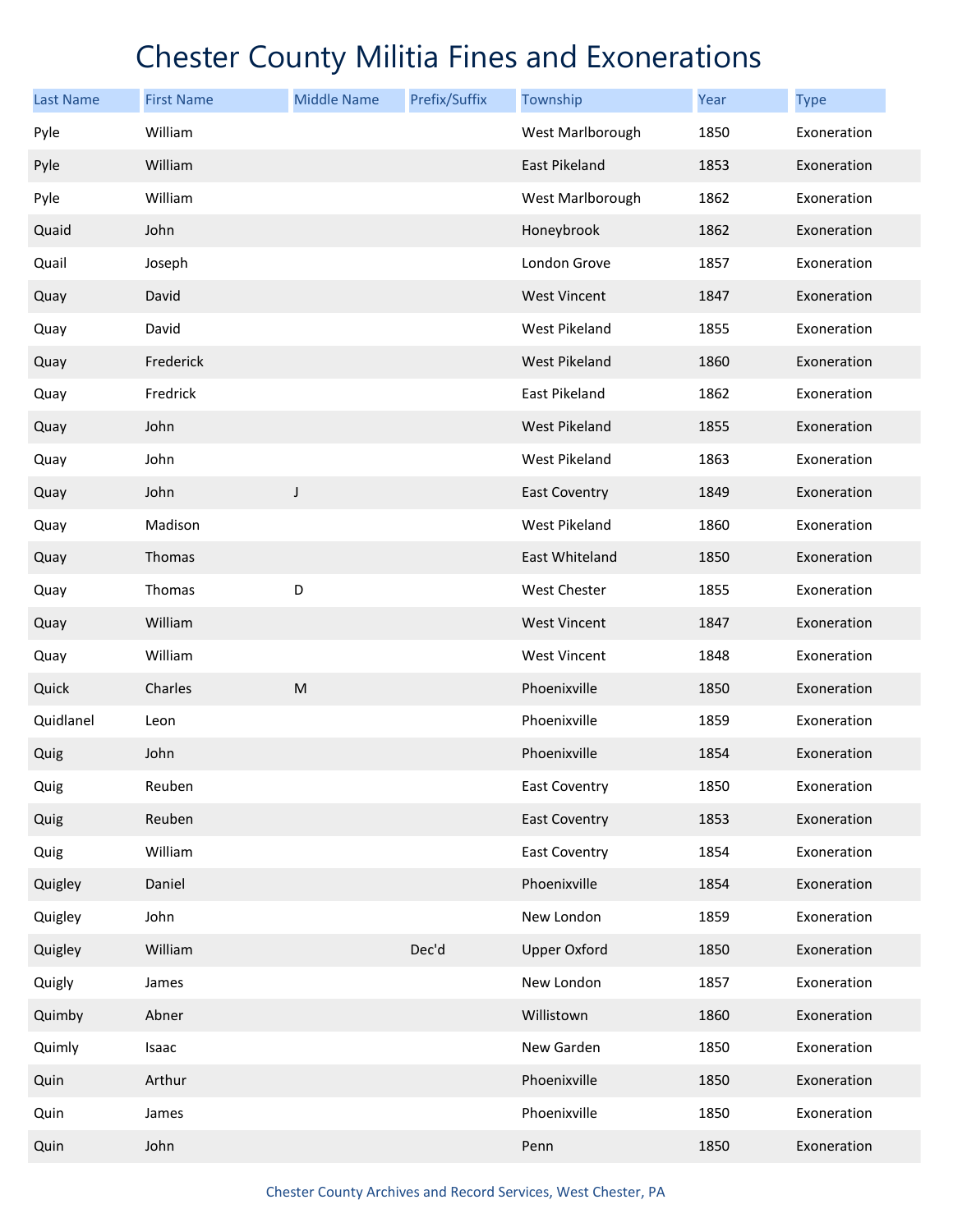| <b>Last Name</b> | <b>First Name</b> | <b>Middle Name</b> | Prefix/Suffix | Township             | Year | <b>Type</b> |
|------------------|-------------------|--------------------|---------------|----------------------|------|-------------|
| Quin             | John              |                    |               | Phoenixville         | 1855 | Exoneration |
| Quinn            | Barney            |                    |               | Phoenixville         | 1853 | Exoneration |
| Quinn            | James             |                    |               | Phoenixville         | 1854 | Exoneration |
| Quinn            | John              |                    |               | Phoenixville         | 1853 | Exoneration |
| Quinn            | John              |                    |               | Phoenixville         | 1854 | Exoneration |
| Quinn            | John              |                    |               | Phoenixville         | 1858 | Exoneration |
| Quinn            | Thomas            |                    |               | Phoenixville         | 1853 | Exoneration |
| Quinter          | George            |                    |               | South Conventry      | 1855 | Exoneration |
| Quinter          | William           |                    | Dec'd         | South Conventry      | 1858 | Exoneration |
| Qullin           | Thomas            |                    |               | Elk                  | 1859 | Exoneration |
| R                | Samuel            | R.M                |               | West Brandywine      | 1858 | Exoneration |
| Rabbet           | William           |                    |               | West Pikeland        | 1848 | Exoneration |
| Radcliff         | Clinton           |                    |               | Charlestown          | 1847 | Exoneration |
| Radcliff         | John              | W                  |               | <b>West Pikeland</b> | 1860 | Exoneration |
| Radcliff         | Preston           |                    |               | Phoenixville         | 1854 | Exoneration |
| Radcliff         | Preston           |                    | Dec'd         | Phoenixville         | 1859 | Exoneration |
| Radcliff         | S                 |                    |               | Phoenixville         | 1853 | Exoneration |
| Radcliff         | Samuel            |                    |               | Phoenixville         | 1858 | Exoneration |
| Radcliff         | Samuel            |                    |               | Phoenixville         | 1862 | Exoneration |
| Radcliff         | Samuel            | P                  |               | East Whiteland       | 1848 | Exoneration |
| Radcliff         | Samuel            | P                  |               | Tredyffrin           | 1850 | Exoneration |
| Radefer          | Andrew            |                    |               | Phoenixville         | 1862 | Exoneration |
| Radfern          | Francis           |                    |               | Phoenixville         | 1854 | Exoneration |
| Rafsnyder        | James             |                    |               | Phoenixville         | 1853 | Exoneration |
| Rafsnyder        | Joseph            |                    |               | Phoenixville         | 1850 | Exoneration |
| Ragan            | Marshall          |                    |               | West Nottingham      | 1856 | Exoneration |
| Rahburn          | John              |                    |               | West Nottingham      | 1855 | Exoneration |
| Rahn             | Francis           |                    |               | North Conventry      | 1855 | Exoneration |
| Raifsnyder       | James             |                    |               | Phoenixville         | 1855 | Exoneration |
| Raisor           | Uriah             |                    |               | Easttown             | 1847 | Exoneration |
| Raisor           | Uriah             |                    |               | Easttown             | 1855 | Exoneration |
| Raiton           | John              |                    |               | West Chester         | 1855 | Exoneration |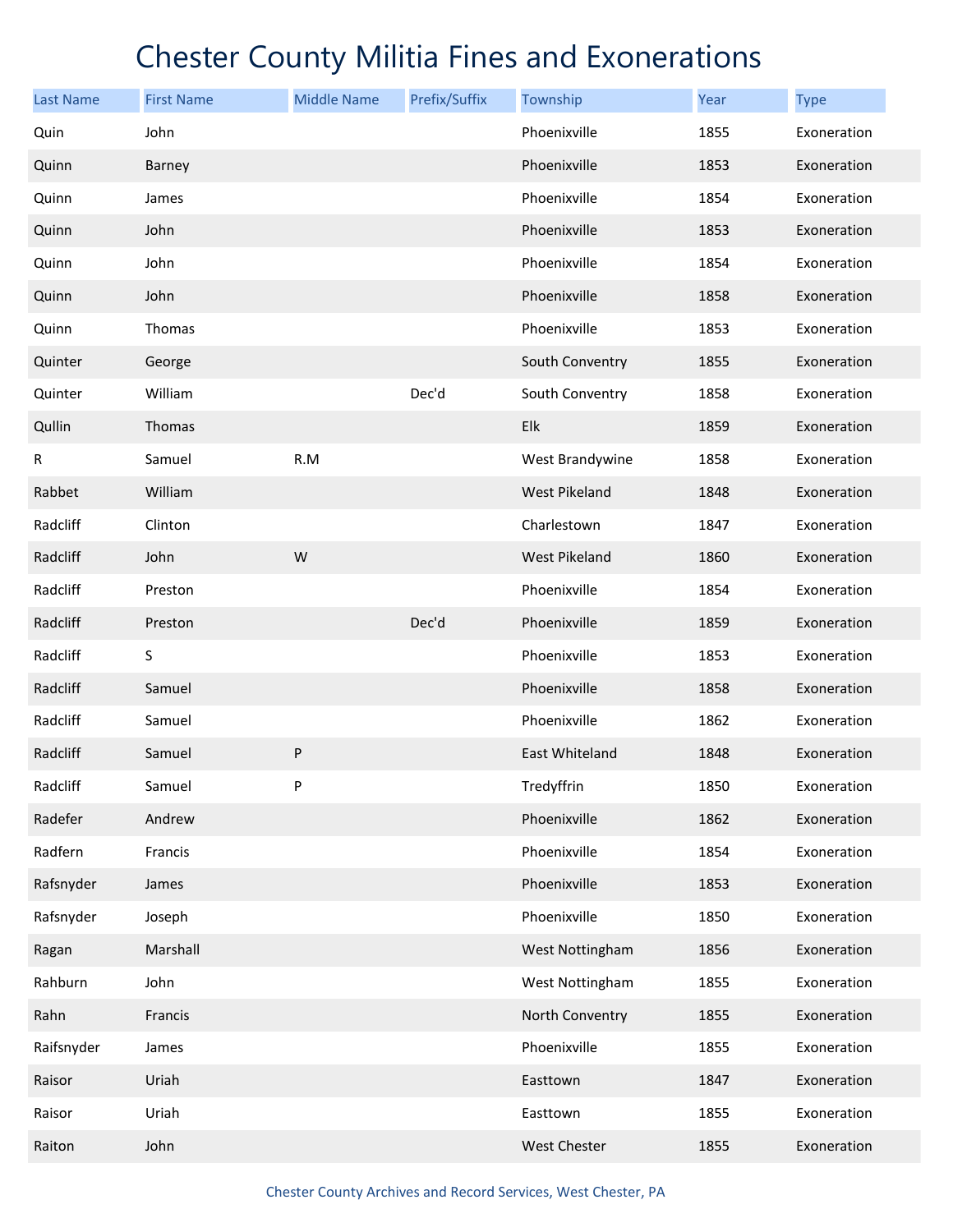| <b>Last Name</b> | <b>First Name</b> | <b>Middle Name</b> | Prefix/Suffix | Township            | Year | <b>Type</b>  |
|------------------|-------------------|--------------------|---------------|---------------------|------|--------------|
| Ralston          | Levi              |                    |               | East Vincent        | 1849 | Exoneration  |
| Rambo            | Andrew            | ${\sf N}$          |               | London Grove        | 1852 | Exoneration  |
| Rambo            | Charles           |                    |               | East Whiteland      | 1856 | Exoneration  |
| Rambo            | George            |                    |               | West Brandywine     | 1852 | Exoneration  |
| Rambo            | Nathan            |                    |               | Schuylkill          | 1849 | Exoneration  |
| Rambo            | Reuben            |                    |               | <b>East Vincent</b> | 1849 | Exoneration  |
| Rambo            | Reuben            |                    |               | East Vincent        | 1850 | Exoneration  |
| Rambo            | Theodore          |                    | Dec'd         | East Caln           | 1855 | Exoneration  |
| Rambo            | Theodore          |                    |               | East Caln           | 1856 | Exoneration  |
| Rambo            | Theodore          |                    |               | East Caln           | 1858 | Militia List |
| Rambo            | Theodore          |                    | Dec'd         | Downingtown         | 1860 | Exoneration  |
| Rambo            | Thomas            |                    |               | Valley              | 1862 | Exoneration  |
| Rambo            | William           |                    |               | East Fallowfield    | 1853 | Exoneration  |
| Rambo            | William           |                    |               | Newlin              | 1853 | Exoneration  |
| Rambo            | William           |                    |               | Sadsbury            | 1856 | Exoneration  |
| Rambo            | William           |                    |               | Charlestown         | 1860 | Exoneration  |
| Rambo            | William           |                    |               | East Pikeland       | 1863 | Exoneration  |
| Ramo             | John              |                    |               | Kennett             | 1849 | Exoneration  |
| Ramsay           | Amos              |                    |               | Londonderry         | 1857 | Exoneration  |
| Ramsay           | Emmor             |                    |               | Londonderry         | 1853 | Exoneration  |
| Ramsay           | Francis           |                    |               | <b>Upper Oxford</b> | 1854 | Exoneration  |
| Ramsay           | Hugh              |                    |               | East Nottingham     | 1856 | Exoneration  |
| Ramsay           | Joseph            |                    | Jr            | Londonderry         | 1853 | Exoneration  |
| Ramsay           | Joseph            |                    |               | West Marlborough    | 1855 | Exoneration  |
| Ramsay           | Thomas            |                    |               | Londonderry         | 1853 | Exoneration  |
| Ramsay           | Thomas            |                    |               | Londonderry         | 1856 | Exoneration  |
| Ramsey           |                   |                    | Dr            | East Whiteland      | 1858 | Exoneration  |
| Ramsey           | Amos              |                    |               | East Fallowfield    | 1858 | Exoneration  |
| Ramsey           | Charles           |                    |               | Valley              | 1853 | Exoneration  |
| Ramsey           | John              |                    |               | East Nottingham     | 1850 | Exoneration  |
| Ramsey           | John              |                    |               | East Nottingham     | 1853 | Militia List |
| Ramsey           | Joseph            |                    |               | Newlin              | 1849 | Exoneration  |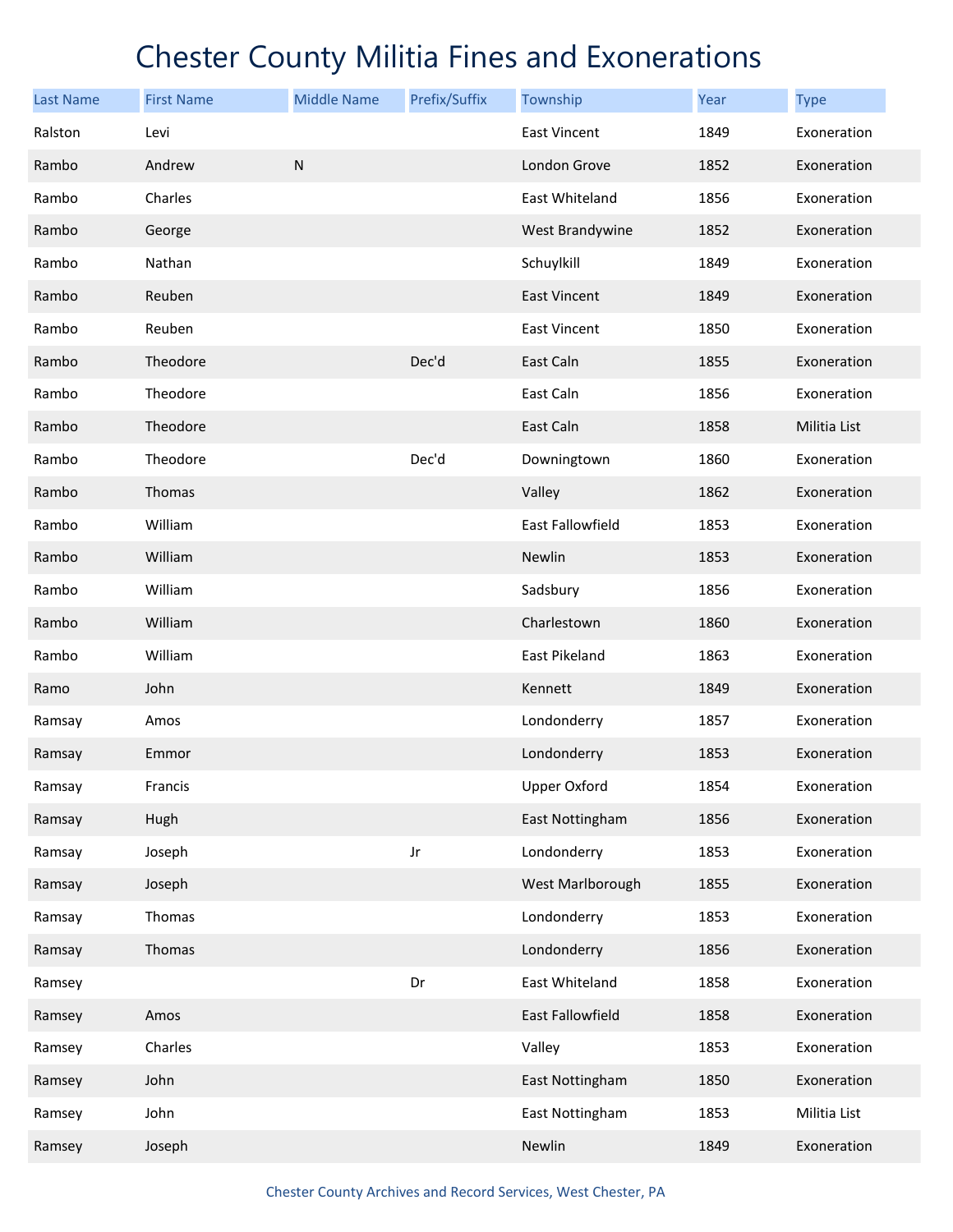| <b>Last Name</b> | <b>First Name</b> | <b>Middle Name</b> | Prefix/Suffix | Township             | Year | <b>Type</b>  |
|------------------|-------------------|--------------------|---------------|----------------------|------|--------------|
| Ramsey           | Philip            |                    |               | East Nottingham      | 1853 | Militia List |
| Ramsey           | Robert            |                    |               | East Nottingham      | 1849 | Exoneration  |
| Ramsey           | Robert            |                    |               | East Nottingham      | 1850 | Exoneration  |
| Ramsey           | Robert            |                    |               | East Fallowfield     | 1854 | Exoneration  |
| Ramsey           | Samuel            |                    |               | <b>West Nantmeal</b> | 1853 | Exoneration  |
| Ramstine         | John              |                    |               | East Nantmeal        | 1847 | Exoneration  |
| Ranck            | John              | D                  |               | Honeybrook           | 1859 | Exoneration  |
| Randles          | John              | $\sf A$            |               | Sadsbury             | 1858 | Exoneration  |
| Randles          | Thomas            |                    |               | Charlestown          | 1847 | Exoneration  |
| Randolph         | Samuel            |                    |               | West Whiteland       | 1849 | Exoneration  |
| Randy            | John              |                    |               | Phoenixville         | 1850 | Exoneration  |
| Rapp             | $\sf B$           | $\mathsf F$        |               | South Conventry      | 1863 | Exoneration  |
| Rapp             | Benjamin          | Τ                  |               | East Pikeland        | 1860 | Exoneration  |
| Rapp             | Davis             | ${\sf M}$          |               | Charlestown          | 1847 | Exoneration  |
| Rapp             | Franklin          |                    |               | South Conventry      | 1862 | Exoneration  |
| Rapp             | John              |                    |               | Tredyffrin           | 1855 | Exoneration  |
| Rapp             | John              |                    |               | Phoenixville         | 1858 | Exoneration  |
| Rapp             | Joseph            | $\sf E$            |               | East Pikeland        | 1859 | Exoneration  |
| Rapp             | Stephen           | H                  |               | Charlestown          | 1860 | Exoneration  |
| Rardon           | Richard           |                    |               | East Marlborough     | 1860 | Exoneration  |
| Rarely           | John              |                    |               | East Fallowfield     | 1860 | Exoneration  |
| Ratcliff         | Clinton           |                    |               | <b>West Pikeland</b> | 1848 | Exoneration  |
| Rattew           | Charles           |                    |               | <b>West Nantmeal</b> | 1862 | Exoneration  |
| Ravley           | George            |                    |               | West Bradford        | 1853 | Exoneration  |
| Rawlan           | Thomas            |                    |               | East Coventry        | 1860 | Exoneration  |
| Ray              | James             |                    |               | Warwick              | 1850 | Exoneration  |
| Ray              | John              |                    |               | Lower Oxford         | 1849 | Exoneration  |
| Ray              | Joseph            |                    |               | East Goshen          | 1850 | Exoneration  |
| Rayburn          | Samuel            | J                  |               | East Nottingham      | 1858 | Exoneration  |
| Raydon           | Michael           |                    |               | East Caln            | 1853 | Exoneration  |
| Rayfsnider       | Jeremiah          |                    |               | North Conventry      | 1847 | Exoneration  |
| Rayson           | Joshua            |                    |               | Schuylkill           | 1849 | Exoneration  |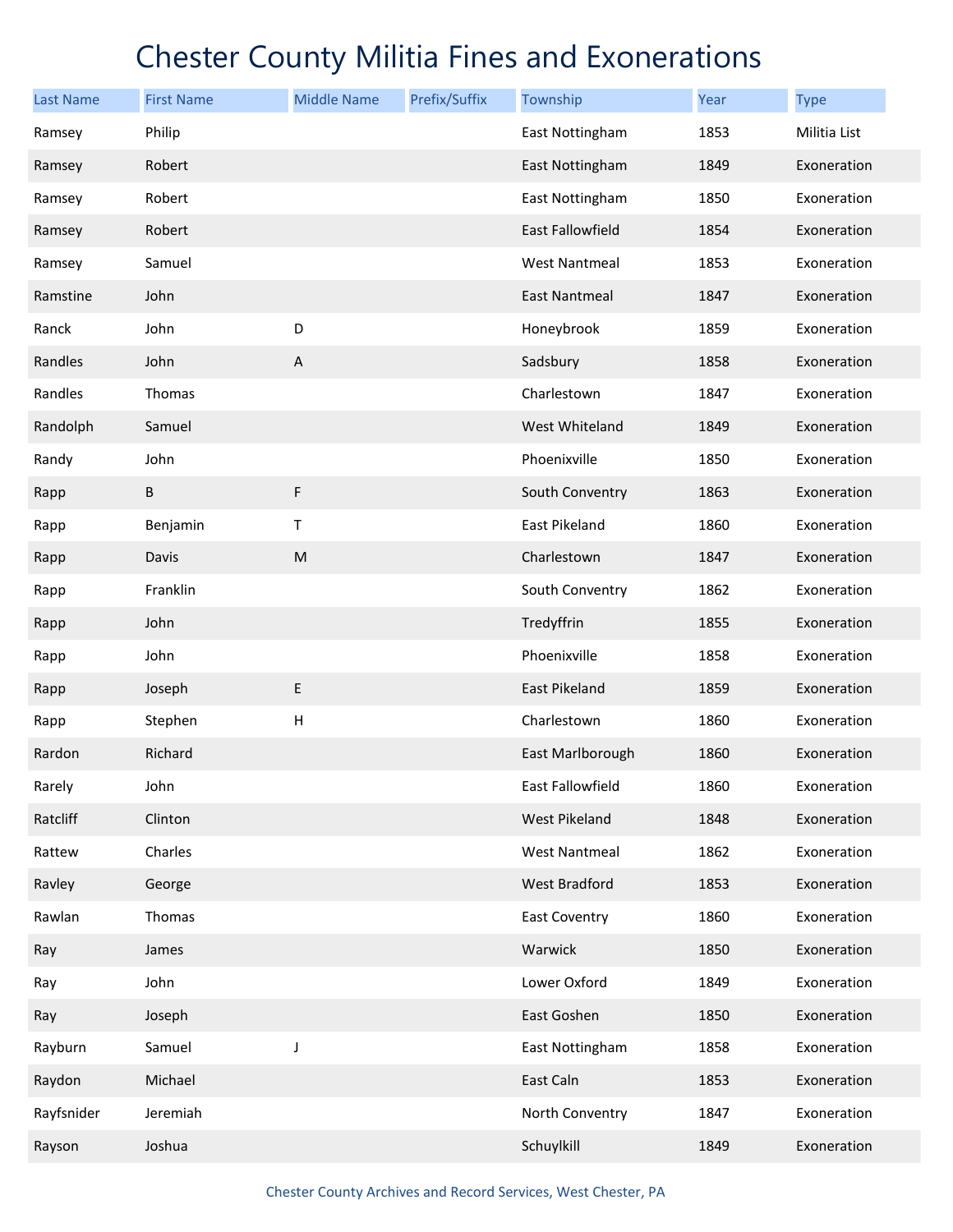| <b>Last Name</b> | <b>First Name</b> | <b>Middle Name</b> | Prefix/Suffix | Township             | Year | <b>Type</b>  |
|------------------|-------------------|--------------------|---------------|----------------------|------|--------------|
| Razor            | Uriah             |                    |               | Easttown             | 1853 | Exoneration  |
| Razor            | William           |                    |               | East Vincent         | 1862 | Exoneration  |
| Rea              | Benjamin          |                    |               | Warwick              | 1853 | Exoneration  |
| Rea              | Jacob             |                    |               | East Brandywine      | 1855 | Militia List |
| Rea              | Jacob             |                    |               | East Brandywine      | 1857 | Militia Tax  |
| Rea              | Jacob             |                    |               | East Brandywine      | 1858 | Militia List |
| Rea              | Jacob             | В                  |               | Uwchlan              | 1851 | Exoneration  |
| Rea              | James             |                    |               | West Caln            | 1849 | Exoneration  |
| Rea              | James             |                    |               | Warwick              | 1853 | Exoneration  |
| Rea              | James             |                    |               | East Brandywine      | 1853 | Exoneration  |
| Rea              | James             | G                  |               | Wallace              | 1858 | Militia List |
| Rea              | James             | G                  |               | Wallace              | 1859 | Militia List |
| Rea              | John              |                    |               | Wallace              | 1858 | Exoneration  |
| Rea              | John              |                    |               | Wallace              | 1858 | Militia List |
| Rea              | Jonathan          |                    |               | West Nottingham      | 1860 | Exoneration  |
| Rea              | Joseph            |                    |               | <b>West Nantmeal</b> | 1849 | Exoneration  |
| Rea              | Joseph            |                    |               | Wallace              | 1858 | Militia List |
| Rea              | William           |                    |               | East Brandywine      | 1862 | Militia List |
| Read             | Andrew            |                    |               | Phoenixville         | 1850 | Exoneration  |
| Read             | James             | $\mathsf C$        |               | West Fallowfield     | 1852 | Exoneration  |
| Read             | John              |                    |               | Kennett              | 1849 | Exoneration  |
| Read             | Jonah             |                    |               | <b>West Nantmeal</b> | 1849 | Exoneration  |
| Read             | Thomas            |                    |               | Phoenixville         | 1850 | Exoneration  |
| Readman          | John              |                    |               | London Britain       | 1854 | Exoneration  |
| Ready            | Michael           |                    |               | Honeybrook           | 1859 | Exoneration  |
| Reagan           | George            | ${\sf W}$          |               | South Conventry      | 1862 | Exoneration  |
| Reagan           | William           |                    |               | South Conventry      | 1862 | Exoneration  |
| Reamer           | James             |                    |               | West Brandywine      | 1850 | Exoneration  |
| Reamer           | John              |                    |               | West Brandywine      | 1850 | Exoneration  |
| Reamy            | John              |                    |               | Tredyffrin           | 1857 | Exoneration  |
| Rear             | David             | R                  |               | Wallace              | 1858 | Militia List |
| Reardon          | Richard           |                    |               | East Marlborough     | 1862 | Exoneration  |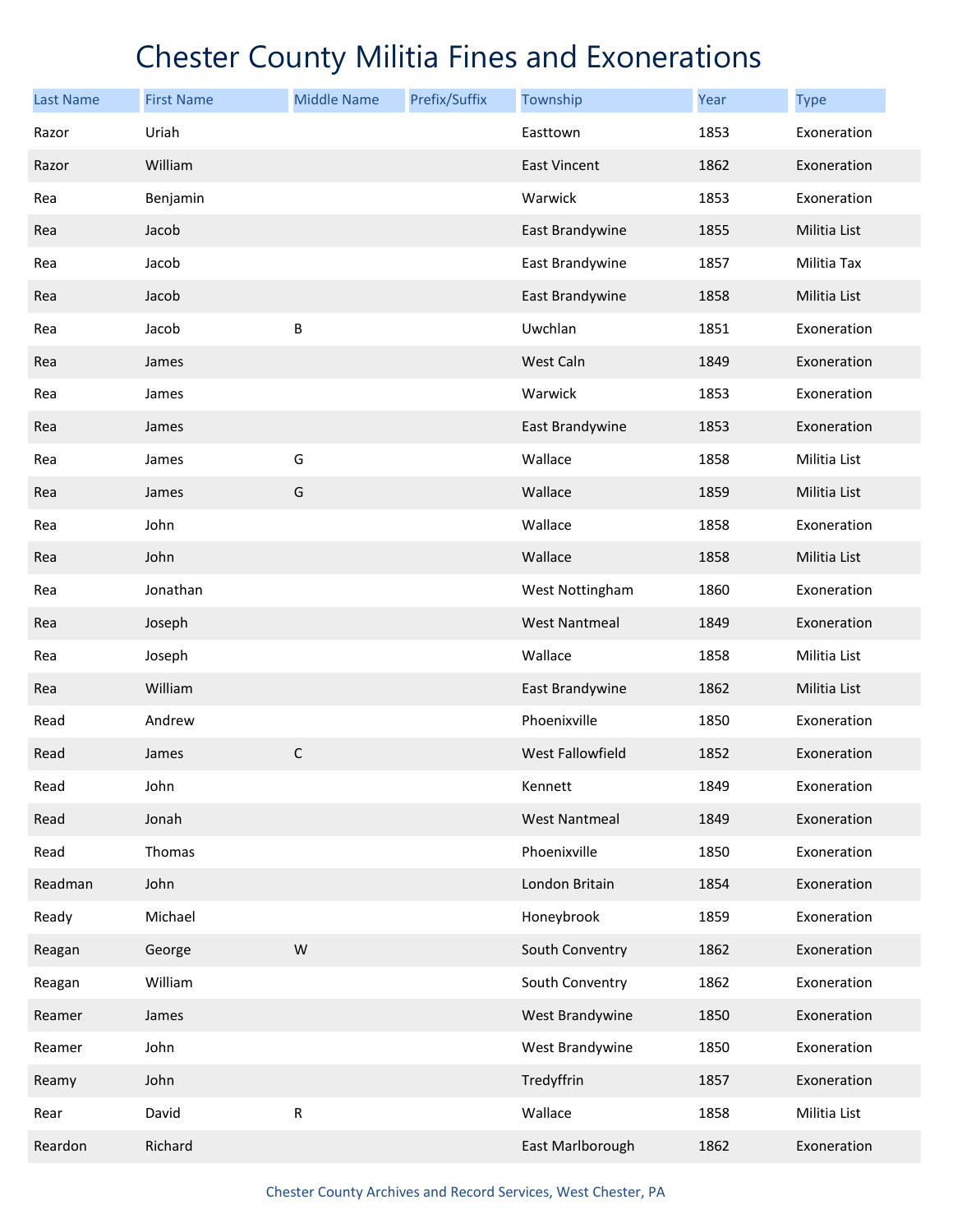| <b>Last Name</b> | <b>First Name</b> | <b>Middle Name</b> | Prefix/Suffix | Township            | Year | <b>Type</b> |
|------------------|-------------------|--------------------|---------------|---------------------|------|-------------|
| Reardon          | Thomas            |                    |               | East Nottingham     | 1854 | Exoneration |
| Rearoden         | Thomas            |                    |               | Phoenixville        | 1850 | Exoneration |
| Reas             | John              |                    |               | Penn                | 1850 | Exoneration |
| Rease            | Hood              |                    |               | Londonderry         | 1854 | Exoneration |
| Rease            | Leof              |                    |               | Kennett Square      | 1862 | Exoneration |
| Reath            | Thomas            |                    |               | Phoenixville        | 1853 | Exoneration |
| Reath            | William           |                    |               | East Whiteland      | 1852 | Exoneration |
| Reburn           | George            |                    |               | Lower Oxford        | 1849 | Exoneration |
| Red              | Emmor             |                    |               | East Fallowfield    | 1850 | Exoneration |
| Redfin           | Francis           |                    |               | Phoenixville        | 1853 | Exoneration |
| Rediman          | Frederick         |                    |               | East Brandywine     | 1854 | Exoneration |
| Redman           | James             |                    |               | <b>West Chester</b> | 1855 | Exoneration |
| Redy             | John              |                    |               | Phoenixville        | 1853 | Exoneration |
| Reece            | A                 | J                  |               | Sadsbury            | 1857 | Exoneration |
| Reece            | Charles           |                    |               | Sadsbury            | 1857 | Exoneration |
| Reece            | James             |                    |               | <b>Upper Oxford</b> | 1853 | Exoneration |
| Reece            | Samuel            |                    |               | West Fallowfield    | 1853 | Exoneration |
| Reece            | Washington        |                    |               | East Vincent        | 1862 | Exoneration |
| Reecer           |                   |                    | Dr            | East Whiteland      | 1858 | Exoneration |
| Reed             | Barnard           |                    |               | East Bradford       | 1853 | Exoneration |
| Reed             | Barney            |                    |               | East Bradford       | 1850 | Exoneration |
| Reed             | Barney            |                    |               | Downingtown         | 1863 | Exoneration |
| Reed             | George            |                    |               | Sadsbury            | 1850 | Exoneration |
| Reed             | George            |                    |               | New London          | 1857 | Exoneration |
| Reed             | George            |                    |               | New London          | 1858 | Exoneration |
| Reed             | James             |                    |               | West Marlborough    | 1849 | Exoneration |
| Reed             | James             |                    |               | Sadsbury            | 1850 | Exoneration |
| Reed             | James             |                    | Dec'd         | West Marlborough    | 1850 | Exoneration |
| Reed             | James             |                    |               | West Marlborough    | 1850 | Exoneration |
| Reed             | James             | $\mathsf C$        | Dec'd         | West Fallowfield    | 1853 | Exoneration |
| Reed             | James             | $\mathsf C$        |               | Highland            | 1857 | Exoneration |
| Reed             | John              |                    |               | Lower Oxford        | 1849 | Exoneration |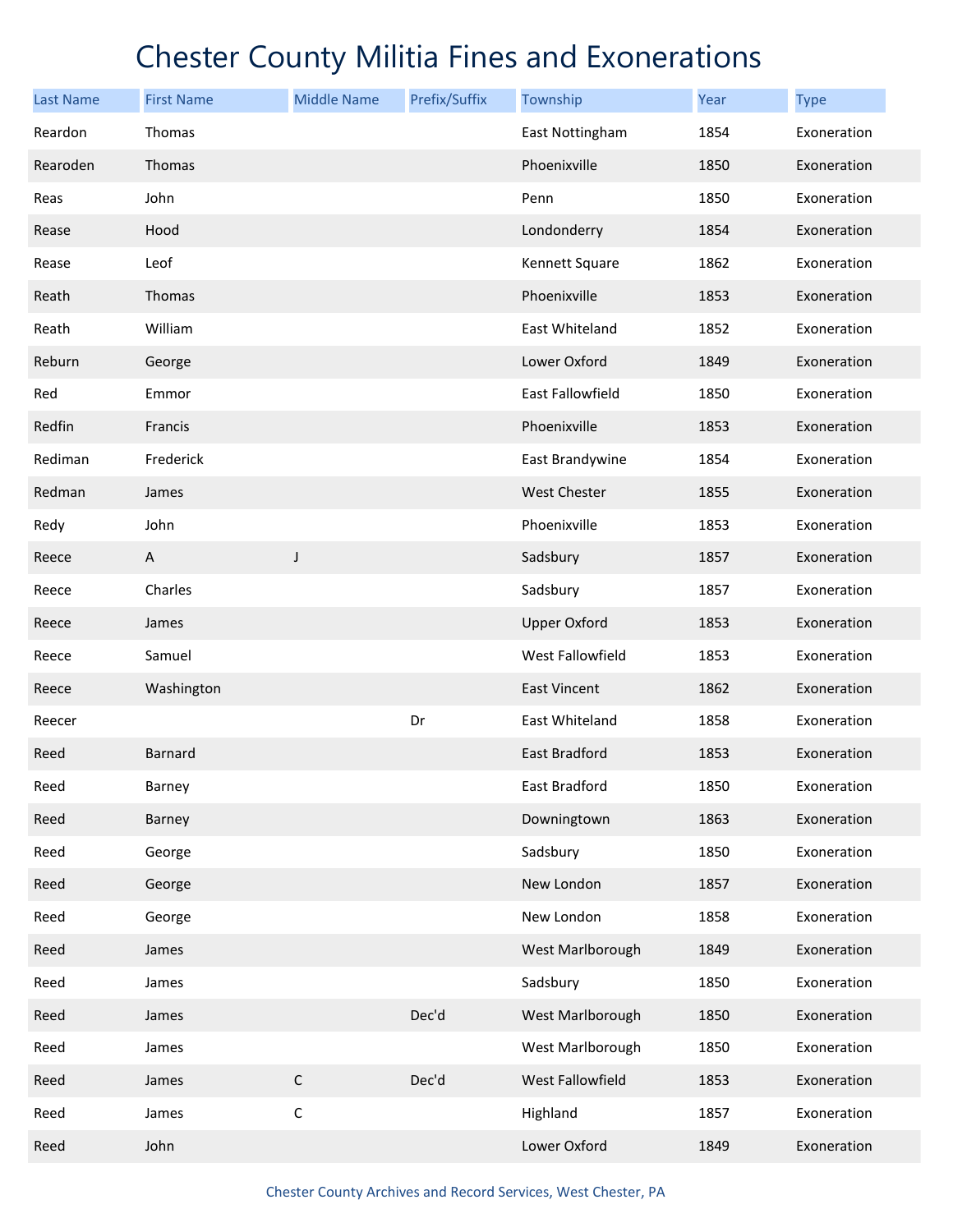| <b>Last Name</b> | <b>First Name</b> | <b>Middle Name</b> | Prefix/Suffix | Township            | Year | <b>Type</b>  |
|------------------|-------------------|--------------------|---------------|---------------------|------|--------------|
| Reed             | John              |                    |               | Schuylkill          | 1849 | Exoneration  |
| Reed             | John              |                    |               | Kennett             | 1850 | Exoneration  |
| Reed             | John              |                    |               | Pennsbury           | 1850 | Exoneration  |
| Reed             | John              |                    |               | <b>East Vincent</b> | 1851 | Exoneration  |
| Reed             | John              |                    |               | Pennsbury           | 1862 | Exoneration  |
| Reed             | Joseph            |                    |               | Uwchlan             | 1857 | Exoneration  |
| Reed             | Joseph            |                    |               | Wallace             | 1858 | Militia List |
| Reed             | Joseph            |                    |               | Wallace             | 1859 | Militia List |
| Reed             | Joseph            |                    |               | Wallace             | 1863 | Exoneration  |
| Reed             | Kersey            |                    |               | East Caln           | 1849 | Exoneration  |
| Reed             | Levis             |                    |               | Lower Oxford        | 1858 | Exoneration  |
| Reed             | Levis             |                    |               | West Marlborough    | 1863 | Exoneration  |
| Reed             | Martin            |                    |               | West Fallowfield    | 1849 | Exoneration  |
| Reed             | Martin            |                    |               | West Fallowfield    | 1850 | Exoneration  |
| Reed             | Robert            |                    |               | Lower Oxford        | 1849 | Exoneration  |
| Reed             | William           |                    |               | East Caln           | 1850 | Exoneration  |
| Reed             | William           |                    |               | West Fallowfield    | 1852 | Exoneration  |
| Reed             | William           |                    |               | East Brandywine     | 1853 | Exoneration  |
| Reed             | William           |                    |               | East Caln           | 1854 | Exoneration  |
| Reed             | William           |                    |               | Uwchlan             | 1857 | Exoneration  |
| Reed             | William           |                    |               | Valley              | 1858 | Exoneration  |
| Reed             | William           |                    |               | West Nottingham     | 1859 | Exoneration  |
| Reeden           | Samuel            | J                  |               | Newlin              | 1863 | Exoneration  |
| Reeder           | Gerhart           |                    |               | Honeybrook          | 1860 | Exoneration  |
| Reeder           | Samuel            | J                  |               | Newlin              | 1858 | Exoneration  |
| Reeder           | Samuel            | $\mathsf J$        |               | Newlin              | 1859 | Exoneration  |
| Reedon           | Benjamin          |                    |               | West Fallowfield    | 1853 | Exoneration  |
| Reeley           | William           |                    |               | West Goshen         | 1855 | Exoneration  |
| Rees             | Joseph            |                    |               | East Brandywine     | 1858 | Militia List |
| Rees             | Joseph            |                    |               | East Brandywine     | 1858 | Exoneration  |
| Rees             | Thomas            |                    |               | Warwick             | 1850 | Exoneration  |
| Rees             | William           |                    |               | Schuylkill          | 1848 | Exoneration  |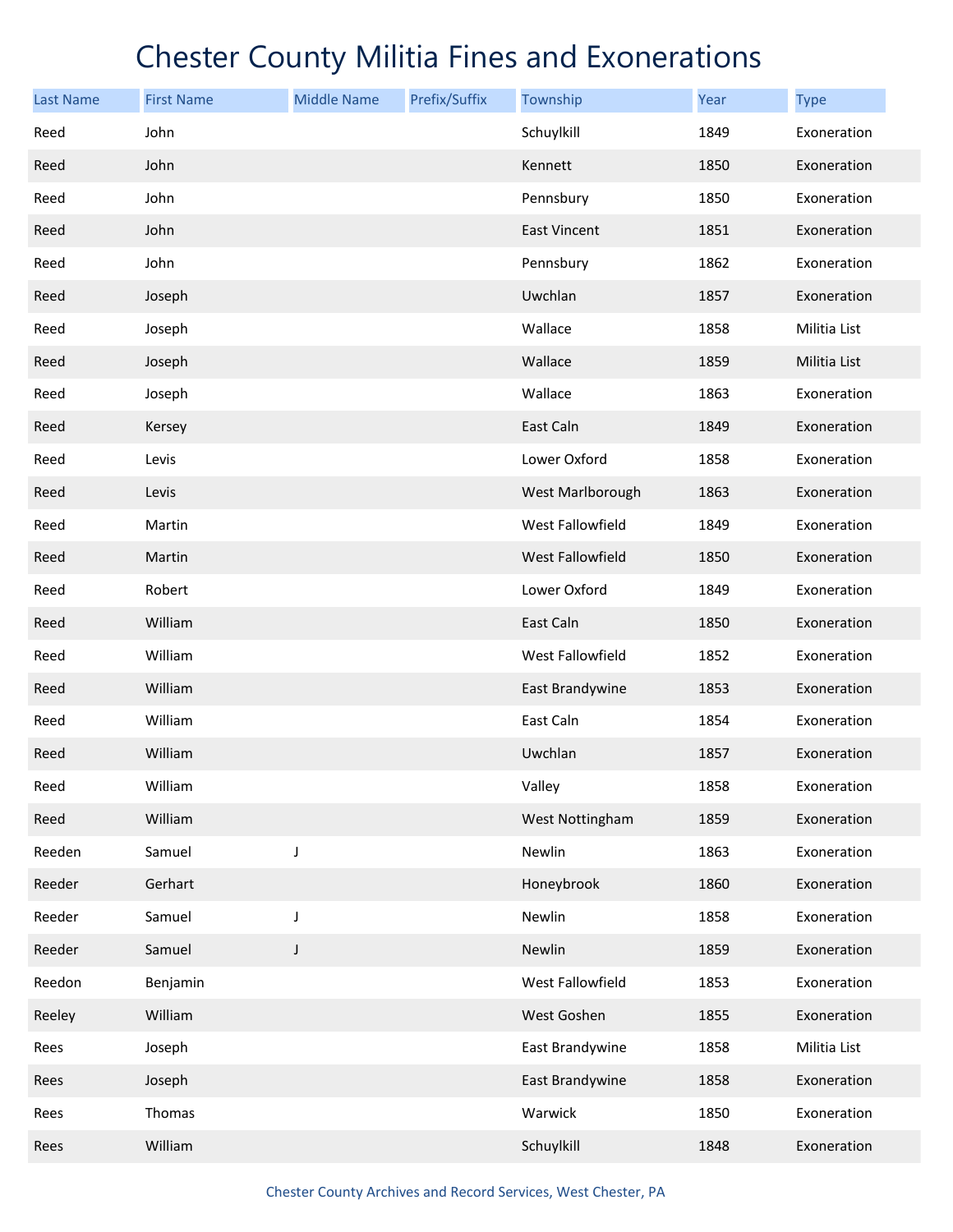| <b>Last Name</b> | <b>First Name</b> | <b>Middle Name</b> | Prefix/Suffix | Township            | Year    | <b>Type</b>  |
|------------------|-------------------|--------------------|---------------|---------------------|---------|--------------|
| Reese            | Benjamin          |                    | Jr            | West Bradford       | 1856    | Militia List |
| Reese            | David             |                    |               | Phoenixville        | 1853    | Exoneration  |
| Reese            | Ε                 |                    |               | Thornbury           | 1853    | Exoneration  |
| Reese            | Jefferson         |                    |               | West Whiteland      | 1858    | Exoneration  |
| Reese            | Joseph            |                    |               | East Caln           | 1858    | Militia List |
| Reese            | Joseph            |                    |               | East Caln           | 1858    | Exoneration  |
| Reese            | Judson            |                    |               | East Fallowfield    | 1862    | Exoneration  |
| Reese            | Richard           |                    |               | <b>West Vincent</b> | 1853    | Exoneration  |
| Reese            | Robert            | J                  |               | East Fallowfield    | 1857    | Exoneration  |
| Reese            | Samuel            | J                  |               | West Fallowfield    | 1863    | Exoneration  |
| Reese            | Washington        |                    |               | East Vincent        | 1859    | Exoneration  |
| Reese            | William           |                    |               | West Caln           | 1855    | Exoneration  |
| Reese            | William           |                    |               | East Pikeland       | 1859    | Exoneration  |
| Reeves           | William           |                    |               | Schuylkill          | 1849    | Exoneration  |
| Reeves           | William           |                    |               | Willistown          | 1862    | Exoneration  |
| Regester         | Daniel            |                    |               | West Marlborough    | Undated | Exoneration  |
| Regester         | Jacob             | Т                  |               | East Whiteland      | 1862    | Exoneration  |
| Regester         | John              |                    |               | Westtown            | 1850    | Exoneration  |
| Regester         | Thomas            |                    |               | Newlin              | 1854    | Exoneration  |
| Regester         | Thomas            |                    |               | East Brandywine     | 1857    | Militia Tax  |
| Regester         | William           |                    |               | East Brandywine     | 1855    | Militia List |
| Regester         | William           |                    |               | East Brandywine     | 1857    | Militia Tax  |
| Register         | Daniel            |                    |               | West Marlborough    | 1853    | Exoneration  |
| Register         | Daniel            |                    |               | West Marlborough    | 1856    | Exoneration  |
| Register         | David             |                    |               | Uwchlan             | 1857    | Exoneration  |
| Reiber           | A                 |                    |               | Phoenixville        | 1853    | Exoneration  |
| Reid             | George            |                    |               | Highland            | 1858    | Exoneration  |
| Reid             | James             |                    |               | West Fallowfield    | 1849    | Exoneration  |
| Reid             | James             | F                  |               | West Brandywine     | 1857    | Exoneration  |
| Reid             | James             | F                  |               | West Chester        | 1859    | Exoneration  |
| Reid             | Joseph            |                    |               | East Caln           | 1856    | Exoneration  |
| Reidenower       | George            |                    |               | Phoenixville        | 1862    | Exoneration  |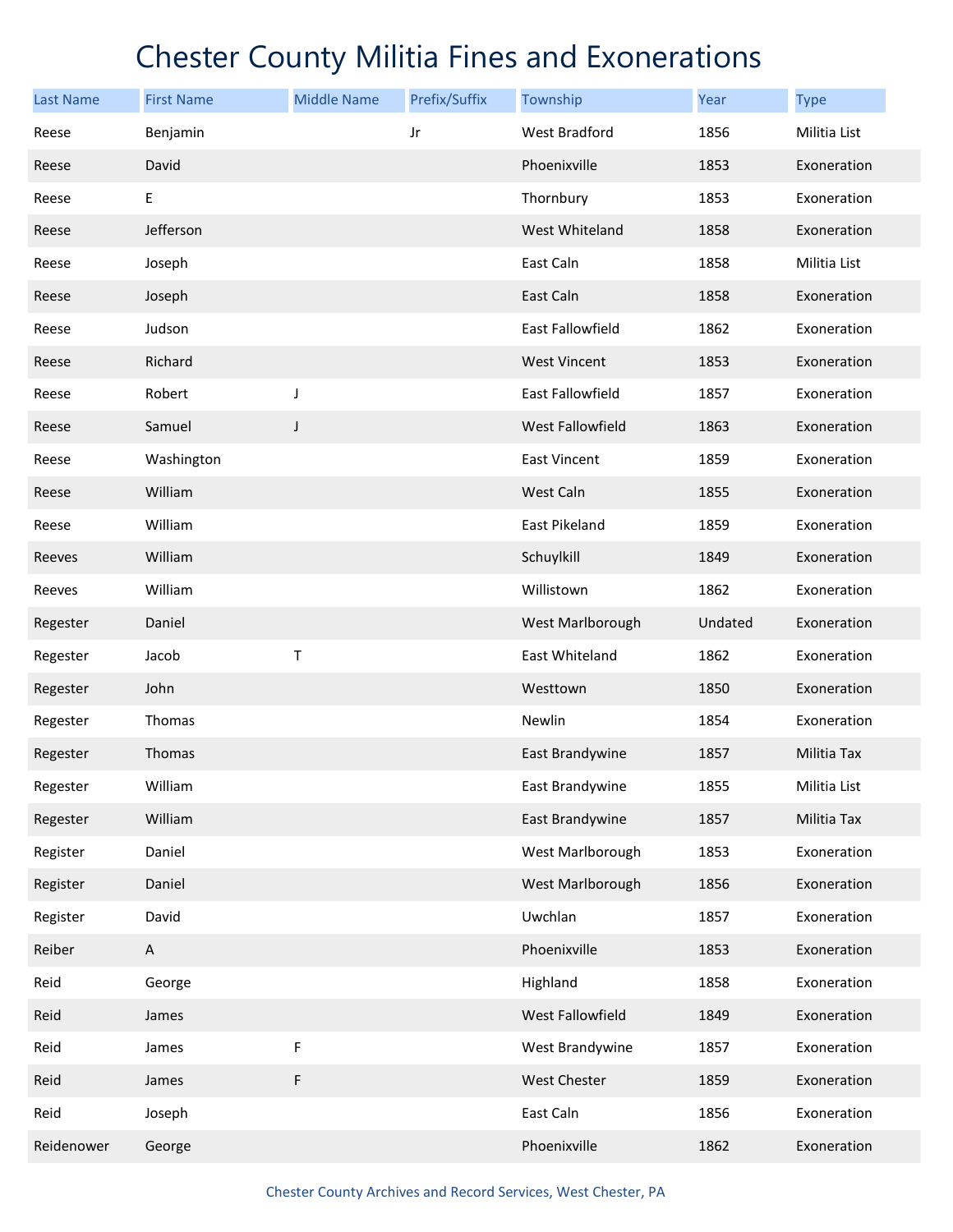| <b>Last Name</b> | <b>First Name</b> | <b>Middle Name</b> | Prefix/Suffix | Township             | Year | <b>Type</b>  |
|------------------|-------------------|--------------------|---------------|----------------------|------|--------------|
| Reiff            | John              |                    |               | <b>East Coventry</b> | 1853 | Exoneration  |
| Reifsnyder       | J                 |                    |               | Phoenixville         | 1859 | Exoneration  |
| Reifsnyder       | Jacob             | Υ                  |               | North Conventry      | 1858 | Exoneration  |
| Reifsnyder       | James             |                    |               | Phoenixville         | 1858 | Exoneration  |
| Reigner          | Joseph            |                    |               | South Conventry      | 1854 | Exoneration  |
| Reinard          | William           |                    |               | North Conventry      | 1857 | Exoneration  |
| Reinhart         | Josiah            |                    |               | <b>East Coventry</b> | 1857 | Exoneration  |
| Reiser           | John              |                    |               | Phoenixville         | 1858 | Exoneration  |
| Reisler          | Evan              |                    |               | Elk                  | 1858 | Exoneration  |
| Reitenbaugh      | Joseph            |                    |               | East Whiteland       | 1862 | Exoneration  |
| Rejester         | David             |                    |               | West Whiteland       | 1856 | Exoneration  |
| Remly            | Lewis             |                    |               | New London           | 1853 | Exoneration  |
| Rencus           | Benjamin          |                    |               | West Pikeland        | 1847 | Exoneration  |
| Rendle           | J                 |                    |               | Phoenixville         | 1853 | Exoneration  |
| Rennerd          | John              |                    |               | Schuylkill           | 1848 | Exoneration  |
| Renney           | Lewis             |                    |               | Pennsbury            | 1850 | Exoneration  |
| Renshaw          | Charles           |                    |               | Phoenixville         | 1853 | Exoneration  |
| Renshaw          | George            |                    |               | Phoenixville         | 1853 | Exoneration  |
| Renshaw          | George            |                    |               | Phoenixville         | 1858 | Exoneration  |
| Renshaw          | George            |                    |               | Phoenixville         | 1859 | Exoneration  |
| Renshaw          | James             |                    |               | Phoenixville         | 1854 | Exoneration  |
| Renshaw          | Richard           |                    |               | Phoenixville         | 1855 | Exoneration  |
| Renshaw          | Robert            |                    | Dec'd         | Phoenixville         | 1854 | Exoneration  |
| Repart           | Henry             |                    |               | East Caln            | 1849 | Exoneration  |
| Rephart          | D                 |                    |               | Phoenixville         | 1853 | Exoneration  |
| Rephart          | Henry             |                    |               | Valley               | 1853 | Exoneration  |
| Reppard          | William           |                    |               | Easttown             | 1853 | Exoneration  |
| Reppert          | Henry             |                    |               | North Conventry      | 1854 | Exoneration  |
| Resler           | Henry             |                    |               | Phoenixville         | 1853 | Exoneration  |
| Ressel           | Levi              |                    |               | Wallace              | 1858 | Militia List |
| Ressler          | Adam              |                    |               | Phoenixville         | 1855 | Exoneration  |
| Rettew           | Elijah            |                    |               | <b>West Nantmeal</b> | 1853 | Militia List |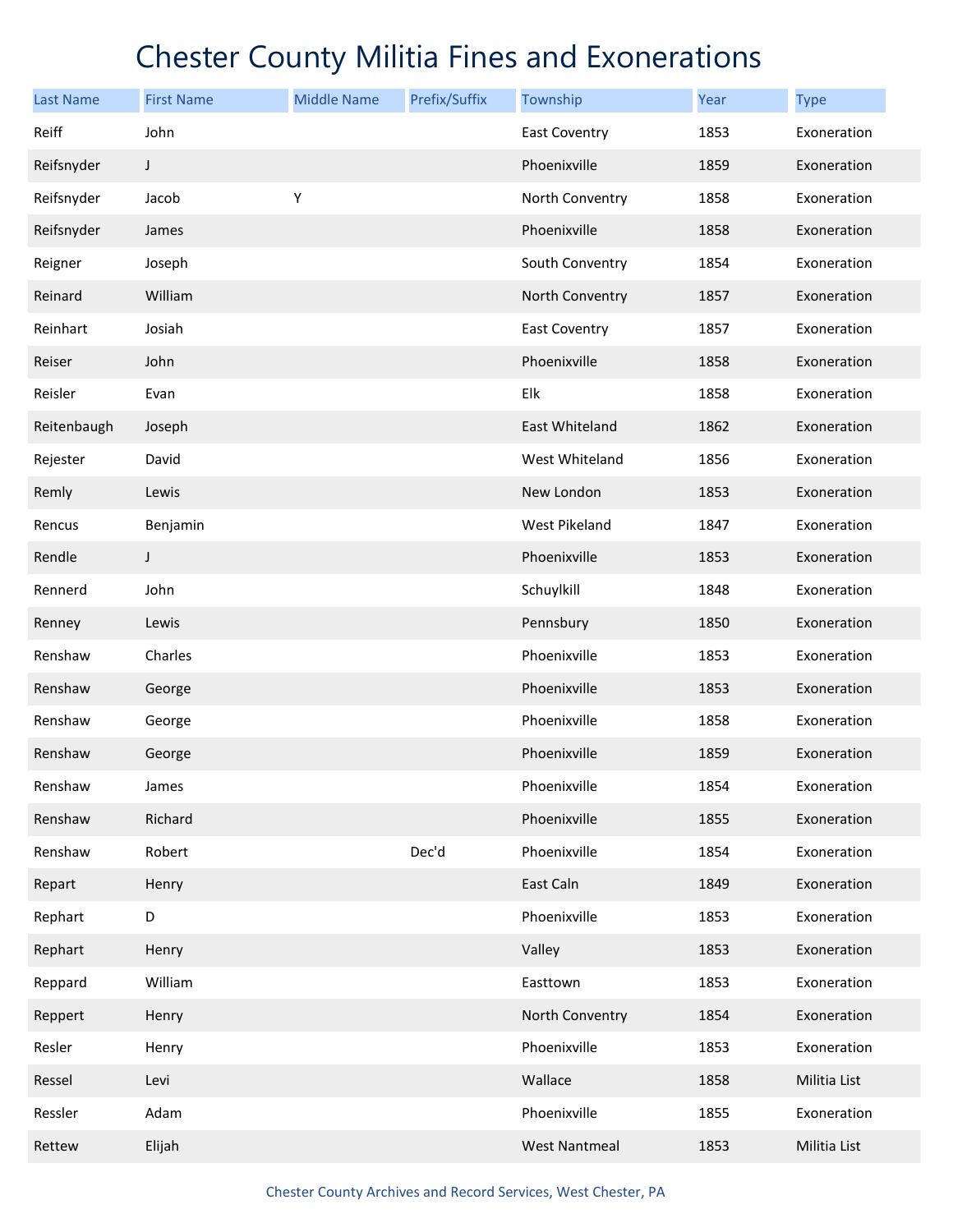| <b>Last Name</b> | <b>First Name</b> | <b>Middle Name</b> | Prefix/Suffix | Township             | Year    | <b>Type</b>  |
|------------------|-------------------|--------------------|---------------|----------------------|---------|--------------|
| Rettew           | John              |                    |               | <b>West Nantmeal</b> | 1853    | Exoneration  |
| Rettew           | Robert            |                    |               | <b>West Nantmeal</b> | 1853    | Militia List |
| Rettew           | Thomas            |                    |               | <b>West Nantmeal</b> | 1853    | Exoneration  |
| Retton           | Joseph            |                    |               | Valley               | 1857    | Exoneration  |
| Reubencan        | William           |                    |               | West Bradford        | 1856    | Militia List |
| Reyburn          | Alexander         |                    |               | Lower Oxford         | 1850    | Exoneration  |
| Reyburn          | Alexander         |                    |               | Lower Oxford         | 1857    | Exoneration  |
| Reyburn          | Ebenezar          |                    |               | Lower Oxford         | 1857    | Exoneration  |
| Reyburn          | Ebenezer          |                    |               | Lower Oxford         | 1863    | Exoneration  |
| Reyburn          | John              | J.W.               |               | Lower Oxford         | 1856    | Exoneration  |
| Reynard          | Benjamin          | F                  |               | North Conventry      | 1850    | Exoneration  |
| Reynolds         | George            |                    |               | Wallace              | 1855    | Exoneration  |
| Reynolds         | Henry             |                    |               | Kennett              | 1855    | Exoneration  |
| Reynolds         | Ira               |                    |               | West Nottingham      | 1857    | Exoneration  |
| Reynolds         | James             |                    |               | West Nottingham      | 1855    | Exoneration  |
| Reynolds         | James             | $\mathsf A$        |               | West Nottingham      | 1855    | Exoneration  |
| Reynolds         | James             | Α                  |               | West Nottingham      | 1862    | Exoneration  |
| Reynolds         | John              |                    |               | London Grove         | 1853    | Exoneration  |
| Reynolds         | Joseph            |                    |               | West Nottingham      | 1855    | Exoneration  |
| Reynolds         | Joseph            |                    |               | West Nottingham      | 1855    | Exoneration  |
| Reynolds         | Joseph            |                    |               | West Nottingham      | 1857    | Exoneration  |
| Reynolds         | Josiah            |                    |               | East Nottingham      | 1850    | Exoneration  |
| Reynolds         | Josiah            |                    |               | Elk                  | 1859    | Exoneration  |
| Reynolds         | Josiah            |                    |               | Lower Oxford         | 1862    | Exoneration  |
| Reynolds         | Vincent           |                    |               | West Nottingham      | 1856    | Exoneration  |
| Reynolds         | Vincent           |                    |               | West Nottingham      | Undated | Exoneration  |
| Reynolds         | Wilmer            |                    |               | <b>East Nantmeal</b> | 1856    | Exoneration  |
| Rhategan         | Patrick           |                    |               | London Grove         | 1853    | Exoneration  |
| Rhoad            | Peter             |                    |               | Upper Uwchlan        | 1859    | Exoneration  |
| Rhoades          | David             |                    |               | East Vincent         | 1856    | Exoneration  |
| Rhoads           | Jesse             |                    |               | North Conventry      | 1856    | Exoneration  |
| Rhoads           | Samuel            |                    |               | Charlestown          | 1847    | Exoneration  |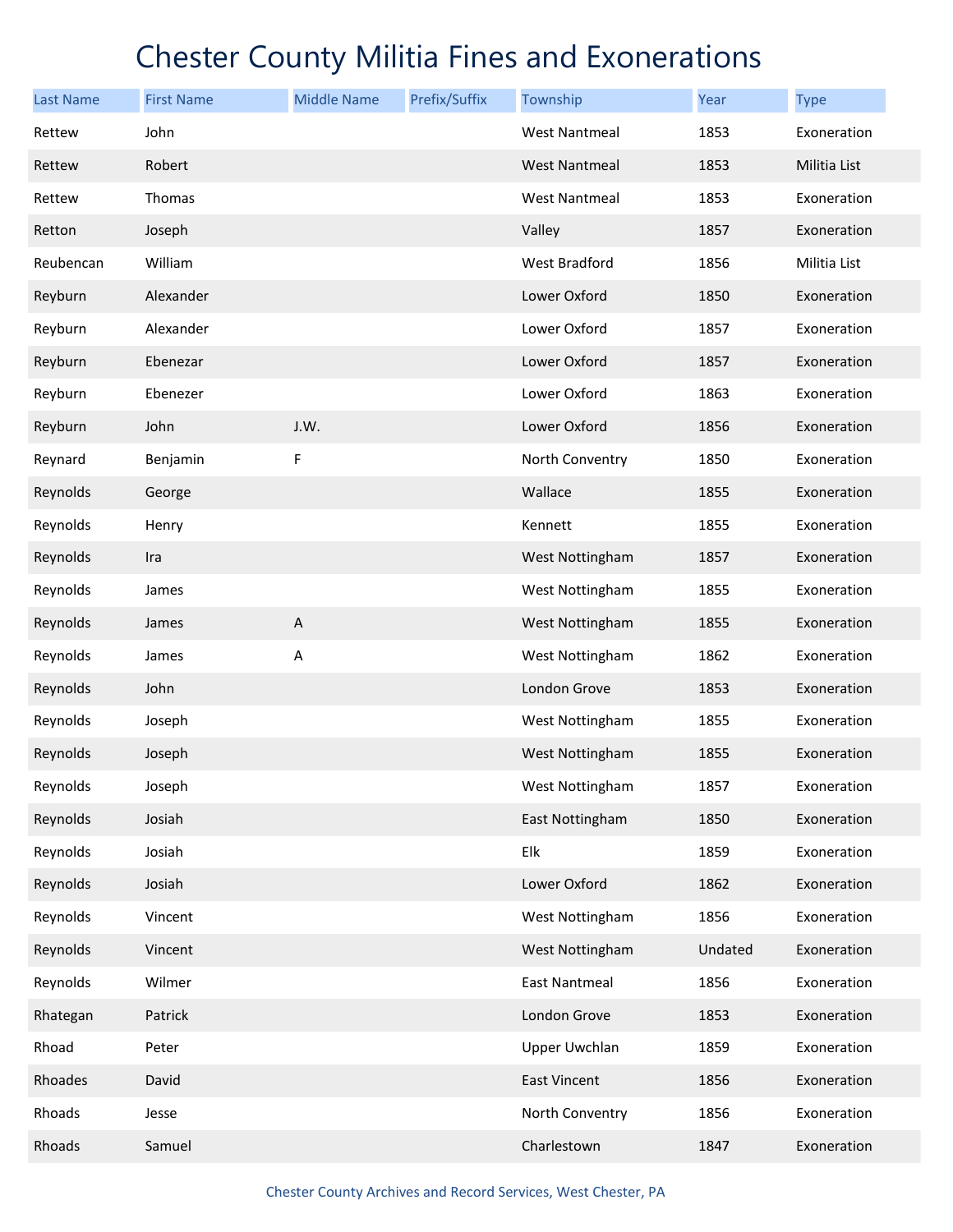| <b>Last Name</b> | <b>First Name</b> | <b>Middle Name</b> | Prefix/Suffix | Township             | Year | <b>Type</b>  |
|------------------|-------------------|--------------------|---------------|----------------------|------|--------------|
| Rhoads           | Samuel            |                    |               | West Fallowfield     | 1849 | Exoneration  |
| Rhoads           | Samuel            |                    |               | Charlestown          | 1850 | Exoneration  |
| Rhodaback        | George            |                    |               | Newlin               | 1850 | Exoneration  |
| Rhodeback        | Charles           |                    |               | Newlin               | 1849 | Exoneration  |
| Rhodes           | Peter             |                    |               | Uwchlan              | 1857 | Exoneration  |
| Riab             | Joseph            | $\sf S$            |               | Lower Oxford         | 1850 | Exoneration  |
| Rial             | George            |                    |               | <b>Upper Oxford</b>  | 1862 | Exoneration  |
| Rice             | Benjamin          |                    |               | <b>West Vincent</b>  | 1850 | Exoneration  |
| Rice             | Benjamin          |                    |               | <b>West Vincent</b>  | 1853 | Exoneration  |
| Rice             | Charles           |                    |               | Sadsbury             | 1858 | Exoneration  |
| Rice             | Elhanan           |                    |               | Uwchlan              | 1851 | Exoneration  |
| Rice             | Ellhanan          |                    |               | <b>East Pikeland</b> | 1856 | Exoneration  |
| Rice             | Jacob             | J                  |               | <b>East Vincent</b>  | 1862 | Exoneration  |
| Rice             | Jesse             |                    |               | <b>West Nantmeal</b> | 1849 | Exoneration  |
| Rice             | Lot               |                    |               | East Fallowfield     | 1850 | Exoneration  |
| Rice             | Robert            |                    |               | Uwchlan              | 1851 | Exoneration  |
| Rice             | Samuel            |                    |               | West Brandywine      | 1855 | Exoneration  |
| Rice             | William           |                    |               | <b>East Vincent</b>  | 1863 | Exoneration  |
| Richard          | Daniel            |                    |               | <b>West Nantmeal</b> | 1853 | Militia List |
| Richard          | Joshua            |                    |               | New Garden           | 1855 | Exoneration  |
| Richard          | Samuel            |                    |               | <b>West Vincent</b>  | 1863 | Exoneration  |
| Richard          | William           |                    |               | Hopewell             | 1855 | Exoneration  |
| Richards         | John              | ${\sf M}$          |               | Uwchlan              | 1850 | Exoneration  |
| Richards         | Lewis             |                    |               | Phoenixville         | 1859 | Exoneration  |
| Richards         | William           |                    |               | Phoenixville         | 1850 | Exoneration  |
| Richards         | William           |                    |               | Warwick              | 1857 | Exoneration  |
| Richardson       | Abner             | B                  |               | West Nottingham      | 1853 | Exoneration  |
| Richardson       | Joshua            |                    |               | Franklin             | 1857 | Exoneration  |
| Richardson       | Joshua            |                    |               | New Garden           | 1862 | Exoneration  |
| Richardson       | Joshua            |                    | $_{\rm Jr}$   | New Garden           | 1863 | Exoneration  |
| Richardson       | Joshua            | B                  |               | London Britain       | 1858 | Exoneration  |
| Richey           | Alexander         |                    |               | <b>Upper Oxford</b>  | 1858 | Exoneration  |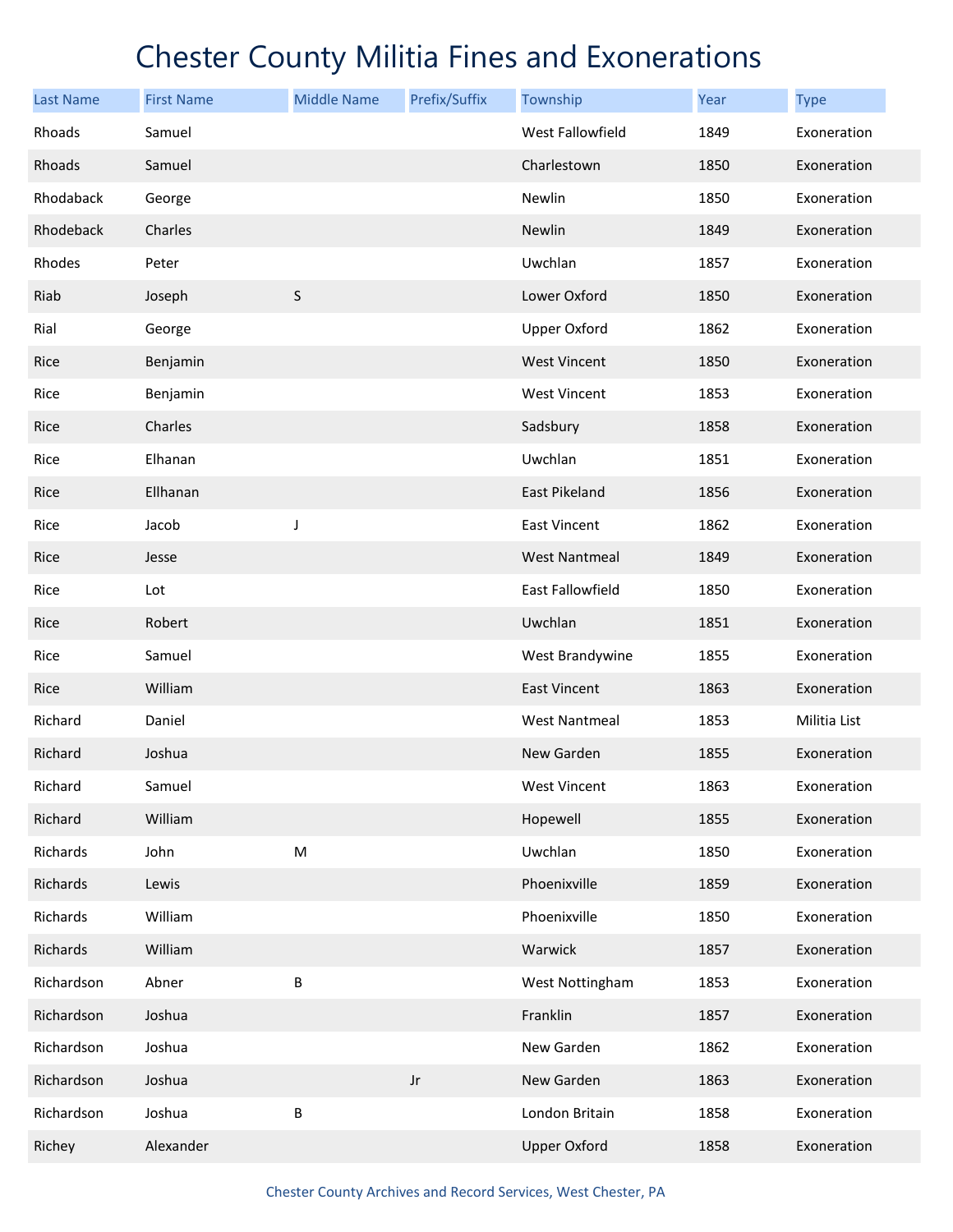| <b>Last Name</b> | <b>First Name</b> | <b>Middle Name</b> | Prefix/Suffix | Township                | <b>Year</b> | <b>Type</b>  |
|------------------|-------------------|--------------------|---------------|-------------------------|-------------|--------------|
| Richey           | Thomas            |                    |               | West Fallowfield        | 1849        | Exoneration  |
| Richey           | Thomas            |                    |               | West Fallowfield        | 1856        | Exoneration  |
| Richey           | Thomas            |                    |               | <b>Upper Oxford</b>     | 1858        | Exoneration  |
| Richey           | William           |                    |               | Pennsbury               | 1850        | Exoneration  |
| Richie           | James             |                    |               | Pennsbury               | 1853        | Exoneration  |
| Richie           | John              |                    |               | Pennsbury               | 1853        | Exoneration  |
| Richie           | John              |                    |               | Kennett                 | 1857        | Exoneration  |
| Richisson        | Abener            | $\mathsf C$        |               | West Nottingham         | 1855        | Exoneration  |
| Richmand         | George            |                    |               | Valley                  | 1853        | Exoneration  |
| Richrads         | John              | M                  | Rev           | Uwchlan                 | 1849        | Exoneration  |
| Rickard          | Lenard            |                    | Jr            | East Whiteland          | 1862        | Exoneration  |
| Rickards         | Nathan            |                    |               | East Whiteland          | 1856        | Exoneration  |
| Rickebaugh       | J                 |                    | Dr            | <b>East Whiteland</b>   | 1848        | Exoneration  |
| Rickstine        | David             |                    |               | East Brandywine         | 1858        | Militia List |
| Rickstine        | John              |                    |               | East Brandywine         | 1857        | Militia Tax  |
| Rickstine        | John              |                    |               | East Brandywine         | 1859        | Militia List |
| Rico             | Jesse             |                    |               | <b>West Nantmeal</b>    | 1857        | Exoneration  |
| Ridd             | Emmor             |                    |               | <b>East Fallowfield</b> | 1857        | Exoneration  |
| Ridge            | George            |                    |               | East Caln               | 1850        | Exoneration  |
| Ridgley          | Jacob             |                    |               | Uwchlan                 | 1849        | Exoneration  |
| Rife             | Jacob             |                    |               | North Conventry         | 1848        | Exoneration  |
| Riffitts         | John              |                    |               | Lower Oxford            | 1850        | Exoneration  |
| Rifford          | George            |                    |               | West Marlborough        | 1859        | Exoneration  |
| <b>Rigg</b>      | Alexander         |                    |               | East Brandywine         | 1854        | Exoneration  |
| Rigg             | Ezekiel           |                    |               | East Brandywine         | 1855        | Militia List |
| <b>Rigg</b>      | Ezekiel           |                    |               | East Brandywine         | 1856        | Exoneration  |
| <b>Rigg</b>      | George            |                    |               | Wallace                 | 1860        | Exoneration  |
| <b>Rigg</b>      | Hiram             |                    |               | <b>Upper Oxford</b>     | 1853        | Exoneration  |
| Rigg             | James             |                    |               | West Fallowfield        | 1849        | Exoneration  |
| <b>Rigg</b>      | John              |                    |               | Londonderry             | 1853        | Exoneration  |
| Rigg             | John              |                    |               | West Fallowfield        | 1855        | Exoneration  |
| <b>Rigg</b>      | John              |                    |               | West Fallowfield        | 1857        | Exoneration  |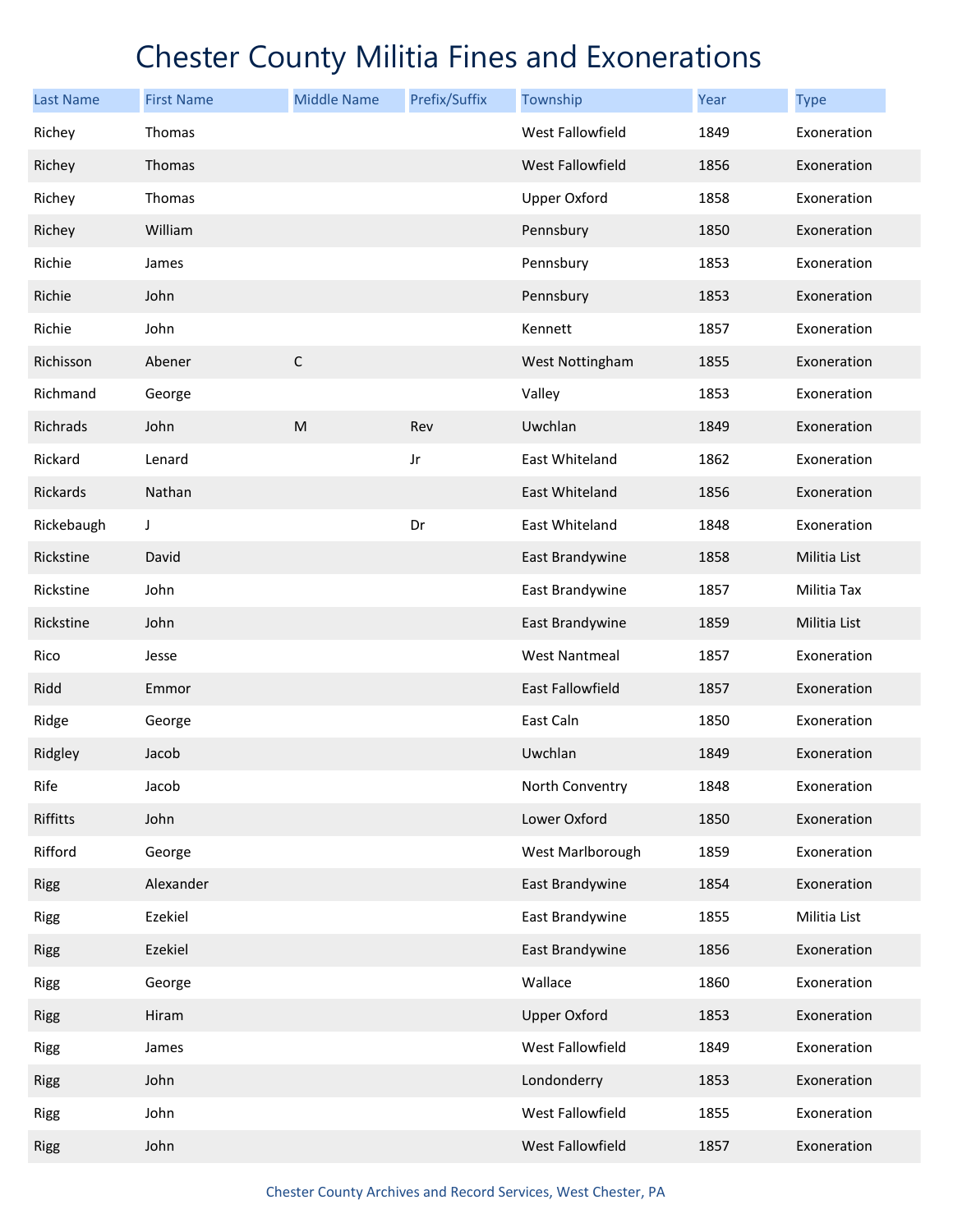| <b>Last Name</b> | <b>First Name</b> | <b>Middle Name</b> | Prefix/Suffix | Township             | Year | <b>Type</b>  |
|------------------|-------------------|--------------------|---------------|----------------------|------|--------------|
| <b>Rigg</b>      | Robert            |                    |               | <b>West Nantmeal</b> | 1849 | Exoneration  |
| <b>Rigg</b>      | Sharpless         |                    |               | East Brandywine      | 1860 | Militia List |
| <b>Rigg</b>      | Sharpless         |                    |               | East Brandywine      | 1862 | Militia List |
| Right            | Christian         |                    |               | <b>East Coventry</b> | 1855 | Exoneration  |
| Right            | John              |                    | Dec'd         | Honeybrook           | 1850 | Exoneration  |
| Right            | Lewis             |                    |               | Honeybrook           | 1850 | Exoneration  |
| Right            | Simpson           |                    |               | West Fallowfield     | 1852 | Exoneration  |
| Right            | Simpson           |                    |               | West Fallowfield     | 1863 | Exoneration  |
| Right            | William           |                    |               | East Marlborough     | 1850 | Exoneration  |
| Riley            | Barnard           |                    |               | West Goshen          | 1854 | Exoneration  |
| Riley            | Frances           |                    |               | East Caln            | 1853 | Exoneration  |
| Riley            | Francis           |                    |               | East Caln            | 1850 | Exoneration  |
| Riley            | Franklin          |                    |               | East Caln            | 1849 | Exoneration  |
| Riley            | Franklin          |                    |               | <b>West Bradford</b> | 1856 | Militia List |
| Riley            | Jacob             |                    |               | Phoenixville         | 1854 | Exoneration  |
| Riley            | James             |                    |               | West Chester         | 1855 | Exoneration  |
| Riley            | James             |                    |               | East Brandywine      | 1855 | Militia List |
| Riley            | James             |                    |               | East Brandywine      | 1856 | Exoneration  |
| Riley            | James             |                    | Dec'd         | West Chester         | 1859 | Exoneration  |
| Riley            | John              |                    |               | Tredyffrin           | 1847 | Exoneration  |
| Riley            | John              |                    |               | East Whiteland       | 1848 | Exoneration  |
| Riley            | John              |                    |               | Tredyffrin           | 1848 | Exoneration  |
| Riley            | John              |                    |               | Phoenixville         | 1859 | Exoneration  |
| Riley            | John              |                    |               | Phoenixville         | 1862 | Exoneration  |
| Riley            | Joseph            | S                  |               | Lower Oxford         | 1849 | Exoneration  |
| Riley            | Joseph            | $\mathsf S$        |               | Lower Oxford         | 1853 | Exoneration  |
| Riley            | Miles             |                    |               | Tredyffrin           | 1847 | Exoneration  |
| Riley            | Miles             |                    |               | Tredyffrin           | 1848 | Exoneration  |
| Riley            | Miles             |                    |               | East Whiteland       | 1848 | Exoneration  |
| Riley            | Patrick           |                    |               | Phoenixville         | 1853 | Exoneration  |
| Riley            | Patrick           |                    |               | Honeybrook           | 1857 | Exoneration  |
| Riley            | Richard           |                    |               | Phoenixville         | 1858 | Exoneration  |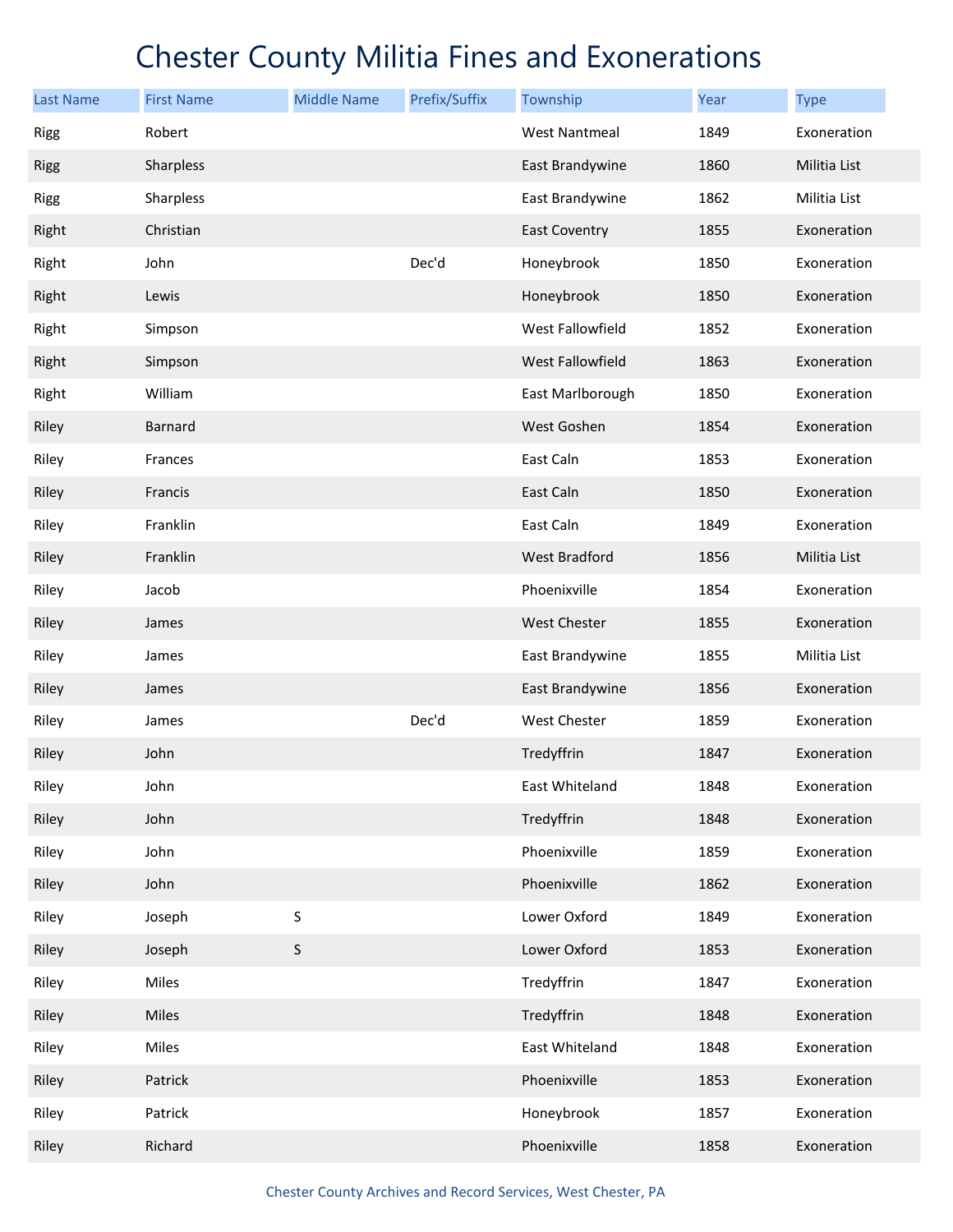| <b>Last Name</b> | <b>First Name</b> | <b>Middle Name</b> | Prefix/Suffix | Township             | Year | <b>Type</b>  |
|------------------|-------------------|--------------------|---------------|----------------------|------|--------------|
| Rineaard         | Franklin          |                    |               | North Conventry      | 1847 | Exoneration  |
| Rineaard         | Hiram             |                    |               | North Conventry      | 1847 | Exoneration  |
| Rinehard         | Franklin          |                    |               | North Conventry      | 1848 | Exoneration  |
| Rinehart         | Josiah            |                    |               | <b>East Coventry</b> | 1859 | Exoneration  |
| Rinehart         | Josiah            |                    |               | <b>East Coventry</b> | 1859 | Exoneration  |
| Rinehart         | Mark              |                    |               | <b>East Coventry</b> | 1859 | Exoneration  |
| Rinehart         | Mark              |                    |               | <b>East Coventry</b> | 1859 | Exoneration  |
| Ringwalt         | Porter            |                    |               | East Caln            | 1858 | Militia List |
| Risel            | Levi              |                    |               | <b>West Nantmeal</b> | 1853 | Militia List |
| Rishig           | Robert            |                    |               | Kennett              | 1854 | Exoneration  |
| Risler           | Henry             |                    |               | Phoenixville         | 1850 | Exoneration  |
| Rissell          | Cyrus             |                    |               | Valley               | 1863 | Exoneration  |
| Rissoll          | John              |                    |               | West Caln            | 1854 | Exoneration  |
| Ritchie          | David             |                    |               | Pennsbury            | 1859 | Exoneration  |
| Ritchie          | David             |                    |               | Pennsbury            | 1860 | Exoneration  |
| Ritchie          | G                 | ${\sf N}$          |               | West Fallowfield     | 1856 | Exoneration  |
| Ritenbaigh       | Samuel            |                    |               | East Whiteland       | 1848 | Exoneration  |
| Ritenbaugh       | Samuel            |                    |               | East Whiteland       | 1854 | Exoneration  |
| Ritenbaugh       | Samuel            |                    |               | East Whiteland       | 1858 | Exoneration  |
| Riter            | Joshua            |                    |               | Uwchlan              | 1851 | Exoneration  |
| Ritner           | Samuel            |                    |               | West Pikeland        | 1847 | Exoneration  |
| Ritner           | Samuel            |                    |               | Easttown             | 1853 | Exoneration  |
| Ritner           | Samuel            |                    |               | East Brandywine      | 1857 | Militia Tax  |
| Ritner           | Samuel            |                    |               | <b>Upper Uwchlan</b> | 1859 | Exoneration  |
| Rittenbaugh      | Samuel            |                    |               | East Whiteland       | 1856 | Exoneration  |
| Ritter           | Mathias           |                    |               | Charlestown          | 1850 | Exoneration  |
| Riven            | John              |                    |               | Kennett Square       | 1860 | Exoneration  |
| Rixtine          | Daniel            |                    |               | Charlestown          | 1850 | Exoneration  |
| Rixtine          | Samuel            |                    |               | Charlestown          | 1849 | Exoneration  |
| Rixtine          | Samuel            |                    |               | East Brandywine      | 1856 | Exoneration  |
| Roach            | Michael           |                    |               | Phoenixville         | 1858 | Exoneration  |
| Roach            | Thomas            |                    |               | Phoenixville         | 1853 | Exoneration  |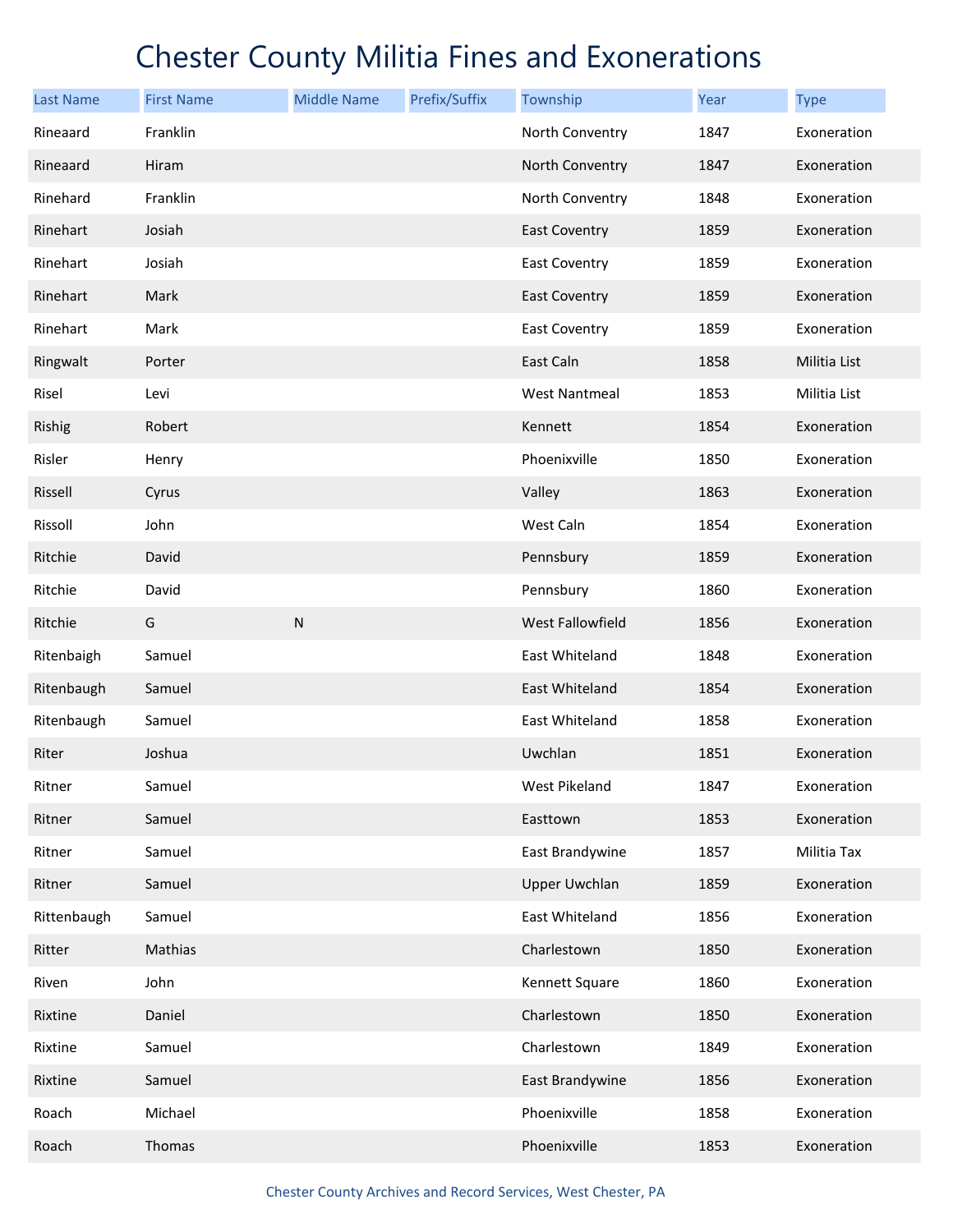| <b>Last Name</b> | <b>First Name</b> | <b>Middle Name</b>        | Prefix/Suffix | Township             | Year | <b>Type</b>        |
|------------------|-------------------|---------------------------|---------------|----------------------|------|--------------------|
| Roach            | Thomas            |                           |               | Phoenixville         | 1854 | Exoneration        |
| Roachford        | John              |                           |               | London Britain       | 1854 | Exoneration        |
| Roades           | John              | $\mathsf O$               |               | West Pikeland        | 1863 | Exoneration        |
| Roads            | Jess              |                           |               | North Conventry      | 1857 | Exoneration        |
| Roak             | James             |                           |               | East Fallowfield     | 1862 | Exoneration        |
| Robb             | Arthur            |                           |               | <b>West Bradford</b> | 1850 | Exoneration        |
| Robb             | Arthur            |                           |               | West Whiteland       | 1858 | Exoneration        |
| Roberson         | Westly            |                           |               | Franklin             | 1853 | Exoneration        |
| Roberts          | Charles           |                           |               | East Brandywine      | 1860 | Militia List       |
| Roberts          | Charles           |                           | Jr            | East Goshen          | 1862 | Exoneration        |
| Roberts          | Davis             |                           |               | London Grove         | 1850 | Exoneration        |
| Roberts          | Davis             |                           |               | London Grove         | 1850 | Exoneration        |
| Roberts          | Edward            |                           |               | Schuylkill           | 1849 | Exoneration        |
| Roberts          | Ellis             |                           |               | <b>East Nantmeal</b> | 1853 | Exoneration        |
| Roberts          | Evan              |                           |               | West Whiteland       | 1855 | Exoneration        |
| Roberts          | George            |                           |               | East Nottingham      | 1850 | Exoneration        |
| Roberts          | George            |                           |               | Kennett              | 1853 | Exoneration        |
| Roberts          | George            | $\boldsymbol{\mathsf{A}}$ |               | West Whiteland       | 1863 | Exoneration        |
| Roberts          | George            | B                         |               | East Goshen          | 1862 | Exoneration        |
| Roberts          | James             |                           |               | East Brandywine      | 1857 | <b>Militia Tax</b> |
| Roberts          | James             |                           |               | East Brandywine      | 1860 | Militia List       |
| Roberts          | John              |                           |               | Lower Oxford         | 1850 | Exoneration        |
| Roberts          | John              | F                         |               | West Whiteland       | 1856 | Exoneration        |
| Roberts          | John              | $\sf S$                   |               | West Whiteland       | 1854 | Exoneration        |
| Roberts          | Jonathan          |                           |               | Tredyffrin           | 1847 | Exoneration        |
| Roberts          | Jonathan          |                           |               | East Whiteland       | 1848 | Exoneration        |
| Roberts          | Jonathan          |                           |               | Tredyffrin           | 1848 | Exoneration        |
| Roberts          | Joseph            |                           |               | Lower Oxford         | 1850 | Exoneration        |
| Roberts          | Joseph            |                           |               | Uwchlan              | 1851 | Exoneration        |
| Roberts          | Joseph            |                           |               | Willistown           | 1857 | Exoneration        |
| Roberts          | Joseph            |                           |               | Willistown           | 1857 | Exoneration        |
| Roberts          | Joseph            |                           |               | East Caln            | 1860 | Exoneration        |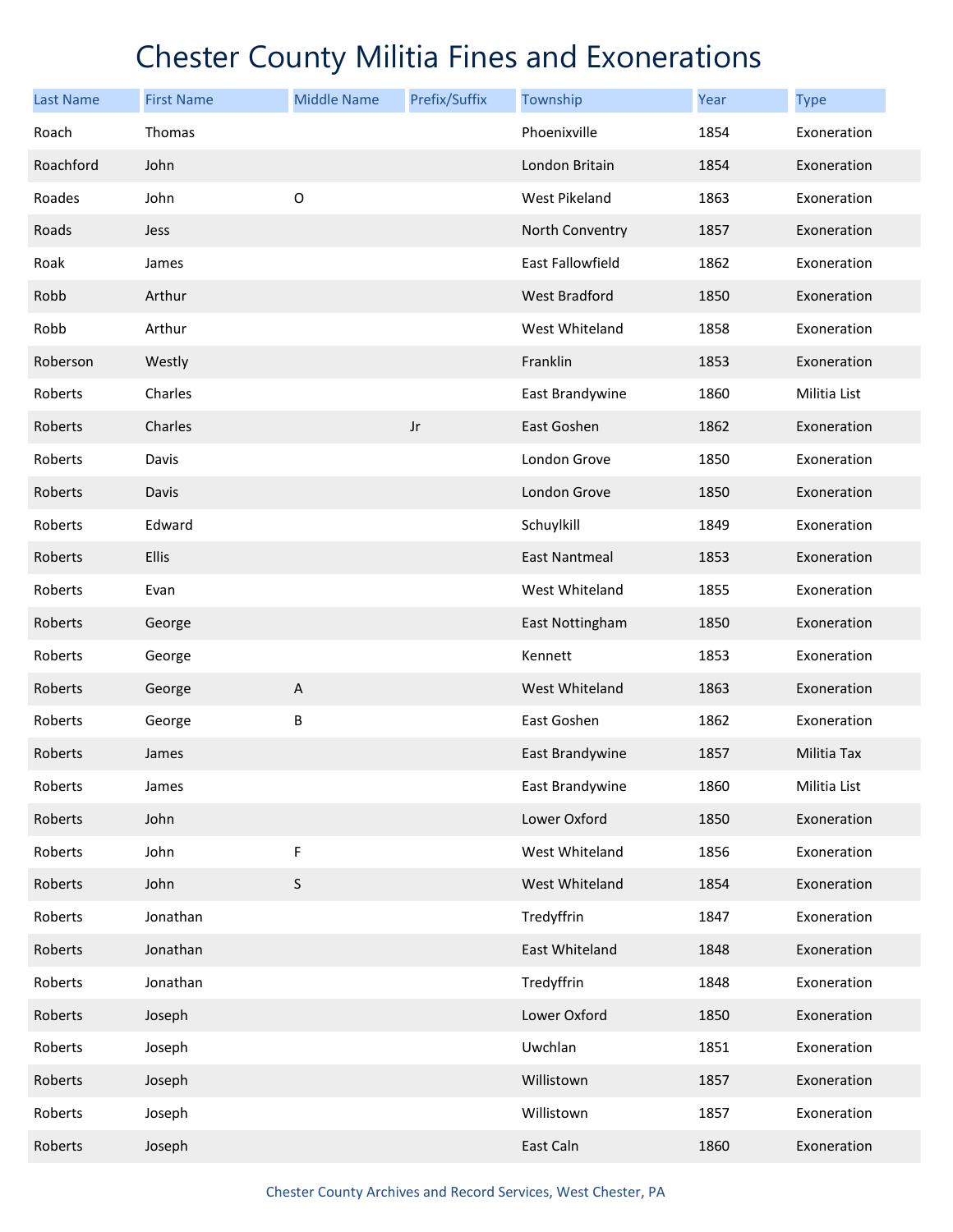| <b>Last Name</b> | <b>First Name</b> | <b>Middle Name</b> | Prefix/Suffix | Township             | Year | <b>Type</b>  |
|------------------|-------------------|--------------------|---------------|----------------------|------|--------------|
| Roberts          | Joshua            |                    |               | West Nottingham      | 1853 | Exoneration  |
| Roberts          | Leonard           | F                  |               | <b>West Nantmeal</b> | 1853 | Militia List |
| Roberts          | Leonard           | F                  |               | <b>West Nantmeal</b> | 1858 | Militia List |
| Roberts          | Leonard           | $\mathsf T$        |               | <b>West Nantmeal</b> | 1857 | Militia List |
| Roberts          | Lewis             |                    |               | Schuylkill           | 1848 | Exoneration  |
| Roberts          | Mahlon            |                    | Dec'd         | East Vincent         | 1855 | Exoneration  |
| Roberts          | Philip            |                    |               | East Whiteland       | 1850 | Exoneration  |
| Roberts          | Philip            |                    |               | Uwchlan              | 1850 | Exoneration  |
| Roberts          | Samuel            | $\sf S$            |               | Charlestown          | 1849 | Exoneration  |
| Roberts          | Thomas            |                    | Dec'd         | Warwick              | 1853 | Exoneration  |
| Roberts          | Thompson          |                    |               | West Bradford        | 1850 | Exoneration  |
| Roberts          | Thompson          |                    |               | <b>East Nantmeal</b> | 1856 | Exoneration  |
| Roberts          | William           |                    |               | Tredyffrin           | 1847 | Exoneration  |
| Roberts          | William           |                    |               | Tredyffrin           | 1849 | Exoneration  |
| Roberts          | William           |                    |               | Tredyffrin           | 1850 | Exoneration  |
| Roberts          | William           |                    |               | West Brandywine      | 1852 | Exoneration  |
| Roberts          | William           |                    |               | North Conventry      | 1853 | Exoneration  |
| Roberts          | William           |                    |               | East Brandywine      | 1857 | Militia Tax  |
| Roberts          | William           | B                  |               | West Whiteland       | 1858 | Exoneration  |
| Roberts          | William           | $\mathsf R$        |               | West Whiteland       | 1855 | Exoneration  |
| Robeson          | James             |                    |               | East Nottingham      | 1850 | Exoneration  |
| Robinson         | Andrew            |                    |               | Honeybrook           | 1853 | Exoneration  |
| Robinson         | Charles           |                    |               | Lower Oxford         | 1849 | Exoneration  |
| Robinson         | David             |                    |               | <b>East Nantmeal</b> | 1855 | Exoneration  |
| Robinson         | David             |                    |               | <b>East Nantmeal</b> | 1857 | Exoneration  |
| Robinson         | David             |                    |               | <b>East Nantmeal</b> | 1860 | Exoneration  |
| Robinson         | George            |                    |               | Wallace              | 1858 | Militia List |
| Robinson         | George            |                    |               | East Brandywine      | 1858 | Militia List |
| Robinson         | George            |                    |               | Wallace              | 1858 | Exoneration  |
| Robinson         | George            |                    |               | East Brandywine      | 1859 | Militia List |
| Robinson         | George            |                    |               | East Brandywine      | 1860 | Militia List |
| Robinson         | George            | W                  |               | West Fallowfield     | 1853 | Exoneration  |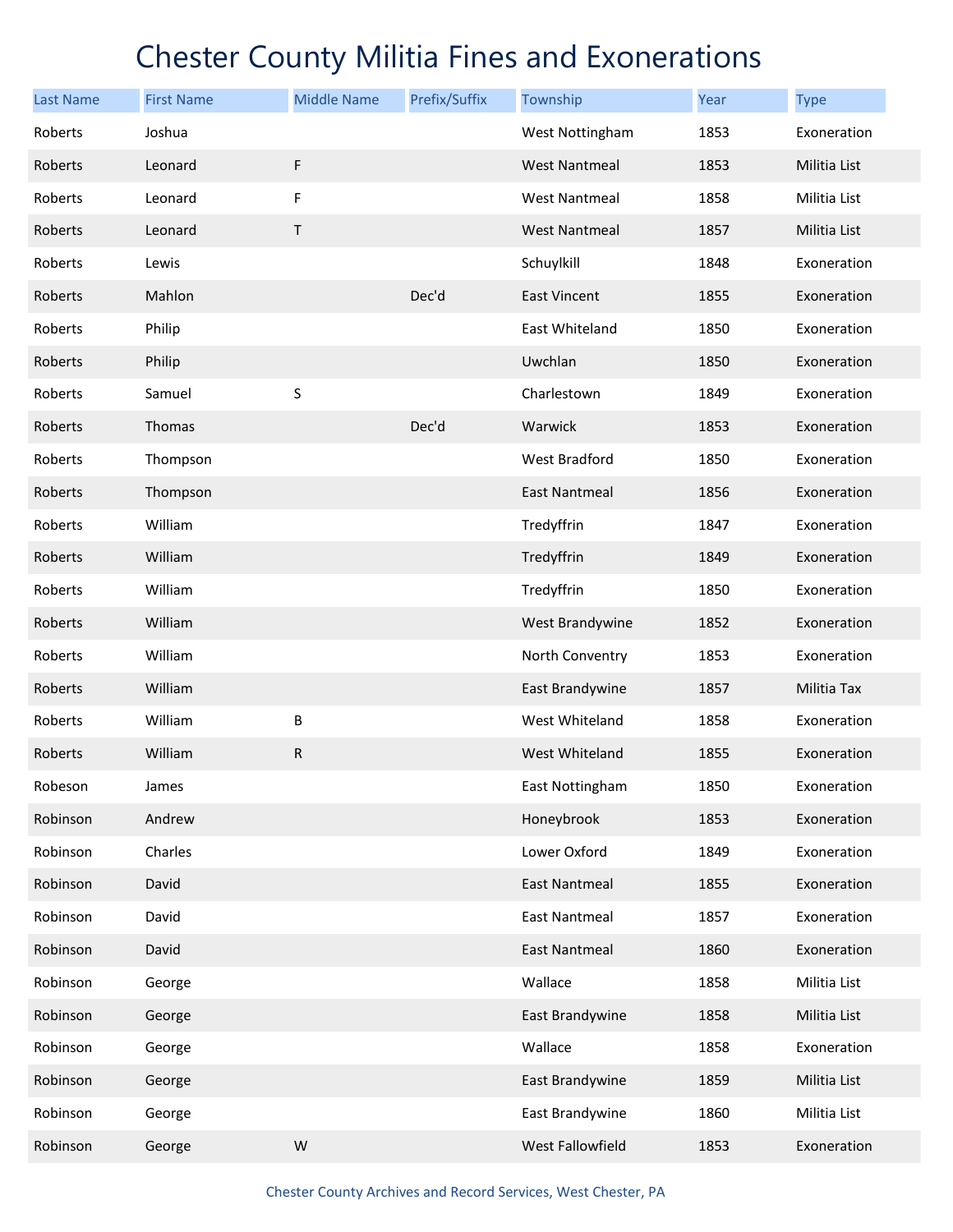| <b>Last Name</b> | <b>First Name</b> | <b>Middle Name</b> | Prefix/Suffix          | Township             | Year | <b>Type</b>  |
|------------------|-------------------|--------------------|------------------------|----------------------|------|--------------|
| Robinson         | James             |                    |                        | East Whiteland       | 1847 | Exoneration  |
| Robinson         | James             |                    |                        | Lower Oxford         | 1849 | Exoneration  |
| Robinson         | James             |                    |                        | <b>West Nantmeal</b> | 1849 | Exoneration  |
| Robinson         | James             |                    |                        | Wallace              | 1859 | Exoneration  |
| Robinson         | James             | Н                  |                        | East Nottingham      | 1857 | Exoneration  |
| Robinson         | John              |                    |                        | Honeybrook           | 1857 | Exoneration  |
| Robinson         | John              | Е                  |                        | Kennett Square       | 1860 | Exoneration  |
| Robinson         | John              | G                  |                        | East Caln            | 1853 | Exoneration  |
| Robinson         | Mathew            |                    |                        | East Nottingham      | 1853 | Militia List |
| Robinson         | Samuel            |                    |                        | East Nottingham      | 1857 | Exoneration  |
| Robinson         | Wesley            |                    |                        | London Britain       | 1860 | Exoneration  |
| Robinson         | William           |                    |                        | Newlin               | 1858 | Exoneration  |
| Robinson         | William           |                    |                        | East Fallowfield     | 1860 | Exoneration  |
| Robison          | David             |                    |                        | Hopewell             | 1859 | Exoneration  |
| Robison          | James             |                    |                        | Tredyffrin           | 1847 | Exoneration  |
| Robison          | James             |                    |                        | <b>West Nantmeal</b> | 1850 | Exoneration  |
| Robison          | James             |                    |                        | East Nottingham      | 1858 | Exoneration  |
| Robison          | James             |                    |                        | <b>Upper Oxford</b>  | 1859 | Exoneration  |
| Robison          | John              |                    |                        | Sadsbury             | 1850 | Exoneration  |
| Rocer            | William           |                    |                        | East Bradford        | 1862 | Exoneration  |
| Rocick           | John              |                    |                        | Wallace              | 1858 | Militia List |
| Rock             | John              |                    |                        | Westtown             | 1862 | Exoneration  |
| Rockland         | Matthew           |                    |                        | Phoenixville         | 1853 | Exoneration  |
| Rodeback         | $\sf P$           |                    |                        | Newlin               | 1855 | Exoneration  |
| Rodeback         | Pierce            |                    |                        | West Bradford        | 1850 | Exoneration  |
| Rodeback         | Pierce            |                    |                        | <b>West Bradford</b> | 1856 | Militia List |
| Rodeback         | Tryant            |                    |                        | West Bradford        | 1856 | Militia List |
| Rodeback         | William           |                    |                        | East Fallowfield     | 1857 | Exoneration  |
| Rodgers          | B                 | F                  |                        | East Goshen          | 1858 | Exoneration  |
| Rodgers          | John              |                    | $_{\rm Jr}$            | East Brandywine      | 1855 | Militia List |
| Rodgers          | John              |                    | Jr                     | East Brandywine      | 1857 | Militia Tax  |
| Rodgers          | John              |                    | $\mathsf{J}\mathsf{r}$ | East Brandywine      | 1858 | Militia List |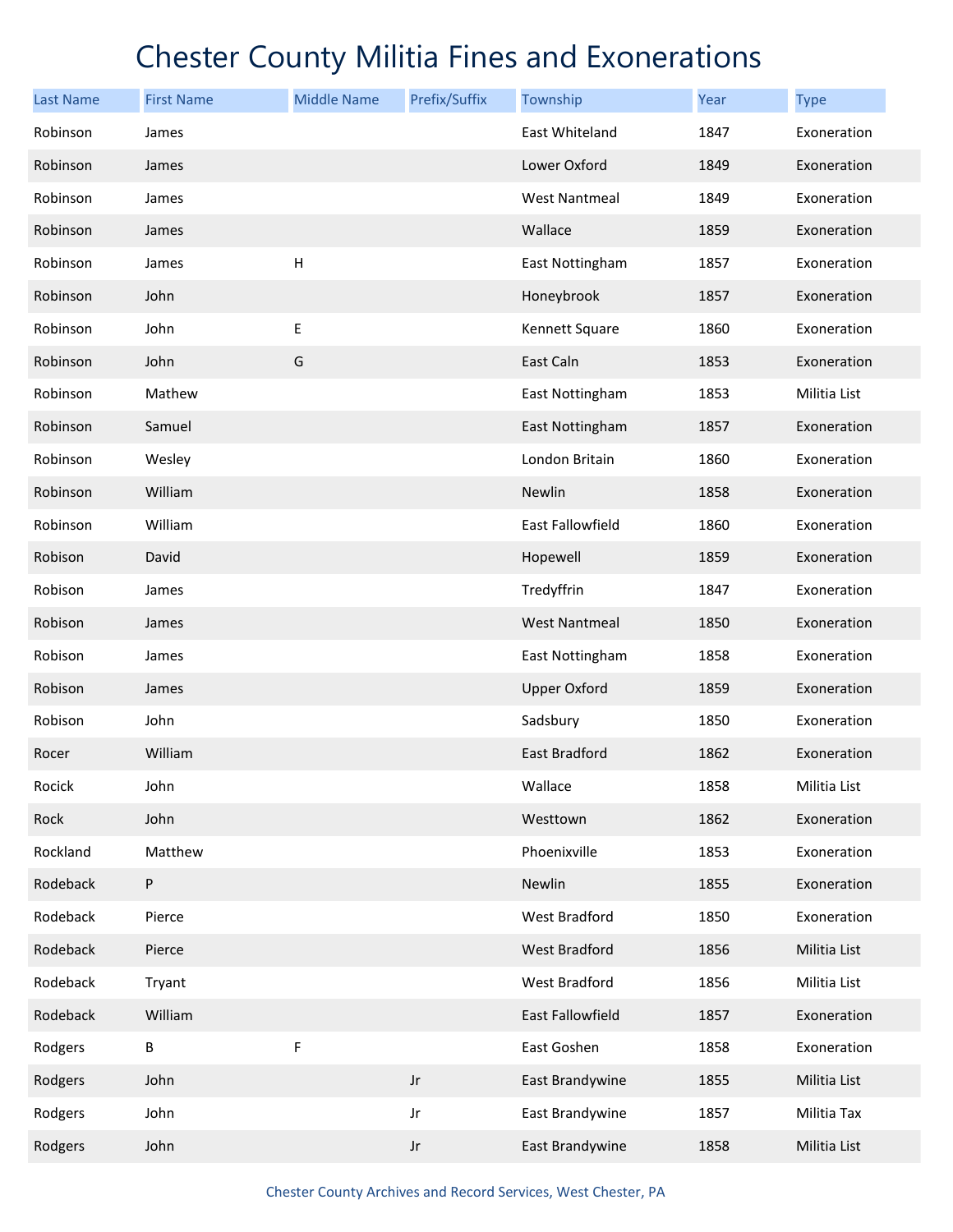| <b>Last Name</b> | <b>First Name</b> | <b>Middle Name</b> | Prefix/Suffix | Township             | Year | <b>Type</b>  |
|------------------|-------------------|--------------------|---------------|----------------------|------|--------------|
| Rodgers          | Kersey            |                    |               | East Goshen          | 1858 | Exoneration  |
| Rodifer          | William           |                    |               | East Caln            | 1859 | Exoneration  |
| Roe              | John              |                    |               | Charlestown          | 1859 | Exoneration  |
| Roers            | James             |                    |               | <b>East Vincent</b>  | 1847 | Exoneration  |
| Rogers           | Abner             |                    |               | West Chester         | 1863 | Exoneration  |
| Rogers           | Charles           |                    |               | Phoenixville         | 1858 | Exoneration  |
| Rogers           | D                 |                    | Dec'd         | Phoenixville         | 1850 | Exoneration  |
| Rogers           | Daniel            |                    |               | East Brandywine      | 1855 | Exoneration  |
| Rogers           | David             |                    |               | Wallace              | 1854 | Exoneration  |
| Rogers           | Evan              |                    |               | East Whiteland       | 1847 | Exoneration  |
| Rogers           | Franklin          |                    |               | West Bradford        | 1849 | Exoneration  |
| Rogers           | Franklin          |                    |               | West Bradford        | 1850 | Exoneration  |
| Rogers           | Franklin          |                    |               | <b>West Nantmeal</b> | 1853 | Militia List |
| Rogers           | John              |                    |               | Lower Oxford         | 1849 | Exoneration  |
| Rogers           | John              |                    |               | Lower Oxford         | 1850 | Exoneration  |
| Rogers           | John              |                    |               | East Brandywine      | 1853 | Exoneration  |
| Rogers           | John              |                    |               | <b>West Chester</b>  | 1855 | Exoneration  |
| Rogers           | John              |                    |               | Charlestown          | 1857 | Exoneration  |
| Rogers           | John              |                    |               | Phoenixville         | 1858 | Exoneration  |
| Rogers           | John              |                    |               | East Brandywine      | 1862 | Militia List |
| Rogers           | John              | B                  |               | East Caln            | 1854 | Exoneration  |
| Rogers           | Josiah            |                    |               | West Whiteland       | 1858 | Exoneration  |
| Rogers           | Kersey            |                    |               | East Goshen          | 1863 | Exoneration  |
| Rogers           | Kersey            | W                  |               | East Goshen          | 1857 | Exoneration  |
| Rogers           | Matthew           |                    |               | East Bradford        | 1859 | Exoneration  |
| Rogers           | Michael           |                    |               | Phoenixville         | 1859 | Exoneration  |
| Rogers           | Patrick           |                    |               | Phoenixville         | 1850 | Exoneration  |
| Rogers           | Patrick           |                    |               | West Whiteland       | 1858 | Exoneration  |
| Rogers           | Samuel            |                    |               | Hopewell             | 1855 | Exoneration  |
| Rogers           | Thomas            |                    |               | East Vincent         | 1855 | Exoneration  |
| Rogers           | Walker            |                    |               | Willistown           | 1860 | Exoneration  |
| Rogers           | William           |                    |               | East Vincent         | 1849 | Exoneration  |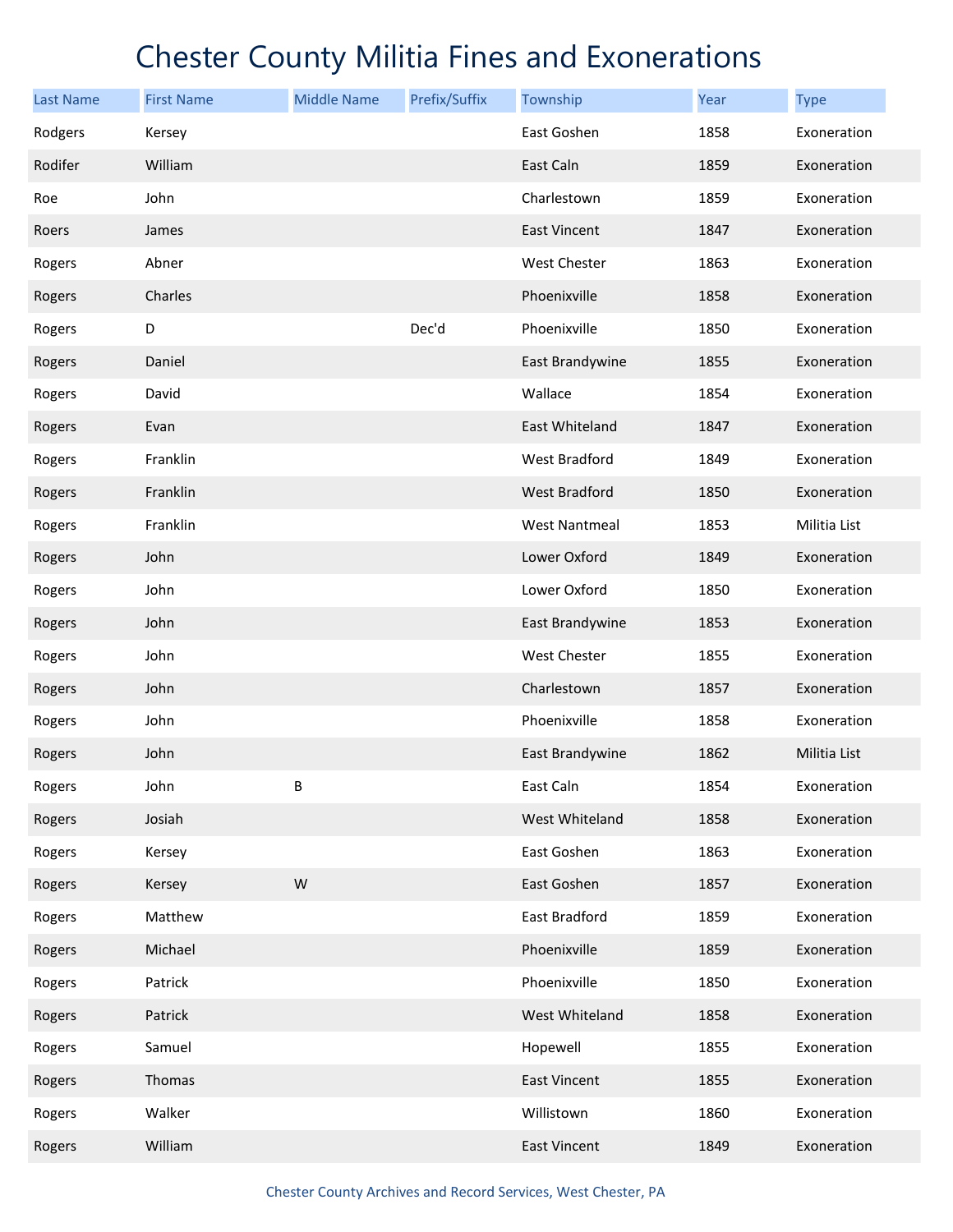| <b>Last Name</b> | <b>First Name</b> | <b>Middle Name</b> | Prefix/Suffix | Township             | Year | <b>Type</b>         |
|------------------|-------------------|--------------------|---------------|----------------------|------|---------------------|
| Rogers           | William           |                    |               | East Vincent         | 1850 | Exoneration         |
| Rogers           | William           |                    |               | <b>West Nantmeal</b> | 1853 | <b>Militia List</b> |
| Roker            | Christian         |                    |               | West Chester         | 1855 | Exoneration         |
| Roland           | Hugh              |                    |               | West Nottingham      | 1859 | Exoneration         |
| Roland           | Jacob             |                    |               | <b>West Vincent</b>  | 1853 | Exoneration         |
| Roland           | James             |                    |               | Phoenixville         | 1853 | Exoneration         |
| Roland           | John              | Α                  |               | East Nottingham      | 1853 | Militia List        |
| Roland           | John              | $\mathsf A$        |               | East Nottingham      | 1853 | Exoneration         |
| Roland           | S                 | ${\sf N}$          |               | <b>East Coventry</b> | 1859 | Exoneration         |
| Roland           | $\sf S$           | ${\sf N}$          |               | <b>East Coventry</b> | 1859 | Exoneration         |
| Rollings         | Hugh              |                    |               | West Nottingham      | 1857 | Exoneration         |
| Rollins          | James             |                    |               | West Fallowfield     | 1858 | Exoneration         |
| Rolston          | John              | К                  |               | <b>West Nantmeal</b> | 1852 | Exoneration         |
| Rolston          | William           |                    |               | <b>West Vincent</b>  | 1863 | Exoneration         |
| Romans           | Moses             |                    |               | West Bradford        | 1849 | Exoneration         |
| Romich           | Ephraim           |                    |               | South Conventry      | 1847 | Exoneration         |
| Roney            | Barkley           |                    |               | Penn                 | 1857 | Exoneration         |
| Roney            | Barkley           |                    |               | Penn                 | 1858 | Exoneration         |
| Roney            | Charles           |                    |               | Lower Oxford         | 1857 | Exoneration         |
| Roney            | Charles           |                    |               | Lower Oxford         | 1858 | Exoneration         |
| Roney            | John              |                    |               | Kennett              | 1850 | Exoneration         |
| Roney            | John              |                    |               | East Marlborough     | 1853 | Exoneration         |
| Roney            | John              |                    |               | East Marlborough     | 1855 | Exoneration         |
| Roney            | John              |                    |               | Phoenixville         | 1862 | Exoneration         |
| Roney            | Robert            |                    |               | Lower Oxford         | 1849 | Exoneration         |
| Roney            | Thomas            |                    |               | Kennett              | 1850 | Exoneration         |
| Roney            | William           |                    |               | Penn                 | 1850 | Exoneration         |
| Ronsdorf         | Casper            |                    |               | East Caln            | 1862 | Exoneration         |
| Roof             | Samuel            |                    |               | East Vincent         | 1862 | Exoneration         |
| Rooke            | Barnard           |                    |               | <b>West Chester</b>  | 1854 | Exoneration         |
| Root             | Eli               | $\sf S$            |               | North Conventry      | 1850 | Exoneration         |
| Root             | George            | S                  |               | North Conventry      | 1850 | Exoneration         |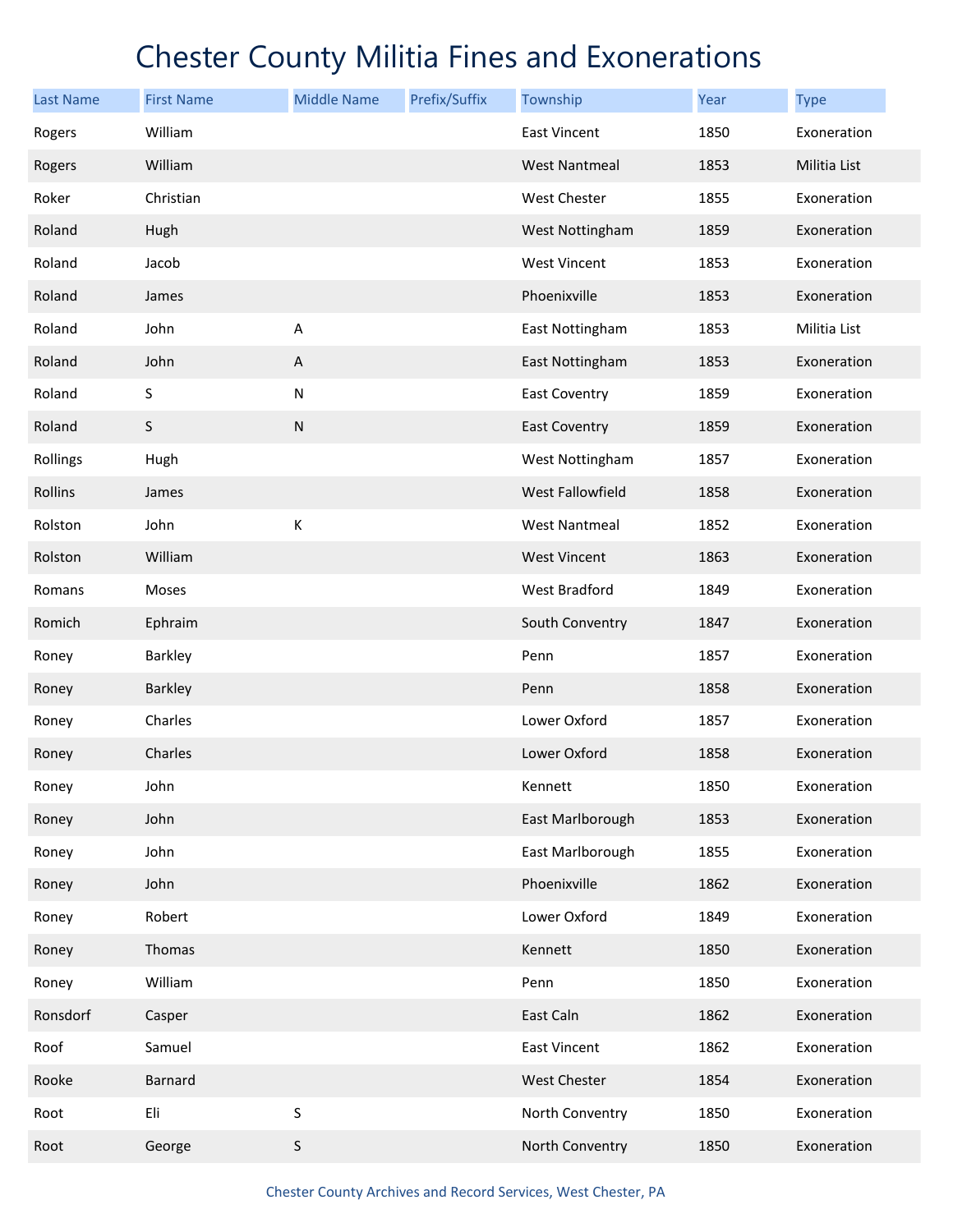| <b>Last Name</b> | <b>First Name</b> | <b>Middle Name</b>                                                                                         | Prefix/Suffix | Township            | Year | <b>Type</b> |
|------------------|-------------------|------------------------------------------------------------------------------------------------------------|---------------|---------------------|------|-------------|
| Root             | Henry             |                                                                                                            |               | Tredyffrin          | 1849 | Exoneration |
| Root             | Jacob             | $\mathsf{M}% _{T}=\mathsf{M}_{T}\!\left( a,b\right) ,\ \mathsf{M}_{T}=\mathsf{M}_{T}\!\left( a,b\right) ,$ |               | North Conventry     | 1848 | Exoneration |
| Root             | Jacob             | ${\sf M}$                                                                                                  |               | North Conventry     | 1850 | Exoneration |
| Root             | John              |                                                                                                            |               | West Caln           | 1862 | Exoneration |
| Root             | Robert            |                                                                                                            |               | Honeybrook          | 1862 | Exoneration |
| Root             | Washington        |                                                                                                            |               | North Conventry     | 1855 | Exoneration |
| Root             | Washington        |                                                                                                            |               | North Conventry     | 1858 | Exoneration |
| Rop              | John              | D                                                                                                          |               | Lower Oxford        | 1849 | Exoneration |
| Rorke            | Thomas            |                                                                                                            |               | Phoenixville        | 1859 | Exoneration |
| Rose             | Ebenezer          |                                                                                                            |               | Lower Oxford        | 1853 | Exoneration |
| Roseback         | James             |                                                                                                            |               | West Fallowfield    | 1850 | Exoneration |
| Roseberry        | Casper            |                                                                                                            |               | Phoenixville        | 1854 | Exoneration |
| Roseborough      | William           |                                                                                                            |               | Schuylkill          | 1849 | Exoneration |
| Rosen            | Isaac             |                                                                                                            |               | <b>East Vincent</b> | 1863 | Exoneration |
| Rositer          | Edward            |                                                                                                            |               | Schuylkill          | 1849 | Exoneration |
| <b>Ross</b>      | Benjamin          | J                                                                                                          |               | <b>Upper Oxford</b> | 1856 | Exoneration |
| Ross             | Enos              |                                                                                                            |               | East Fallowfield    | 1853 | Exoneration |
| Ross             | John              |                                                                                                            | Dec'd         | Kennett             | 1849 | Exoneration |
| Ross             | John              |                                                                                                            |               | New Garden          | 1855 | Exoneration |
| Ross             | John              | M                                                                                                          |               | London Britain      | 1858 | Exoneration |
| Ross             | Joseph            |                                                                                                            |               | Kennett Square      | 1862 | Exoneration |
| Ross             | Lemuel            |                                                                                                            |               | Londonderry         | 1857 | Exoneration |
| Ross             | Levi              |                                                                                                            |               | New Garden          | 1860 | Exoneration |
| Ross             | Robert            | $\sf H$                                                                                                    |               | <b>Upper Oxford</b> | 1853 | Exoneration |
| Ross             | William           | J                                                                                                          |               | <b>Upper Oxford</b> | 1855 | Exoneration |
| Ross             | William           | $\mathsf J$                                                                                                |               | <b>Upper Oxford</b> | 1856 | Exoneration |
| Rosseter         | Henry             |                                                                                                            |               | Charlestown         | 1854 | Exoneration |
| Rosseter         | John              |                                                                                                            |               | Charlestown         | 1848 | Exoneration |
| Rossister        | Thomas            |                                                                                                            |               | Phoenixville        | 1855 | Exoneration |
| Rossiter         | Barnett           |                                                                                                            |               | Schuylkill          | 1848 | Exoneration |
| Rossiter         | Frederick         |                                                                                                            |               | Schuylkill          | 1848 | Exoneration |
| Rossiter         | Joseph            |                                                                                                            |               | Phoenixville        | 1853 | Exoneration |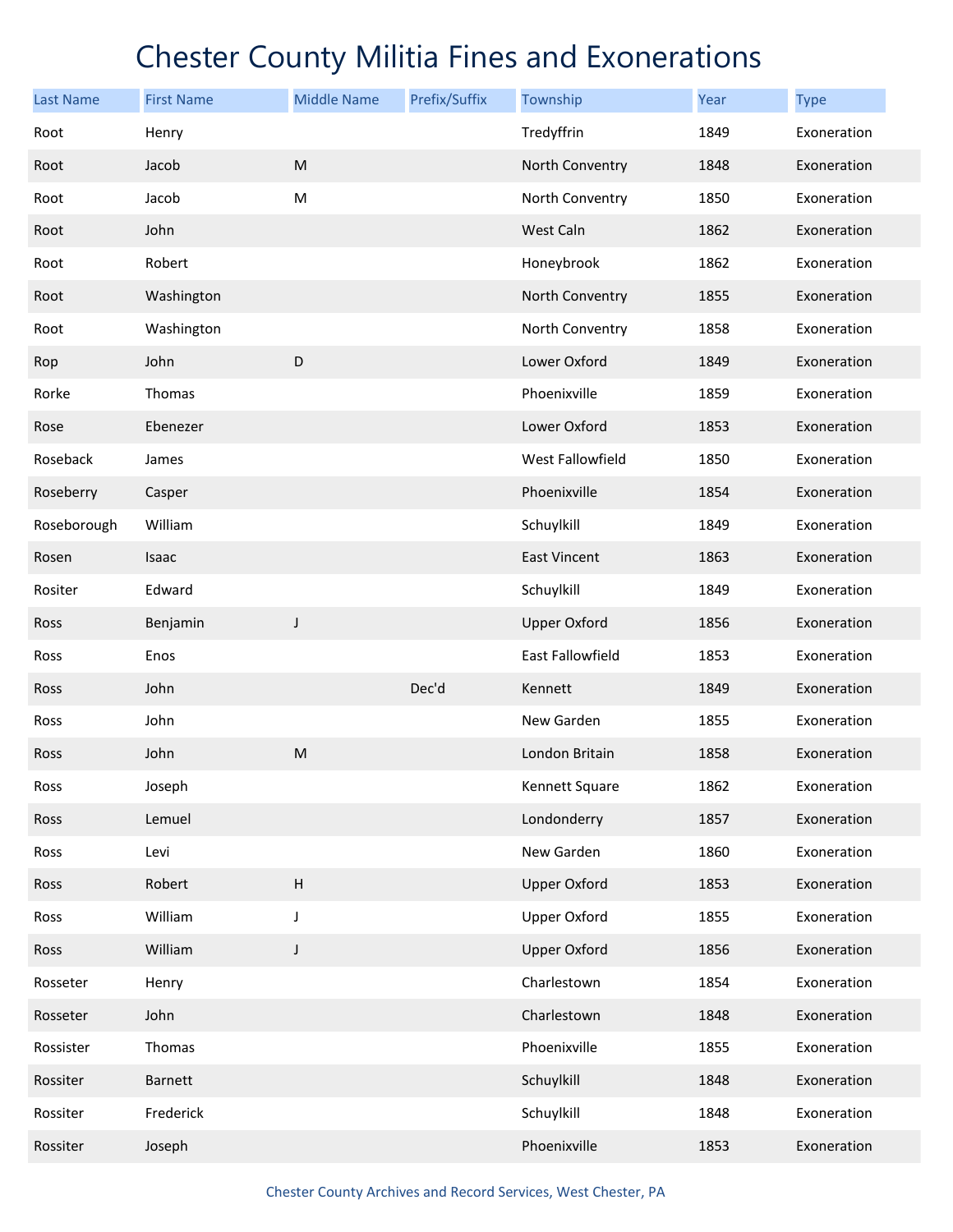| <b>Last Name</b> | <b>First Name</b> | <b>Middle Name</b> | Prefix/Suffix | Township         | Year | <b>Type</b>  |
|------------------|-------------------|--------------------|---------------|------------------|------|--------------|
| Rossiter         | Thomas            |                    |               | Phoenixville     | 1853 | Exoneration  |
| Roth             | Thomas            |                    |               | Phoenixville     | 1854 | Exoneration  |
| Roth             | Thomas            |                    |               | Phoenixville     | 1855 | Exoneration  |
| Rotharmel        | Elias             |                    |               | East Coventry    | 1854 | Exoneration  |
| Rothrock         | John              |                    |               | South Conventry  | 1862 | Exoneration  |
| Rouck            | John              |                    |               | Wallace          | 1859 | Militia List |
| Roughart         | John              |                    |               | Easttown         | 1855 | Exoneration  |
| Routs            | Samuel            |                    |               | Sadsbury         | 1856 | Exoneration  |
| Rowland          | Benjamin          |                    |               | Tredyffrin       | 1858 | Exoneration  |
| Rowland          | George            |                    |               | East Whiteland   | 1859 | Exoneration  |
| Rowland          | Hugh              |                    |               | West Nottingham  | 1862 | Exoneration  |
| Royer            | Henry             |                    |               | North Conventry  | 1854 | Exoneration  |
| Royer            | J                 |                    |               | Phoenixville     | 1853 | Exoneration  |
| Royer            | John              | $\sf H$            |               | Phoenixville     | 1859 | Exoneration  |
| Royer            | Levi              |                    |               | Phoenixville     | 1850 | Exoneration  |
| Royer            | Levi              |                    |               | Phoenixville     | 1853 | Exoneration  |
| Royer            | Levi              |                    |               | Phoenixville     | 1854 | Exoneration  |
| Royer            | Samuel            |                    |               | North Conventry  | 1848 | Exoneration  |
| Royer            | Samuel            |                    |               | North Conventry  | 1854 | Exoneration  |
| Rubencan         | Charles           |                    |               | Newlin           | 1858 | Exoneration  |
| Rubencan         | Charles           |                    |               | Newlin           | 1859 | Exoneration  |
| Rubencan         | William           |                    |               | West Bradford    | 1855 | Exoneration  |
| Rubincam         | George            |                    |               | Lower Oxford     | 1849 | Exoneration  |
| Rudolf           | William           |                    |               | New London       | 1853 | Exoneration  |
| Rudolph          | George            |                    |               | Lower Oxford     | 1849 | Exoneration  |
| Rue              | Isben             |                    |               | Easttown         | 1849 | Exoneration  |
| Rue              | Richard           | К                  |               | Tredyffrin       | 1858 | Exoneration  |
| Ruff             | Samuel            |                    |               | South Conventry  | 1857 | Exoneration  |
| Rugg             | William           | $\mathsf C$        |               | Oxford Borough   | 1857 | Exoneration  |
| Rumels           | Jacob             |                    |               | Phoenixville     | 1858 | Exoneration  |
| Rumer            | James             |                    |               | West Marlborough | 1849 | Exoneration  |
| Rumer            | James             |                    |               | West Marlborough | 1850 | Exoneration  |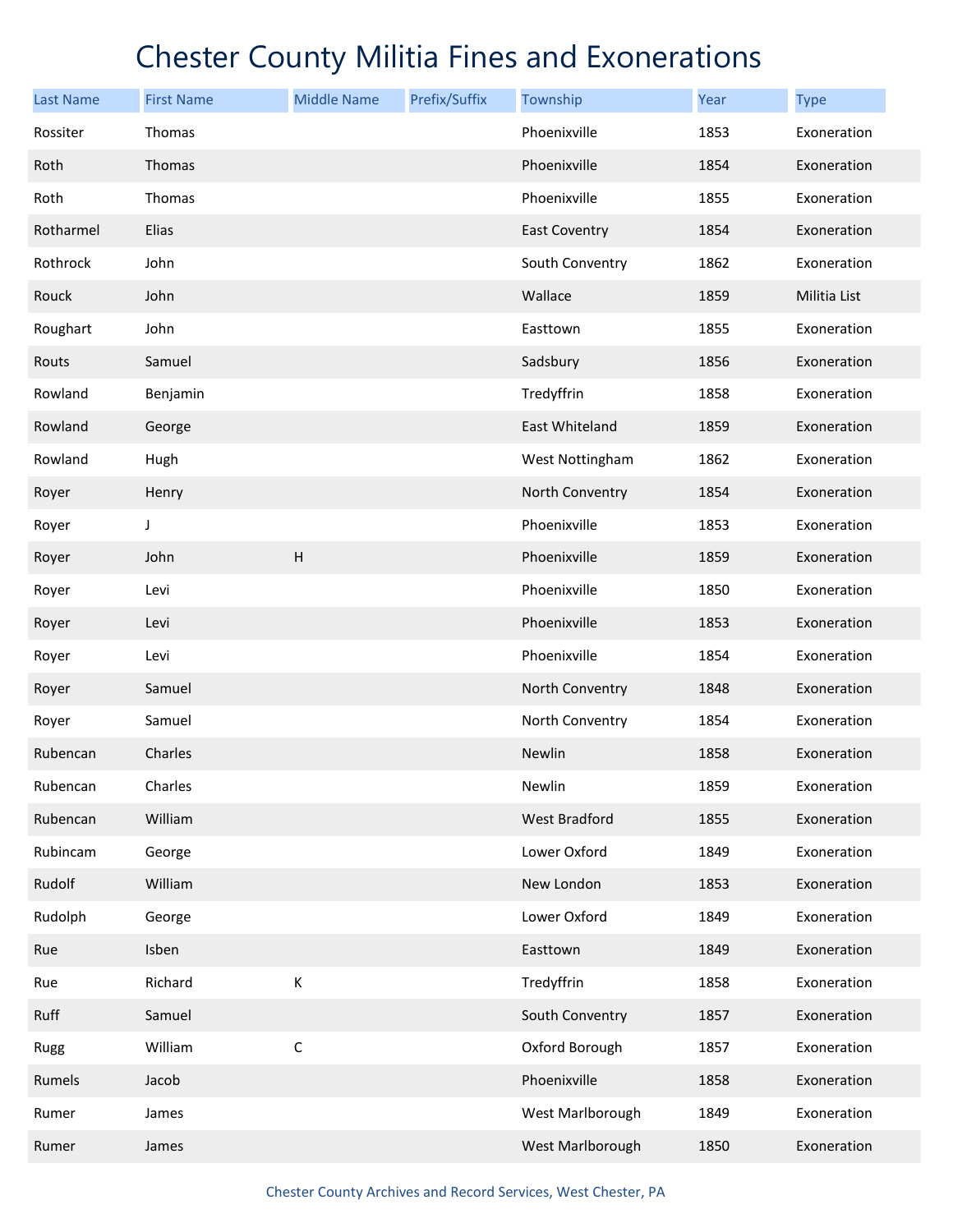| <b>Last Name</b> | <b>First Name</b> | <b>Middle Name</b> | Prefix/Suffix | Township            | Year | <b>Type</b>  |
|------------------|-------------------|--------------------|---------------|---------------------|------|--------------|
| Rumford          | Edward            |                    |               | Franklin            | 1863 | Exoneration  |
| Rumor            | Andrew            | $\sf H$            |               | Newlin              | 1862 | Exoneration  |
| Rumsay           | Charles           |                    |               | Lower Oxford        | 1858 | Exoneration  |
| Rumsey           | Charles           |                    |               | Lower Oxford        | 1853 | Exoneration  |
| Rumsey           | Charles           |                    |               | Lower Oxford        | 1857 | Exoneration  |
| Rumsey           | Moses             |                    |               | Lower Oxford        | 1863 | Exoneration  |
| Runner           | James             |                    |               | Newlin              | 1853 | Exoneration  |
| Rupel            | William           |                    |               | East Brandywine     | 1853 | Exoneration  |
| Rupert           | Alfred            |                    |               | West Chester        | 1859 | Exoneration  |
| Rupert           | George            |                    |               | Lower Oxford        | 1849 | Exoneration  |
| Rupert           | John              | A                  |               | <b>Upper Oxford</b> | 1862 | Exoneration  |
| Rupert           | William           |                    |               | Lower Oxford        | 1849 | Exoneration  |
| Rupp             | Lewis             |                    |               | West Chester        | 1862 | Exoneration  |
| Rusco            | Warren            |                    |               | London Grove        | 1853 | Exoneration  |
| Rush             | Edward            |                    |               | Thornbury           | 1856 | Exoneration  |
| Rush             | Edward            |                    |               | East Bradford       | 1862 | Exoneration  |
| Rush             | John              | J                  |               | Phoenixville        | 1855 | Exoneration  |
| Rush             | Lewis             |                    |               | Tredyffrin          | 1847 | Exoneration  |
| Rush             | Michael           |                    |               | West Chester        | 1854 | Exoneration  |
| Rush             | Michael           |                    |               | West Chester        | 1855 | Exoneration  |
| Rush             | Samuel            |                    |               | East Caln           | 1850 | Exoneration  |
| Rusk             | Parmer            |                    |               | Kennett             | 1849 | Exoneration  |
| Russel           | Alexander         |                    |               | Lower Oxford        | 1850 | Exoneration  |
| Russel           | Harlan            |                    |               | West Marlborough    | 1855 | Exoneration  |
| Russel           | James             |                    |               | Lower Oxford        | 1850 | Exoneration  |
| Russel           | John              |                    |               | Birmingham          | 1857 | Exoneration  |
| Russel           | Joseph            |                    |               | Kennett             | 1850 | Exoneration  |
| Russel           | Thomas            |                    |               | Sadsbury            | 1857 | Exoneration  |
| Russel           | William           |                    |               | Easttown            | 1850 | Exoneration  |
| Russell          | Alehandrew        |                    |               | East Caln           | 1858 | Militia List |
| Russell          | Alex              |                    |               | Lower Oxford        | 1849 | Exoneration  |
| Russell          | Alex              |                    |               | East Caln           | 1856 | Exoneration  |